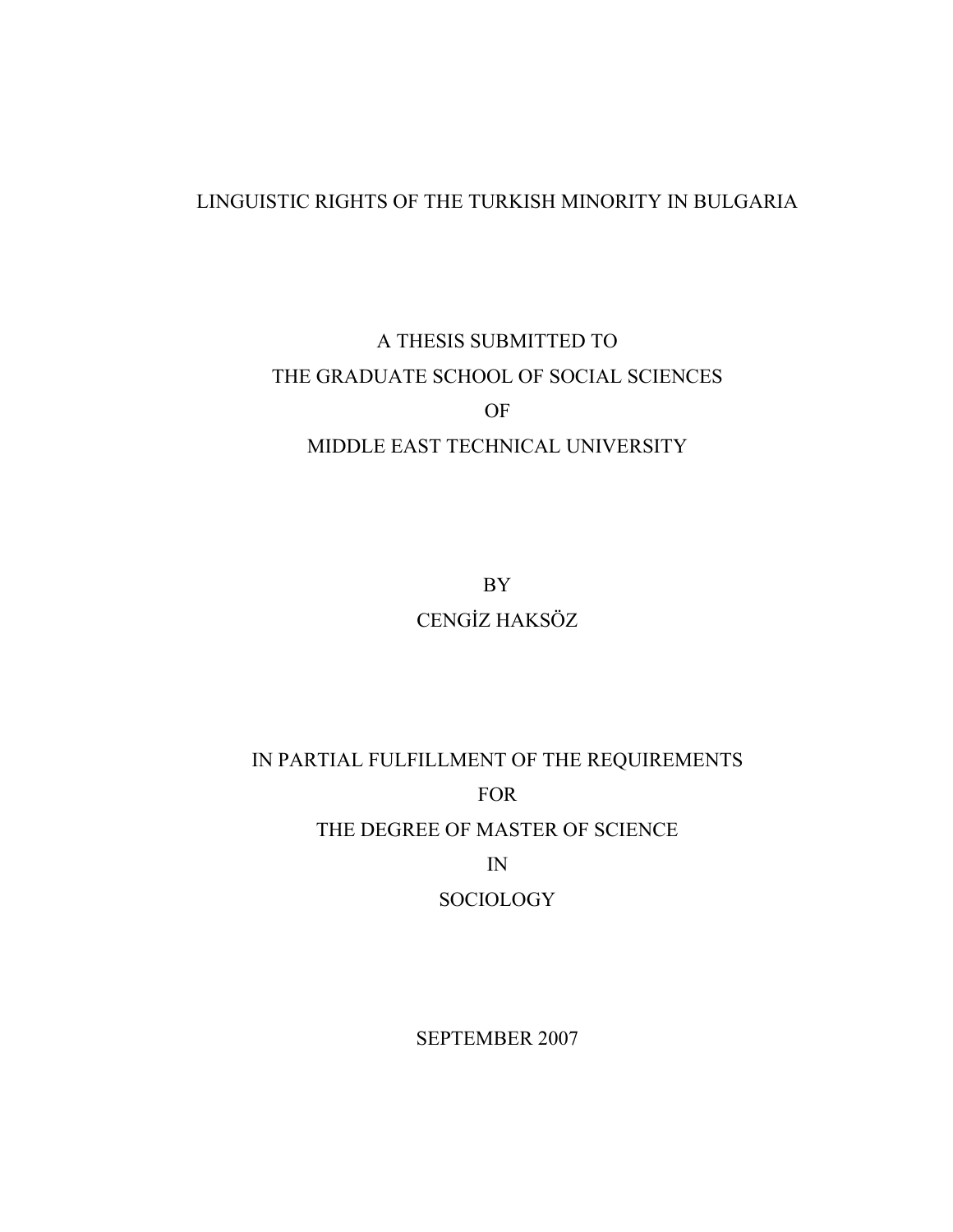Approval of the Graduate School of Social Sciences

 Prof. Dr. Sencer Ayata Director

I certify that this thesis satisfies all the requirements as a thesis for the degree of Master of Science.

> Assoc. Prof. Dr. Sibel Kalaycıoğlu Head of Department

This is to certify that we have read this thesis and that in our opinion it is fully adequate, in scope and quality, as a thesis for the degree of Master of Science.

| Assist. Prof. Dr. Ayşegül Aydıngün |
|------------------------------------|
| Supervisor                         |

### Examining Committee Members

| Assoc. Prof. Dr. Ceylan Tokluoğlu  | (METU, SOC)  |
|------------------------------------|--------------|
| Assist. Prof. Dr. Ayşegül Aydıngün | (METU, SOC)  |
| Assoc. Prof. Dr. Recep Boztemur    | (METU, HIST) |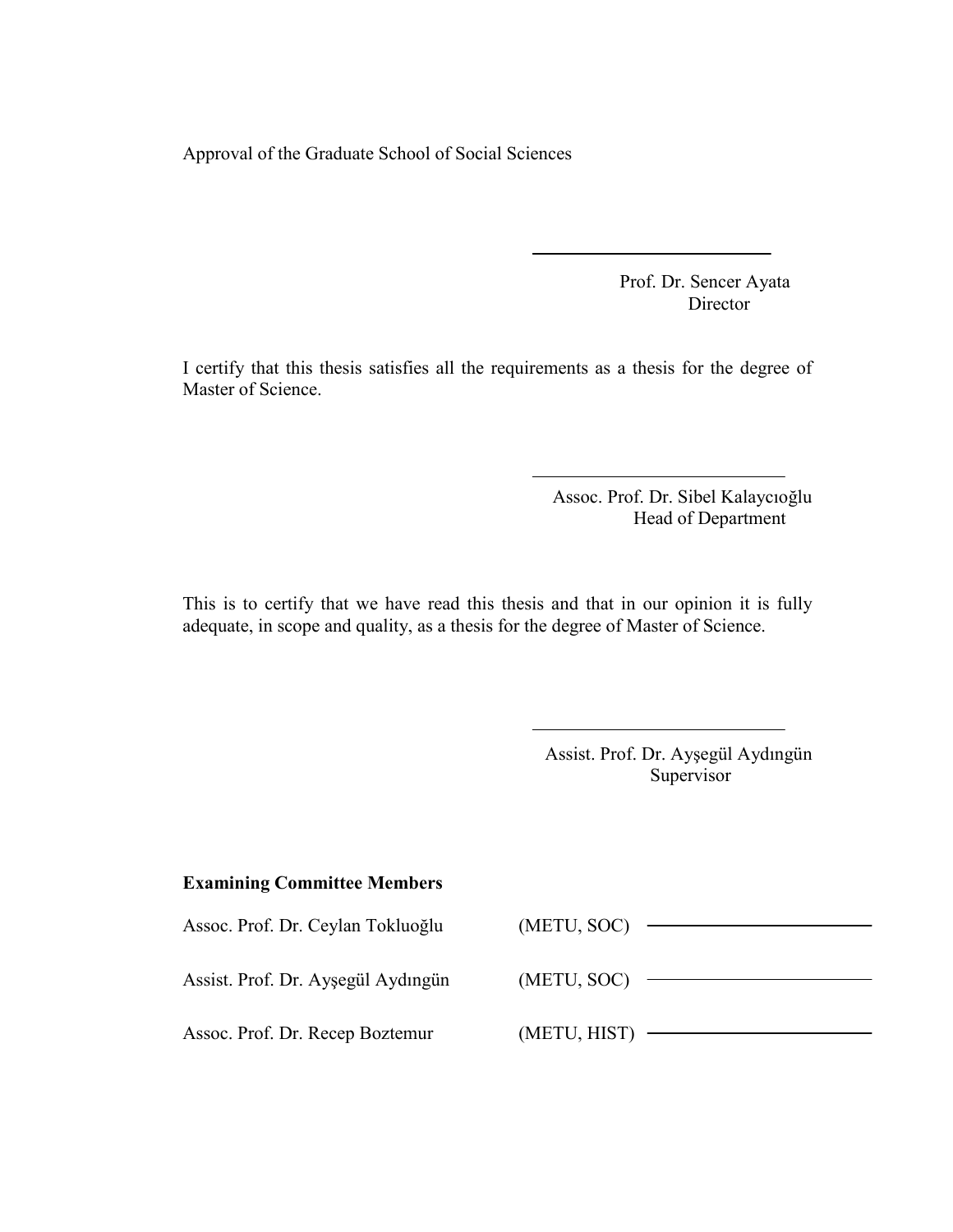I hereby declare that all information in this document has been obtained and presented in accordance with academic rules and ethical conduct. I also declare that, as required by these rules and conduct, I have fully cited and referenced all material and results that are not original to this work.

Name, Last name: Cengiz Haksöz

Signature: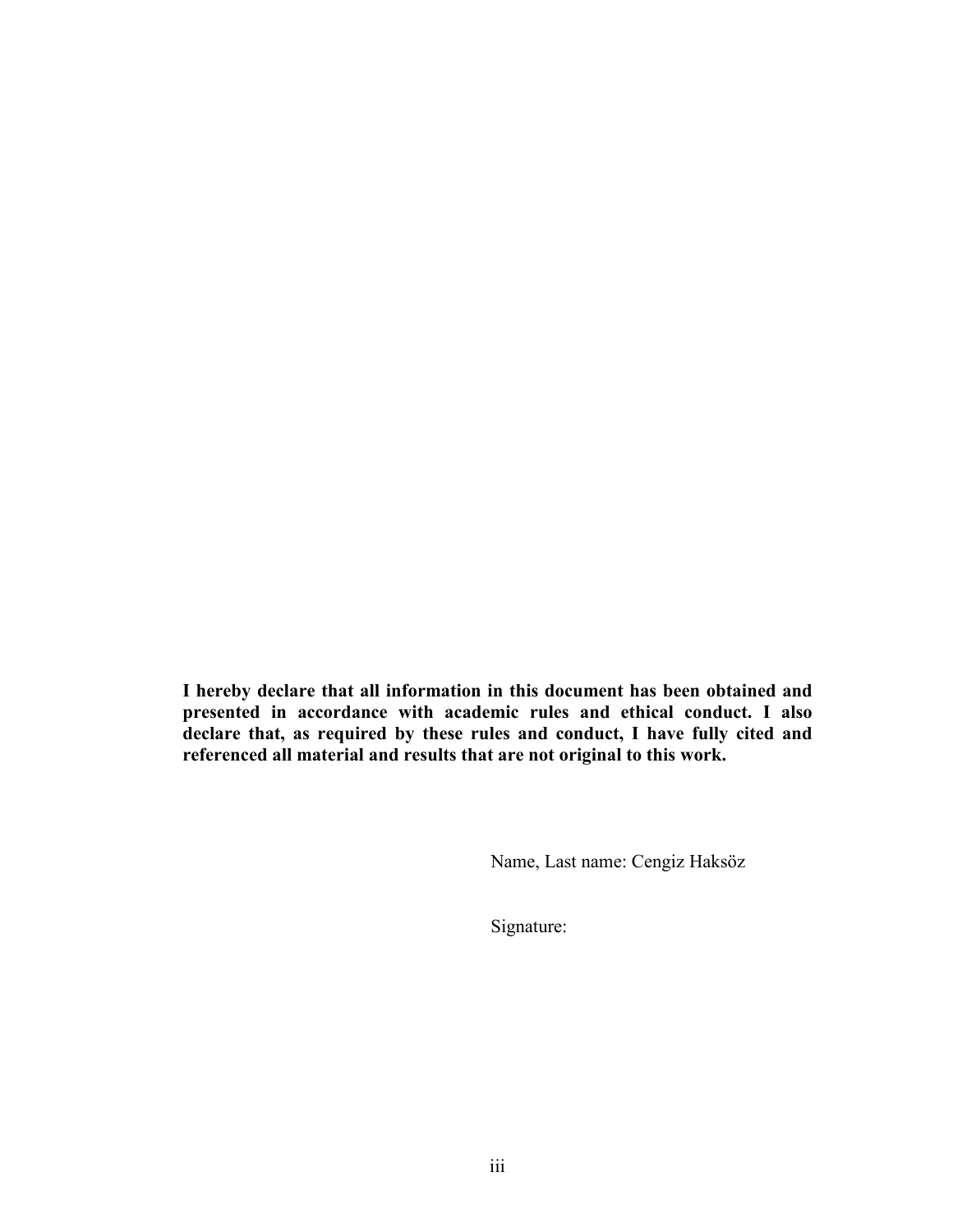### ABSTRACT

### LINGUISTIC RIGHTS OF THE TURKISH MINORITY IN BULGARIA

Haksöz, Cengiz

M.S., Department of Sociology Supervisor: Assist. Prof. Dr. Ayşegül Aydıngün

September 2007, 179 pages

This thesis analyses linguistic policies in Bulgaria, during the Ottoman, monarchical, communist and post-communist periods and its effects on the Turkish minority in Bulgaria. The linguistic policies in Bulgaria did not follow consistent policies; on the contrary, it followed different policies in different periods. The aim of this thesis is to analyse how the Turkish minority experiences and perceives linguistic rights in the post-communist period, such as study of and in Turkish language, Turkish minority media, use of minority personal names, naming of topographical places and the status of Turkish language in official and administrative institutions.

For this purpose, in-depth interviews were carried out in Işıklar (Samuil) municipality in Bulgaria, where Turks constitute the absolute majority of the population. As a result of the analyses of the experiences of the Turkish minority, it was observed that (Turkish) linguistic rights and language were experienced by the Turkish minority in terms of ethnolinguistic identity. It is concluded that symbolic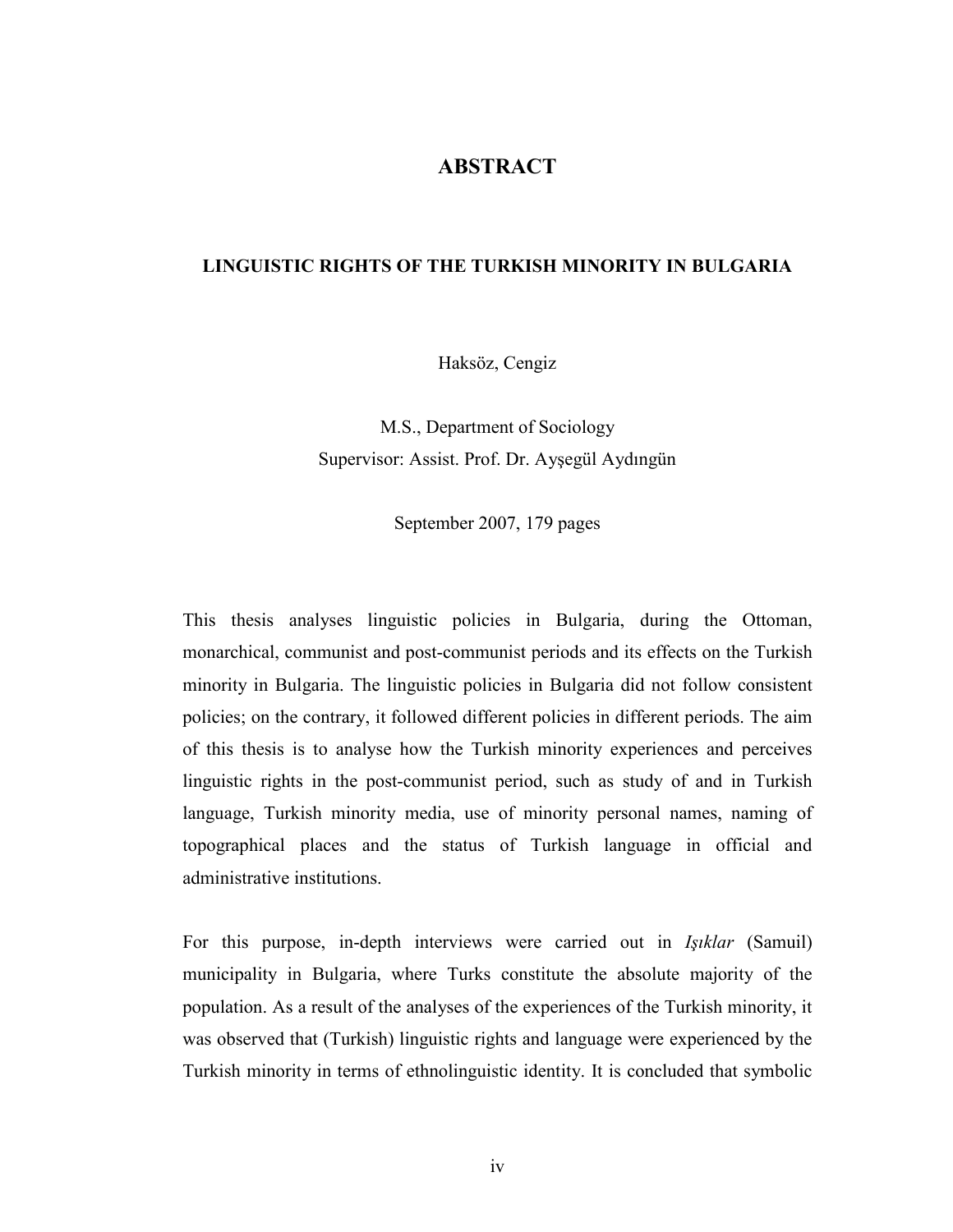power and diglossia relationships between Turkish and Bulgarian languages affected the ways of perception of (Turkish) linguistic rights by the Turkish minority in Bulgaria.

Keywords: Turkish Minority, Linguistic Rights, Language Policy, Bulgaria, Post-Communism, Symbolic Power, Diglossia.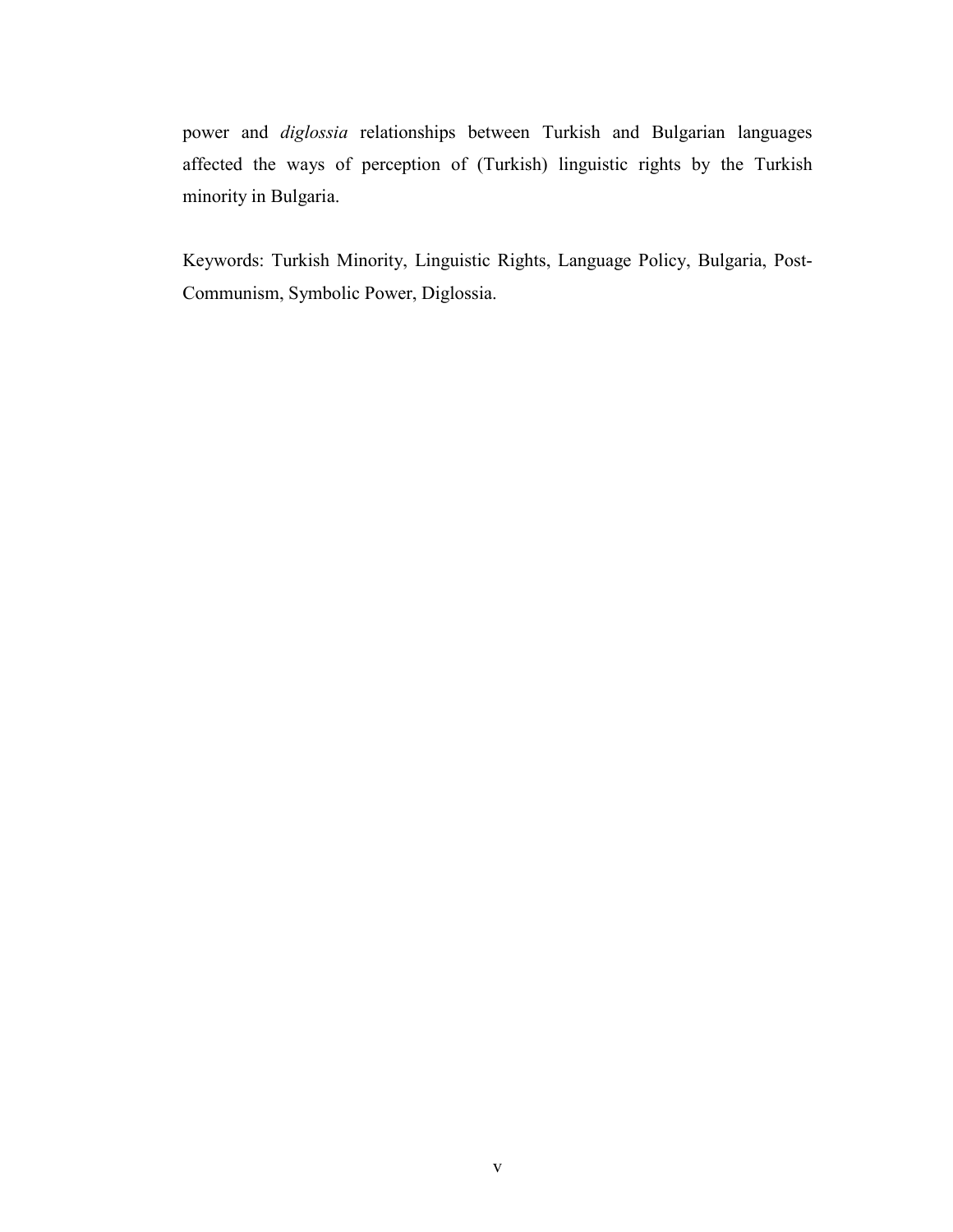## ÖZ

### BULGARİSTAN'DAKİ TÜRK AZINLIĞIN DİLSEL HAKLARI

Haksöz, Cengiz

Yüksek Lisans, Sosyoloji Bölümü Tez Yöneticisi: Yrd. Doç. Dr. Ayşegül Aydıngün

### Eylül 2007, 179 sayfa

Bu tez Bulgaristan'ın Osmanlı, monarşi, komünizm ve komünizm sonrası dönemlerindeki dil politikalarını ve bunların Bulgaristan'daki Türk azınlığı üzerindeki etkilerini incelemektedir. Bulgaristan'da uygulanan dil politikaları zaman içinde tutarlı bir doğrultu izlememiş, tersine farklı dönemlerde farklı politikalar izlenmiştir. Bu tezin amacı, komünizm sonrası dönemde Bulgaristan'daki Türk azınlığın Türkçe eğitimi ve Türkçede eğitim, Türkçe medya, bireysel azınlık adlarının kullanımı, topografik yerlerin adlandırılması ve Türk dilinin resmi ve idari kurumlardaki statüsü gibi dilsel hakları nasıl yaşadığını ve algıladığını incelemektir.

Bu amaçla, büyük çoğunluğu Türklerden oluşan Bulgaristan'daki Işıklar (Samuil) Belediyesinde derinlemesine mülakatlar yapılmıştır. Türk azınlığın deneyimlerinin incelenmesi sonucunda, (Türkçe) dilsel hakların ve dilin Türk azınlık tarafından etnik-dilsel kimliğin temel bir unsuru olarak algıladığı görülmüştür. Türkçe ve Bulgarca arasındaki sembolik güç ve diglossia ilişkisinin Bulgaristan'daki Türk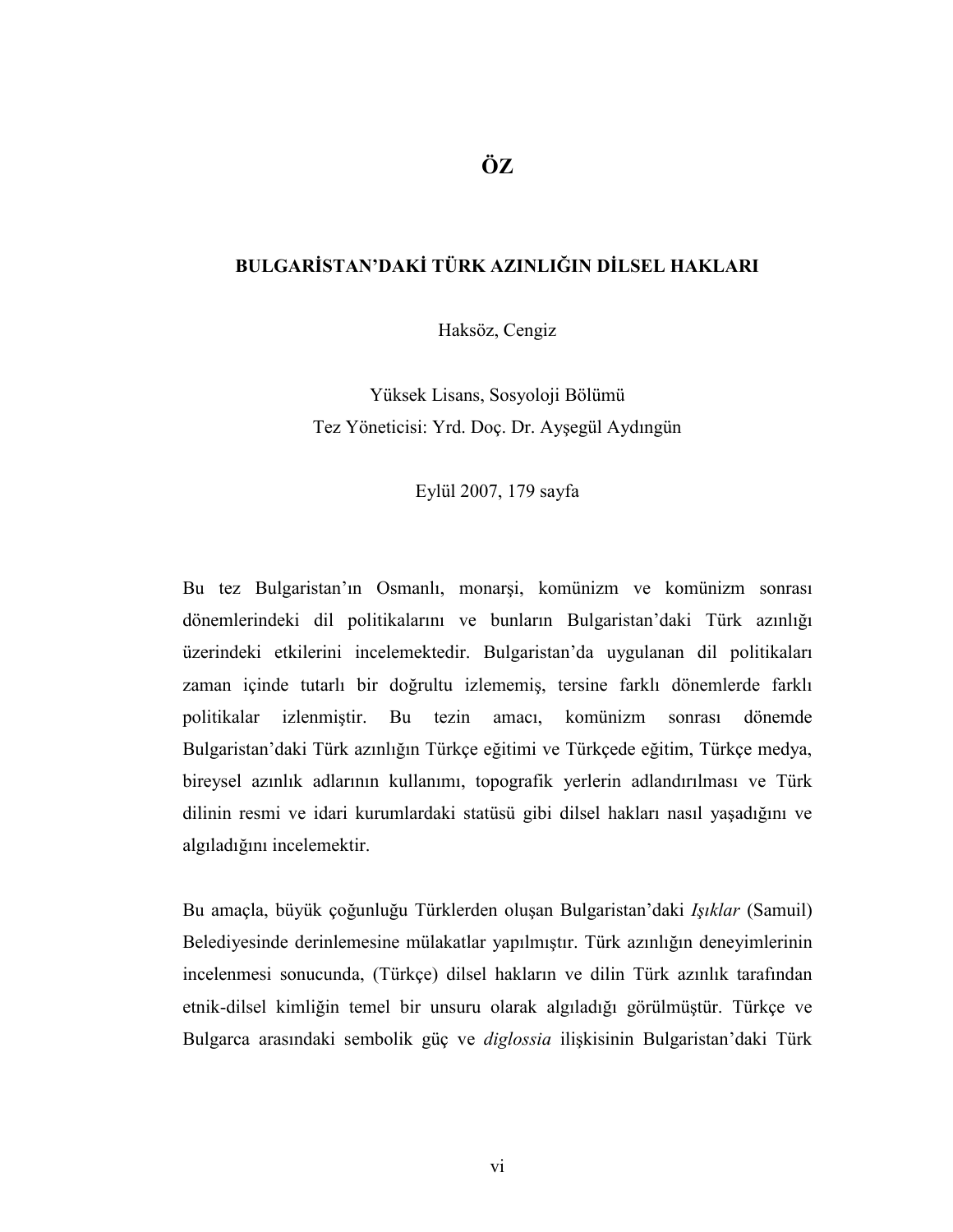azınlığın (Türkçe) dilsel haklarını algılama biçimlerini etkilediği sonucuna varılmıştır.

Anahtar kelimeler: Türk Azınlık, Dilsel Haklar, Dil Politikası, Bulgaristan, Komünizm Sonrası, Sembolik Güç, Diglossia.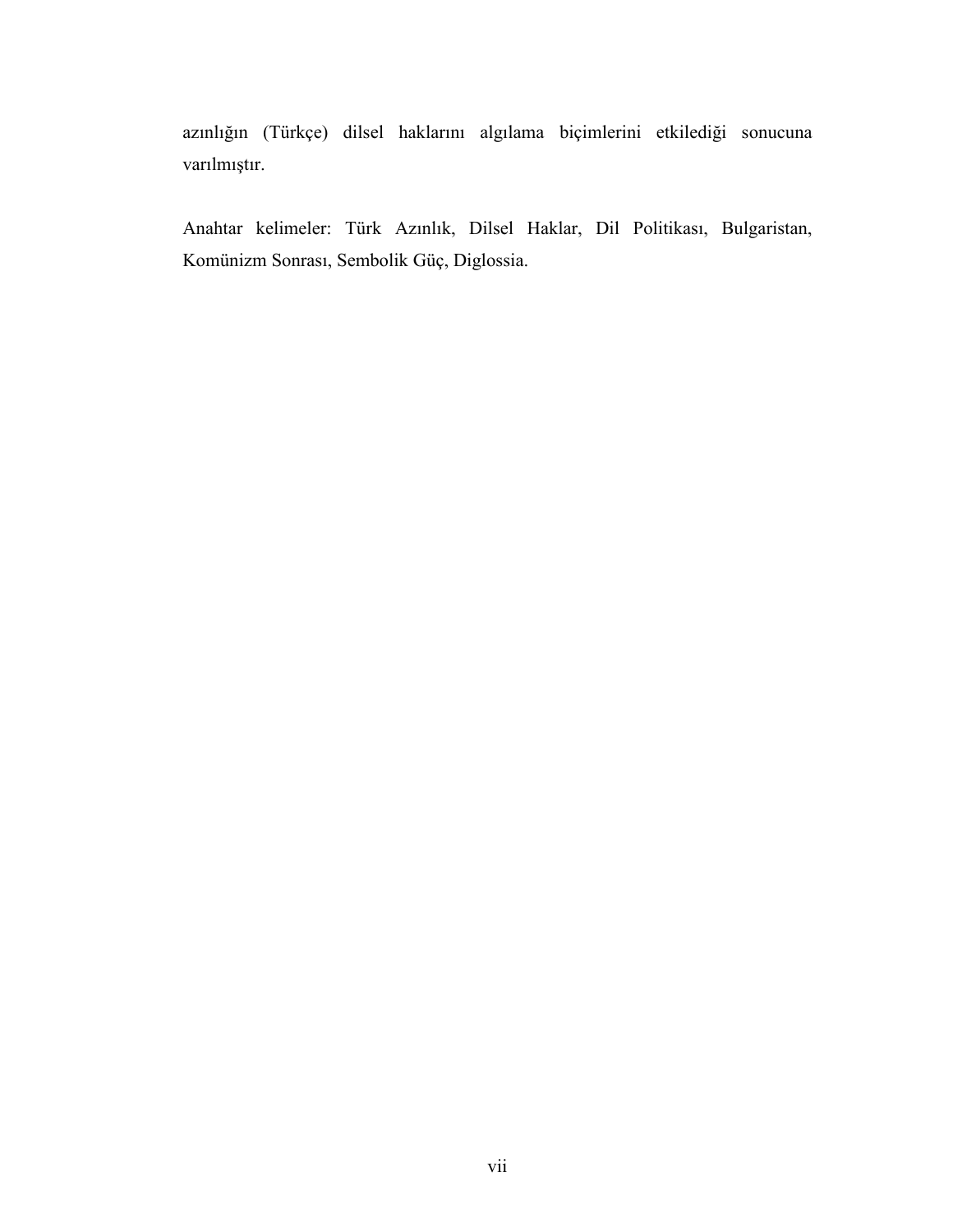To my mother and father...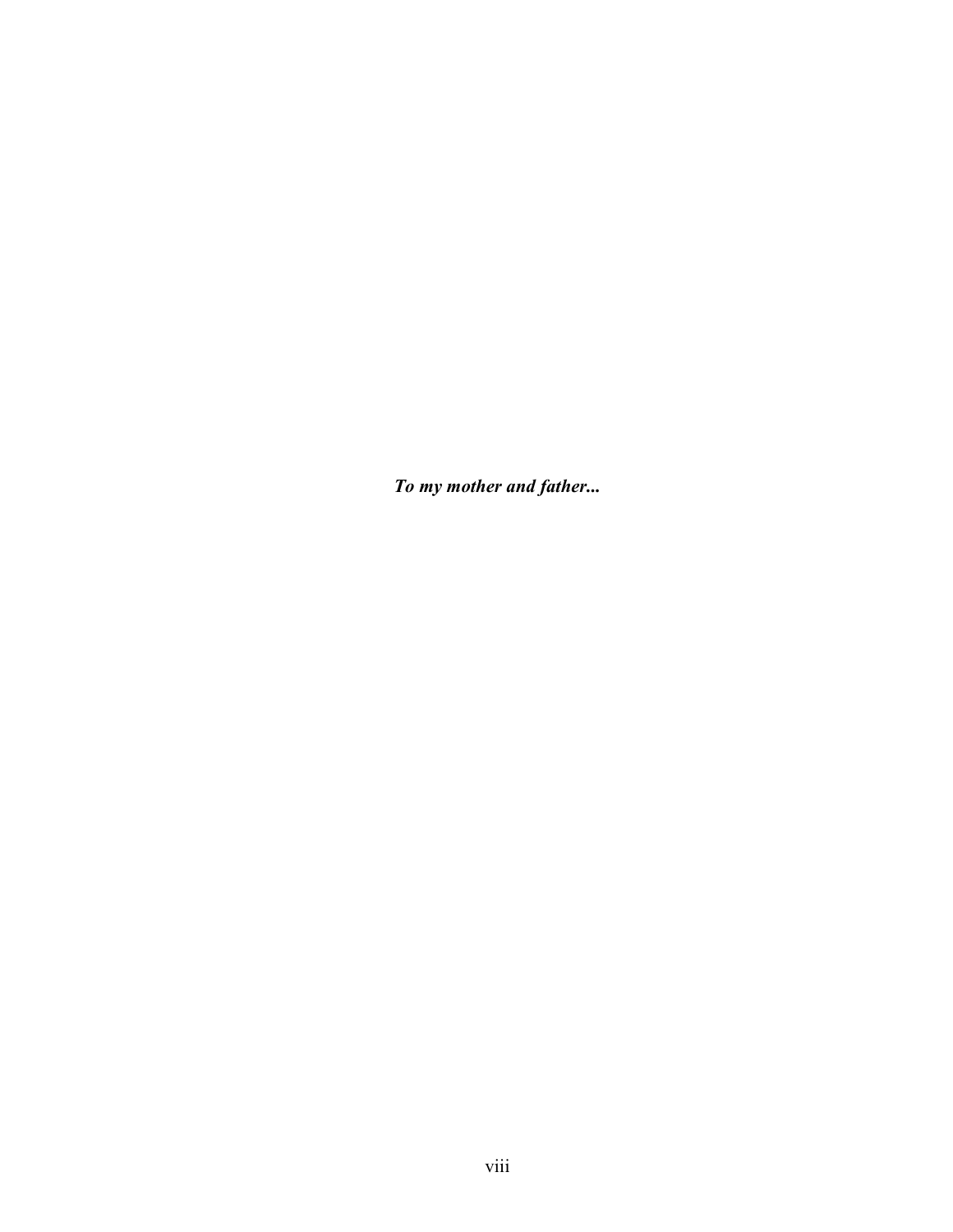### ACKNOWLEDGEMENTS

First of all, I would like to express my deepest gratitude to my supervisor Assist. Prof. Dr. Ayşegül Aydıngün for her valuable guidance, encouragement and insight throughout the research. I also express my sincere thanks to my examining committee members, Assoc. Prof. Dr. Ceylan Tokluoğlu and Assoc. Prof. Dr. Recep Boztemur, for their enlightening suggestions.

I am especially grateful to Erdal Ayan, Bahar Sakızlıoğlu, Zeynep Başer and Aslan Yavuz Şir for dedicating a considerable amount of time to review chapters of this thesis. I am also thankful to Çağdaş Kılıç, Sabri Tuna, Beytullah Tuna, Vesile Haksöz, Nefile Haksöz, Gülay Kılıç and Yağmur Özkan for their invaluable assistances and supports.

I am very appreciating Sali for his friendship and assistance in every part of my field research. I also thank İbrahim, Hüseyin, all of my interviewees and the people and administration of Işıklar (Samuil) Municipality.

I am especially thankful to Rumeli Eğitim Vakfı (Rumeli Education Foundation) for its supports.

Additionally, I owe to thank Hikmet Haksöz for his endless credence and support.

Finally, I would like to express my deepest gratitude to my dear parents, Refiye Haksöz and Vedat Haksöz. They have always been a great source of support, love and patience while I was writing this thesis as they have been being through out my life.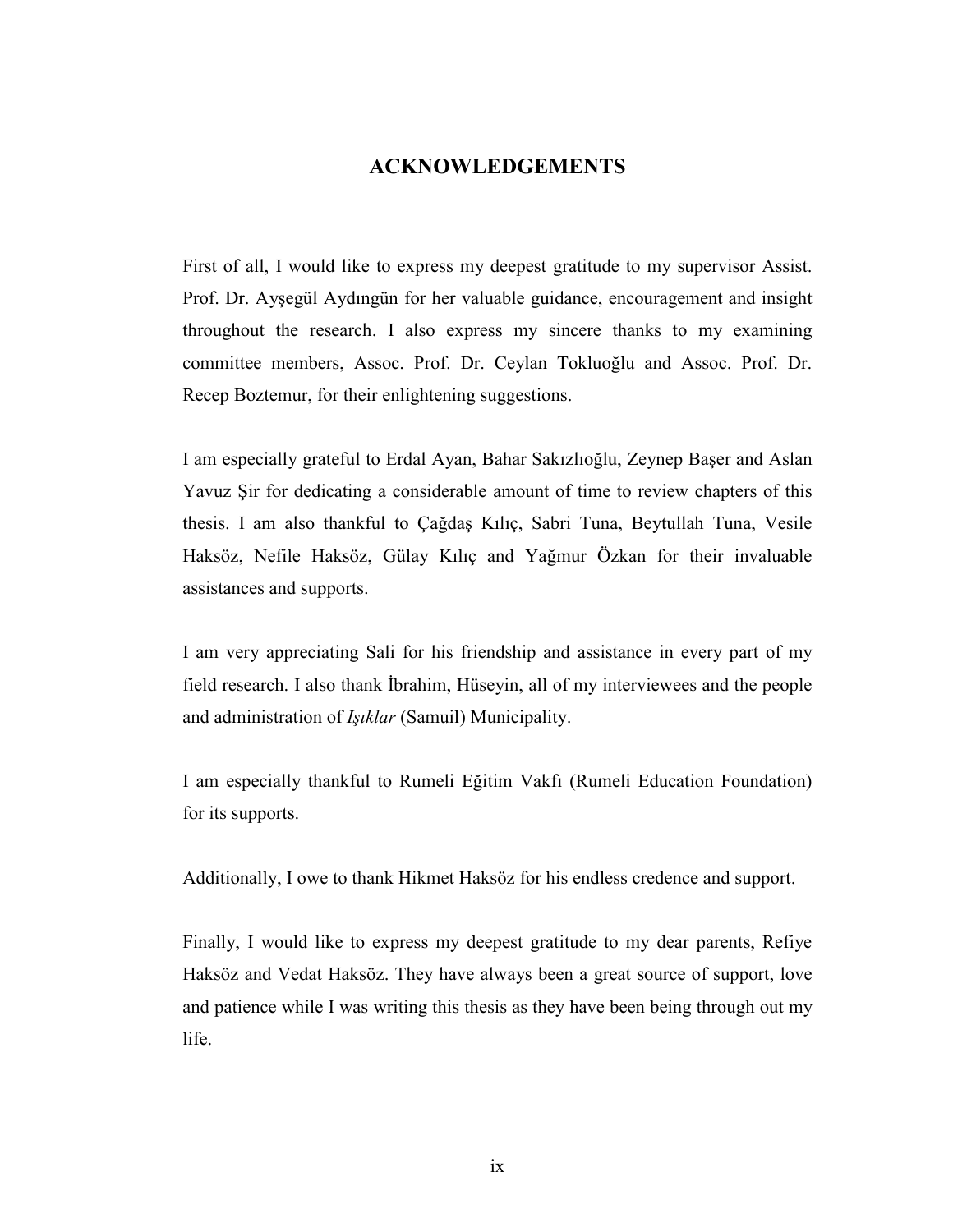# TABLE OF CONTENTS

## **CHAPTER**

| 2. LINGUISTIC POLICIES OF BULGARIA DURING THE MONARCHY14              |
|-----------------------------------------------------------------------|
|                                                                       |
| 2.1.1. Education and Education Policy during the Ottoman Period16     |
| 2.1.2. Turkish Minority Media in Bulgaria during the Ottoman Period17 |
|                                                                       |
|                                                                       |
|                                                                       |
|                                                                       |
|                                                                       |
|                                                                       |
|                                                                       |
| 2.5. Turkish Minority Media during the Bulgarian Kingdom34            |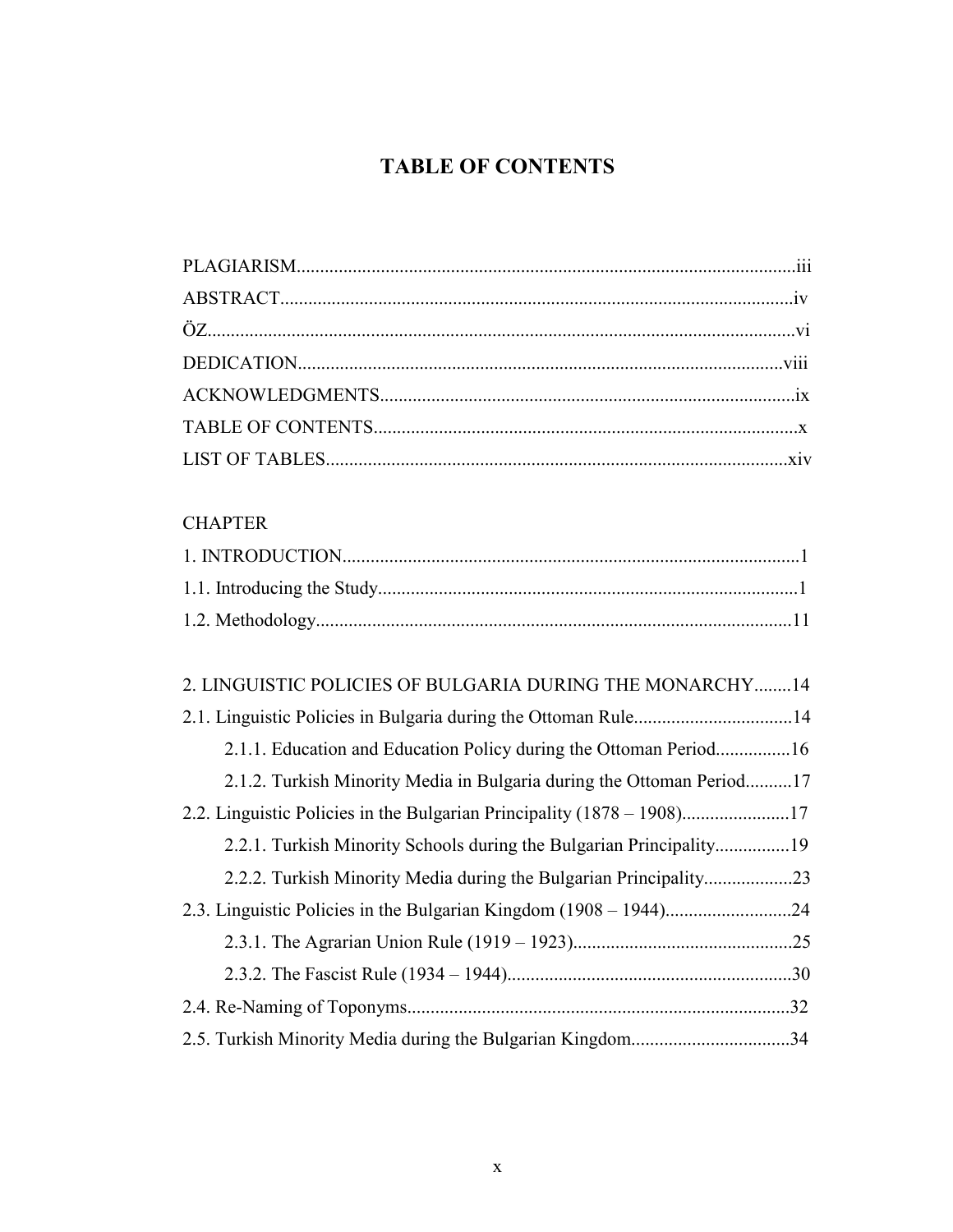| 3. LINGUISTIC POLICIES OF BULGARIA DURING                             |  |
|-----------------------------------------------------------------------|--|
|                                                                       |  |
|                                                                       |  |
|                                                                       |  |
|                                                                       |  |
|                                                                       |  |
| 3.3.1. The Turkish Minority Art, Culture and Literature in            |  |
|                                                                       |  |
|                                                                       |  |
|                                                                       |  |
| 3.5. Turkish Minority Media in Bulgaria during the Communist Regime53 |  |

## 4. LINGUISTIC POLICIES OF BULGARIA IN

| 4.2.4. Right to Use Turkish in Administrative and Judiciary Bodies74  |  |
|-----------------------------------------------------------------------|--|
| 4.2.5. Right to Use Turkish in Topographical and Other Places Names76 |  |
|                                                                       |  |
| 5. LANGUAGE, LINGUISTIC RIGHTS AND MULTICULTURALISM79                 |  |
|                                                                       |  |
|                                                                       |  |
|                                                                       |  |
|                                                                       |  |
|                                                                       |  |
|                                                                       |  |
|                                                                       |  |
|                                                                       |  |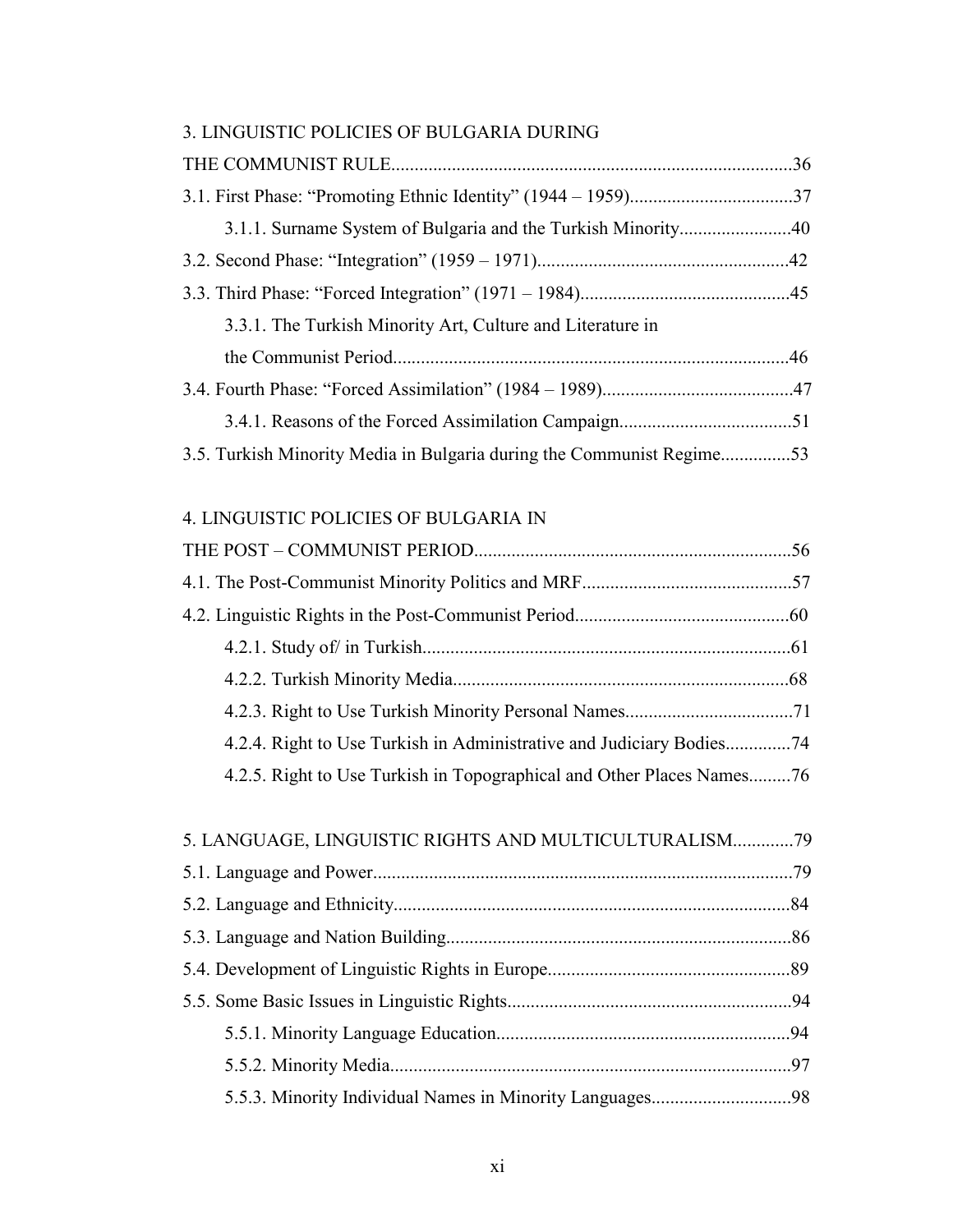| 5.5.4. Topographical and Other Place Names in Minority Languages100        |
|----------------------------------------------------------------------------|
|                                                                            |
|                                                                            |
| 6. EXPERIENCING THE POST-COMMUNIST LINGUISTIC RIGHTS                       |
| BY THE TURKISH MINORITY IN BULGARIA:                                       |
|                                                                            |
|                                                                            |
|                                                                            |
|                                                                            |
| 6.2.1.1. The Bulgarian Language Skills of the Turkish Minority107          |
|                                                                            |
| 6.2.1.3. The Turkish Language Skills of the Turkish Minority112            |
| 6.2.1.4. Facultative Turkish Language Courses in                           |
|                                                                            |
|                                                                            |
| 6.2.2. Education in the Turkish Language as a Further Linguistic Right120  |
| 6.2.2.1. Turkish as a Medium of Instruction in the Primary                 |
|                                                                            |
| 6.2.2.2. Turkish as Medium of Instruction in                               |
|                                                                            |
|                                                                            |
| 6.2.3.1. Programmes in the Turkish Language in the Bulgarian               |
|                                                                            |
|                                                                            |
|                                                                            |
| 6.2.5. Usage of the Turkish Language before Administrative Bodies135       |
| 6.2.6. Usage of the Turkish Minority Names without '-ov' and               |
|                                                                            |
| 6.3. Interpreting the Results: Symbolic Power of Language and Diglossia138 |
|                                                                            |
|                                                                            |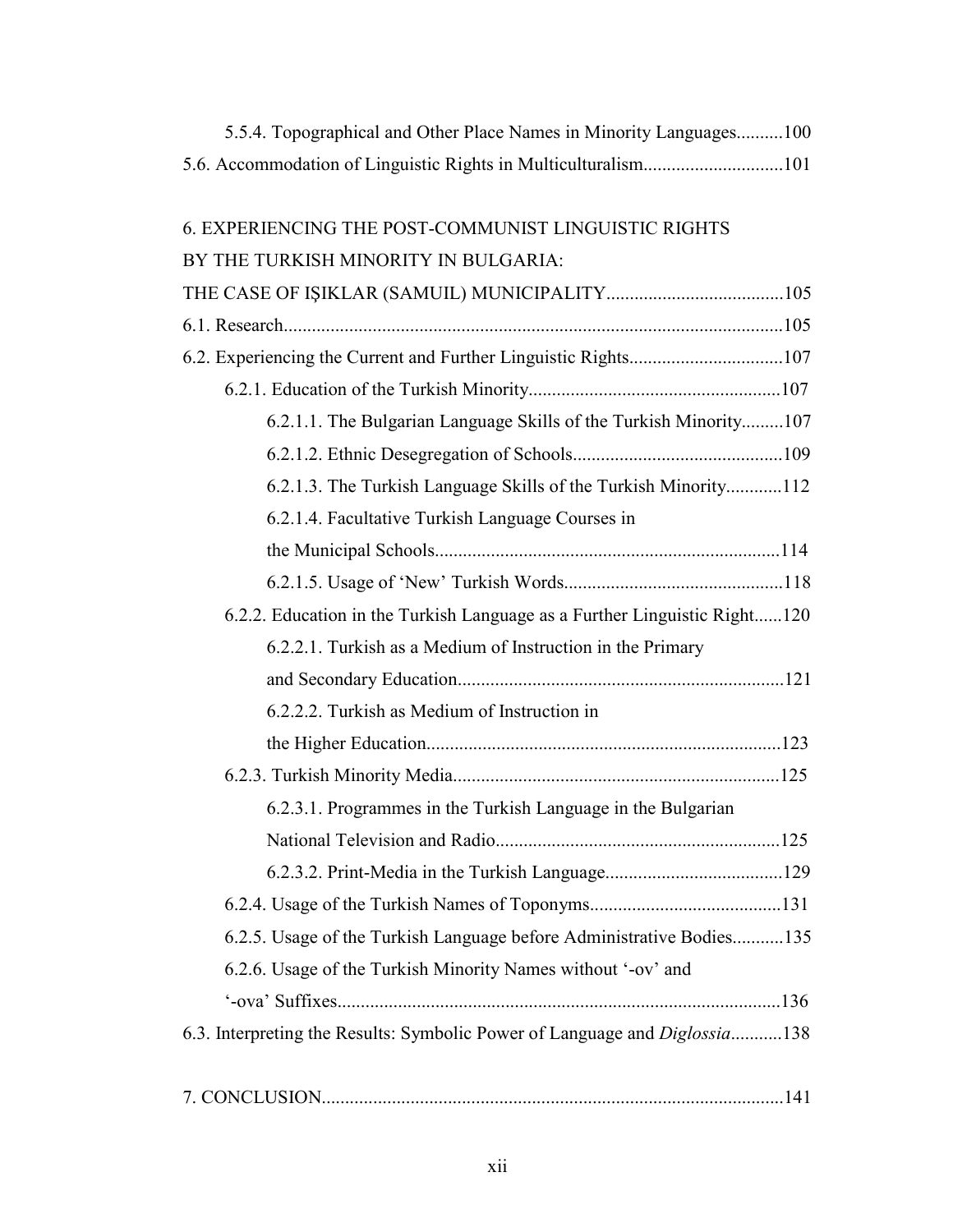## APPENDICES

| B. POPULATION OF VILLAGES OF IŞIKLAR (SAMUIL) MUNICIPALITY |  |
|------------------------------------------------------------|--|
| BY ETHNICITY AND DISTRIBUTION OF RESPONDENTS OF            |  |
|                                                            |  |
| C. MAP 1: LOCATION OF ISIKLAR (SAMUIL) MUNICIPALITY        |  |
|                                                            |  |
| D. MAP 2: DISTRIBUTION OF THE TURKISH POPULATION IN        |  |
|                                                            |  |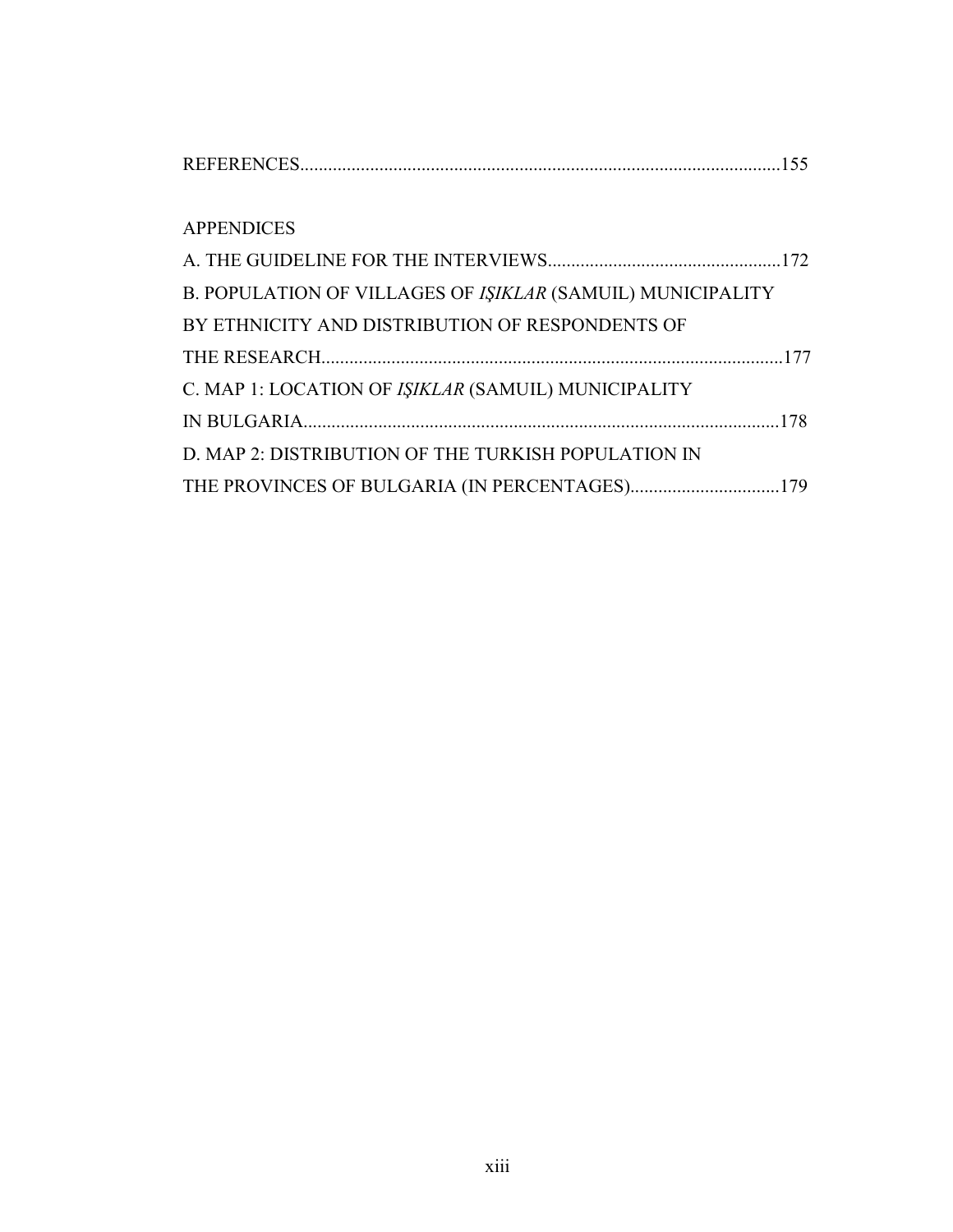## LIST OF TABLES

## TABLES

| Table 2.1: Turkish and Muslim Primary Schools, Teachers and Students |  |
|----------------------------------------------------------------------|--|
|                                                                      |  |
|                                                                      |  |
| Table 4.1: Number of Students, Teachers, Schools and Municipalities  |  |
|                                                                      |  |
|                                                                      |  |
| Table 4.2: Highest Level of Education Attained, 2001                 |  |
|                                                                      |  |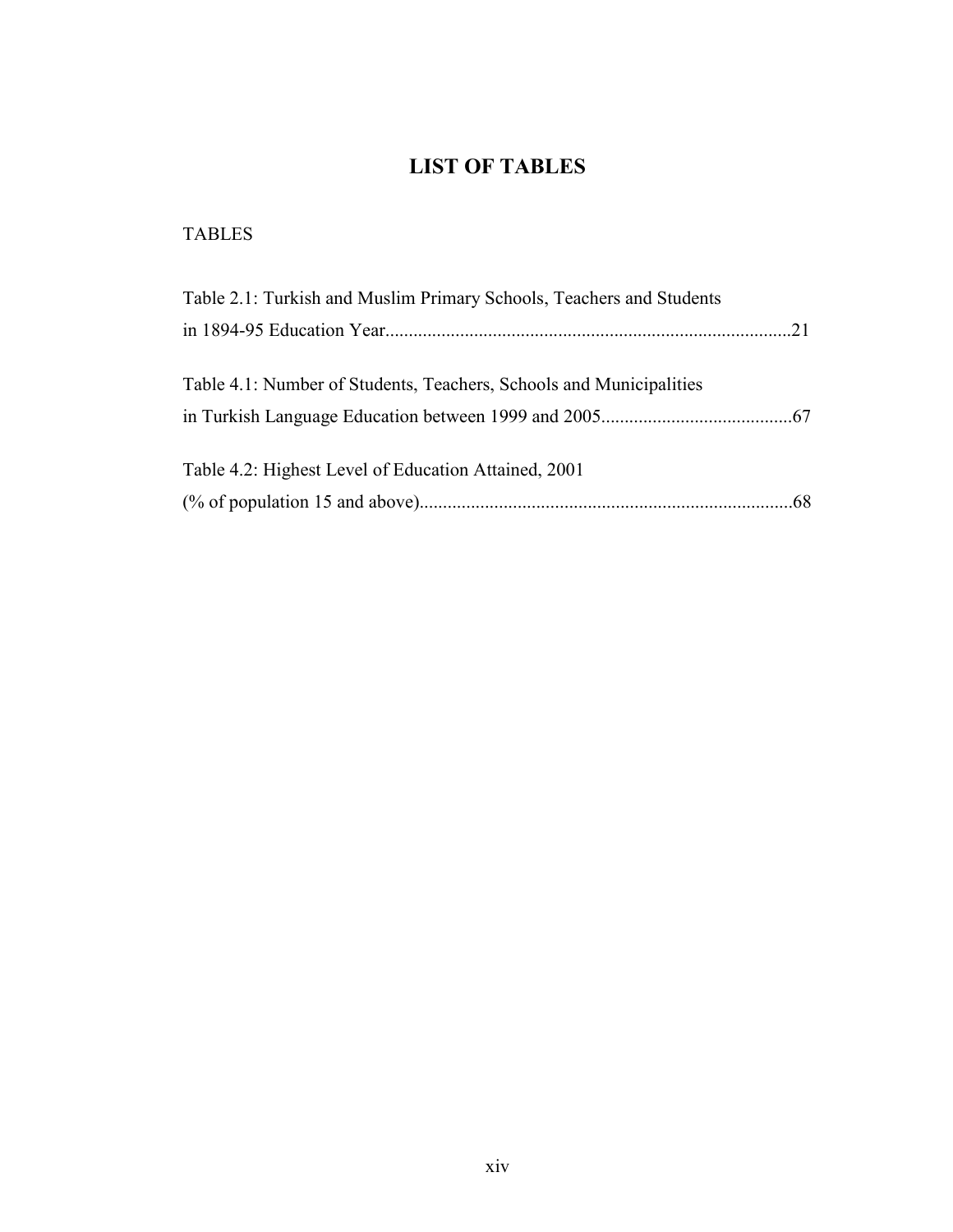### CHAPTER 1

## INTRODUCTION

… stranger means that he, who is far, is actually near. Georg Simmel (1950: 402)

#### 1.1. Introducing the Study:

 $\overline{a}$ 

The end of the Cold War and the dissolution of communism have made visible once again, one of the problems of nation-state building, which remained relatively hidden in particular in the second part of the  $20<sup>th</sup>$  century: the issue of minority rights. The Western political system, however, has begun to deal with ethnicity due to an increasing immigrant population in Western European States and secessionist movements, such as ETA in Basque Country and IRA in Northern Ireland. Emergence of civil wars, and accelerated ethnic conflicts in the Eastern Europe have increased again the interest of the Western world to the problem of minorities. The issue of minorities has not only challenged the security of the European continent, but also of the Western liberal thought which neglected ethnicity by perceiving it as a marginal phenomenon that was expected to be dissolved with modernity, as a result of economic welfare, democratization, the rule of law and universal human rights (Kymlicka, 2001: 14). However, the human rights system of liberal thought failed to accommodate the needs of minorities and minority rights. For instance, the freedom of speech does not clearly include the use of minority languages.<sup>1</sup> Some authors, such as Stoyanov, in the Balkans still claim that it is not logical to demand to be protected by a narrow minority rights mechanism instead of the broad sense of a human rights mechanism (cited in Hacıoğlu, 2002: 21).

<sup>&</sup>lt;sup>1</sup> For debates on human rights regime and minority rights see also Kymlicka, 1998.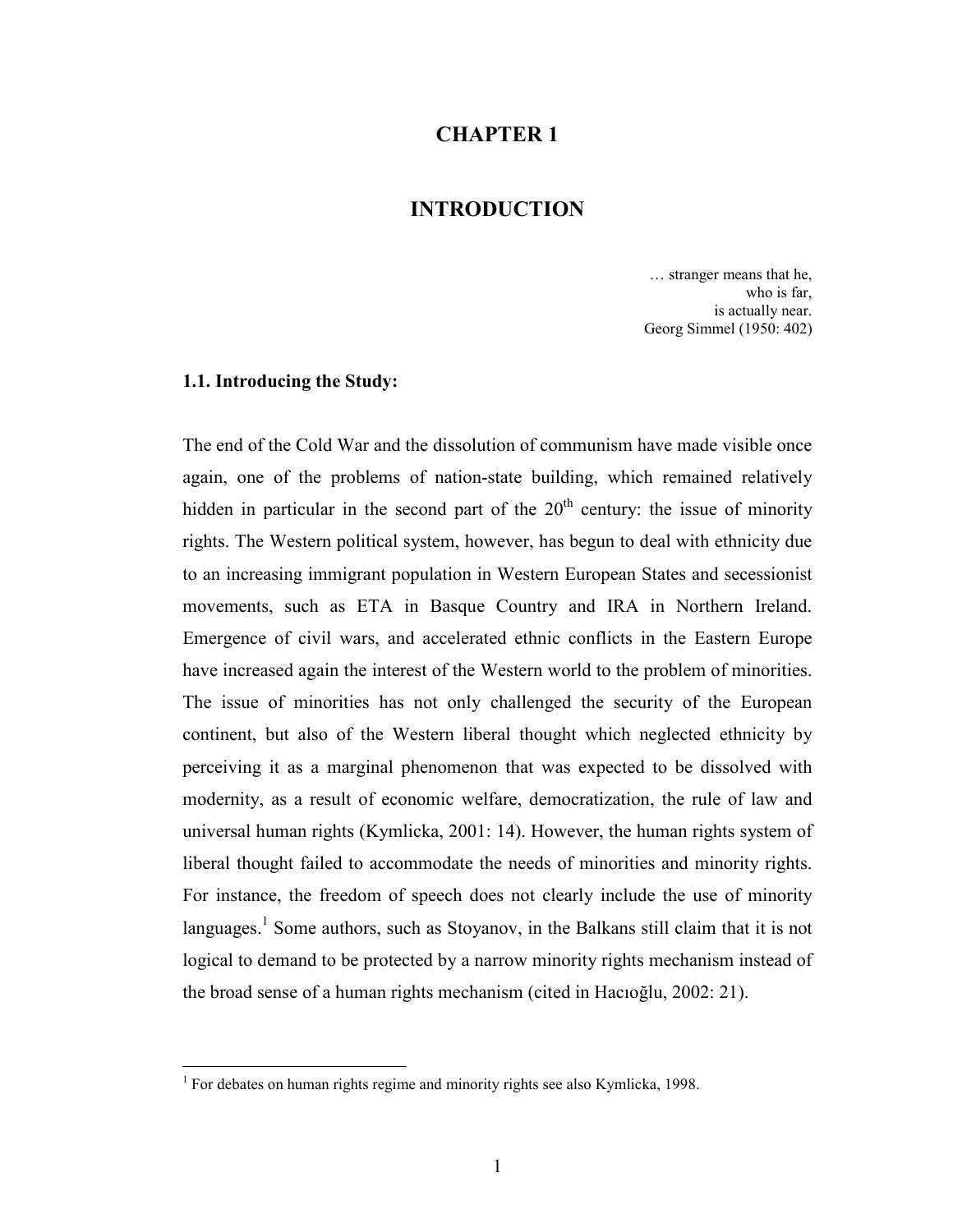In order to build a linguistically and ethnically homogeneous nation, the nationstate as a monopolizing power over language and linguistic institutions tries to integrate or assimilate various ethnic identities, which may have different languages, into one single national ethnolinguistic identity with one official language and even dialect, generally language and identity of the majority group, in the process of national identity formation. Although a nation is not only a linguistic community, a nation-state, however, has linked with a common shared language, which makes easier the mutual understanding, verstehen (Weber, 1978: 390, 395).

In the process of nation-building if everyone feels, thinks and acts like everyone else, a danger of secession decreases (Weilenmann, 1963: 42), and linguistic assimilation is seen one of the key instrument of a nation-building process to reach this goal (Deutsch, 1963: 8). Thus, it makes language policies and language itself to become one of the main instruments of nationalism and nation-building. Additionally, 'linguistic nationalism' increases awareness and attention to uniqueness and purification of the national language, and at the same time, justifies oppressions towards minorities and minority languages in terms of their language rights (Coulmas, 1991: 18 – 22).

Accelerated longstanding ethnic conflicts in Central and Eastern Europe (CEE) have stimulated not only ethnic diversity but also linguistic diversity as indicators of minority – majority diversification. Those conflicts, however, are not only ethnic conflicts, but also minority-majority crises. In order to deal with those conflicts and crises in CEE and to prevent future ones, the Organization of Security and Cooperation in Europe (OSCE) formed the High Commissioner on National Minorities (HCNM) in 1993. However, it is not capable to deal with minority rights issues in the long term, not only because, it was organized as a reflexive and quick response body to decrease ethnic tensions in CEE (Kymlicka, 1998: 3, 31), but also it uses diplomacy to deal with the issue rather than setting standards to avoid future conflicts and crises (Malloy 2005: 10). Needs and demands to set up minimum standards and effective mechanisms dealing with linguistic and minority rights to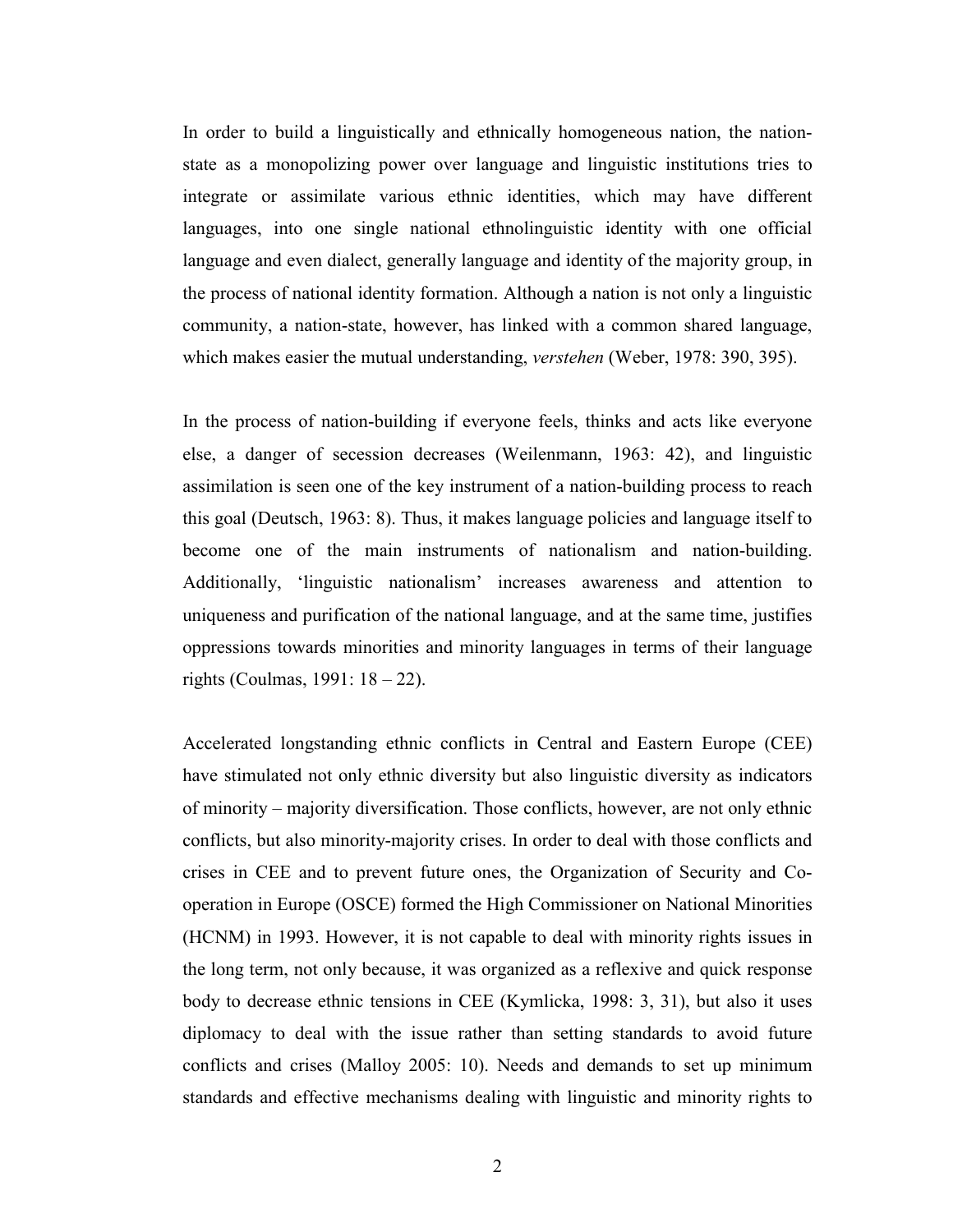prevent the spread of ethnic conflicts in CEE is responded by Council of Europe (CoE) via two important documents, which are European Charter for Regional and Minority Languages (ECRML) in 1992, and Framework Convention for the Protection of National Minorities (FCPNM) in 1995. However, those attempts to establish minimum standards have not solved the problem, and conflicts between dominant mainstream languages and minority languages continue to exist (Kymlicka, 2001: 3 – 4).

On the state level, the liberal thought has tried to perform the myth of 'ethnocultural neutrality' in which states are supposed to be neutral among ethnic identities as its neutral position among religions because of secularism. By using the principle of ethnocultural neutrality, nation-state has been trying to legitimize its refusal of minority rights demands in order to protect its neutrality. Furthermore, according to Kymlicka, there is not actually state neutrality, because a state decides which language or languages can be used in various governmental and non-governmental institutions, such as in public education, public services, courts, military service and media. Majorities have been trying to inculcate the official or majority language over minority living regions (2001:  $16 - 17$ ), and consequently those decisions and language policies lead minority languages to be marginalized, to be used only among some elites or to be seen as low-status language among minority members themselves (Eidheim, 1969). This potentially leads majority language and majority identity to become desirable and attractive elements among minority-language speakers in order to not to feel deprived in the society (Dorian, 1999: 36). In addition, minorities have to be at least bilingual in order to participate completely and effectively in a national life (Kymlicka,  $2001: 30 - 31$ ) in which they are still distinguishable and vulnerable to *de facto* discrimination in terms of to their accents in majority-official language.

In order to avoid that linguistic repression of minority languages and minority members and to prevent them from *de jure* and *de facto* discriminations, multicultural and multinational approaches response mainly in three directions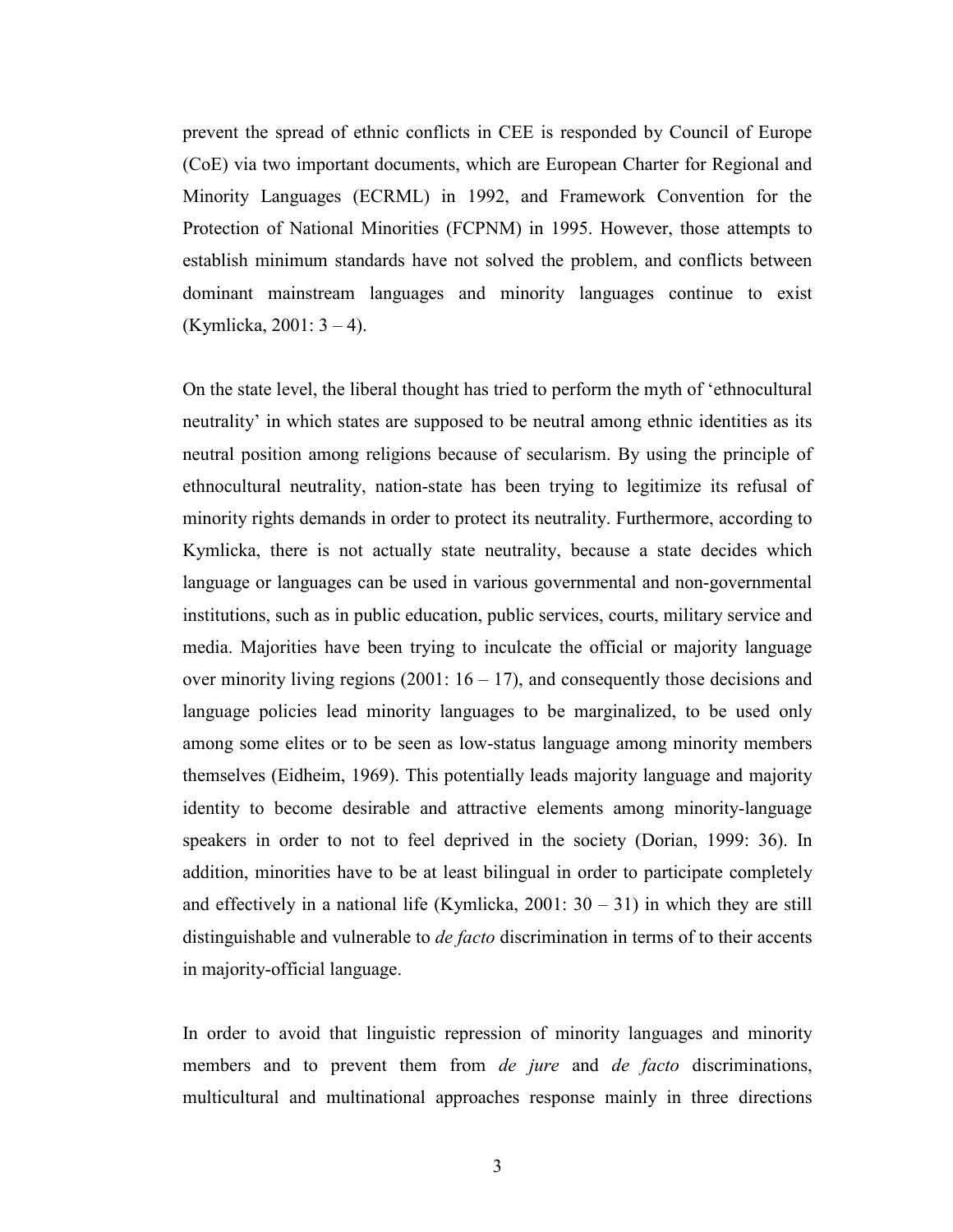while recognizing and accepting linguistic rights of minorities. First, a minority language(s) is accepted as an official language, at least where the minorities are concentrated. Second, a minority language(s) has co-equal status alongside the majority language(s). Finally, a minority language(s) is accepted as only official  $lange(s)$  in the region. As a result, those policies increase capacities and abilities of speakers of minority languages to access wide range of public institutions, which after that can operate in their mother tongues, such as schools, courts, media, and local governments (Kymlicka, 2001:  $4 - 5$ ). Some of those directions have also experienced and performed by CEE Countries during the communist era; however, in the post-communist period their response has dramatically changed to reject such claims in the name of a national unity and national security.

The concept and a theory of linguistic rights are still not well defined like the broader sense of minority rights. However, as a theoretical framework I have used the multiculturalist – multinationalist theories and their critiques in order to focus on the issue both theoretically and practically. Federalism has been presented as one of the key instruments to accommodate minority rights. In addition, federalist practices vary from different political, social and economical structures. For instance, although former Yugoslavia, USSR and Czechoslovakia were officially federal states, in reality they did not function as the Western liberal approaches define multinationalism. Moreover, federalism does not always include multinationalism, i.e. in Germany and the USA. There are also multinational federal or semi-federal states in which division of federal sub-units were made according to ethnic, linguistic or religious criteria, for example Spain, Belgium and Switzerland<sup>2</sup>. Consequently, understandings of minority rights and in narrower sense the linguistic rights in the Western liberal tradition and in post-communist CEE countries are different. Even though CEE Countries are on the road to integration into the Western political organizations, such as the EU, the OSCE and the NATO,

<sup>&</sup>lt;sup>2</sup> For recognized minorities in semi-federal or quasi-federal units in multinational states, like Catalans in Spain, a new term 'co-nation' has began to be used instead of national minority. See for debates on the issue Malloy,  $2005: 83 - 114$ .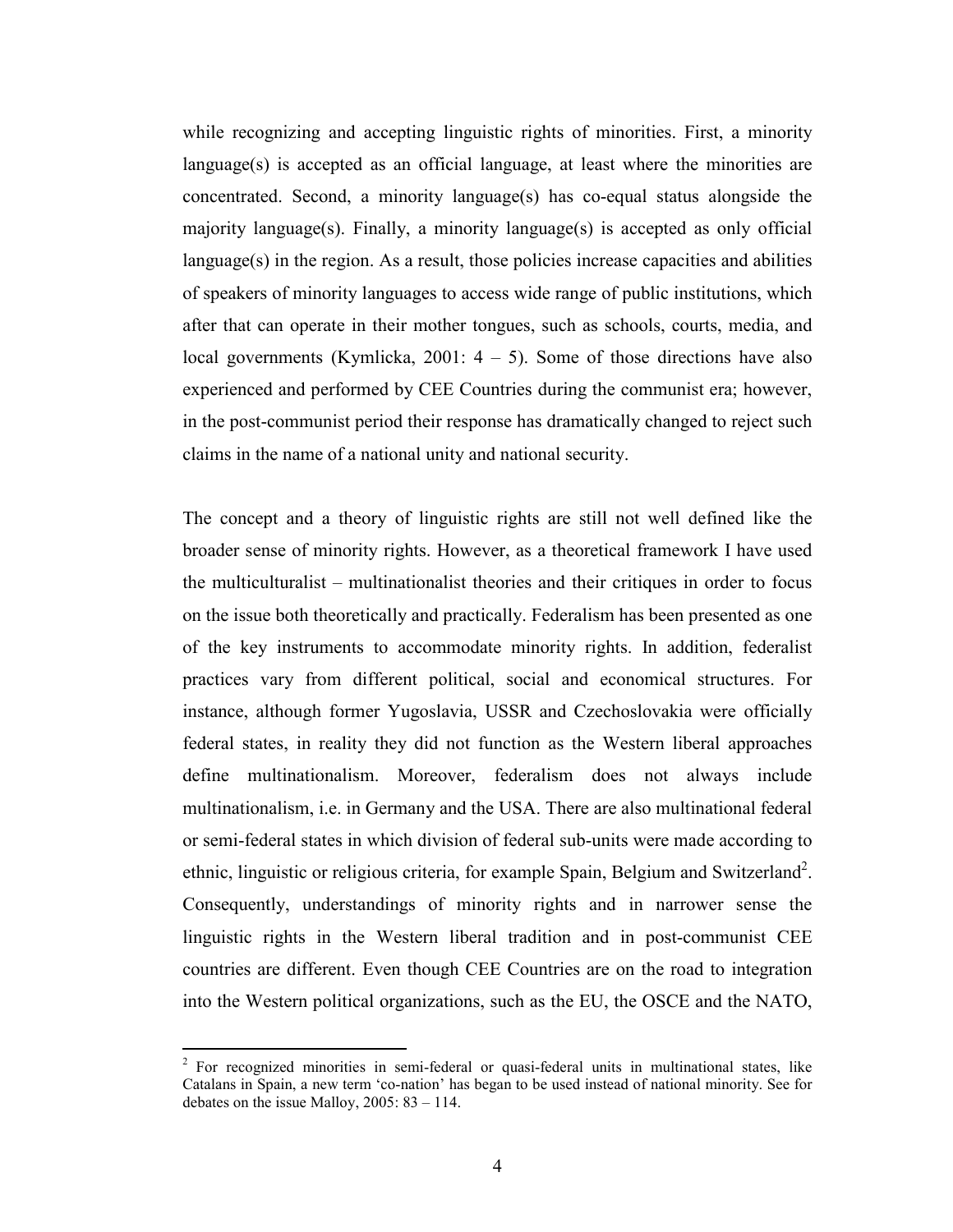there are resistances to change their former understandings on linguistic and minority rights.

Minimal standards of minority and their language rights in Europe are still trying to be accommodated via the European Human Rights mechanisms instead of newly signed agreements, such as Framework Conventions for Protection of National Minorities (FCPNM) and European Charter for Regional and Minority Languages (ECRML). Some of those agreements are still not signed or ratified also by the some EU member states, for instance, Greece and France have not signed FCPNM, and Belgium and Luxembourg signed but have not been ratified it. Hence, this situation decreases the possibility of those agreements to be the minimal standards in the minority rights protection system. The signatories of these agreements also choose to put some reservations on these agreements or their domestic juristic procedures nullified some of key points of these agreements. For instance, the Bulgarian Constitutional Court rejected the statement of FCPNM in which minorities have a right to self-determination of their minority identities, on the ground that being linguistically and ethnically distinct does not necessarily constitute a minority (The Bulgarian Centre for Non-Profit Law, 2001). Bulgarian Constitution of 1991 does not officially recognize any national minority and only defines them in Article 36 (2) as "citizens whose mother tongue is not Bulgarian" (Narodno Sabranie na Republika Balgariya, 1991). However, setting minimal standards contains a danger that it could be misused in order to re-take already gained rights of minorities, which could be more than minimal standards requirements. The issue of establishment of the minimal standards remains controversial.

Bulgaria has implemented unique but in somehow petty similar linguistic policies with other states. Although there are no perfect linear practices of linguistic policies of Bulgaria, it is functional to examine them by dividing them into four main periods: the late Ottoman, monarchic, communist and post-communist periods.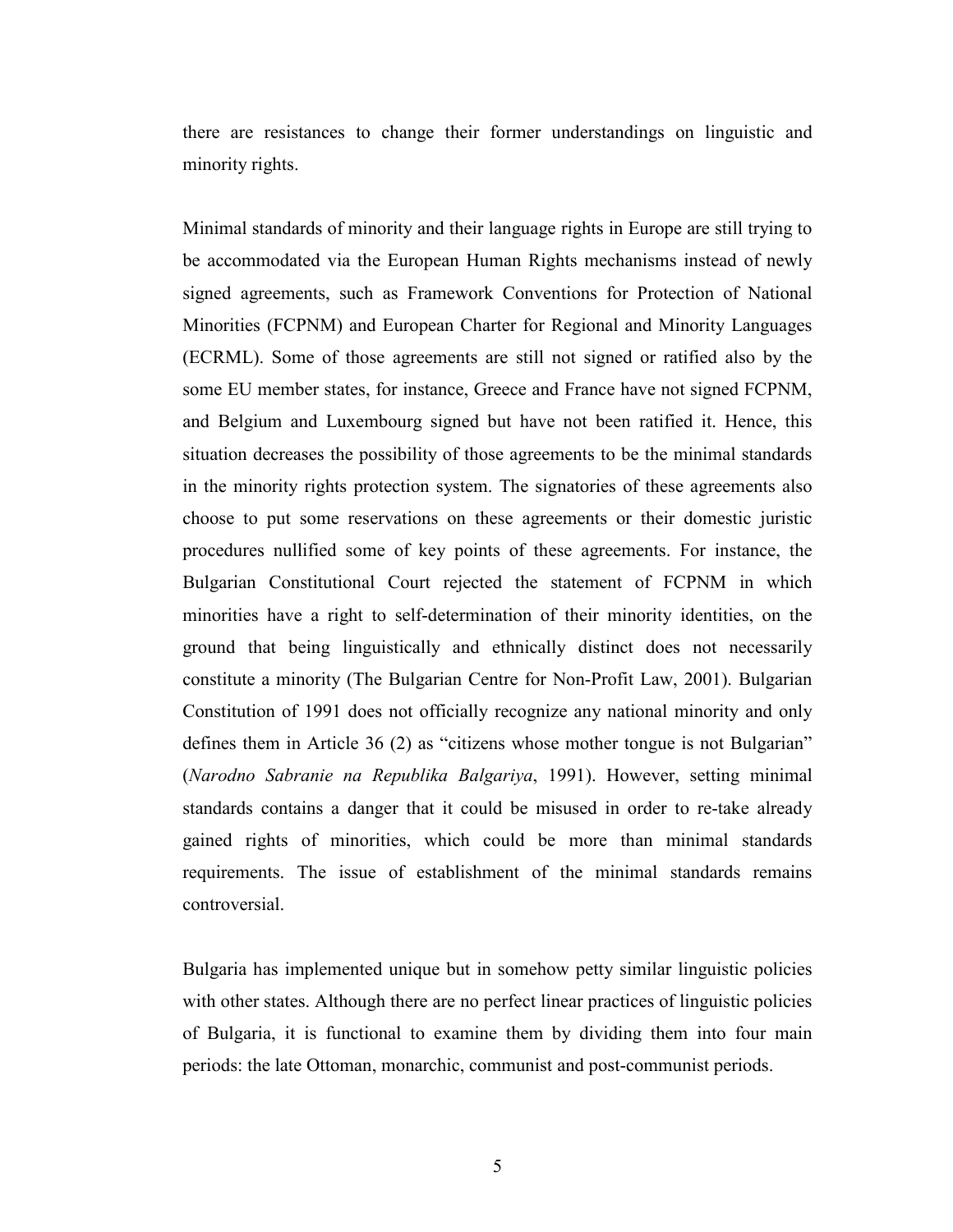Until the establishment of the Republic of Turkey in 1923 and following its nationbuilding policies, Turks in Bulgaria were regarded mainly according to their religious identity. Treaties which signed when the Ottoman Empire existed and concerned their minority rights were treated them as a Muslim minority together with other Muslim minorities, such as Pomaks and Muslim Roma. Together with Bulgarian and Turkish nation-building policies, their individual identification and their social categorisations began to change over time. Firstly, Bulgarian nationbuilding policies did not target them because they were in the bottom of the informal minority ranking; therefore, Bulgarian nationalist policies left them into their own fate. For instance, Pomaks by reason of their linguistic closeness to the Bulgarian language were in the top position in those ranking of Muslim minorities and faced oppressive assimilatory policies since the independence of Bulgaria.

After 1923 the Turkish minority media and intelligentsia tried to announce reforms in Turkey and also tried to transform the Turkish minority in Bulgaria. Those policies increased the fears of Bulgarian governments and nationalists. This divided the elites of the minority among the conservatives and reformists, which could be seen best in the disputes on alphabet.

In the post-communist period, lost connections between the Turkish minority and Turkey have re-established. For instance, in post-1989 period, Turkey has tried to support educational and religious requirements of the Turkish minority. It should be noted that, in this new era, religious rights of the Turkish minority are gained faster than ethnolinguistic ones. This was a return to the pre-communist period. However, due to atheistic propaganda and implementations of the communist regime their religious identity is weakened. Hence, their ethnolinguistic identity continues to play the major role.

In terms of education, the Turks of Bulgaria had performed *de facto* cultural autonomy from the establishment of the Bulgarian Principality until 1959 when their previously nationalized minority schools were totally closed down. Although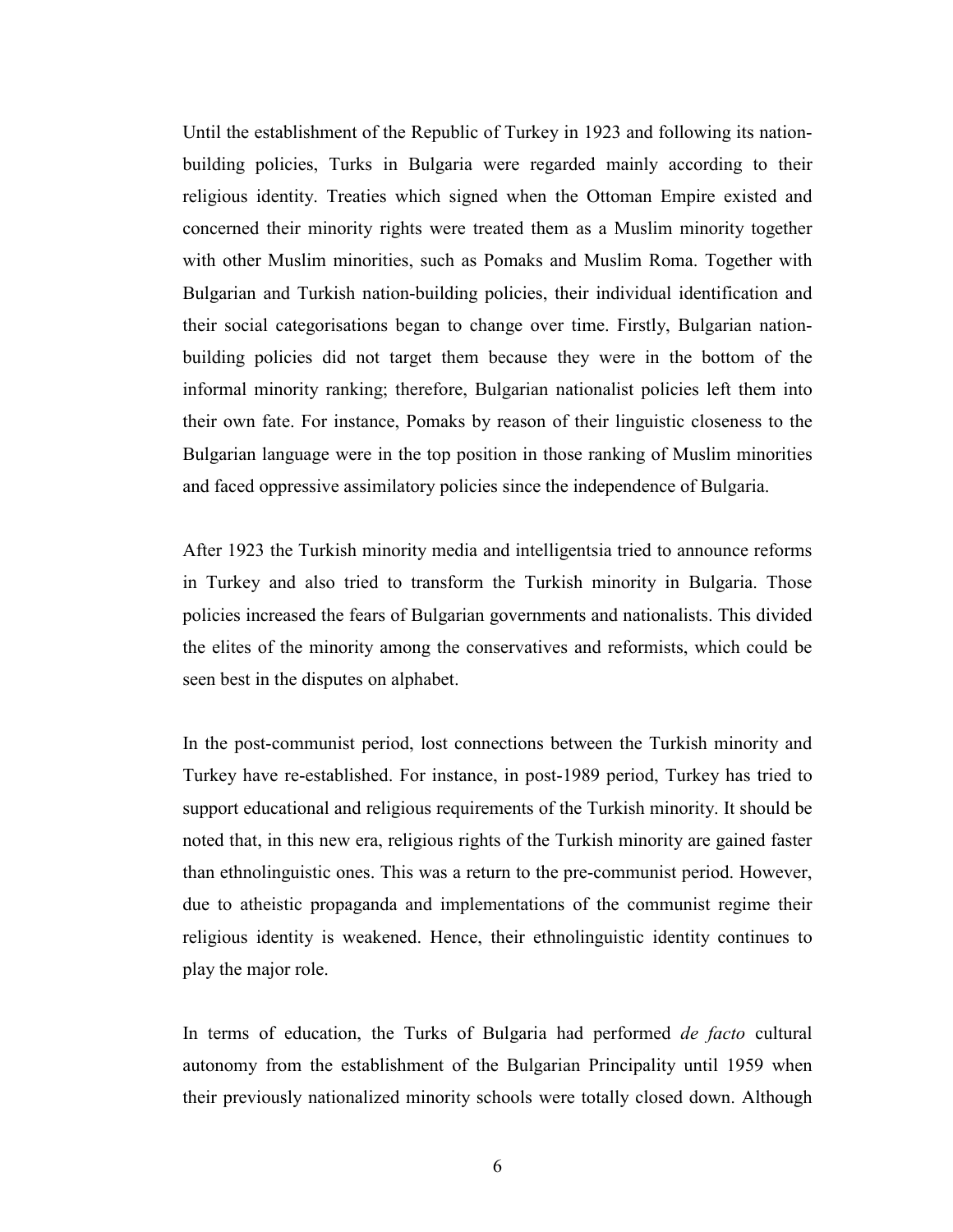they had rights that were guaranteed by some international treaties, such as 1878 Berlin, 1909 and 1913 Istanbul, 1919 Neuilly and 1925 Istanbul Treaties, the Turkish Minority has continuously lost its rights. The year of 1984 was the beginning of the forced assimilation campaign or so called vazroditelen protses<sup>3</sup>, in which their linguistic and cultural distinctness were directly attacked. Their names were forcefully changed, Turkish usages in public and private spheres were prohibited, and all of their distinct cultural symbols were banned (Amnesty International, 1986). The Turkish Minority in Bulgaria like other national minorities in CEE Countries has considerable differences from Western Europe's national minorities, which usually do not have a kin-state next to their home country. This triangle relation of 'minorities – homeland – kin-state' (Brubaker, 1996) has made the issue more problematic than in the West. This triangle-relation leads to increase fears, suspicions and even collective paranoia towards minorities in CEE Countries. A perception of a nation-state in CEE Countries which is perceived as a corpus mysticum in which it should be preserved at all costs (Strayer, 1963: 21), increases those attitudes and perceptions towards minorities. Thus, not surprisingly, minorities in CEE Countries are perceived as disloyal pseudo citizens and even potential traitors towards their home country. Consequently, relations between CEE Countries and their minorities perceive as a 'zero-sum game' in which if one side gains some additional rights other side loses (Kymlicka, 2001:  $64 - 67$ ).

The concepts of ethnicity and nation are being used falsely as minority – majority dichotomies. It presupposes that minorities are ethnic groups while majorities are national groups. Furthermore, those formulations cannot explain the situations properly. Even when 'nation' is defined according to territory or state, those formerly majority ethnic groups like Turks also should be included in this formulation. As a part of the Soviet nationalities policy model, Turks in Bulgaria are citizens of Bulgaria with Turkish nationality. The categorisation of the Turkish

<sup>&</sup>lt;sup>3</sup> 'Revival process' or 'rebirth process' in English. The name was given by Bulgarian authorities to the forced assimilation campaign in order to refer that the campaign was not implemented by force but rather it was a voluntary and self-conscious action of the Turkish minority.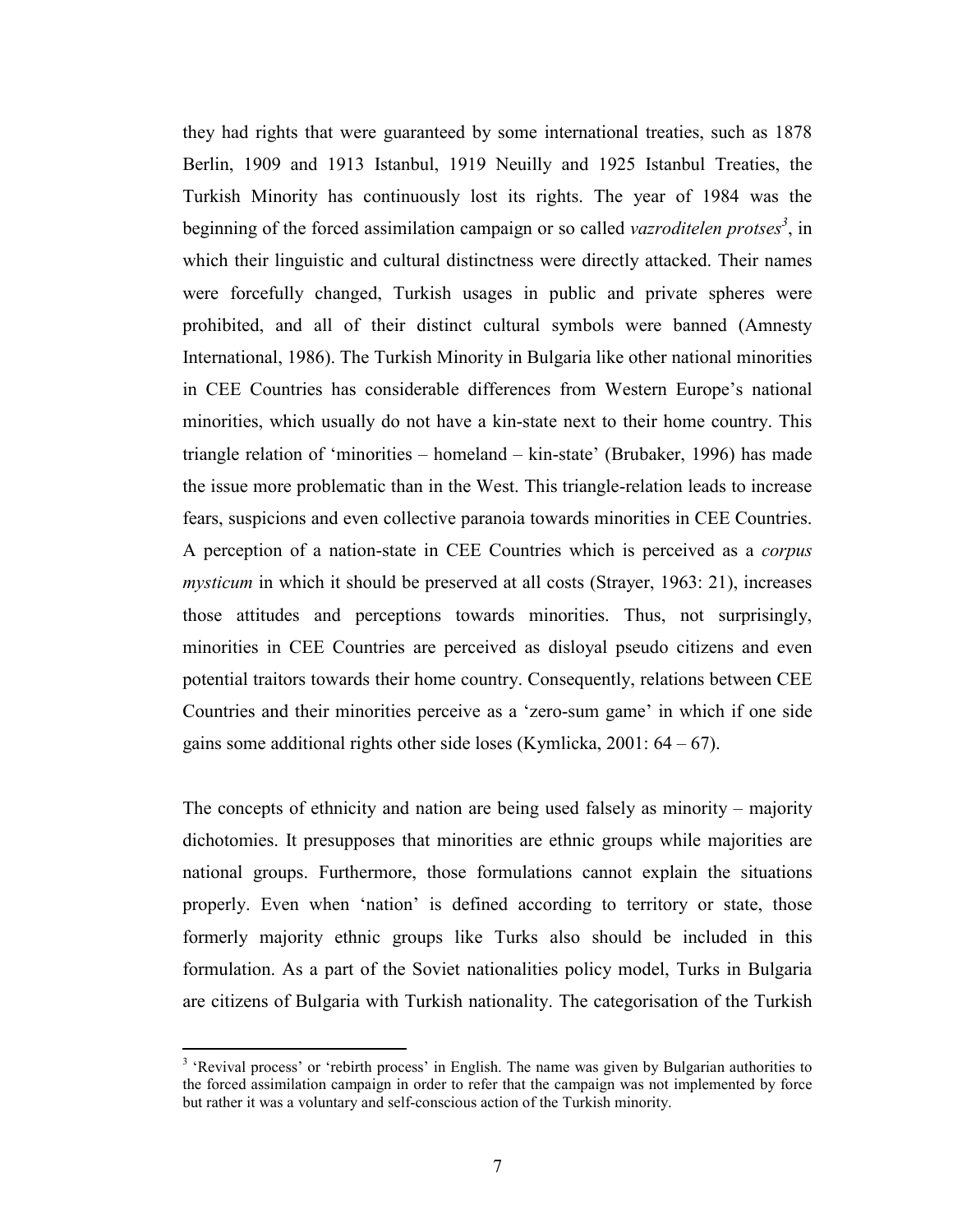minority changed over time. They were Turks in the first years, then Turkish national minority, then Bulgarian Turks, then Turkish population and now citizens whose mother tongue is Turkish. As the Constitution of 1991 formulates minorities according to their mother tongues, the importance of language can be best understood in their social categorisation.

Are they integrated into Bulgarian society? One can argue that they are politically integrated but socially and economically not. How their integration affect their visions to their language? It is clear that Bulgarian language as an official language of the country serves as a key instrument of those integrations. This is because in the Bulgarian political view, one should leave his minority language in favour of Bulgarian language. It makes language as the major exclusion and inclusion indicator either in formal or informal relations (Boneva, 2001: 87). Language does not function only as a communication transmitter but also as a communion instrument (Le Page, 1964: 9) and it is used in variety of areas.

In my thesis, I argue that religion or namely Islam was a key marker of the identity of the Turkish minority, which was inherited from the Ottoman millet system. However, after the establishment of the Turkish Republic in 1923 and as a result of the policies of the early communist governments, language has become the major identity marker. This is because; during the Ottoman period ethnicity was not the key component of the Muslim millet identity. Ethnic identification spread among the Christian millets of the Ottoman Empire and especially in the Balkans. Hence, nationalism and ethnicity were not very welcomed in the core of the Ottoman discourse but rather Ottomanism (*Osmanlıcılık*) was supported, which calls for the common Ottoman citizenship and equality among millets. From the Young Turk movement and its driving ideology, Turkish nationalism, the intelligentsia of the Turkish minority in Bulgaria began to meet the idea of nationalism. During this period, important number of Young Turks-supporter print media was located and published in Bulgarian territories, which were yet part of the Ottoman Empire until 1908. However, the ethnic Turkish identity among the Turkish minority in Bulgaria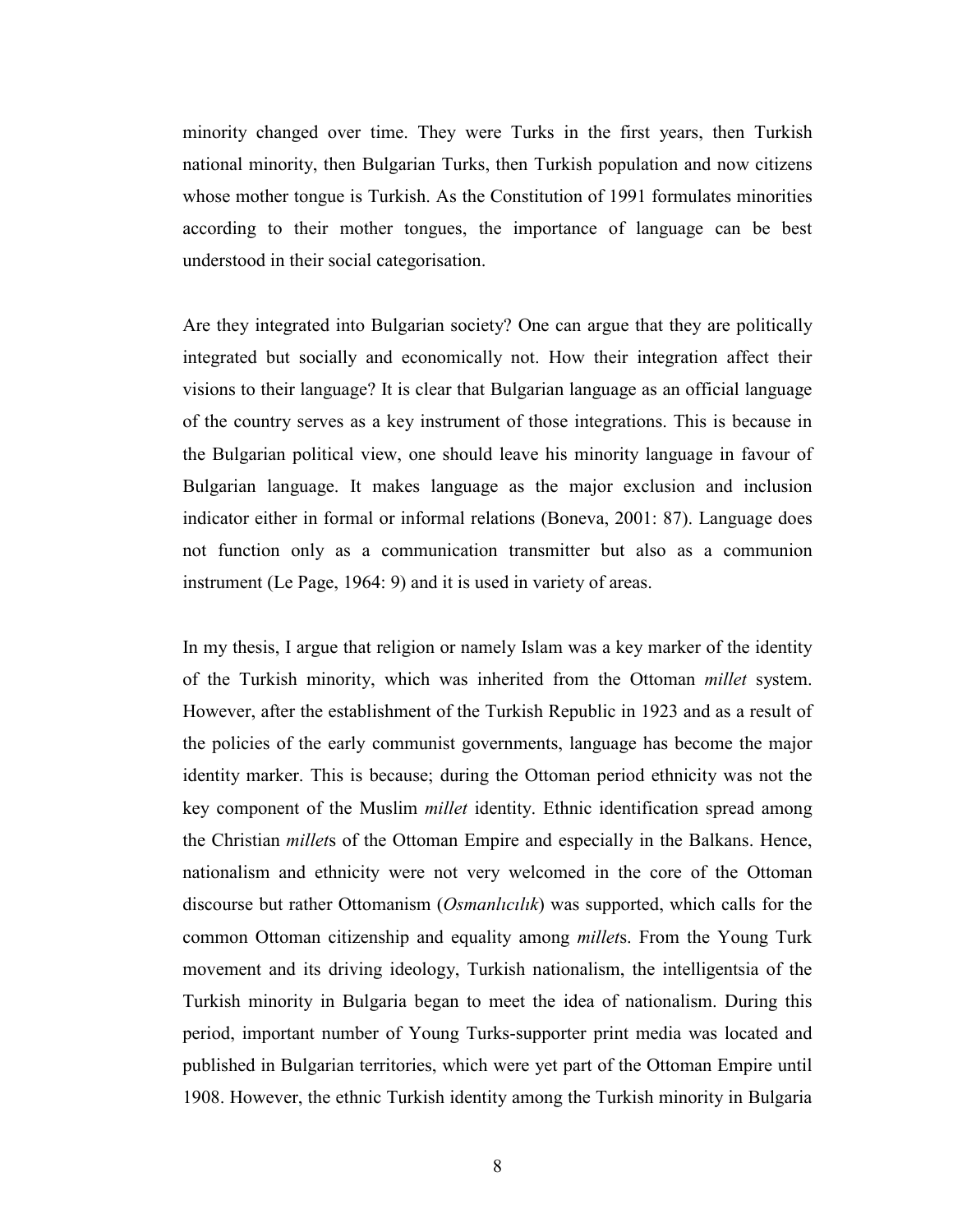could emerge only after the establishment of the Turkish Republic in 1923. The Turkish minority intelligentsia followed the reforms that took place in Turkey and tried to adapt themselves to the ongoing reforms. In this respect, there were also struggles between the conservatives, who were against these reforms and the reformists or Kemalists who supported these reforms. Moreover, the difference between these two groups was not solely around reforms but mainly around the deconstruction of the role of religion. There is no doubt that the main driving force of Kemalism and Turkish nationalism were language and ethnicity unlike the twentieth century Balkan nationalisms, in which religion played a very important role. Hence, language slightly became the main marker of the ethnic identity of the Turkish minority. One of the most important struggles over the role of language in the Turkish minority identity could be seen in the debates on the new Turkish-Latin Alphabet in 1930s. When new Turkish-Latin Alphabet was adopted in Turkey, the Association of the Turkish Teachers in Bulgaria decided to use it in the new education year. Conservatives, mainly religious personnel, opposed to the use of Latin scripts in favour of Arabic scripts. This polarisation around the alphabet issues was actually between the role of language as a secular identity marker and religion as a traditional identity marker. The language reached a top position among the identity components during the early communist period, when the ethnic identity and its main marker language was favoured and supported by the state against the religious identity. Although as a 'secular' identity marker, language, improved its position, until the second decade of the communist rule, religion (Islam) did not lose its importance among the minority members. It never totally disappeared as an identity marker but its influence was weakened as a result of the secular/ atheist policies of the communist regime.

I assert that the Soviet nationalities policy model, which is also implemented in Bulgaria and where citizenship and nationality were not synonymous concepts. Turkish identity was able to find a space along with the Bulgarian citizenship. Turks possessed identity cards in which their natsionalnost was written as Turkish and their grazhdanstvo as Bulgarian until the abolition of the application in 1975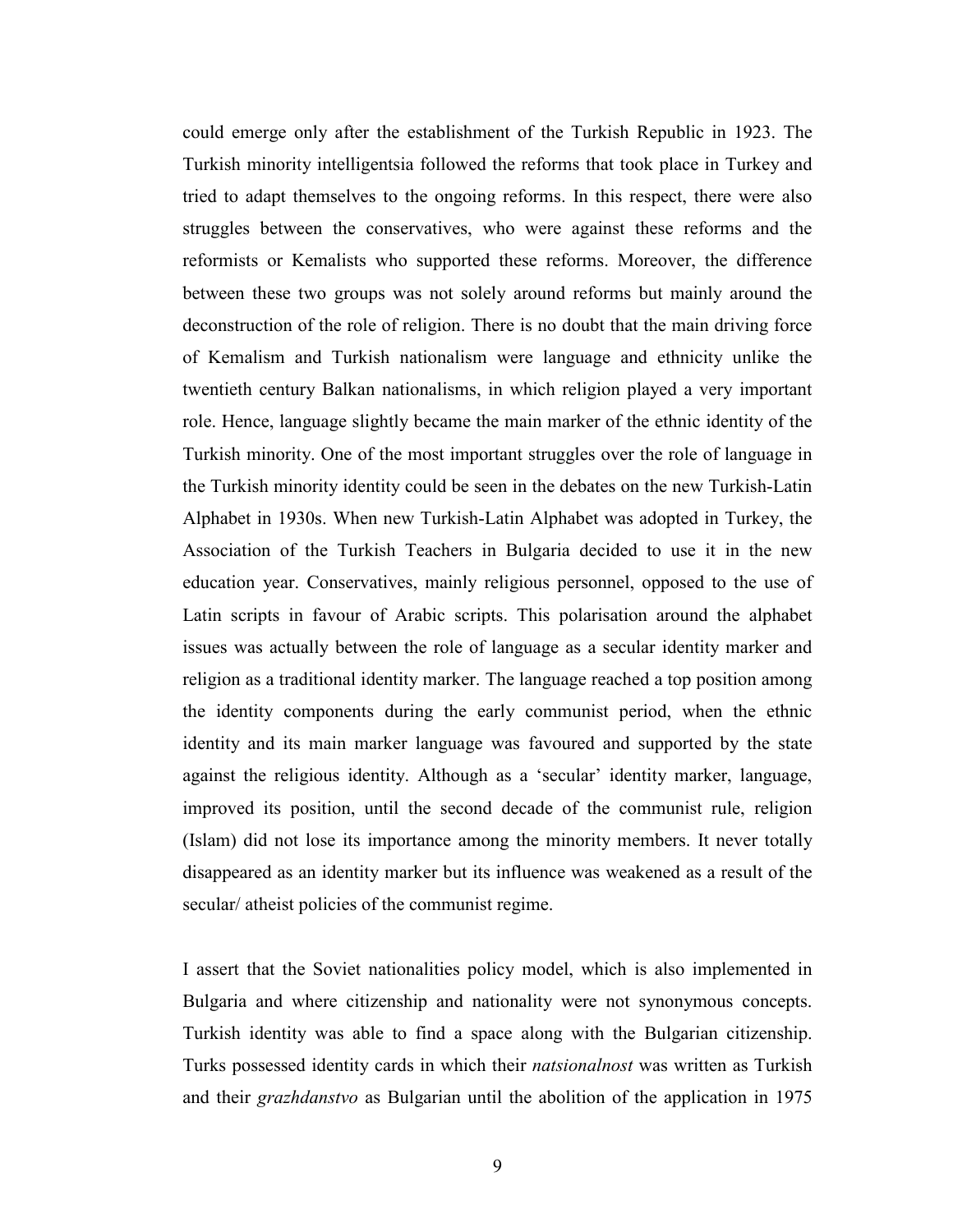after the closure of the Turkish language courses (Amnesty International, 1986: 3). Furthermore, as I stated before, until communism the minority intelligentsia tried to follow the nation-building process that take place in Turkey and similarly to their kin-state, they began to transform their identity from a religious (Muslim) to national (Turkish) one. This double layer of official identification according to the Soviet model led them to preserve their ethnic Turkish identification together with being the citizens of Bulgaria.

Following the closure of Turkish language courses, I argue that oppressions towards one of the components of the ethnic identity (language) strengthened this marker. In the last two decades of the communist regime, Turkish language became the key target of the state, and in order to erode its role among the Turkish minority identity, the state started to apply coercive policies from closing down of the Turkish language courses in the first half of 1970s to the forced assimilation campaign of the second half of 1980s, where the entire usage and existence of Turkish language was targeted. In this time, identification of the Turkish minority, again, was attempted to be reorganised according to the religious base when the Bulgarian government declared that there was no Turks in Bulgaria but there were Bulgarian Muslims. This made the language an oppressed marker of the Turkish minority identity, and the main counter struggle to restore the minority rights.

I attest that the political mobilisation of the Turkish ethnic identity and the Turkish minority rights struggle was mainly on the ground of the linguistic rights, such as education of the Turkish language in public schools, restoring forcefully changed names, publishing freely in the Turkish language; hence, language accelerated its importance in the political and societal spheres. Additionally, in the postcommunist period, once more, the government was relatively more enthusiastic to restore religious rights than linguistic ones. The political mobilisation of the Turkish minority has been along with the language as a secular identity symbol rather than religion. Additionally, MRF has adopted a liberal and secular view and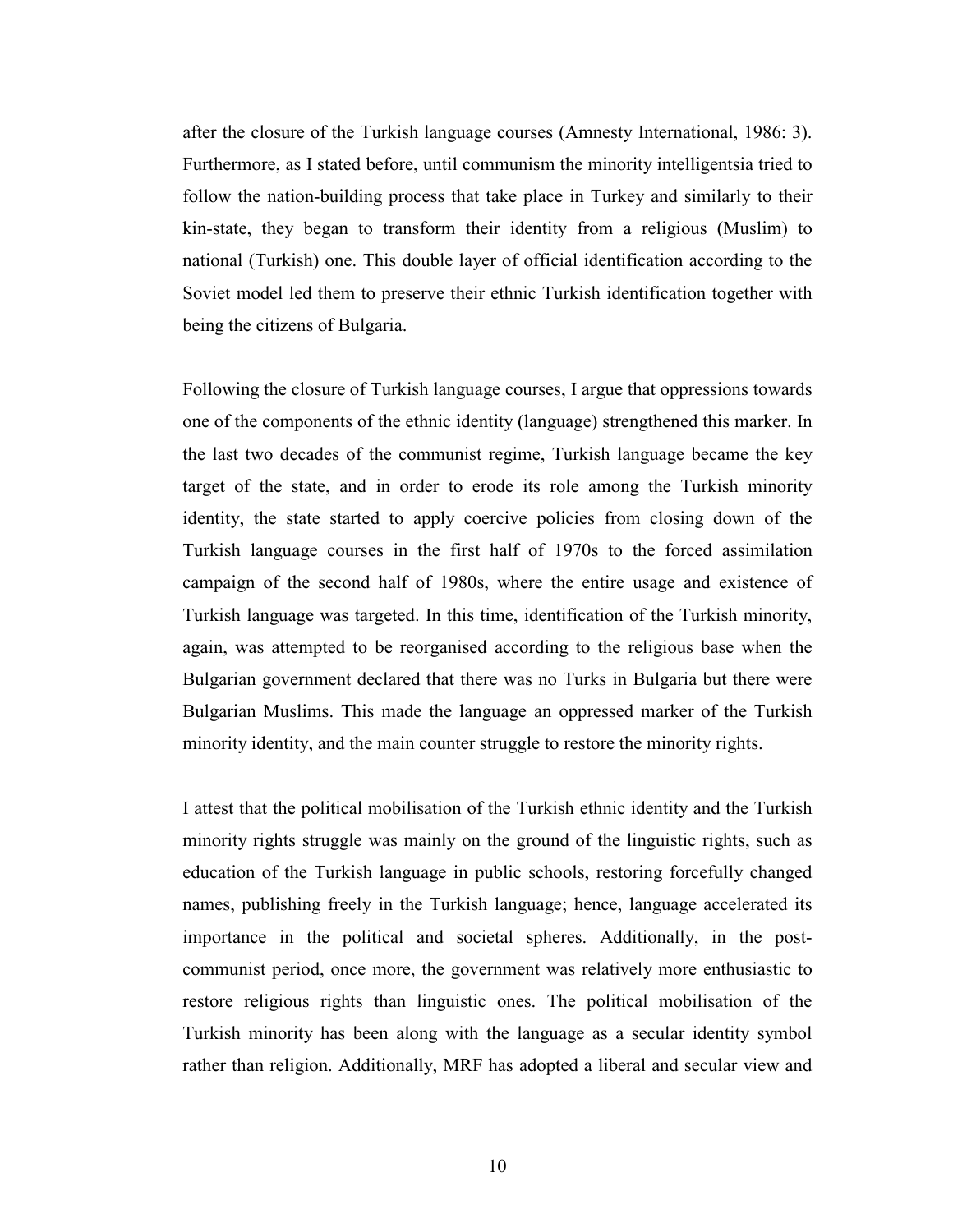within this ideology language would serve better identification tool rather than religion.

Finally, I claim that even in the improvements of the linguistic rights in the postcommunist period, the area of effectiveness of the Turkish language is delimited to the usages in private lives of the Turkish speakers. This resulted in devaluating the Turkish language in the economic and administrative spheres. This led, not surprisingly, the decrease of the symbolic importance of the Turkish language in the lives of the Turkish minority. I argue that the main reason of the devaluing is continuing economic problems of the Turkish minority and relative satisfaction of the Turkish minority towards their already acquired linguistic rights. For instance, education in Turkish could be perceived as inessential when the entire upward mobility is based on the Bulgarian language skills.

My main hypothesis is that even though Turkish language has been one of the key components of the ethnic identity of the Turkish minority in Bulgaria, lowered status of Turkish language in economic, political and social fields in Bulgaria has led linguistic rights (Turkish) to be experienced and perceived as symbolic rights.

#### 1.2. Methodology:

Theoretical framework of this study has been drawn according to theories of multiculturalism and their critiques on the issue of minority and linguistic rights. Qualitative research method was used in this and in-depth interviews were carried out in order to better grasp into the details of the situation and analyze its different aspects. In-depth interviews provide useful data for understanding perceptions of individuals. In-depth interviewing gives a chance to us to understand complex situations with entire of their components, such as differentiations of perceptions according to interviewees' age, gender, occupation, income, ideological, social class and social status. Hence, in-depth interview helps us to expose those different understandings, knowledge, experiences and perceptions (Johnson, 2001: 107).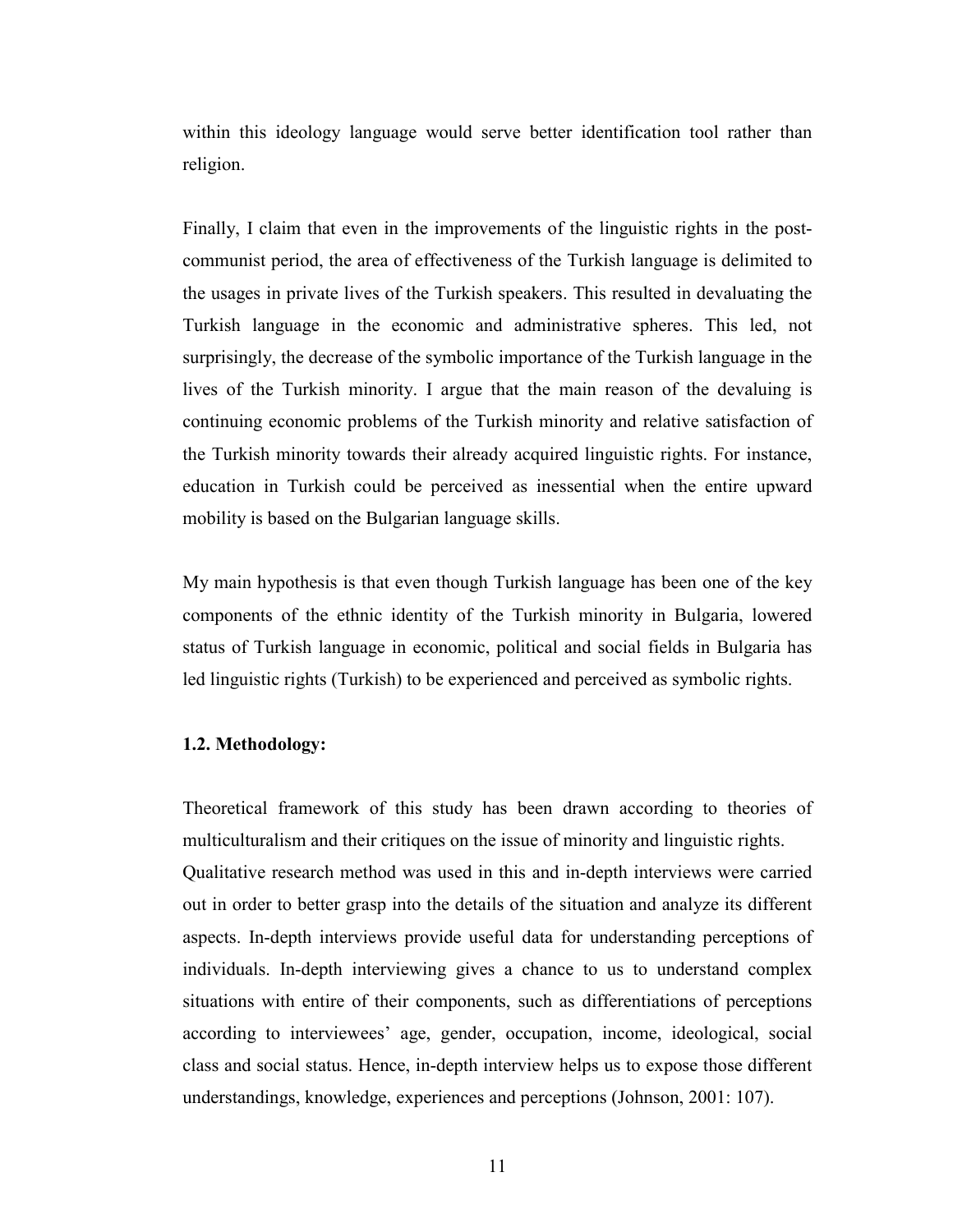According to Johnson, in in-depth interviewing, obtaining intimacy and reciprocity of interviewees are one of the key elements, which can be better realized if a researcher is former or returning member of the researched group. In the past, researching a community that the researcher is its former or returning member was not preferential. However, current understandings not only suggest it but also extol to "start where you are". Moreover, being a member of a researched group does not taint the research, on the contrary opens the doors to do successful research (2001:  $107 - 109$ ).

As a first generation émigré from Northeastern Bulgaria (Deliroman/Ludogorie<sup>4</sup>), who migrated to Turkey in 1989 and still have been living in Turkey, I have still kept my ties and networks with the Turkish minority in Bulgaria. Those networks, such as relatives and friends, have given me a great chance to continue to get information about their situation. As a member or as a returning member of the minority, I have easily created trust, reciprocity and intimacy with interviewees during the in-depth interviews. Furthermore, first generation returned members or immigrants not only could obtain more effectively intimacy and acceptance of the researched group but also speed up this process, which gets difficult for second or next generation returned members.

In-depth interviews were carried out with the Turkish language course teachers, parents of the Turkish pupils, Turkish minority media and NGO members and Turkish minority members who are in governmental and administrative posts, i.e. municipality mayor, provincial deputy governor and MPs of the region.

This research was conducted in Hezargrad (Razgrad) province in North-eastern Bulgaria, or *Deliorman (Ludogorie)* region. I have chosen the province because, in the entire Hezargrad (Razgrad) province Turks constitute 47 percent of the whole

 4 Both Turkish and Bulgarian names literary mean "Wild Forest" in English.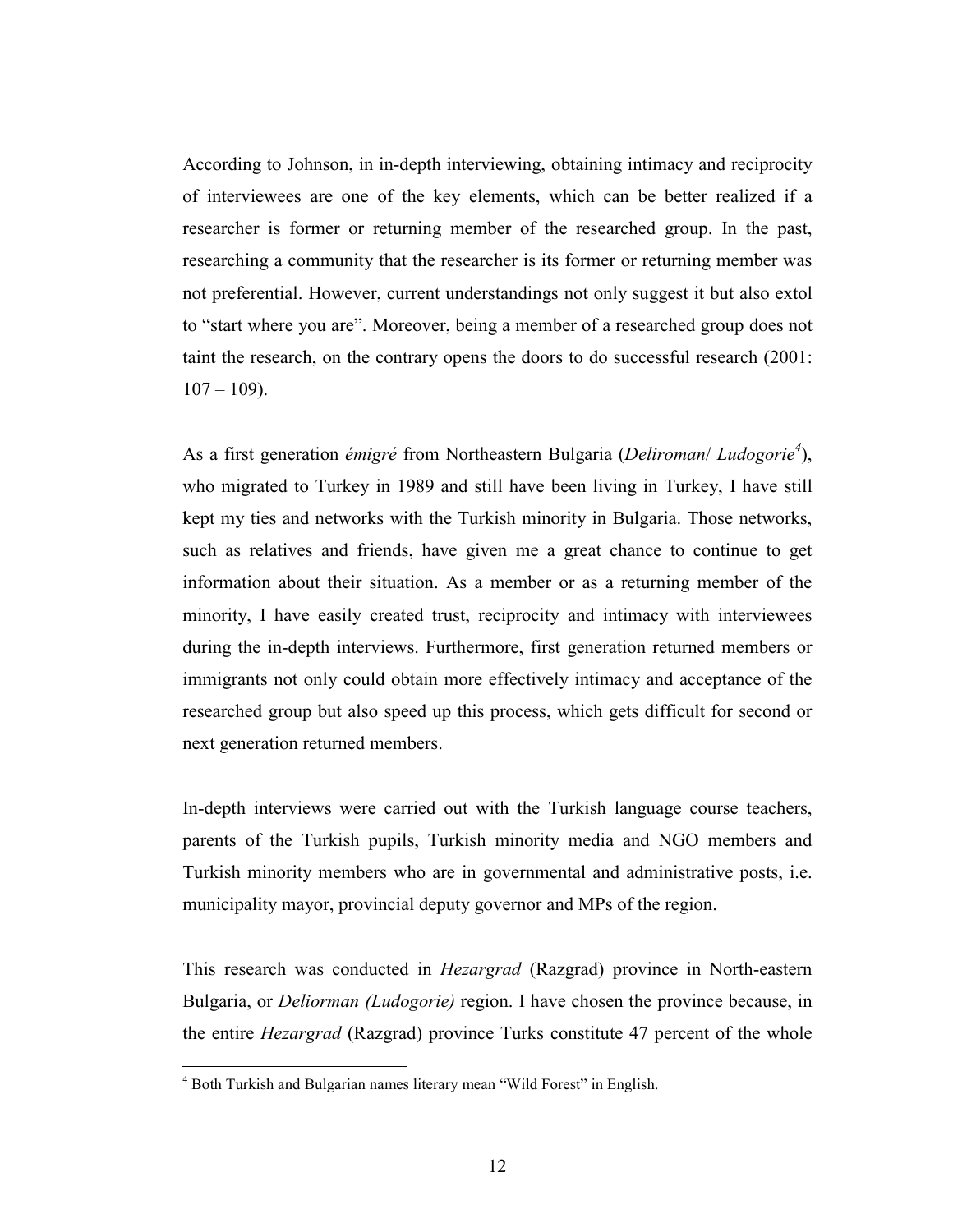population. In addition, Turks have been living mainly in rural areas and municipalities instead of the provincial centre *Hezargrad* (Razgrad), and in some municipalities, they constitute an absolute regional majority. I have chosen Işıklar (Samuil) municipality where Turks constitute almost 80 percent of the population. The municipal mayor is from Movements of Rights of Freedoms  $(MRF)^5$ , which was formed mostly by Turks and other Muslim minorities and is the junior partner of the governing coalitions since 2001. There are four municipality schools and in two of them Turkish language courses are offered as an optional language course.

Furthermore, I grew up in this municipality, hence, I am very familiar with their social, economical, political, cultural and geographical milieus, such as their customs, dialect of Turkish, employment and unemployment situations, political and religious affiliations and geographical feature of the municipality. This familiarity increased my chance to reach and find my interviewees and reduce rejection rates.

Monitoring reports of Helsinki Committee, and Human Rights Watch, FCPNM implementation reports and other related studies and surveys prepared by NGOs and International Organizations were also used. In addition, media news from Turkish and Bulgarian printed and electronic media in Bulgaria were considered to focus current situation, as well.

<sup>5</sup> Hak ve Özgürlükler Hareketi (HÖH) in Turkish and Dvizhenie za Prava i Svobodi (DPS) in Bulgarian.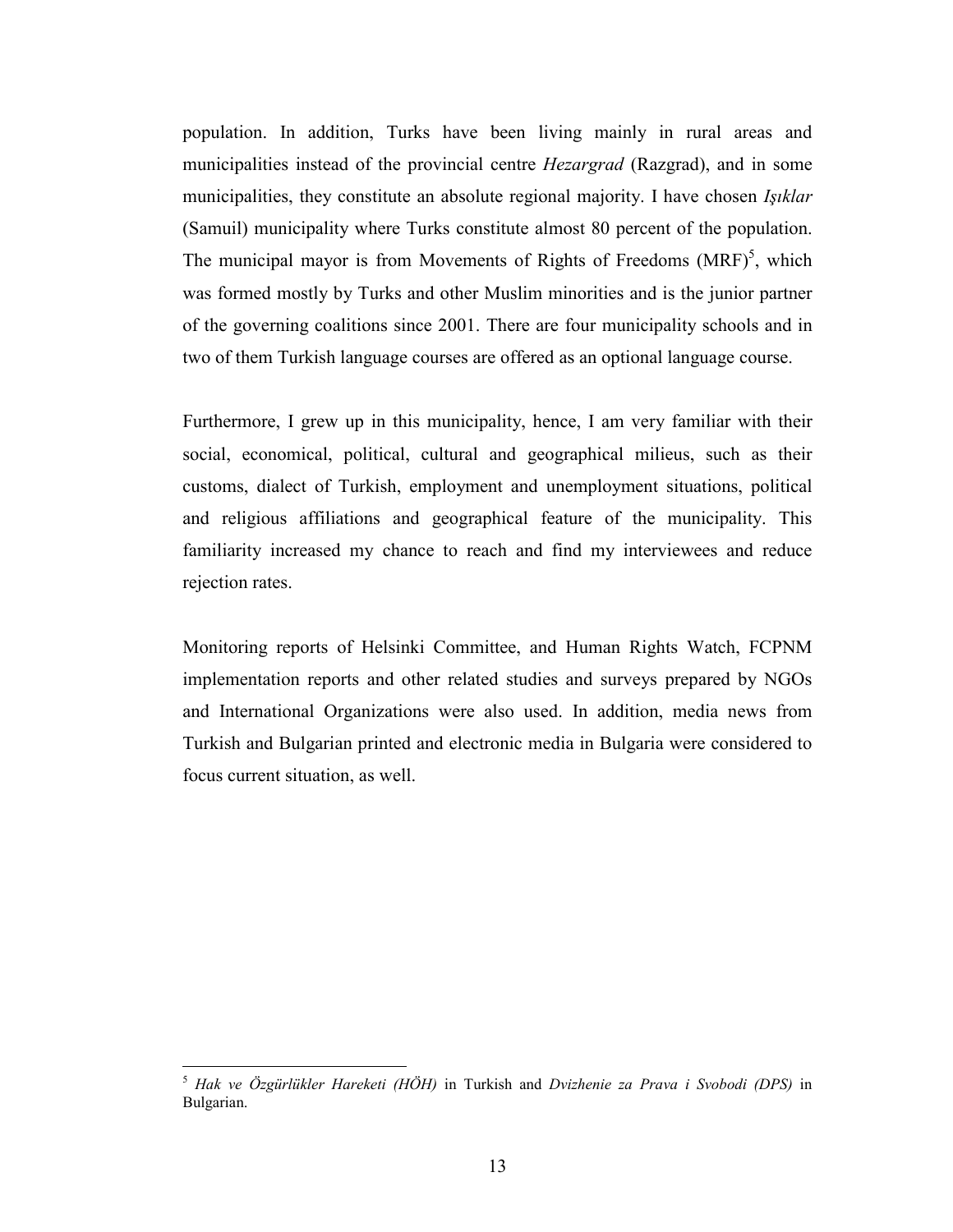## CHAPTER 2

# LINGUISTIC POLICIES OF BULGARIA DURING THE MONARCHY

Maritsa rushes, stained with blood, A widow wails, fiercely wounded…<sup>6</sup>

After the partial independence and two decades after the full independence of Bulgaria from the Ottoman Empire, her minorities have constituted a great challenge to the Bulgarian domestic and international policies with their distinctive ethnic, religious and linguistic features. In this respect, minority languages, especially Greek which had a superior status during Ottoman period over Bulgarian language and Turkish, which was the language of the ruling group, have been the key targets.

Firstly the linguistic situation of the Turks in Bulgaria during the Ottoman Empire is explained. Then minority language policies after the establishment of semiindependent Bulgarian Principality are evaluated. Finally, the shifts in policies after the declaration of the full independence in 1908 until the abolition of the monarchy were examined.

#### 2.1. Linguistic Policies in Bulgaria during the Ottoman Rule

 $\overline{a}$ 

The expansion of the Ottoman Empire throughout the Balkans posed several problems and difficulties, such as sustaining the Ottoman reign in non-Muslim lands, supplying the scarcity of labour to open new areas for cultivation and to secure and establishing the order. In order to solve these problems, the Ottomans

<sup>&</sup>lt;sup>6</sup> From: Shumi Maritsa (Maritsa Rushes) a former Bulgarian national anthem between 1886 and 1944, written by Nikola Zhivkov.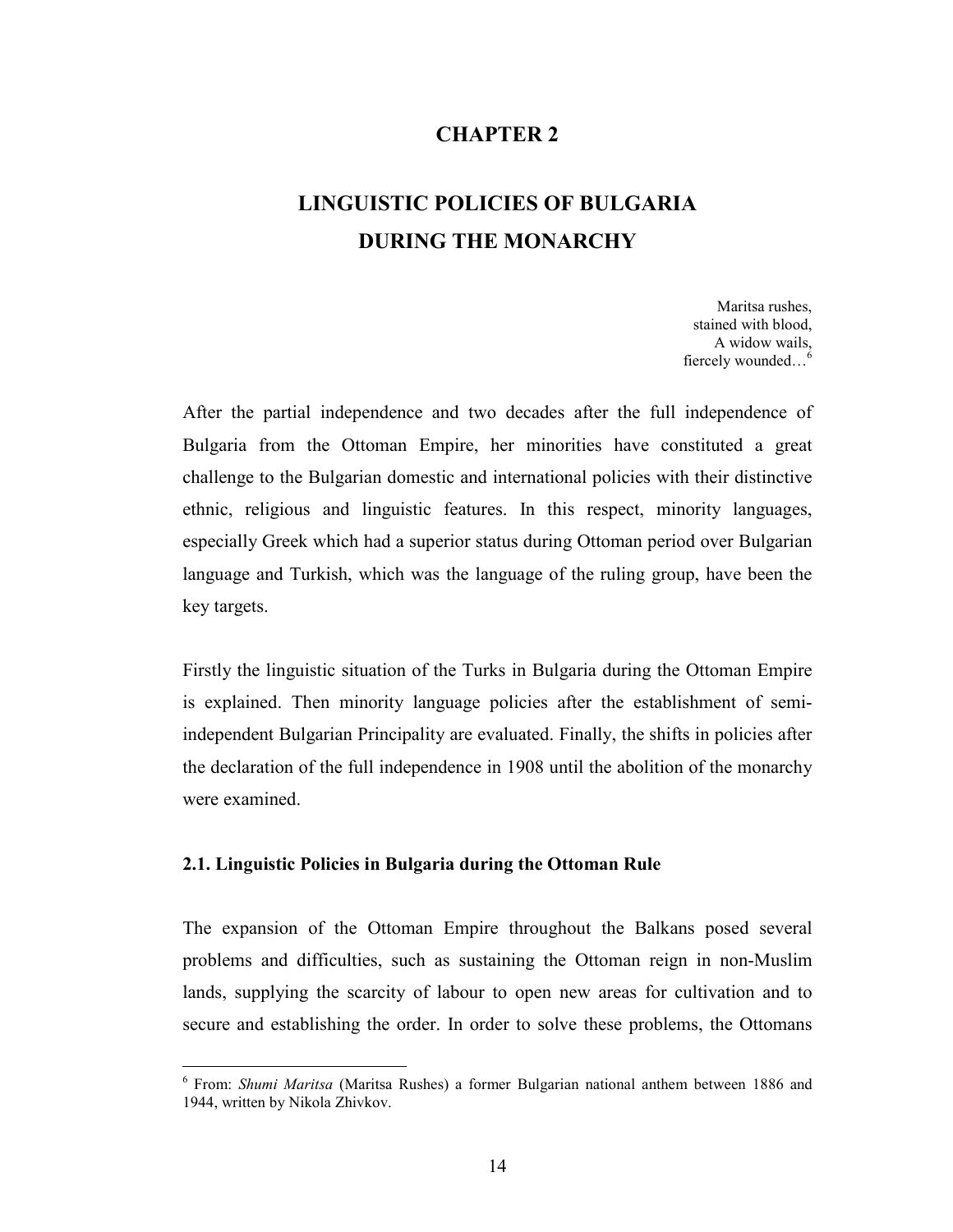needed more Turkish – Muslim population in the region. With this purpose, *sürgün* (exile) institution was set up and various Yörüks or Turcoman nomadic or seminomadic groups from Anatolia were displaced to Bulgaria since  $15<sup>th</sup>$  century<sup>7</sup> (Tekeli, 1994: 204 – 205). Leading Yörük groups were Naldöken, Tanrıdağı, *Ofçabolu, Vize* and *Kocacik* Turcomans (Yücel, 1987:  $21 - 22$ ). They settled in the various lands of nowadays Bulgaria and the entire Balkans, as well. According to the Ottoman registers, between 1490 and 1579 Turks had already constituted a great majority in most of the regions of Bulgaria<sup>8</sup> (Halaçoğlu, Y., 1992: 397; Şahin, Emecan and Halaçoğlu, A. 1990: 26 – 40). Before to be minoritised after the Turco-Russian War of 1877 – 1878, Turks and Muslims constituted almost half of the population<sup>9</sup> in *Tuna Vilayeti* (Danubean Province) and Eastern Rumelia, where the modern Bulgaria was established.

Communities of the Ottoman Empire was ruled according to millet system, in which Bulgarians belonged to the Orthodox Christian *millet* or community, which

 $<sup>7</sup>$  Although there are some theories that the Turkish settlement in the Balkans and especially in</sup> Bulgaria has roots from  $12<sup>th</sup>$  century during the Seljuks, those settlers were more likely descendants of nowadays Gagauzes in Dobruca (Dobrudzha) (For more information about those theories and their debates, see Karpat, 2004a and 2004b). Nevertheless, nowadays Turks in Bulgaria are mostly those who are descendants of the Yörüks or Turcoman nomads who settled during the Ottoman period.

<sup>&</sup>lt;sup>8</sup> For instance, in *Hezargrad* (Razgrad), *Yanbolu* (Yanbol), *Eski Zağra* (Stara Zagora), Filibe (Plovdiv), Karınabad (Karnobat), Kızanlık (Kazanlık), Köstendil (Kyustendil), Silistre (Silistra), Varna, Eski Cuma (Targovishte) and Sofia Turks begun to constitute a majority (Halaçoğlu, Y., 1992: 397; Şahin, Emecan and Halaçoğlu 1990: 26 – 40).

<sup>&</sup>lt;sup>9</sup> Early Ottoman Censuses included only the male population and women firstly included only since 1881 – 1882 Ottoman Census (Todorova, 1994: 287). According to on estimation by using Ottoman registers the total population of Şumnu (Shumen), Hezargrad (Razgrad), Varna and Silistre (Silistra) regions amounted 133 000 in the second half of the sixteenth century, in which Turks numbered 90 000 or 70 percent of the total population (Şahin, Emecen and Halaçoğlu, 1990: 37). According to the first Ottoman Census in 1831, there are 197 027 Turkish and Muslim males against 269 285 Christian males (Bulgarians, Serbs, and Greeks). In 1868 population numbers of Tuna Vilayeti, there were 610 000 Christians against 412 417 Muslims, in which 490 467 of them are Bulgarians and 359907 of them were Turks (Halaçoğlu, Y., 1992: 398). According to a Bulgarian source Turks were 40 percent and Bulgarians 45 percent in Tuna Province, in 1866 (Todorov, 1980: 353 – 354 as cited in Yücel, 1987). Official Tuna Vilayeti Register of 1876 gives Turkish male population 436 477 against 605 800 Bulgarian male population (Şimşir, 1986a: 29). Justin McCarthy gives the Muslim population of the Tuna Vilayeti and Edirne Vilayeti in 1877 was 1 501 883 that made up 37 percent of the whole population (1995: 89).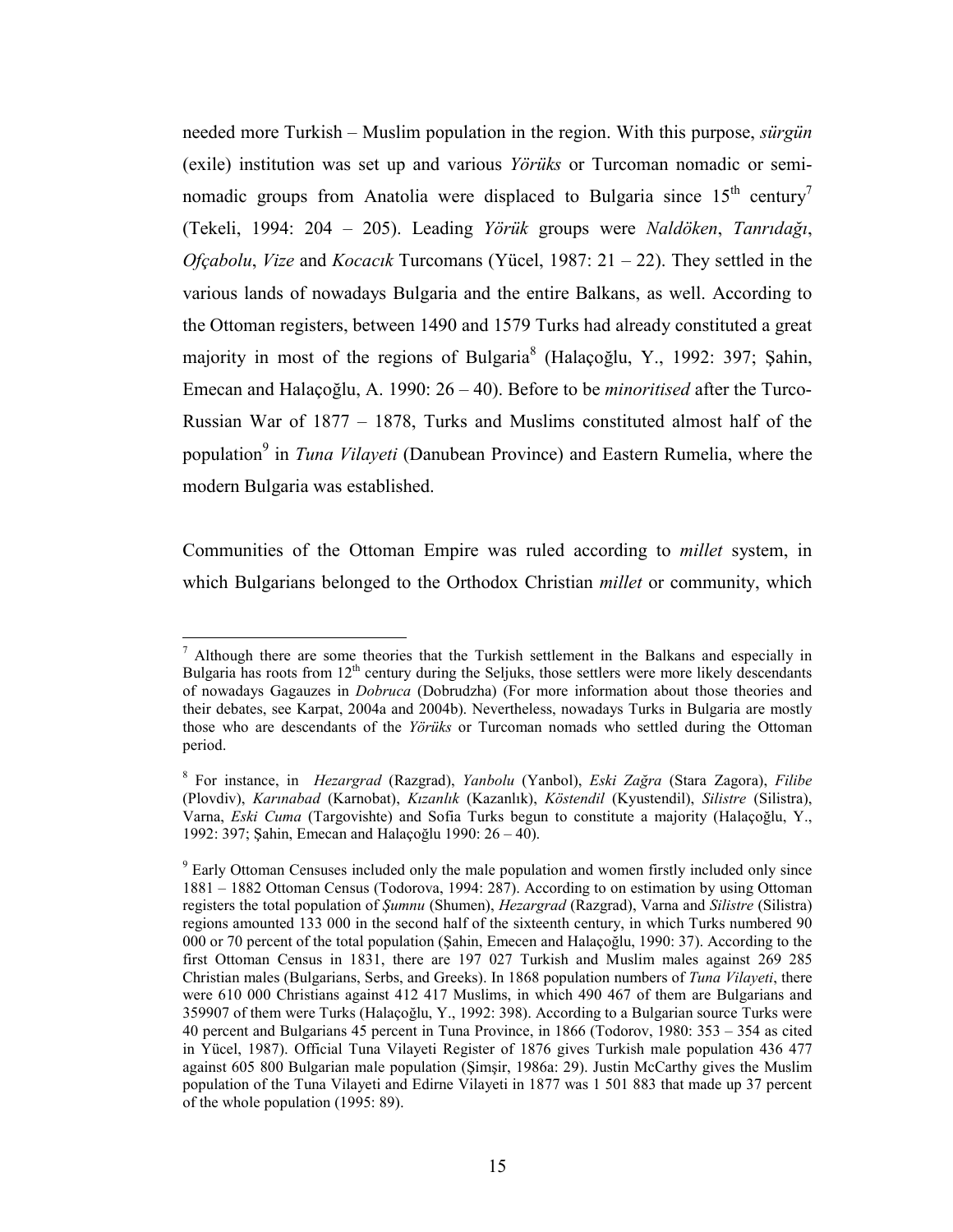was headed by the Greek Patriarch in Istanbul, while Turks was part of the Muslim millet; furthermore, each *millet* had responsibility to educate its members.

#### 2.1.1. Education and Education Policy during the Ottoman Period

Bulgaria's linguistic awareness is closely related to its way to create an independent nation-state. With rising Bulgarian nationalism, this took important progress took place after the re-establishment of the Bulgarian Church; primary education in Bulgarian gained a positive momentum. First Bulgarian secular school was opened in 1835 and after the reforms of *Islahat Fermani* (the Edict of Reform) new ones followed. In 1837 first high school was opened in Gabrova (Gabrovo) (Keskioğlu, 1985: 57). In 1876, primary Bulgarian schools in the entire Balkans reached to the number of 1502, semi high schools *(klasni uchileshte)* to 50 and secondary girls' schools to 20. Furthermore, high schools, a vocational school in 1873 in Zistevi (Svishtov), and religious schools continued to be opened (Yenisoy – Süleyemanoğlu, 1999: 109; Şimşir, 1986a: 29).

During the rule of Mahmud II., the primary education has become compulsory for all Muslim children, and logically to the Turkish children in Bulgaria, in 1824. In 1845, following the order of Abdülmecit, a commission was set up in order to prepare a general curriculum for The Turkish schools within the Empire. New classrooms were constructed or allocated next to the mosques (Doğru, 2000: 172; Karal, 1961: 182 as cited in Doğru, 2000: 172). In 1865, Administrative Assembly of Tuna Vilayeti passed a resolution which was aimed to establish one high school (*idadi*) in every densely populated municipality centres and one secondary school (rüşdiye) in every smaller municipality centres. Additionally, all children above six were obliged to attend the schools (Turan, 1998: 211).

After 29 years of the opening of the first Turkish secondary school in Istanbul, first secondary school of the province was opened in 1867 in Vidin, which was followed by openings of others in big centres. In 1865, in order to meet the demand of the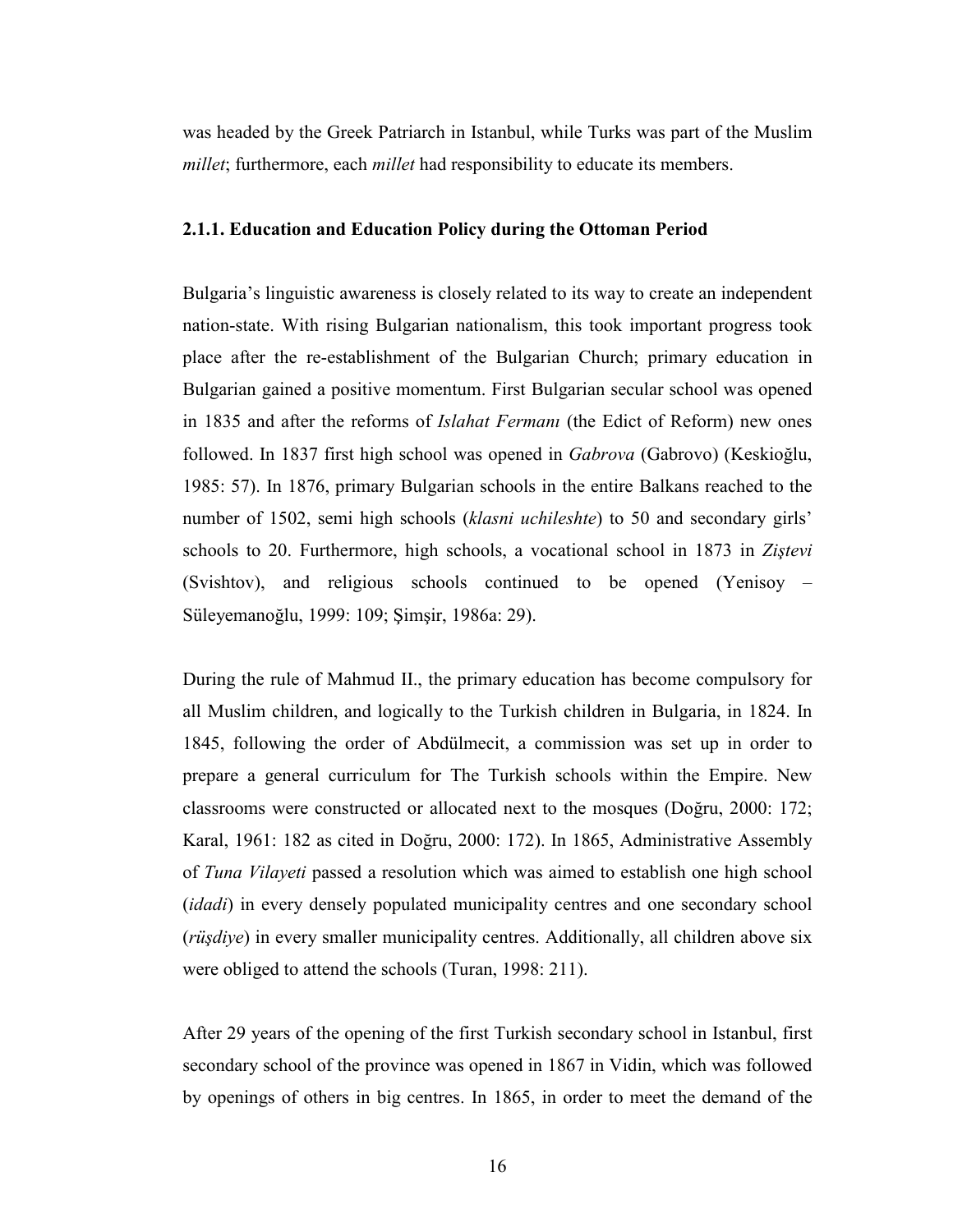newly established textile manufacture industry, a girls' industrial school was opened in Rusçuk (Ruse), and in addition, in Sofia and in Rusçuk (Ruse) art schools were opened (Memişoğlu, 2002a: 34 – 35, 40 – 43, 49 – 53).

#### 2.1.2. Turkish Minority Media in Bulgaria during the Ottoman Period

As in other parts of the empire, media newly began to spread in the province, as well. The printing house of the province was set up in the provincial capital, Ruscuk (Ruse) where the official gazette of the Tuna Vilayeti 'Tuna' (Danube) began to be published bilingually both in Bulgarian and Turkish from 16<sup>th</sup> March 1865 until it was closed after the Russian occupation in  $13<sup>th</sup>$  June 1877.

In addition to the official gazette; in 1867, a magazine *Mecra-i Efkar* (Stream of Opinions) and in 1875 another bilingual, Turkish and French, newspaper Güneş (Soleil) were published in the capital of the province. (Şimşir, 1986a: 307; Şimşir, 1986b: 3).

#### 2.2. Linguistic Policies in the Bulgarian Principality (1878 – 1908)

Emergence of the Turco-Russian War of  $1877 - 1878$  (93 Harbi), and its consequences dramatically affected many aspects of the Turks in Bulgaria as well as their lives and their educational institutions. Between 1877 and 1878, almost 17 percent (261 937) of the Turkish and Muslim population of Bulgaria lost their lives due to massacres, diseases, cold and starvation. Also about 34 percent (515 000) of them became refugees. This means that 51 percent of the population of Turks in Bulgaria (776 937 of 1 501 883) was 'cleansed' from Bulgaria (McCarthy, 1995: 89 – 91), because it was not possible to set up an ethnically homogeneous Bulgarian nation-state where Bulgarians and Turks had almost equal populations (Karpat, 1990: 2).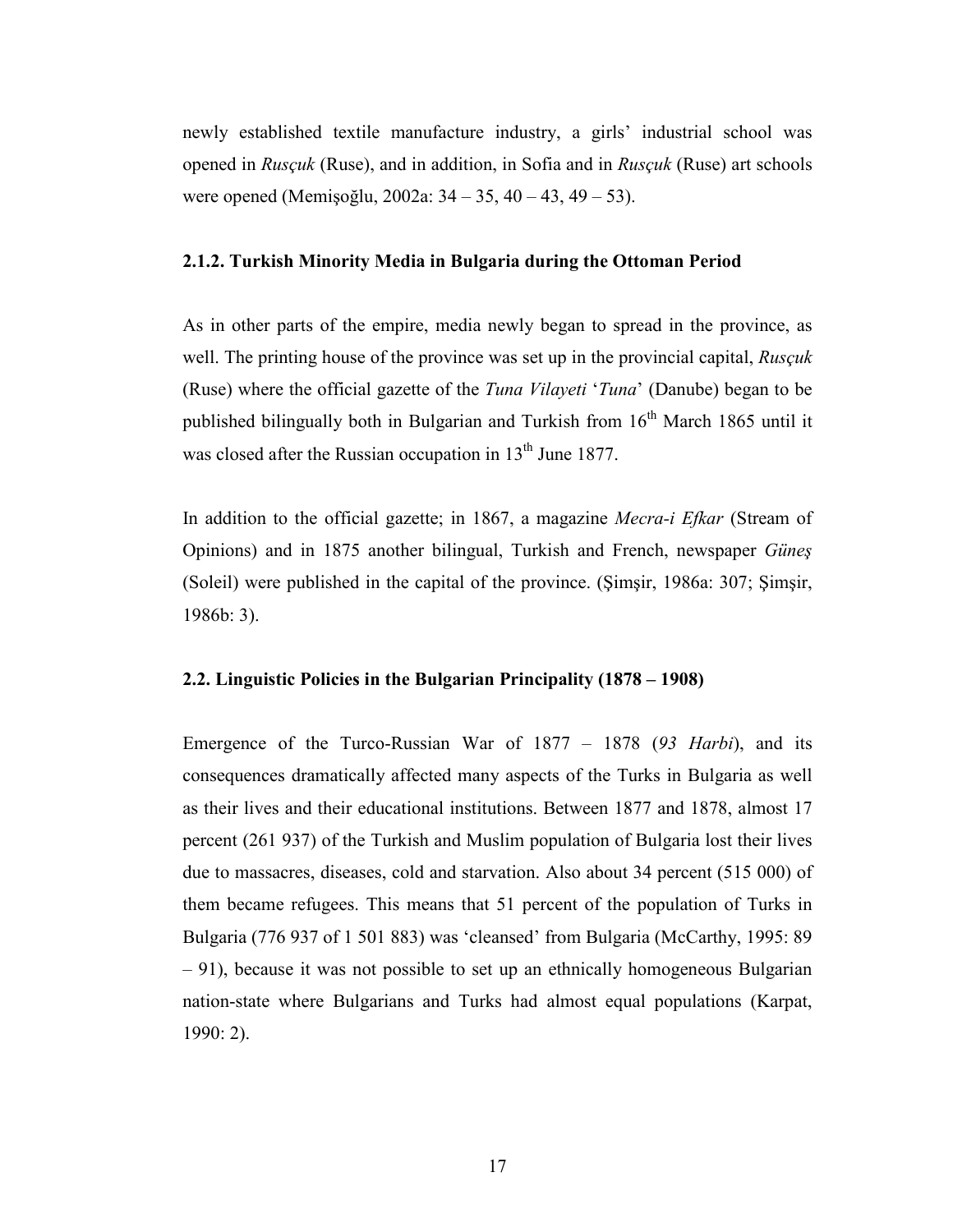However, Turks remained densely in the North-eastern Bulgaria<sup>10</sup> (in *Delirorman*, Dobruca, Şumnu (Shumen), Rusçuk (Ruse) and Varna regions), because the headquarters of the Third Ottoman Army was in Şumnu (Shumen) and the city could not be taken by Russians forces; therefore, Bulgarian bands and Cossacks also could not cause mass destructions in the region. Additionally, the region attracted many refugees from neighbouring parts of the region which increased its Turkish population (Şimşir, 1986a: 35, 41).

During the course of war, one of the leading targets of the Russian army and its followers (Bulgarian bands and Cossacks) were Turkish and Muslim buildings, e.g. houses, mosques, medreses and schools. In addition to the damages in educational institutions and vakıf properties, important numbers of teachers, educated and wealthy members among the Turks of Bulgaria died or fled to Turkey during or after the war (Simsir, 1986a:  $33 - 35$ ). Thus, the war affected the Turks not only in terms of political, economic, social and demographic situations but also in terms of educational ones (Ahmed, 2002: 386).

The end of the war came with the defeat of the Ottoman Army and signing the San Stefano Treaty with Russia which set up an independent Bulgaria. This situation increased the fear of the other European powers, especially Britain, that it would heighten the influence of Russia over the Ottoman Empire and over the Straits. Hence, another treaty after the Berlin Conference was signed in 1878, which divided the territory of today's Bulgaria into two: an autonomous Bulgarian Principality in the north and eastern regions, and the Eastern Rumelia or Rumeli-i Şarki Vilayeti in the south which was a part of the Ottoman Empire but with a semiautonomous special status. Nevertheless, Eastern Rumelia was annexed by the

 $10<sup>10</sup>$  Although in those regions Turks remained densely, one should note that even in those regions Turkish population decreased, too. For instance, even in Şumnu (Shumen) there is about 35 percent decrease between 1880 and 1900 (Crampton, 1990: 59, 77).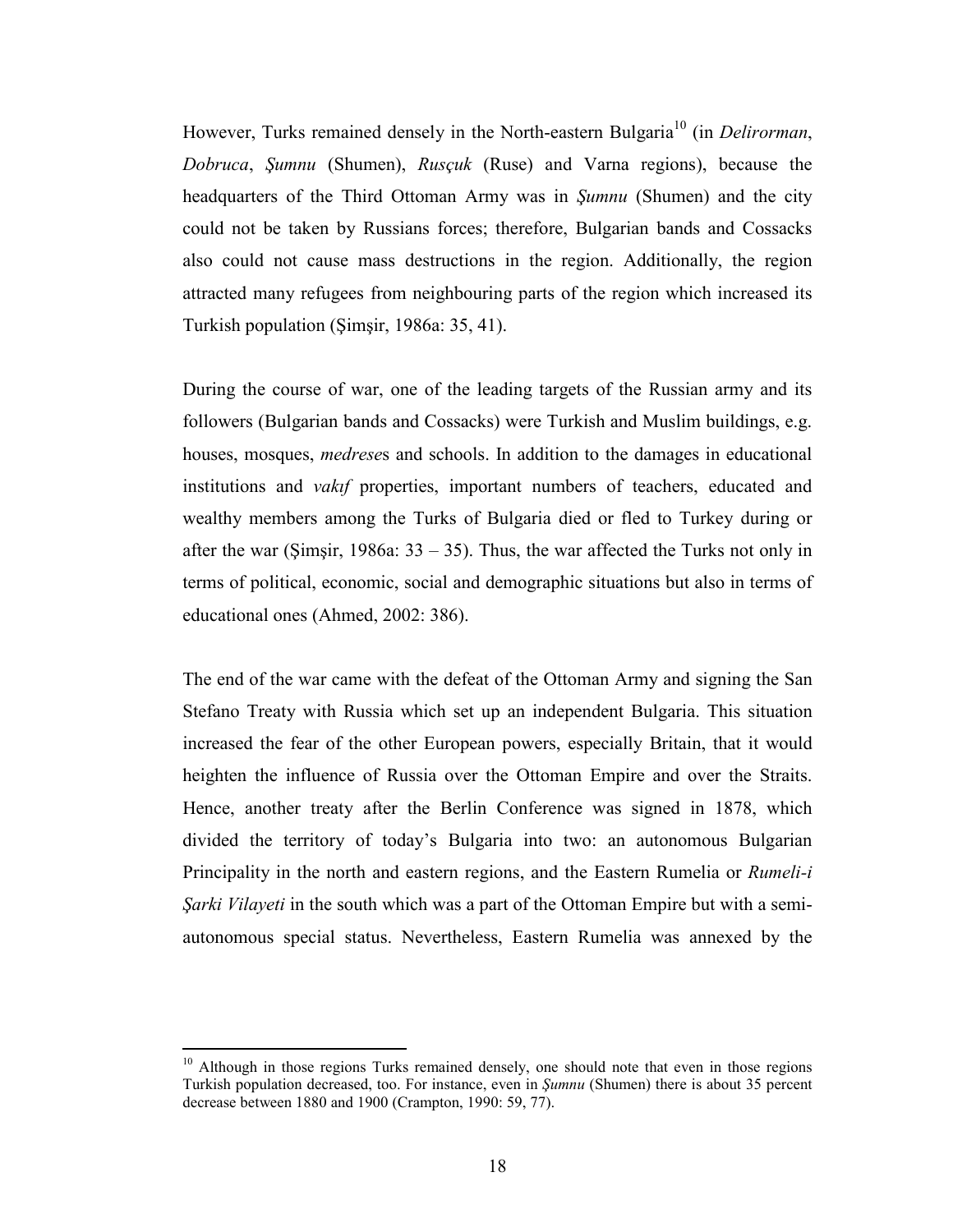Principality of Bulgaria after a *coup d'état*, which was organised by Bulgarian nationalists in  $1885^{11}$  (Crampton, 2000: 86; Turan, 1998: 62, 65).

#### 2.2.1. Turkish Minority Schools during the Bulgarian Principality

In addition to administrative provisions, the Treaty of Berlin included important provisions about protection of minority rights of Turks, such as right to assembly, right to worship, educational rights and non-discrimination rights (Şimşir, 1986a: 365 – 7). However, in post 1877 – 78 war period, Turks in the Bulgarian Principality and in Eastern Rumelia suffered caused by inappropriate educational conditions that were inherited from wartime period. Besides the destroyed school buildings during the War, another problem was the continuity of confiscation of Turkish school buildings and their *vakif* properties. Furthermore, those who remained in the hands of the community were not adequate for education (Turan, 1998: 215; Şimşir, 1986a: 33; Memişoğlu, 2002a: 75; Yenisoy – Süleymanoğlu, 1999: 110).

There were three types of the Turkish minority schools in the Bulgarian principality; primary, secondary and medreses (religious schools). The Tırnova (Tarnovo) Constitution of 1879 stated that primary education for all school-aged children and the study of Bulgarian language were compulsory also in non-Bulgarian schools (Eminov, 1997: 123). According to Crampton, this statement was against Greek schools and it did not target The Turkish schools (1990: 58). Turan argues that with considering the Article 10 of the law, some Bulgarian nationalist and Bulgarian nationalist media lobbied the inclusion of The Turkish schools in the provisions of this article, as well (1998: 226).

The Turkish community managed the Turkish schools via its community councils since the Treaty of Berlin until nationalization wave in early communist years.

 $11$  See also Turan (2000) and Hristov (1985) for Turkish and Bulgarian views on the issue.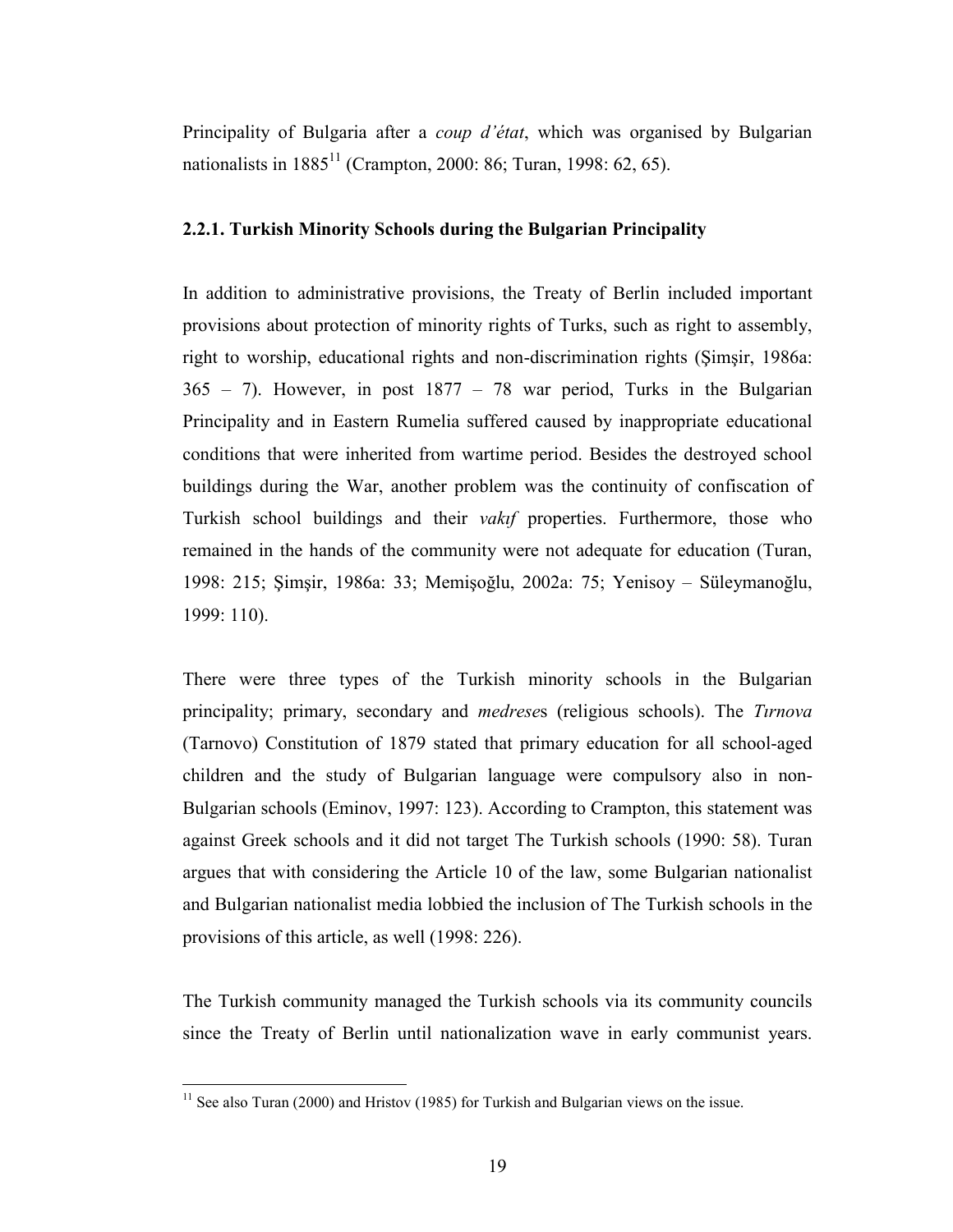Those councils were inherited from the Ottoman millet system in which every minority or community had controlled their education process as well as the other cultural, religious and judiciary aspects (Eminov, 1997: 122 – 123). Election of the members of those councils was carried out by the Turkish community itself. However, the election processes were under the influence of the Bulgarian authorities (Turan, 1998: 221). The Education Law of Eastern Rumelia that was adopted in 1881 guaranteed these rights, as well (Vahapoğlu, 2005: 126 – 127). In Eastern Rumelia material and educational requirements were provided by the Ottoman state. However, Bulgarian officers took all the major posts in the provincial government, and they used budged of the ministry of Education mostly for the Bulgarian school expenses (Turan, 1998: 218 – 219).

The 1885 education law stressed that state was responsible for supporting and administrating the primary education. The private schools of non-Bulgarians could be established by their own expenses but under the control of the Bulgarian Ministry of Education. Article 192 of Bulgarian Education Law adopted in 1891 obliged that the Bulgarian government was responsible to allocate financial aid to Turkish private schools, as well. However, this aid was too small when compared to public or Bulgarian schools. During the 1894 – 85 school year 51 percent of the expenditures or budget of the public (Bulgarian) schools were financed by the state. In contrast, only four percent of the Turkish Private schools' budgets were financed by the state aids (Turan, 1998: 227 – 228; Eminov, 1997: 124; Şimşir, 1986a: 38 – 39). The Turkish minority had to finance its educational facilities by its own but the Turkish community was suffering from poverty, and the majority of them were living in rural areas where they were mostly working in agricultural low-paid jobs (Turan, 1998: 226 – 229). Therefore, they were not able to finance expenditures of their schools.

Moreover, the Turkish schools were not united into larger umbrella organizations which caused to be used different curricula and methods in different schools. Some local Turkish community councils, which were generally under the control of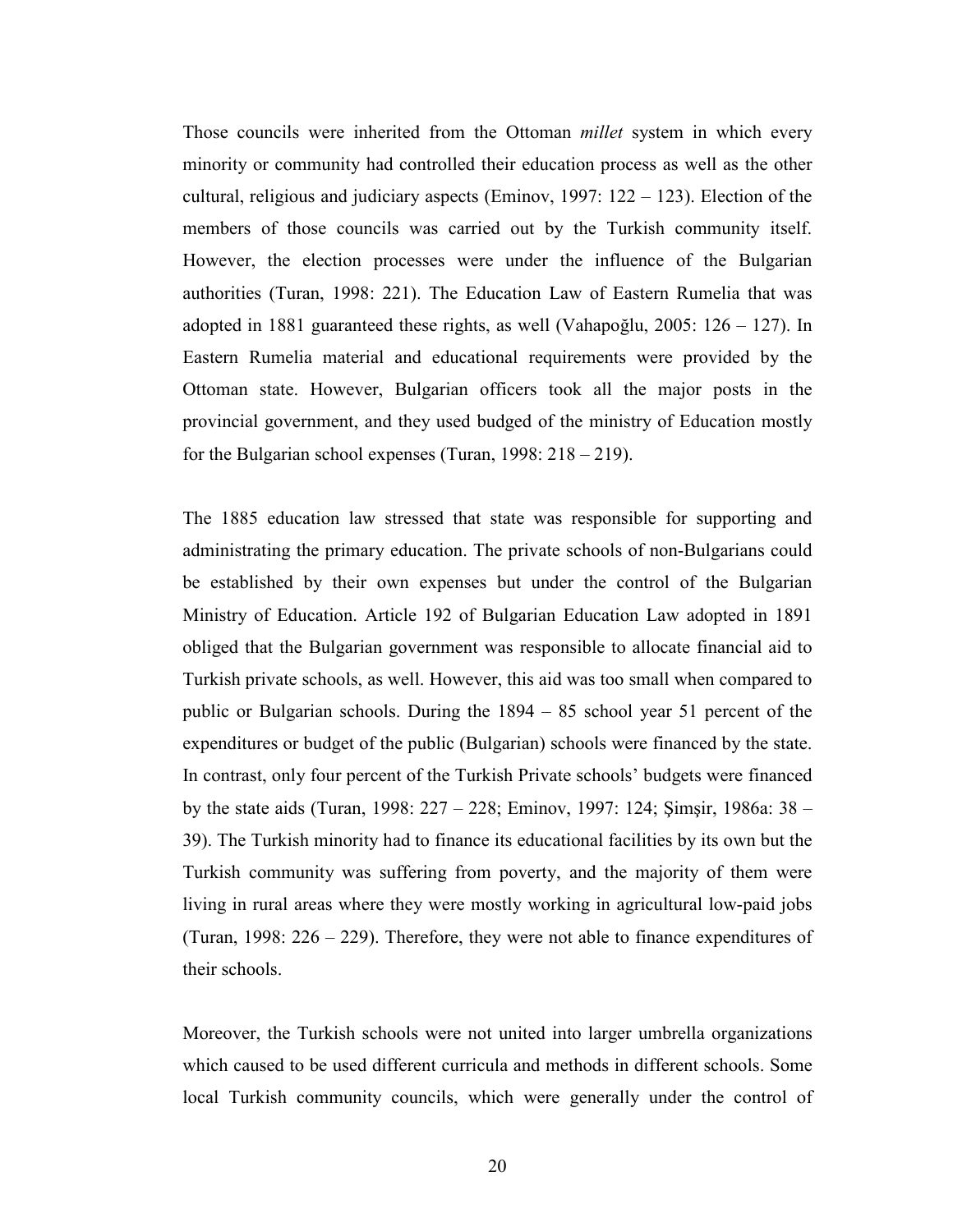muftis and hodjas, were reluctant to use the modern teaching methods (Turan, 1998:  $220 - 223$ ).

|         | Primary School | Teachers | Students |
|---------|----------------|----------|----------|
| Turkish | 243            | .404     | 69936    |
| Pomak   |                |          |          |
| Tatar   |                |          |          |
| Total   | 284            | .460     | 72028    |

Table 2.1: Turkish and Muslim Primary Schools, Teachers and Students in 1894-95 Education Year

Source: Şimşir, 1986a: 36

Conditions of the Turkish teachers and pupils were not independent from general backwardness of The Turkish minority education system of Bulgaria. In addition to financial problems of The Turkish schools, there were essential problems concerning statuses of Turkish teachers and pupils and the quality educational. First of all, The Turkish schools' students were not considered equal with their Bulgarian counterparts. Because, after graduation, they had to take an extra examination in order to enjoy the same rights with Bulgarian school graduates. Secondly, teachers of The Turkish schools could not benefit from the social security rights that their Bulgarian colleagues had. Their salaries, which were paid by the Muslim community councils, were too low when compared to Bulgarian teachers. Moreover, teachers of the Turkish schools in Bulgaria were not well-educated and only half of the Turkish primary school teachers had primary school graduation level, and there was no teacher with pedagogical trainings. Furthermore, there were only 57 teachers for secondary school and only three of them had higher educational degree (Turan, 1998:  $220 - 221$ , 231). Hence, those insufficiencies created continuation of problems in terms of educational quality of The Turkish minority schools.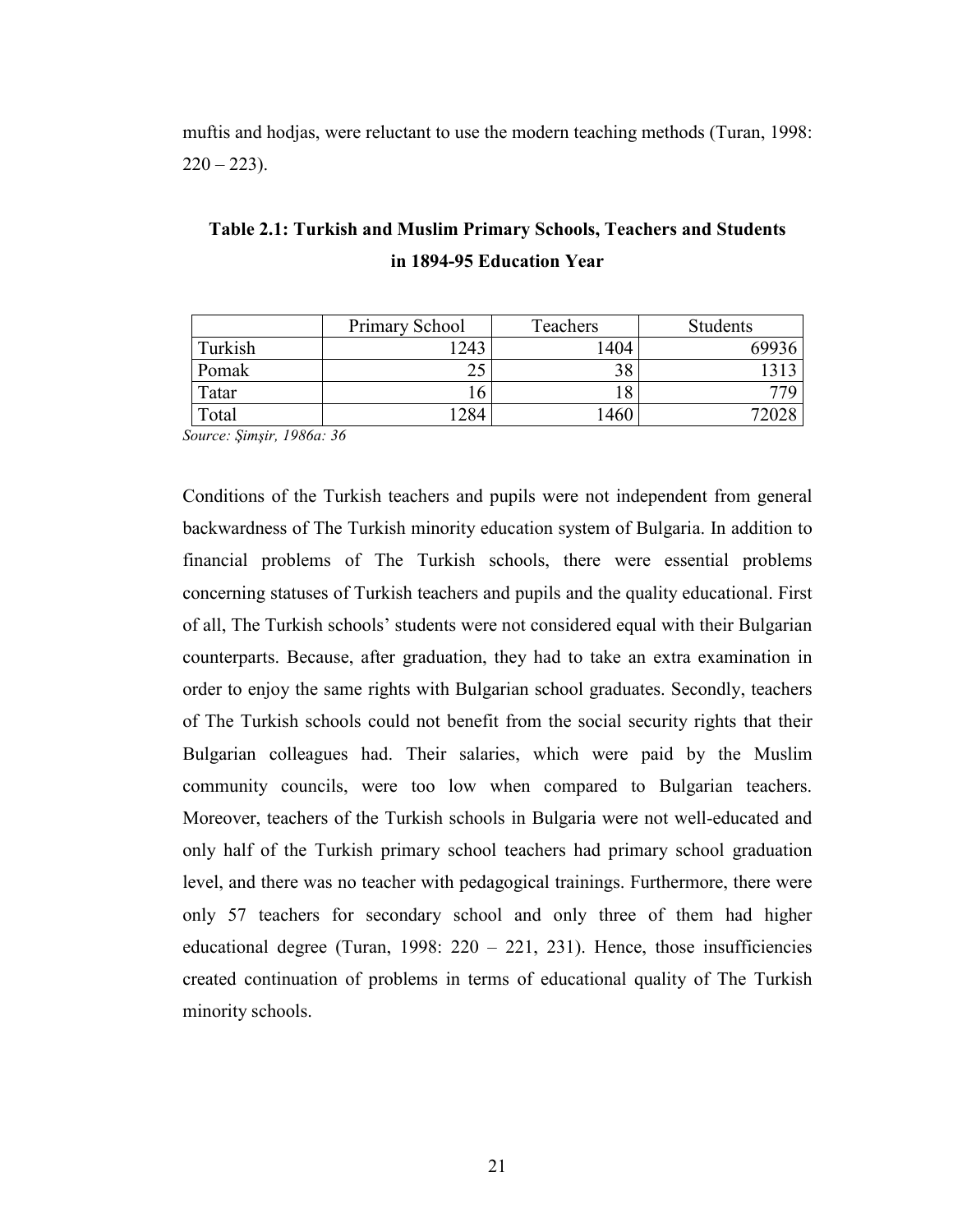One of the most illiterate groups in Bulgaria was Muslims (Turks, Pomaks and Muslim Roma) (Turan, 1998: 215 – 216). Crampton claimed that low literacy rates among Turks were due to insufficient school attendance rates of Turkish community instead of hostility of Bulgarian authorities (1990: 68). However, it could be argued that one of the main reasons of the low literacy rates was insufficient socio-economical conditions of Turks in Bulgaria and inadequate governmental aid to the Turkish educational instructions. In order to help the Turkish and Muslim community, the Ottoman government tried to support the Turkish education in Bulgaria by restoring old school buildings, sending educational materials and appointing Ottoman-citizen teachers for secondary schools (Turan, 1998:  $237 - 238$ ). There were some important initiatives among the Turkish minority in order to develop the Turkish education in Bulgaria. In 1903 Muslim members of the *Sabranie*<sup>12</sup>, prepared and presented a report concerning with the situation of the Muslims of the country, which made also recommendations to improve the situation of Muslims. In 1908, although their demands were accepted, they did not put into force because of rejection by the Ministry of Internal Affairs. Moreover, in order to defend the rights of the minority more effectively, there were unsuccessful attempts to form an organisation by the members of the Sabranie. (e.g. Müdafaa-i Hukuk (Defence of Rights) and Cemaat-i Hayriyye (Congregation Charity) in 1908) (Turan, 1998: 239 – 240, 262 – 264).

In 1906 in Şumnu (Shumen), 26 Turkish teachers from 14 different cities met in the Congress, which was organised by Turkish intellectuals, and was supported by some of the Turkish minority media, in order to find solutions to educational problems of the Turkish minority, such as, standardisation of curricula, opening new schools, renovation of school buildings, translating and publishing new books and training of rural teachers during summer holidays. They made some radical changes in educational curriculum e.g. Bulgarian language was put into new

<sup>&</sup>lt;sup>12</sup> The Bulgarian National Parliament.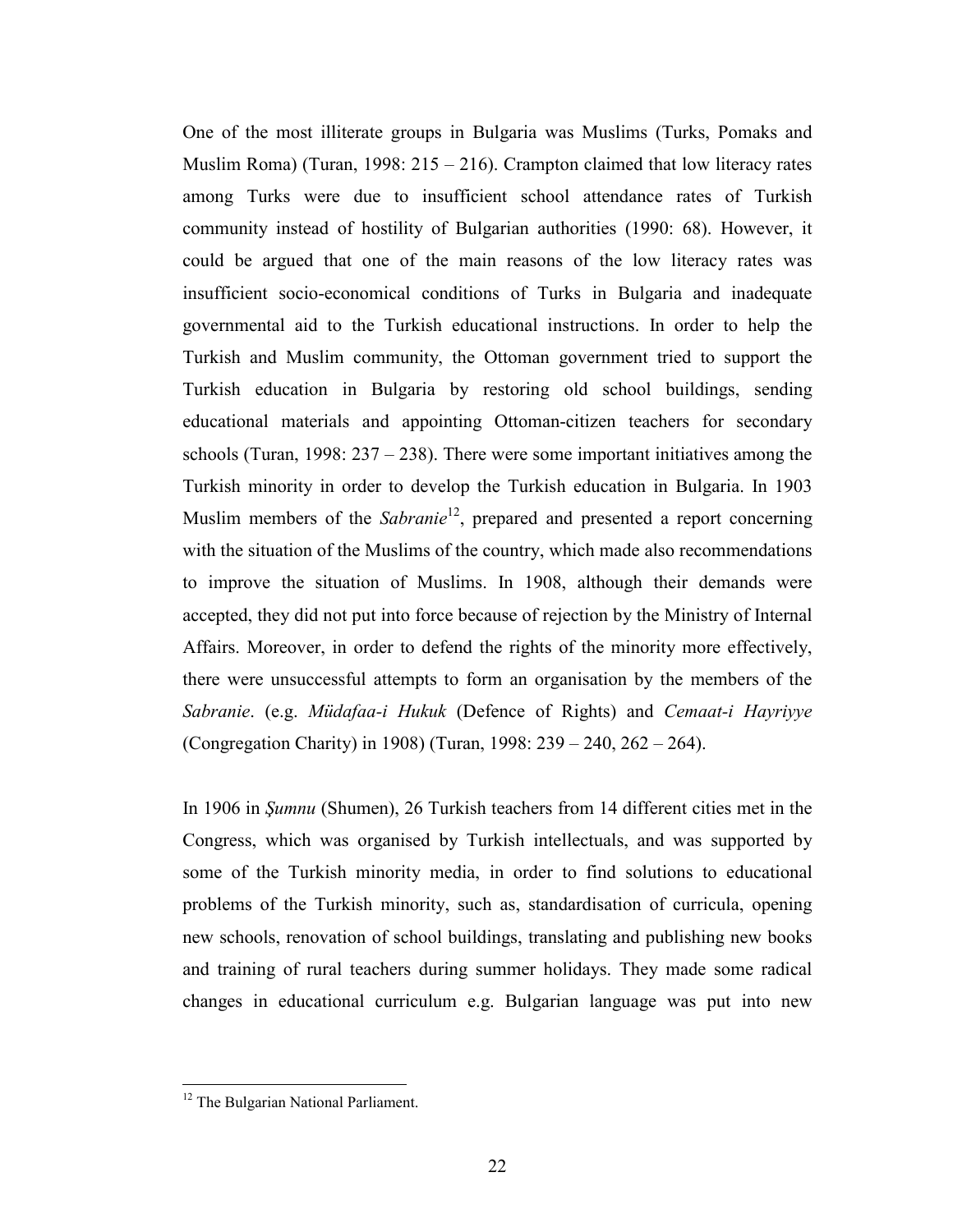curriculum in order to increase Bulgarian language abilities<sup>13</sup> of Turks. The congress established 'the Association of Muslim Teachers'<sup>14</sup>. However, most of the Turkish teachers could not participate in the congress because of fears of the contemporary oppression regime of Abdülhamit II. However, within years the number of participants increased gradually<sup>15</sup>. Those congresses and associations made important decisions related to the Turkish minority education until it was closed by the government in 1933. The association gave importance to the existence of autonomy of the Turkish schools to continue education in Turkish<sup>16</sup> and to improve teaching quality<sup>17</sup>, legal rights and social status of Turkish teachers<sup>18</sup> (Turan, 1998: 240 – 243; Keskioğlu, 1985: 103 – 107).

#### 2.2.2. Turkish Minority Media during the Bulgarian Principality

 $\overline{a}$ 

During the Bulgarian Principality, the Turkish media continued to grow in size and quality. After the Treaty of Berlin and establishment of the principality in 1878, first Turkish publication was a magazine, Tarla (Field), which began to be published in 1880 in Sofia. In the same year, the Bulgarian official gazette began to be published bilingually in Bulgarian and in Turkish, as well. The importance of its

<sup>&</sup>lt;sup>13</sup> Literacy in Bulgarian was one of the main obstacles of the Turkish minority to defend their rights in the official mechanisms. For instance, most of the Muslim members of the Sabranie could not speak and write in Bulgarian (Turan, 1998: 258 – 259).

 $14$  "Muallimin-i İslamiye Cemiyet-i İttihadiyesi", which was renamed as "Türk Muallimler Cemiyeti" in 1928. For more information about the Association see Keskioğlu, 1985: 99 – 113.

<sup>&</sup>lt;sup>15</sup> For instance, there were 128 participants in 1912 Congress which took place in  $Sumnu$  (Shumen) and the number of its members reached 430 in 1921 (Keskioğlu, 1985: 103, Memişoğlu, 2002a: 143).

<sup>&</sup>lt;sup>16</sup> For example, in the Congress of 1928 in *Filibe* (Plovdiv), the provincial representative of the Ministry of Education demanded to be taught Bulgarian history and Bulgarian geography courses in Bulgarian but the Association did not accepted that idea (Keskioğlu, 1985: 106).

<sup>&</sup>lt;sup>17</sup> For instance, establishing summer training courses for Turkish teachers was accepted in the Congress of 1912 in Eski Cuma (Targovishte) (Keskioğlu, 1985: 105).

<sup>&</sup>lt;sup>18</sup> In the Congress of 1924 in *Osmanpazari* (Omurtag), the Association accepted to be set up funds in Turkish schools in order to help teachers who were fired and were not able to find another job (Keskioğlu, 1985: 107).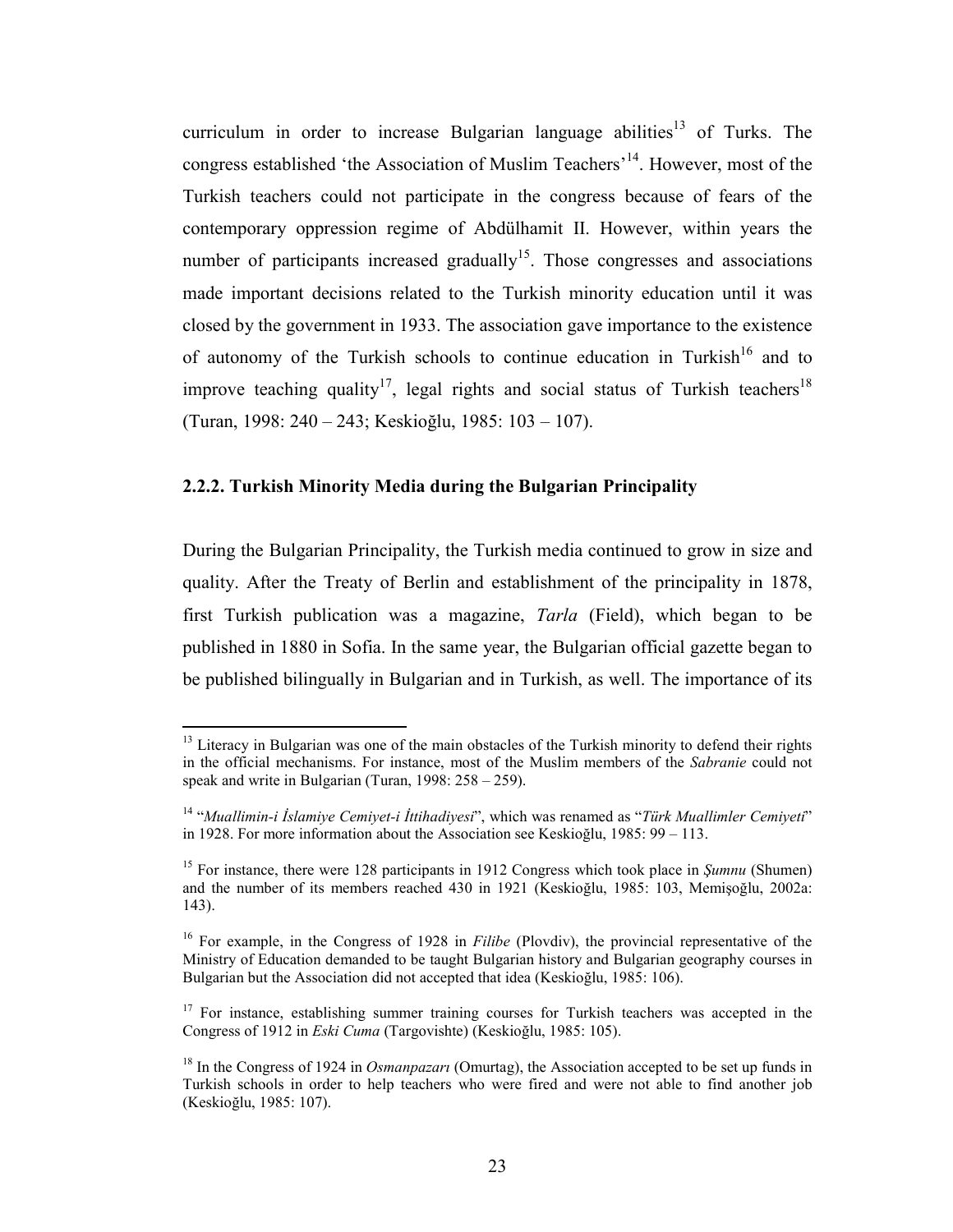Turkish version was to show 'good will' of the Bulgarian authorities towards their Turkish citizens. However, it lasted only two years, and in 1882, its publication in Turkish was ceased.

Those years, until the Young Turks Revolution of 1908, were oppressive years of Sultan Abdülhamit II; therefore, most of the Young Turks and their supporters opted to publicise their newspapers and magazines in the hinterland of Istanbul. In those days Bulgaria as a result of her autonomous status served as 'safe heaven' to opponents of the Abdülhamit II's oppressive regime. Additionally, Bulgaria, especially Filibe (Plovdiv) was geographically very close to Istanbul and that was made easier to distribute media through Istanbul. The Bulgarian government tended to use them as bargaining instruments against the Sublime Porte. Hence, 25 of 44 newspapers and magazines, which were published between 1878 and 1908, were supporters of the Young Turks. Furthermore, the official media organ of the Young Turks, Le Courrier des Balcans, was being published between 1903 and 1908 in Sofia in French.

Even though there was a limited reader potential caused by low literacy rates among the Turkish minority, the Turkish minority media had also readers in other Balkan countries and countries under the Russian domination<sup>19</sup>. The Average of Circulation numbers of Turkish media were between 800 and 3 000 (Şimşir, 1986a: 307 – 309; Şimşir, 1986b: 3; Turan, 1998: 282 – 294).

### 2.3. Linguistic Policies in the Bulgarian Kingdom (1908 – 1944)

 $\overline{a}$ 

In 1908, Bulgaria declared its full independence from the Ottoman Empire and the Principality became a Kingdom. In the same year, Sabranie adopted new Educational Law in which new restrictions took into force against the minority and

<sup>&</sup>lt;sup>19</sup> Moreover, one of the important figures of the Turkish world, İsmail Gaspıralı, had considerable affects on the Turkish media in Bulgaria, for instance, his newspaper Tercüman (Interpreter) was circulated in Bulgaria, as well (Turan, 1998: 290).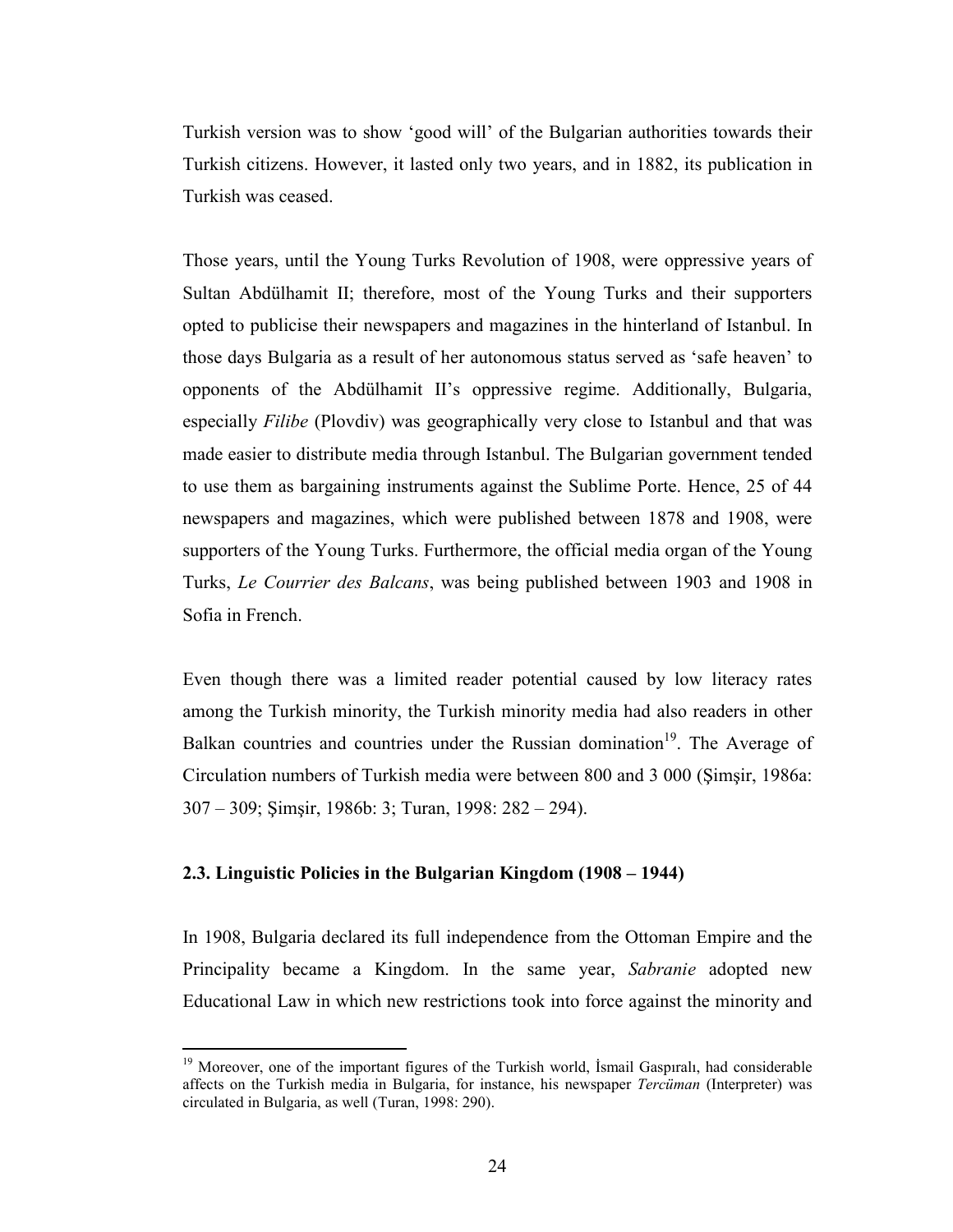its private schools. Articles from 145 to 164 regulated the minority education, and the law stated that all Bulgarian citizens had to study Bulgarian history and geography in Bulgarian language. The Muslim schools council members and teachers had to be Bulgarian citizens in order to prevent the Ottoman assistance by sending teachers to Muslim schools (Turan, 1998:  $243 - 244$ ). Those measures could be regarded as the first implementations of more active nation-building policies.

In 1909, Bulgaria and the Ottoman Empire signed the Istanbul Treaty and its annexed protocol in which the rights of the Turkish minority in Bulgaria were accepted by the Bulgarian government. In addition, 1913 Istanbul Treaty after the Balkan Wars and 1919 Neuilly Peace Treaty guaranteed the rights of The Turkish minority in Bulgaria (Şimşir, 1986a: 368 – 376; Halaçoğlu, A., 1994: 23; Halaçoğlu, A., 2002: 302; Tuncoku, 1990: 243; Hakov, 2002: 419).

### 2.3.1. The Agrarian Union Rule (1919 – 1923)

In general elections of 1919, the Agrarians under the leadership of Stamboliyski took 31 percent of the votes and they formed a coalition government with democrats. However, in order to gain more seats, they went to elections again in 1920, and took nine seats less to set up an absolute majority in the parliament. However, when they annulled 13 seats and gained those seats after re-election, they were able to form a majority government. They introduced new improvements on the minority rights, with respect to the Treaty of Neuilly; in order obtain the support of the Turkish minority, who were mostly peasants. However, other actors feared that the Agrarians would form a one-party system. When the Agrarians won also the 1923 elections, the National Alliance, the Military League and even some social democrats with the assistance of the Tsar made a coup d'état in 1923, which was resulted with the assassination of Prime Minister Stamboliyski (Crampton, 2000:  $149 - 154$ ).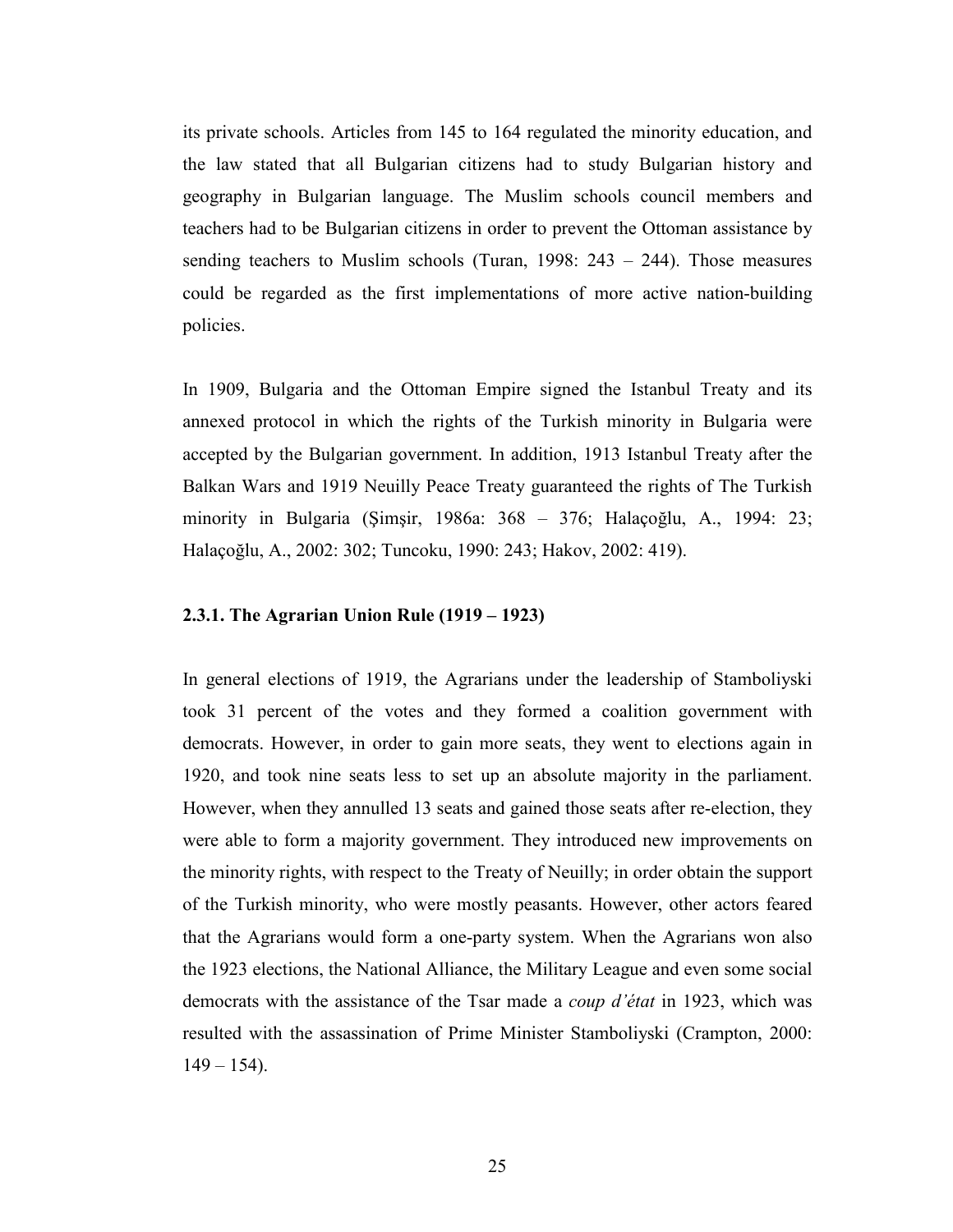As a result of the demand in 1905, the first Congress of the Turkish Community Councils in Varna in 1909, the government decided to open a Turkish Teacher Training School, prepared its decree in 1912, and after delay by reason of the Balkan Wars, the school could be finally opened in 1918 in Şumnu (Shumen). Moreover, the school was a state-run school and was under control of the Ministry of Education instead of the minority. The medium of instruction had been demanded to be bilingual by Turks but it was decided to be Bulgarian except Turkish language and religious courses. It was advocated because of insufficient educational personnel among Turks to teach other subject in Turkish, and in order to improve the command of Bulgarian language among the future students. Those implementations increased suspicions about a hidden Bulgarisation agenda of the government via the school. It was planned to open two new schools but due to coup d'état, it could not be succeed, and in contrast existing one was closed down in 1928 (Keskioglu, 1985: 77 – 81; Şimşir, 1986a: 58 – 61, Memişoğlu, 2002a: 149).

According to the census of 1920, only 8,69 percent of the Turks of Bulgaria were literate. In order to improve The Turkish minority education in Bulgaria, the Ministry of Education of the Agrarian government, under the head of the minister Stoyan Omarchevski, passed the Education Law of 1921 by considering demands of the Turkish group in the 1919 Congress of the Agrarian Union. Some of the important points of the new law were: elimination of the compulsory Bulgarian language education, establishment of school funds to The Turkish schools, acceptance of providing financial aids to The Turkish schools whose curricula and teachers were equivalent to the Bulgarian ones, and implementing financial aids and credits to construct new buildings. Demands of the general curriculum among the Turkish schools were realized in 1920 (Şimşir, 1986a: 55 – 56; Memişoğlu, 2002a:  $134 - 142$ ).

Furthermore, between 28 and  $29<sup>th</sup>$  May 1922, Turkish-Muslim minority organised a nationwide congress, the Agrarian Congress of Muslims of Bulgaria. In this congress delegates discussed educational problems of the minority and other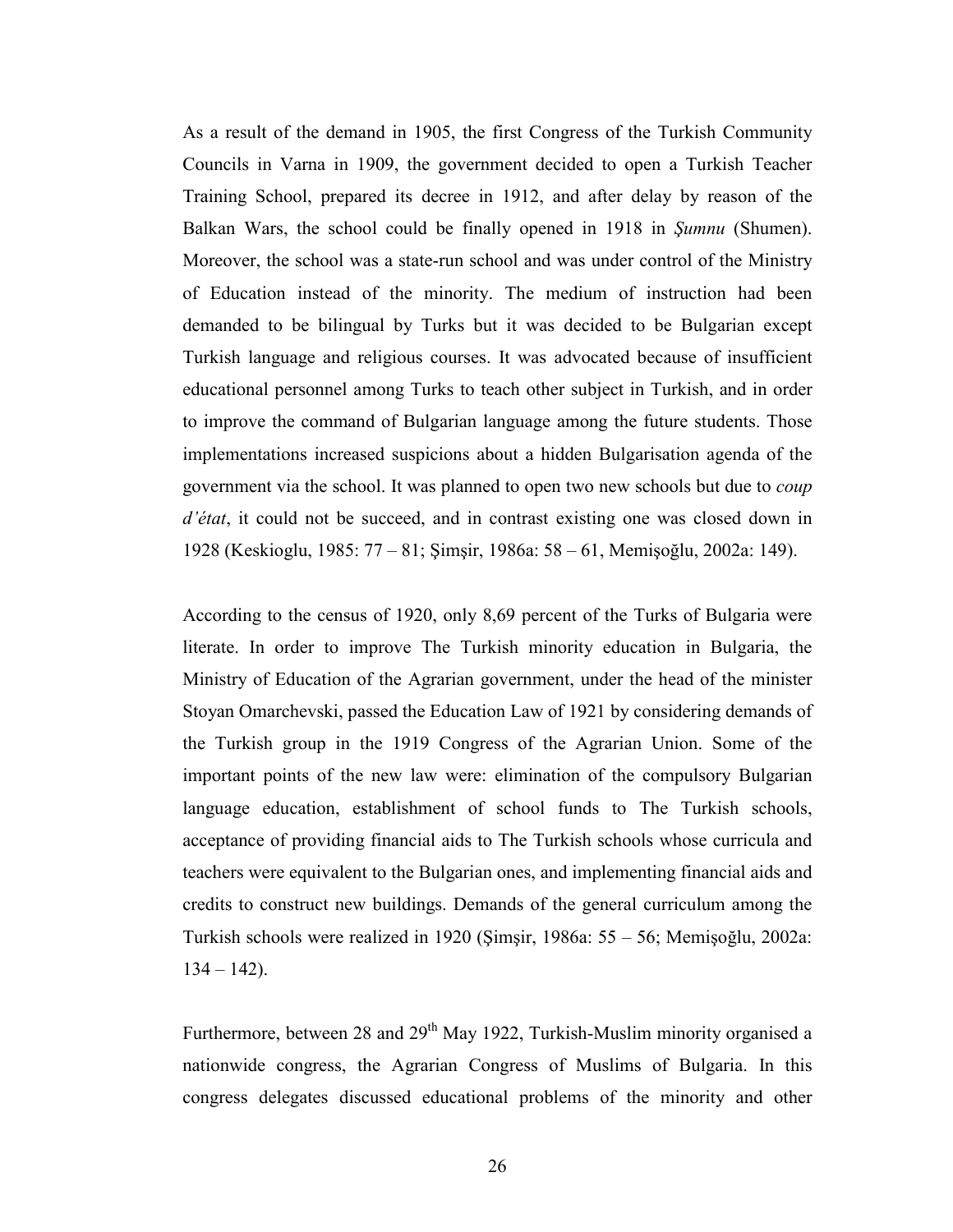common problems, as well. For instance, they demanded to reduce 10 hour weekly Bulgarian lessons which they thought it hindered the Turkish education (Karakışla,  $2001: 358 - 359$ ).

According to Article 7 of the annexed protocol of the Istanbul Treaty of 1913, a school to supply the demand of religious staff and teachers for the Turkish minority had to be opened. However, it delayed caused by World War I and could be opened only in 1922 in Şumnu (Shumen) under a name Medresetün Nüvvab or shortly Nüvvab, and under control of the Head Mufti Office. After the closure of the Turkish Teacher Training School in 1928, Nüvvab became the last opportunity of the Turkish minority to supply its teacher demand. Promoting a religious school and closing the teacher training school in the period, when there were no medreses in Turkey, accelerated the suspicions that the Bulgarian governments aim was to hinder modern education among Turks by encouraging the religious one. From the end of the Agrarian regime until the Communist one, the policy of Bulgarian governments was to prevent any interrelation of The Turkish minority with Turkey and with Turkey's education system which began to be secularised and nationalised. The Kemalist revolution and establishment of the new Turkish nationstate were perceived as threats to the Bulgarian state unity by increasing fears of possible disloyalty and spread of nationalist ideas among The Turkish minority (Keskioğlu, 1985: 85 – 93; Şimşir, 1986a: 61 – 65, 189; Yenisoy – Suleymanoğlu, 1999: 134 – 135).

In 1921 – 1922 education year, there were 1673 primary and 39 high schools of the Turkish minority in Bulgaria. However, as a result of the raising nationalist momentum after the assassination of Stamboliyski, Turkish primary schools were dropped to 344 and high schools were reduced to 23 in 1943 – 1944 education year. Numbers of Turkish pupils in primary schools also decreased from 51457 in 1936 – 1937 education year to 32808 in 1943 – 1944 education year. Nevertheless, there was not a dramatic change among secondary and high school students, because those policies targeted mainly villages, where most of the Turkish minority live,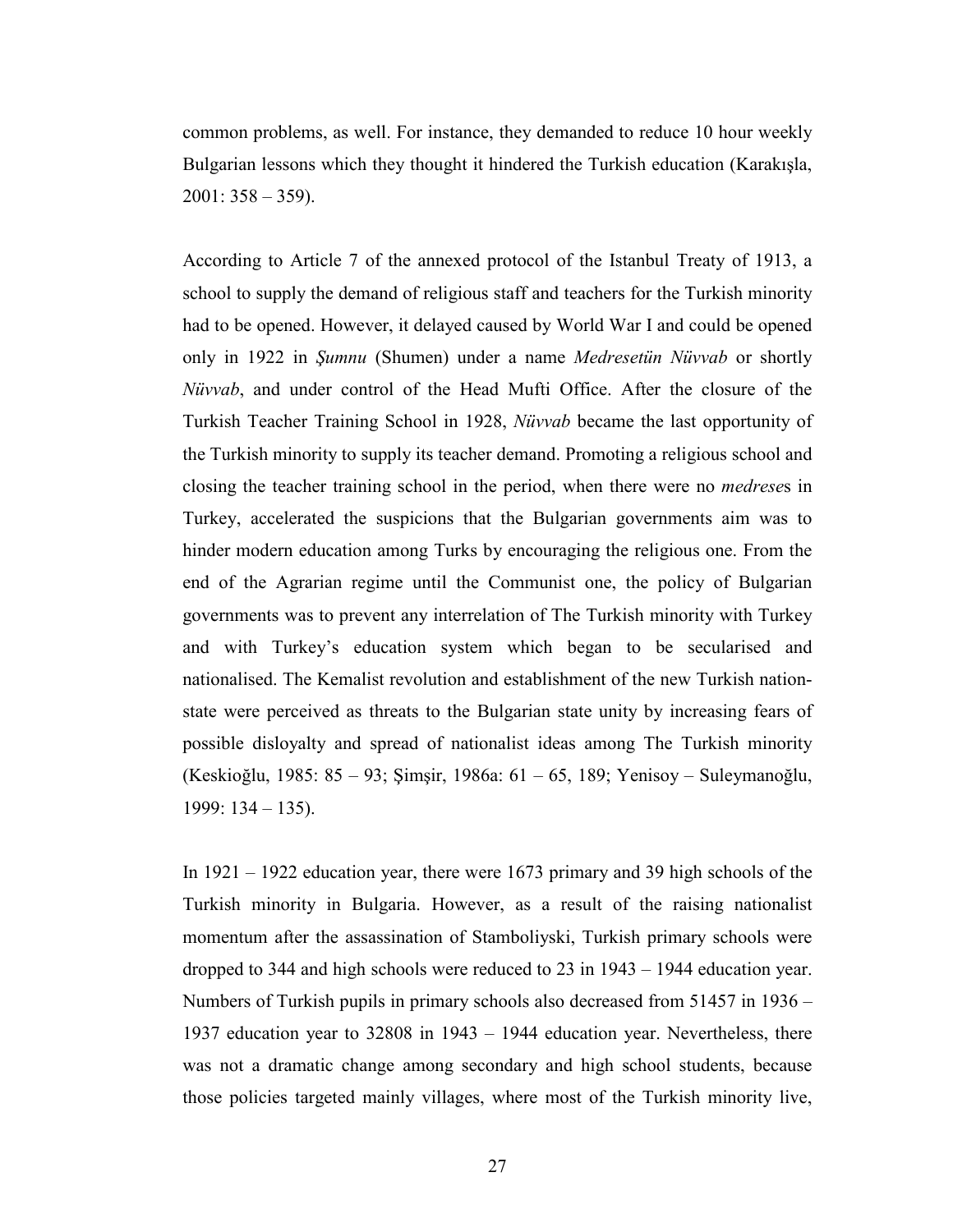and consequently their primary schools. On account of locating mainly in towns, Turkish secondary schools and their student population remained comparatively constant (Eminov, 1997: 127). The sharp decrease in the numbers of The Turkish minority schools could not be explained only by wartime consequences but as an integral part of linguistic policies of the Fascist and nationalist governments towards the Turkish minority.

In 1925, Turkey and Bulgaria signed a friendship and cooperation agreement and Bulgaria accepted the minority rights of the Turkish minority. The rights of the Turkish minority, which was drawn in Neuilly, were guaranteed and at the same time, Turkey accepted to include Bulgarian community in Turkey into minority rights related provisions of the Lausanne Treaty (Tuncoku, 1990: 243; Şimşir, 1986a: 376 – 377).

After the establishment of the Turkish Republic and its new Kemalist ideology, some Kemalist Turkish Sport Organisations began to be opened in Bulgaria. In the congresses of 1926, Turkish Sport Organisations were united. There were a Turkish sport Organisation called  $Turan^{20}$  which was established in Vidin, and its charter was legally approved. Therefore, in order to escape from the possible bureaucratic obstacles Turan Sport Organisation was chosen as an umbrella organisation to unify other Turkish sport organisations. After the unification new branches began to be set up, even in villages, where Turks were located, and in 1934, the numbers of its branches reached to 95 with nearly 5 000 members. The Association did not only simply deal with sport but also with cultural activities and education. The association published a newspaper, called also Turan, in order to spread its news, decisions and ideas. Consequently, the Association began to be criticised by the Bulgarian nationalists and by anti-Kemalist persons and media, especially by 150'likler (150'ers), who took refugee to Bulgaria after the establishment of Republic in Turkey. Not surprisingly, the Association was closed when the Fascists

 $20$  A name which was given by the Turkish nationalists to the mythical big unified country of the Turks in the entire world.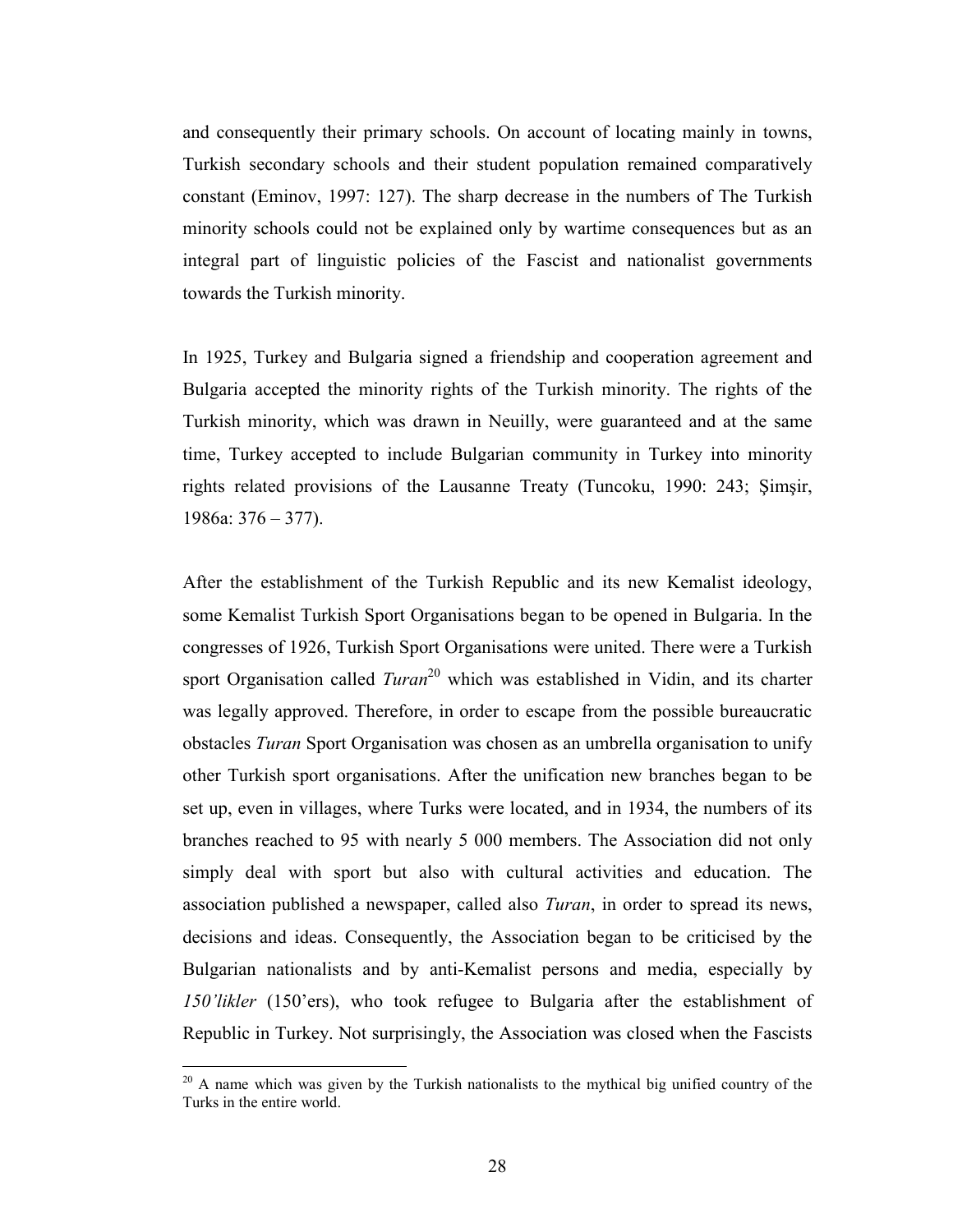took the power in 1934 (Şimşir, 1986a: 98 – 106; Keskioğlu, 1985: 113 - 124). According to Höpken, the aim of Turan Association was to mobilise the Turks from being a community to being a minority (1997: 61).

The idea to organise a national congress was firstly expressed by Mehmet Celil who was the proprietor and editor of Rehber newspaper, and finally, between 31 October and 3 November 1929, the Turkish minority organised a national congress in Sofia in order to discuss and propose solutions to current problems of the minority. One of the most important issues of the congress was education; hence, the congress made important decisions and proposals, such as re-opening of Turkish teacher training schools, increasing the governmental financial supports and removing restrictions to open new Turkish minority schools. However, the government did not respond to their demands, on the contrary during the Fascist rule delegates were prosecuted and as a consequence, some of them had to immigrate to Turkey and some of them even suspiciously persecuted<sup>21</sup> (Simsir, 1986a:  $106 - 115$ ).

Furthermore, in their congress in Lom in 1928, in order to follow the modernisation process that took place in Turkey, the Association of Turkish Teachers accepted to use the new Latin – Turkish Alphabet in The Turkish schools<sup>22</sup> in a date, when it was not officially accepted even by Turkey. However, there were no educational books in the new scripts and the Congress appointed some teachers to prepare new books in order to study in new Turkish alphabet in 1928 – 9 education year.

Consequently, anti-Kemalists lobbied in the Ministry of Education to prevent education in new scripts. Consequently, with a decree in  $10<sup>th</sup>$  November 1928, the Turkish education in new Alphabet was postponed for four years. The reason was that there were not enough education materials in new Alphabet and the ministry needed more time to control newly published books. The counter lobbying was

<sup>&</sup>lt;sup>21</sup> For instance, Mehmet Celil was murdered in Sofia prison.

 $22$  Turks of Bulgaria were the first Turkish community, outside Turkey, that accepted to use new Turkish – Latin scripts (Şimşir, 1992: 302).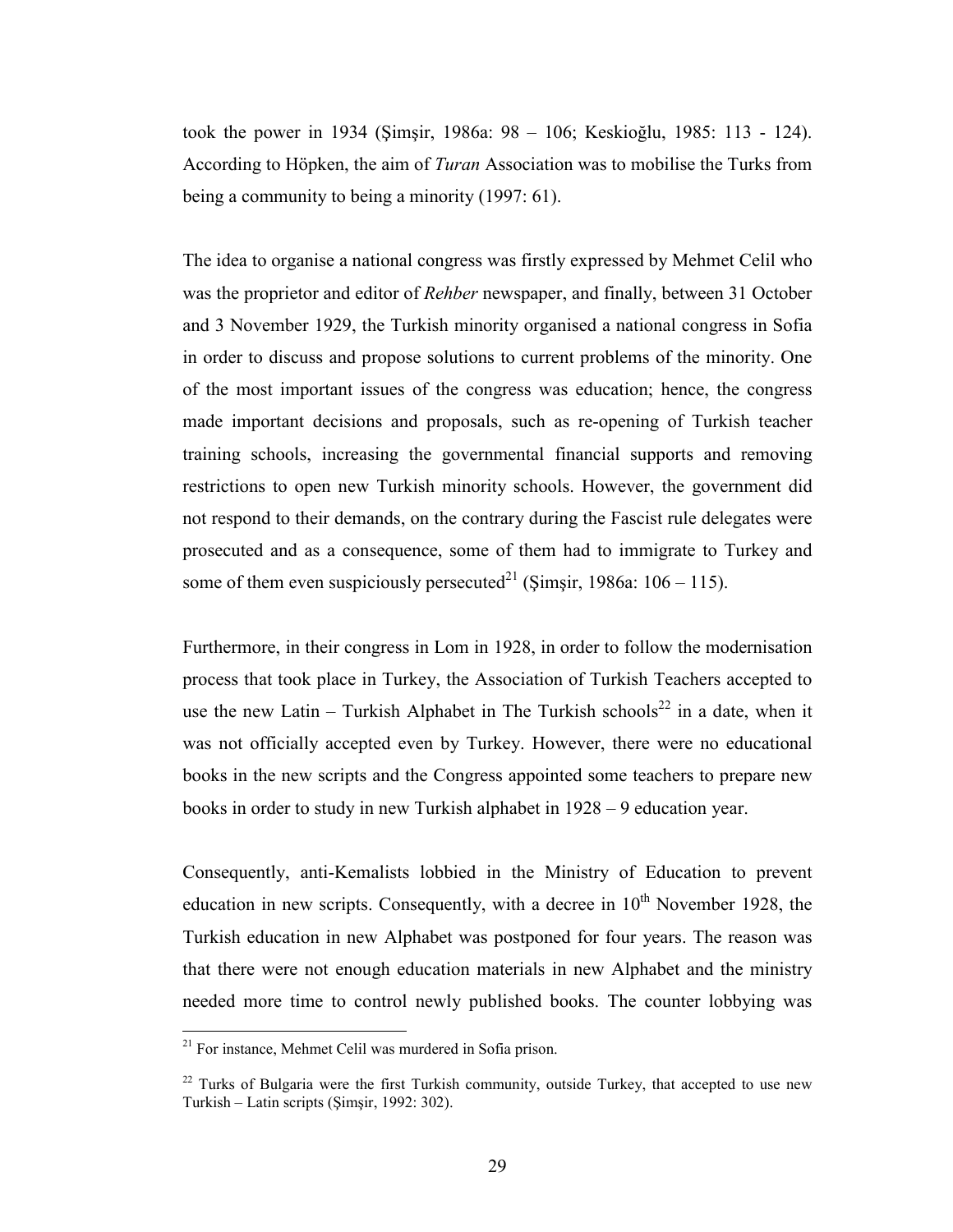done by Turkish member of Sabranie and by the Association of Turkish Teachers. Additionally, Turkish ambassador of Sofia, Hüsrev Gerede, made some negotiations with the Prime Minister and the Minister of Foreign Affairs. As a result, the Ministry of Education permitted again education in Turkish Alphabet in The Turkish minority schools with a decree in  $14<sup>th</sup>$  January 1930. However, there were no restriction to use Arabic scripts, and therefore, some of the teachers and hodjas refused to use the new Alphabet. In order to solve this problem, lobbying was begun again by the Turkish Embassy, the Association of Turkish Teachers and Turkish members of Sabranie. Consequently, in October 1930 using Arabic scripts in the Turkish minority schools were prohibited (Şimşir, 1986a: 128 – 140; Şimşir,  $1992: 301 - 325$ ).

#### 2.3.2. The Fascist Rule (1934 – 1944)

 $\overline{a}$ 

In 1934, when Fascists under the name of Zveno (Link) took the power, improvements in the Turkish minority institutions during the Agrarian Union rule began to be lost more rapidly. The new regime firstly closed *Turan* Association and the Association of Turkish Teachers. In addition, Bulgarian Ministry of Education tried to obstruct the Latin alphabet with the support of the Grand Mufti Hüseyin Hüsnü Efendi, who strongly opposed to Kemalist reforms and naturally to the reform in the Alphabet. He established an association, called Dini İslam Müdafileri Cemiyeti (Religion of Islam's Defenders Society) in order to support the usage of Arabic scripts again. Elected members of Turkish school committees forced to resign, and supporters of the Grand Mufti took most of the posts of those committees. As a result, in 1935 there was a return to use Arabic scripts<sup>23</sup>. According to the decree in 1935, all the books that were used in The Turkish schools had to be checked and approved by the Grand Mufti. Hence, The Turkish schools fell under the control of the Grand Mufti, which was controlled by the

 $23$  In Western Trace (in Greece) during the Bulgarian occupation in WW II between 1940 and 1944 education of the Turkish minority of Western Thrace was forced to be done in Arabic scripts (Batıbey, n.d.: 55 ) when Turks in Bulgaria were permitted to use Latin one. That example shows the general attitude of the Fascist government.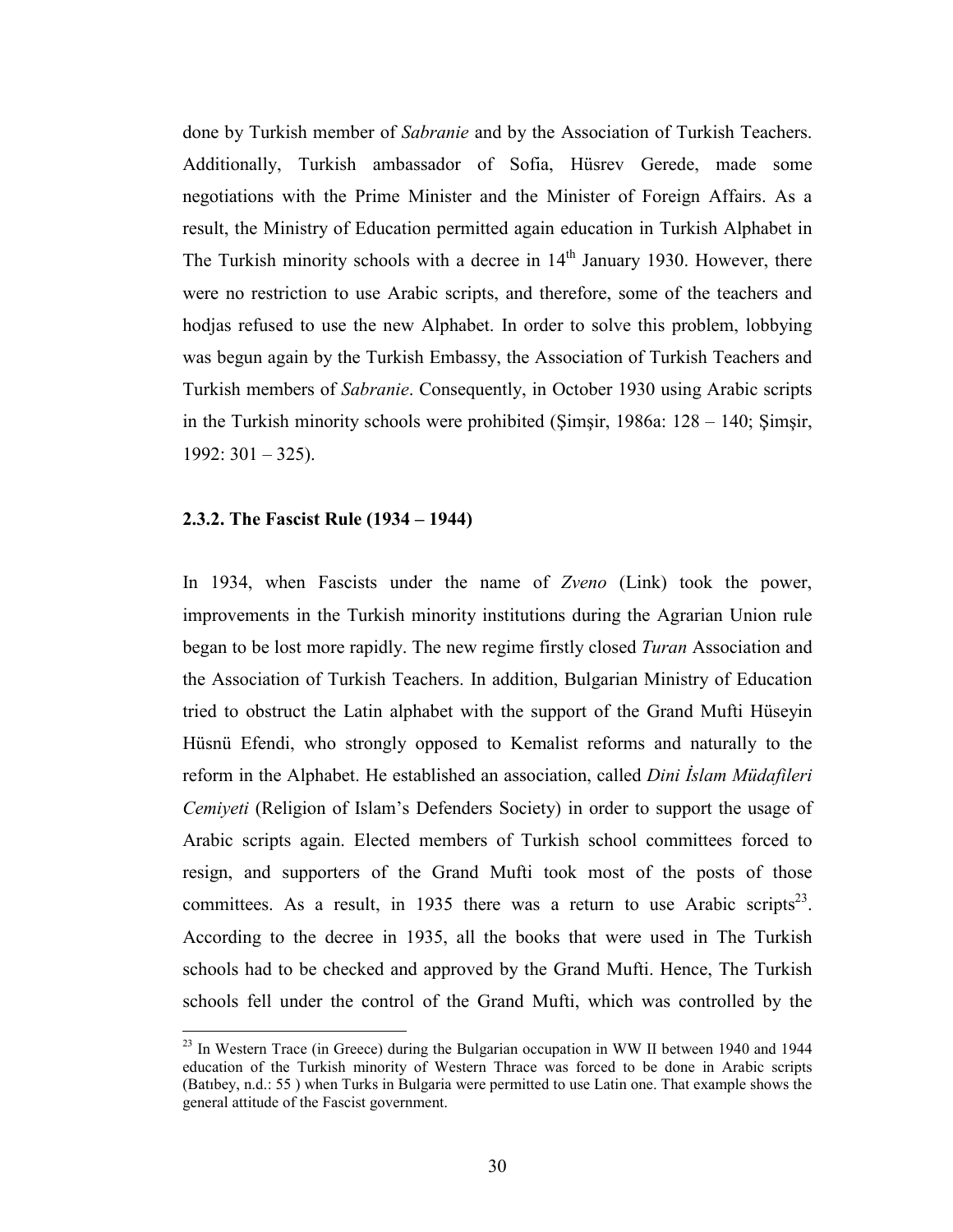Bulgarian authorities, as well. Consequently, Turkey via her Ambassador in Sofia, Şevki Berker, made some negotiations in order to prevent the return to the Arabic scripts. By his four-year-long attempts, Bulgarian government re-permitted the usage of Latin scripts in The Turkish schools, and even made it compulsory<sup>24</sup> (Şimşir, 1986a: 152 – 163).

Confiscations of the Turkish minority schools began again in 1924 and it was followed by high tax policies, which Turkish community councils could not pay. Inspectorates received a right to appoint Bulgarian teacher to The Turkish minority schools to teach Bulgarian language, history and geography and also to determine the salaries of appointed Bulgarian teachers. Those salaries were much higher than Turkish teachers' salaries and in most cases the community councils could not pay Turkish teachers' salaries in order to pay salaries of Bulgarian teachers. In some cases, some families tried to send their children to Bulgarian schools, because those schools were free of charge. In order to prevent this situation, the Ministry of Education restricted the attendance of Turkish pupils to Bulgarian schools with a decree in 1937. Consequently, most of the schools had to be closed due to insufficient financial conditions.

The aim of the Fascists was to prevent the educational improvement of the Turkish minority as stated in the report of inspectorates of the Ministry of Education in 1937. Because, according to the head inspector of the Ministry of Education, the fear was that if the minority improved itself, it would be harder to control them. In order to achieve that the Fascists supported the religious education and any other policies, which they believed that it would prevent intellectual improvement of the minority and their connections with Turkey. Furthermore, Kemalist ideology and its reforms were perceived as threats by the Fascists. Even after the re-usage of the Turkish-Latin alphabet, the situation of the Turkish minority and the Turkish

<sup>&</sup>lt;sup>24</sup> Bulgarian Ministry of Education, circular No. 400-1-15, 12 April 1938 (Şimşir, 1986a: 162 – 163). According to Lütem, the Bulgarian authorities accepted to reuse of Latin scripts due to strategic and security reasons of pre-World War II period in order to secure her south borders with Turkey (2000: 70).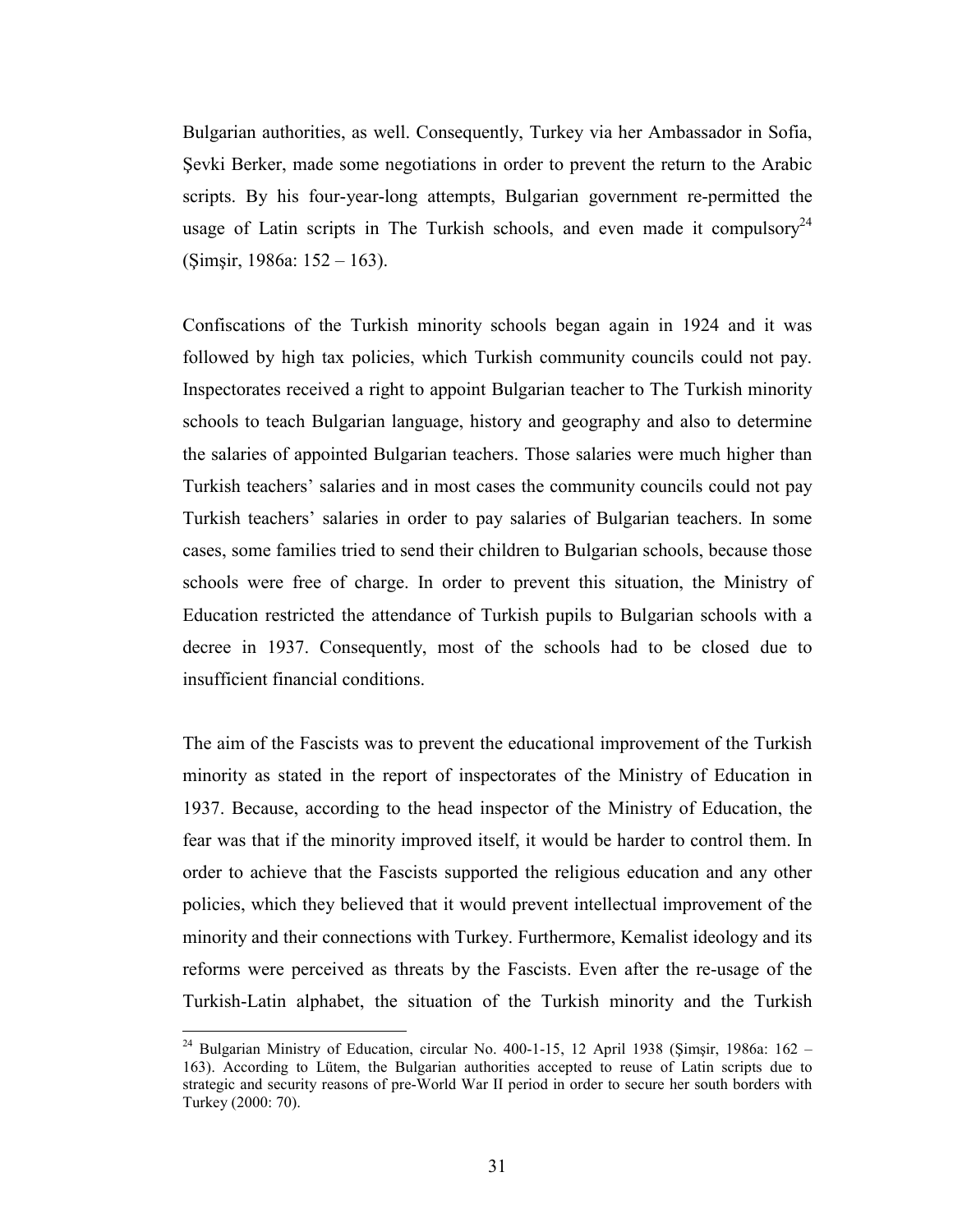minority education retrogressed. Between 1936 and 1944 drop out rates among the Turkish pupils increased to 41 percent and the number of schools between the same dates decreased to 40 percent Interestingly, while the Turkish schools were being closed and drop out rates were increasing, their literacy rates showed an increase, especially in urban centres. It could be explained as a result of the adoption of the new Turkish alphabet, which showed similar effects in Turkey, as well (Memişoğlu, 2002a: 187 – 200, 219; Memişoğlu, 2002b: 365; Keskioğlu, 1985: 76, Şimşir, 1986a: 160 – 165).

#### 2.4. Re-Naming of Toponyms

By the end of the Ottoman rule, the Bulgarian authorities started to change Turkish topographical names into Bulgarian ones. Turkish topographical names were perceived negatively and have been reduced to minimum (Ilchev, 1969: 35 as cited in Grannes, 1990: 229). The changing process took place in generally six directions.

Firstly they changed names which already have more or less Bulgarian versions, e.g. Şumnu to Shumen, İslimye to Sliven, Meriç to Maritsa and Rusçuk to Ruse. Secondly, new names were invented for the Turkish place names, e.g. Samuil for Işıklar, Slivengrad for Mustafa Paşa, and Isperih for Kemallar. Thirdly, hybrid names, which were changed but yet included their original sounds, were used, e.g. Kamçı to Kamchiya and Yukarı Cuma to Gorna Dzhumaya (it was changed finally to Blagoevgrad). Fourthly, the authorities used literal translation or calque linguistique, e.g. Deliorman to Ludogorie<sup>25</sup>, in which Deli to Ludo (wild or mad) and *orman* to *gora* (forest). Fifthly, some topographical names were changed by using some similarities and inspirations, e.g. *Eski Cuma* to Targovishte, in which the name of the Eski Cuma came from its famous bazaar on Fridays, "Cuma", and Targovishte comes from the targoviya which means trade. And finally, some names have remained unchanged with only some little changes in order to written in

<sup>&</sup>lt;sup>25</sup> Changed in 1942 (Eren, 1987: 3, 6).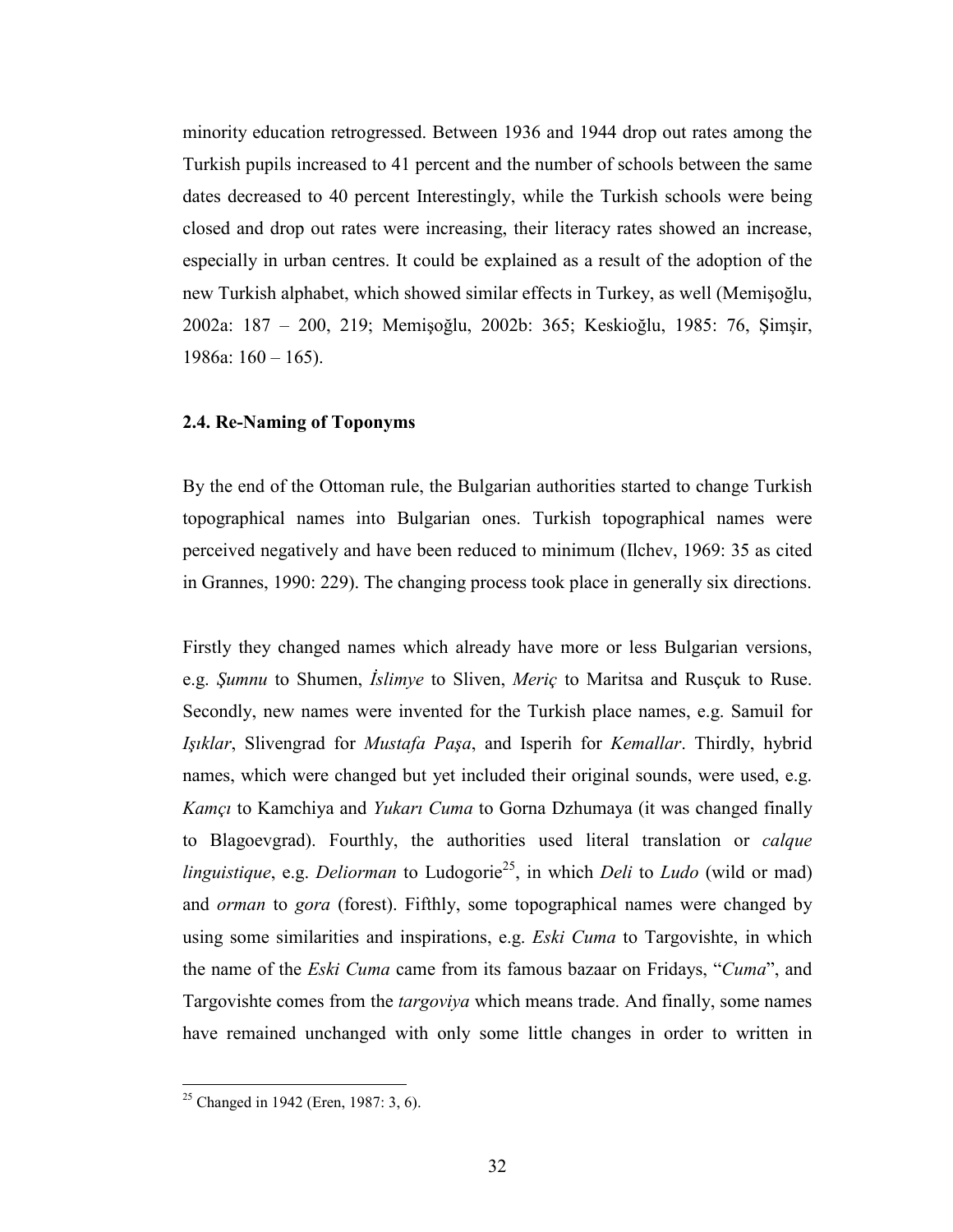Cyrillic letters, e.g. Kırcaali to Kardzhali, Burgaz to Burgas, Tatar Pazarcık to Pazardzhik, Kızanlık to Kazanlik. Some names, i.e. Arda (river), Balkan (mountains), remained constant (Eren, 1987: 3, 6; Şahin, Emecan and Halaçoglu Y., 1990: 37).

According to Sarafov, there were circa 150 place name changes which were implemented in 1891, in which 64 of them were adaptations of existing names, such as hybrid names, names had which already Bulgarian versions and literal translations; 68 place name changes were entirely new ones, which inspired by Bulgarian nationalist associations and incidents or participants of the 1877 – 78 Turco – Russian War. Another research indicated that between 1878 and 1912. Especially between 1906 and 1907 name changes of toponyms increased in volume, i.e. in 1906, 114 new place name changes were put into practice, and 65 of them were changes from Turkish to Bulgarian versions, and in 1907 only in Burgaz, Varna and Eski Zağra (Stara Zagora) names of 336 villages were changed (Sarafov, 1893: 43 as cited in Crampton, 1990: 51 – 52; Koledarov and Michev, 1973: 6 as cited in Crampton, 1990: 52; Hacısalihoğlu, 2007; Aydın, 1996: 160).

The mass and the most important place name change campaign took place when the Fascist took the power in 1934. 1971 of total 2091, which represents the 94 percent, place name changes between 1920 and 1935, were implemented by the Fascist government in 1934, on the way to form more nationalist Bulgaria also in terms of her toponyms. During this place name changes one third of names of villages were changed (Koledarov and Michev, 1973: 8 as cited in Crampton, 1990: 62; Neuburger, 2004: 150). After the occupation of southern Dobruca (Dobrudzha), which was under the Romanian control until 1940, 357 place names in the regions were changed, which was 83 percent of the total 432 place name changes between 1935 and 1944 (Kostanick, 1957: 68 as cited in Crampton, 1990: 62).

Changing of toponyms was not unusual policy of the nation-state, and eventually, name changes were also one of the reasons with other factors which triggered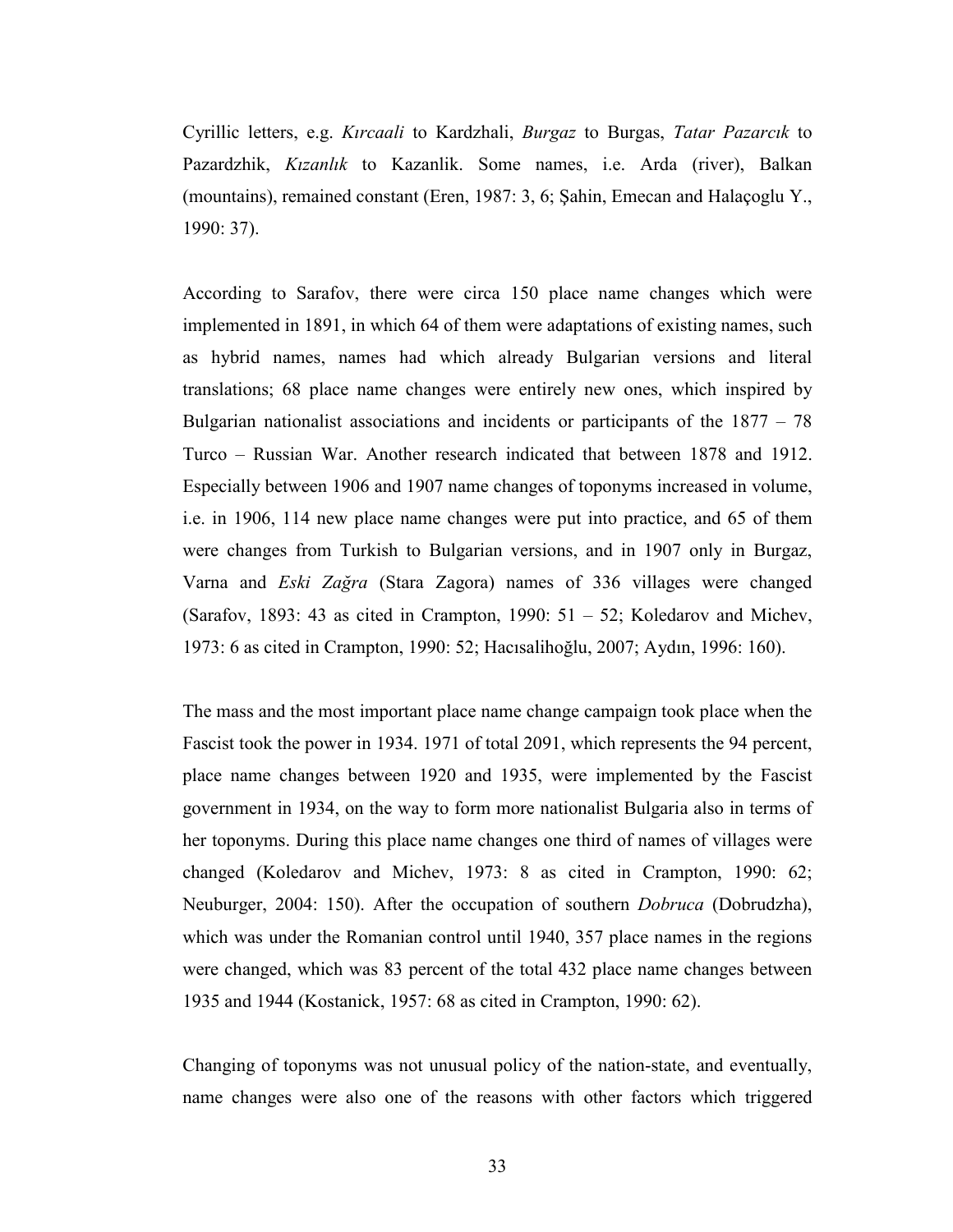migration waves among the Turkish minority, by being perceived as attempts to build ethnically homogeneous Bulgarian nation-state, (Crampton, 1990: 61) where there was no room for the signs of the Turkish existence. In spite of continuous changing process since 1878, most of the Turkish minority members especially in rural areas opt to use the Turkish place names, at least names of their villages.

#### 2.5. Turkish Minority Media during the Bulgarian Kingdom

After the declaration of the full independence of Bulgaria from the Ottoman Empire in 1908, a new era started for the Turkish minority of Bulgaria and for its media, as well. The Turkish minority media was also affected by diverse policies of the Kingdom period, e.g. Agrarian Union and Fascist Rule policies. In this era, the rights of the Turkish minority were guaranteed by several multilateral and/ or bilateral agreements signed between 1909 and 1925. For instance, Article 35 of the 1919 Treaty of Neuilly guaranteed use of minority language in private and public lives and in any publications, as well.

Between 1908 and 1944, total 80 newspapers and periodicals were published. Sofia, Filibe (Plovdiv), Kırcaali (Kardzhali) and Hezargrad (Razgrad) were still attractive centres for the Turkish minority media in Bulgaria. Moreover, in other cities and towns, e.g. Eski Cuma (Targovishte), Eğridere (Ardino) there were some newspapers published, as well.

One of the most important features of the post-1923 period, were conflicts between Kemalist and anti-Kemalist media, as in pre-1908s between Young Turks and supporters. Anti-Kemalists were generally, opponents  $(150'$ *likler*) who fled from Turkey after 1923. They were directly or indirectly supported by the Bulgarian governments, who perceived the Kemalist revolution as threat to Bulgarian unity. Furthermore, most of the media were the supporters of the Kemalist revolution and tried to adopt and change the Turkish minority according to the Kemalist principles. After the change of the Alphabet in Turkey from Arabic to Latin scripts, a new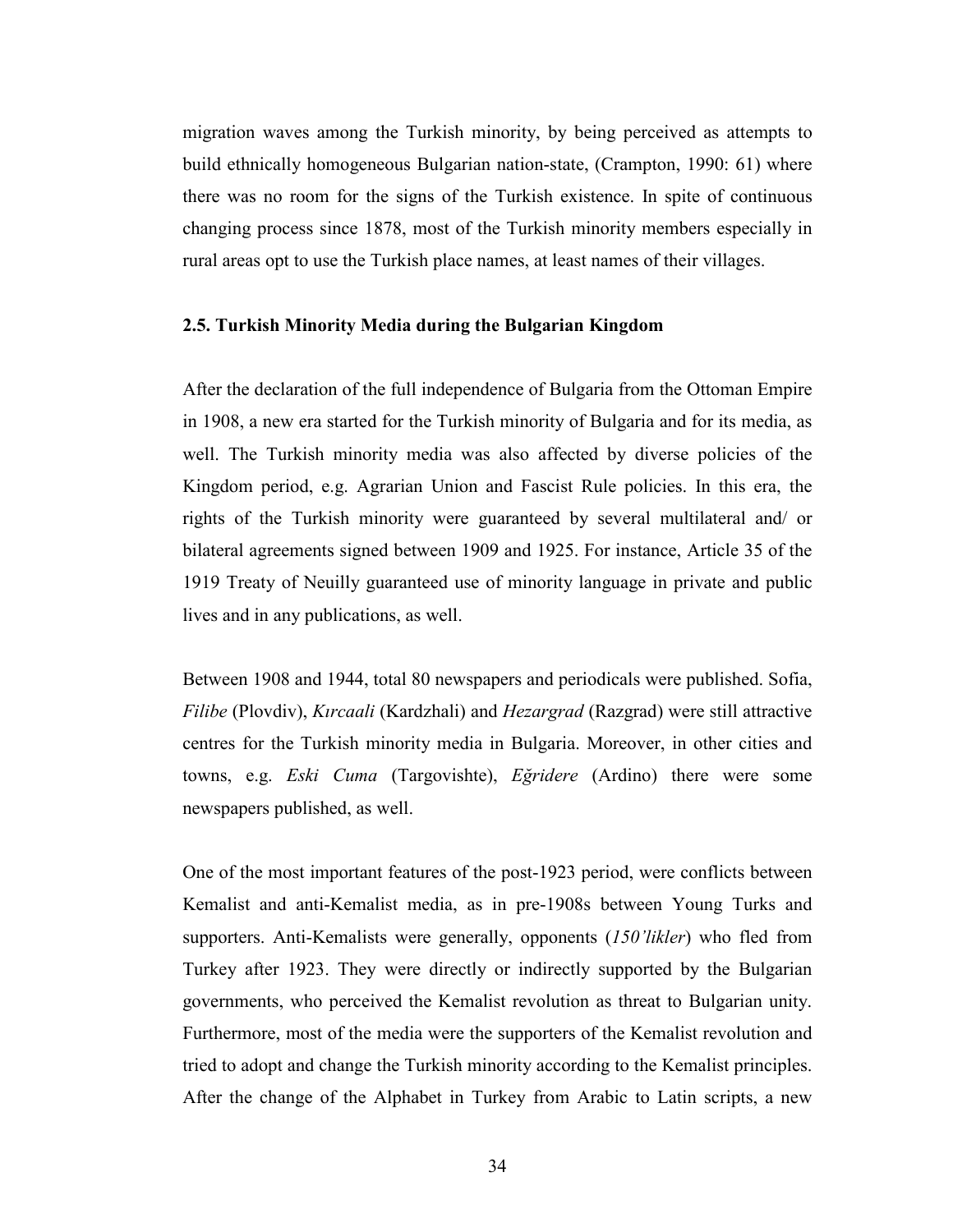debate started on which script should be used in the Turkish minority media. Anti-Kemalists supported Arabic scripts, in contrast to Kemalists, naturally used and supported the newly adopted Latin one<sup>26</sup>.

Another important feature of the era was the publication of the Turkish version, Çiftçi Bilgisi (The Agrarian Knowledge), of the official press organ of the Agrarian Union from 1919 Agrarian Rule to the beginning of the Fascist rule in 1934. After two-year publication of the official gazette in Turkish in 1880, it was the first time that the Bulgarian authorities took the Turkish minority into consideration.

With rising nationalist waves after *coup d'état* in 1923, especially during the Fascist rule, increased pressures on the Turkish minority and its media, as well. Turkish newspapers and magazines began to be closed down; editors and proprietors of them deported, arrested, imprisoned and even murdered. The authorities accused the Turkish media by being Kemalist. After closure of the last Turkish minority newspaper *Havadis* (News), which was published with Arabic scripts, in 28<sup>th</sup> February 1941, there remained only one magazine, Hakikat Şahidi (Witness of the Truth) which was being published in Turkish in Kızanlık (Kazanlik) since 1936, as a media organ of Protestant Missionaries. Hence, the Turkish minority media, which existed since 1865, ceased its publications until the communist rule (Şimşir, 1986a: 309 – 312; Şimşir, 1986b: 4 – 6, 10, 34; Akgül, 2002: 435).

<sup>&</sup>lt;sup>26</sup> Yenilik (Renewal) begun to be published even before the new Alphabet was officially accepted by Turkey (Şimşir, 1986a: 138).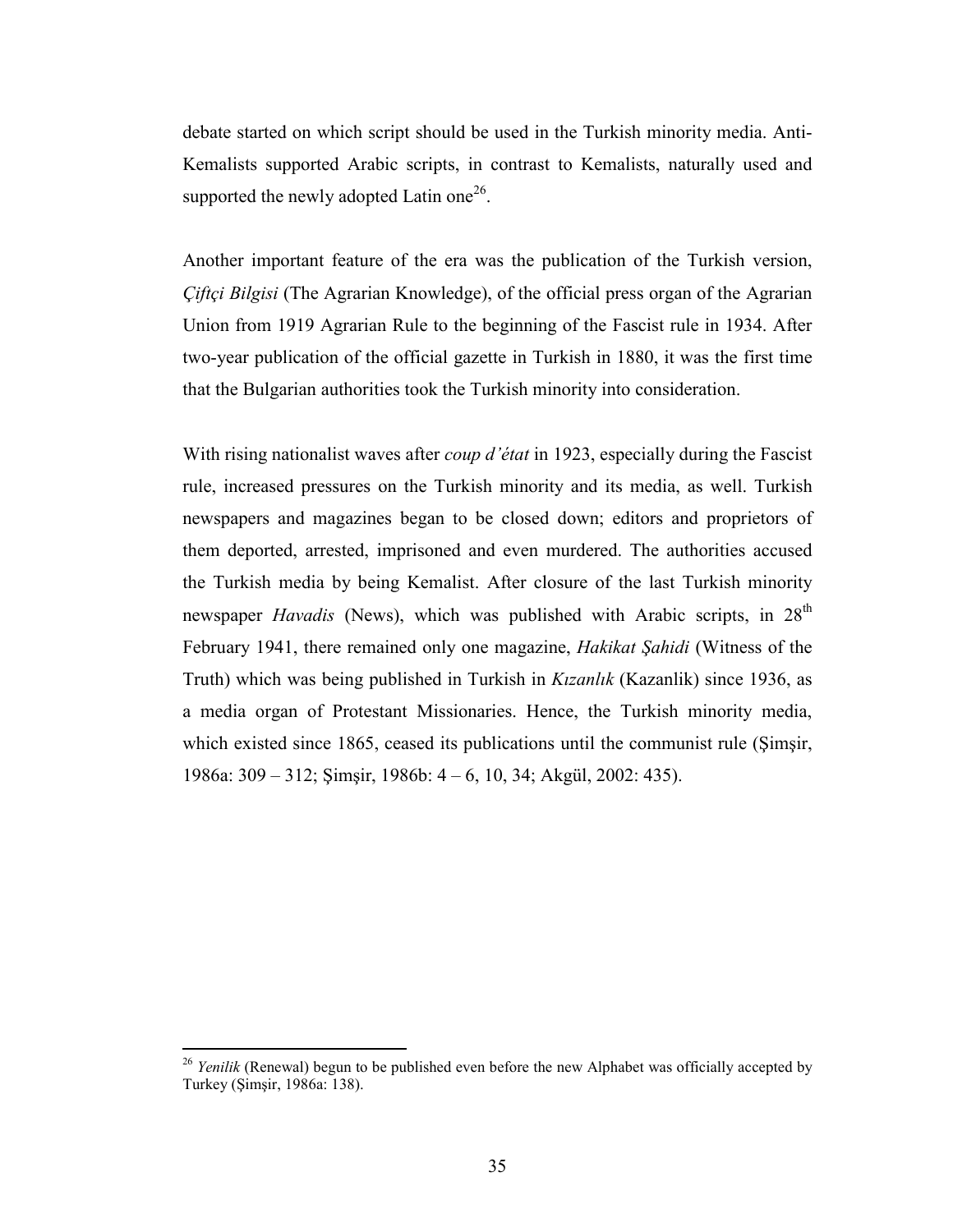## CHAPTER 3

# LINGUISTIC POLICIES OF BULGARIA DURING THE COMMUNIST RULE

Newspeak was the official language of Oceania and had been devised to meet the ideological needs of Ingsoc, or English Socialism . . . The purpose of Newspeak was not only to provide a medium of expression for the world-view and mental habits proper to the devotees of Ingsoc, but to make all other modes of thought impossible . . . This was done partly by the invention of new words, but chiefly by eliminating undesirable words and by stripping such words as remained of unorthodox meanings, and so far as possible of all secondary meanings whatever... Newspeak was designed not to extend but to diminish the range of thought, and this purpose was indirectly assisted by cutting the choice of words down to a minimum.

George Orwell ('Nineteen forty-four', 1987: 312 – 313)

After the end of the World War II, the Kingdom was dissolved and the government was taken over by the anti-Fascist "Fatherland Front<sup>27</sup>", which was constituted of different opposition parties, e.g. Communist Party, Agrarian Party and Liberals. Even though the Bulgarian communists took control of an crucial share of the power in the Fatherland Front after the Soviet invasion, the communists were not able to control the whole power in the government until the general elections of 1948 (Memişoğlu, 2002b: 365).

The communist regime followed heterogeneous policies towards Turkish minority and their minority rights. In order to demonstrate that multiplicity of policies I explained them in four subparts. In first phase, there was a policy to integrate the Turkish minority into new socialist Bulgarian nation by promoting Turkish ethnic identity and its linguistic diversity via state provisions. Second phase illustrated tendency to integrate Turkish minority by restricting their linguistic rights. With the failure of those previous integration policies, the government came to apply forced measures to make sure of the integration of the Turkish minority. However, forced implementations of integration policies did not succeed as well as it was expected. Consequently, this led to the Bulgarian state to implement the last radical phase of

<sup>&</sup>lt;sup>27</sup> Othchestven Front in Bulgarian.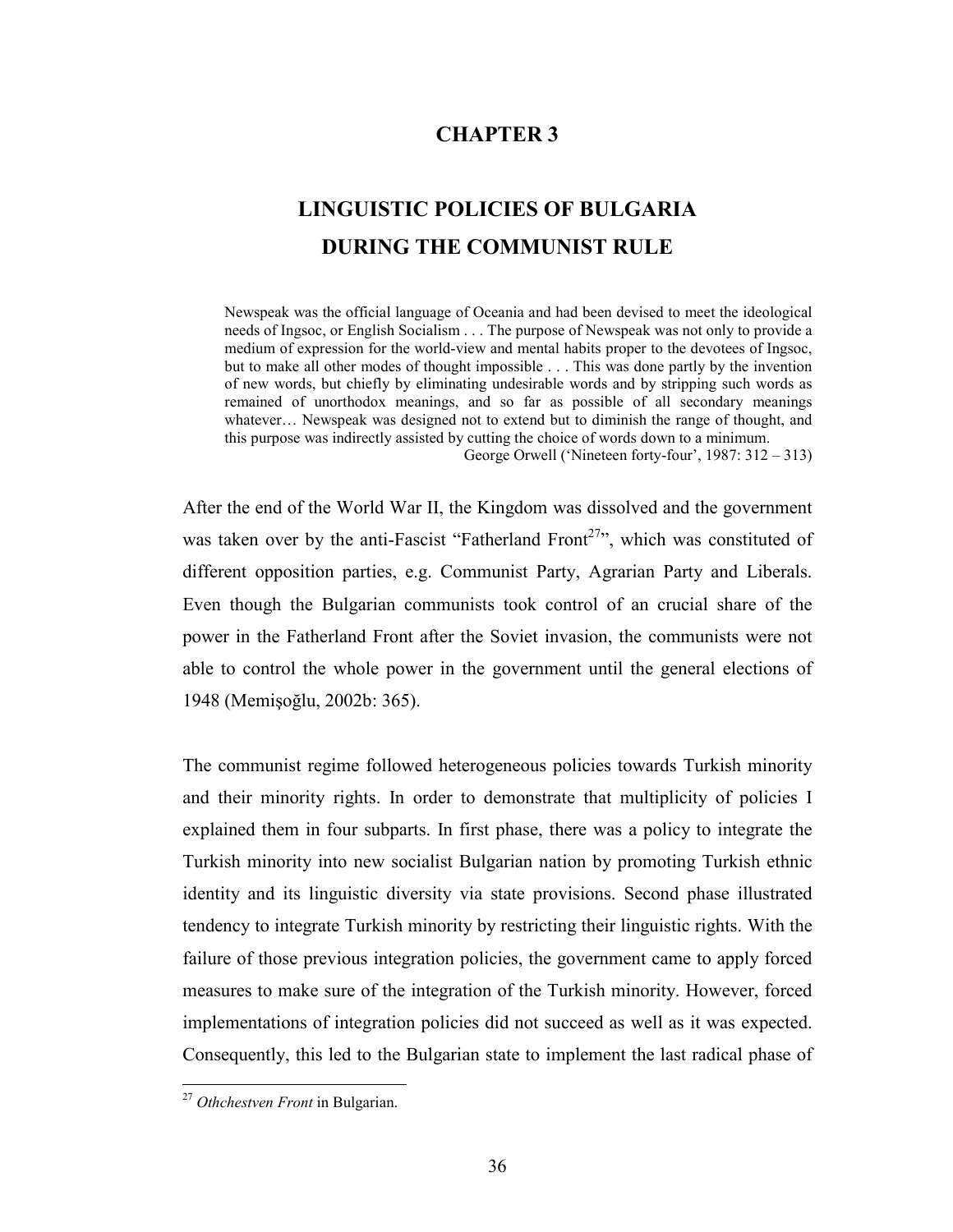the communist period; to force the Turkish minority to be assimilated into Bulgarian nation by prohibiting usage of all Turkish linguistic, cultural and ethnic symbols.

#### 3.1. First Phase: "Promoting Ethnic Identity" (1944 – 1959)

When the Fatherland Front took the power, they needed showing their concerns towards the problems of the Turkish minority. In 27 – 28 December 1944, Fatherland Front's Turkish Minority Congress was held. In this congress, educational, *vakif* and religious problems of the minority were discussed, and following decisions, related to the education of the Turkish minority, were taken.

a) Compulsory education should be spread.

b) Except courses, which are taught in Bulgarian, e.g. Bulgarian language, history and geography, the medium of instruction in the Turkish school should be Turkish.

c) Turkish teachers should enjoy the same rights with their Bulgarian colleagues.

d) New Turkish-Latin scripts should be used in whole Turkish schools.

e) Confiscated properties should be given back to the Turkish minority.

f) New Turkish schools should be opened.

g) Summer pedagogical courses should be organised in order to improve professional skills of Turkish teachers.

h) Turkish schools pedagogical schools should be opened in Northern and Southern Bulgaria (Şimşir: 1986a: 174 – 175).

Those conferences and congresses continued in the first years of the communist period. In  $17<sup>th</sup>$  August 1945 in *Pravadi* (Provadya) the Conference of the Turkish schools, in  $19<sup>th</sup>$  September 1945 in *Lofça* (Lovech) second Fatherland Front's Turkish Minority Congress, in 2 - 4 November 1945 in Silistre (Silistra) congress of heads of the Turkish community councils and teachers of Silistre (Silistra),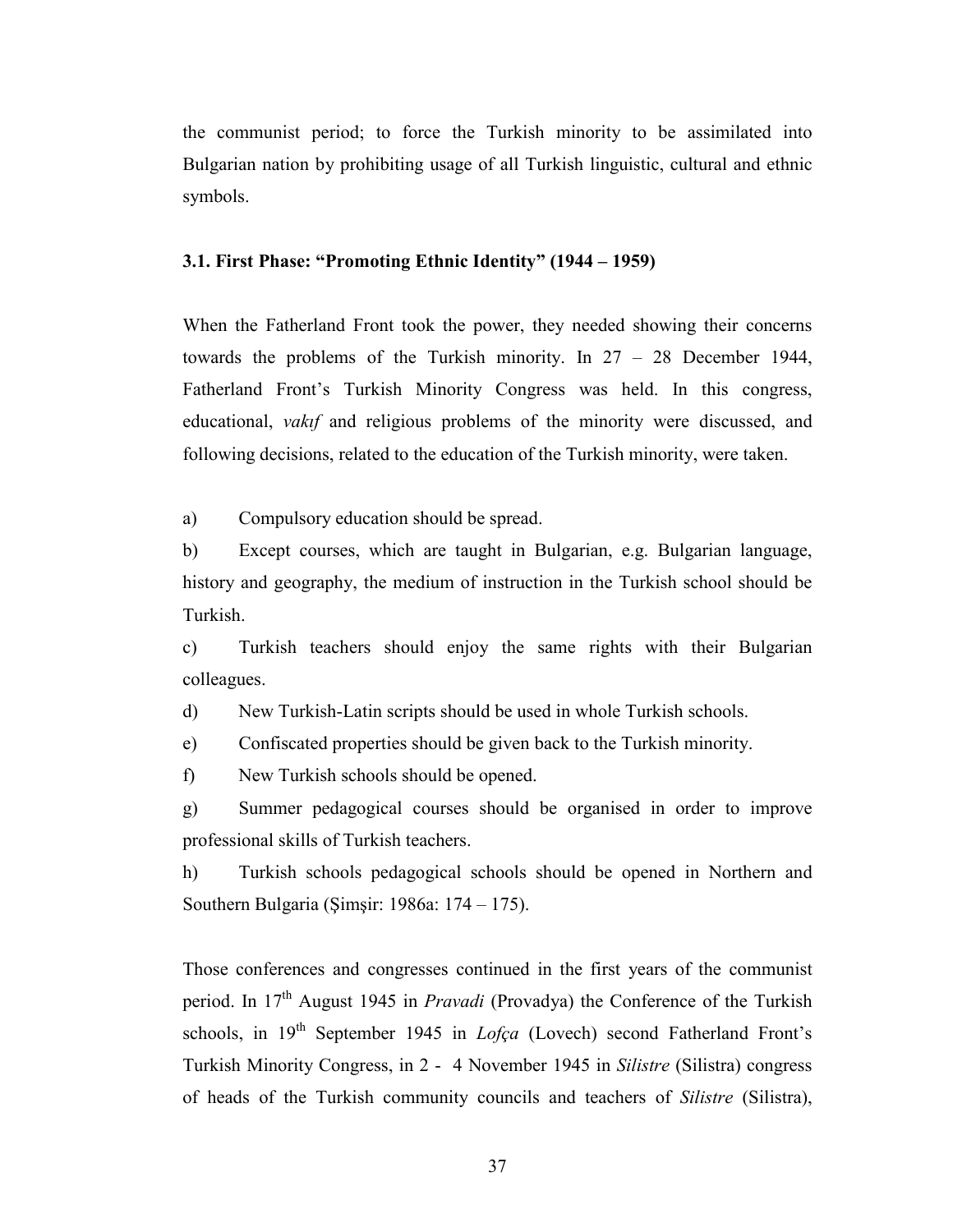Akkadınlar (Dulovo), Tutrakan and Kemallar (Isperih), in 30 December 1945 in Sofia after the general congress of the Agrarian Union, the conference of the Turkish delegates of the Agrarian Union and in  $26<sup>th</sup>$  January 1946 in *Osmanpazari* (Omurtag) Conference of Turkish Teachers were held with similar purposes and recommended similar implementations (Şimşir: 1986a: 178; Memişoğlu, 2002a:  $224 - 226$ ).

Even though in those conferences and congresses, the Turkish minority representatives demanded to preserve the autonomous status of the Turkish schools, the communist government's one of the first decisions related to the Turkish minority was to nationalise the Turkish Private schools in 1946, which had been private school and had autonomous status (Şimşir: 1986a: 191). This is because, according to the Soviet model of nationalities question, it should be cut the ties of Turks with religion and this aim would not be succeeded by preserving the autonomous status of the Turkish minority schools (Yenisoy – Sülemanoğlu, 1999: 139). The nationalisation of the Turkish minority schools were advocated in terms of four main arguments: decreasing burden of the Turkish community, equalising the status of Turkish and Bulgarian teachers, solving the problem of recognition of degrees in Turkish minority schools and resolving the problem of publishing education books (Şimşir, 1986a: 186 – 187). However, it is questionable whether the nationalisation of the Turkish schools was the only way to solve those problems. Hence, the Turkish minority lost their control over their educational institutions which they had enjoyed since the formation of Bulgarian Principality.

According to the new 1947 Dimitrov<sup>28</sup> Constitution, which was prepared by guidance of the 1936 Soviet Constitution, and the newly adopted Educational Law, Turkish schools were under the control of the government (Eminov, 1997: 127). Nevertheless, Article 79 of the constitution stated that the study of Bulgarian language in schools is obligatory for all Bulgarian citizens; however, "national

<sup>&</sup>lt;sup>28</sup> The first president of People's Republic of Bulgaria.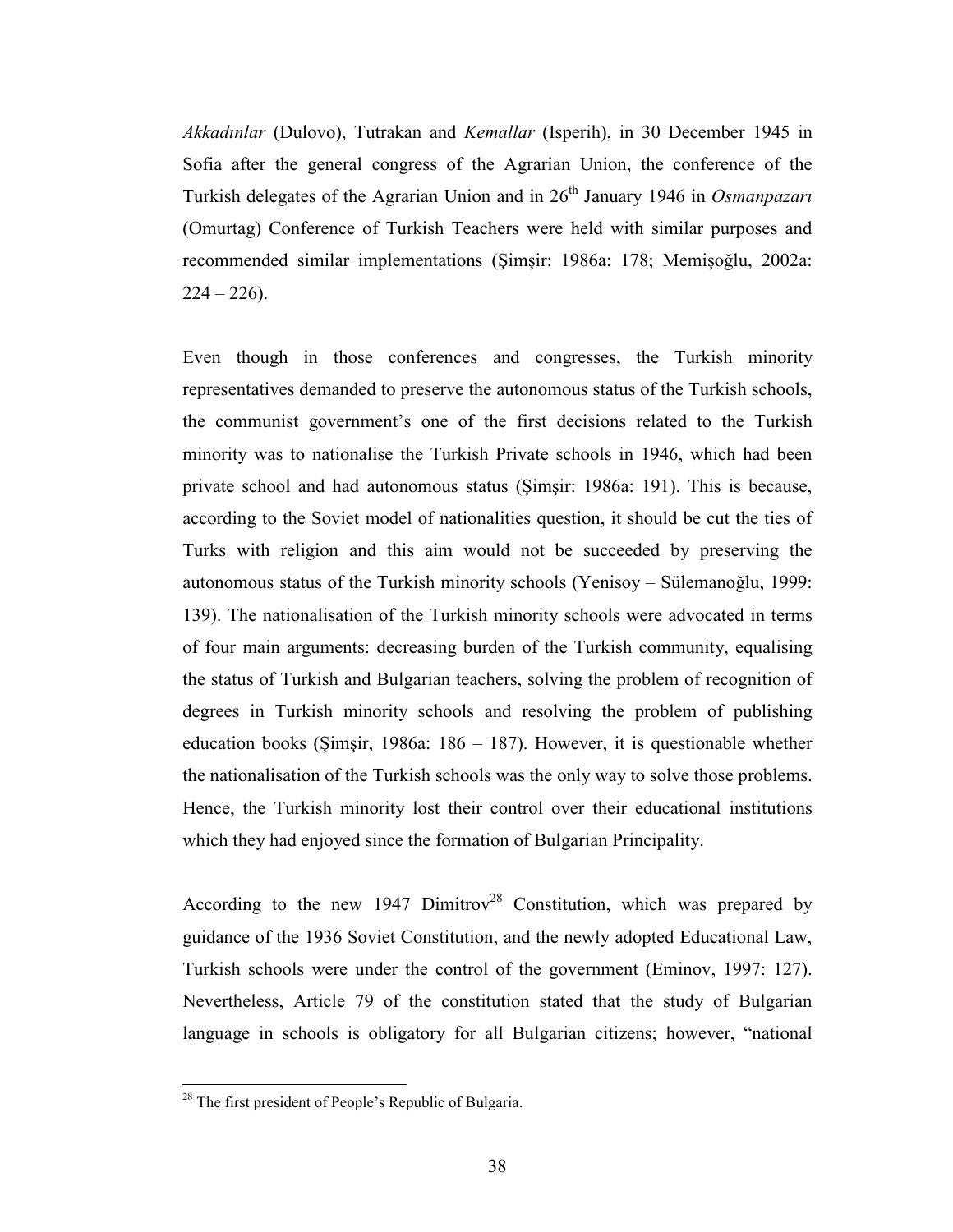minorities have a right to be educated in their mother tongue and to develop their national culture<sup>"29</sup> (Narodno Sabranie na Republika Balgariya (National Assembly of the Republic of Bulgaria), 1947). According to the Article 154 of the 1946 Education Law, expenses and salaries of teachers of the Turkish schools will be financed by the state, and according to the Article 155 of the same law, Ministry of Education had a right to decide which national minorities will benefit from receiving education in their mother tongues (Şimşir: 1986b: 193 – 194). This provision was probably against the Macedonian minority and to prevent education in Macedonian language, which was not accepted as a district language but as a dialect of Bulgarian language. Furthermore, even this statement did not target the Turkish minority in first decades of the communist rule, later it gave an authority to the government to close down Turkish schools in 1958 – 59 education year.

In 1952, religious lessons were discarded in Turkish schools, because the atheist education was seen as a basic and key instrument to create communist society<sup>30</sup>. This was a new approach, because former governments, since 1923, had tried to encourage religious affiliations among the Turkish minority rather than national or ethnic ones in order to prevent and cut relations of Turkish minority from their historically kin-state Turkey (Eminov, 1997: 129 – 130).

The new constitution also made primary education compulsory, which firstly adopted in 1879 Tırnova (Tarnovo) Constitution but was not implemented efficiently especially among minorities. For this reason, there was a significant increase in attendance rates of Turkish students to schools between 1943 – 1944 education year and 1949 – 1950 education year. Within those years there were approximately three times increase in number of Turkish schools and Turkish pupils and three and a half times increase in the number of Turkish schools'

<sup>&</sup>lt;sup>29 "</sup>Националните малцинства имат право да се учат на своя майчин език и да развиват националната си култура, като изучаването на българския език е задължително."

 $30$  It should be noted that the atheist education did not target only Turkish minority schools but also the Bulgarian schools.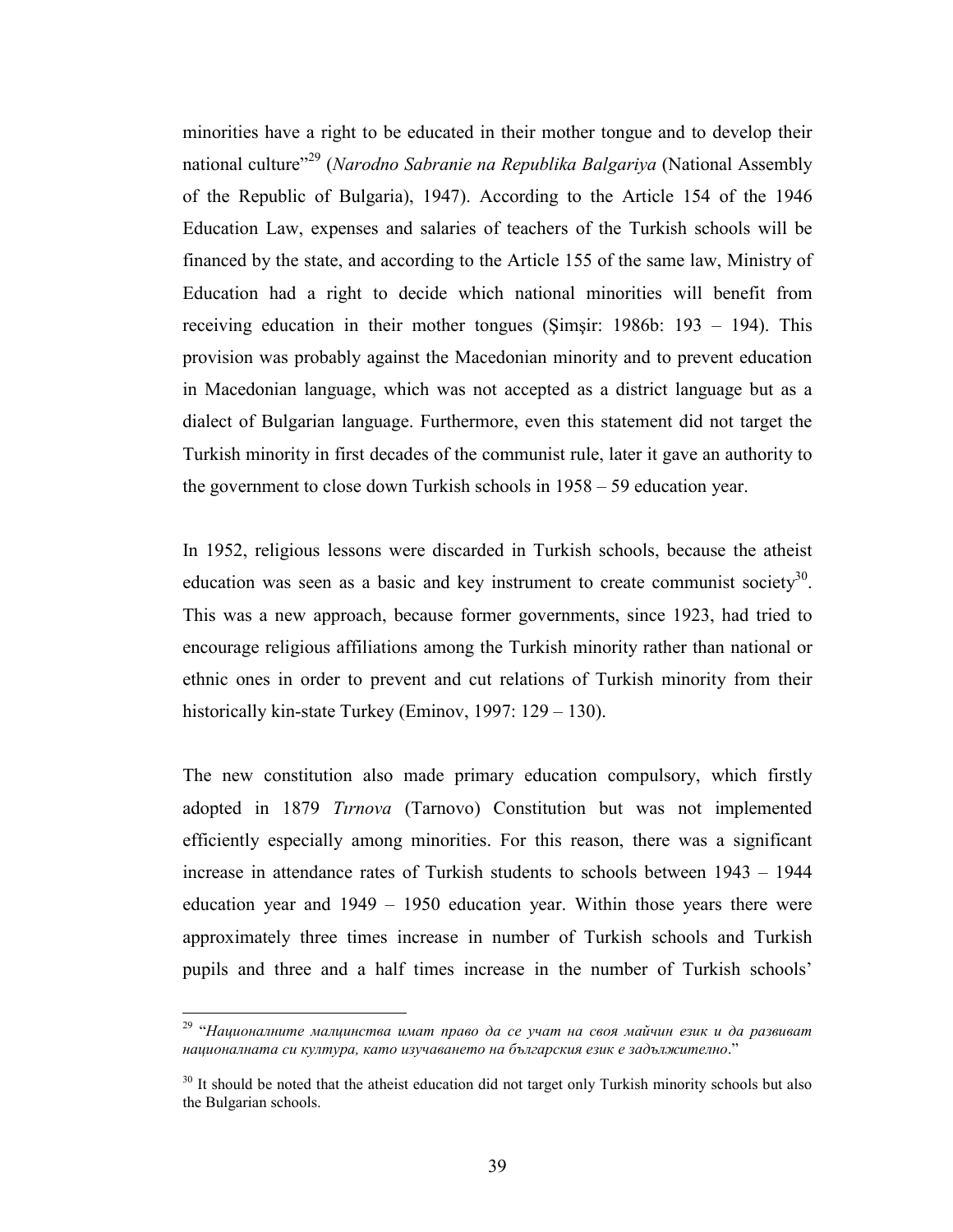teachers (Eminov, 1997: 131). Consequently, the attendance rate of school-aged Turkish children reached about 100 percent in 1952 – 1953 education year.

There were seven coeducational high schools and one girl high school in Rusçuk (Ruse), and also three Turkish teacher-training institutes, which were established in 1947 in Eski Zağra (Stara Zagora), in 1951 in Şumnu (Shumen) and Kırcaali (Kardzhali). The aim was to supply the teacher demand of Turkish schools and to grow up new teachers who were educated and would teach new youth Turkish generation according to communist principles (Şimşir, 1986a: 235, 241 – 242).

In order to solve shortages of qualified staffs in educational, the new regime looked for collaborating with the Soviet Republic of Azerbaijan by benefiting from their vernacular education experience. This is because, as part of the Soviet nationalities policy, Azeri language had an official status in SSR of Azerbaijan, and Azeri language is closed to Turkish language. Therefore, an Azerbaijani delegation was invited to Bulgaria in order to observe and report the situation of Turkish education in Bulgaria. In this sense, an action plan was put into practice to develop conditions and quality of Turkish education. Consequently, new high schools were opened. Furthermore, Turkish Language and Literature, History and Physics – Mathematics departments were established in the University of Sofia where the medium of instruction was in Turkish (Şimşir, 1986a: 243 – 246; Yenisoy – Süleymanoğlu, 1999: 141 – 142). In order to publish Turkish educational materials, books, newspapers and magazines, a Turkish branch was established within the Bulgarian National Printing House (Narodna Prosveta) in Sofia (Eminov, 1997: 130 – 131).

#### 3.1.1. Surname System of Bulgaria and the Turkish Minority

After the establishment of the Bulgarian Principality in 1878, new personal naming system was introduced. During the Ottoman rule there was a two name nonhereditary patronymic system, in which first given name and second father's name with suffixes '–ov/ ev' for males and '–ova/ eva' for females were used, for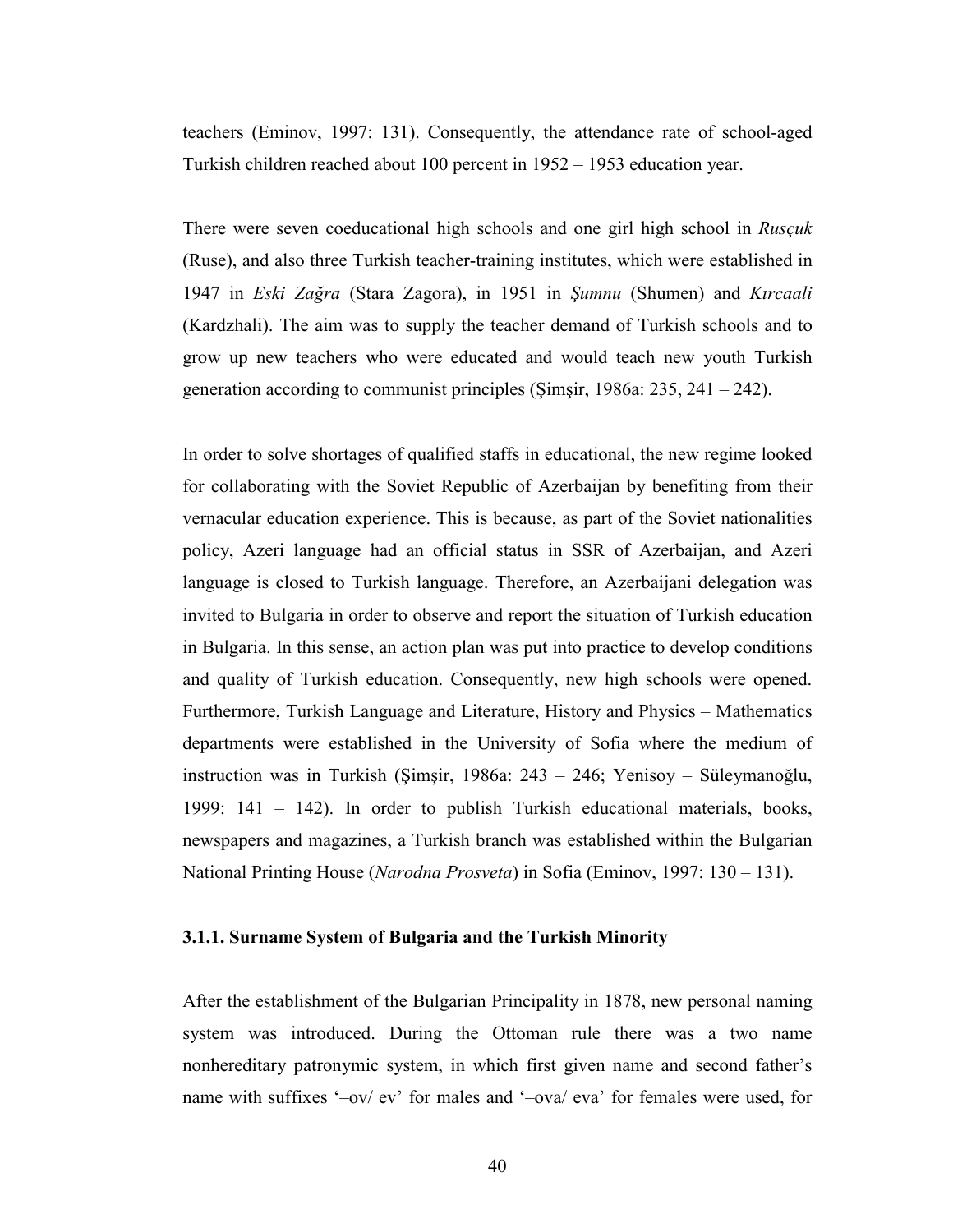example, Dimitar Todorov, Maria Todorova. By means of this system, surnames were not transferable and different generations had different surnames. This resulted in several problems, especially within urban merchant class importantly regarding their family relationships with each other. After the new system it was a chance to transfer surnames to next generations. However, this new system was used generally among the urban merchant class and old system was still in use in most of the rural areas (Neuburger,  $2004$ :  $146 - 147$ ).

Nonetheless, instead of '-ov/ ev' and '-ova/ eva' suffixes, a Turkish suffix, 'oğlu', was used among Turks and Pomaks. Nevertheless, Pomaks were forced to use Bulgarian suffixes, for example, Ahmetov instead of Ahmetoğlu. Consequently, Bulgarian surname suffixes became indicators to differentiate Turkish and Pomak identity (Mizov, 1987: 141 as cited in Neuburger, 2004: 148). During the Fascist rule, obtaining Bulgarian suffixes started to be used also among Turks; because, it was proclaimed as a sign of loyalty to Bulgarian state. Moreover, Grand Mufti, who had similar interests with the Fascist government against Kemalism, gave his support to usage of Bulgarian suffixes (Neuburger, 2004: 152 – 153).

In the early decades of the Communist period, to use Bulgarian suffixes became a rule (Neuburger, 2004: 153). However, in addition to suffix usage, there was another important problem; writing Turkish names with Cyrillic letters. As a result of unfamiliarity of Cyrillic scripts and officials in the department of Registry of Births towards Turkish names, some writing problems were observed, for example Turkish name, İbrahim, sometimes, was written as İbryam or Ibram. Consequently, even father and son have the same names it appeared different ways in name and surnames, such as instead of İbrahim İbrahimov; it changed the name into İbryam İbrahimov, İbram İbryamov or İbrahim İbramov. Finally, naming issue of the Turkish minority was 'totally solved' by urging to adopt Bulgarian names during the mass forced name changes in the forced assimilation campaign of 1984 – 1985.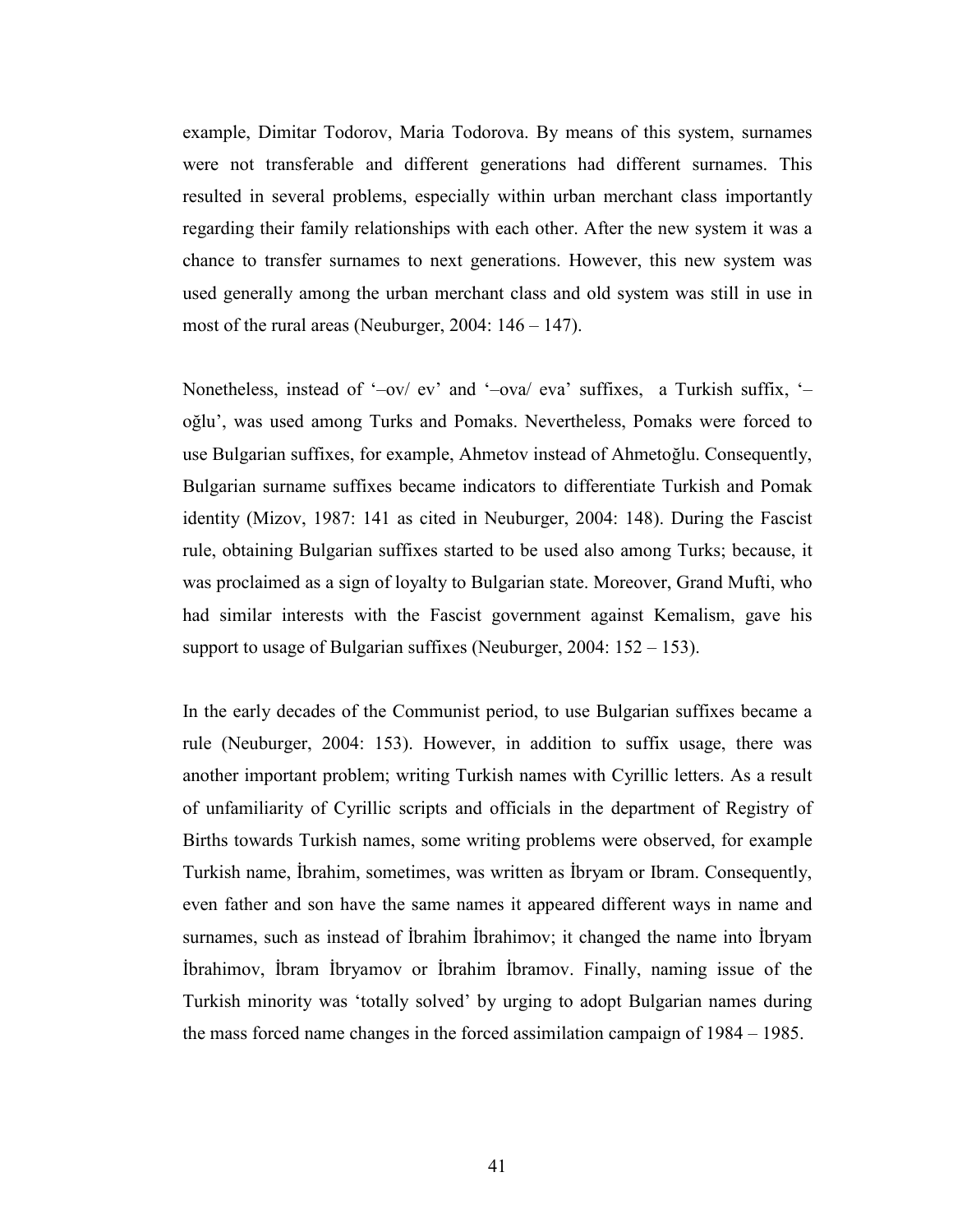#### 3.2. Second Phase: "Integration" (1959 – 1971)

After the 1958 – 1959 education year with a decree of Bulgarian Ministry of Education in  $16<sup>th</sup>$  June 1960, Turkish and other minority schools were closed, and unified with or changed into Bulgarian schools. Hence, Turkish language turned into an optional mother tongue course after being used as a medium of instruction until that date. Turkish pupils had a right to take Turkish language course four hours per week in municipalities where Turkish population was dense enough. There should be at least ten Turkish students to open Turkish language course, and this process did not work properly caused by some obstructions of Bulgarian authorities<sup>31</sup>. Thus, the status of Turkish, as an educational language of the Turkish minority, ended (Eminov, 1997: 132; Şimşir, 1986a: 251 – 257; Yenisoy – Süleymanoğlu, 1999: 146 – 147).

In addition to the reactions among the Turkish minority, there were also some reactions from Bulgarians, who live in Turkish neighbouring areas. Some Bulgarian families opposed to let their children to study with Turks in the same schools and to be taught by Turkish teachers. Because, it was the first time in the Bulgarian history that Turks studied together with Bulgarian pupils. Furthermore, departments of History and Turkish literature in the University of Sofia and Turkish divisions in Teacher Training Institutions were closed, as well (Yenisoy – Süleymanoğlu, 1999:  $146 - 147$ ).

One of the main reasons of the government to put into practice this policy was the failure of the expectation that the Turkish minority by studying and using their vernacular would voluntarily be a part of the new Bulgarian communist nation and would lose their ties with their historical kin-state Turkey. The Minister of Education, Nacho Papazov in one of his speeches stated:

 $31$  To see similarities of Turkish language course implementations see also Chapter 4.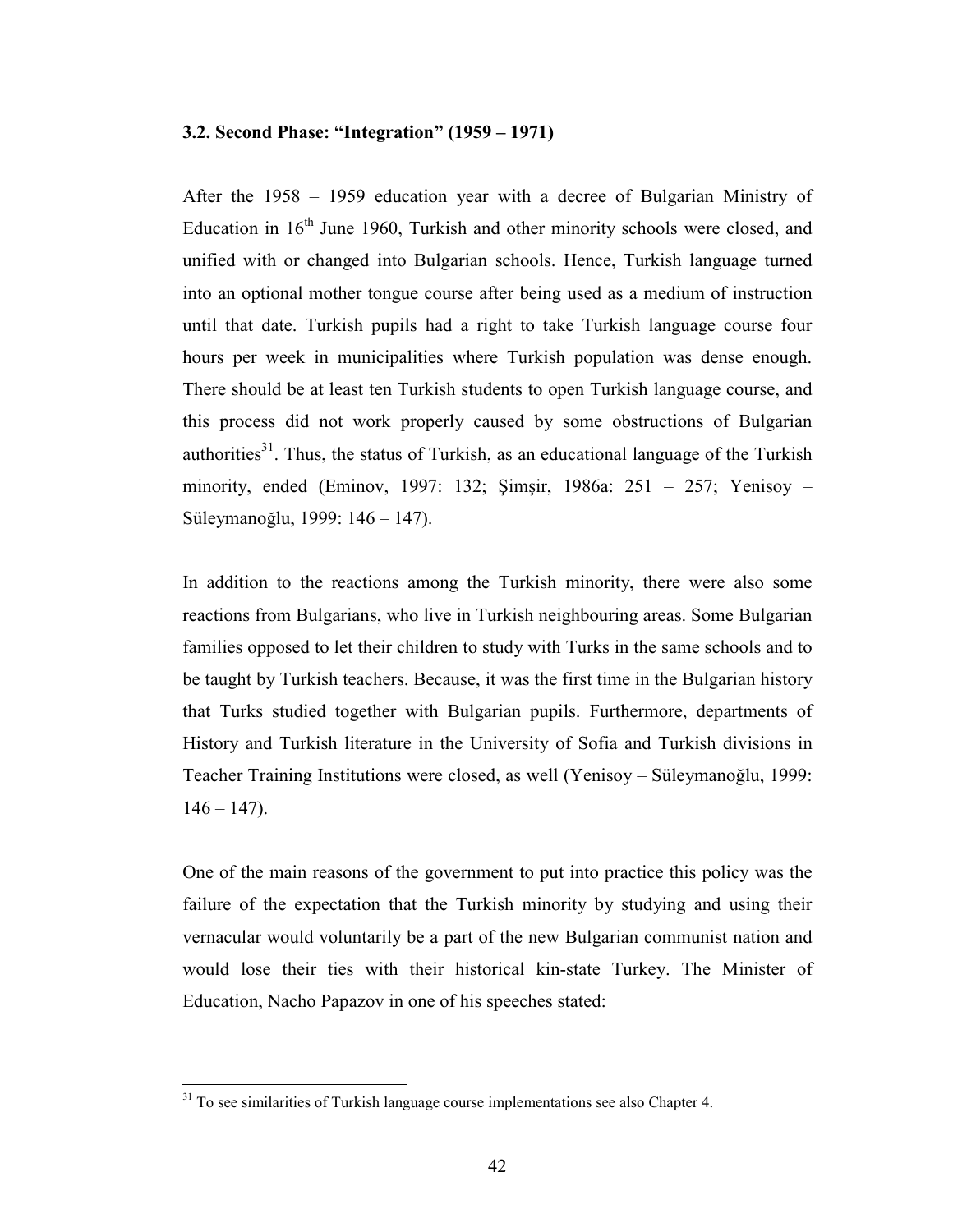Until now, we opened Turkish schools in order to raise communist staff among Turks. However, those who graduated from those schools became [Turkish] nationalists. Since now, we will raise true and real communist Turkish intellectuals in Bulgarian schools (cited in Özbir, 1986: 41).

Moreover, the failure of expectations to export communist regime, as Stalin proposed, to Turkey and to raise communist staff among the Turkish minority for expected revolution in Turkey was abandoned. From that time, the government would seek to integrate Turkish minority within Bulgarian socialist society (Yenisoy – Süleymanoğlu, 1999: 140, 146).

Increased collectivisation process in the mid 1950s was not supported by the Turkish peasants and landowners as it was expected. At that time, only 6 percent of the Turkish villagers joined in the agricultural cooperatives (TKZS). This unwillingness to participate in TKZSs among Turks was duly noted by the Bulgarian authorities and after the completion of collectivisation process at the beginning of 1960, they scrutinised their attitudes towards communism. It seemed that it would not be possible to grow up true communist citizens among Turks with Turkish education (Memişoğlu, 2002b: 365 – 367; Zhelev and Todev, 1988: 27; Neuburger, 2004: 191; Ivanova, 1988: 43). Furthermore, the stability of the new regime was sustained, and there was not any danger of civic turmoil among Turks, because possible opposition leaders were deported to Turkey between 1950 and 1951<sup>32</sup> or imprisoned (Yenisoy – Süleymanoğlu, 1999: 140; Crampton, 2000: 195).

Those policies did not affect only the Turkish minority, but also other 'possible disloyal' minorities of Bulgaria; for instance, disappearance of Macedonian minority in the census statistics after 1956 Census lead the denial and obstruction of expression of the Macedonian identity (Ortakovski, 2000: 164 – 166). Hence, there was not any rival language against the monopoly of the Bulgarian language on the way of the aspiration to build an integrated Bulgarian socialist nation. Nevertheless,

 $32$  That migration was planned in order to prevent possible resistance against the collectivisation process of agricultural lands.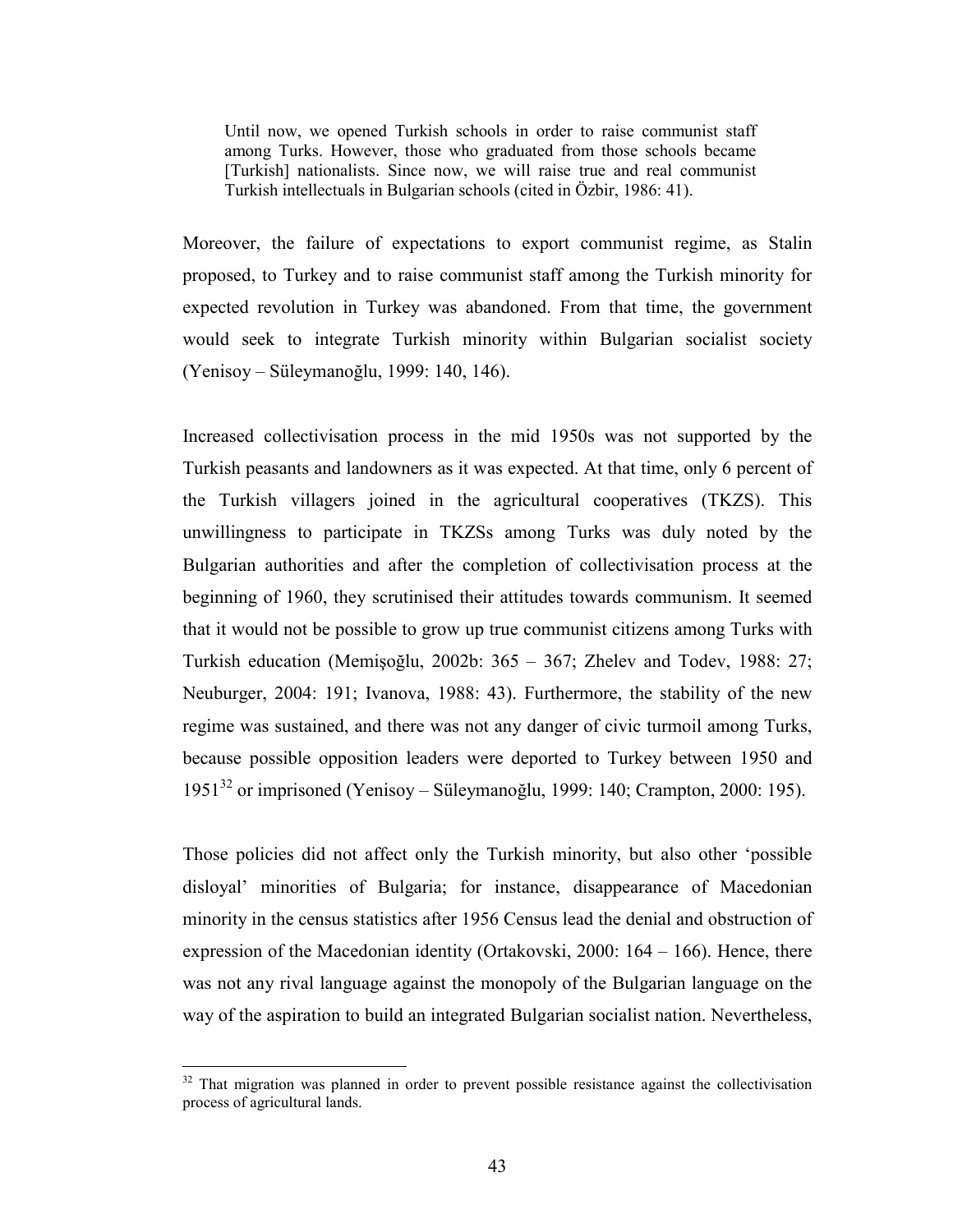there was not any important reaction from the government of Turkey as she did during the Latin – Arabic script debates in 1930s, because in those days Turkey was on chaotic days before coup d'état of 1960 and could not response to situations took place in Bulgaria (Lütem, 2000: 77).

There was an effort to replace Turkish words by Bulgarian counterparts, as well. There was a list of 10 000 Turkish words which would be replaced by Bulgarian and Russian ones. The Turkish poems and writers had to use those new Russo-Bulgarian words instead of Turkish equivalents in order to publish their books and articles (Eminov, 1997: 133 – 134). The leading reason of this operation was to cut linguistic ties of Turkish minority of Bulgaria with Turkey and to emerge more different dialect of Turkish, with Slavic words, which could make an easier turn to monolingual Bulgaria.

Ironically, Todor Zhivkov<sup>33</sup> for the  $10<sup>th</sup>$  anniversary of Yeni Hayat (New Life) magazine in 1964, stated:

All possible opportunities have been created for the Turkish population to develop their culture and language freely… The children of the Turkish population must learn their mother tongue and perfect it. To this end, it is necessary that the teaching of the Turkish language be improved in schools. Now in the future the Turkish population will speak their mother tongue; they ill write their contemporary literary works; they will sing their wonderful songs… (cited in Amnesty International, 1986: 4)

However, even those calming statements, serious anxiety among Turks increased after closures of the Turkish schools and they responded it by petitioning to migrate to Turkey (Şimşir, 1986a: 267 – 268).

In 1969, the Politburo took its secret decisions about Turkish language, literature, writers and poets in order to achieve one-nation-state. In those decisions, the Politburo called attention to the influence of bourgeois Turkish literature on the

<sup>&</sup>lt;sup>33</sup> The third and the last president of People's Republic of Bulgaria, who also implemented the forced assimilation campaign in 1984 and 1989.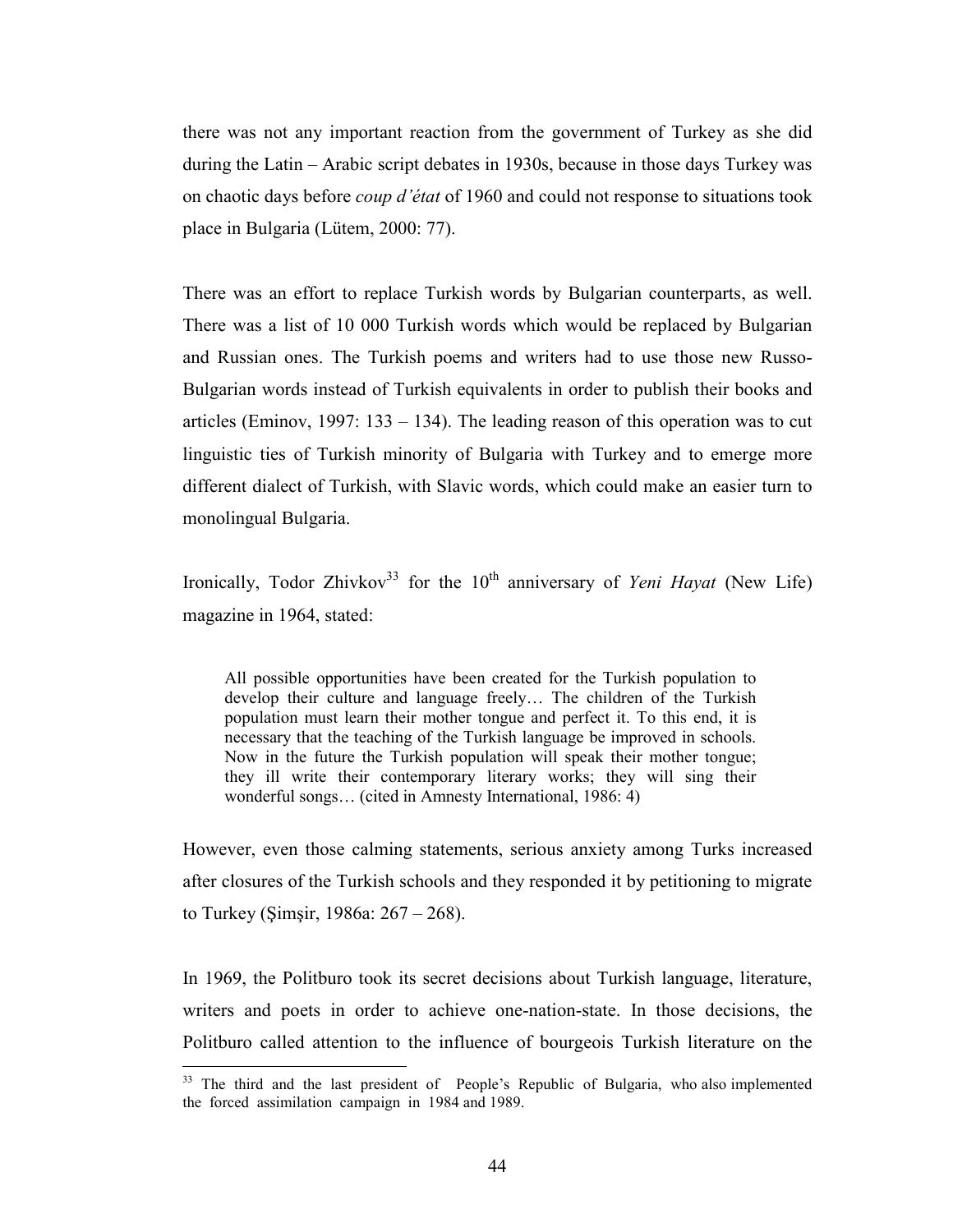Turkish literature of Bulgaria and named it as a threat to communism. It dealt also with themes of the Turkish literature and criticised Turkish writers and poems for writing about past issues instead of future of communism in Bulgaria, trying to keep Turkish ethnic identity, not using enough Bulgarian words in their works and not being able to instil communist consciousness among Turks (Cavus, 1988:  $68 - 69$ ) as cited in Eminov, 1997: 134 – 135).

#### 3.3. Third Phase: "Forced Integration" (1971 – 1984)

The new Zhivkov Constitution was adopted in 1971, and caused dramatic decrease in the rights of the Turkish minority when compared to the 1947 Constitution. Article 45 (7) of the new constitution wrote that "citizens of non-Bulgarian origin, in addition to the compulsory study of the Bulgarian language, shall have a right to study also in their own language<sup> $34$ </sup> (Narodno Sabranie na Republika Balgariya, 1971).

Furthermore, in addition to decisions of the 1956 April Plenum of the BKP, in 1971 it was stated that the goal was to "constructing mature socialism in unified socialist society", which, in the long-run, meant homogenisation of Bulgarian population (Crampton, 2000: 198). Another initial change took place in 1975 when section in identity cards, which previously stated nationality of the holder, were abolished (Amnesty International, 1986: 3).

The Turkish education in Bulgaria, which was medium of instruction between 1946 and 1959 and an optional language course between 1959 and 1974, was totally dissolved in 1974. In 1974, all optional Turkish language courses in schools were eliminated and the Turkish Philology department in the University of Sofia was closed and changed into Arabic Philology (Eminov, 1997: 133; Şimşir, 1986a: 126; Amnesty International, 1986: 4).

 $34$  "Гражданите от небългарски произход освен задължителното изучаване на българския eзик имaт пpaвo дa изучaвaт и cвoя eзик."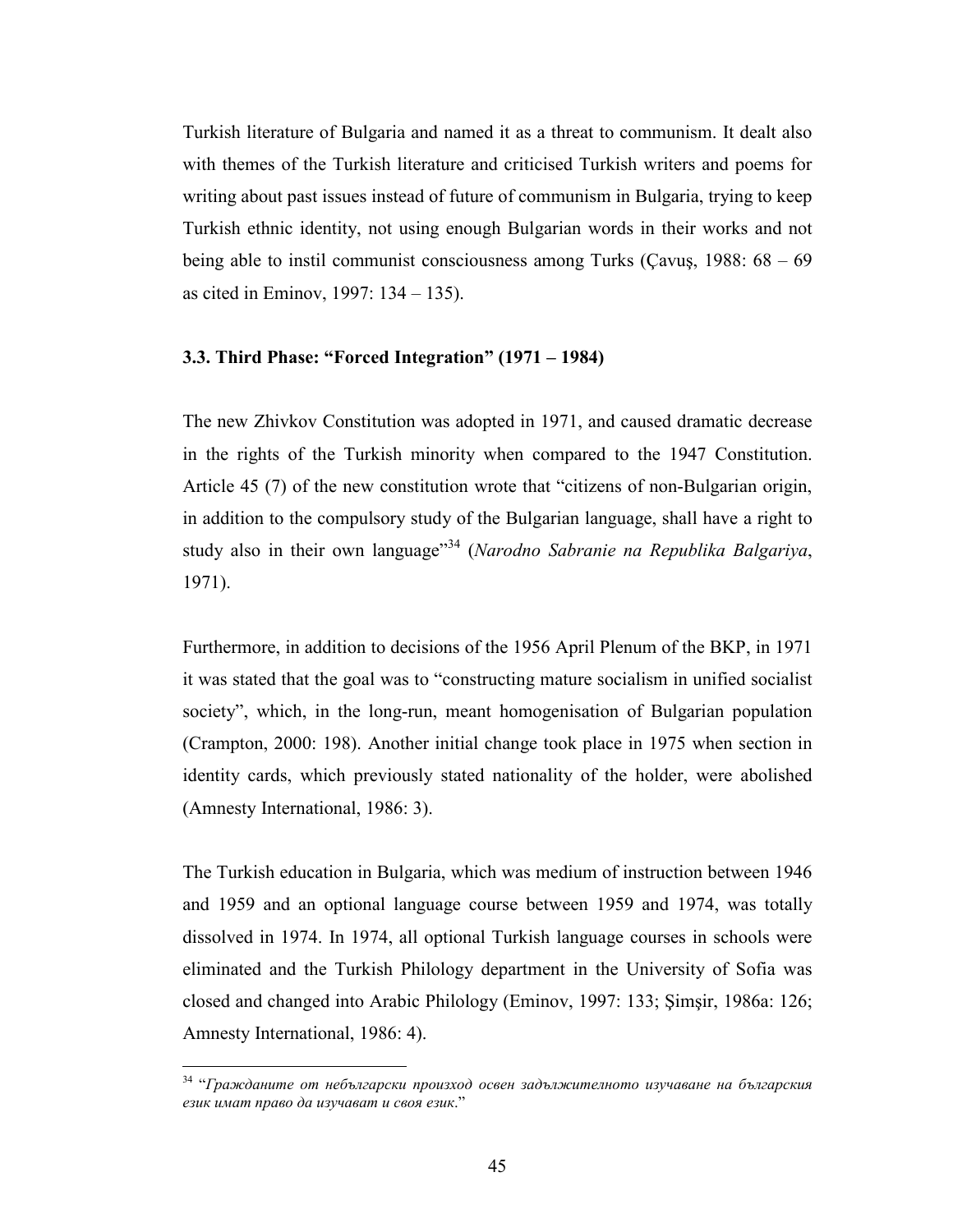Turkey did not show any significant response for elimination of the Turkish language, because she was engaged in the 1974 Cyprus crisis (Lütem, 2000: 82). This was a crucial point to note; the Bulgarian authorities in communist era took their decisions against the Turkish minority while Turkey was suffering from its own problems e.g. 1960, 1971, 1974 Cyprus crisis, and the 1980 coup d'états. In those problematic decades, Turkey did not or could not make an important response to avoid a possible Turco-Bulgarian crisis in the Cold War period.

Nonetheless, between 1956 and 1975, there was an increase in the numbers of Turks in blue collar and science, education, culture and other art jobs as a result of a parallel increase in educational levels among the Turkish minority. There were total 110291 Turkish students in 1957 – 58, 152203 in 1962 – 63, and 181279 in 1970 – 71 education year. It was noted three times increase in numbers of Turkish students in highs schools and vocational schools from circa  $6\,000$  in  $1958 - 59$  education year to  $21617$  in  $1970 - 71$  education year. In  $1970 - 71$  education year, there were 795 Turkish students attending higher educational institutions (Memişoğlu, 2002b:  $366 - 368$ ).

## 3.3.1. The Turkish Minority Art, Culture and Literature in the Communist Period

Even though there had existed artistic, literary and cultural activities among the Turkish minority before communism, the 'renaissance' of Turkish cultural activities was from the communist rule until 1969.

There was a gradual increase in interest in cultural activities among the Turkish minority after especially establishments of Turkish theatres in *Hezargrad* (Razgrad), Şumnu (Shumen) and Kırcaali (Kardzhali). Nevertheless, the division in Sofia Theatre Higher Art Institute, "Kr. Sarafov", which was established in order to train staff for Turkish theatres, closed in 1957. There was also an amateur Turkish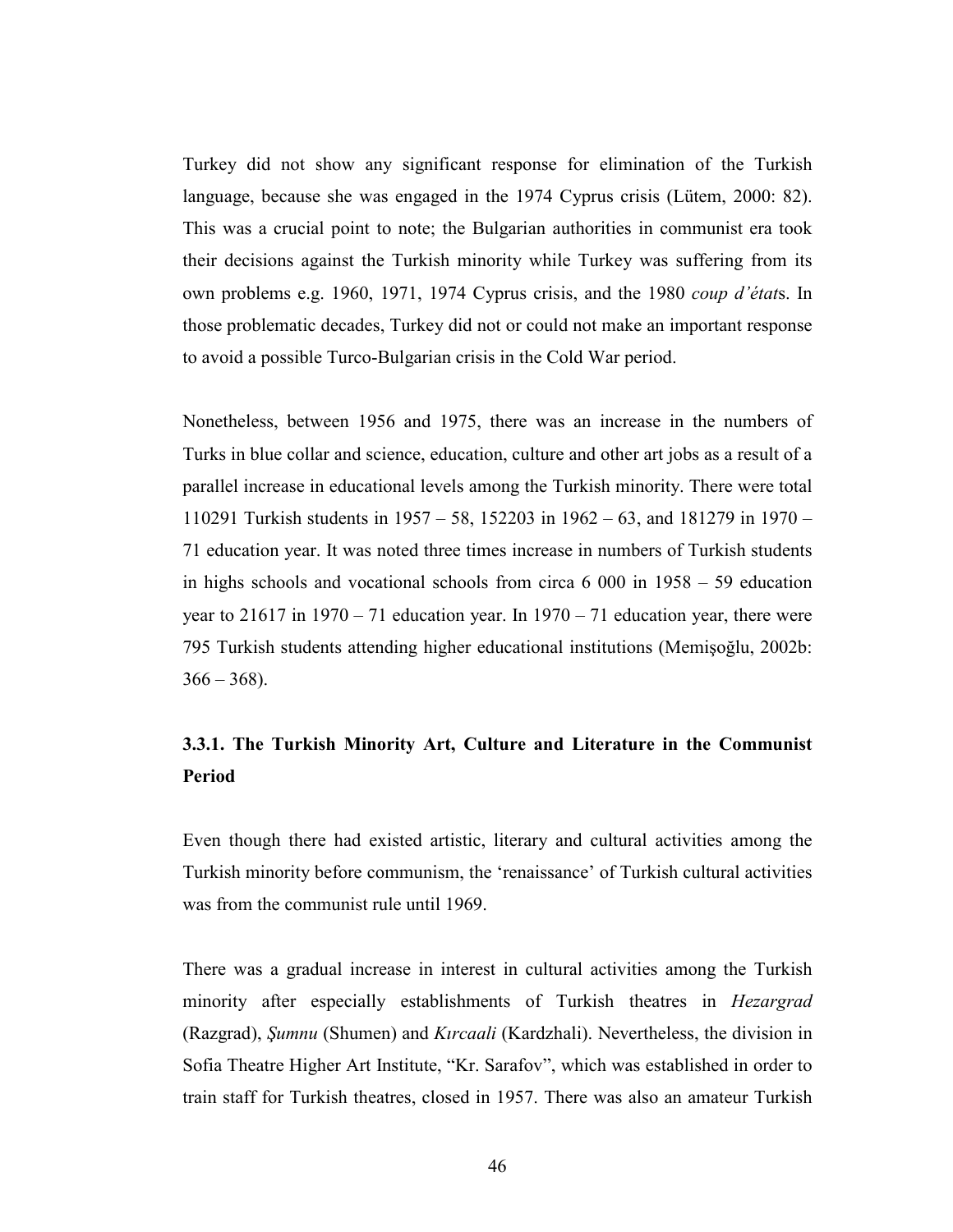theatre group called "Heveskarlar Kolektifi<sup>35</sup>" (Amateur Collectives). Those developments led to increase in the numbers of Turkish population who were interested in theatrical activities<sup>36</sup> (Memișoğlu, 2002b: 369; Yenisoy – Süleymanoğlu, 1999: 150; Şimşir, 1986a: 299).

Furthermore, by 1959 poem, short story, novel<sup>37</sup> and anthology books<sup>38</sup> were published by the Turkish branch of *Narodna Prosveta* printing house<sup>39</sup>. However, in 1969, the renaissance of the Turkish minority literature came to the end, and after that there was not any Turkish book (Simsir, 1986a:  $286 - 287$ ). The style of the Turkish literature in Bulgaria was close to the genre in Turkey but the themes were influenced by Soviet and Bulgarian literatures (Yenisoy – Süleymanoğlu, 2002: 421). The language of literature and theatrical works was Istanbul dialect of Turkish but it could be observed usage of Turkish local dialects in Bulgaria. In time, Azerbaijani and Bulgarian words started to be used as a consequence of the Politburo decisions after 1960s (Şimşir, 1986a: 292).

#### 3.4. Fourth Phase: "Forced Assimilation" (1984 – 1989)

 $\overline{a}$ 

Promoting and preserving ethnic identity and vernacular education of the Turkish minority in the early communist period and then integration policies could not make

<sup>&</sup>lt;sup>35</sup> Interestingly the name of the group was in Azerbaijani language, which gives clues about the Azerbaijani cooperation in the culture, as well. For instance, Turkish theatres performed some Azerbaijani operas and musicals as well as plays by other foreign writers (Şimşir, 1986a: 299 – 300).

<sup>&</sup>lt;sup>36</sup> For instance, there were 10000 Turkish population who were interested in cultural activities in 1958 and 13200 in 1962 in the entire country and 25350 in 1966 only in Hezargrad (Razgrad) and Şumnu (Shumen) (Memişoğlu, 2002b: 369).

 $37$  The first Turkish novel written in Bulgaria was 'Gün Doğarken' (When the Sun rises), which was published in 1963 (Şimsir, 1986a: 292).

<sup>&</sup>lt;sup>38</sup> For the whole list of the literature works that were published in Bulgaria during the communist rule, see Şimşir, 1986a: 303 – 306.

 $39$  Hence, due to improvements and promotions in the literature of the Turkish minority, the general state of art of the period could be characterised as a pessimistic view to the future (Çavuş, 1992: 581).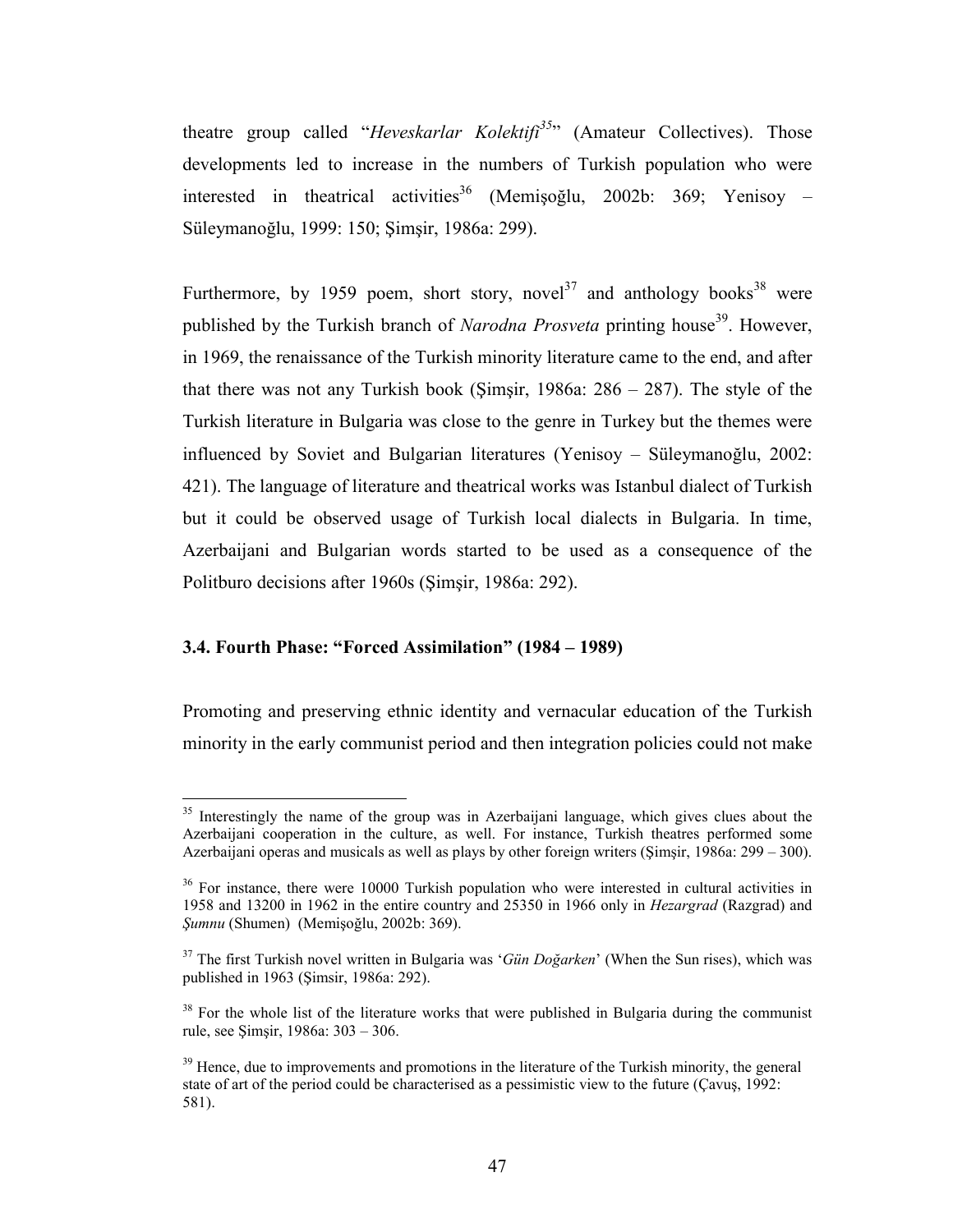the Turkish minority a part of the monolingual and integrated Bulgarian nation, as it was expected. As a response, communist authorities employed more radical policies (Memişoğlu, 2002b: 366).

The terminology related to Turks of Bulgaria during the communist rule was altered time by time. In the first years "national minority" was used in the official discourse even in the Article 71 of the 1947 Dimitrov Constitution. In the 1950s it was changed to "Turkish population", as part of the first steps of the constructing unified socialist society. In the 1960s, in addition to the former one, a merged and softened term was observed, "national groups", which referred that Turks are part of the nation but also as a group not as a minority. With the new Zhivkov Constitution of 1971 instead of national minority or ethnic group, "citizens with non-Bulgarian origin" preferred to be used in the Article 45. In the 1970s, two new terms emerged in the academic literature, "Bulgarian Turks" and "Bulgarians with Turkish descent" (Hacıoğlu, 2002: 40 – 46).

By starting from the southern regions in December 1984 and continuing in Northern regions in March 1985, the Bulgarian government forcibly changed Turkish names of Turks into Bulgarian ones<sup>40</sup>, and issued new identity cards with new Bulgarian names (Amnesty International, 1986: 7, 9). In order to refer to that Turks of Bulgaria are 'in reality' Bulgarians who forcibly converted to Islam and had replaced their names into Turkish ones, and now strongly and "collectively" demanded to restore their original Bulgarian names to unify with the socialist Bulgarian society, that forced Bulgarisation campaign officially was called "rebirth or revival process $41$ .

The authorities prepared a name list, in which Turks had to choose one among them. In cases when they refused to choose one, the authorities selected one for

 $^{40}$  It was announced that the campaign was finished in 28th March 1985 before the Census of 1985. in which Turks were counted as Bulgarians Muslims (Amnesty International, 1986: 9, 25).

<sup>&</sup>lt;sup>41</sup> Vazroditelen Protses in Bulgarian.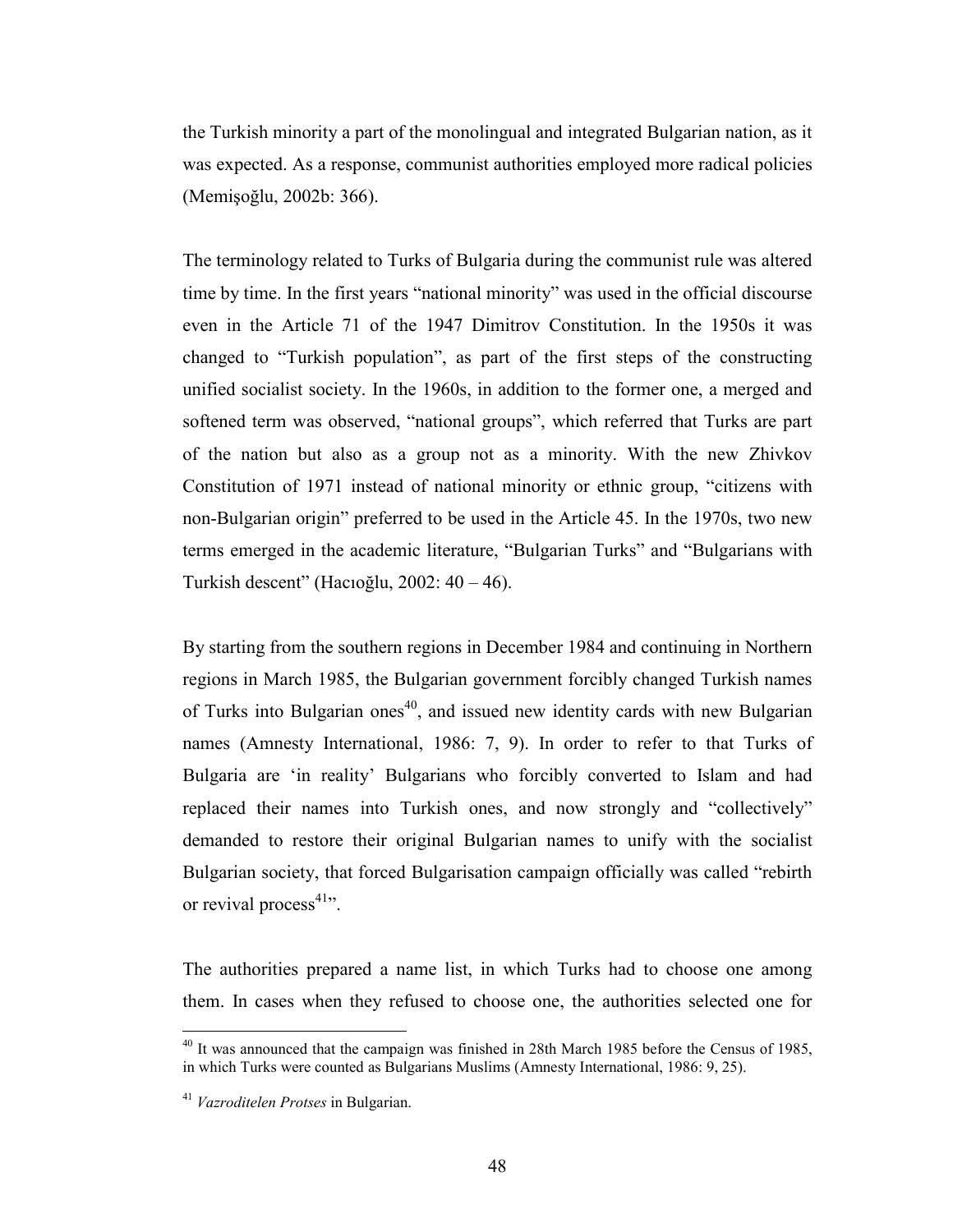them (Crampton, 2000: 209). If they totally rejected to change their names, they were sent to the labour camp in Belene Island in Danube River and to other prisons or into exile within the country. The tricky implementation was that the government forced Turks to sign a petition, in which persons accepted that they were voluntarily changing their Turkish names into Bulgarian ones in order to be a part of the unified Bulgarian socialist society. Names were changed collectively in working places, in the military service and mostly in the areas where they were living. Villages were surrounded by panzers and special military forces in order to frighten and force them to sign name changing petitions immediately (Amnesty International, 1986: 9 – 14, 37).

Names of the ancestors of Turks were changed in registers and in tombstones, as well. Because of the personal naming system of Bulgaria, citizens of Bulgaria have been using three names, first his/ her name, second his/her father's name and thirdly his/ her grandfather's name. Therefore, in order to complete the name changing campaign, the government had to change ancestors' names, as well (The Helsinki Watch Committee, 1986: 14).

Speaking Turkish language in public spaces, even in private spheres, performing and listening Turkish music, and any other cultural and religious practices, i.e. wearing *salvar*<sup>42</sup>, washing of the dead before funerals, burying dead persons in Muslim graveyards and circumcision were banned. Those who could not and did not speak Bulgarian language faced serious problems in state institutions; for instance, doctors and medical staffs refused or forced to refuse to examine patients who did not or could not speak Bulgarian (Amnesty International, 1986: 7, 17; The Helsinki Watch Committee, 1986: 14).

 $42$  Traditional garment of the Turkish women which is in common use among the Turkish minority in Bulgaria. There were also some previous campaigns against şalvar in 1960s. See Neuburger, 2004: 126 – 131 for details.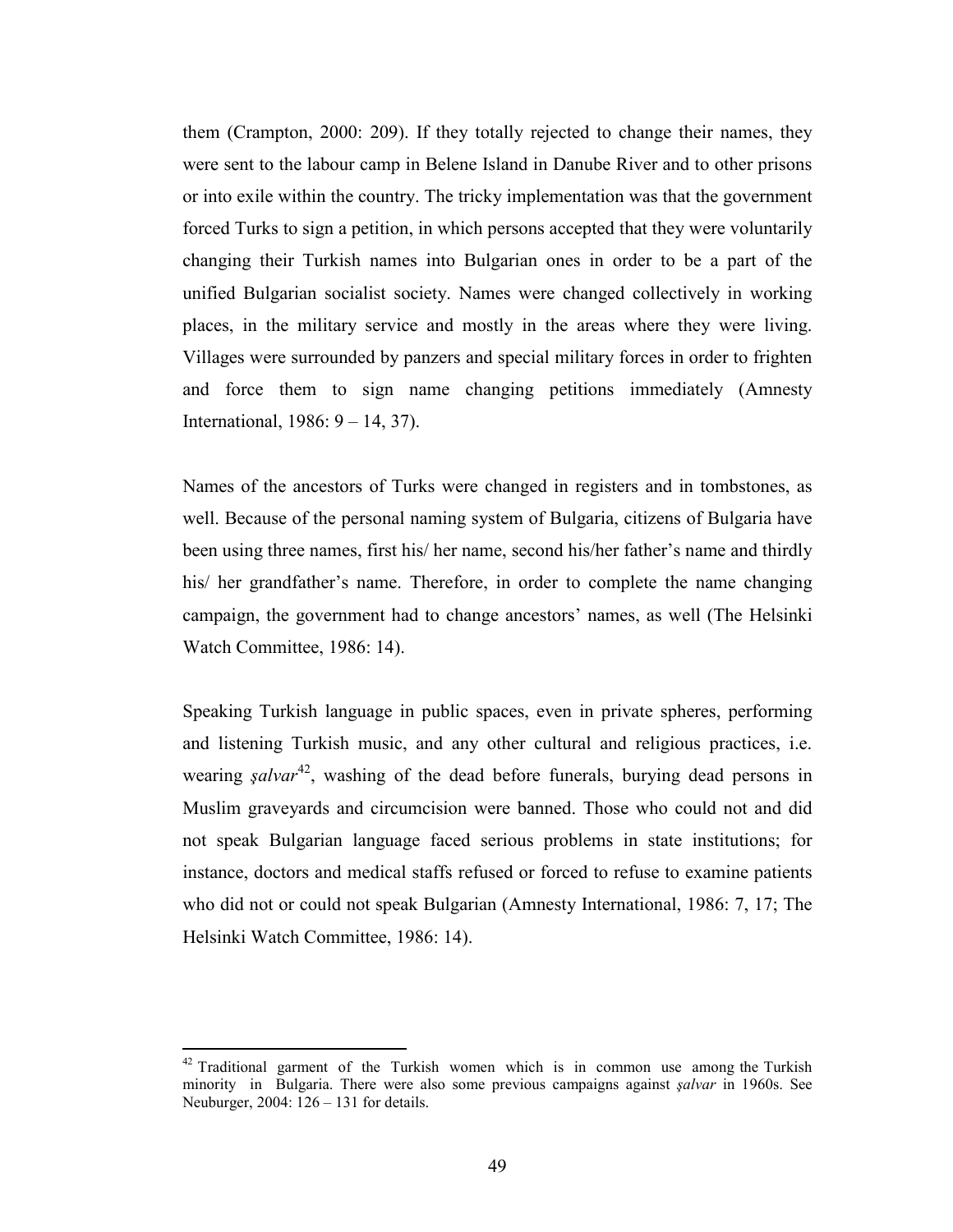As a result of suspicions towards Turkish teachers and in order to be sure that the prohibition was not violated, Bulgarian teachers were sent to schools in Turkish areas. Possession of Turkish Books became also a crime. The books in Turkish were seized from public libraries and even from personal libraries of individuals, and even destroyed (Eminov, 1997: 135; Yenisoy – Süleymanoğlu, 1999: 151; Amnesty International, 1986: 7). However, in spite of the prohibitions, Turks were continuing to speak Turkish, to use their Turkish names and to give secretly and unofficially Turkish names to their new-born children (Neuburger, 2004: 81, 165).

Forced name-changing campaigns were not strange actions in the history of modern Bulgaria. It was tested and implemented several times before 1984. In 1912, 1942 and 1964 names of Pomaks were forcibly changed; however, due to failure of those campaigns their names were restored until the last campaign that took place between 1970 and 1974. Names of the Muslim Roma were changed between 1953 and 1954 (Ortakovski, 2000: 163; Todorova, 2004: 139; Neuburger, 2004: 75, 92; Amnesty International, 1986: 27 – 28; Turan, 2000: 16 – 18).

After the report of Amnesty International of 1986, the international community, e.g. the Organisation of the Islamic Conference<sup>43</sup> and the UN Committee on the Elimination of Racial Discrimination<sup>44</sup>, paid careful attention to the events that took place in Bulgaria against the Turkish minority. Not surprisingly, the Bulgarian authorities was continuously rejecting that the campaign was done by force, in contrast it was voluntary. Furthermore, they advocated the idea that "there were no Turks in Bulgaria but Bulgarian Muslim", and those claims of the international organisations were an anti-Bulgarian campaign. Even those organisations did not

<sup>&</sup>lt;sup>43</sup> Organisation of the Islamic Conference accepted several resolutions concerning the forced assimilation campaign and sent a delegation to Bulgaria to observe the situation. In those days Bulgaria did not permitted foreign media, and even foreign diplomatic missions, to go to influenced areas (Amnesty International, 1986: 20 – 21; The Turkish Historical Society, 1989: 27).

<sup>&</sup>lt;sup>44</sup> Bulgaria submitted two different reports to the Committee. In the first report of 1984 it was mentioned about the Turkish minority but in the second one of 1986 there was nothing about the Turkish minority. The second report was submitted after results of the 1985 Census was prepared (The U.N. Committee on the Elimination of Racial Discrimination, 1986: 4 – 5).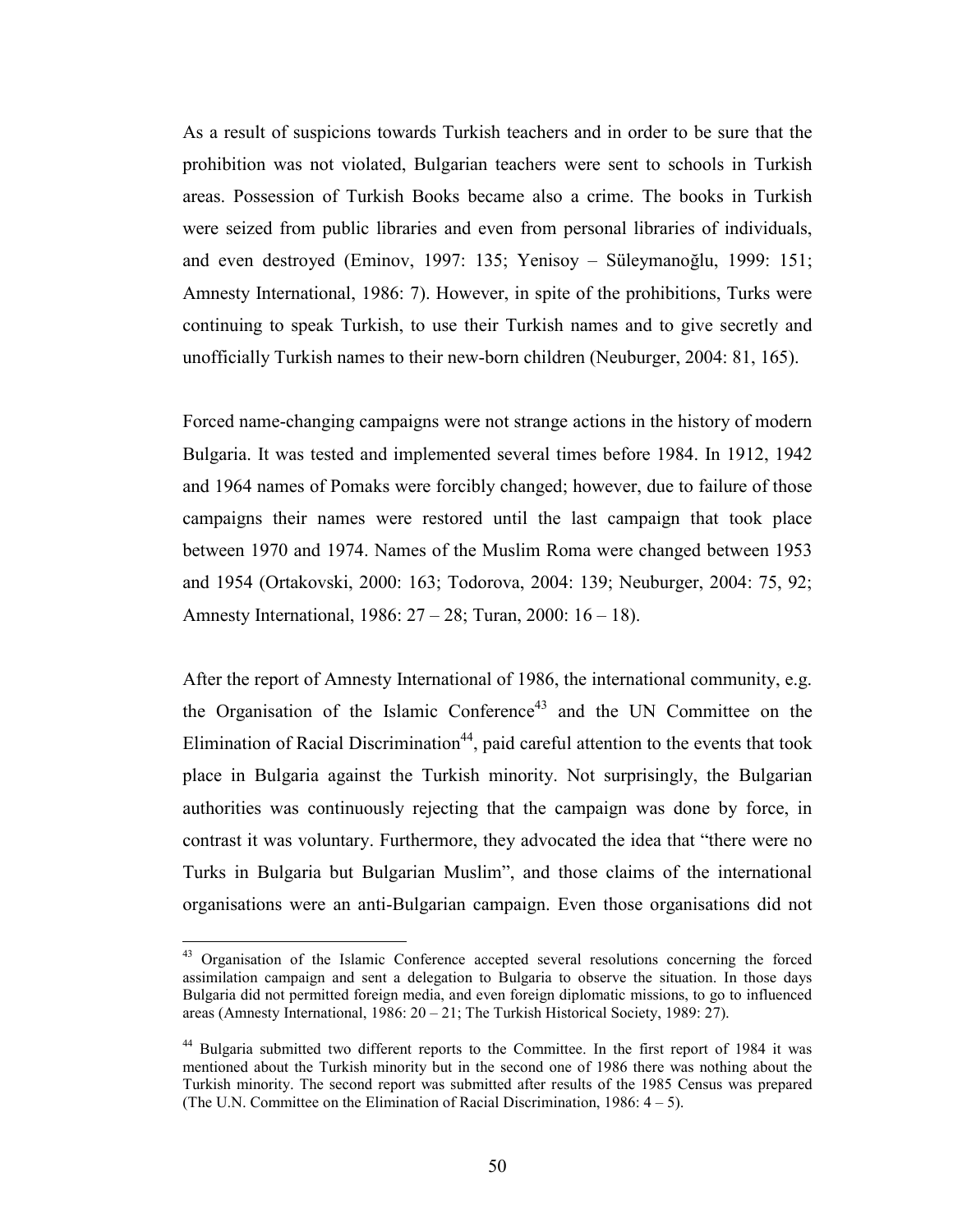have power to impose binding regulations; their activities were perceived as an 'image' problem by the Bulgarian authorities. Hence, in order to prove that there was no Turkish minority in Bulgaria and the name-changing was voluntary, the Bulgarian authorities organised counter-propaganda by means of books<sup>45</sup> and even via films<sup>46</sup> to justify their thesis. The government urged some Turkish intellectuals and muftis to sign declaration declaring there was not such a forced name-changing campaign (Who Worries about Moslems in Bulgaria and Why?, 1985: 13 – 15, Amnesty International, 1986: 34, 35, 41).

#### 3.4.1. Reasons of the Forced Assimilation Campaign

 $\overline{a}$ 

In order to legalise the campaign against the Turks, the communist government's main claim was that Turks were descendants of Bulgarians who were forced by the Ottomans to change their religion, identity and names. Hence, they finally saw the right way and demanded and decided to re-change their names with Bulgarian ones.

In fact, it was out of the historical evidences and there should be some other reasonable explanations of this policy. First one is, as Boneva states, the fear of demographic catastrophe, since the growing size of the population of the Turkish minority, and their increasing coherence as an ethnic group, escalated the fears that minorities will constitute a majority in the future (cited in Lenkova, 1999: 7; Crampton, 2000: 210).

Another anxiety was to being 'second Cyprus'. The Cyprus operation of the Turkey caused growing fear among Bulgarians. There was a phobia to be invaded by

<sup>&</sup>lt;sup>45</sup> For examples of those counterpropaganda books, see Zhivkov (1989) Bulgaria on the Balkans, in Europe, in the World, Sofia: Sofia Press, Kirmanova (1988) Prohibited in Bulgaria, Sofia: Sofia Press, and Sofia Press (1985) Who Worries About Moslems in Bulgaria and Why?, Sofia: Sofia Press.

<sup>46</sup> One of the famous propaganda movies was 'Time of Vilolence', which was based on the novel of Anton Donchev 'Time of Parting' (Vreme Razdelno). The movie was also released internationally, e.g. in the Cannes Film Festival in 1987. For debates and information about the movie, see Todorova, 2004: 148 – 156).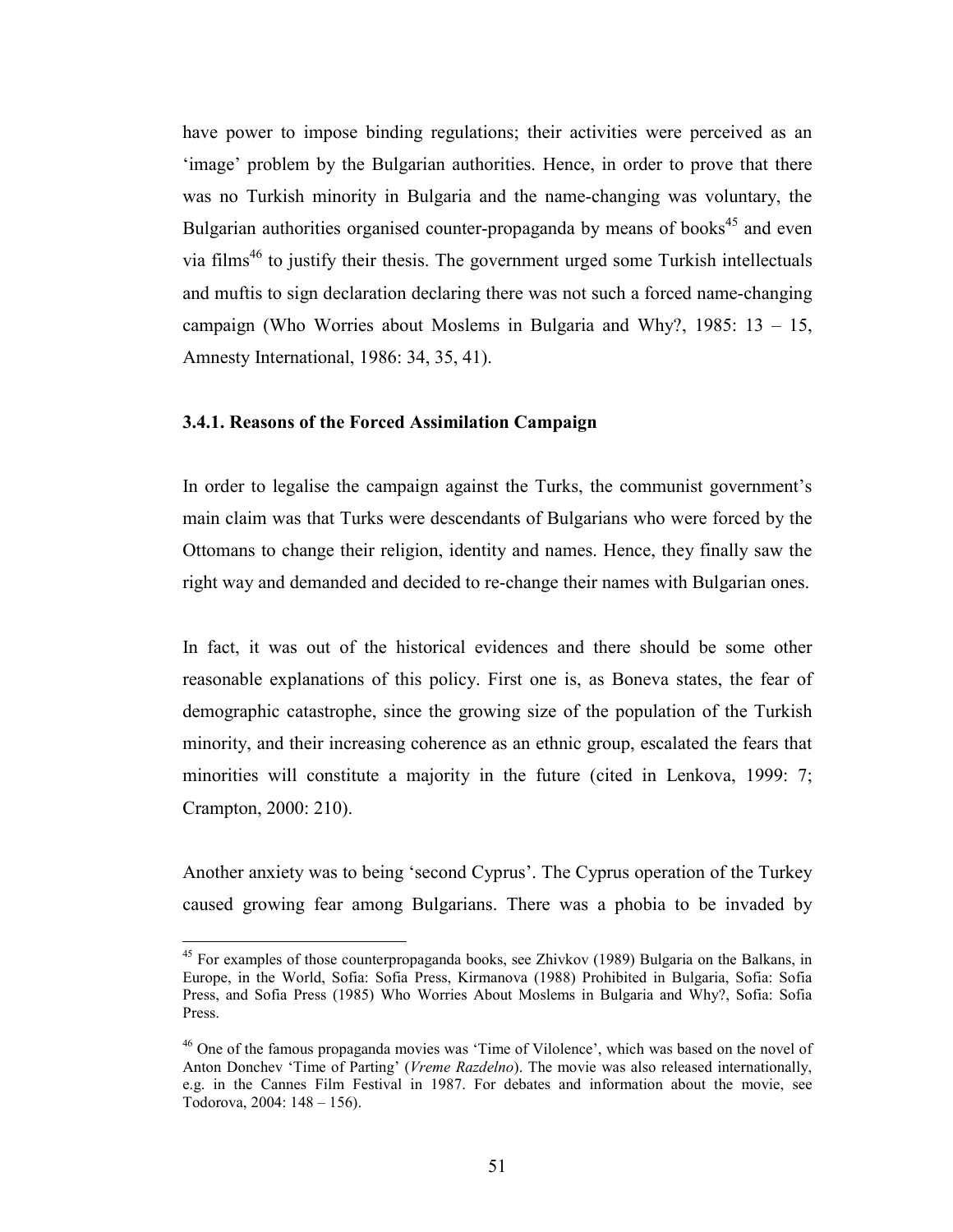Turkey, especially for the Southern regions, where there is a border line between Turkey and Bulgaria where there was an important Turkish population (Crampton, 2000: 210). This collective phobia, namely Turcophobia, influenced also accusations to the Turkish minority of being 'fifth column' or 'Trojan horse' of Ankara. These fears came into surface when in 1947 it was discussed the appropriateness of the Soviet nationalities model to Bulgaria. The Soviet nationalities model required an autonomous region or republic for Turks; however, it was denied by the Bulgarian authorities for the reason that Turks would cause intervention of Turkey (Neuburger, 2004:  $71 - 72$ , 186). Nevertheless, it should be added that nationalistic history education in Bulgaria contributed negative perceptions against the Turkish minority by using anti-Turkish elements<sup>47</sup>.

Moreover, in those days, Turkey had problems with her Kurdish minority, and according to Dimitrov, Bulgarian authorities expected that Turkey would not be able to deal with other issues, because her military power was mainly deployed in her southern regions and she would not take a risk to increase any tension with Bulgaria. Additionally, Bulgarian authorities expected that by reason of accusations of human rights abuses within her borders, Turkey did not have enough credibility to mobilise the international community to respond to Bulgaria's vazroditelen protses (2000: 12).

However, the most reasonable explanation would be to hide worsened economic situation of the country by playing nationalism card in order to manipulate society to other issues. Explosions in Varna airport and Filibe (Plovdiv) railway station were used to justify the forced assimilation policies in the eyes of the Bulgarian by condemning Turks of being terrorists (Crampton, 2000: 210). In fact, it was probable that a conspiracy was organised by the Bulgarian secret service (Darzhavna Sigurnost).

See Kahraman, 1996:  $57 - 69$ ,  $83 - 88$ , for some examples of anti-Turkish elements in Bulgarian historiography and literature.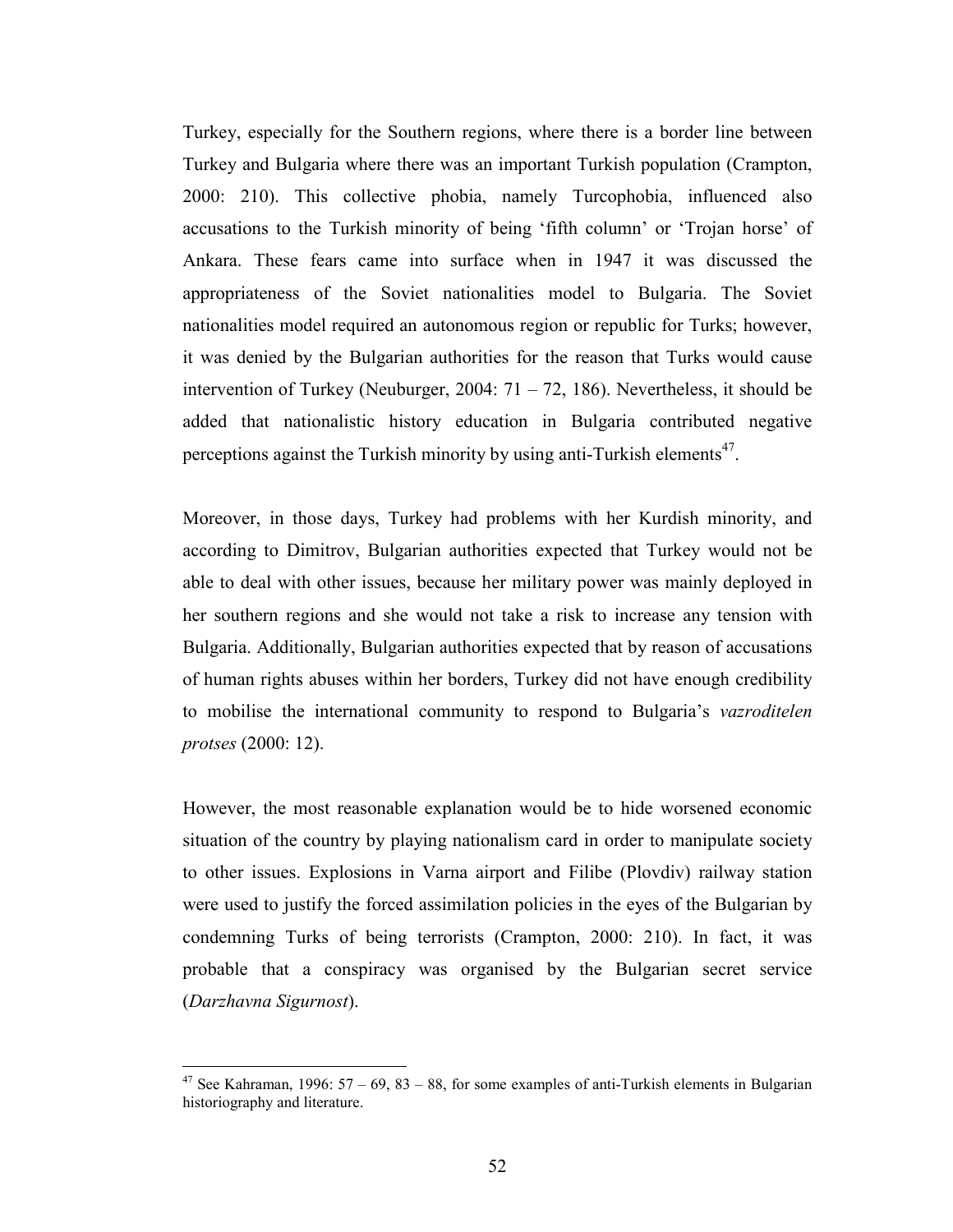In spite of the state pressures, the opposition movements were growing not only among the Turkish minority but also among Bulgarians. Some organisations under the name of discussion clubs dealt with human rights, religious rights and ecoglasnost were established. In 1989, Turks organised mass rallies and were protesting and demanding the restoration their rights and their Turkish names. Leading Turkish figures started a hunger strike in 1987 to protest the forced assimilation campaign (Crampton, 2000: 214 – 215; Neuburger, 2004: 81).

Zhivkov expressed in Bulgarian TV that those who prefer to live in capitalist Turkey instead of socialist Bulgaria were free to go. Zhivkov and the Politburo were not expecting that such an important population would leave the country. However, more than 350 000 Turks of Bulgaria immigrated to Turkey within three months in the summer of 1989. In 26 October 1989, during the ecological demonstrations in Sofia, tension increased between police forces and demonstrators. In order to prevent further conflicts, Petar Mladenov met Gorbachev when he was coming back from China, and after his arrival, Zhivkov forced to resign (Crampton, 2000: 215).

#### 3.5. Turkish Minority Media in Bulgaria during the Communist Regime

After 9 September 1944 with the government of the Fatherland Front and later with the communist regime, Turkish minority media began to be reawakening by the hands of the party organs and the state. Although in the first two decades of the new regime, this policy helped to develop the Turkish-published media, after the 1960s it slowed down and lost its gains.

First Turkish newspaper of the communist era, Vatan (Fatherland), started to be published in  $6<sup>th</sup>$  February 1945, and it was followed by the publication of Isik (Light) in  $14<sup>th</sup>$  May 1945 both were media organs of "the Turkish Minority" Commission of the Fatherland Front". In 1946 Eylülcü Çocuk (Pioneer or Sebtevriyche in Bulgarian) as a media organ of the Children's Organisation, in 1947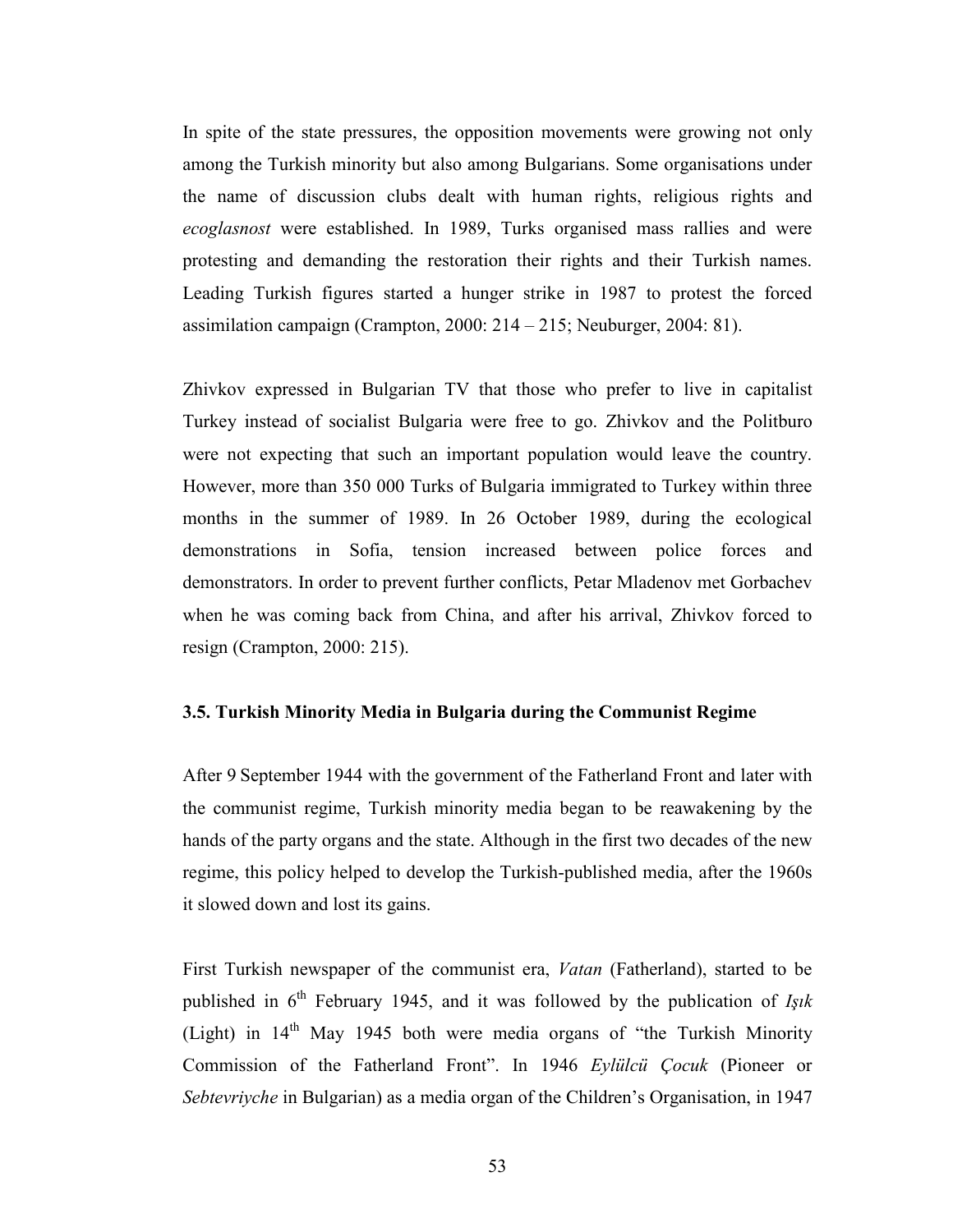Halk Gençliği (Popular Youth) as a media organ of the Central Committee of the Bulgarian Komsomol Organisation (DKMS) took first steps to their publication lives. Işık changed its name into Yeni Işık (New Light) in 1948 and was published as a media organ of the Central Committee of the Bulgarian Communist Party (BKP), and finally in 1953 a monthly newspaper Yeni Hayat (New Life) was published.

The strategy of the government was to release three different newspapers and a magazine, Yeni Işık for adults, Halk Gençliği for youth, Eylülcü Çocuk for children and Yeni Hayat for families of the Turkish minority in order to promote communist ideology and new communist way of life among Turks and to gain their intimacy. Some regional and countrywide media were also publishing Turkish pages in their local editions, which were eliminated in 1959. In addition, there was Turkish radio broadcasting in the Bulgarian National Radio.

Until 1960 Turkish-published media was very aware of the usage of Turkish language; for instance, they tried to use the official (Istanbul) dialect of Turkish. However, after this date that awareness started to be left and instead of Turkish words and terms, Azeri and Bulgarian words began systematically to be used, especially in Yeni Işık. Furthermore, in contrast to Yeni Işık, Halk Gençliği attempted to use official dialect of Turkish until 1970 when it was closed. Meanwhile, it should be noted that there was a parallelism between usage of Turkish and media policies of the government; first the misuse of Turkish in Yeni Işık and the closure of Turkish minority schools in 1960s and later the closure of Halk Gençliği and the elimination of the Turkish optional courses in unified schools.

Closures continued firstly with Eylülcü Çocuk and later with Yeni Hayat in 1981. There was left only one Turkish-published newspaper, Yeni Işık was left behind. However, it began to be published bilingually in Turkish and Bulgarian. The share of the Turkish language usage in the newspaper was continuously decreased. Before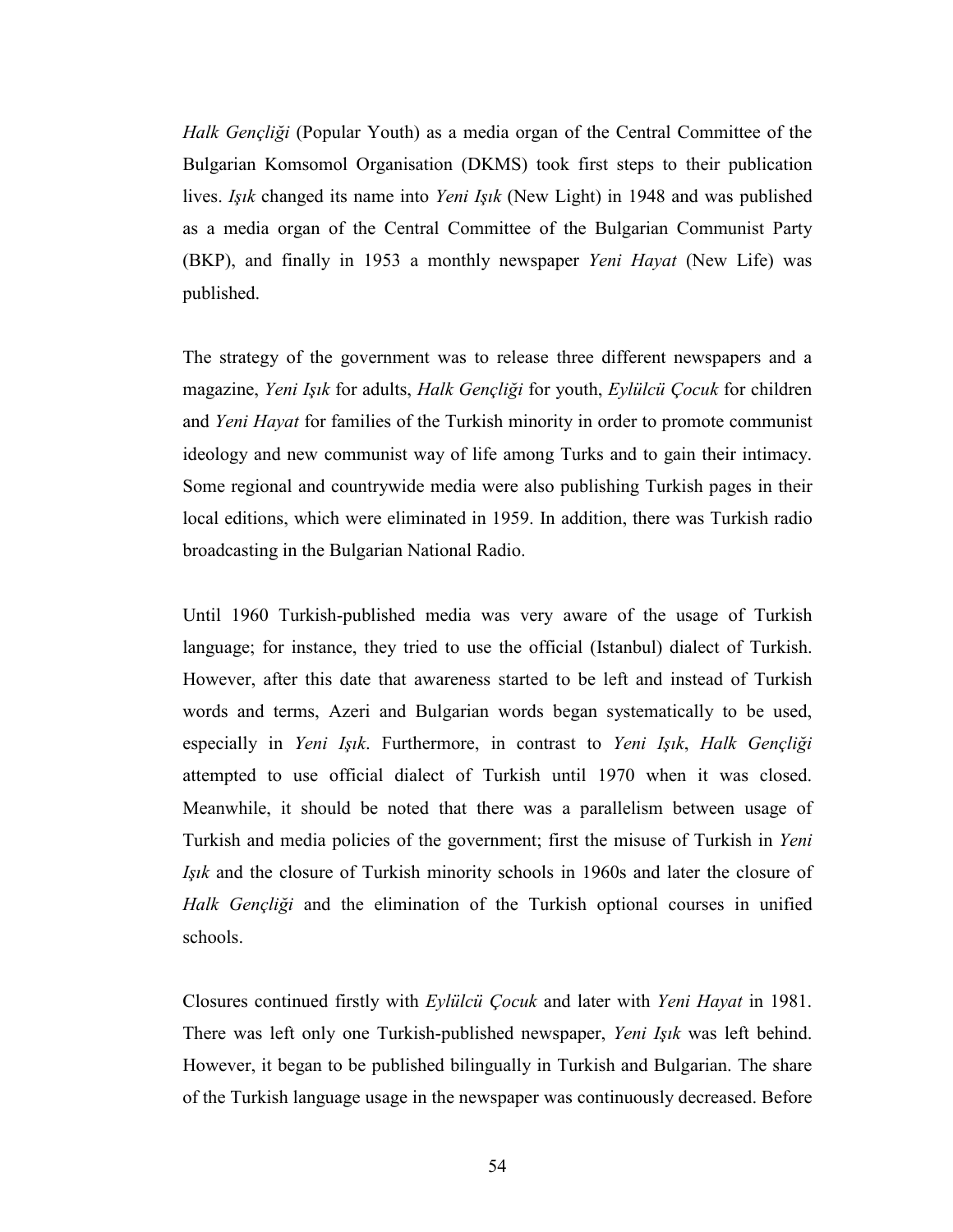it started entirely to be published in Bulgarian in  $31<sup>st</sup>$  January 1985, the average of Turkish usage in the newspaper's last bilingual publication in  $29<sup>th</sup>$  January 1985 was only one to tenth. Consequently, there were no Turkish media in the last decade of the communism in Bulgaria. Even though this newspaper was generally used by the Bulgarian authorities as a propaganda instrument towards Turks, it had a symbolic meaning by being the only and last Turkish newspaper of the last decade of communist era (Eminov, 1997: 136; Şimşir, 1986a,: 312 – 314; Şimşir, 1986b: 6 – 7; Yenisoy – Süleymanoğlu, 1999: 145).

In this context, it could be argued that, in the short-run, state-supported and statecontrolled Turkish media helped to develop Turkish language, culture and identity but in the long-run it was weakened media tradition of the Turkish minority.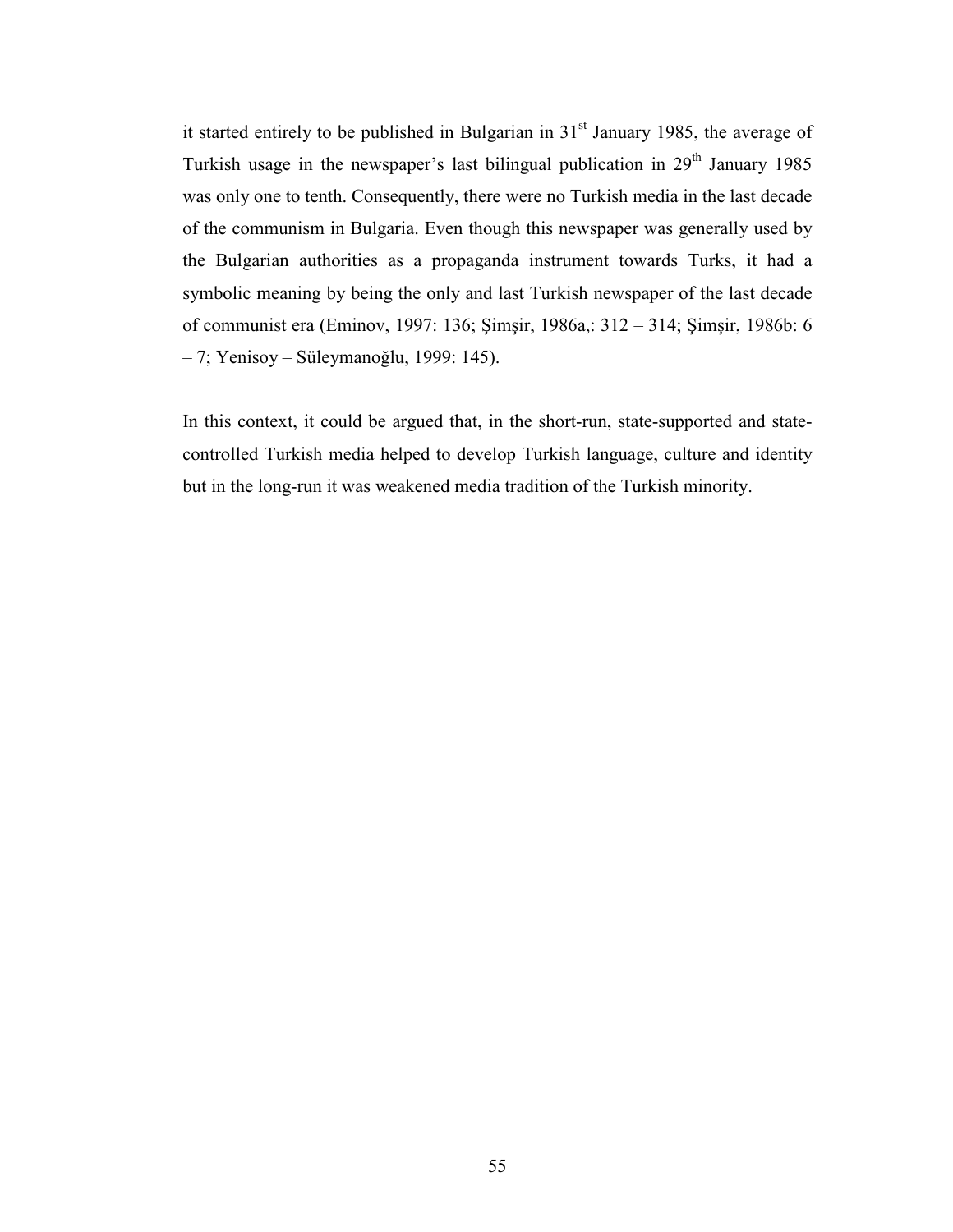## CHAPTER 4

# LINGUISTIC POLICIES OF BULGARIA IN THE POST – COMMUNIST PERIOD

Turkish schools will not be allowed to exist in Bulgaria… If they [Turks] want Turkish schools, they are free to go to Turkey Ilcho Dimitrov $48$ 

After resignation of the last president of the People's Republic of Bulgaria, Todor Zhivkov, on November 10, 1989, the political, social and economical restructuring of the country were introduced. One of the key issues of the post-1989 period was the restoration of the rights of the Turkish minority and other minorities, e.g. Pomaks, Roma and Macedonians, which were targeted by long-standing assimilationist policies of the ex-regime and especially the forced assimilation campaign, vazroditelen protses, between 1984 and 1989.

Even though the forced migration of Turks in 1989 and economically motivated migrations afterwards, according to the last Census in 2001, there are 746 664 Turks out of total 7 928 901 population of Bulgaria. It means that they still constitute 9,4 percent of the population. Furthermore, 9,6 percent of the population declared its mother tongue as Turkish. They constitute more than 30 percent of the population in five provinces (Kırcaali/ Kardzhali, Hezargrad/ Razgrad, Şumnu/ Shumen, *Eski Cuma/* Targovishte and *Silistre/* Silistra) and more than 10 percent of the population, which is the national average, in ten provinces out of 28 provinces (in addition to previously mentioned five, Tatar Pazarcık/ Dobrich, Rusçuk/ Ruse, Burgaz, *Hasköy*/ Haskovo and *İslimye*/ Sliven) (See Map 2 in Appendices).

<sup>48</sup> Former Minister of Education and Science, stated in January 1996 (cited in Bulgarian Helsinki Committee, 1997).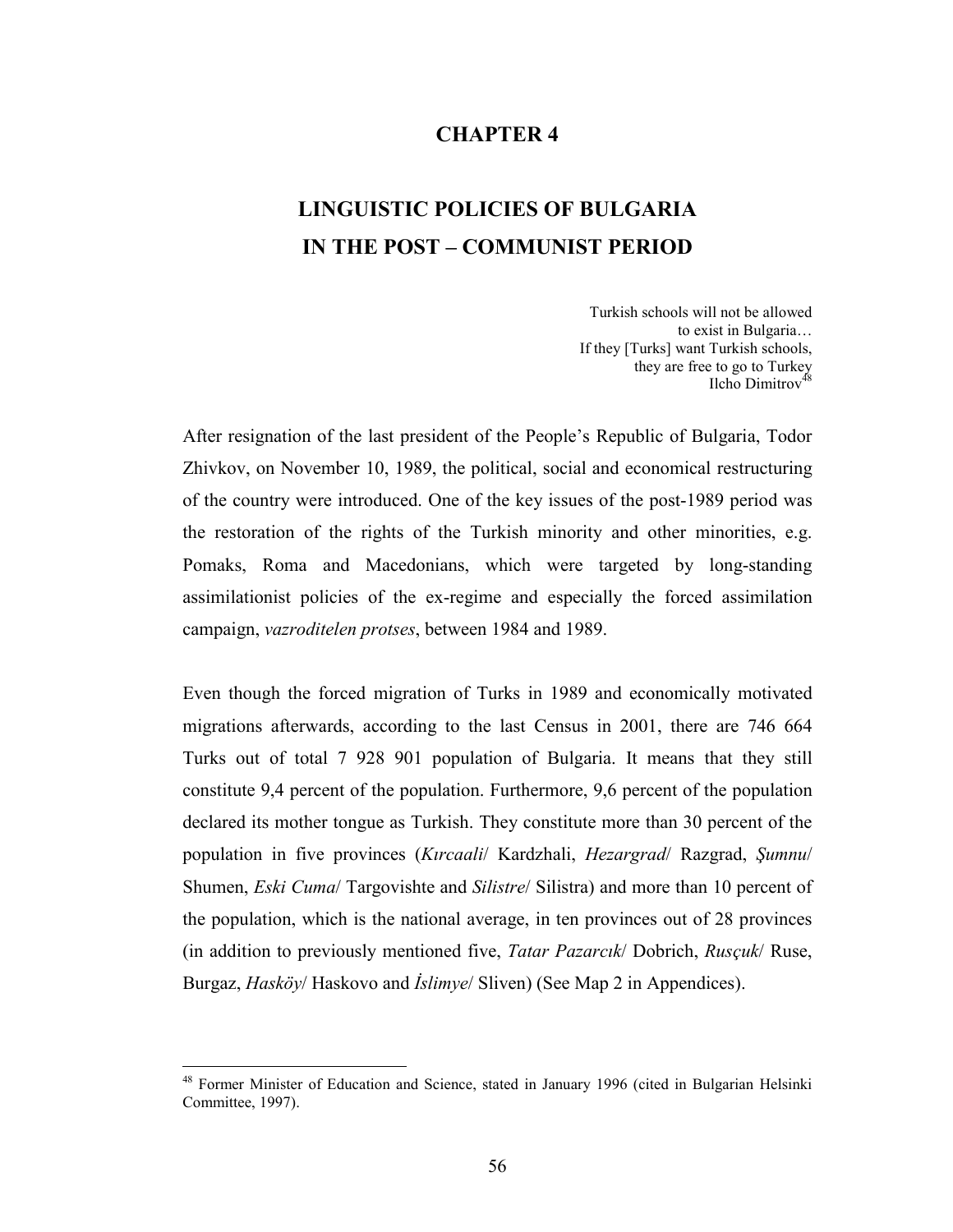#### 4.1. The Post-Communist Minority Politics and MRF

In the post-communist politics, the Turkish minority has been represented by the political party, named 'Movement of Rights and Freedoms' (MRF). MRF was established as an 'illegal' organisation in 1985 as a response to forced assimilation policies after 1984 and to form an opposition movement among the Turkish minority. On January 1990, the party was officially set up. The party has sought to represent demands and interest of the Muslims, mainly the Turkish minority, in the restructuring process of the country (Özgür, 1999:  $75 - 79$ ). From the beginning until now, the leader of the movement is Ahmet Doğan.

Moreover, MRF's constitutionality started to be put into question, when Bulgarian nationalist backlashes emerged in regions where the Turkish minority live. The first challenge was in 1990, in order to prevent participation of the party in the first free elections of the post-communist period. However, the Central Electoral Commission ruled out that MRF can participate in the elections. The second challenge was in 1992, because the Article 11 (4) of the 1991 Constitution prohibits ethnic parties. However, the Constitutional Court issued six to five<sup>49</sup> non-verdicts, which means the court neither rejected nor accepted claims about unconstitutionality of MRF, because seven votes are required for a decision (Bulgarian Helsinki Committee – BHC, 1992). Although, the voters of the MRF were mainly Turks, there are also important number of voters from other ethnies, i.e. Pomaks, Roma and even small numbers from Bulgarians (Özgür, 1999: 160 – 161). Moreover, allegations of being unconstitutionality as a result of being ethnic party have affected the policies of MRF; therefore, the Party continuously have to state that it is not an ethnic party. After failing of those allegations, those who were in opposition to MRF began to claim that the party was establishing an ethnic monopoly over Turkish votes. They expressed that Turks should be represented according to the ideological bases rather than ethnic affiliation. There were some

<sup>&</sup>lt;sup>49</sup> Six members vote for MRF's unconstitutionality and five for its constitutionality.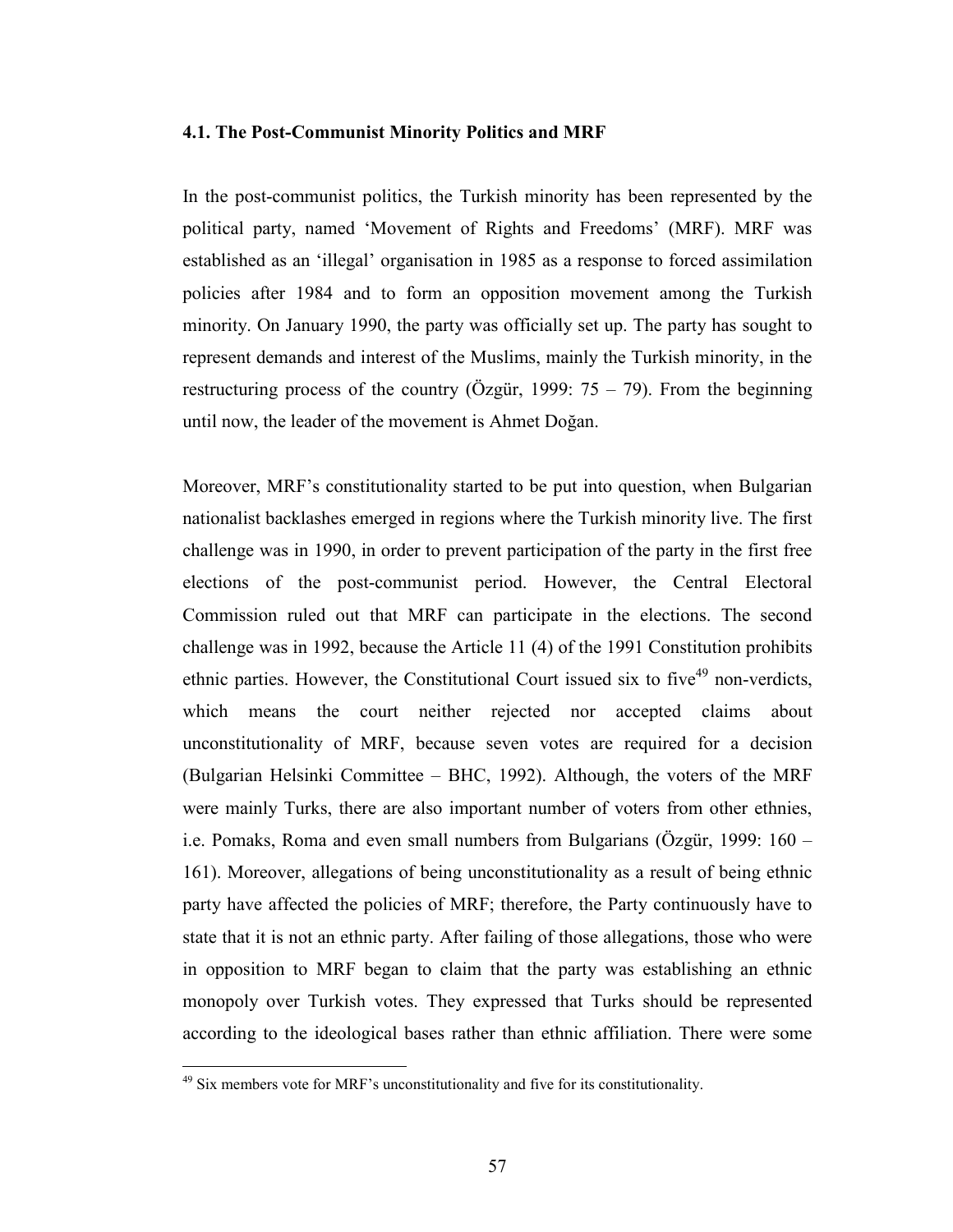attempts to form alternative 'Turkish' parties but only NMRF (National Movement of Rights and Freedoms) succeeded in some regions in the local elections.

Successor of the Bulgarian Communist Party, re-named as BSP (Bulgarian Socialist Party), won the elections on 1991, which was organised to establish the Grand National Assembly<sup>50</sup> (GNA). Unsurprisingly, its victory led anxiety of opposition parties, because the main obligation of GNA was to prepare a new constitution. Opposition parties claimed that the constitution would be the major guide in the democratisation of the country and in the integration with European and international systems; therefore, it could be neither democratic nor legitimate under BSP dominated GNA (Crampton, 2005: 214 – 215; Ragaru, 2001: 303).

Prof. İbrahim Tatarlı, MP of MRF in GNA, also agreed that the new implementations had side effects of the understandings of the former ideology (1996: 311). After all, the new Constitution of the Bulgaria was approved on 12 July 1991. Textually, the new constitution did not include new improvements on the rights of the Turks and other minorities. According to the article 36 (2) of the new constitution, citizens whose mother tongue is not Bulgarian, along with the compulsory study in Bulgarian language, have a right to learn and use their languages<sup>51</sup> (Narodno Sabranie na Republika Balgariya, 1991). Furthermore, its articles related to the minority rights and linguistic rights were very similar to the former 1971 Constitution, which in fact, could not prevent the Turkish minority from the forced assimilation campaign.

Interestingly, neither 1947 nor 1971 Constitution included any statement about the official language of the state. The statement that "the official language of Bulgaria is Bulgarian" putted into the 1971 Constitution only in the beginning of the postcommunist period with the amendments in the Article 11 in 1990 (Narodno

<sup>&</sup>lt;sup>50</sup> Veliko Sabranie.

 $51$  "Гражданите, за които българският език не е майчин, имат право наред със задължителното изучаване на българския език да изучават и ползват своя език."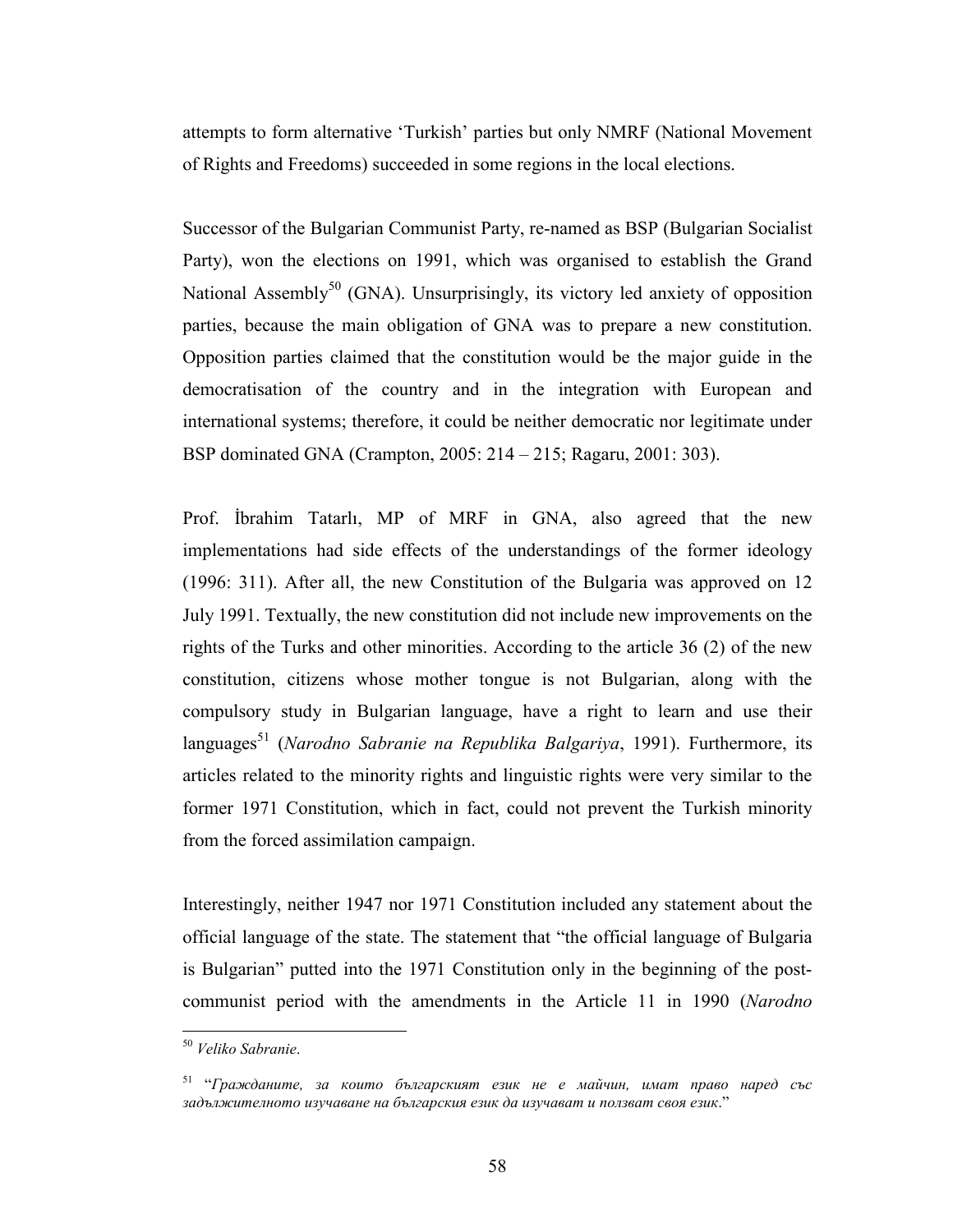Sabranie na Republika Balgariya, 1971; BG Nauka, 2006). Consequently, the statement about the official language has remained in the Article 3 of the new 1991 Constitution (Narodno Sabranie na Republika Balgariya, 1991). Of course there were other related laws to implement Bulgarian as the official language of the state before 1990, and it did not mean that Bulgaria had no official language during the communism. However, it demonstrated that there was not any requirement or perceived threat to ensure constitutionally the official status of Bulgarian language. Democratisation in the post-communist Bulgaria meant a kind of more 'fair' redistribution of power, which was monopolised during communism by BKP. It was also clear that end of forced assimilation campaign and dissolution of the communist regime meant the Turkish and other minorities could take place in the new power redistribution together with other actors. In the last two decades of the communist regime Turks faced condemnations of being 'Trojan Horse' of other states, and not surprisingly, this led to increase of nationalistic and collective anxieties among Bulgarians towards Turks. One cannot expect that those anxieties would disappear or at least reduce rapidly; consequently, the integrity of Bulgaria became one of the key determinants of Bulgarian post-communist minority politics. Thus, putting a statement related to the official language and prohibition of ethnic parties could be highlighted as part of these anxieties, even though the 1991 Constitution had already stated the integrity of the state and prohibition of establishment of autonomous regions. One can see such a policy in reservations of Bulgaria in the Framework Convention for Protection of National Minorities (FCPNM) in 1998, which Bulgaria stated that articles of the Framework Convention cannot be used against the integrity of Bulgaria, albeit FCPNM had already included such a statement.

Two of the important priorities of MRF were restoration of the Turkish names and teaching of Turkish language at public schools (for more information, see related sections below). Names were restored but study of Turkish had still had great difficulties. One of the main threats to its education policy came when Ilcho Dimitrov, who was one of the theorists of the forced assimilation campaign, took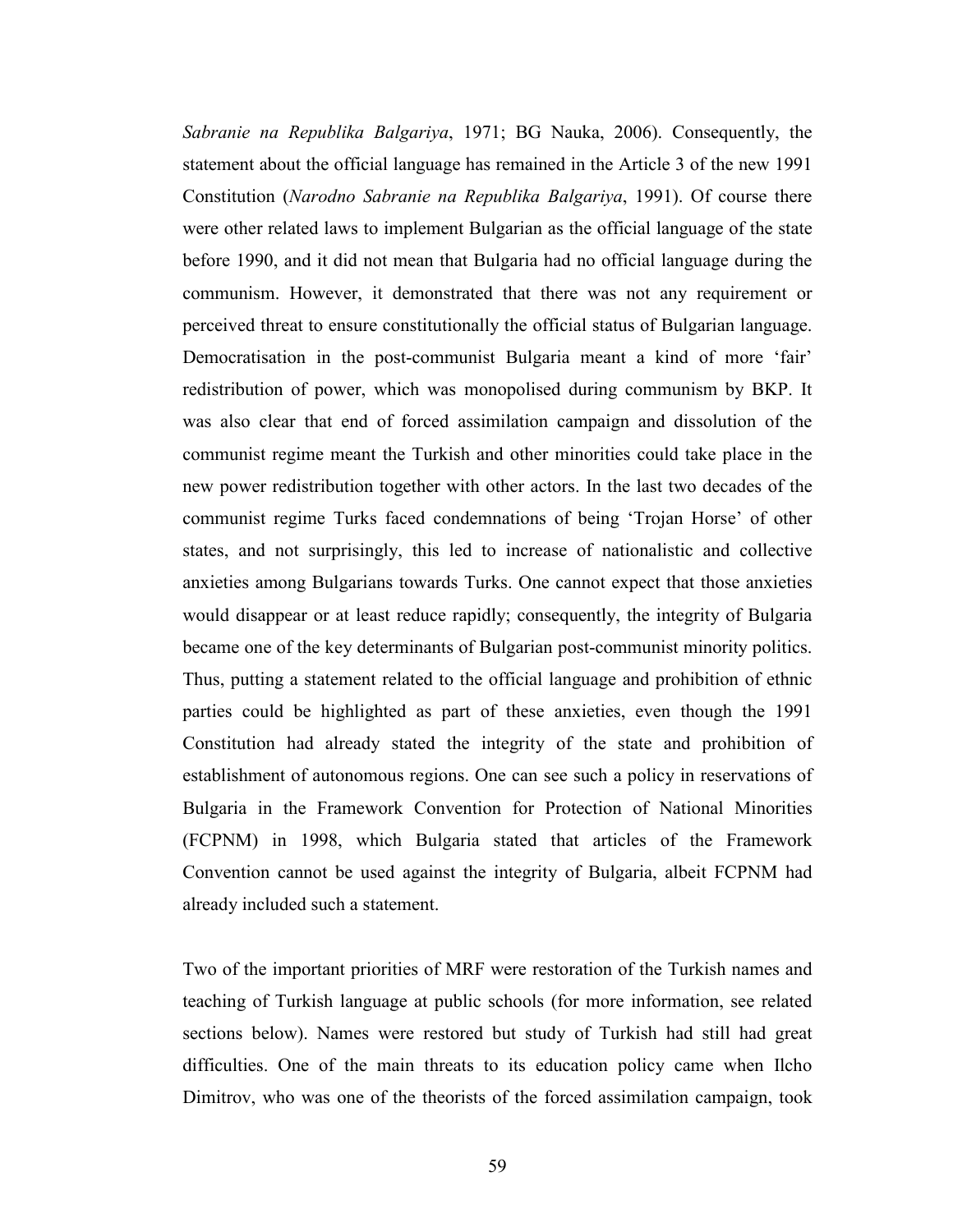the post of the Ministry of Education and Science. MRF strongly opposed to his appointment but could not succeed to prevent it.

Another important priority of MRF has been to improve economic backwardness of the Turkish regions, because economic instability of the restructuring period affected minorities much more than Bulgarian majority (Crampton, 2005: 223) and the party perceived it as a main barrier of social integration of the Turkish minority. Economic underdevelopment of Turks together with other minorities is still visible. For instance, unemployment rates among Turks in 2001 was circa 50,6 percent while it was 19,7 in country wide (World Bank, 2002; National Institute of Statistics of Bulgaria). Furthermore, in 2001, 21 percent of Turks live in poverty comparing to 5,6 percent of Bulgarians (World Bank, 2002: 15). In another research by UNDP (2000), municipalities that were in the lowest GDP ranking, were those with highest proportion of Turkish and Roma population.

MRF has been playing an important role in the Bulgarian political life and especially in minority related issues. It became to serve as a third political alternative among communist and anti-communist parties, and finally, became a coalition partner in the governments that were formed after 2001 and 2005 general elections. Consequently, during its administration, an action plan related to improvement of the educational situation of minorities was putted into force (BHC, 2002). However, it was also criticised by being too minimalist in its demands related to Turkish minority (Ragaru, 2001: 305, 316).

### 4.2. Linguistic Rights in the Post-Communist Period

With ratification of the Framework Convention for Protection of National Minorities (FCPNM) by the Bulgarian Parliament in 1998, question of minorities gained a new momentum. Even though the Bulgarian Constitution does not recognise the term 'national minority' and most of the regulations of the FCPNM are not implemented properly while only small percentage of the Turks considered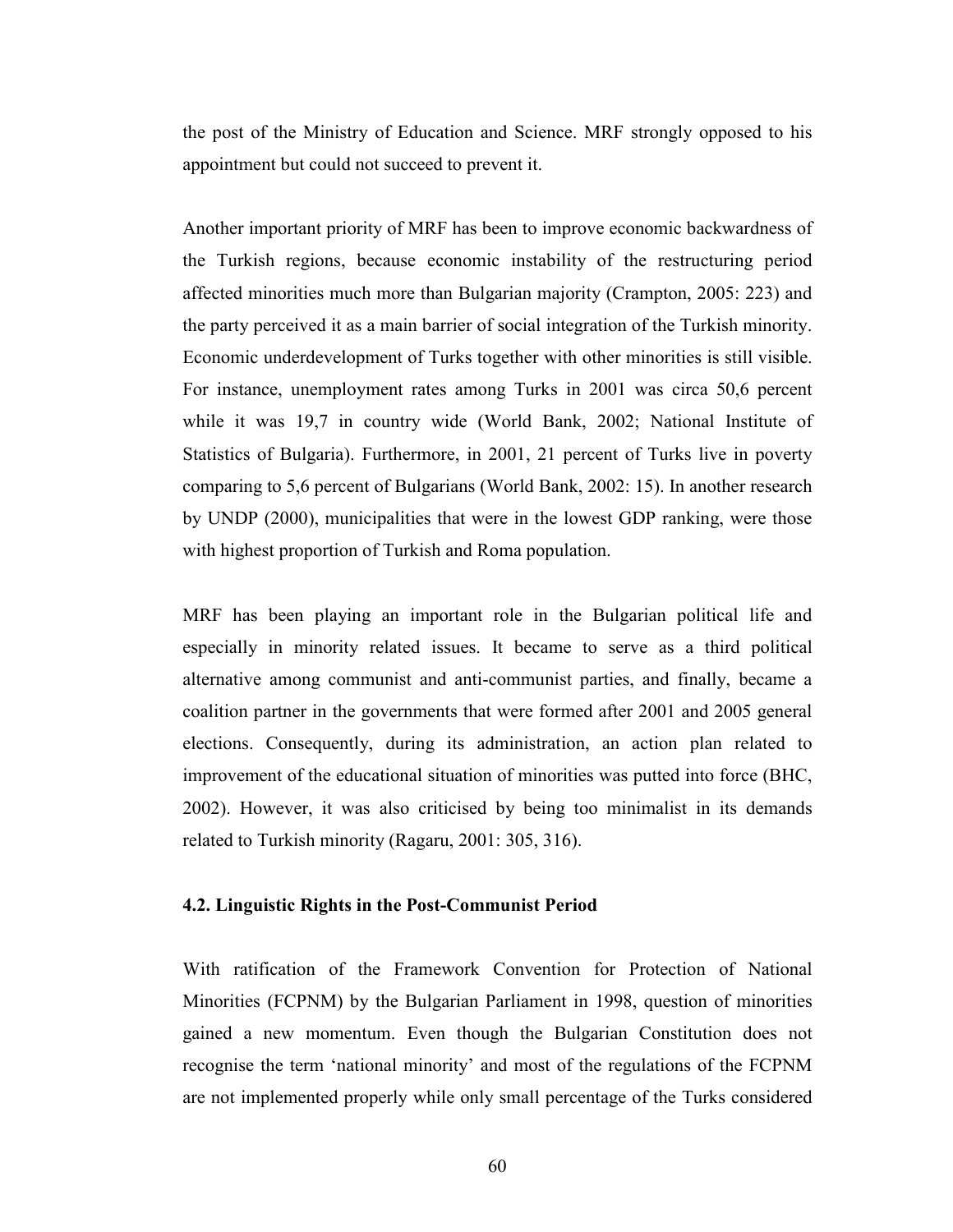themselves as familiar to the FCPNM, the Framework Convention open a new arena to raise and defend linguistic rights issue in Bulgaria (Inter Ethnic Initiative for Human Rights Foundation (IEIHRF), 2003). In order to escape from more systematic linguistic rights provisions, Bulgaria is still not eager to sign and ratify the European Charter for Regional or Minority Languages (ECRML); even then they are also blurred in the ECRML as in the FCPNM.

## 4.2.1. Study of/ in Turkish

 $\overline{a}$ 

In the post-communist period, most of the discussions related to the minorities and especially which were about Turks, have being continuously done under the Turkish education theme. Because, education 'in' or 'of<sup>52</sup> mother tongue or minority language was one of the superficial linguistic rights that are visible both for minority and majority members. According to the article 36 (2) of the new constitution, everyone has a right to study his/ her mother tongue when it is different from Bulgarian.

As a part of the restoration of vazroditlen protses, on February 1991, ministry of education exposed its decision to implement teaching of Turkish language four hours per week in areas where Turks densely live. This was resulted in strikes of Bulgarian teachers and protests of parents of Bulgarian pupils, who were in opposition to this implementation (Crampton, 2005: 217).

In preliminary discussions of the implementation, study of Turkish language had thought to be putted into practice out of the official educational institutions, namely in courses out of public schools. However, MRF strongly opposed to this idea on the ground that would lead discrimination when graduates of those courses would

 $52$  By 'education in mother tongue/ minority language' I refer to study in educational institutions where medium of instruction is in minority language, and by 'education of mother tongue/ minority language' I refer teaching and studying minority language in educational institutions where the medium of instruction is in majority/ official language.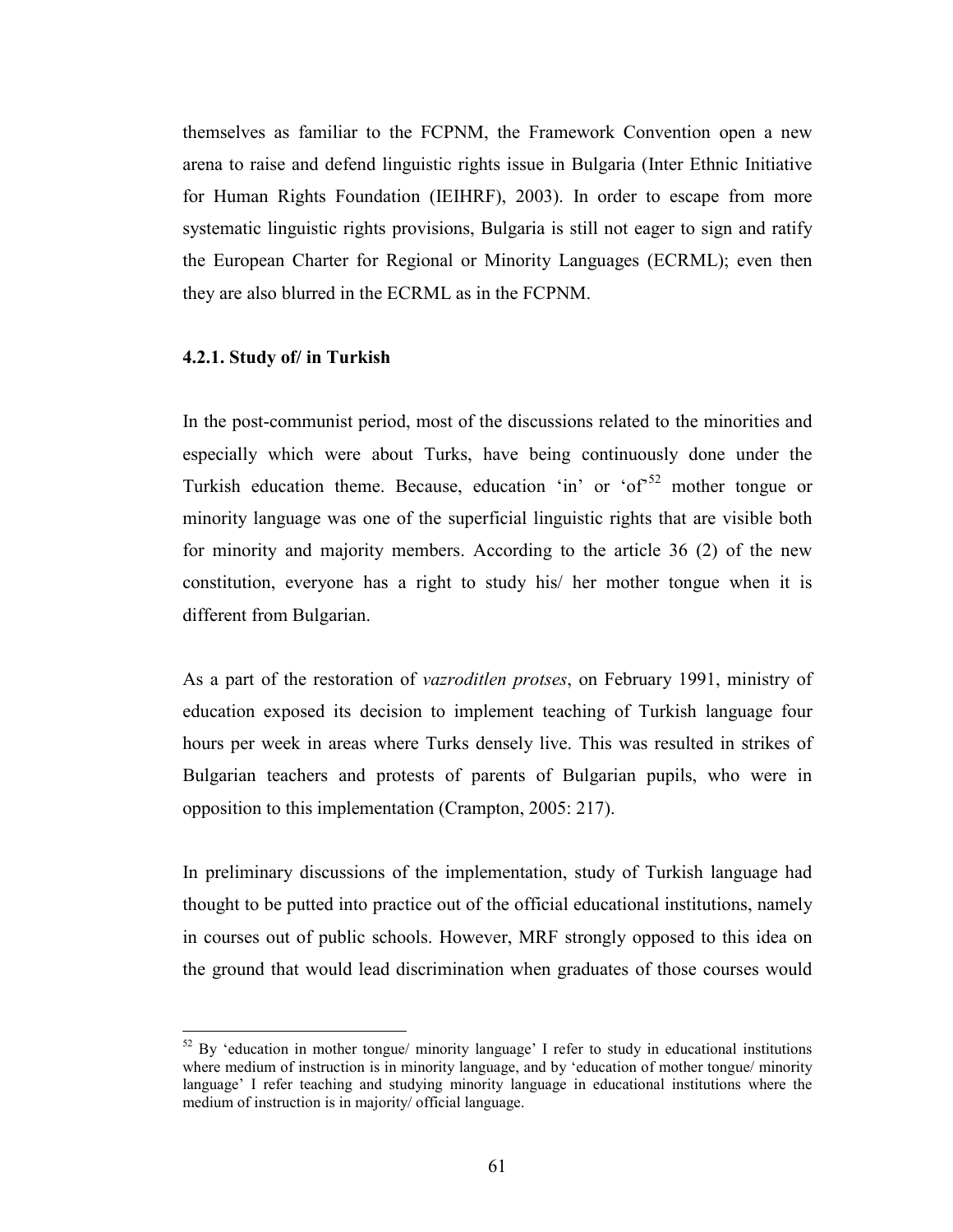enter to higher educational institutions and apply to jobs (Mehmed N., 1991 as cited in Özgür, 1999: 189).

As a result of the nationalistic backlashes in southern and north-eastern regions, the government delayed the implementation to study of Turkish as facultative course and it could be started in the spring term of 1992 only after counter demonstrations and boycotts of the Turkish pupils against the postponement took place (Özgür, 1999: 189).

From 1992 until 1999<sup>53</sup> the Turkish minority pupils could study their vernacular as a facultative subject out of regular school hours in municipal schools, in which expenses and textbooks were supplied by the budgets of these municipalities. If students were under eighteen their parents had to sign petitions in which they should express their willingness that their children could take a Turkish language course. Additionally, there had to be at least thirteen pupils, and later since September 1999, there have to be a least eight pupils in order to introduce a Turkish language course (Bulgarian Helsinki Committee - BHC, 1999 and 2003b; Yenisoy – Süleymanoğlu, 1999: 160 – 161).

Educational materials of Turkish language courses tried to be supplied also by the assistances of the Turkish Ministry of Education. Turkey sent 270 000 textbooks in 1992, 305 000 in 1995, 120 000 in 1996 and 10 000 in 1997 to the Bulgarian Ministry of Sciences and Education in order to solve shortage of educational materials of the Turkish language courses (Özgür, 1999: 190; Süleymanoğlu-Yenisoy, 1999: 164).

However, those textbooks were outdated and due to continuous usage, they were physically damaged. As a result of deficiency of textbooks and having not an

<sup>&</sup>lt;sup>53</sup> The Law on National Education of 1991 - amended in 1996, Decree No. 232 of the Council of Ministers from 5 September 1991, Article 20 of the Ordinance of the Ministry of Science and Education from 30 May 1994, Decree No. 183 of the Council of Ministers from 5 September 1994 and Article 4 of the Instruction No. 4/27 October 1994, which amended on 8 June 1998.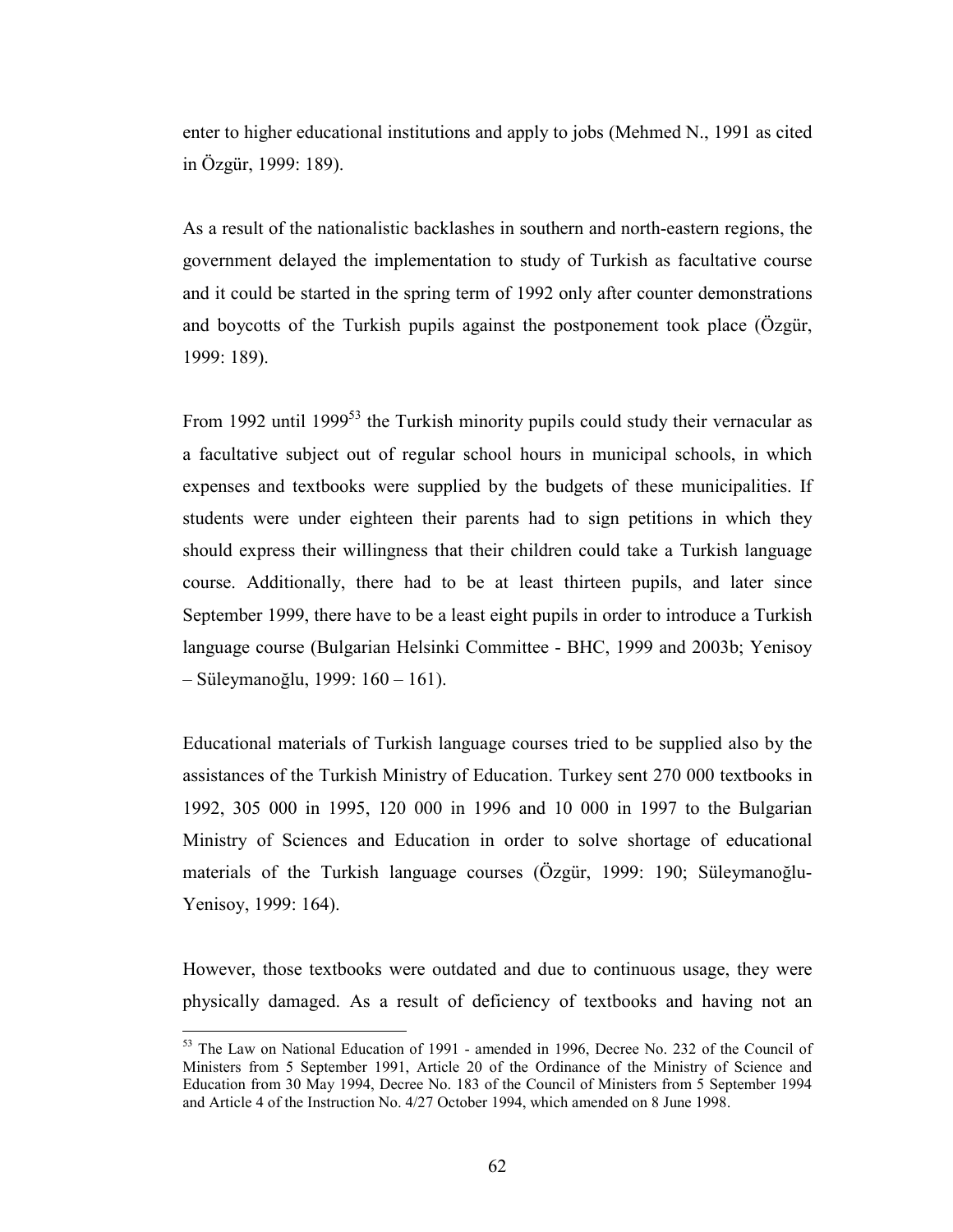adequate amount of photocopy machines in municipal schools, pupils have to share these textbooks with each other (Mehmed F., 2004). Only in 2001 and  $2002^{54}$ , two new textbooks for first to fourth grades were published (The Council of Europe, 2006a). Consequently, Turkish language teachers try to solve deficiency of educational materials by using Turkish youth and child magazines, such as Filiz and Balon (IEIHRF, 2003). There were also initiatives of Turkey via NGOs of immigrants from Bulgaria but they were far to reach the whole schools and solve the problems in depthly (Olay-Newspaper, 22 February 2006).

Nevertheless, the facultative status of the Turkish language courses emerged and continuously emerges important problems. Firstly, those courses were organised out of the general school hours which means pupils those wished to study Turkish had to stay at schools after the completion of other core or main courses. If one considers the general student psychological behaviour, it can be expected that these pupils would begin to be exhausted of studying Turkish after long-hour study of other subjects. Therefore, increasing number of students lost their willingness to participate in Turkish language courses. Furthermore, the Turkish minority mostly lives in rural areas and due to low population growth and financial excuses, schools were closed down (*Standart* – newspaper, 23 July 2006). Thus, important numbers of students do not have a chance to study in schools in villages where they live, and they have to go to nearest school to continue their education. Consequently, attending facultative Turkish language courses, after general school hours, became difficult and undesirable for them, especially in winter times when sunsets were early (Mehmed F., 2004). Since gaining a obligatory selective course status, Turkish language courses begun to be introduced in some municipalities within the common educational course hours.

 $\overline{a}$  $54$  Mehmed F. and Shyukrieva M. (2001) A Practical Grammar in Turkish and Tests fort the 1st – 4th Grade, Sofia: Mandira Publishing House.

Metova G. and Mehmet H. (2002) I write and read in Turkish fort he first grade, Sofia: Mandira Publishing House.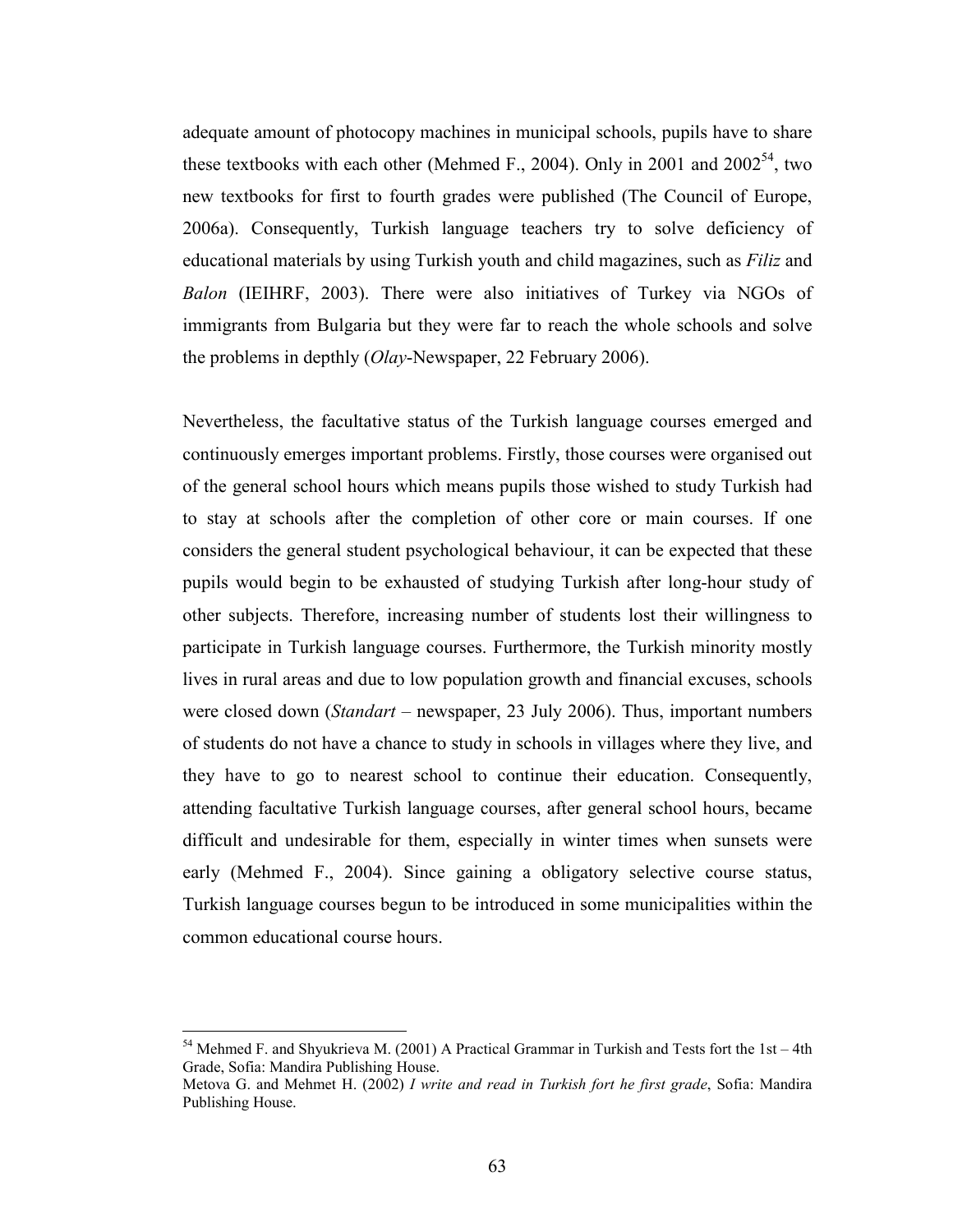Secondly, marks obtained from facultative Turkish language courses are not considered during calculation of their GPAs, and as a result, students do not have a willingness to get higher marks in these courses, which decreased the efficiency of these courses. Some of them, not surprisingly, perceive these courses as free hours.

Thirdly, if a student chose to study his/ her vernacular language, he/ she cannot not take other foreign language courses, such as English, French and German, which are perceived as more necessary languages than Turkish for their further academic and occupational careers. It meant that Turkish language courses had to compete as a foreign language with other western languages (Süleymanoğlu-Yenisoy, 1999: 162).

Last but not least, there is a covert, in some cases even open, propaganda towards Turkish parents which states that study of Turkish would reduce the quality of Bulgarian knowledge of pupils and this would diminish their possibilities to enter universities. This is because more parents became reluctant to let their children to study Turkish language (IEIHRF, 2003; BHC, 2003b, Mehmed F., 2004).

Nonetheless, it is obvious that Turkish pupils and even their parents, especially in regions where Turks densely live, have insufficient command in Bulgarian. Recent studies showed that important numbers of Turks are illiterate in Bulgarian (BG-Türk Haber Ajansı, 16 January 2006), because they can learn neither Turkish nor Bulgarian completely. For instance, formally, kindergartens operate in Bulgarian; however, most of the Turkish pupils come to kindergartens without any knowledge of Bulgarian, and they have to learn Bulgarian before improving their skills in their mother tongue. Therefore, this inefficiently managed bilingualism functions as an obstacle to learn both Bulgarian and Turkish languages (Kyuchukov, 1997: 147 – 154; IEIHRF, 2003). Knowing Turkish does not mean that they are literate in Turkish, and one should be literate in his/ her mother tongue in order to learn and improve the second language. Because, it is commonly agreed that children with adequate knowledge and literacy in their mother tongues can better and more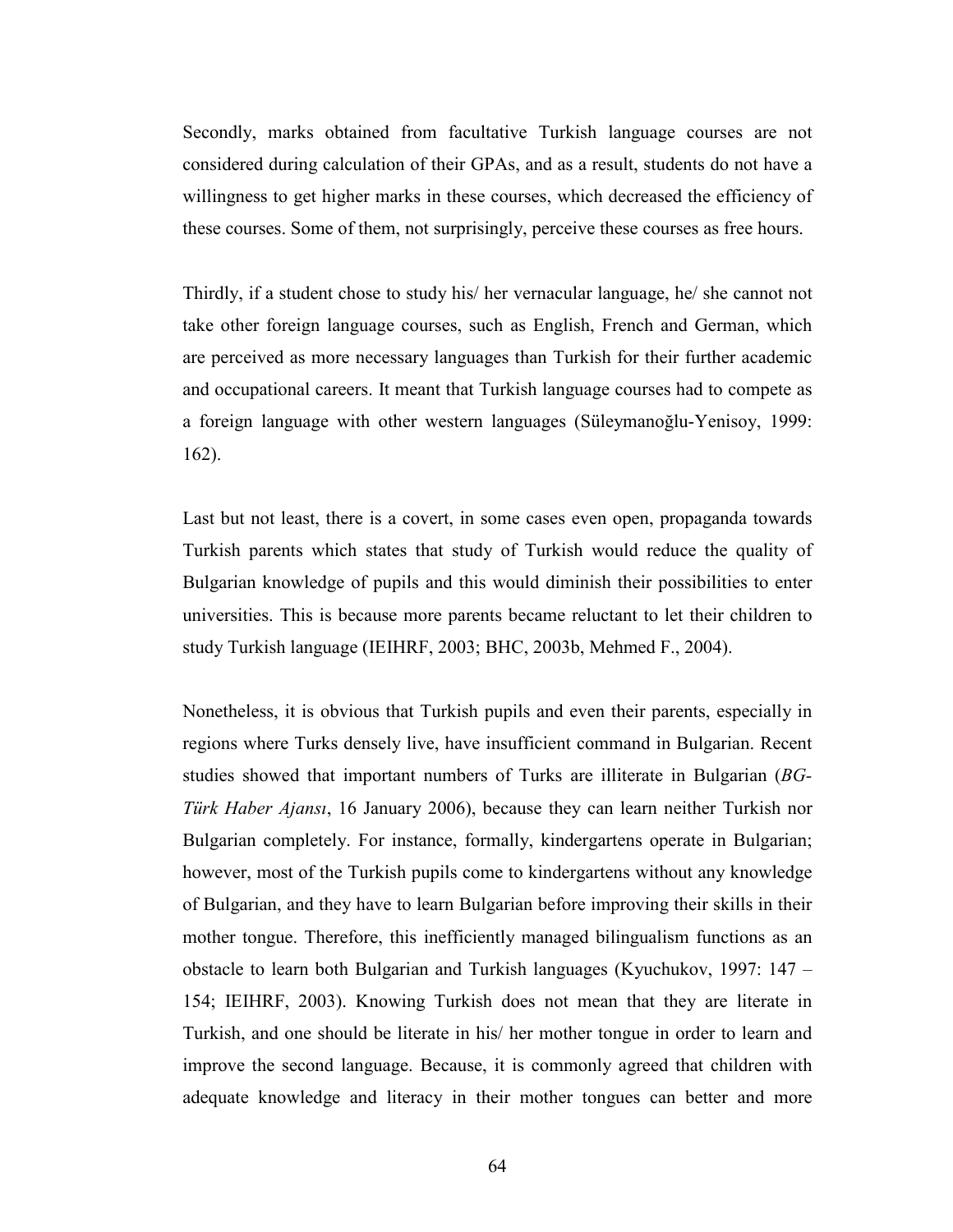sufficiently learn a second language (Mehmed F., 2004). According to BHC, it could be solved with bilingual education by the instruction of, at least, some other subjects in Turkish. Nevertheless, there is not any intention from Bulgarian authorities to introduce, at least, such a bilingual education (2003b).

Another problem is the shortage of qualified Turkish language teachers, because most of them were teachers of other subjects, and after completion of short-term courses organised by the ministry, they obtain a right to teach Turkish language courses. However, it is questionable whether these courses are sufficient to teach Turkish. Since 2003, having a Turkish pedagogical higher institution degree became compulsory, and according to bilateral agreements with Turkey, some Turkish language teachers also are trained in Turkey in summer training programmes in order to increase the quality and capacity of the Turkish language teachers and Turkish language education (IEIHRF, 2003; Mehmed F. 2004; Süleymanoğlu-Yenisoy, 1999: 165).

In order to meet the need of Turkish language teachers with pedagogical background, two departments at the university of Şumnu (Shumen) and in Kırcaali (Kardzhali) as a part of the University of Filibe (Plovdiv) were opened (BHC, 1999). Moreover, current problem is that those Turkish teachers with pedagogical background, like other teachers, have to fulfil minimum 21 teaching hours in order to receive full-time salaries. Decreasing number of Turkish language courses prevents them to reach this requirement. Moreover, these pedagogical programmes merged with other linguistic programmes, such as Turkish and Russian philology or Turkish and Bulgarian philology, in order to enable Turkish teachers to teach these additional subjects and to complete minimum teaching-hour requirements. However, graduates of these institutes or departments face an unemployment problem because of insufficient recruitment Turkish language teachers caused by the drop of demands. They have to look for working in areas out of their real specialisation. Additionally, those institutions located in hearts of the Turkish minority populated areas, and this made them attractive to Turkish students, who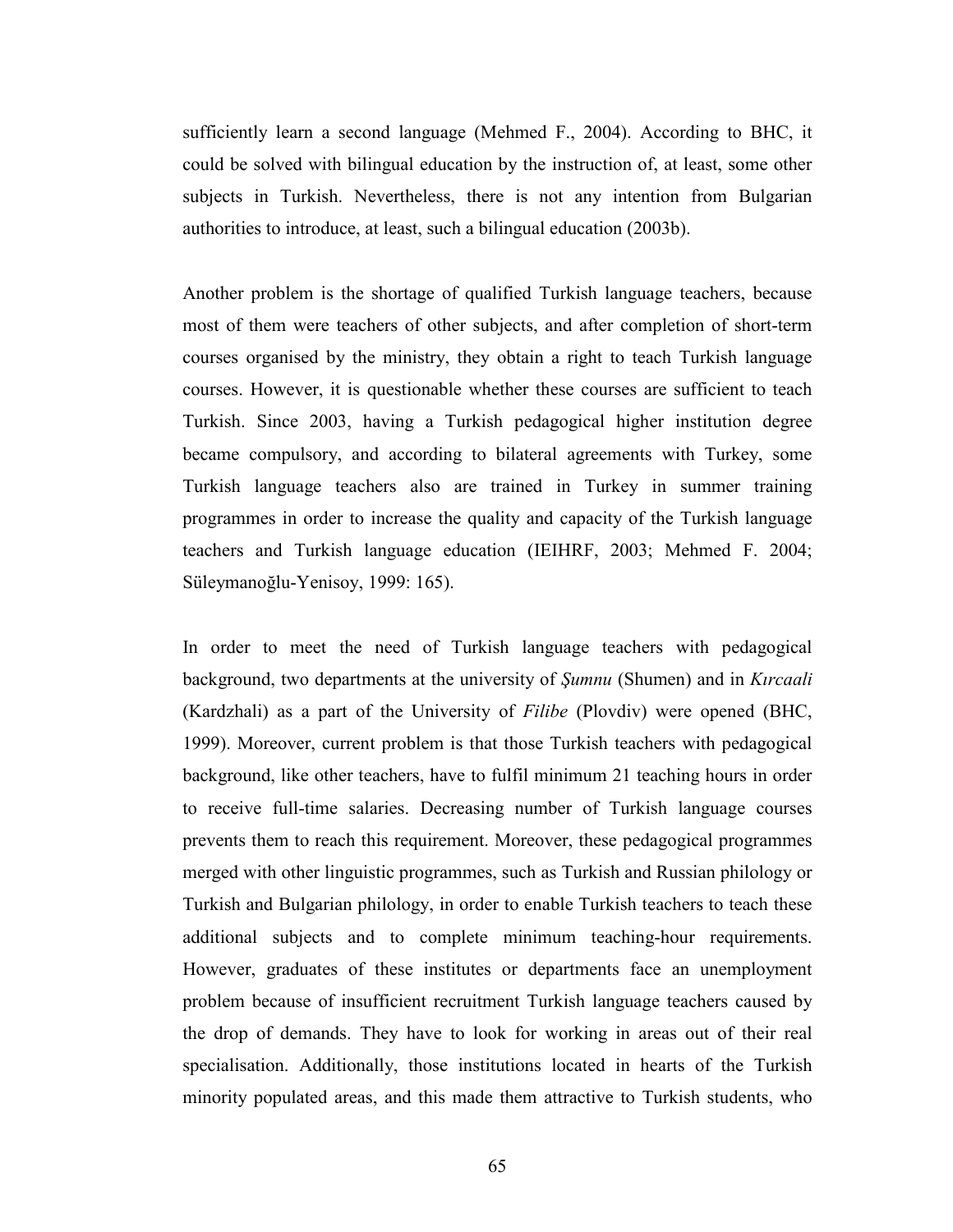want to stay close to their neighbourhoods due to low financial expenditures. Furthermore, those institutions serve such a 'secure place' to Turkish students, whose Bulgarian is not enough to pass the entrance exams of other departments or whose GPAs are not sufficient enough to apply to other departments. Hence, those institutes slightly become to serve as places to be obtained a higher education diploma rather than training Turkish teachers for Turkish language courses (IEIHRF, 2003). This situation can be underlined as a demonstration of the need for opening different university programmes operating in Turkish in order to prevent Turks to be locked in studying philology as their only chance to get university diploma.

Another major problem is lack of general curriculum for Turkish language courses. Only on April 2004, the ministry prepared a common curriculum but only for first to fourth grades. For other grades, every teacher of the course is responsible to prepare his/ her own curriculum (Mehmed F., 2004). In July 1999 with the new Law on Educational Degree, Educational Minimum and Educational Plan was adopted, and amended in 2002. By this law Turkish language courses became obligatory facultative which means that Turkish language courses will be added to GPA calculation and they will be organised within ordinary school hours. The law made possible also the instruction of Turkish language courses in high schools (IEIHRF, 2003). However, only students who wish to pursue a higher educational degree in Turkish Philology tend to choose Turkish language courses in high schools. Because, there is a quota for facultative courses, and students generally prefer to take other courses, which are considered more supplementary for their future educational degrees (Mehmed F., 2004).

According to former chief inspector of the Turkish Language Courses, Kazım Memiş, there were 92 166 petitions signed by Turkish parents in 1993, in which parents indicated their willingness of participation of their children in Turkish language courses. However, the ministry could not opened Turkish language courses for about 17 000 pupils among 92 166. This was explained due to lack of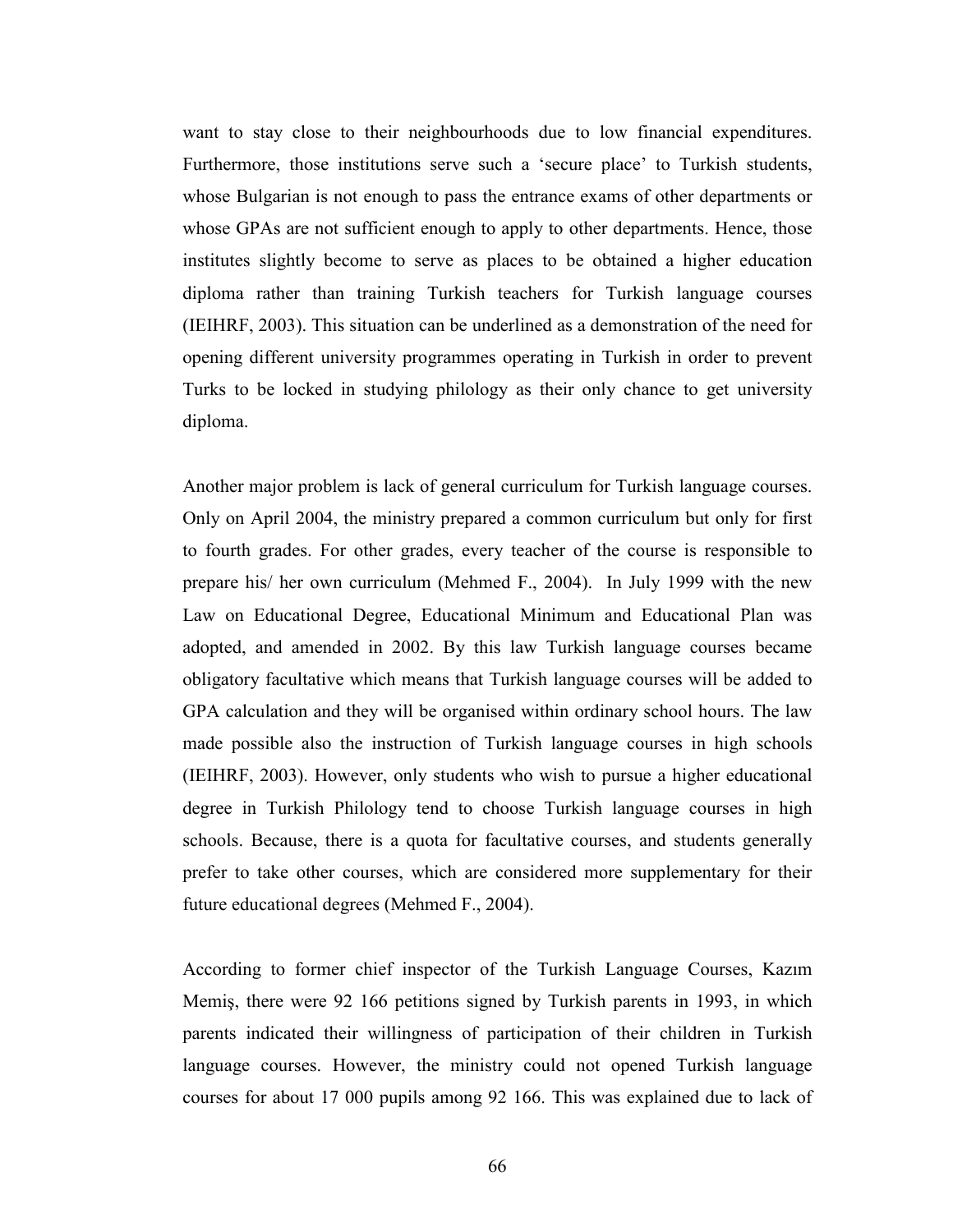qualified teachers and of Turkish language textbooks (cited in Özgür, 1999: 190). This means circa 75 000 pupils studied Turkish language in 1993. Even then Turkish pupils and their families showed their interest in Turkish language courses in the first years of the introduction of Turkish language courses, their interest began dramatically to drop over time. The number of pupils decreased to 55 041 in 1995 and to circa 40 000 in 1998 (UNHCHR, 1996; BHC, 1999). As it could be seen in Table 4.1., the new Educational Law promulgated in 1999 and amended in 2002, in which Turkish language courses began obligatory selective, could not and cannot stop the continuous and dramatic decline of the number of students who take Turkish language courses, the number of Turkish language teachers, the number of schools and the number of municipalities where Turkish language courses are introduced.

| Table 4.1: Number of Students, Teachers, Schools and Municipalities |
|---------------------------------------------------------------------|
| in Turkish Language Education between 1999 and 2005                 |

|                          | 1999 - 2000 |        | 2000 -2001   2002 -2003   2004 -2005 |        |
|--------------------------|-------------|--------|--------------------------------------|--------|
| Number of Students       | 37437       | 34 860 | 31 349                               | 27 751 |
| Number of Teachers       | 434         | 703    | 588                                  | 399    |
| Number of Municipalities | 21          | 20     | 20                                   |        |
| Number of Schools        | 689         | 520    |                                      | 536.   |

Source: BHC, 2003c; Pravitelstven Byuletin, 2000; The Council of Europe, 2006a

There is no single secular Turkish minority school in Bulgaria where medium of instruction is Turkish. However, there are three religious high schools in Sumnu (Shumen), Rusçuk (Ruse) and Mestanlı (Momchilgrad), one higher Islam Institute in Sofia and two private high schools, Druzhba (Peace) and Balkan College, in Sofia, in which medium of instructions are Bulgarian, and Turkish is studied as a second foreign language, not the first. Even then there is not a legal prohibition, and there are also some other foreign schools in the country, opening a secular Turkish minority school with a Turkish medium of instruction of at least some subjects, is still a nationalistic stigma in Bulgaria (BHC, 1999). There is also not any higher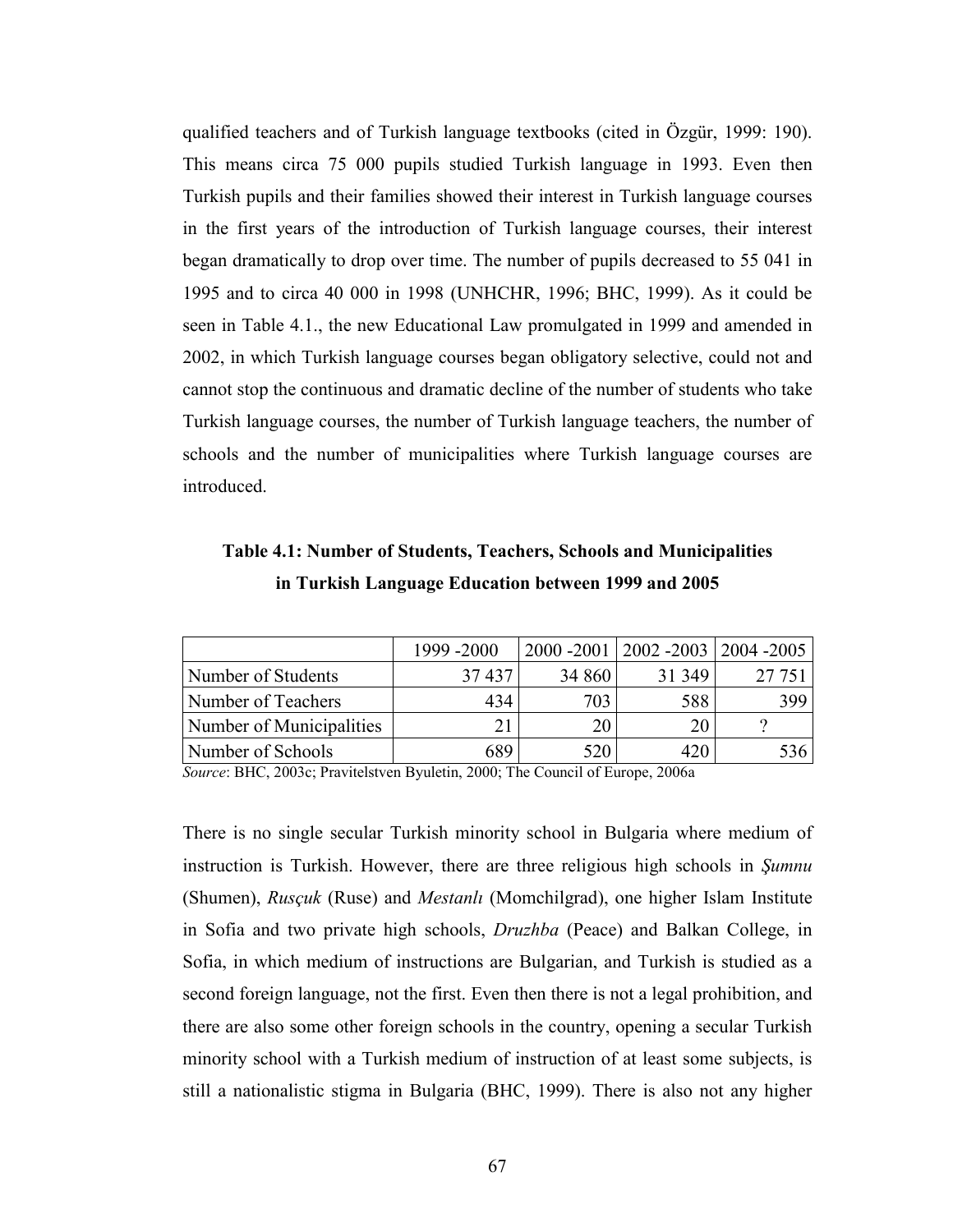educational programme, other than philology, in which medium of instruction is Turkish. Demand about state funded Turkish university is very marginal, and it came into public discussion mainly with Menderes Küngün's ten-demand in 2006. However, MRF rejected or at least not supported the idea of opening a Turkish university in Bulgaria (Ilcheva, 2005: 6; Standart – newspaper, 22 February 2006; BG-Türk Haber Ajansı, 19 February 2006) Additionally, education of Islam as course of religion also began to be instructed in the country since 2002 in limited number of schools but again in Bulgarian language (BHC, 2003b).

Above all, minorities, especially Muslim ones, in Bulgaria are very vulnerable in educational opportunities due to their high-level drop out rates from schools and low literacy rates compare to Bulgarians. As it can be seen from the Table 4.2., Turks and Roma are in the bottom of educational pyramid, in which 8,6 percent of Turks have no education, 61 percent of them have only basic education and only 3 percent of Turks compare to 20 percent of Bulgarians have university degrees.

Table 4.2: Highest Level of Education Attained, 2001 (% of population 15 and above)

| Ethnicity         | No education | <b>Basic</b> | Secondary<br>General | Secondary<br>Technical | Secondary $\big $ University<br>Vocational |      |
|-------------------|--------------|--------------|----------------------|------------------------|--------------------------------------------|------|
| <b>Bulgarians</b> | 6,4          | 28,1         | 18,9                 | 19                     |                                            | 20,1 |
| Turks             | 8,6          | 61           | 13,8                 | 6,4                    |                                            |      |
| Roma              | 13,3         | 76,4         |                      | 2,1                    | 2,8                                        | 0,2  |

Source: BIHS, 2001 as cited in World Bank, 2002: 106.

### 4.2.2. Turkish Minority Media

In post-1989 period, Turkish minority with other minority media began to awake and several media organs published. However, most of them could not be longlived. In this period, the general policy of the government toward the Turkish minority media is tolerant. Freedom of expression is stated in Article 39 (1) of the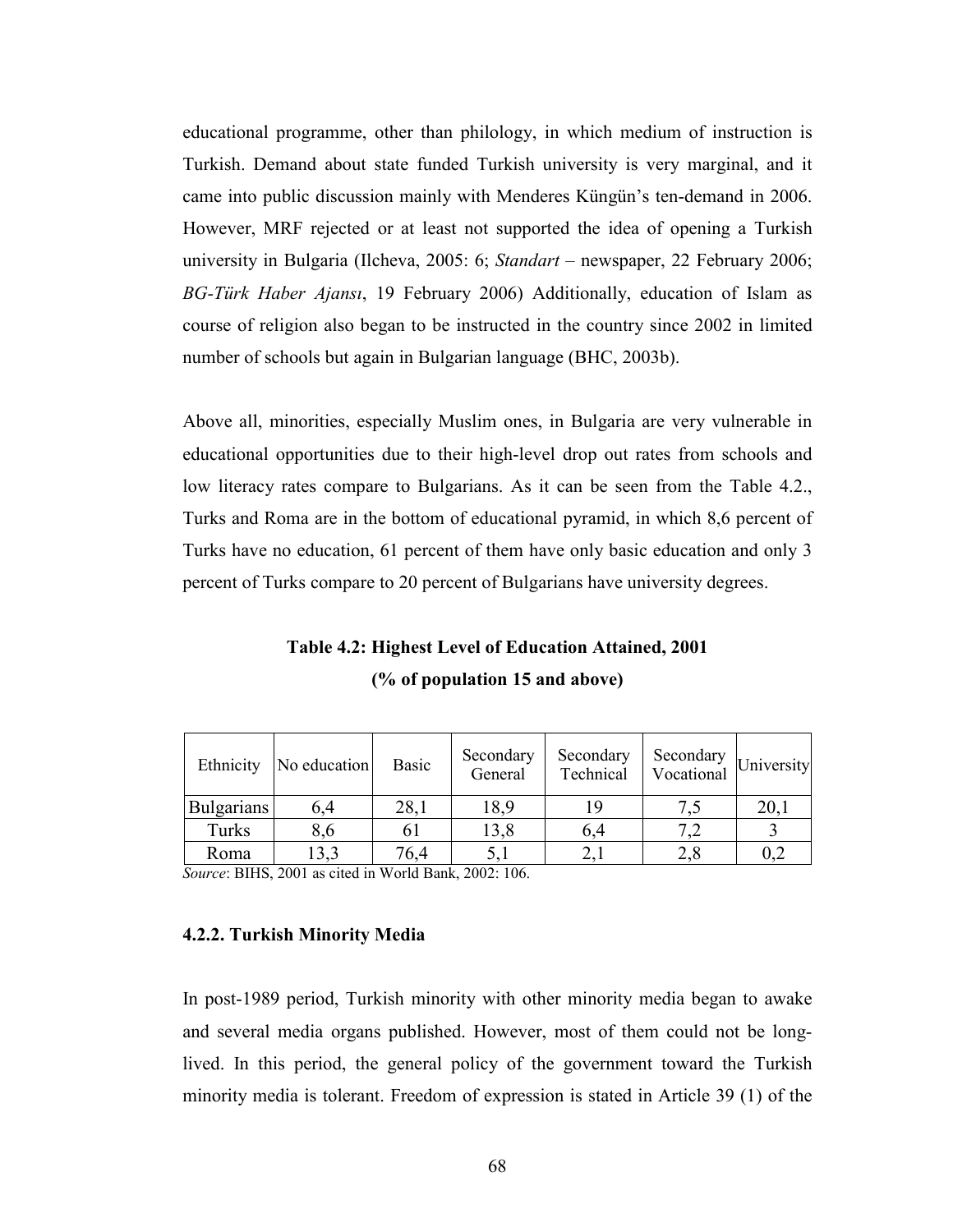1991 Constitution and in 1996 Constitutional Court interpreted "there are no constitutional limitations"<sup>55</sup> to publication in mother tongue (BHC, 2003b).

There is a need for Turkish minority media because Bulgarian mass media usually does not contribute the multicultural improvement of the country; in contrast it even accelerates xenophobic prejudices towards minorities, mostly towards Roma but towards Turks, as well (BHC, 2003b).

In the age of communication, the importance of the media among the Turkish minority is vital, and MRF saw that importance in the area of politics by publishing Haklar ve Özgürlükler (Rights and Freedoms) newspaper between December 1990 and 1998. After 1998, the newspaper continued to be published by Institute for Integrations Studies but in Bulgarian language. Finally, its Bulgarian version also ceased its publication in 2001 (BHC, 1999, 2003b and 2003c).

There were also some other Turkish minority print media in Turkish, which could be divided as newspapers, magazines and children/ youth magazines. Nevertheless, most of them were weekly and monthly publications. Some of them were: Filiz a monthly children magazine, which was published from 1992 until 1996 by MRF and since 1996 independently. Gönül, a monthly educational and cultural magazine. Kaynak, monthly magazine of Turkish Cultural Centre which is being published since 1999. Deliorman, a quarterly magazine. Sabah, a weekly magazine. Müslümanlar, an organ of the Chief Mufti which is published since 1990. Isik (Light), successor of the former communist weekly newspaper Yeni Işık (New Light), which was published between 1990 and 1992. Çırçır, bilingual – Turkish and Bulgarian – newspaper, published between 1992 and 1996. Güven, bilingual weekly newspaper which is published between 1992 and 1996. Balon, monthly children magazine, which has being published since 1994. Umut, monthly publication of the Balkan Foundation for Education and Culture (BHC 1999b and

<sup>&</sup>lt;sup>55</sup> In spite of a guaranteeing statement of the publication of minority media, the court preferred to state that there is "no constitutional limitations".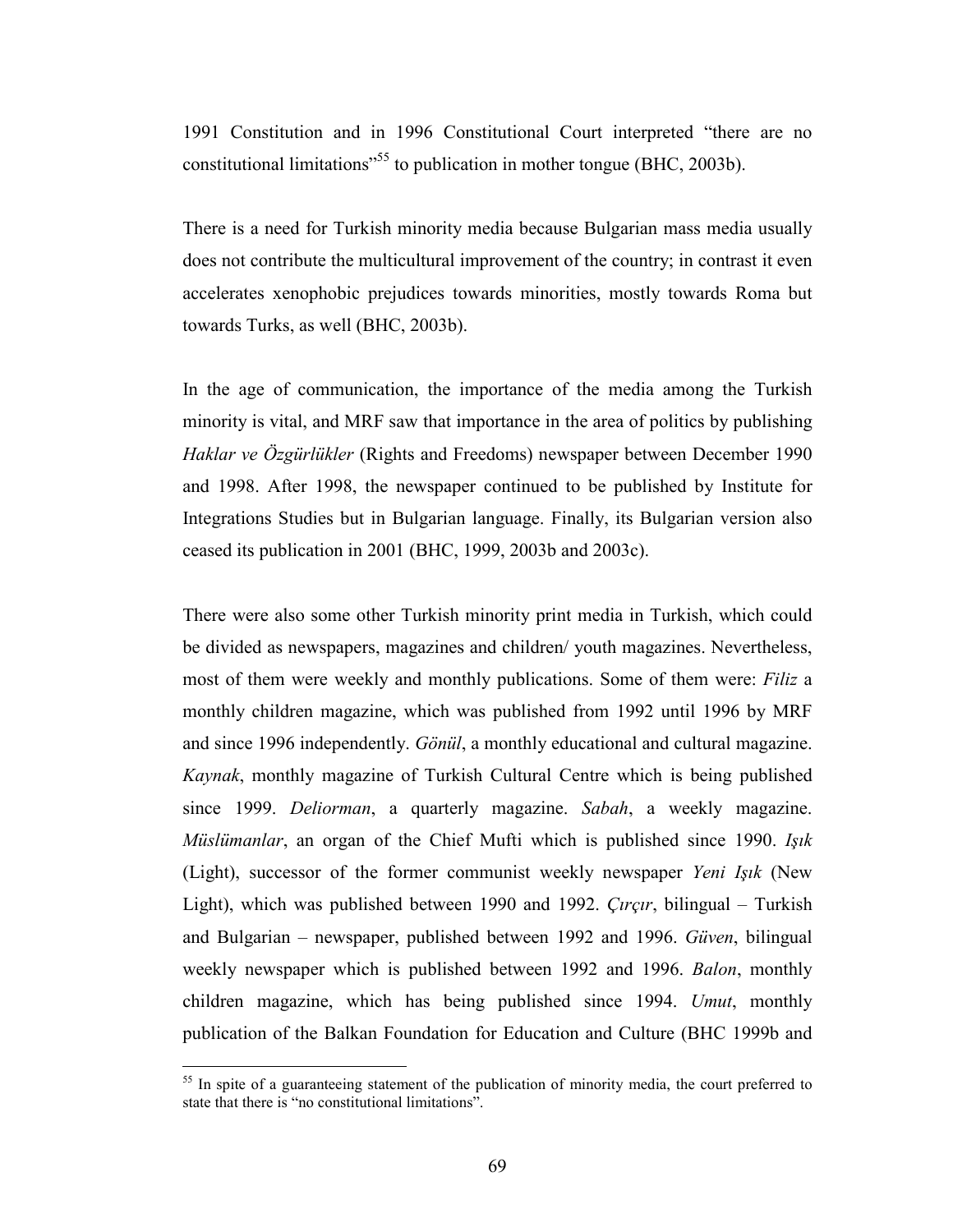2003c). Rodoplar, a weekly newspaper, which has been circulated in Southern regions since 2006. There is also weekly newspaper *Zaman* published by daily Zaman of Turkey.

According to BHC study in 2000, the populous minorities, Turks, Pomaks and Roma, are the less organised in publication and broadcasting of their media. Although there were some governmental aid<sup>56</sup> via NCEDI, one of the main problems of the Turkish minority media is lack of financial resources, which is mainly supplied by NGOs and donations of the Turkish community living in Bulgaria or Turkey. Insufficient financial resources prevent usage of modern printing equipments and hiring professional staff and editors. Consequently, most of the Turkish minority media is prepared in voluntary basis by some Turkish intellectuals. It should be noted that during the exile of Turks in 1989, most of the Turkish intelligentsia fled to Turkey and did not choose to return. Hence, it affected the Turkish minority press as well as other spheres of life (BHC, 2003b; Valentovitch,  $2001: 6 - 9$ ). Key issues in the Turkish minority media are racism, xenophobia and ethnically motivated violence by having 22 percent share among other themes (Open Society Institute – OSI, 2002).

In electronic media, there is no private TV and radio station in Bulgaria, which broadcast in Turkish. In November 2000, Bulgarian National Television (BNT) began to broadcast daily ten-minute information programme in Turkish, between 17:10 and 17:20 (BHC, 2001). However, this is purely symbolic either in its length or its broadcasting time. Even though the Turkish minority does not satisfy with it (National Council for Radio and Television, 2001 as cited in IEIHRF, 2003), its symbolic meaning became vital especially after fascist coalition Ataka (Attack) and its leader Volen Siderov's demands to cease its broadcasting. There are some Turkish programmes in local and cable TVs, i.e. Ludogorie TV, and TV-7 Dni, in the regions inhabited mainly by Turks (BHC, 2003b; Kırcaali Haber, 11 April

 $56$  4 000 BGN = 2 000 Euro for each.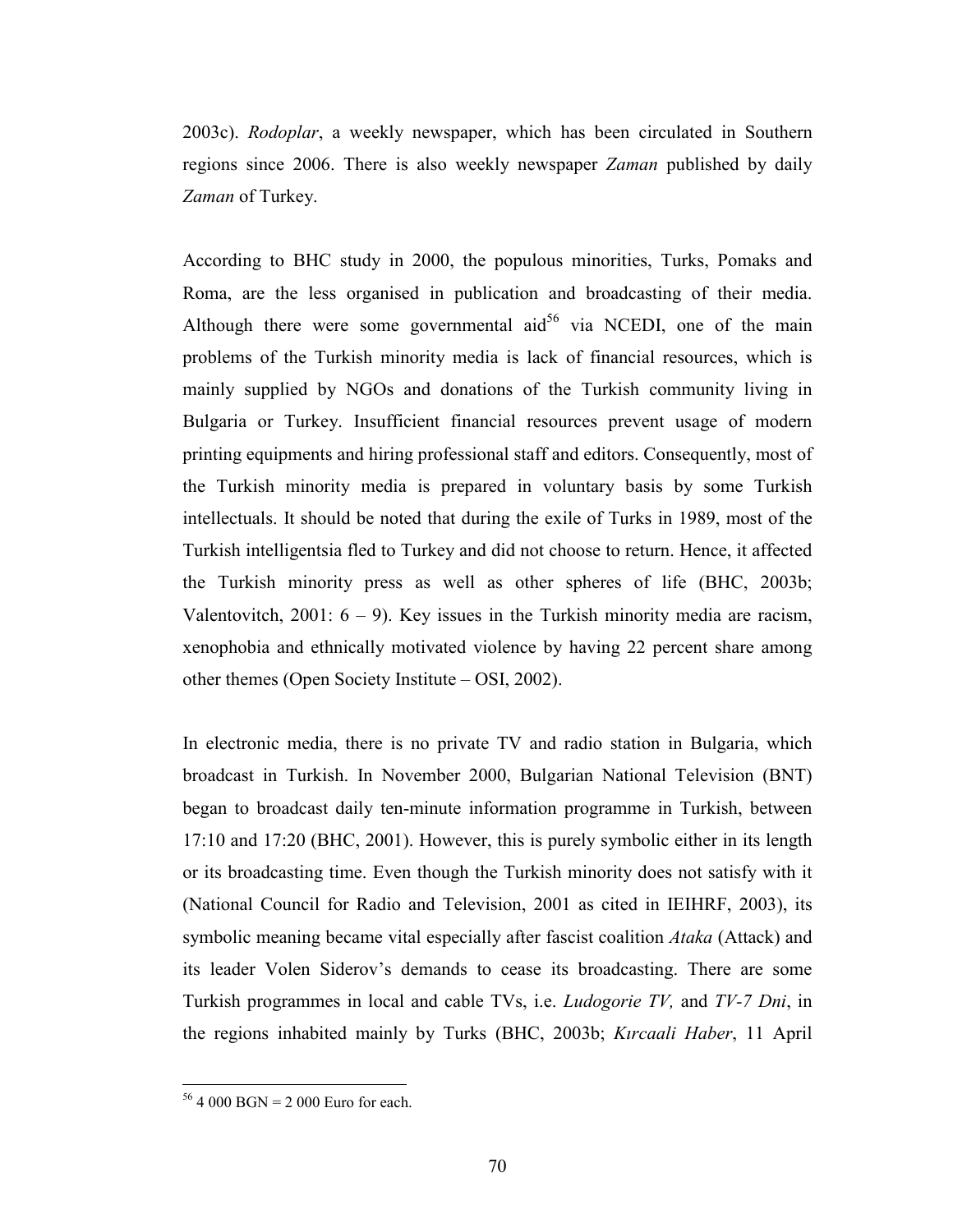2007). Nevertheless, most of the Turks prefer to watch TV channels of Turkey which are broadcast via satellite dishes (Valentinovitch, 2001: 10). If there is plan to set up a regional or country wide Turkish TV channel in Bulgaria, it can only compete with TVs of Turkey by focusing on the national and regional issues of the minority and the country.

Additionally, Bulgarian National Radio (BNR) is broadcast three times per a day a half-hour Turkish informational, cultural and music programmes in regions where Turks densely live. However, it fails to cover other regions where there is also a significant number of Turkish population. Furthermore, private radio station, Darik Radyo, prepares a programme in Turkish but broadcasting only in Kircaali (Kardzhali) region (IEIHRF, 2003; BHC; 2003b).

Moreover, developments in the internet based media have being affecting the Turkish minority, as well. Most of the Turks live in rural areas where internet connection began to be newly supplied, which means they cannot have an access to these internet media. Additionally, there is few well-organised internet based Turkish minority media<sup>57</sup> that broadcast in Bulgaria. Internet media, thanks to its low financial requirements, would serve as an informational channel for the minority in the future.

### 4.2.3. Right to Use Turkish Minority Personal Names

 $\overline{a}$ 

Names of the Turkish minority were one of the key targets of vazroditelen protses, which were changed forcefully to Bulgarian ones during the name-change campaign between 1984 and 1985. Names are key visible indicators of their ethnic identity and their presence in the country, and not surprisingly forced name-changes

 $57$  For instance, Kırcaali Haber (Kırcaali News) on www.kircaalihaber.com, Bulgar – Türk Haber Ajansı (Bulgarian Turkish News Agency) on www.bg-turk.com and Bulgaristan Haber (Bulgaria News) on www.bajansi.com.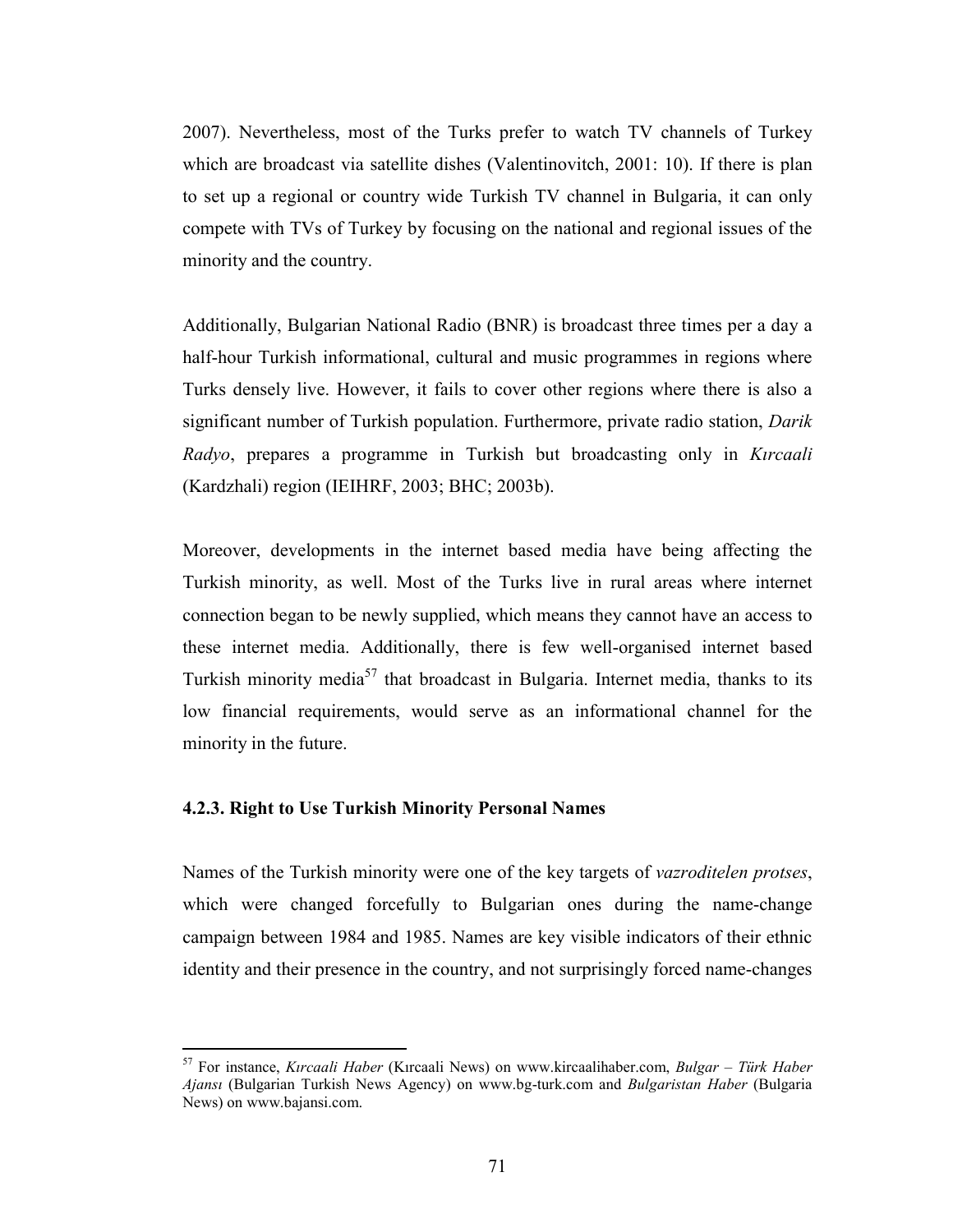received much more reaction from the minority than other forced assimilation instruments of the totalitarian regime.

Mass demonstrations of Turks on May 1989 were in favour to regain their rights, and mainly their Turkish names. Hence, in the first years of the post-communist period one of the main priorities of Turks was the restoration of their forcefully changed names. On December 1989, first decision on the issue was done by the Communist Party itself. Hence, judicial procedure of restoration began with the Names of Bulgarian Nationals Act in 5 March 1990 which was amended in November 1990. People who wish to 're-change' their names had to fill petitions and send them to the municipal authorities. The procedure was quite simple but names of those who dead could not be changed by their legal successors. The law set three-year time limit to end restorations, and within three years, almost 600 000 people applied to restore their names but only circa 377 000 of them could do it (BHC, 1999 and 2003c).

By the end of the time limit of the law, people who want to re-change their names had to go to a court which meant more bureaucratic and longer procedures (BHC, 1999). These long procedures mainly affected immigrants from Bulgaria in Turkey. Because, exiled immigrants of 1989 are still Bulgarian citizens by law<sup>58</sup> and they obtained a right to hold both Turkish and Bulgarian citizenships. However, caused by those long-lasting procedures they could not restore their names, and had to use their Bulgarised names in their newly issued ID cards and passports. Additionally the minority have obtained a right to not use Bulgarian "-ov" and "-ova" suffixes in their surnames.

Nowadays, one can restore his/ her name in notary and without going to court. Nonetheless, the restoration of Turkish names seems problematic on the virtue of

<sup>&</sup>lt;sup>58</sup> They are Bulgarian citizens because they did not lose their citizenship status when they immigrated to Turkey. It was a part of the Bulgarian policy in which totalitarian regime propagandized the exile as a 'big excursion' in order to show it was voluntary rather than forced immigration. Hence, they exiled without losing their Bulgarian citizenships.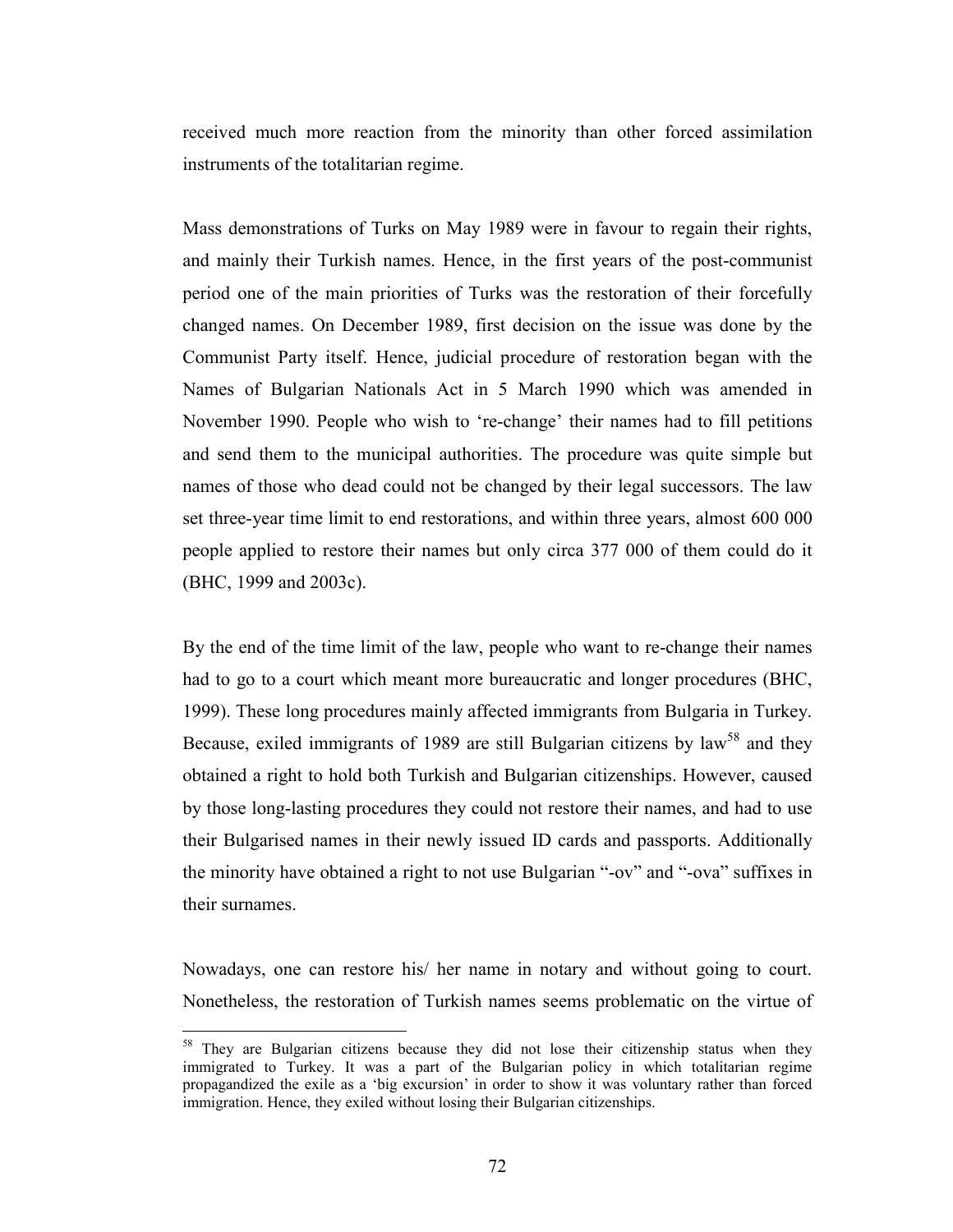'the legalisation of the forced name-changes of vazroditelen protses'. During the forced name-change campaign, the Turkish minority members urged to sign petitions, which were prepared by the authorities, to change his/ her Turkish name to Bulgarian one. This was made in order to prove that the campaign was on voluntary basis. Therefore, restoration should be done within registers and without any procedural process if vazroditlen protses is accepted as an 'illegal' or 'inhumane' implementation. Although all registers and copies of original and forcefully changed names exist, there is not any will of the authorities to automatically restore names of Turkish minority or annulled the forced namechanges. Furthermore, there have been problems related to their orthographical writings. Their names are in Turkish but have being registered and written in Cyrillic scripts that do not only cause misspellings but also corrode their meanings. However, there is no special provision in the law to ensure correct spellings of Turkish names<sup>59</sup> (Sofya Sayfası, 17 March 2006).

One should note that names still serve as main ethnic indicators in Bulgaria, which cause de facto discrimination in the employment, education and in other spheres. There were continuous complains, even most of them remain under surface, from the Turkish and Pomak minorities about discrimination based on their names. Public or private authorities may covertly demand that if they want to get the job or to go to better schools or to get better grades, they should change their 'Turkish' names with Bulgarian ones. In order to connote the seriousness of the situation, one example can be given from *Lofça* (Lovech), where the court issued 173 applications to change Turkish names to Bulgarian ones in April 2000 (IEIHRF, 2003; BHC, 2001 and 2002).

 $59$  Bulgarian ID cards and passports contain also English transliteration in which names of the citizens of Bulgaria are written in Latin scripts. However, even there Turkish names were not written according to their original Turkish spellings.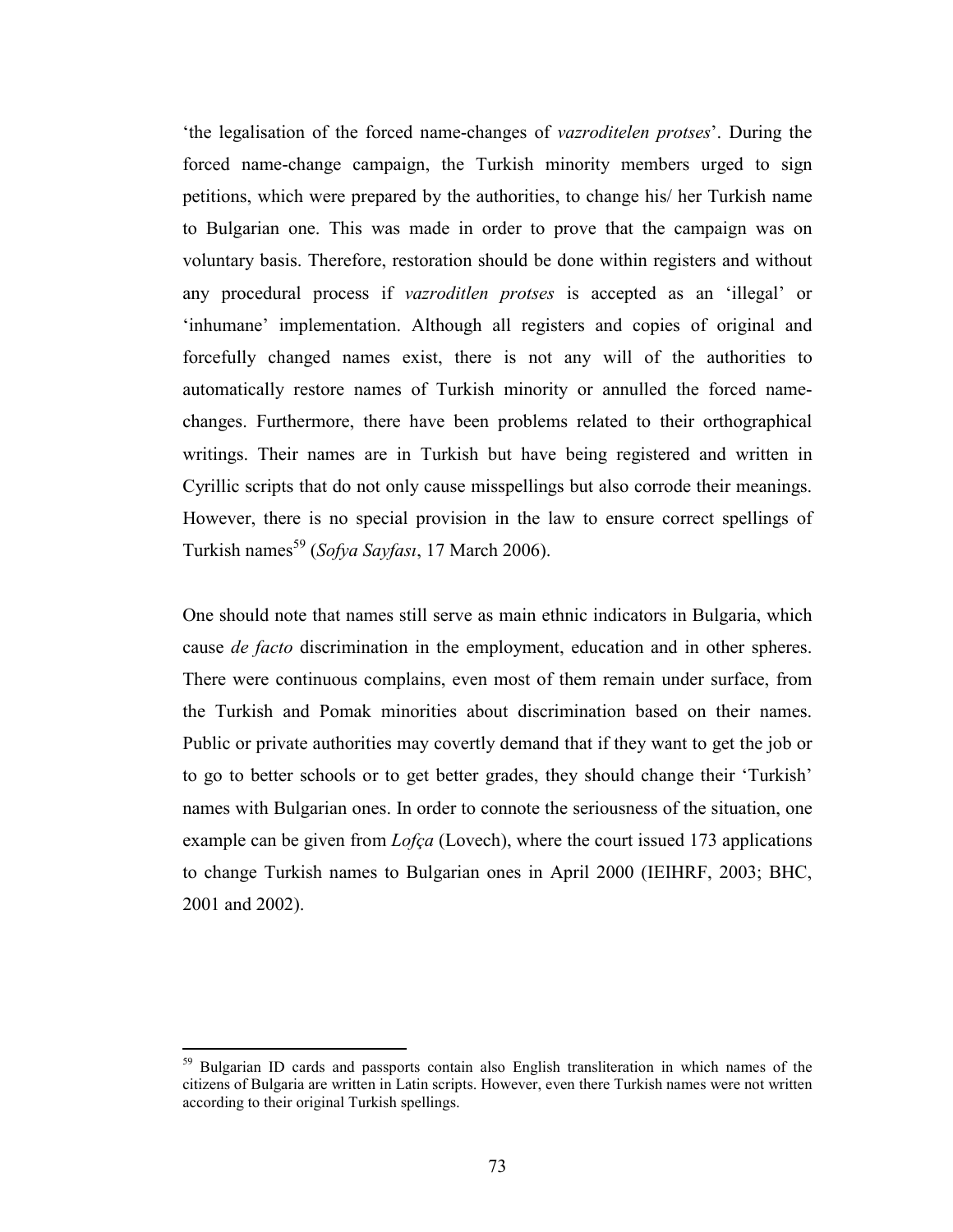### 4.2.4. Right to Use Turkish in Administrative and Judiciary Bodies

In the post-communist period, the Turkish minority began to be represented in either Sabranie or local governmental bodies by its two important political parties, MRF and NMRF. MRF is coalition partner since 2001 and has one district mayor, in Kırcaali (Kardzhali), 27 municipal and 650 village mayors and more than 1 000 municipal counsellors (BHC, 2003b). Moreover, recent study shows that still circa 63 percent of Bulgarians do not want to be governed by a Turkish and/ or Romani mayor, which came into surface in 2005 with nationalistic demonstrations in several cities against appointments of Turkish governors to Burgaz and Varna (Kırcaali Haber, 31 May 2006; BHC, 2006).

Representation of the Turkish minority in local governments does not reflect to their representation in local authorities, i.e. municipal and district authorities and law enforcement institutions. There are great differences between shares of Turkish population and their representation in local governments. For instance, even though Turks constitute 30 percents of the whole population in Şumnu (Shumen), Turks are represented only in three of total 32 district administration posts (9 percent). In Hezargrad (Razgrad) district Turks constitute 47 percent of the whole district population; however there are only 9 persons of total 37 persons working in the district administration are Turks (24 percent), and only 9 persons are Turks in total 98 municipal personnel (9 percent). The situation is not different in Kurcaali (Kardzhali) district, where Turks constitute 61 percent of the regions population. Moreover, only 9 personnel out of a total of 39 are Turks which represents 23 percent (BHC 2003b and 2003c).

Representation of the Turkish minority in law-enforcement institutions is below from acceptable percentages, as well. In Şumnu (Shumen) district there are circa 400 people working in police department, and only 33 of them (8 percent) are Turks. In the District Court of *Sumnu* (Shumen) among total 40 staff, there is only one Turk, who is working as investigator. In the police department of Hezargrad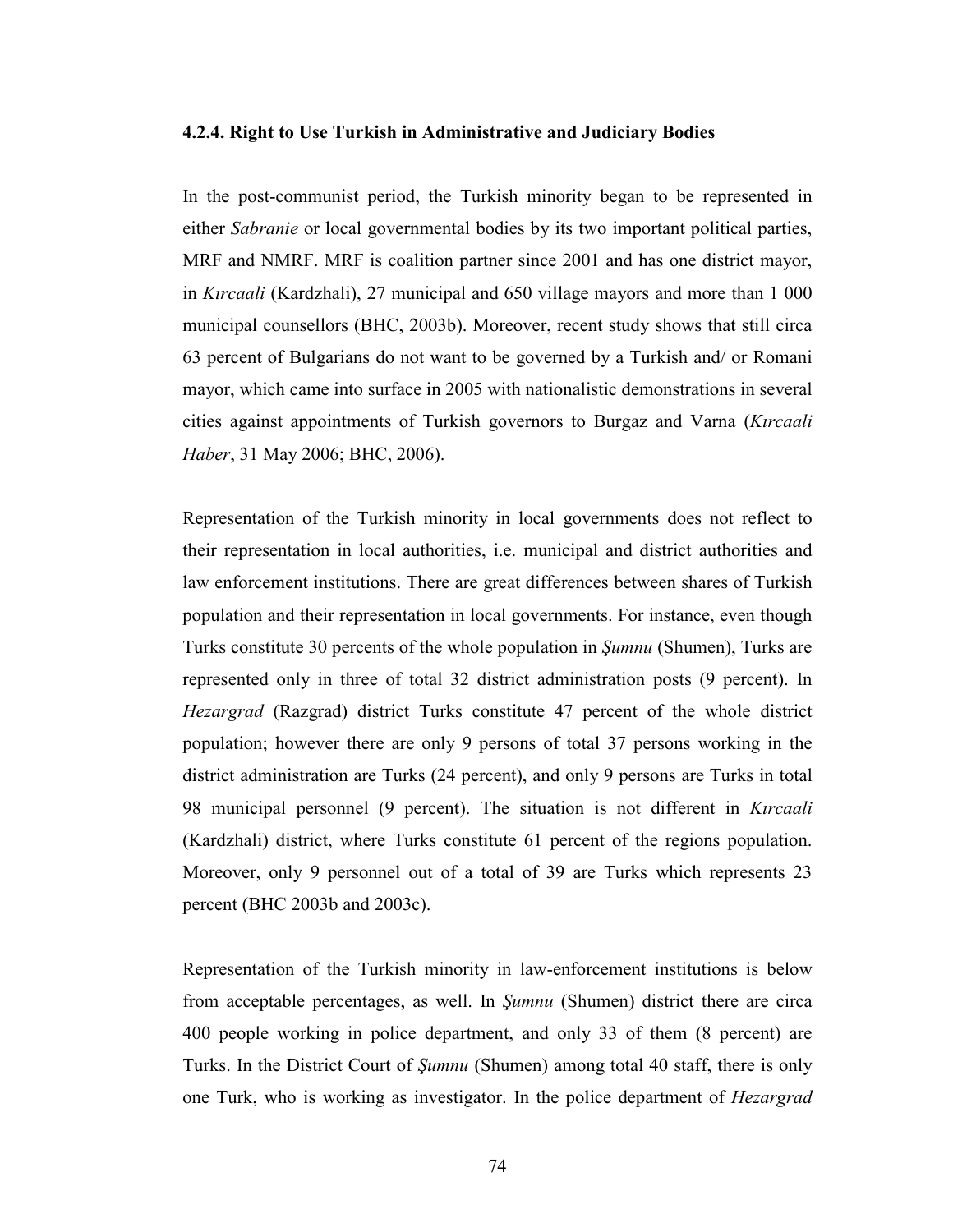(Razgrad) district, Turkish staffs constitute only about 8 or  $10^{60}$  percent of the whole staff numbers. Moreover, there are only one Turkish Prosecutor and one lawyer who are working in the district court. In Kurcaali (Kardzhali) district, the situation is relatively better but still not in acceptable lines. Head of the Police Department is a Turk and there are 53 Turkish staffs, which constitute the 13 percent, where Turks constitute 61 percent of the region. Moreover, Turkish officials in law-enforcement institutions do not occupy high positions (BHC, 2003b and 2003c; IEIHRF, 2003).

In local administration bodies, the medium of communication is officially in Bulgarian. There is not any legal implementation to guarantee the usage of Turkish; however, in local administration bodies in places where Turks densely live, authorities or staff who can speak Turkish, act as ad hoc interpreters if someone cannot speak Bulgarian. Additionally, all written communications are being done in Bulgarian only (IEIHR, 2003). The Advisory Committee on the Implementation of the FCPNM (2006) called Bulgaria's attention on this issue but Bulgaria rejected the idea that the Framework Convention imposes or includes any obligatory requirements about to usage of minority languages in local authorities. It was also one of the reasons of the delay of ratification of the Framework Convention by Bulgaria (IEIHR, 2003) and not signing the ECRML.

In judiciary process, the situation of using Turkish is more critical and vital. Because, according to researches, during preliminary investigations and trials most of the Turks do not have an access to free interpreters, even though it is guaranteed by laws<sup>61</sup>. The Turkish minority does not have any or at least sufficient information about its rights to use free of charge interpreter. Additionally, there are no initiatives to inform them about this right. Furthermore, speaking Turkish in

 $60$  Hezargrad (Razgrad)'s numbers are estimated because the Police Department of the district refused to give exact numbers on the ground that they do not collect ethnic statistics related to their staff. However, only the Kırcaali (Kardzhali) Police Department, whose head is a Turk, gave those numbers (BHC, 2003b and 2003c).

 $<sup>61</sup>$  Article 18 (1) of the Instruction No. 1 -167 of the Ministry of Inferior.</sup>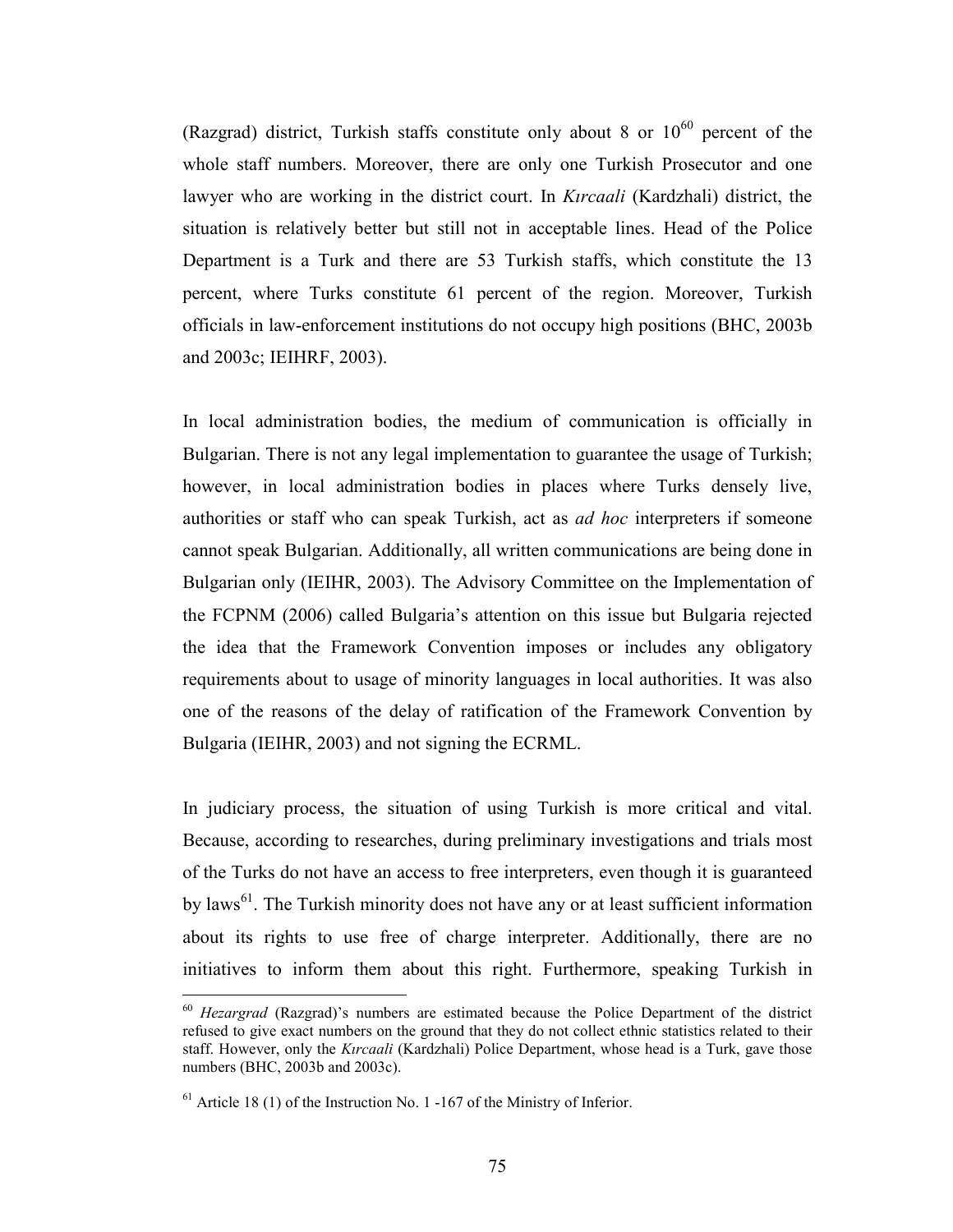preliminary investigations and trials is perceived as an attitude which would lead to make an unwanted impression; therefore, the minorities opt to speak and defend themselves in Bulgarian, even their commands in Bulgarian are really insufficient. Two of the reasons of lack of interpreters are: lack of financial opportunities and Bulgaria's insufficiently working judiciary system (BHC, 2003a, 2003b and 2003c).

Another serious problem was lack of free legal assistance, although the Code of Criminal Procedure provides this opportunity. By 1999, 58 percent of Turks did not have a lawyer in preliminary investigation and 48 percent of them did not have a lawyer during their trials (BHC, 1999). According to study of BHC, being Bulgarian increases the possibility to have a lawyer in preliminary investigation and trial (Kanev, 2003: 88). Since the approval of the new Criminal Procedure Code in 2005, the situation began to improve (BHC, 2006).

Nonetheless, Article 33 of the Law on the Execution of Penalties stated that visits in the prisons have to be conducted in Bulgarian language and if one cannot speak Bulgarian, he/ she can request an interpreter, whose charge will be paid by the prisoner. If prisoners or visitors do not obey this rule, the administration of the prison has a right to terminate the visit. It is a fact that Turks and other minorities, especially Roma, are overrepresented in prisons and this regulation negatively affects the number of visits for Turkish and Roma prisoners (The International Helsinki Federation for Human Rights – IHF, 2005: 43). This is because mostly they do not have sufficient money to hire an interpreter, even though in some cases the authorities of prisons condone speaking in Turkish or Romani languages.

## 4.2.5. Right to Use Turkish in Topographical and Other Places Names

Giving Turkish names to the topographical and other places, i.e. streets, urban districts, villages etc., is still a nationalistic stigma in Bulgaria (BHC, 2003b). According to the Article 11 of the FCPNM, in which Bulgaria is one of the signatory states, national minorities have a right to display topographical and other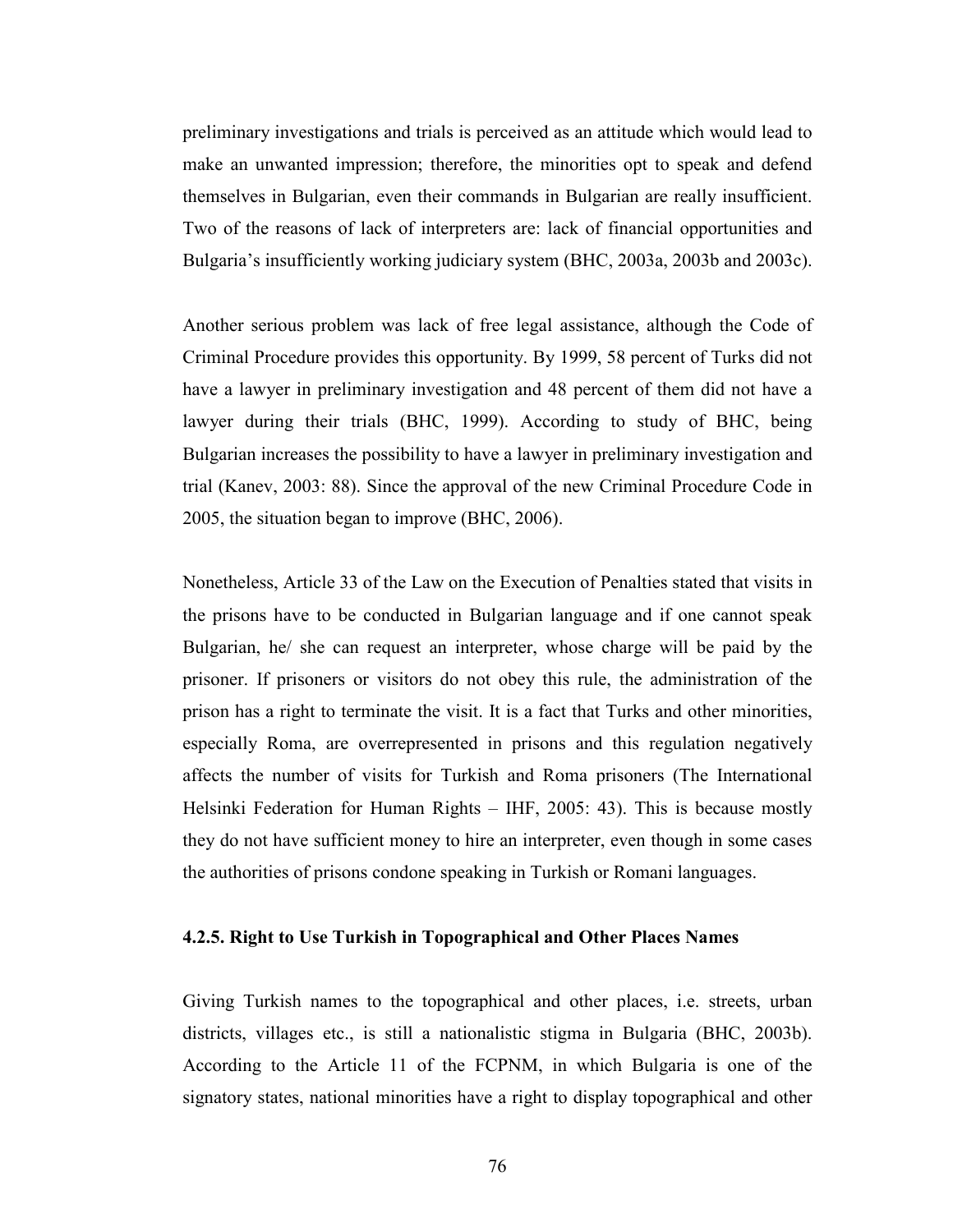place names in their minority language where they densely live and if there is a demand to do so. However, the Bulgarian authorities strongly opposed that there is an obligation in the mentioned article of the FCPNM. It should be noted that, the Article 11 was also one of the reasons to justify refusal of signing the FCPNM in the first half-decade of 1990s (BHC, 1996).

Even in the municipalities where Turks constitute majority, Bulgarian authorities rejected and annulled decisions to renaming place names which were approved by the local municipal councils. For instance, decisions of municipal councils of Mestanlı (Momchilgrad) in 1993 and 1996, Hotan (Fotinovo) in 1994 and Mineralni Bani of Hasköy (Haskovo) in 1995 were annulled by district governors. The only exceptional case took held in *Kırcaali* (Kardzhali) where one street renamed as Ömer Lütfü whose name was also given to a Turkish cultural centre in the same city (BHC, 1995, 1996 and 1999). However, giving personal names is tolerated with relatively small nationalistic reactions. For instance, there are also Turkish names given to cultural centres, i.e. Nazım Hikmet and Kadriye Latifova Turkish theatres in *Hezargrad* (Razgrad) and *Kırcaali* (Kardzhali).

These naming decisions were annulled according to the Decree No. 1315 promulgated in 1975, which states:

The names must reflect the wealth and beauty of the Bulgarian language, to be sonorous, understandable, easy to pronounce and short, to promote a feeling of dignity and pride in the builders of the advanced 'socialist society<sup> $52$ </sup> (BHC, 1999).

Although the decree is outdated and there is a decision of the Constitutional Court in  $1998^{63}$  which stated that the FCPNM and its Article 11, as well, does not run

 $62$  Even though most of the laws from communist regime were changed, as it could seen from the quotation 'socialist society' in the decree, the mentioned decree is still in force and used widely to prevent decisions to use Turkish place names.

 $63$  For more information about the decisions, see

http://dev.eurac.edu:8085/mugs2/do/blob.html?type=html&serial=1049465501449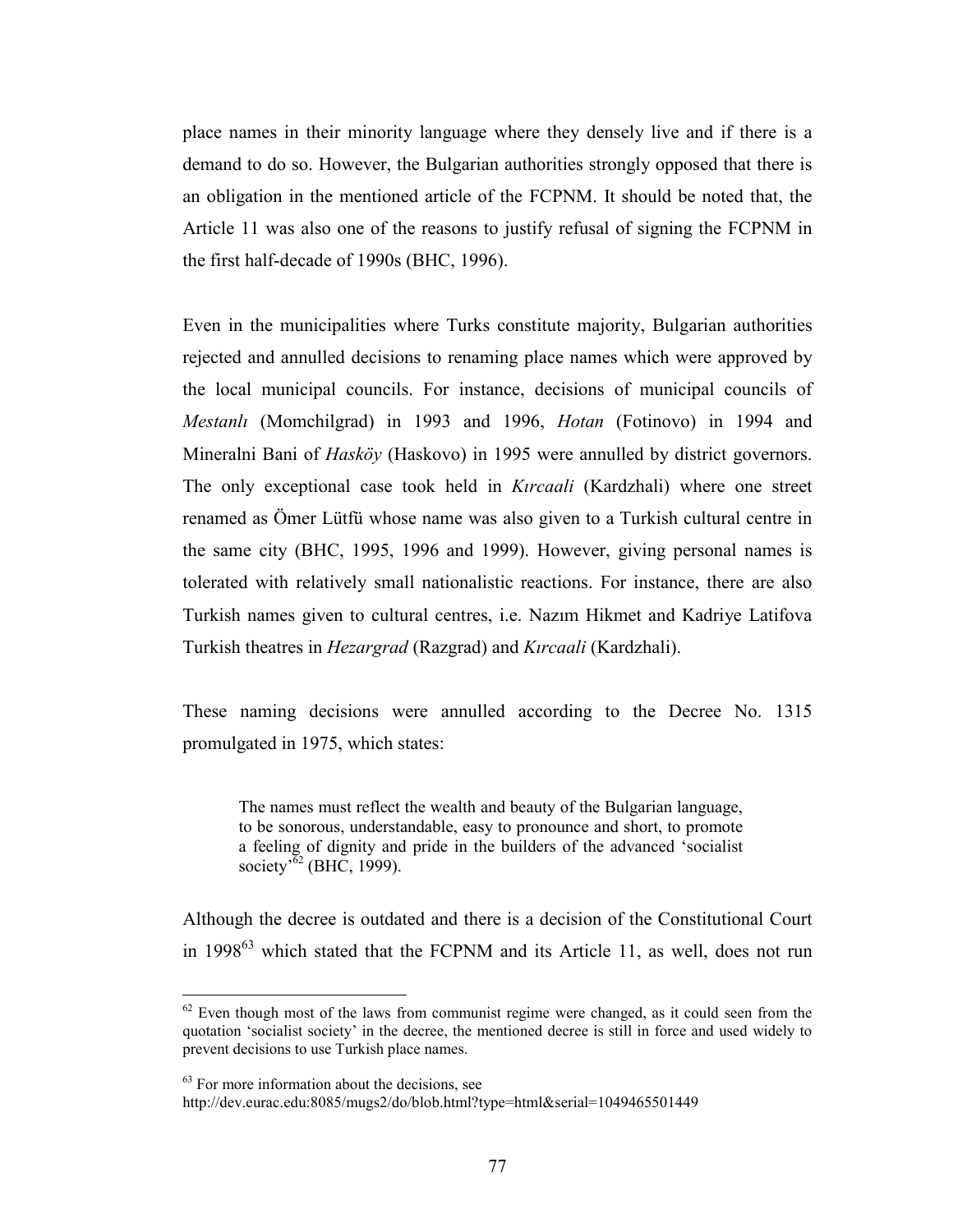counter to the Constitution, the Bulgarian authorities continue their oppositions and obstructions to use of Turkish toponyms (The Council of Europe, 2006b: para. 83). Hence, Turkish, even in the municipalities where Turks constitute almost the absolute majority does not exist in place names.

Furthermore, a study of Kanev in 1994 shows that 84 percent of Bulgarians were opposed to usage of signs in minority languages. However, more interestingly, 31 percent of Turks were opposed it, as well (cited in Özgür, 1999: 259). It could be explained by fears among minority that this action would instable the economy and increase political crises.

As a conclusion of this chapter, the Bulgarian laws repeated in more than 100 laws, decrees, ordinances, regulations and binding court decisions that the Bulgarian language is compulsory (OSI, 2002) . Hence, one can argue that it indicates the fear of Bulgarian authorities from minority languages. Nonetheless, contemporary rising fascist or as the Bulgarian media and literature prefer to use 'ultra nationalistic' waves $<sup>64</sup>$  began to threat and open into discussion post-communist improvements on</sup> the linguistic rights of the Turkish minority. Furthermore, myth of 'peaceful Bulgarian ethnic model' is failed and its continuous mystification still coverts the urgent issues related to the linguistic rights of the Turkish minority. Finally, Bulgaria's EU membership in the beginning of 2007 has not solved linguistic rights related problems of Turks; however, the Turkish minority and especially its political representatives still continue to hope.

 $64$  In the last presidential elections in 2006, Volen Siderov the leader of fascist Ataka (Attack) Coalition took 24 percent of the total votes.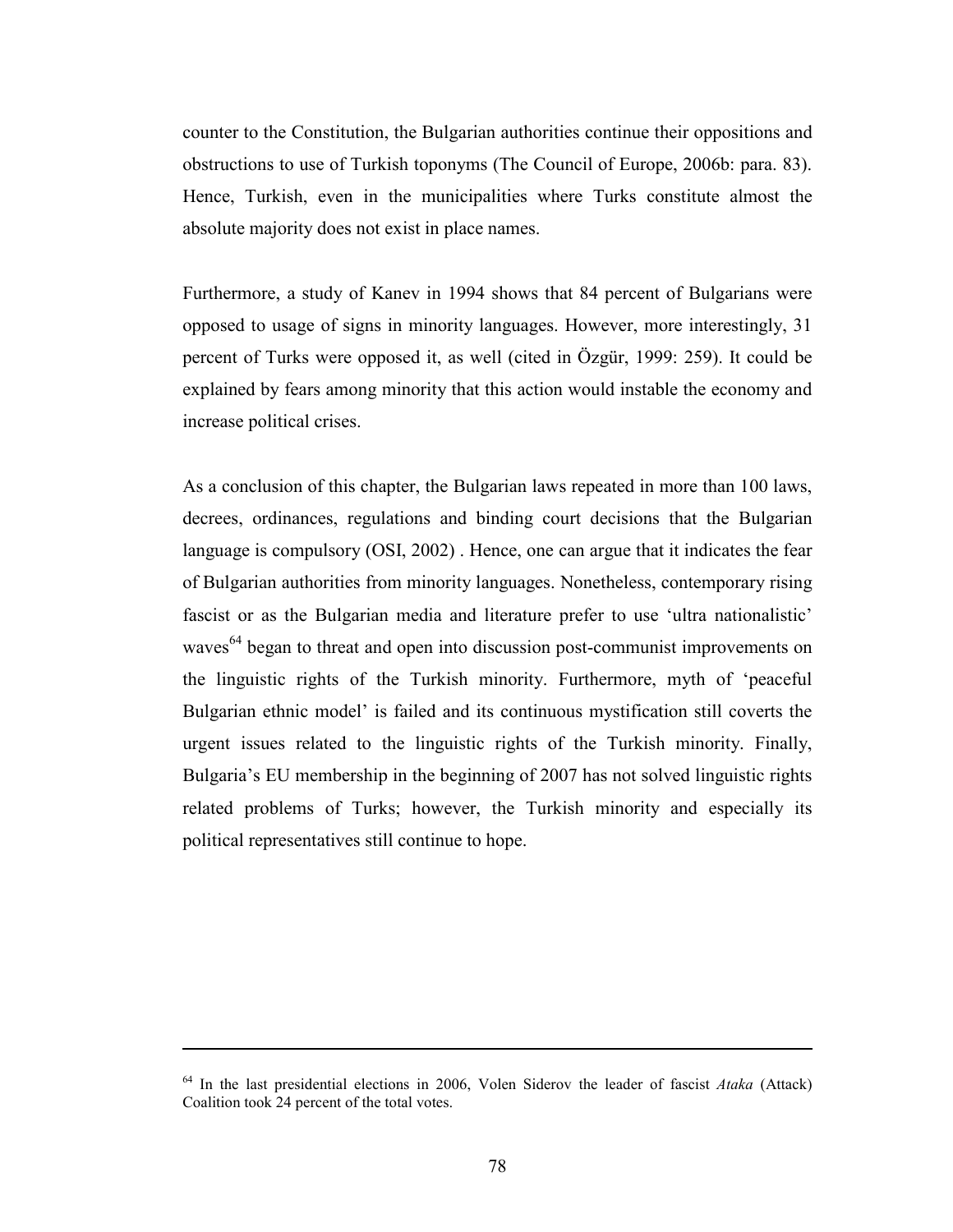# CHAPTER 5

# LANGUAGE, LINGUISTIC RIGHTS AND MULTICULTURALISM

"The power of the language is not to exclude, but rather to include the alien ones." Goethe

The Study of language has attracted the attention of many important figures from different disciplines in social science, such as Saussure, Sapir, Austin, Wittgenstein, Whorf, Derrida and Bourdieu. Paying attention to the development of linguistics and referring to all of these authors are out of the scope of this chapter. The main objective of this chapter is to evaluate the relation between language and power and also discuss the relevance of the language for ethnicity and nation-building. Later in this chapter, I will focus on the issue of linguistic rights, and its accommodation via multiculturalist theory.

### 5.1. Language and Power

 $\overline{a}$ 

Language, according to Bruner, is "a systematic way of communicating to others, of affecting their and our own behaviour, of sharing attention, and of constituting realities to which we then adhere just as we adhere to the 'facts' of nature" (1983: 119 – 20). Furthermore, Sapir, with a sociolinguistic perspective, defines it as "… a historical heritage of the group, the product of long-continued social usage. ... [Therefore, it] is non-instinctive, acquired, cultural function" (1921: 2). Although language is one of the key transporters of the ethnolinguistic heritage to the next generations<sup>65</sup> (Bloomer, 2005: 6; Dorian, 1999: 31; Edwards, 2004: 26), it is neither solely a medium of communication nor only a cultural transmitter. It includes power relations in terms of symbolic and real power possession.

<sup>&</sup>lt;sup>65</sup> Some authors also argue that the content of the language, i.e. its vocabulary and pronunciation, is more important for transmission of culture rather than the language itself (Dorian, 1999: 34).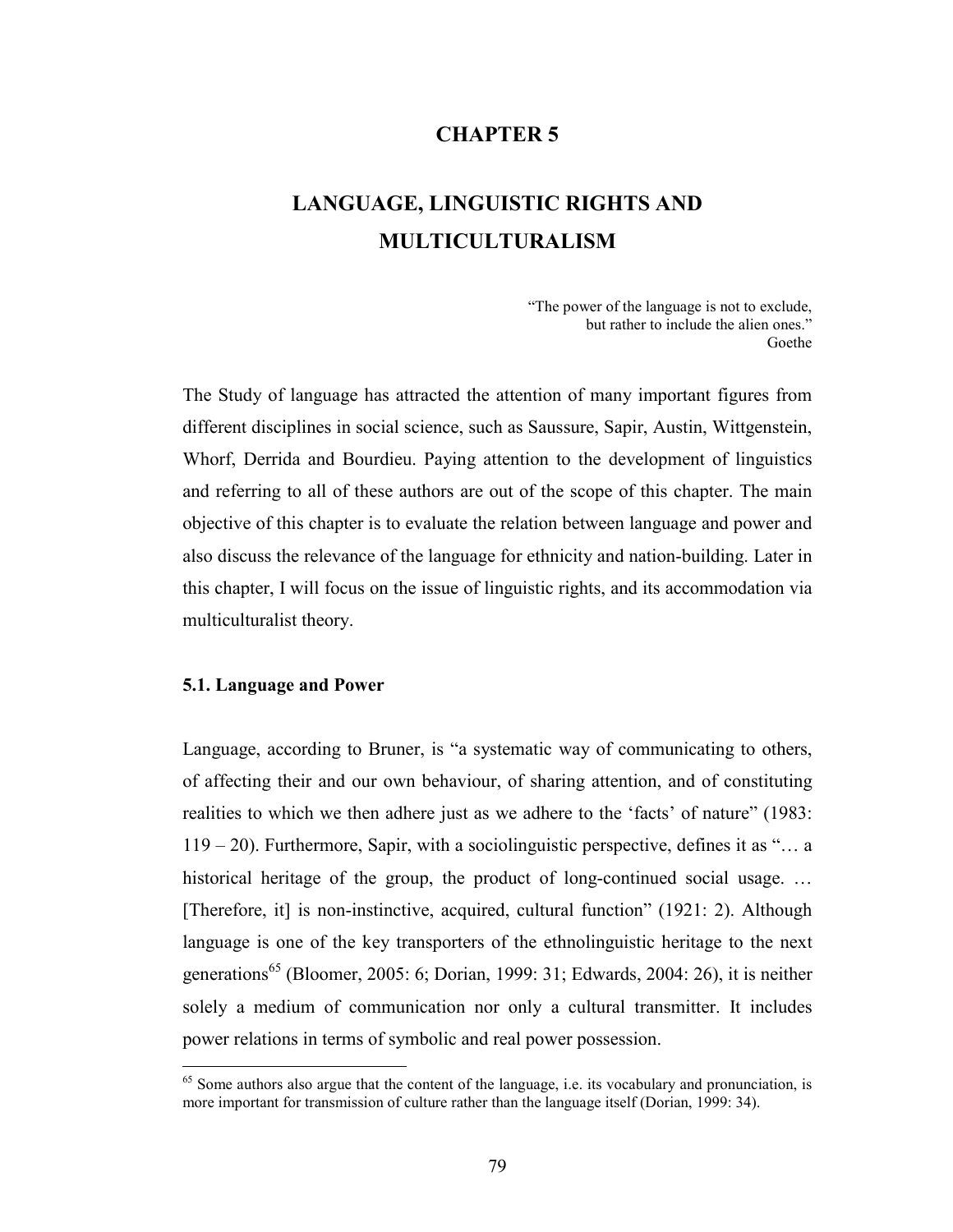Non-institutionalised bilingualism, where there is an official language(s) or standard code(s), generates *diglossia*, in which there are high status language(s) (H), which associated with high prestige and respect over low status one(s) (L). In diglossia H operates as an official language or as an official dialect (standardised code) and L as a minority language or as a local dialect. For example, German in Germany as H and Swiss-German as L, French as H and Bask language as L, and Dutch in the Netherlands as H and Frisian as L (Ferguson, 1959; Fishman, 1967). According to Fasold, diglossia does not emerge only between dialects but also between different languages (cited in Millar, 2005: 6), which made possible to use this theory on minority – majority languages interactions, such as in my case. According to this model, Turkish language in Bulgaria experiences double or extended *diglossia*. Firstly, Turkish (L) against Bulgarian (H) and secondly, Northern and Southern Bulgaria's Turkish dialects (L) against official Turkish (Istanbul) dialect (H) of Turkey.

There is domination and subordination relationship between H and L, and speakers of L are deprived to access to symbolic power, which associated with H. However, diglossia theory has been criticised by reason of missing this point and focusing on norms rather than power. Therefore, some researchers, such as Gal (1979), tend to re-define diglossic relations with a more developed more comprehensive approach to cover power imposition and its reproduction via institutional structures of the state (Martin-Jones, 1989: 109, 113, 118 – 119). According to Eckert, diglossia does not arise; on the contrary, it is imposed in the form of an administrative, ritual or standard language, and this makes it necessary for accessing power and upward mobility (cited in Martin-Jones, 1989: 120).

Bilingualism is not a new phenomenon, on the contrary it has existed since ancient times, for instance, Sumerian-Acadian Empire was bilingual (Paulston, 1998: 2). Bilingualism may be justified in terms of religious and scientific reasons, as well. Related to this, bilingualism can be divided into two categories, elitist bilingualism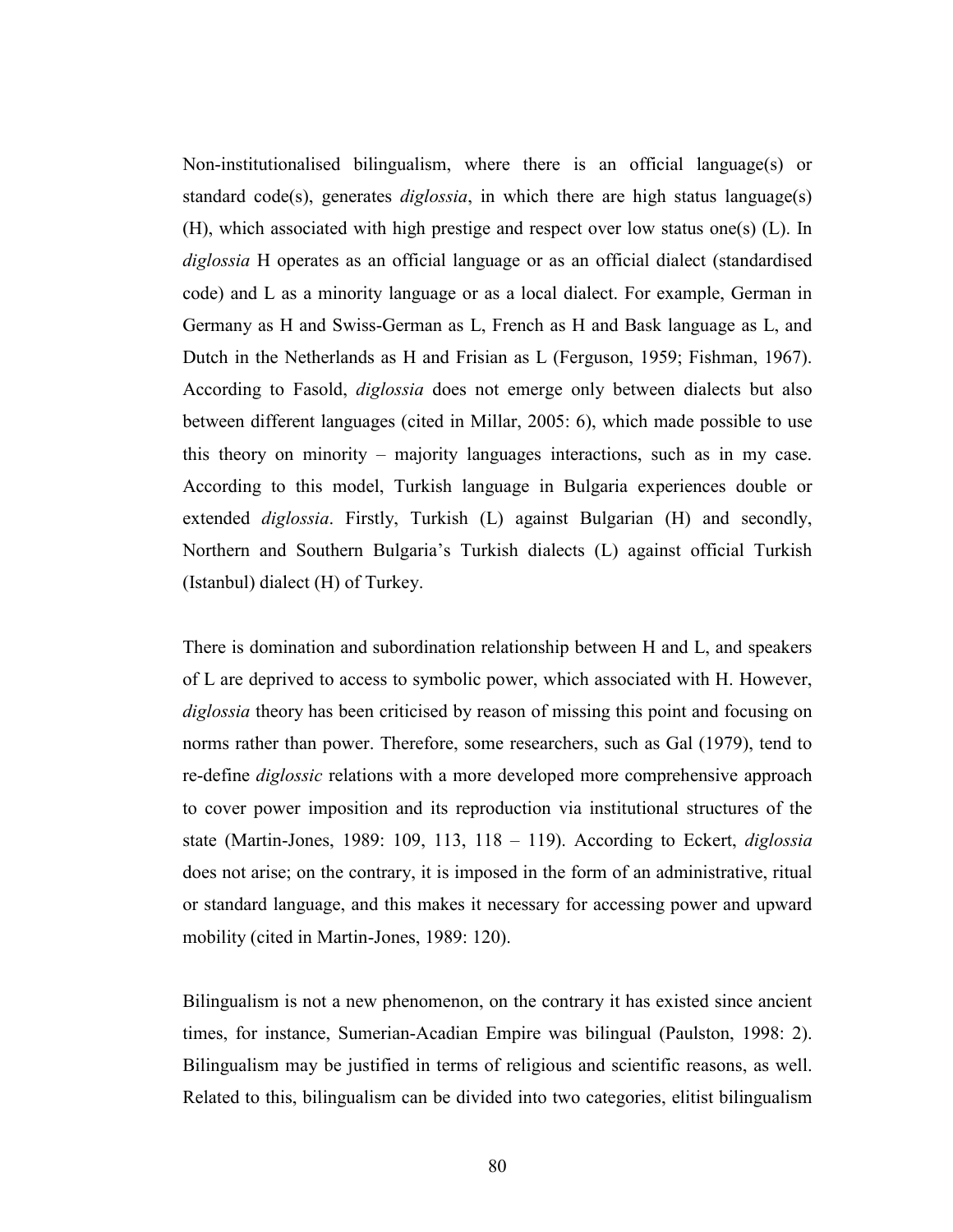and folk bilingualism. According to Anderson, in elitist bilingualism, "reading class", a class which has an economic, social and political access to educational and scientific institutions, may prefer to use a language in scientific and literary activities different from their vernacular<sup>66</sup>. For instance, Latin since the Roman Empire in Western Europe and Greek since the East Roman Empire in Eastern Europe were lingua franca of science and literature. Furthermore, the rationale behind the choice of elite languages could also based on religion, i.e. Latin for Catholic Christianity, Greek for Orthodox Christianity and Arabic for Islamic World served as languages of religious activities and texts. Hence, by speaking of language of religion, science and literature, "reading class" could sustain its hegemony (Bloomer, 2005: 246 – 255; Anderson, 1991: 70, 76, 78; Edwards, 2004: 16; Paulston, 1998: 2).

In folk bilingualism, in contrast, ethnolinguistic minorities have found themselves in a territory where their vernacular is not recognised as a medium of communication. Usage of their vernacular is restricted to private use in certain territorial areas. Furthermore, minority language can be represented in social and economic sphere unofficially (Edwards,  $2004: 26 - 27$ ). Furthermore, subordination of minority tongue, which decreases its prestige, makes its transgeneration difficult. Minorities would face to make linguistic shifts in order to pass the linguistic borders, which were erected by holders of symbolic power (Paulston, 1998: 2).

The post-structuralist approach and mainly Bourdieu's theory, which is relevant to explain the situation of Turks in Bulgaria, challenges the suppositions of *diglossia* theory by accepting the importance of socio-historically shaped partiality, contestability, instability, and mutability of ways in which linguistic ideologies and identities are connected to power and political structures in linguistic communities (Pavlenko and Blackledge, 2004: 10). In essence, according to Bourdieu, language

<sup>&</sup>lt;sup>66</sup> Etymon of "vernacular" comes from the Latin word *verna*, which means "home-born slave, a child of free father and servile mother". That would give an idea about the superiority of Latin and inferiority of Italian as a vernacular (Bloomer. 2005: 8).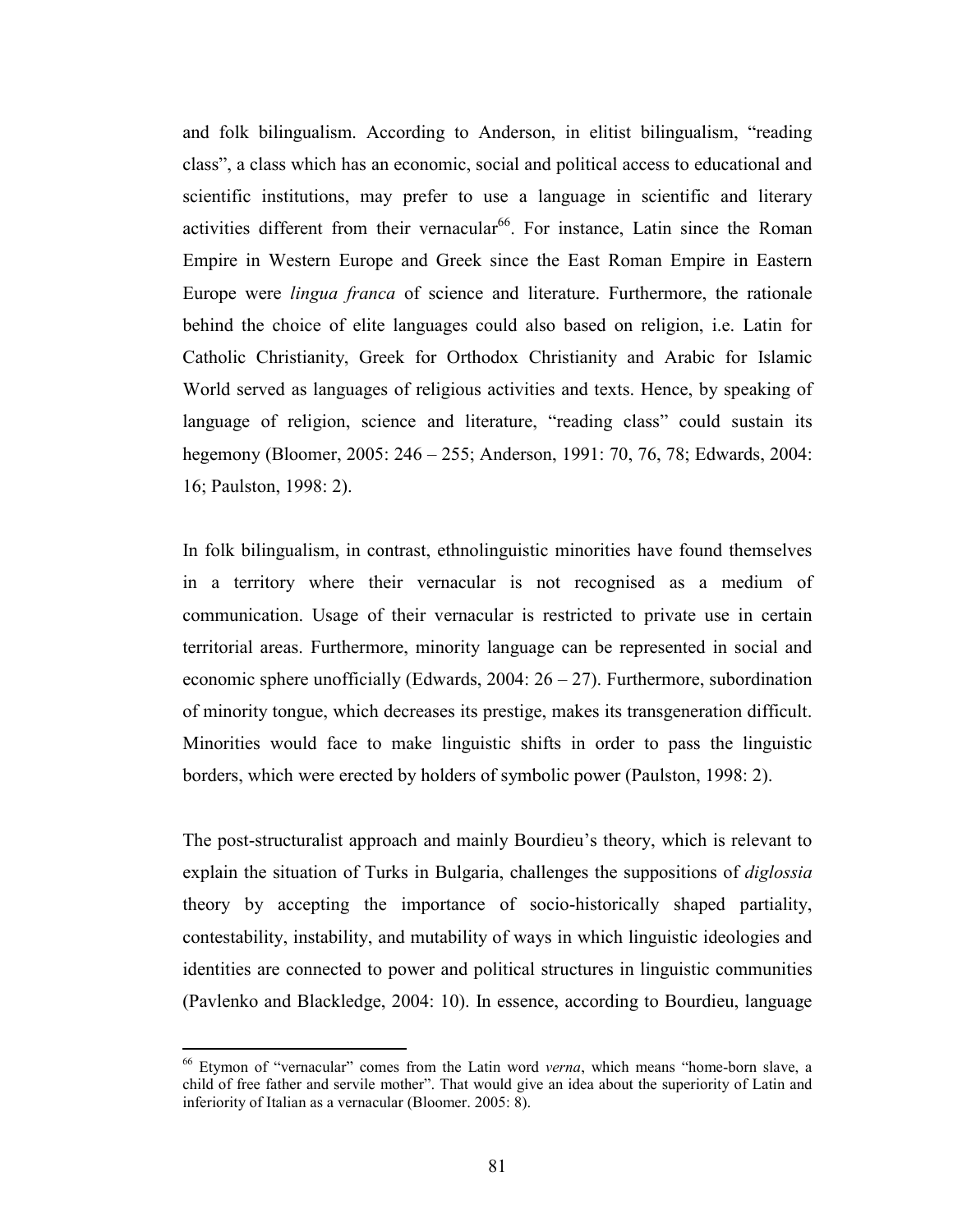represents, manifests and symbolises the authority. In the linguistic market or context, linguistic expressions are produced in the linguistic market  $67$  where they are valued and devalued in terms of their linguistic capital acquisition. We have to note also that linguistic market is not fully dominated by the dominant language; and therefore, it gives a chance to dominated linguistic speaker to participate in local linguistic markets and to gain linguistic profit (Bourdieu, 2005: 66, 71, 109).

Additionally, Bourdieu's symbolic capital is not solely 'symbolic' but it is that "the various species of capital, economic, cultural and social capital, assume when they are perceived and recognized as legitimate by the actors in a certain field" or social space (Lines, 2003: 32). Additionally, symbolic power is not a specific type of power, as Thompson states, based on Bourdieu's writings, but "rather to aspect of most forms of power as they routinely deployed in social life." In daily life "power is seldom exercised as overt physical force: instead, it is transmuted into a symbolic form, and thereby endowed with a kind of legitimacy that it would not otherwise have" (Thompson, 2005: 23). Thompson adds that:

"For different speakers posses different quantities of 'linguistic capital' – that is the capacity to produce expressions  $\dot{a}$  propos, for a particular market… [T]he distribution of linguistic capital is related in specific ways to the distribution of other forms of capital (economic capital, cultural capital, etc.) which define the location of an individual within the social space… The more linguistic capital that speakers posses, the more they are able to exploit the system of differences to their advantage… (Thompson, 2005: 18)

From Bourdieu's perspective, the official language can be considered as a 'linguistic capital' which gives its users a 'symbolic power'. Official language is also a precondition for symbolic domination of the market. It imposes itself as the only legitimate language and reproduces its legitimacy mainly via family and education channels. It is dominant because dominated language speakers believe, generally unconsciously, that it is so. "Speakers lacking the legitimate competence

 $67$  For Bourdieu, market is not simply a place but rather a metaphor where figurative interactions take place (Myers-Scotton, 2006: 114).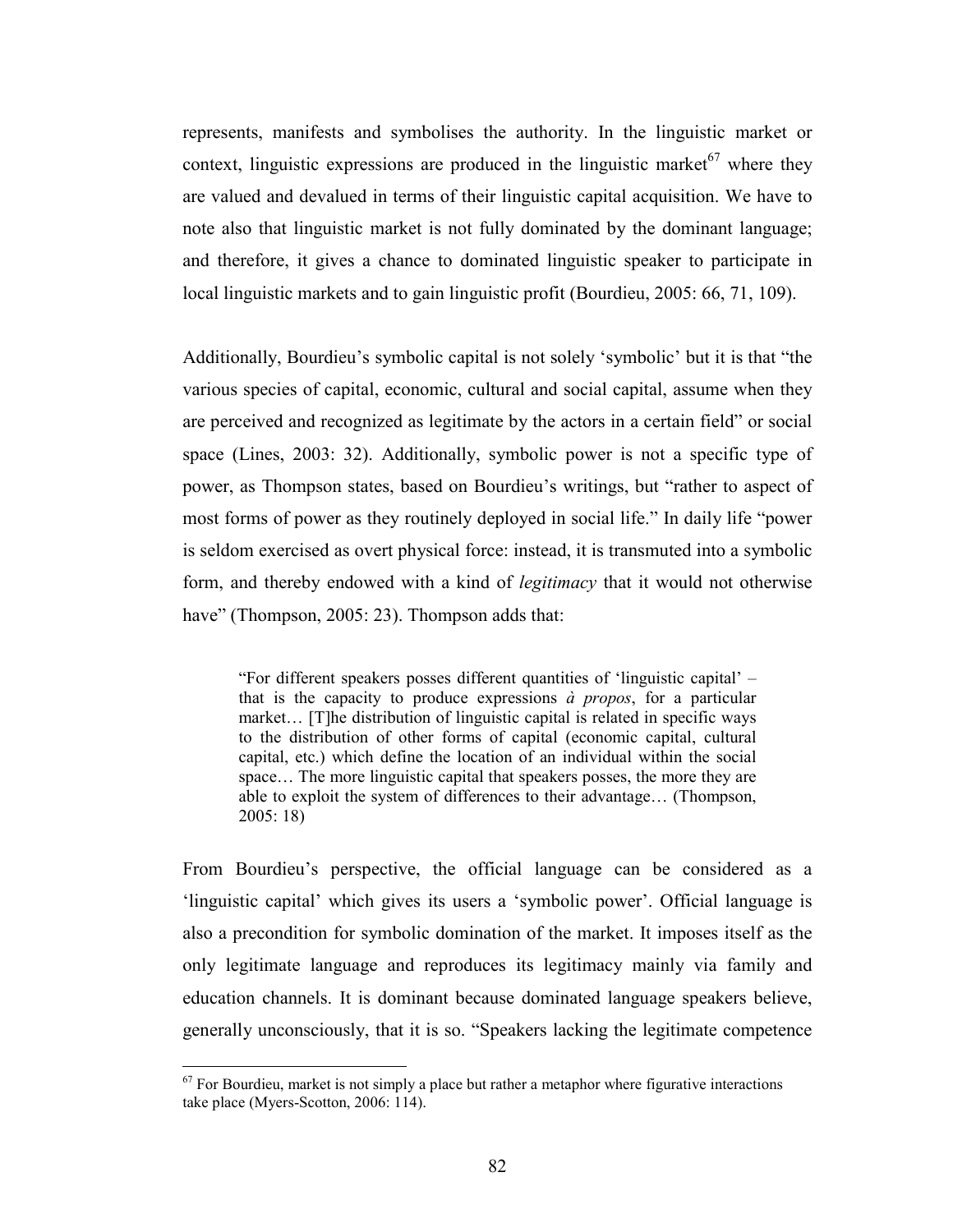are *de facto* excluded from the social domains in which the competence is required, or are condemned to silence" or "self-censorship" (Bourdieu,  $2005: 45 - 62, 138$ , 192).

Consequently, as a leading actor in construction, legitimisation and imposition of an official language, education is "to be perceived as the only means of access to administrative positions" which propagandises the usage of the official or legitimate language even at homes or in private sphere. This is because the 'educational market' is under domination of linguistic products – which are, for sure, valued more than the linguistic products of the dominated class – of the dominant class Thus, this domination is sustained generally via education system and family (Bourdieu, 2005: 49, 62).

The dominated language holders are those who most probably dispossess themselves in favour of a spokesperson to represent them. These spokespersons are those who are native speakers of the dominant language or have a capacity in that language more than others who delegate them. According to Bourdieu, there is an 'unwritten law' that prescribes the official language of the country "as the only acceptable and valuable language for formal speeches in formal situations" (Bourdieu, 2005: 68, 131).

Strategic use of language varies in terms of linguistic profit expectations of the users but this is not, of course, a simple cost-and-benefits "rational" calculation but an act imposed by the symbolic power of the dominant language and the dominant ideology in the form of social, political and economic rewards, or as Millar points out, by demoralisation of the individual due to low status and low prestige of their vernacular (2005: 27). Speakers of minority languages can internalise the superiority and legitimacy of the official or dominant language unconsciously, because devaluation of minority language is a covert or hidden process (Martin-Jones, 1989: 120). Therefore, linguistic identity is not a definite, homogeneous or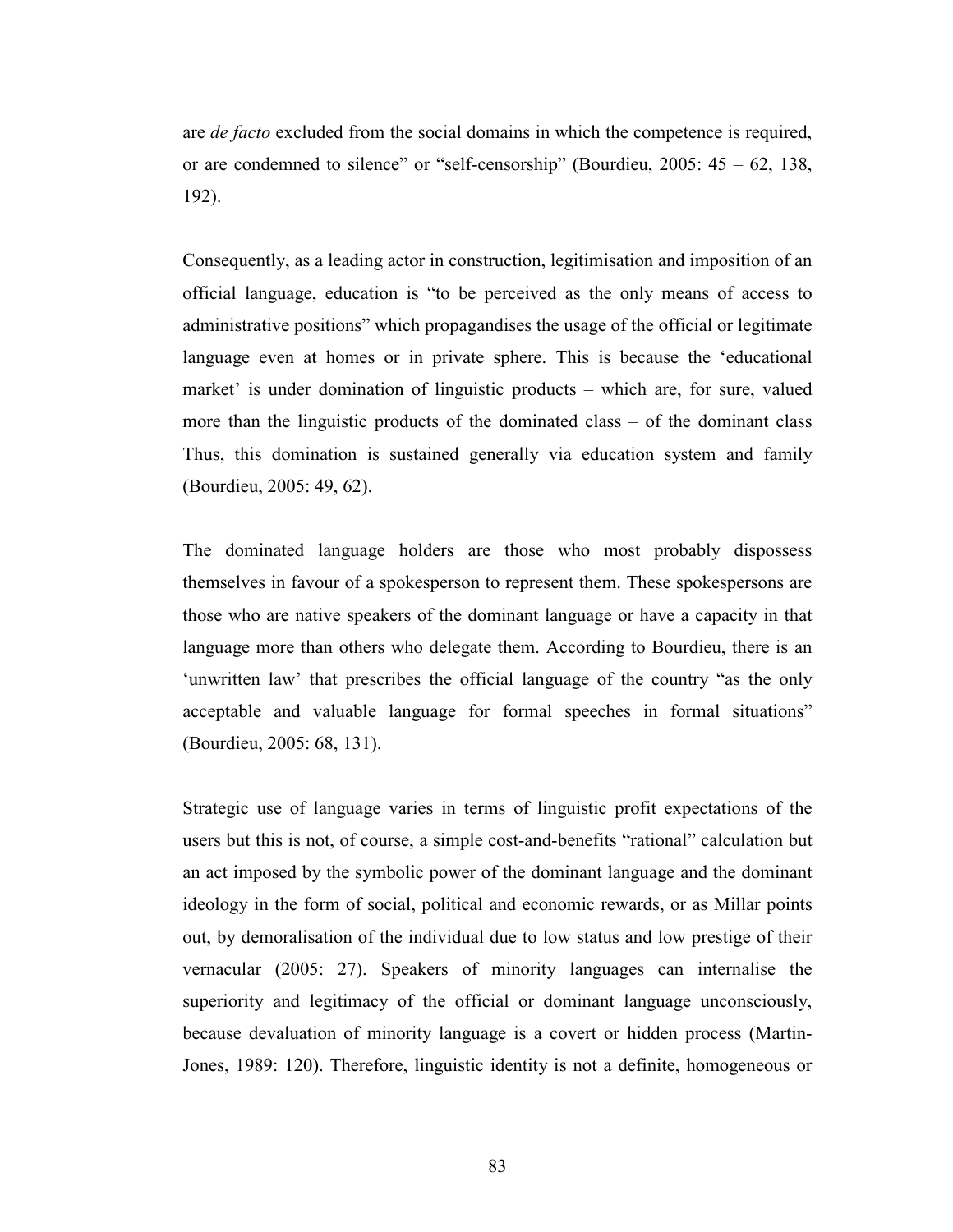static identity; in contrast, it is open to changes in different circumstances (Pavlenko and Blackledge, 2004: 21 – 22).

#### 5.2. Language and Ethnicity

Language and power have a very salient relationship. Language is more or less interrelated with ethnic identity, as well. Even though having distinctive language is not a precondition to be categorised as an *ethnos*, it is mostly one of the most important markers of ethnic identity. Language acquires its importance particularly through ethnic mobilisation during nation formation and nation-building process. It could be used as an instrument to unite and also to separate different ethnic identities.

Different approaches to the concept of ethnicity place and associate language in different functions. Primordialist approach which shaped the Soviet ethnos theory sets language as a key element of being an ethnos and acquiring an ethnic identity. Primordialists see the ethnicity as an objective realm which includes 'given' features. According to Geertz (1963) some of those given features are "being born into particular religious community, speaking a particular language, or even a dialect of a language, and following particular social practices". Similarly, Shikogorov in 1922 defines ethnos as "a group of people, speaking the same language, who recognise their shared heritage, and have a shared complex social mores, mode of life, retained and sanctioned traditions which differentiate them from other groups" (cited in Tishkov, 1997: 2). Gumilev even stressed that ethnoses are biological rather than social as result of adaptation to the particular conditions of a territory (cited in Broomley and Kozlov, 1989: 430).

Another approach is social constructivism, which was pioneered by Weber. According to the social constructivist approach, ethnic group is " what people believe or think to be; cultural differences mark 'group-ness', they do not cause it [and] ethnic identification arises out of and within interaction between groups"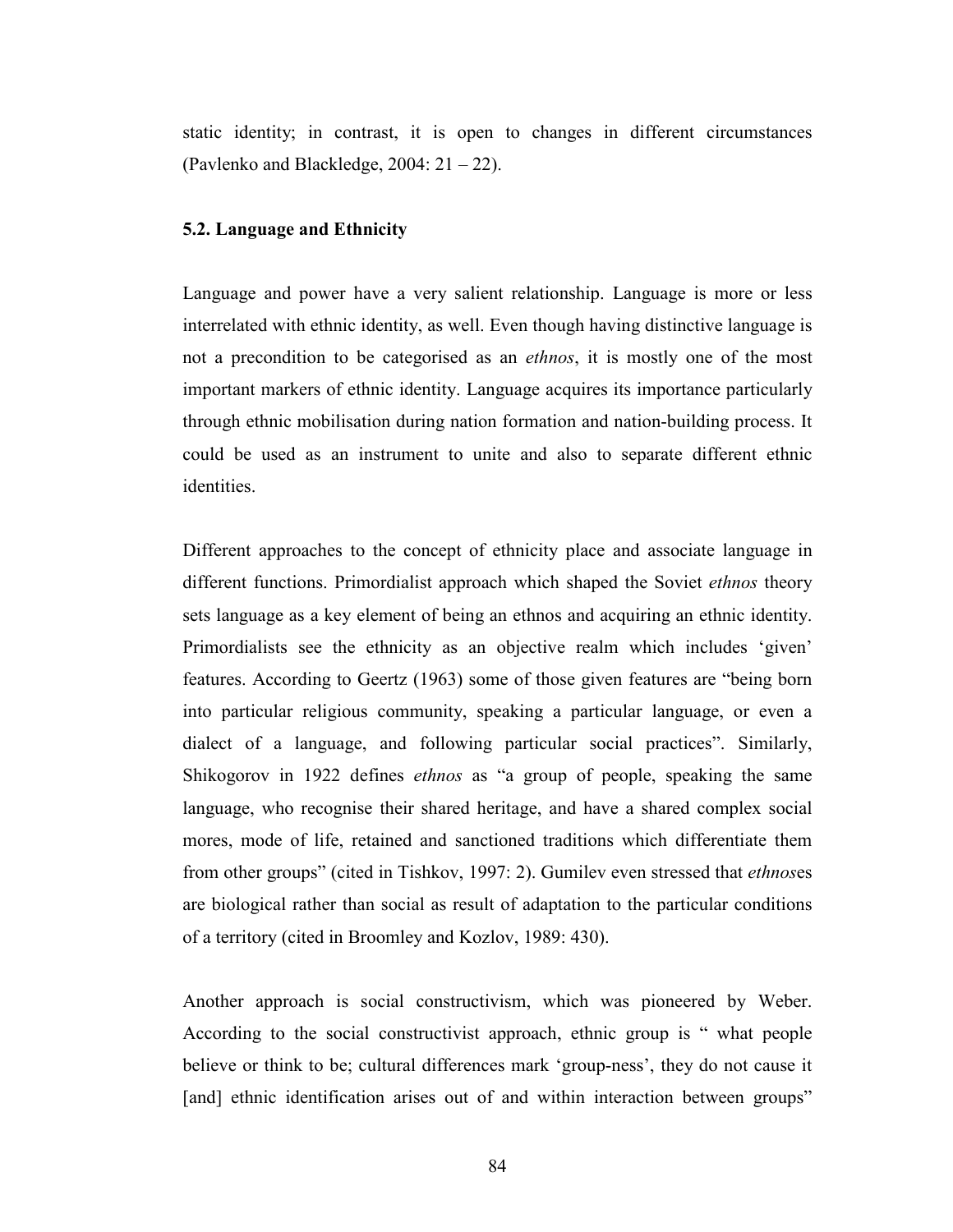(Jenkins, 1997: 11). With having influenced from the social constructivism, Barth (1969) developed anthropological approach in which ethnic groups create ethnic boundaries in order to identify themselves and as well as distinguish themselves from other ethnic groups. It is no doubt that language serves as a key ethnic boundary in this theory but not at all times and in all conditions. Another main feature of the constructivism is that defining of external and internal forces which affect and reshape ethnic boundaries and so the ethnic identity. Weber (1978) defines them as 'internal assimilation' and 'external differentiation', while Nagel (1994) uses 'external factors' and 'internal factors', and Jenkins (1996) as 'group identification' and 'social categorisation'.

Main motives of switching the ethnic boundaries (Ehlvert, 1997) are social, economic and political external factors. For instance, in order to find more prestigious and higher paid jobs, in order to escape from political discrimination and in order to keep ethnic identity alive in changing territorial and demographic circumstances members of the ethnic group may opt to switch their identities. The boundary switching may be strategic, defensive or utilised. For example, Eidheim (1969) found observed some Lapp groups in Norway tended to speak Norwegian in order to escape from deprivation of their vernacular and, as a result, from the social exclusion. Therefore, as a most visible subjective element of ethnic differentiation, language switching can be the first and relatively fastest way to change especially in utility-motivated switching (Smith, 1993: 22).

Although this approach and its figures try to accommodate the subjectivity of the ethnic boundaries, it is also important to include subjective perceptions of other groups towards the group in question. Karklins (1986) calls it 'ethnic perception' and stresses that some subjective elements are attached importance while some of them are neglected. One of the main subjective ethnic markers is language. It is because language, or even accent of the same language, is perceived in all of the contacts between group members. Another important marker is dress style which is closely associated with culture and also with the particular region  $(23 – 28)$ .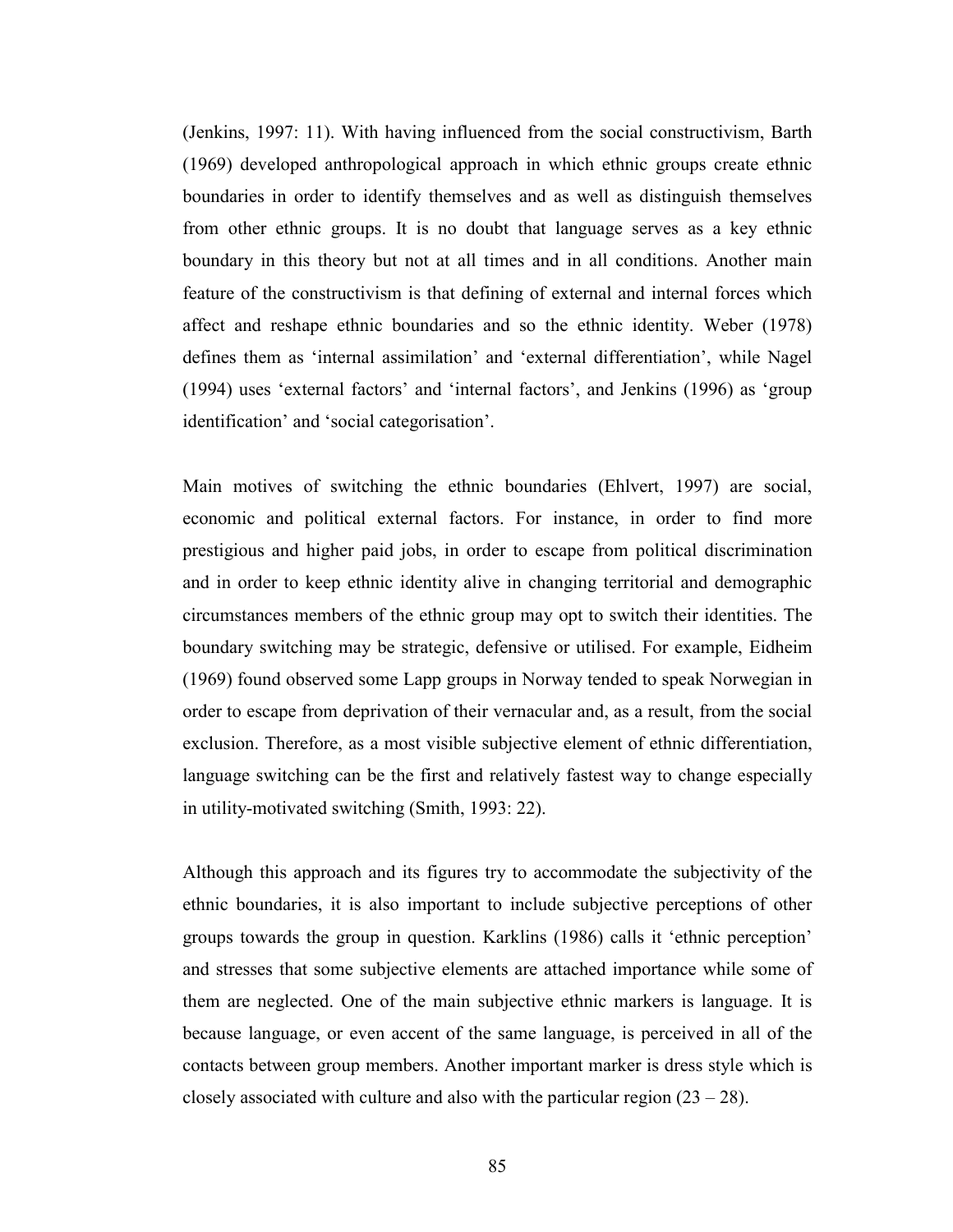This approach stresses that where group identification is weak, it is more likely to be followed by a language shift. However Pavlenko and Blackledge (2004), claim that it is a monolingual prejudice, which supposes ethnic groups as constructed by homogeneous individuals. However, language switching is more complex interrelationship and it could occur even among groups with strong in-group identification. They stressed again the importance of power relationships which function to legitimise and also oppress certain languages.

In contrast, Schöpflin (2000) argues that even though ethnic boundaries, especially in ethnically mixed areas, are perceived as clear and secure, close ethnic identities, i.e. having same or similar language, could find themselves, especially in transformation periods, in struggle over to keep their identities and this could raise the possibility of conflicts among them, as during dissolution of Yugoslavia between Serbs, Croats and Bosnians which have common ethnolinguistic identity and this common identity caused to religion to be the most important ethnic border. Moreover, boundaries are not stable but negotiable for repositioning, which also includes boundaries that were previously seen absolutely non-negotiable (Pavlenko and Blackledge,  $2004: 20 - 21$ ).

### 5.3. Language and Nation-Building

Both in French Revolution and in German Romanticism, language was perceived as a key instrument of nation-building and it was the main symbol of nationalism. Especially for those who came into nation-state formation arena relatively late, i.e. Germany and Italy, language was the main unification tool (Coulmas, 1991: 18 – 19). Membership in the modern state is defined according to citizenship. France and Germany have two different citizenship models. In France, citizenship is described according to the territory or *jus soli* while in Germany; it is defined based on ethnicity or jus sanguinis. French model requires assimilation of the individual into French society in order to be a 'true' citizen, and this assimilation is expected to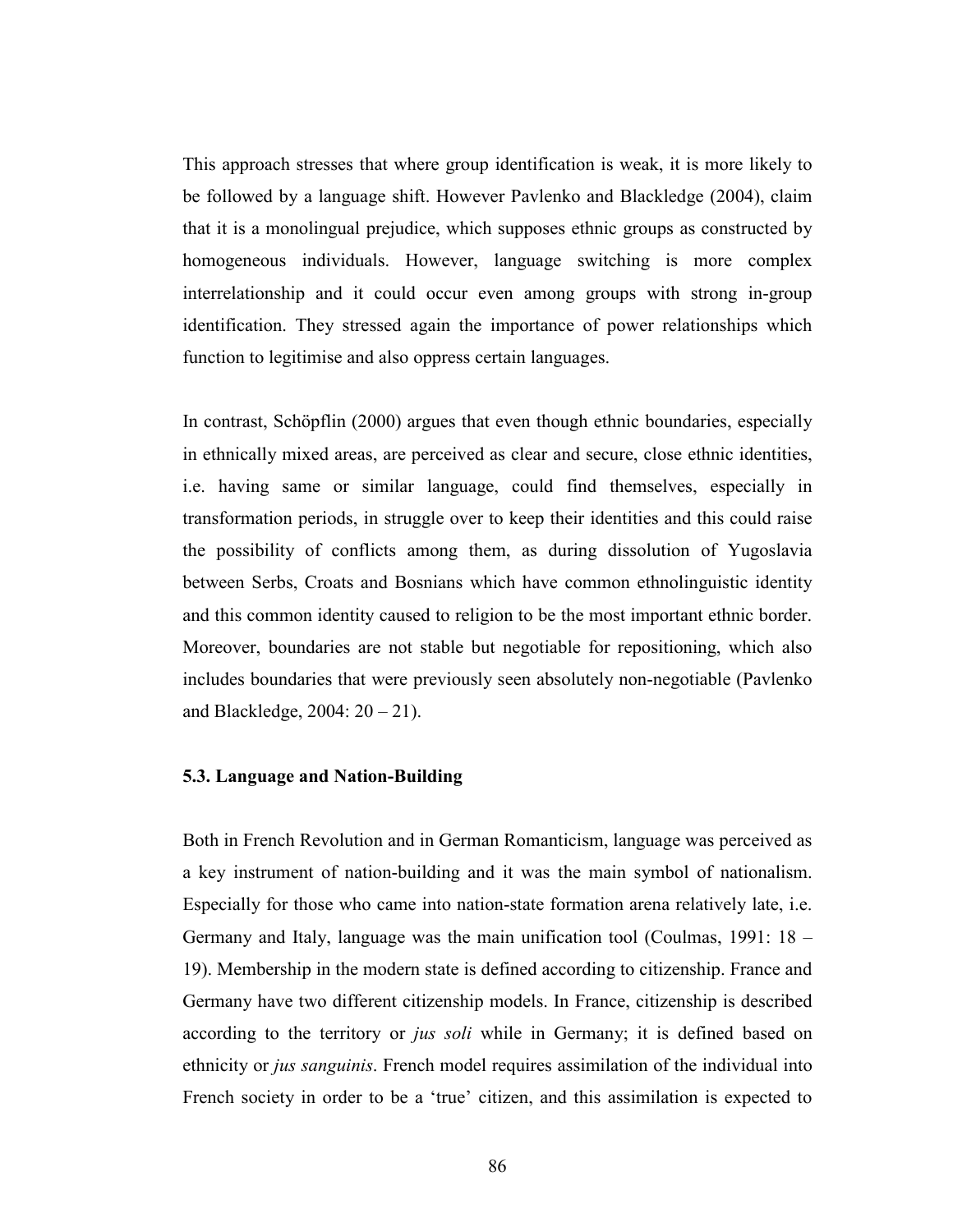take place through francophonisation. Hence, French began to be imposed as a country wide legitimate language of administration and education. On the other hand, German model is based on ethnicity and it is differentialist in nature. For example, *Aussiedlers*<sup>68</sup> could automatically gain the citizenship while Germanyborn immigrants have to follow long lasting bureaucratic procedures. However, nowadays the situation both in France and Germany has changed. France began to move away from jus soli principle while Germany has come to close it (Giordano, 1997: 176 – 180).

In addition to those two citizenship models, there is another model, Soviet nationality and citizenship model. In this model, there is difference between nationality or natsionalnost and citizenship or grazhdanstvo, which are not differentiated in the Western Europe and are used as synonyms. In this model, natsionalnost defines the ethnic affiliation of the individual, which is based on the parents' natsionalnost; on the other hand, grazhdanstvo defines from which Soviet Socialist Republic the individual are. For instance, one can hold Russian grazhdanstvo but with Azeri natsionalnost. Natsionalnost is defined according to the primordial principles and one can only change or choose his/ her natsionalnost in few exceptional circumstances, such as intermarriage parenthood and orphanhood (Shanin, 1996: 115; Karklins, 1986: 37 – 39). This model was used also in the former Eastern Bloc countries for a certain period (Klein and Reban, 1981: 3; Giordano, 1997: 184) when almost everything was being modelled based on the Soviet experiences.

Especially in CEE (Central and East European), languages were one of the key haulers of nationalism. Speaking a legitimate or an official language became or imposed to be perceived as a symbol of membership to a certain nation and as well as a symbol of progress and modernity (Paulston, 1998: 7; Dorian, 1999: 37; O'Reilly, 2001b: 9). This made minority languages to be perceived as threats to

<sup>&</sup>lt;sup>68</sup> German repatriates from the Central and East Europe, Russia and in Central Asian Republics.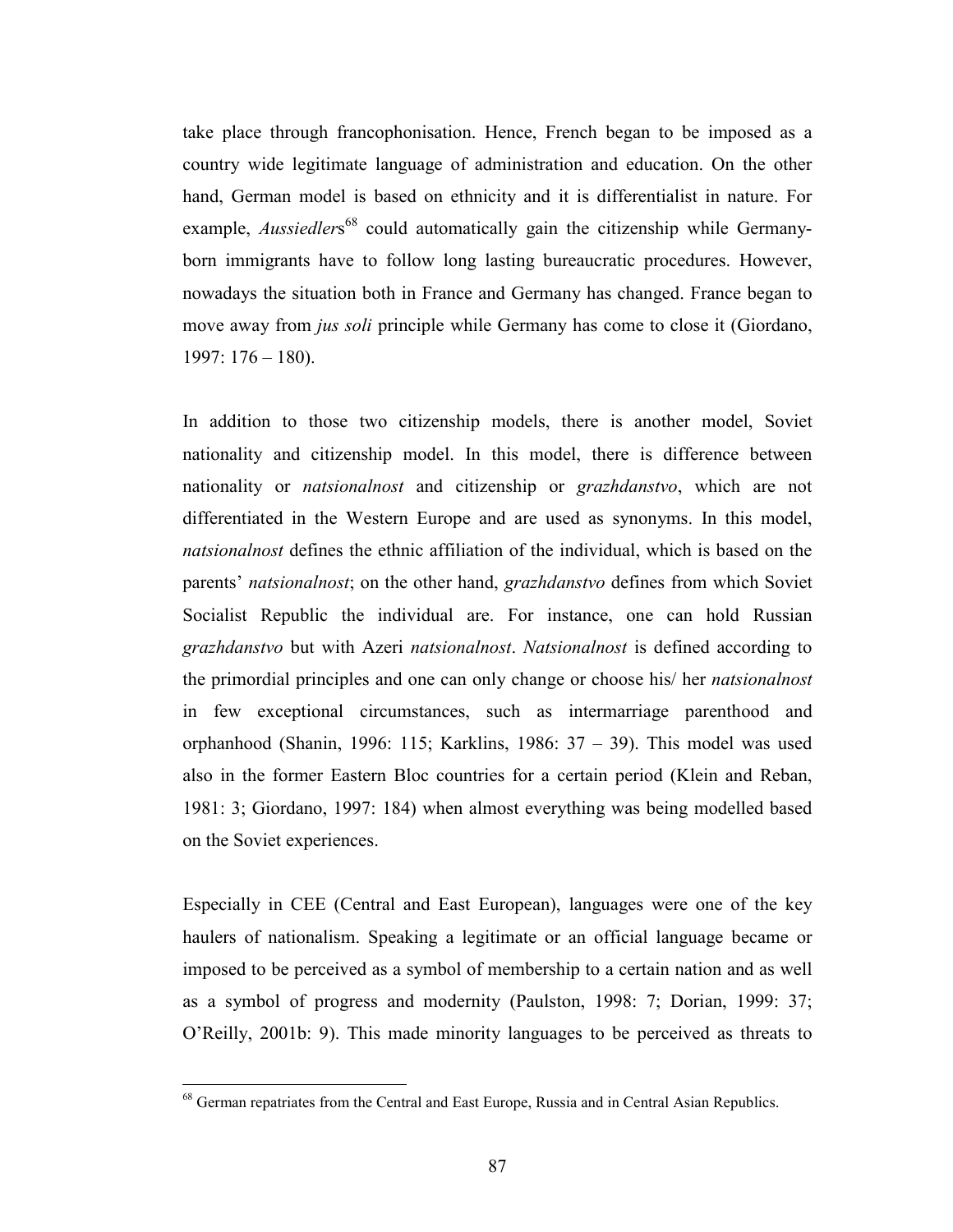nation and its integrity (Coulmas, 1991: 22). They were restricted to be used in the private sphere or even prohibited in all, private and public, spheres. Today, there are about 200 states and only approximately 110 languages in official status. Nevertheless, according to a recent study, there are 6917 living languages (Gordon, 2005), which means that significant number of people speak non-official languages, and have to be bilingual or even multilingual in order to have an access to social, economic and political facilities (Dorian, 1999: 30 – 31).

Choice of official language is highly cyclical and this cyclical relationship between official language and nation-building becomes visible when we compare official language policies of nationalist movements of Europe, Americas, Africa and Asia. Nationalist movements of nineteenth and twentieth centuries in Europe were mainly different from anti-colonial liberation movements of Latin and North America in the eighteenth century. In Americas, there were not powerful struggles against languages of colonists. In contrast, they continued to use the language of their former colonists, i.e. Spanish and Portuguese, and rarely native languages like Guaraní in Paraguay (Gordon, 2005). Moreover, in the liberation movements in post-World War II in Africa and Asia, in order to merge different ethnic identities into new nations, the languages of the former ruling class were used as mediators between competing ethnolinguistic communities via giving an official language status to one or two of these languages. For example, English, French, Portuguese and Spanish are still official languages together with some other native languages in Africa and Asia<sup>69</sup>. In contrast, especially in Central and Eastern Europe (CEE), new nation-states had and have extensive sensibilities to use vernacular of the new ethnolinguistic majority as an official, and with showing, somehow extreme, antagonism towards the language of their former rulers as an "enemy language" (Tishkov, 1997: 97; Judt and Lacorne, 2004: 7). Moreover, according to Connor, this monolingualism could not develop immediately but with a dialectical process

 $69$  For example, English is in an official status in 19 African, in 14 Americas and 4 Asian countries; French is in an official status in 21 African and in 2 Americas countries; Spanish is in an official status in 2 African and in 20 Americas countries; and Portuguese is in an official status in 5 African, in 1 Americas and in 1 Asian country.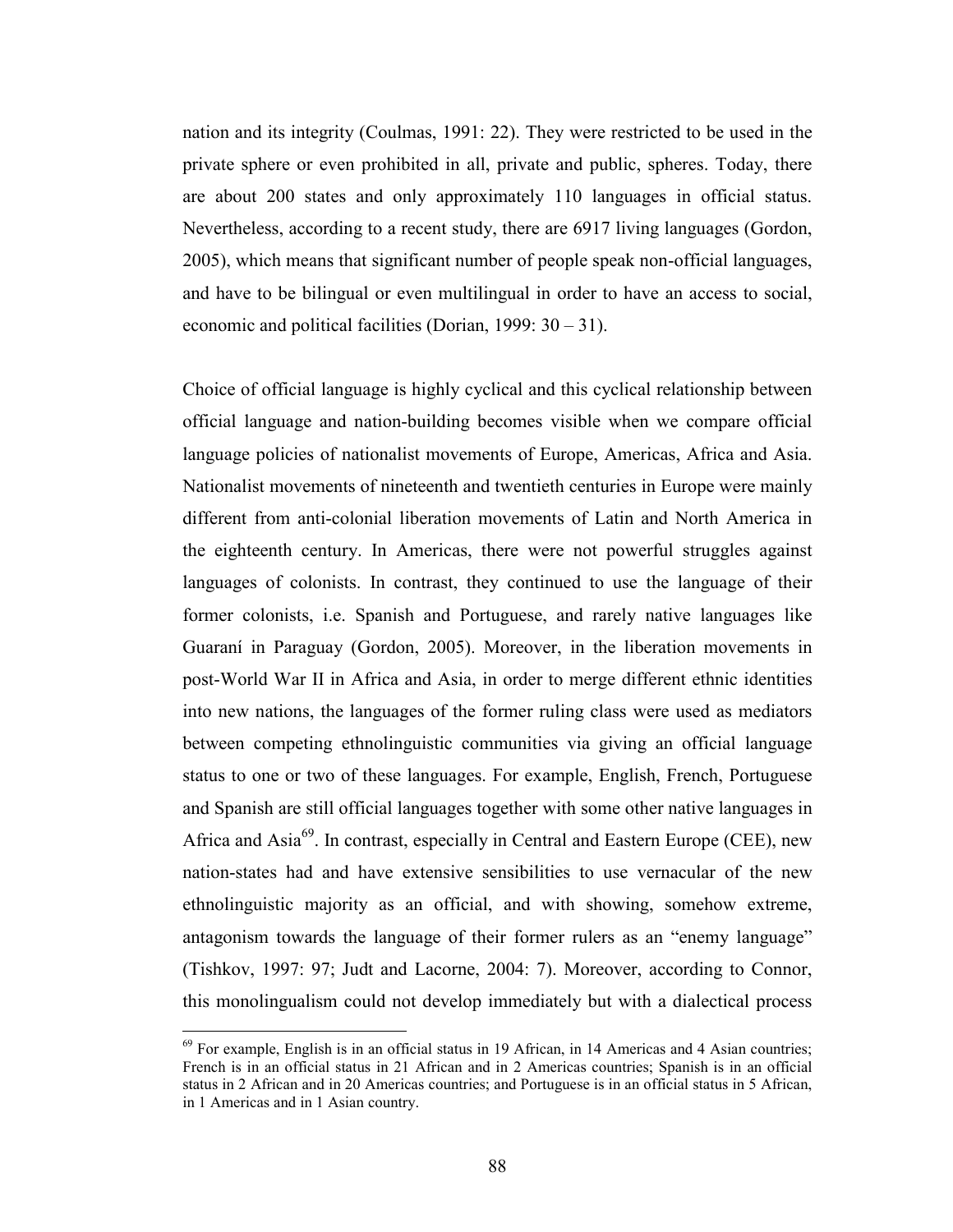from multilingualism to bilingualism, and from bilingualism to monolingualism (cited in Boneva, 2001: 86).

Due to important role of bourgeoisie in nationalism, it could be argued that, the language of bourgeoisie and elites generally has been approved as an official language when this ethnolinguistic community succeeds to form a nation-state. Anderson argues the role of print-media in spreading firstly, awareness of bourgeoisie from each other and secondly, ideas of nationalism. In order to spread ideas via print media, there should be a mass-education in vernacular and increase in literacy among targeted ethnolinguistic community  $(1991: 70 - 80)$ . Hence hegemony of 'sacred languages', such as Latin, Greek and Arabic, began to be challenged via mass nationalistic education which also accelerated ethnolinguistic consciousness instead of religious one because popular support could be achieved only if the language of the ethnolinguistic community in question is used (James, 1996: 91).

### 5.4. Development of Linguistic Rights in Europe

First minority rights related provisions were provided to religious minorities. When nationalism spread the entire Europe, national minorities have come into the agenda. Because, in the nineteenth and twentieth centuries, CEE faced nationalist movements and nation-state formation struggles which were usually ended up with bloody wars. As an awakening of the 'holy' ancient past of the new nation-states in CEE, especially in the Balkans, the idea to re-build ancient glory or big states within their ancient territory was the main instrument to mobilise masses trough war. Not surprisingly, borders of CEE countries have been drawn not according to ethnolinguistic lines but in contrast according to strategic and geographic lines, i.e. rivers, mountains (Weilenmann, 1963: 50). Consequently, this made some ethnolinguistic groups to be out of the territory of their kin.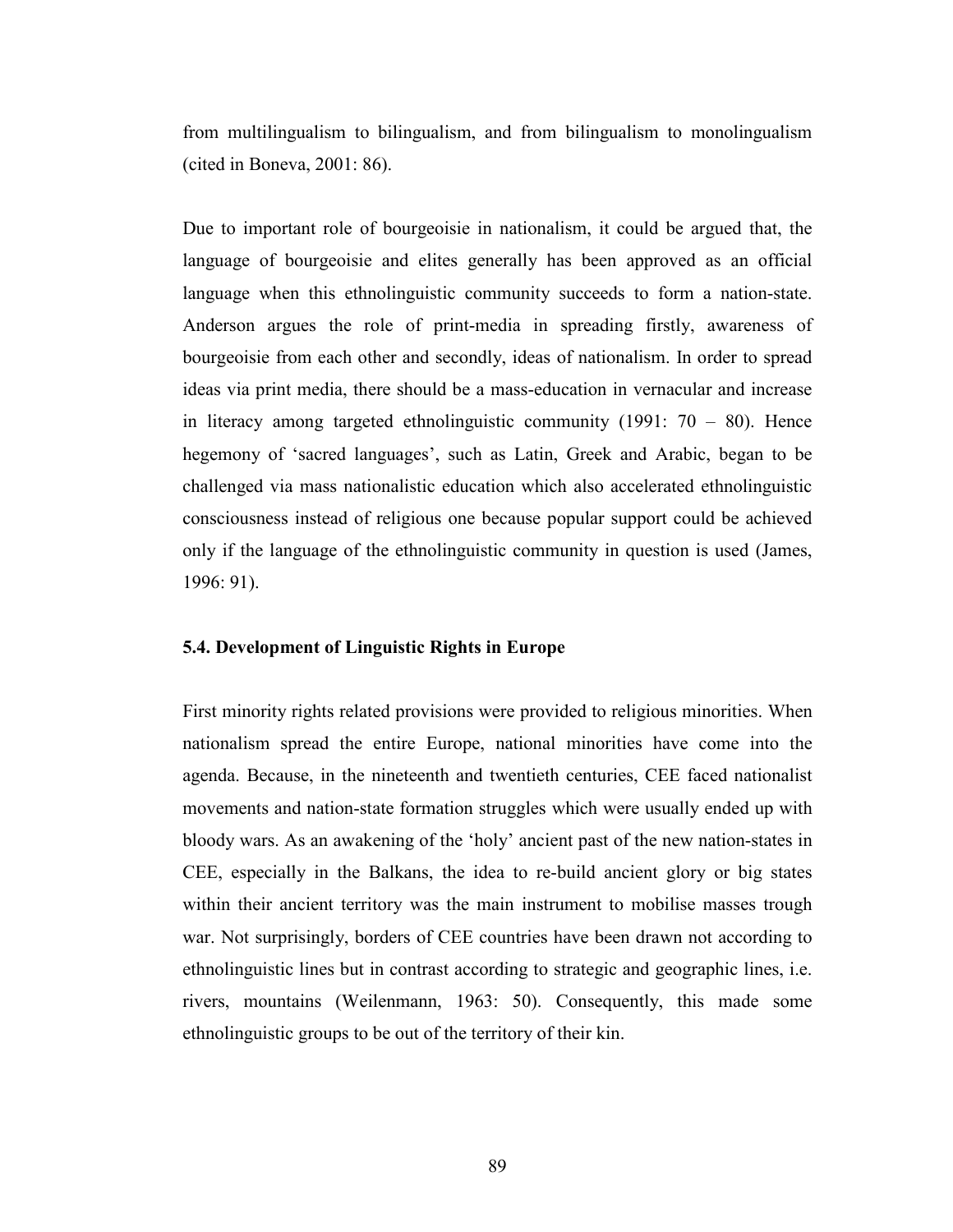Those strategic borders caused tensions among states, because nation sustained the look for all of their co-ethnies into single state. In post World War I period, the League of Nations and peace treaties of the World War I, i.e. Neuilly and Lausanne, were the key sources of protection of linguistic rights. However, minorities came to the agenda of the international politics once more when Germany used German minorities in neighbouring countries to justify its expansion and occupation. Therefore, under post-World War II institutions, the UN, minority rights have been attempted to be solved out through general or universalistic human rights mechanisms<sup>70</sup> (OHCHR, 1992: para. 3). However, those universalistic human rights provisions failed to accommodate minority rights.

Contemporary nation-states in CEE were part of empires until twentieth century, such as Ottoman Empire and Austro – Hungarian Empire, and dissolved federations of post-1989, such as USSR, Yugoslavia and Czechoslovakia. Hence, they were subordinated ethnos which marched to build their nation-states. However, the problem of minority linguistic rights in CEE countries occur when those formerly dominated groups tends to act as their former rulers. Formerly dominated minorities, which are today's dominant majorities, have looked to eliminate either symbolic or real aspects of their former rulers (Schöpflin, 2000: 239). Kymlicka defines this kind of nationalism as an "illiberal nationalism"  $(2001: 54 - 60)$ , and Dimitras and Papanikolatos named such problem as "minority rights paradox" (2001: 194). Even today, the problem is still in the agenda; for instance, ensuring the rights of ethnic minorities in Kosovo, generally Serbs as former rulers, is one of the key preconditions of the talks on Kosovo's status.

Dimitras and Papanikolatos argue that CEE countries tried to use assimilatory policies, which were implemented two centuries ago by their Western European counterparts (2001: 198). However, the twentieth century CEE nationalism could

 $70$  Even though in post-1989, the UN's 1992 'Declaration on the Rights of Persons belonging to Ethnic, Religious or Linguistic Minorities' has tried to deal with the issue, it lacks of binding mechanisms and monitoring systems. Therefore, it cannot effectively implemented (Tsilevich, 2001: 166).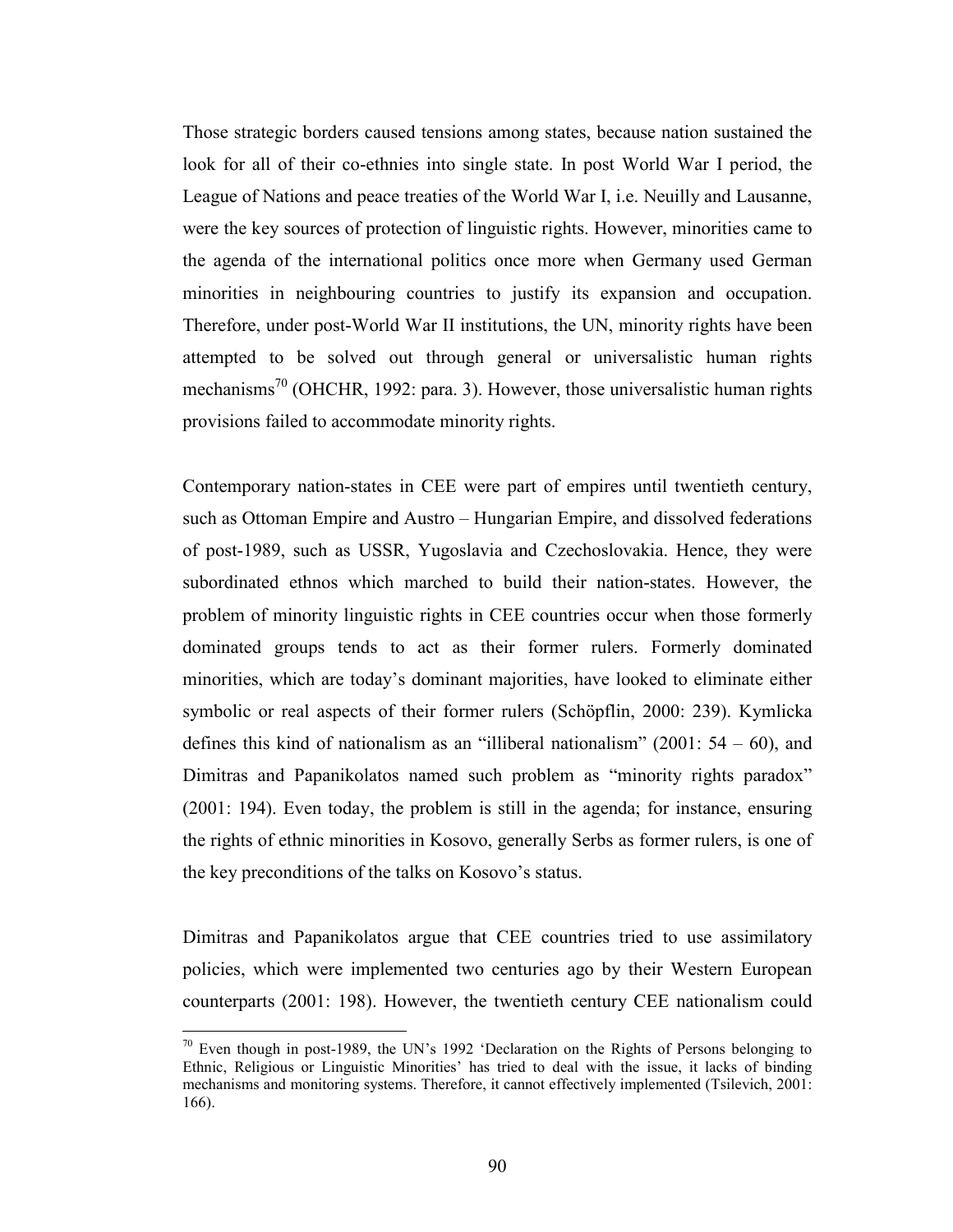not assimilate its minorities as its Western counterpart relatively succeeded to do in the nineteenth century (Schöpflin, 2000: 233). According to Kymlicka, a nationstate, firstly, imposes an official language of administration and than secures it via language laws and education policy. Hence those instruments are demanded to be back also by the minorities as response to nation-building policies of ethnic majorities. However, those demands are generally perceived as demands to secession, which, not surprisingly, accelerates ethnic conflicts (2001: 49).

Having a neighbouring kin-state accelerates the possibility of a minority language to be perceived as a threat to unity of the sate (Schöpflin, 2000: 287). For instance, Macedonian and Turkish languages are perceived as threats both by Bulgaria and Greece. On the other hand, Turkish in Macedonia, as a result of its long federal tradition during Yugoslavia, is not perceived as commonly agreed threat. Hence, due to not having a border with Turkey, Macedonia does not have anxieties and collective paranoia about 'Turkish invasion', as Bulgaria and Greece had before, and have nowadays by extremist, populist and fascist sentiments.

Therefore, new specialised provisions and implementations on linguistic rights are required because; language has been seen as a key cultural transmitter, a major visible identity marker and a main instrument of assimilation and oppression. Hence, it is the main issue of minority rights and new provisions were needed in order to prevent and bloody ethnic conflicts in the Balkans<sup>71</sup>. In order to stabilise the region and to promote the countries in the region to integrate into international and European systems, new provisions have been implemented mainly by my European organs (Patten and Kymlicka, 2003: 4). For example, by two important documents of the Council of Europe: European Charter for Regional or Minority Languages (ECRML) in  $1992^{72}$  and Framework Convention for the Protection of

 $71$  Western Europe has also minority problems, where only Iceland is an ethnolinguistically homogeneous country (MERCATOR).

<sup>72</sup> ETS no. 148, 1992, http://conventions.coe.int/treaty/en/Treaties/Html/148.htm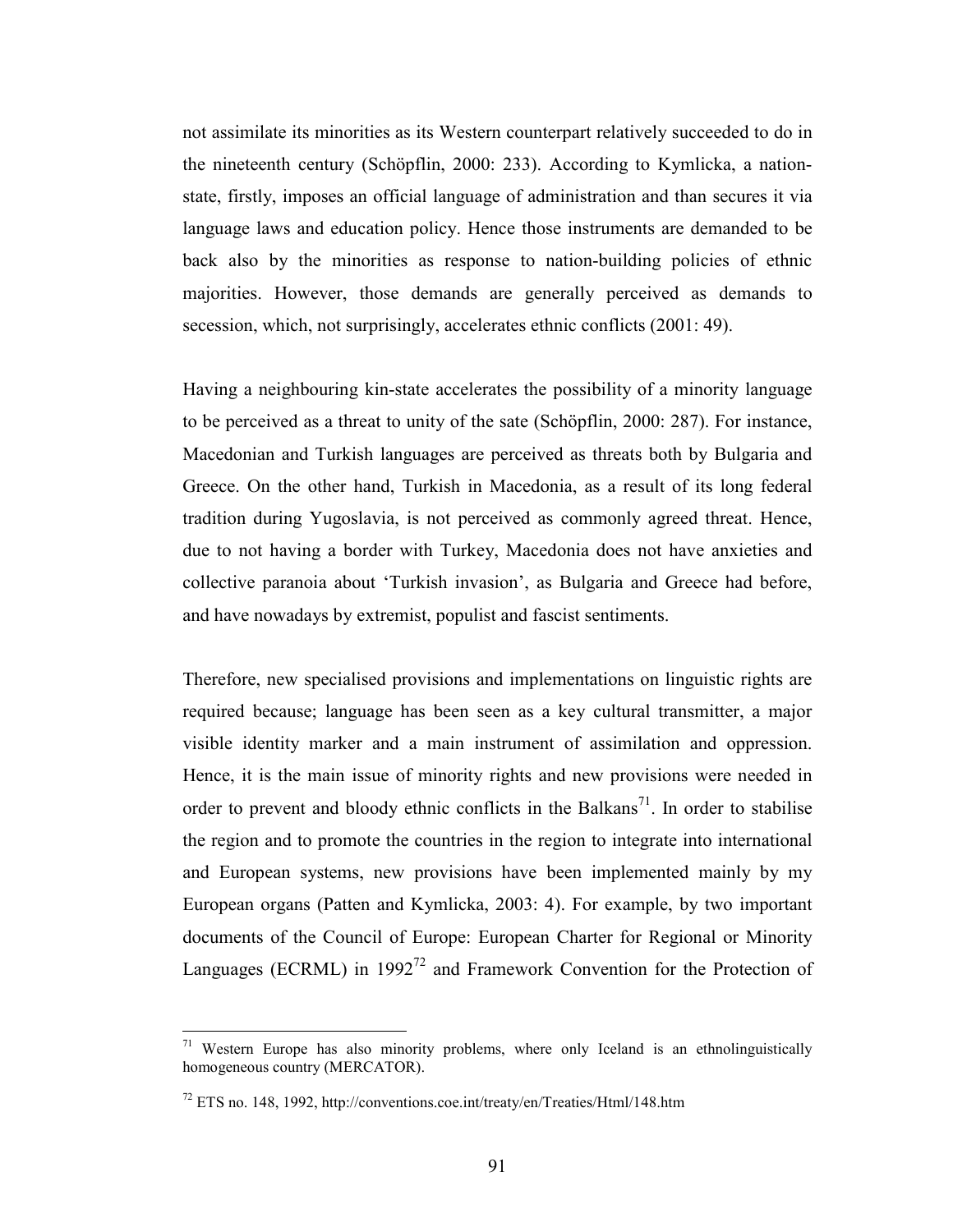National Minorities (FCPNM) in  $1995^{73}$ . The European Parliament has been acting as the most interested body on minorities rights issues<sup>74</sup> (Malloy, 2005: 3), which accepted several important resolutions concerning linguistic rights of minorities, such as Arfé Resolution on a Community Charter of Regional Languages and Cultures and on a Charter of Rights of Ethnic Minorities in  $1981^{75}$  and Resolution on a New Framework Strategy for Multilingualism<sup>76</sup> in 2006. As a result of the Arfé Resolution, European Bureau for Lesser Used Languages (EBLUL) was established in 1983 and the European Commission set up European Network for Regional or Minority Languages and Education (MERCATOR) in 1987 (Coulmas,  $1991: 16 - 17$ ).

Those conventions, charters, declarations and recommendations have been criticised due to lack of legal binding power and no monitoring systems. Even if they have monitoring mechanisms, they include blur statements, which leaves the situation to the hands of the states and make them ineffective, for instance, statements in  $FCPNM^7$ , like "adequate", "as far as possible" or "shell endeavour". (Varady, 2001: 143; Tsilevich, 2001: 163, 166; O'Reilly, 2001a: 12).

However, there were also alternative regional and international initiatives which aim to influence European and International bodies to create more binding

<sup>&</sup>lt;sup>73</sup> ETS no. 157, 1995, http://conventions.coe.int/Treaty/en/Treaties/Html/157.htm

 $74$  It is understandable, because Europe has circa 60 minority languages (based on the definition made by ECRML), which are spoken by approximately 55 million people (MERCATOR). Moreover, one of the main arenas where those ethnolinguistic minorities are represented is the European Parliament. Hence, they have a chance to raise their demands. However, the European Parliament is a consultant body and it can make only recommendations not binding decisions.

<sup>75</sup> 16 October 1981, http://www.ciemen.org/mercator/UE18-GB.HTM

<sup>&</sup>lt;sup>76</sup> P6\_TA(2006)0488

http://www.europarl.europa.eu/sides/getDoc.do?pubRef=-//EP//NONSGML+TA+P6-TA-2006- 0488+0+DOC+WORD+V0//EN&language=EN

 $77$  Another problem of FCPNM is reservations of signatory states, in which they state for which minorities they will apply the Convention, and even some of them, like Malta and Lichtenstein, put reservations that they do not have national minorities (Tsilevich, 2001: 168 – 169).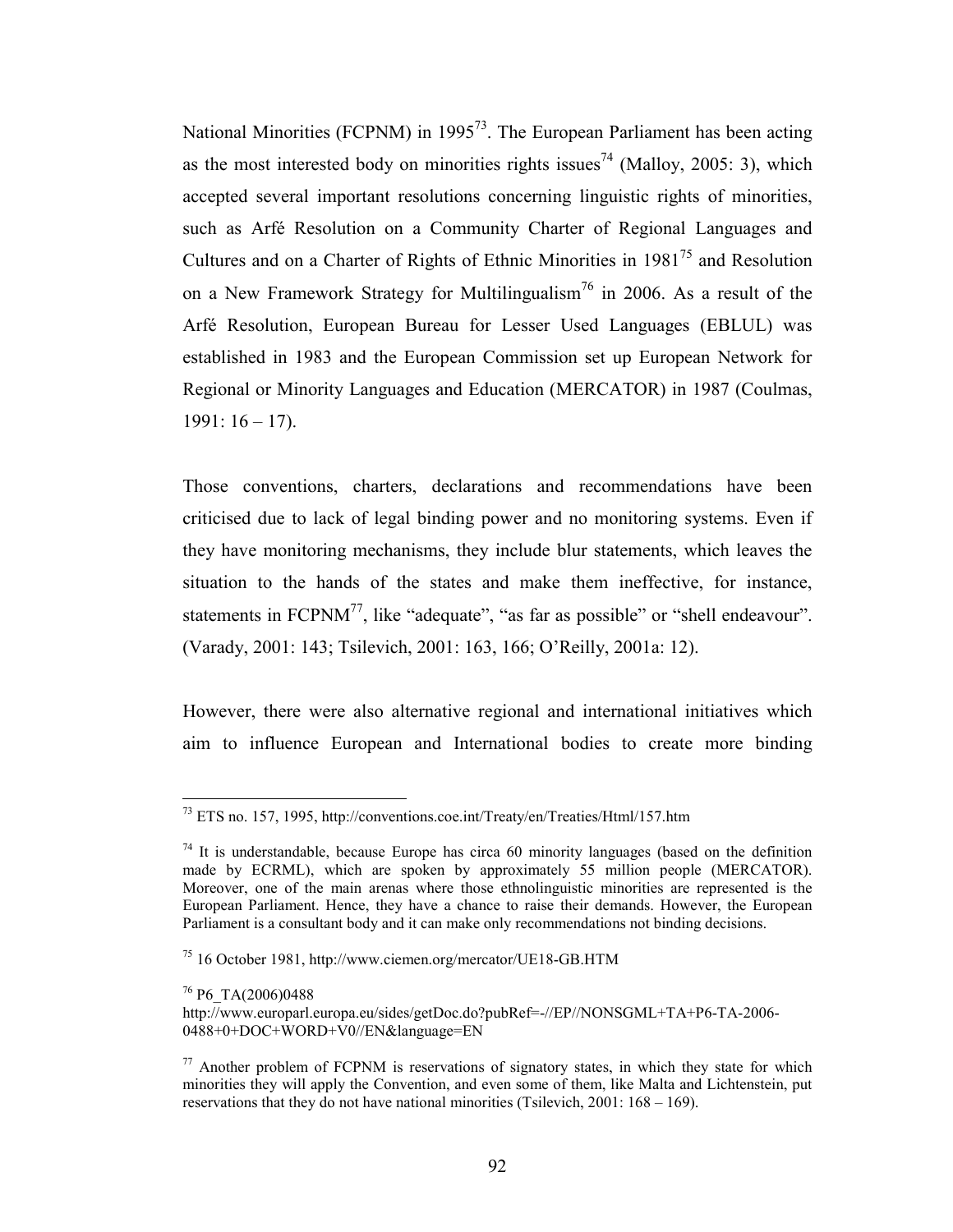documents on minority and linguistic rights issues. For instance, FUEN's (Federal Union of European Nationalities) Charter for the Autochthonous European National Minorities in 2006 and Universal Declaration of Linguistic Rights in 1998, which was prepared in the World Conference on Linguistic Rights in 1996 and supported by the UNESCO, are among those documents.

In the European Charter for Regional and Minority Languages of 1992, a minority language is defined as a language(s) that

traditionally used within a given territory of a state by nationals of that state who form a group numerically smaller than the rest of the state's population; and different from the official language(s) of that state; it does not include either dialects of the official language(s) of the state or the languages of migrants (Article 1).

States are free to choose which languages will be classified as regional or minority languages, which makes the Charter, again, less effective (Article 3 (1)).

As a consequence, the Convention for the Protection of Human Rights and Fundamental Freedoms, also known as the European Convention on Human Rights<sup>78</sup>, and the European Court of Human Rights (ECHR) are still major mechanisms with their considerable imposition of power. Not surprisingly, those universalistic documents cannot fulfil the requirements for protection of minority linguistic rights. For instance, in Belgian Linguistic Case, the European Court of Human Rights stated that "the Convention grants no rights to education in a minority language, given that the State has an interest in preserving linguistic unity<sup>79</sup> (Belgian Linguistic Case Series A. No. 6 (1979 – 1980) EHRR 252. as cited in Wallace, 2002: 11; de Pelsmaeker, 2003: 60 – 61).

<sup>78</sup> http://www.echr.coe.int/NR/rdonlyres/D5CC24A7-DC13-4318-B457- 5C9014916D7A/0/EnglishAnglais.pdf

<sup>&</sup>lt;sup>79</sup> See also COHRE (2006) Litigating Economic, Social and Cultural Rights: Legal Practitioners Dossier, 259 – 60,

http://www.cohre.org/store/attachments/COHRE%20Legal%20Practitioners%20Dossier.pdf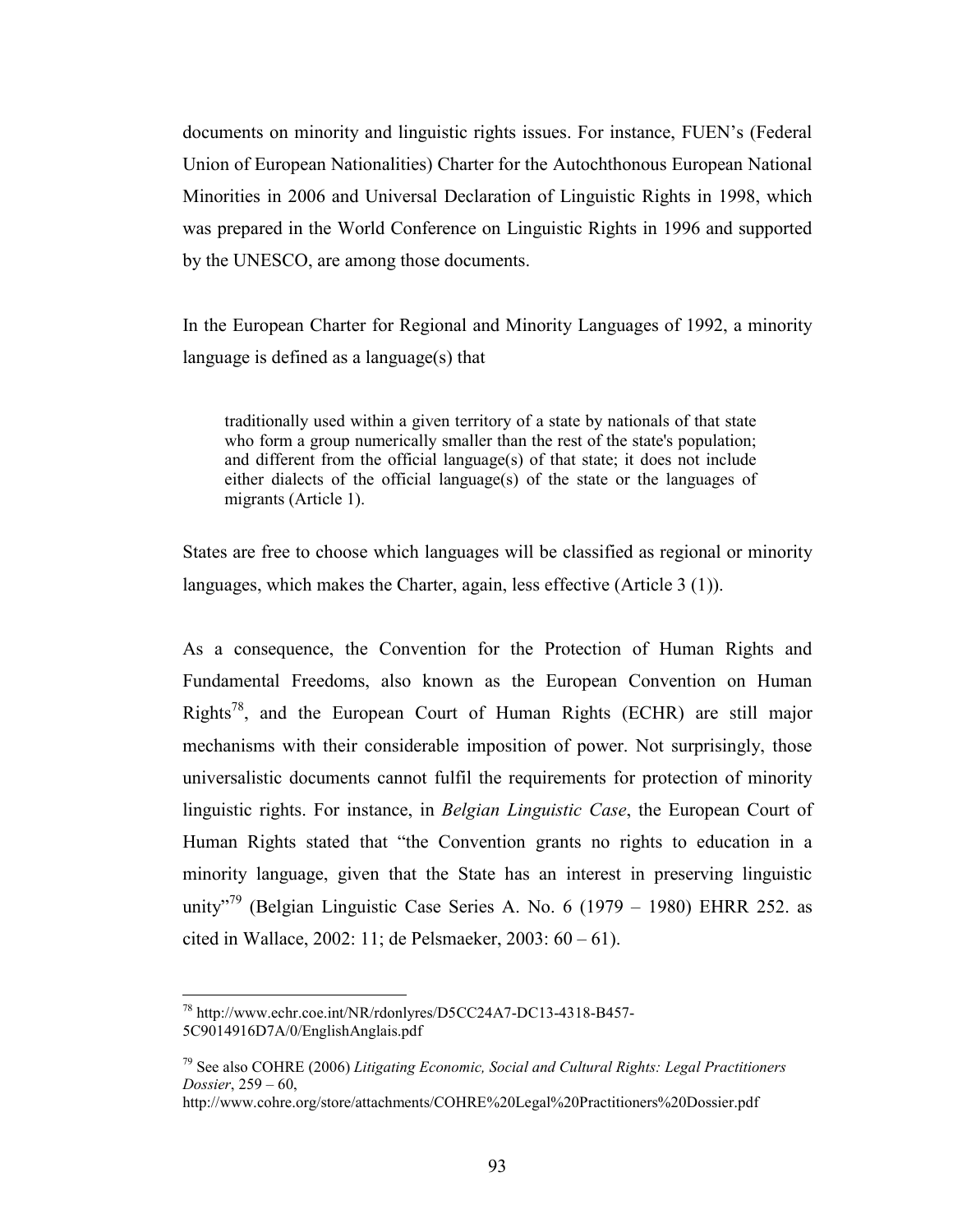The issue of the minority linguistic rights, as well, is a new phenomenon, which is still in a developmental phase away from any conclusion yet (Malloy, 2005: 9; Paulston, 1998: 10). Today, there is no consensus even on the definition of "minority". Even FCPNM does not include a definition of national minority. Malloy argues that the problem of national minorities in international law emerge not by reason of lack of complete and clear-cut definition but rather due to relations between national minorities and state nationalism (2005: 4). Therefore, EU is not a 'safe haven' for minorities but its role on the protection of the minority rights cannot be neglected, as well (Coulmas, 1991: 14). Paradoxically, the EU's primary interest to multilingualism is as a result of high monolingualism of its member states (O'Reilly, 2001b: 10), and as it recommended by the European Parliament in Framework Strategy for Multilingualism in 2006, the EU should acknowledge multilingualism not only among official languages but also among minority languages (Specific Comments on the Framework Strategy, No. 7).

### 5.5. Some Basic Issues in Linguistic Rights

Currently, five main issues are discussed related to the debates around minority linguistic rights, which have both symbolic and real effects on the lives of the ethnolinguistic minorities. These are: Minority Language Education, Minority Media, Minority Language Usage before Administrative and Judicial Bodies, Minority Individual Names in Minority Languages, and Topographical and Other Place Names in Minority Languages. I have already discussed the minority language usage in official and administrative bodies in 'Language and Power' and 'Language and Nation-building' sections; therefore, I will discuss other issues and evaluate their importance and the reasons of disputes around these issues.

### 5.5.1. Minority Language Education

One of the most controversial and disputant issue related to the linguistic rights is education. Minorities, who are recognised, have a chance to study their languages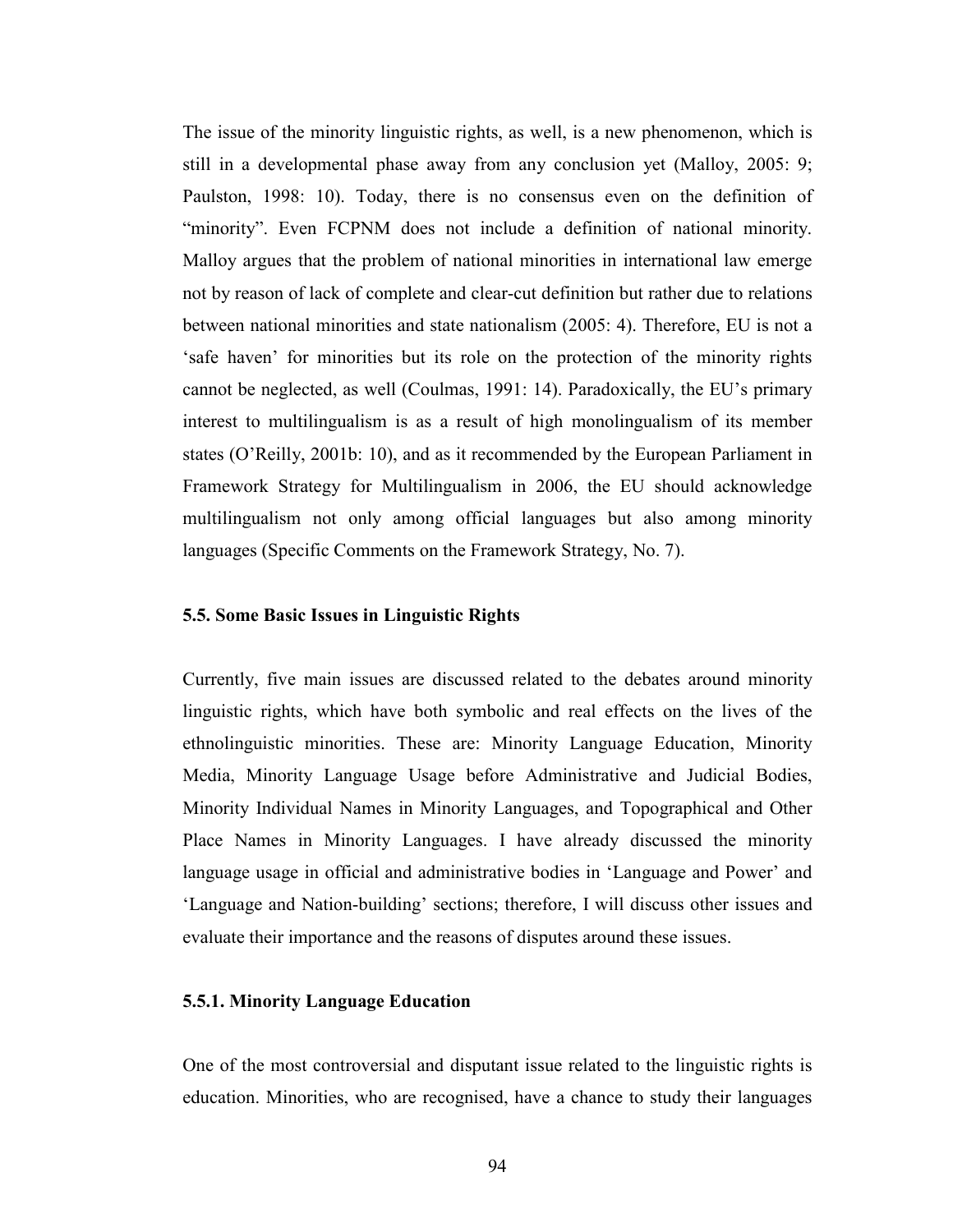in public schools. However, study of a minority language is different from study in a minority language, in which medium of instruction goes through a minority language. Nation-states are not very willingly to accept the later one due to special importance of 'national' language in state formation and its high perception as unitary tool of the state.

The major goal of the national mass-education in the era of nationalism is to create a 'high culture' with its 'new man' or 'standard man' (Gellner, 1999): 28; Bourdieu, 2005): 47; James, 1996: 131). Althusser (1971) utters that education is the key 'Ideological State Apparatus' to train citizens and, Bourdieu and Passeron argue that by education or 'pedagogical action', supremacy of dominant class and universality of the dominant culture are sustained (1990: 42). Dominant class transfers the legitimate knowledge to the dominated one via mass and compulsory education, in which they are also planners and influencers of corpus, status and acquisition planning. It allocates itself the high valued symbolic goods of the market which causes to reproduce inequalities (Bourdieu, 2005: 48, 62; Bourdieu and Passeron, 1990: 5, 10, 40, 42; Millar, 2005: 99 – 100).

Another aim of states by implementing official language policies and imposing medium of instruction in official language in public schools is to achieve linguistic assimilation of ethnolinguistic minorities (Deutsch, 1963: 8; Le Page, 1964: 24; Paulston, 1998: 9), especially in CEE countries it was seen as the main instrument of assimilation (Schöpflin, 2000: 290). It was a consequence of Herderian ideology that language creates a nation, and the motto 'true patriot should speak the national language', which came into surface after the French Revolution (Millar, 2005: 19). The role of education in construction, legitimisation and imposition of the official language is inevitable (Bourdieu, 2005: 48). Hence, official language became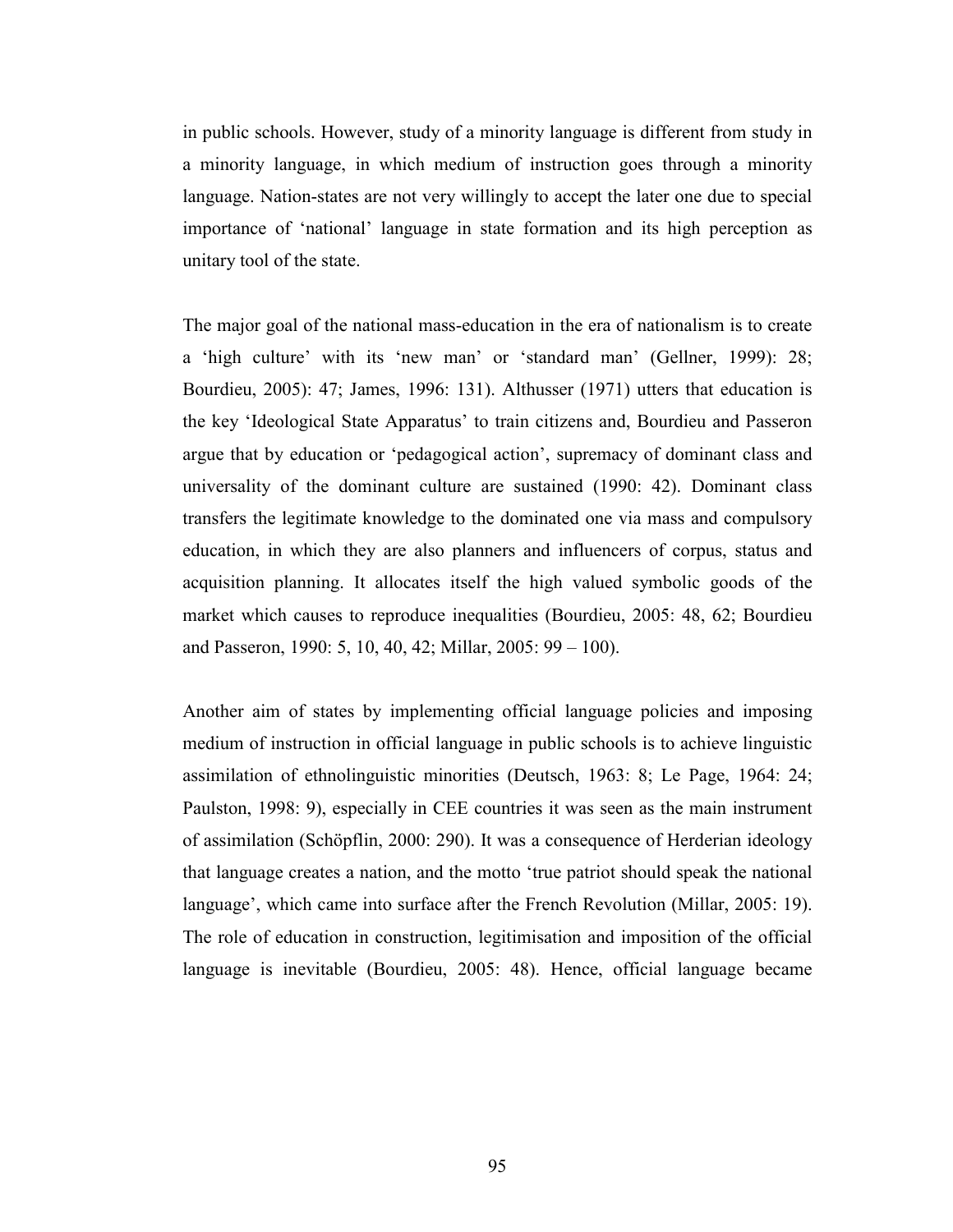compulsory or encouraged medium of instruction in public schools<sup>80</sup>, even in regions where ethnolinguistic minorities densely live.

The dominant class and the dominant culture do not always try to include all the elements; on the contrary, some elements are selectively neglected (Bourdieu, 1990: 41). Another possibility is that the minority parents would give up to send their children to minority schools or to minority language lessons due to high marginalisation of language and perceived better opportunities by studying in official language, which leads the justification for the closures of minority schools and minority language lessons (Schöpflin, 2000: 248).

Another highly disputant issue in minority language education is opening of state funded or private minority universities, where minority language is the medium of instruction. In general, minority language is represented in universities for pragmatic reasons, such as to match the demand for teachers, linguists and interpreters. By reason of the role of universities in nationalism (Hobsbawm, 1962: 166) and their connection with reproduction of culture and prestige of the language, they have been seen as a key symbolic power, which should be under the monopoly of the ethnolinguistic majority. At the institutional level, their graduates, due to studying in a minority language, may demand to work in state jobs in their language, which will make them equal partner of the ethnolinguistic majority and will certainly increase their ability to access to symbolic goods (Schöpflin, 2000: 235). There are some examples of state funded and private minority universities, i.e. in Catalonia, South Tyrol, Macedonia and Finland.

 $80$  For instance, French became obligatory in 1880 in public schools, and even in the USA, which is an immigrant based and so highly multilingual society, usages of German, French, Spanish and other languages diminished in public schools in the first decades of the twentieth century (Judt and Lacorne,  $2004: 7 - 11$ .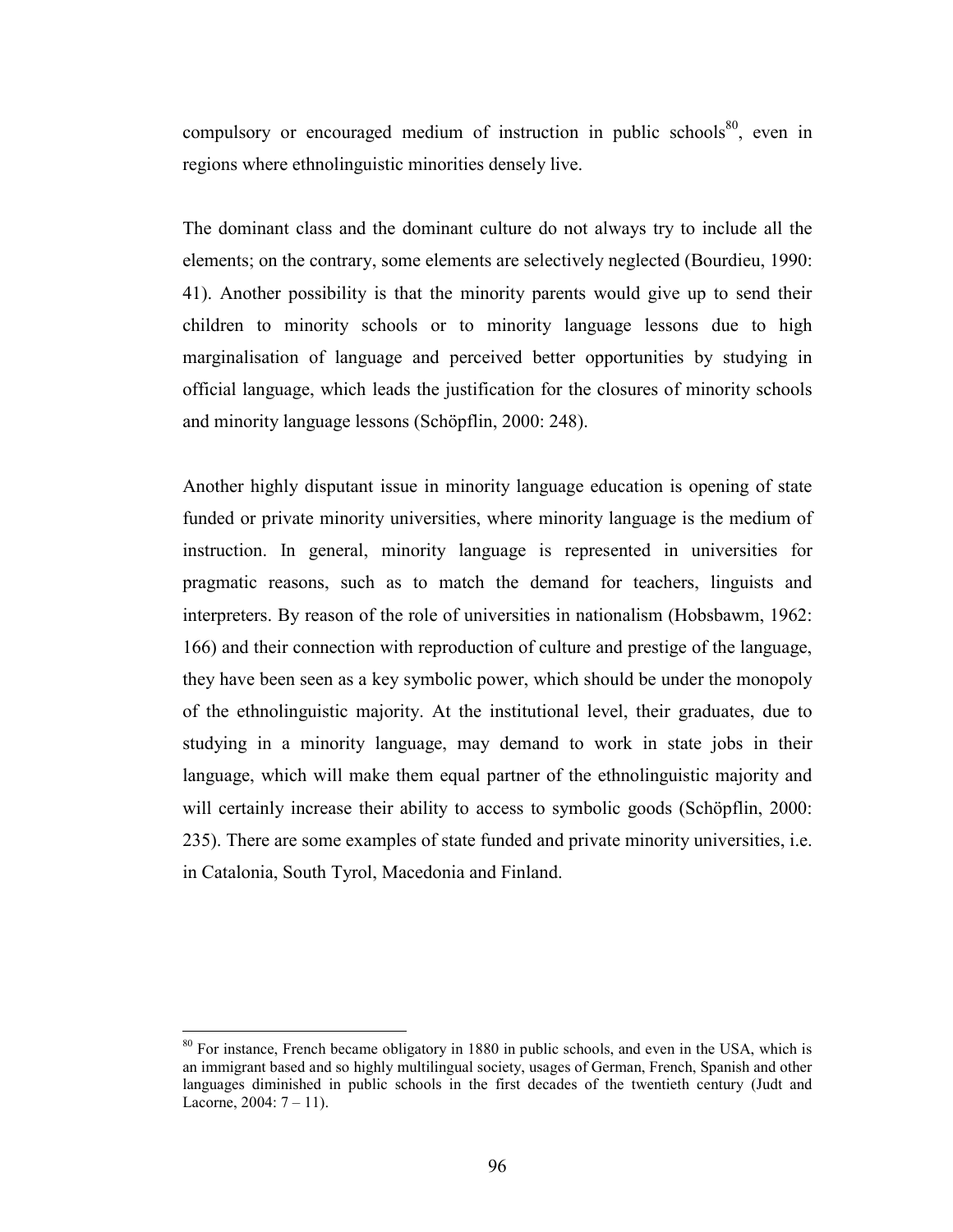#### 5.5.2. Minority Media

 $\overline{a}$ 

Since the development of the 'print capitalism' (Anderson, 1991: 70, 77), media has served as the important tool of spreading ideologies. Media was used as a manipulator to change and direct the public opinion. Hence, right to access to information via media is guaranteed under universalistic human rights, without a special focus on minority media. Not surprisingly these provisions cannot solve the disputes over minority media circulation and broadcasting.

Nowadays, media is not only a manipulation tool but also an important profitable business. Advertisements, as the key income source of media, create a kind of paradoxical relationship. Media sees limited profit in minority market, so may advertisers see in the same way. Hence, they would not opt to publicise their advertisements in minority media. Minority media would not see entering into minority media market as a profitable investment, due not only to its smaller size but also to low income levels among minority members or consumers. Not surprisingly, the most developed media is among the minorities who are most integrated or in other words who have sufficient economical power. For instance, Armenian, Jewish and Russian minorities in Bulgaria are the most integrated minorities of the country. (Valentovitch,  $2001: 6 - 9$ ).

Furthermore, media of less integrated minorities has to find other options. Its existence is generally political, such as to defend minority rights, and amateur as a result of the lack of financial capacity generally. New media or internet media makes another option for minority media broadcasting. It is cheaper, and the steady increase in internet usage among minorities made it a reasonable option, as well $^{81}$ . Interestingly, increase in the internet users and of the importance of internet has begun to create another symbolic struggle, which is over country codes. For instance, in autonomous Åland Islands of Finland, internet sites functioned with

<sup>&</sup>lt;sup>81</sup> In order to support minority media circulation and broadcasting MERCATOR has a special division. http://www.aber.ac.uk/cgi-bin/user/merwww/index.pl?rm=e\_main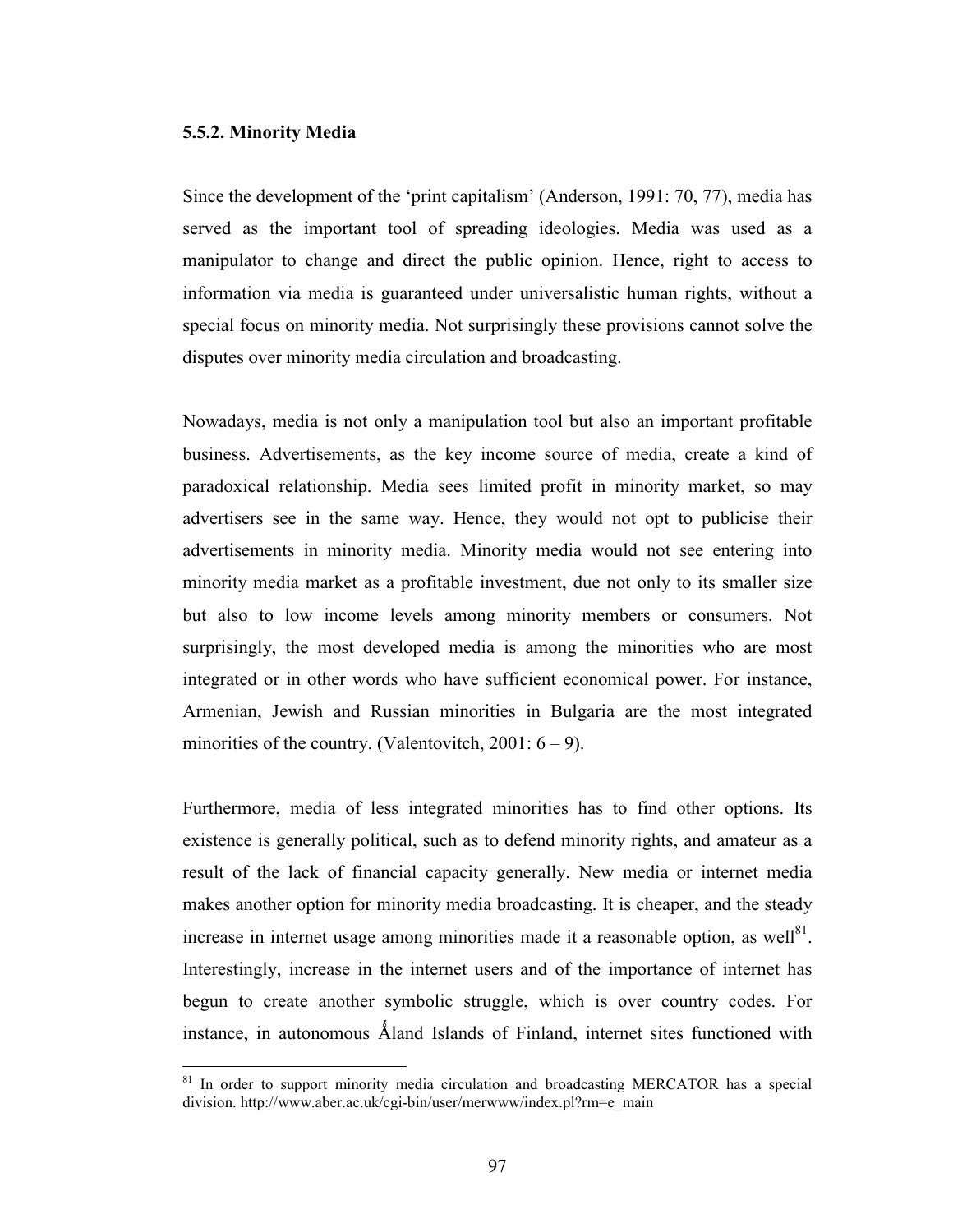country code 'aland.fi' which has been replaced since August 2006 with the official code 'ax' (ICANN (Internet Corporation for Assigned Names and Numbers), 23 August 2006). This has been followed by the similar demands of the Frisian minority in Germany (Eurolang, 4 September 2006).

Resulting from financial insufficiency, minority media highly depends on the state's or NGOs' supports in order to survive. On the other hand, states, even in EU, may opt to choose restriction policies by implementing or requesting some economic conditions that minority media can hardly fulfil. An up-to-date example is the newly accepted Greek Electronic Media Licensing Law, which was accepted in 5 July 2007, and requires some economic preconditions, which can be hardly sustained by relatively low-income minority media. (OSCE Press Release, 27 July 2007).

#### 5.5.3. Minority Individual Names in Minority Languages

Right to use and give a name to her/ his offspring according to his/ her belief or ethnolinguistic identity, with no doubt, it is a fundamental human right. Names are one of the most visible symbols of ethnolinguistic identity<sup>82</sup> and hence, they were also perceived as markers that should be changed in the nation-building process. There were examples about forced name changes even in the Western democracies, for instance, in USA immigrants in the early twentieth century were forced to change their names (Pavlenko and Blackledge, 2004: 21). However, the most dramatic forced names changes were experienced by the Muslim minorities of Bulgaria, namely Turks (in 1984 – 1985), Pomaks (in 1912, 1942 and 1962) and Roma (in 1953 – 1954).

Name changes may occur also 'voluntarily' when ethnolinguistic groups see some strategic or pragmatic economic, social or political benefits to do so. For instance,

 $82$  In most of the societies personal names indicates also gender of the bearer and in feudal systems the status of the holder.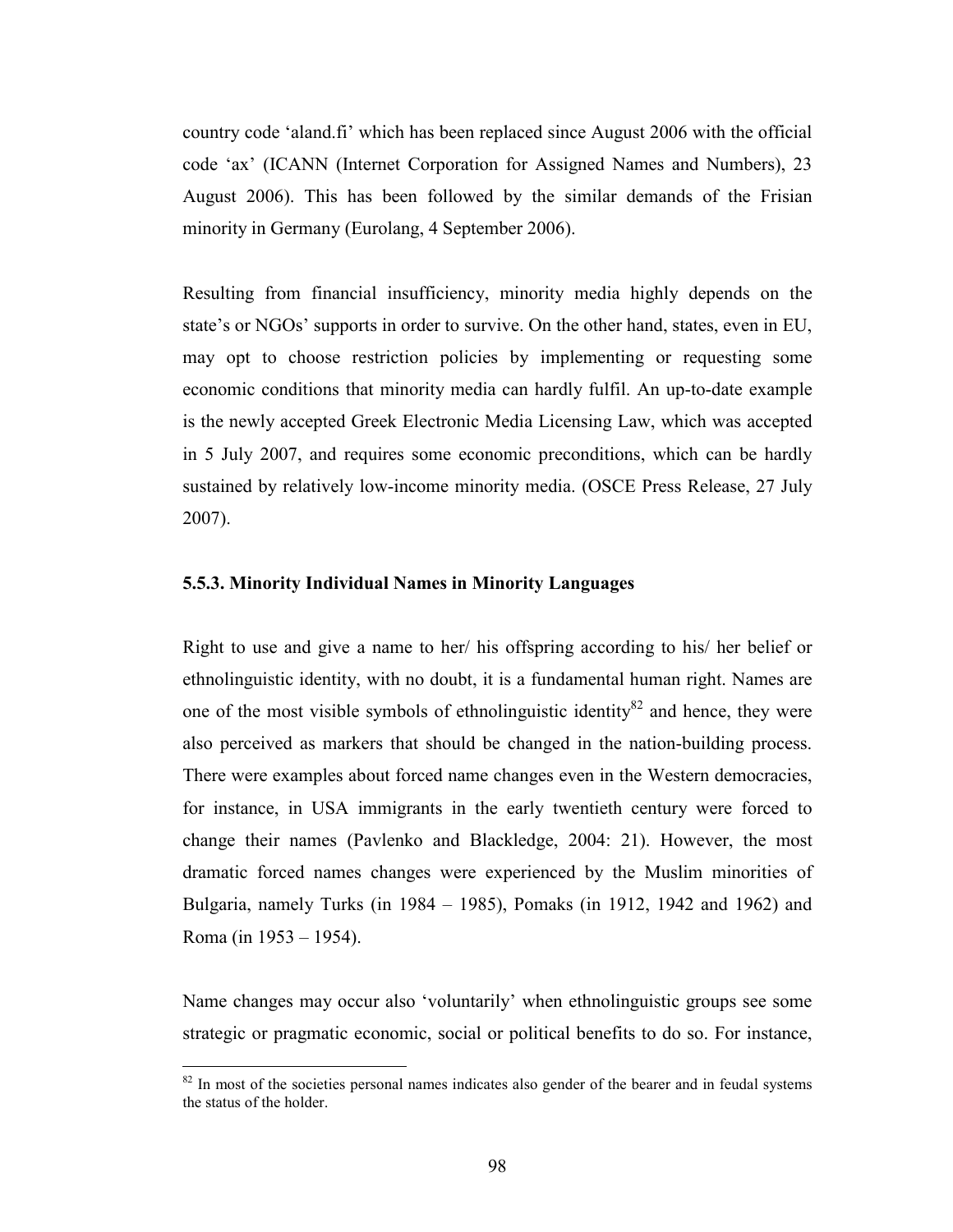after Azeri – Armenian disputes, Armenians of Baku, according to Tishkov, opted to change their names with Azeri ones (1997: 111). However, it can be argued that those name changes also involve hidden or symbolic power imposition. Because, holding particular name would mean better opportunities in social mobility in terms of economic, social and political ones.

Another and mostly used limitation about holding ethnolinguistic names is implemented via legal provisions. For instance, article 16/4 of the Turkish No. 1587 Registration of Population Act prohibits registration of names which are against to national culture, ethnic norms, customs and traditions. The act generally has been used to prevent usages of ethnic names of Kurds (Yıldız, 2004: 50) but also other ethnic groups, except non-Muslim minorities whose rights are protected by the Treaty of Lausanne.

Other disputant issues related to personal names are their orthography and suffixes which are common in CEE countries. Because of not having right to use their own ethnolinguistic alphabet in official institutions, minority members cannot use their names according to their own linguistic orthography. This problem can be witnessed in every country where there are ethnolinguistic minorities<sup>83</sup>, and it occurs especially due to wrong or inadequate transliteration and misspellings when ethnolinguistic majority and ethnolinguistic minority have different alphabets. Another related issue is enforcement of the issue of recognised last name suffixes, such as '-ov, -ova', '-ich', '-s' and '-ski<sup>84</sup>. For example, in the Soviet and Eastern European countries, authorities forced the minorities to use suffixes which are the characteristics of ethnic majority names.

<sup>&</sup>lt;sup>83</sup> For an African example, see Hoel H. (1997) Personal Names and Heritage: Alice Walker's Everyday Use, conference paper presented at ASANOR's pre-conference for high school teachers at Hamar, Norway on October 3, 1997, http://home.online.no/~helhoel/walker.htm

 $84$  For recent example, see MINELRES (2007) Communication to the UNHRC: minority names spelling in Latvia, 11 July 2007, http://lists.microlink.lv/pipermail/minelres/2007-July/005184.html retrieved on 30 July 2007.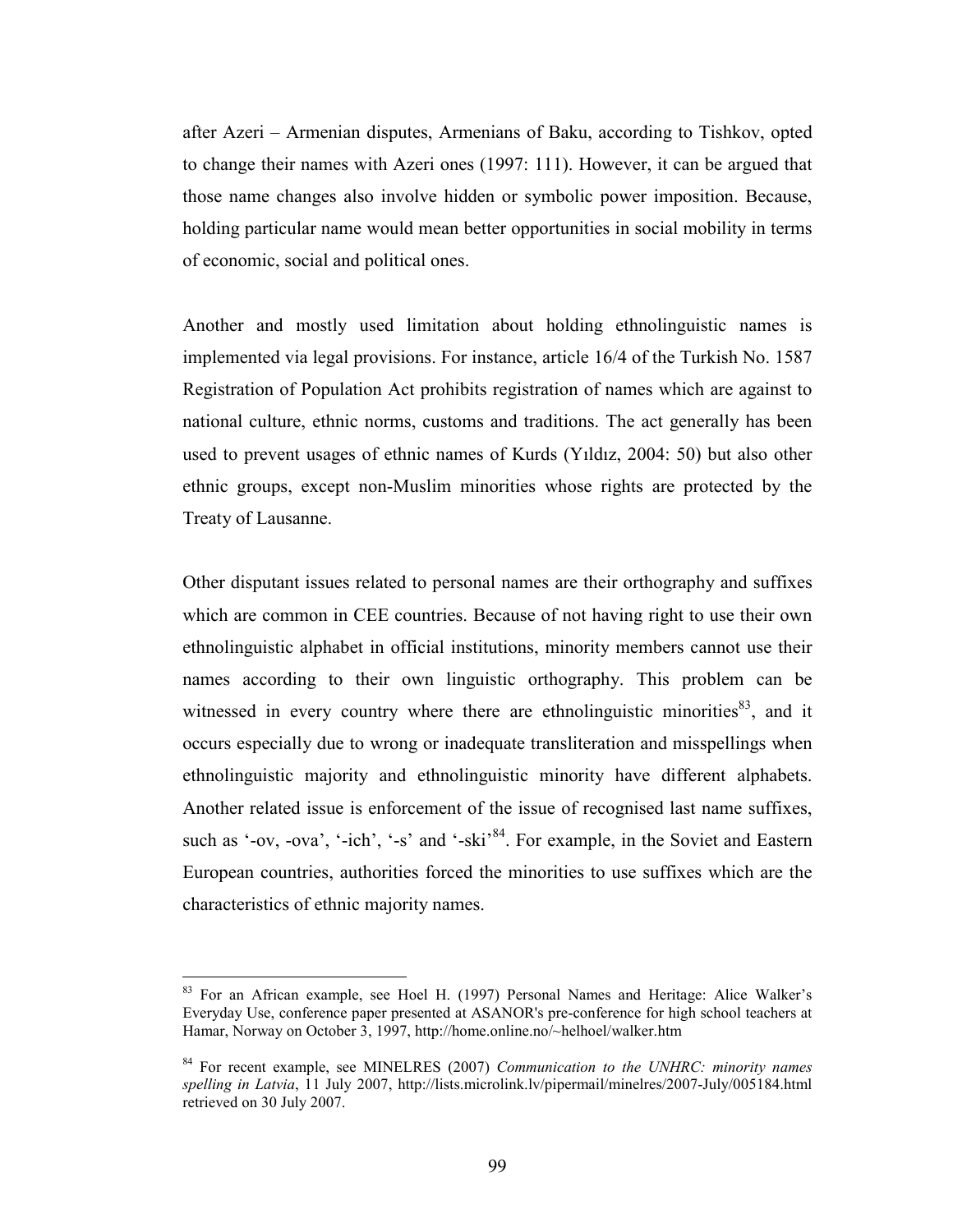#### 5.5.4. Topographical and Other Place Names in Minority Languages

Official naming is a symbolic act of imposition because it is performed by the holder of the monopoly of legitimate symbolic violence: the state. The state has also the monopoly power in defining the 'right' and 'the best' names. "The management of names is one of the instruments of the management of material scarcity". To this end, agents with practical and/ or symbolic strategies, try to maximise their symbolic profit of naming (Bourdieu, 2005: 239 – 240).

From the societal perspective, place names reflect the connection of ethnolinguistic groups to the place they live. They symbolise not only the existence of the group in the region but also carry groups' important events and mythologies that their names derived from (Dorian, 1999: 32). Place names are not stable neither is language; they have changed over time by reason of occupations, wars, migrations and other important events. Furthermore, their spellings and writings might be changed by reason of changes and evolutions of the languages, culture and religion, and as a result of changes of the alphabets, as well. Their changes in the last two centuries were mainly caused by nation-building policies (Kymlicka, 2001: 19) in order to ensure nations' claims and sovereignty over places in question<sup>85</sup>. Naming the places symbolises real and symbolic power of the name givers, as well (Tishkov, 1997: 104).

In multilingual countries, where minority languages are recognised, place names are bilingual. For instance, in New Zealand and Australia some place names are both in indigenous languages and in English. In Germany, in Frissia, and in Saxony place names are both in German and Frisian and in German and Sorbian respectively. As a result of its symbolic power more and more minorities began to demand the usage

<sup>85</sup> See Chapter 2 for Bulgarian examples and also Yildiz K. (2004) for Turkish, Syrian, Iraqi and Iranian examples about Kurdish place names.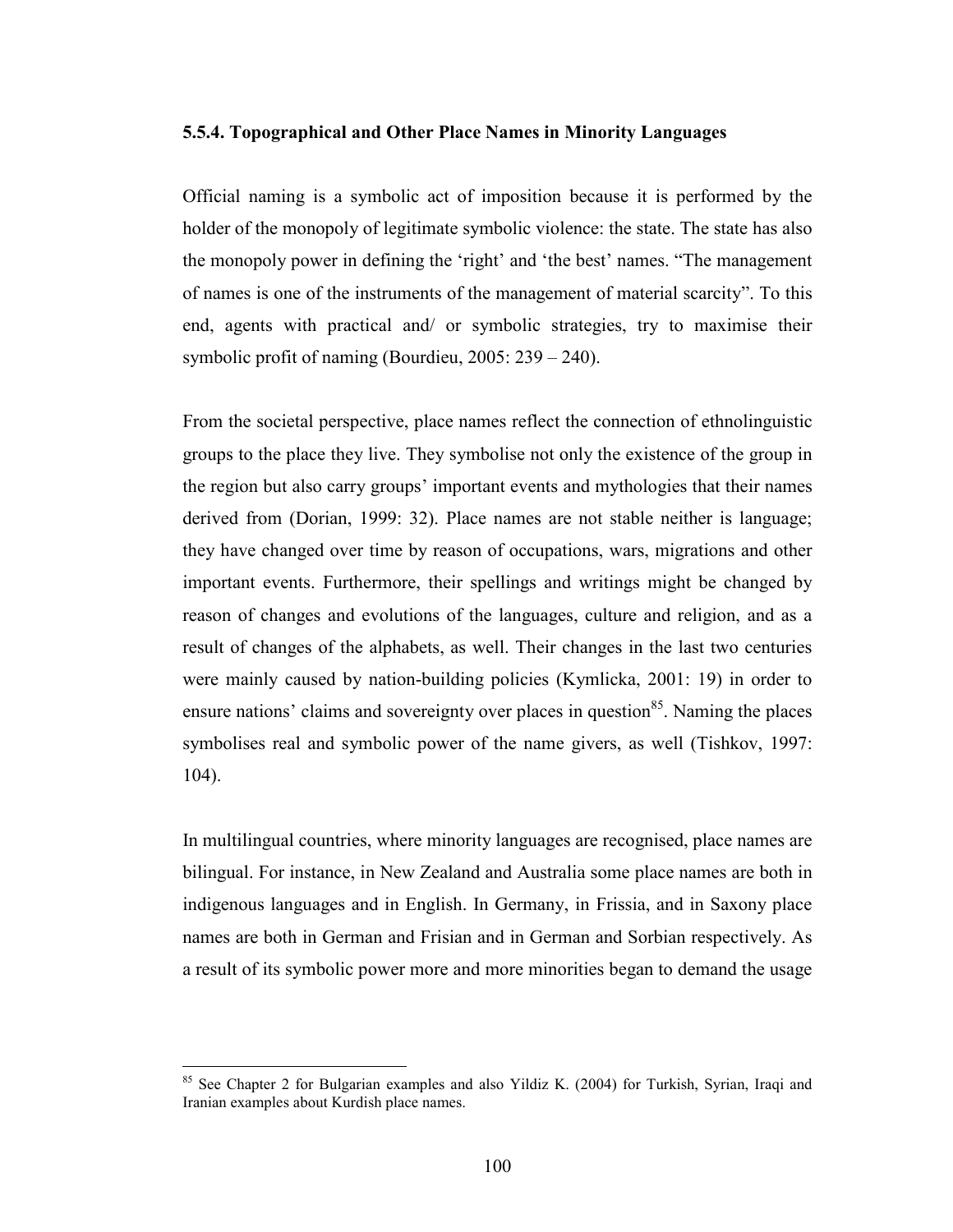of bilingual place names in the places, where they densely live<sup>86</sup>. A working example of naming of places could be found in Finland, where there were two official languages Finnish and Swedish, and place names were assigned according to demographic weight of ethnolinguistic groups in the region (UN Group of Experts on Geographical Names, 2006).

#### 5.6. Accommodation of Linguistic Rights in Multiculturalism

Multiculturalism is a response to nationalist policies implemented by nation-states which aim to homogenise the society. It can be defined also as a way to permit liberal minority nationalisms, based on the very idea that if a majority group has a right to implement nationalistic policies, why not the minorities do have it (Kymlicka, 2001: 27, 54 – 60).

Both communism and capitalism expected that ethnolinguistic minorities will disappear, in capitalism, due to conditions of the free market and in communism, by merging into single proletariat (Gellner, 1999: 22). The western liberal approach misused the term neutrality of state towards ethnic groups, as it does towards religions via secularism. Kymlicka argues that 'ethnocultural neutrality' is developed in order to escape from minority rights claims by stating the country's neutrality and its universalistic citizenship rights. He states that liberal nationalism needs single language in order to unify the national market. In this respect, ethnolinguistic minorities had four choices: migration (to their kin-states, if they have one); integration; developing their own societal culture with its political, economic and social institutions; or marginalisation. He offers a new term 'ethnocultural justice' rather than 'neutrality' in order to ensure protection of minority rights  $(2001: 16 - 17, 20 - 22, 34)$ .

<sup>86</sup> See for recent example, petition campaign on Austria's Carinthia / Koroška region to use Slovenian place names. http://www.bernthaler.com/prokaernten/index-en.html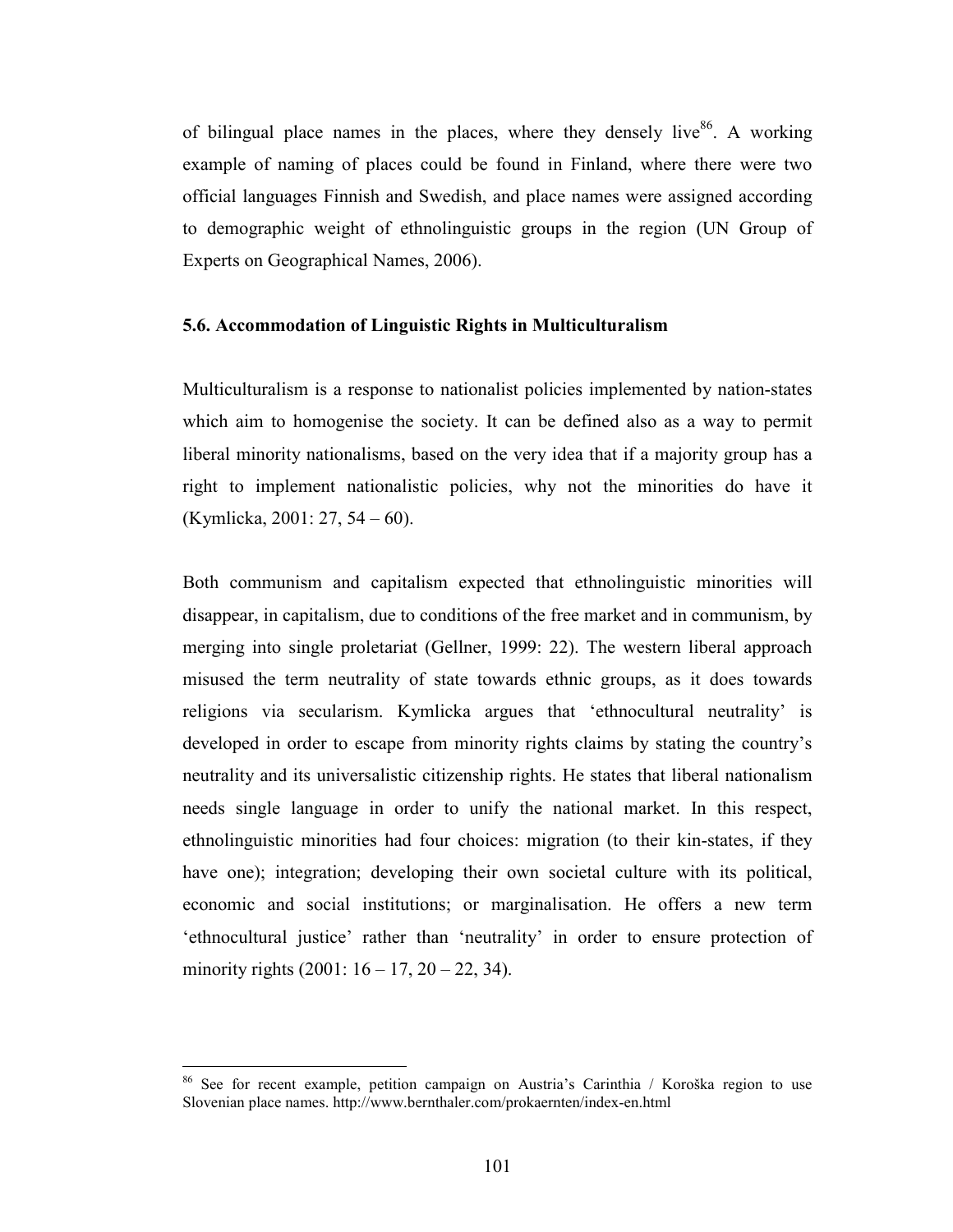The communist approach towards ethnolinguistic minorities varied over time. According to the communist ideology, ethnicity is a form of false consciousness and it will merge to the working class. Lenin's suggestion was that if nationalities see that Soviet state could offer more than ethnicity could do, they would eventually disappear more quickly. Hence, the Soviet state even encouraged the ethnicity construction by allowing them to enjoy their cultural and linguistic rights. During the rule of Stalin, the question of nationalities was modified in order to achieve secular utopia in which Russian was the key cement. All the control was in the hands of the communist party and the expectation was that minorities would choose assimilation. Therefore, administration of the autonomous nationalities was controlled and dictated by the party. After Stalin, with Khrushchev, CEE states had possibilities to look for an alliance with nationalists, and linguistic rights of the minorities began to be eroded while the remaining ones were only symbolic or were based on for propaganda purposes (Carrère d'Encause, 1978).

One of the central issues of multiculturalism is the problem of 'autonomy'. It could be expressed as one of the most effective ways of preserving and reproducing the ethnolinguistic identity (Patten and Kymlicka, 2003: 6). In addition, territory is a kind of 'sacred' thing for nation-states and a precondition for being a nation, which should be preserved at all costs<sup>87</sup> (Weilenmann, 1963: 55; Schöpflin, 2000: 287). This understanding, according to Wæver, led the minority rights to be perceived as security questions; therefore, especially in CEE, nation-states prefer war/ civil war instead of negotiating autonomy demands of the minorities (cited in Kymlicka, 2002: 20). Moreover, they also rejected referenda of minorities who want to set up autonomies (Kymicka, 2001: 62 – 63). In CEE countries, in order to ensure numerical majority of the dominant ethnicity in the entire regions of the country, states redraw administrative borders, i.e. provinces and municipalities, or encourage the dominant majority group members to settle in the regions where minorities

 $87$  For instance, even though most of the international documents concerning minority and linguistic rights, such as FCPNM and ECMRL, include statements that their provisions cannot be used against territorial integrity of signatory states, some states put additional reservations in which repeat that statement, i.e. Bulgaria's reservation in FCPNM.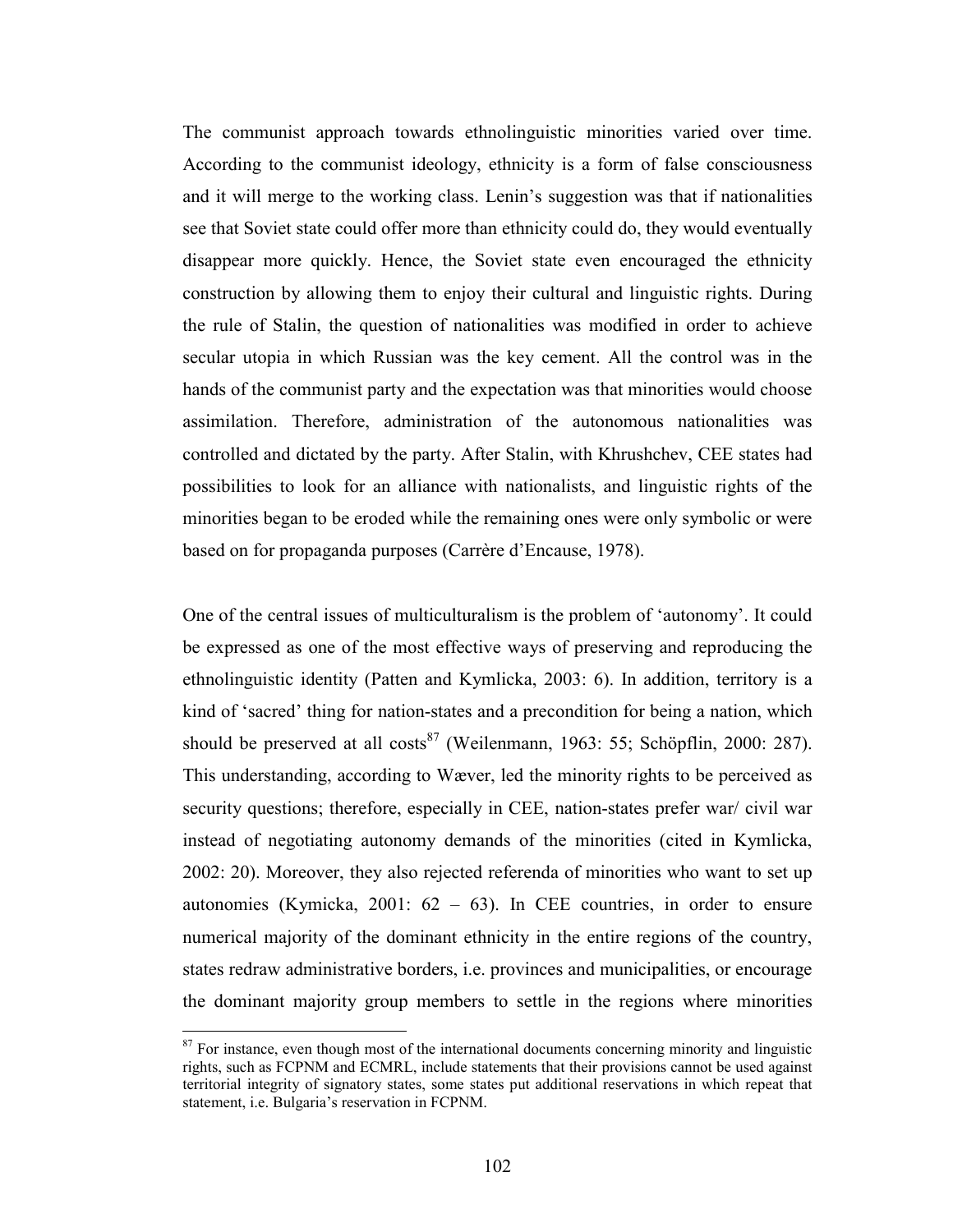historically live to prevent minorities of being regional majorities in those regions. For instance, Slovakia and Croatia have redrawn internal boundaries in order to prevent minorities to be regional majority. There were two main reasons of the rejection of autonomy demands of minorities in CEE states. First is the failure of three main federations, USSR, Yugoslavia and Czechoslovakia, and secondly having neighbouring kin-states of minorities increase fears that the autonomy will be a last step for secession or annexation. Hence, minority rights politics in CEE goes on the line where there are three basic prejudices. Firstly, the assumption is that minorities are disloyal; secondly, disempowered minorities are necessary to be a powerful and stable state; and finally, the minority rights accommodation is about the question of national security (Kymlicka, 2002: 3,  $16 - 21$ ; Schöpflin, 2000: 284). For example, Georgeoff states that minority rights could be afforded if the minorities will be loyal and they will have bonds to the Bulgarian national identity rather than their ethnic identity (1981: 50).

Moreover, multinationalism and multilingualism was not a taboo for the CEE countries and also for the Balkans. In pre-independence there were influential discussions about confederation, especially Kossuth's idea on 'Balkan Confederation', and its autonomy rights for the national minorities, in which their linguistic rights were guaranteed. However, in case of Bulgaria, after the independence, nationalists and nationalist ideology took the power those debates, which uttered mostly by men of letters lost their influence (Güngörmüş, 1998: 83 – 88).

Kin-state issue affects almost all of the policies towards minorities. If a minority has a kin-state, especially a neighbouring one, this increases the possibility of the ethnic majority to perceive the minority as a potential secessionists or imperium in *imperio*<sup>88</sup>. This led the nation-states to attempt to form monolingualism via ethnic cleansing, such as in Bulgaria (Millar, 2005: 22). Boris Tsilevich, one of two

<sup>&</sup>lt;sup>88</sup> Empire within empire or the fifth column.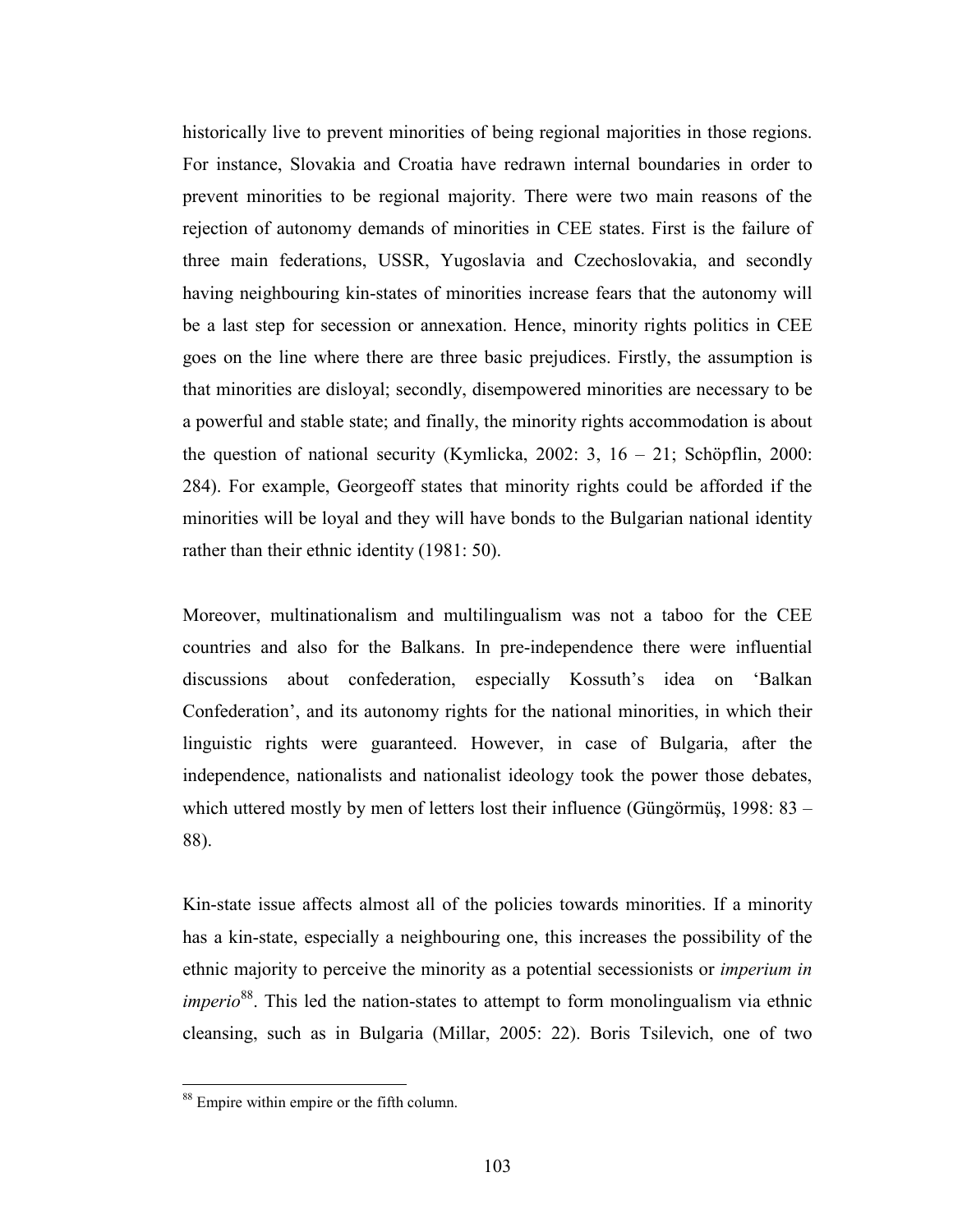moderators of MINELRES (Minority Electronic Resources), suggests renaming minorities with kin-states as diasporas  $(2001: 160 - 161)$ , which is highly disputable. Because those minorities are autochthonous people of those regions and calling them diasporas would lead to classify them as people who do not actually belong to those lands or people who do not belong to the society in question.

In addition to unsuccessful federalist experiences of CEE, it cannot be asserted that the Western liberalism succeed to do. Moreover, there were either successful multinationalist examples, such as Catalonia, South Tyrol and Åland Islands, or unsuccessful ones, such as Belgium and Bask Country. However, even in those countries, conflicts between dominant and dominated languages could not be solved yet. (Kymlicka, 2001: 29 – 30; Patten and Kymicka, 2003: 4; Schöpflin, 2000: 284). It should be noted that the nation-state basically deny multilingualism in terms of social, economic or ideological reasons, because a there is an interest of ongoing hegemony of a particular, majority, language to sustain and preserve other hegemonic relations in economic, social and political spheres (Millar, 2005: 19).

Nevertheless, linguistic rights issue still continues to be a primary struggle between nation-state and minorities. Currently, former multicultural Western European states, such as the Netherlands, are on the way to cease multicultural education policies in favour of so-called 'integration' of their immigrant populations. Nevertheless, national minorities are involuntarily incorporated elements within nation-states and continue to being aware of their linguistic rights. Nonetheless, relative improvements in minority rights in CEEs, give a way to rise of the radical xenophobic right-wing parties in the entire Europe. In order to prevent possible ethnic based conflicts in the future, common rhetoric of 'interethnic dialogue' should be sustained more effectively, and if there is a genuine aim to do this, nation-states and their dominant ethnicities should take also responsibility and not leave the burden on the shoulders of the ethnolinguistic minorities.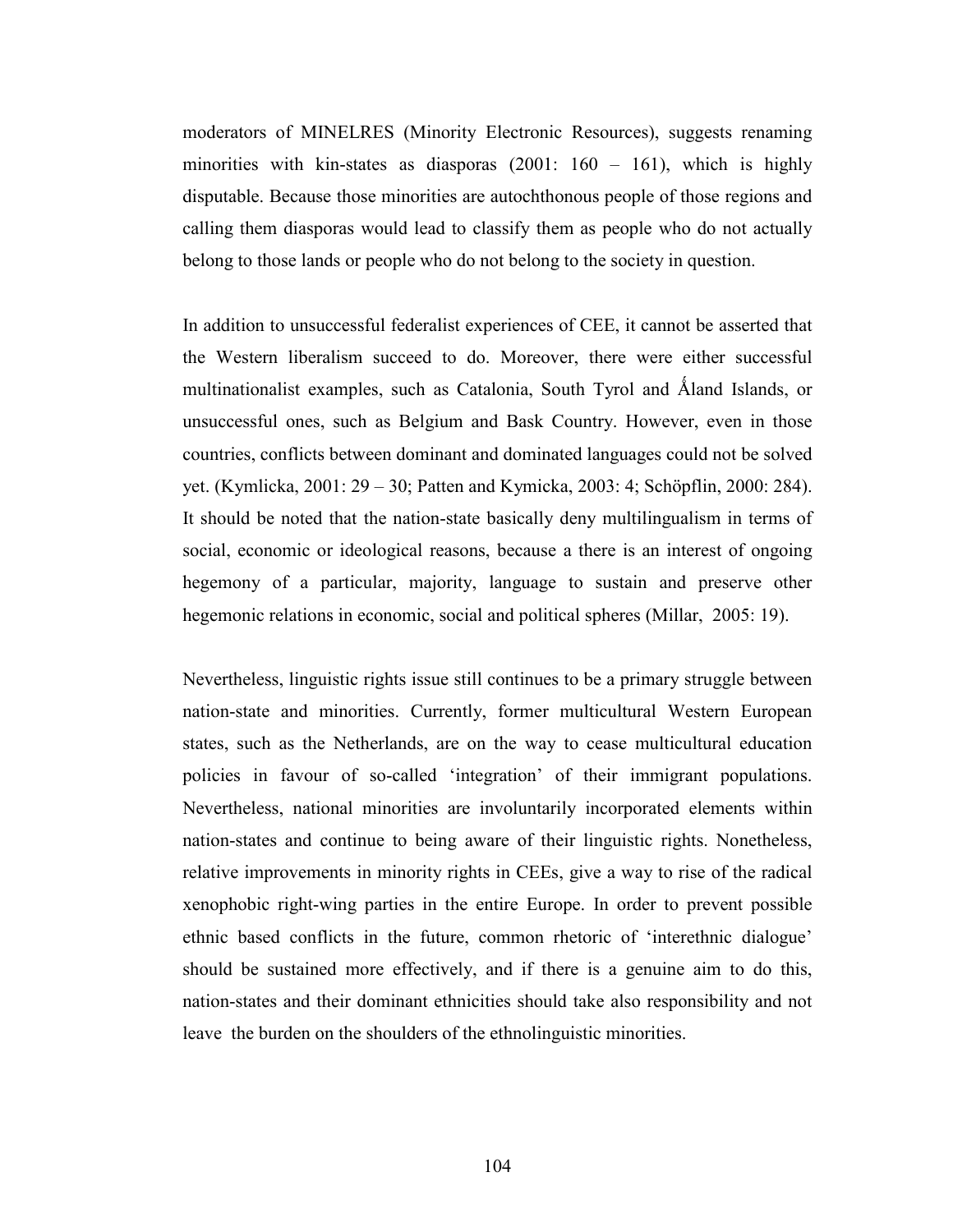### CHAPTER 6

# EXPERIENCING THE POST-COMMUNIST LINGUISTIC RIGHTS BY THE TURKISH MINORITY IN BULGARIA: THE CASE OF IŞIKLAR (SAMUIL) MUNICIPALITY

"We live in Bulgaria, a country that belongs to someone else"  $A.K.<sup>89</sup>$ 

> There is a saying about minorities, 'We build home on the ice'; if the ice melts, we will go to Turkey. Nedim Mustafov $90$

#### 6.1. Research

 $\overline{a}$ 

Settlements in Işıklar (Samuil) have lasted since the fourth and third centuries B.C. where Thracians and other ancient ethnic groups were the first settlers. Even before the Ottoman rule there were some Turkic tribes in the region and when the Ottomans conquered the land, they met Turkish speaking population in the region. Nowadays, Işıklar (Samuil) municipality is one of the six municipalities of the province of Hezargrad (Razgrad), which is located in the north-eastern Bulgaria (see Map 1 in Appendices). The share of Turks in the whole province is circa 47 percent and in the municipality of Işıklar (Samuil) circa 78 percent; additionally, 81 percent of the population in the municipality declared their mother tongue as Turkish. The municipality is totally rural area where the centre of the municipality, Işıklar (Samuil), has also officially a village status. The high unemployment rates in the municipality is a chronic problem and by the year 2005, unemployment rate was

<sup>&</sup>lt;sup>89</sup> Capital letters in the entire chapter do not represent the actual first letters of the respondents' names and surnames. They were changed in order to preserve the anonymity of the respondents.

 $90$  Mayor of *Isiklar* (Samuil) Municipality.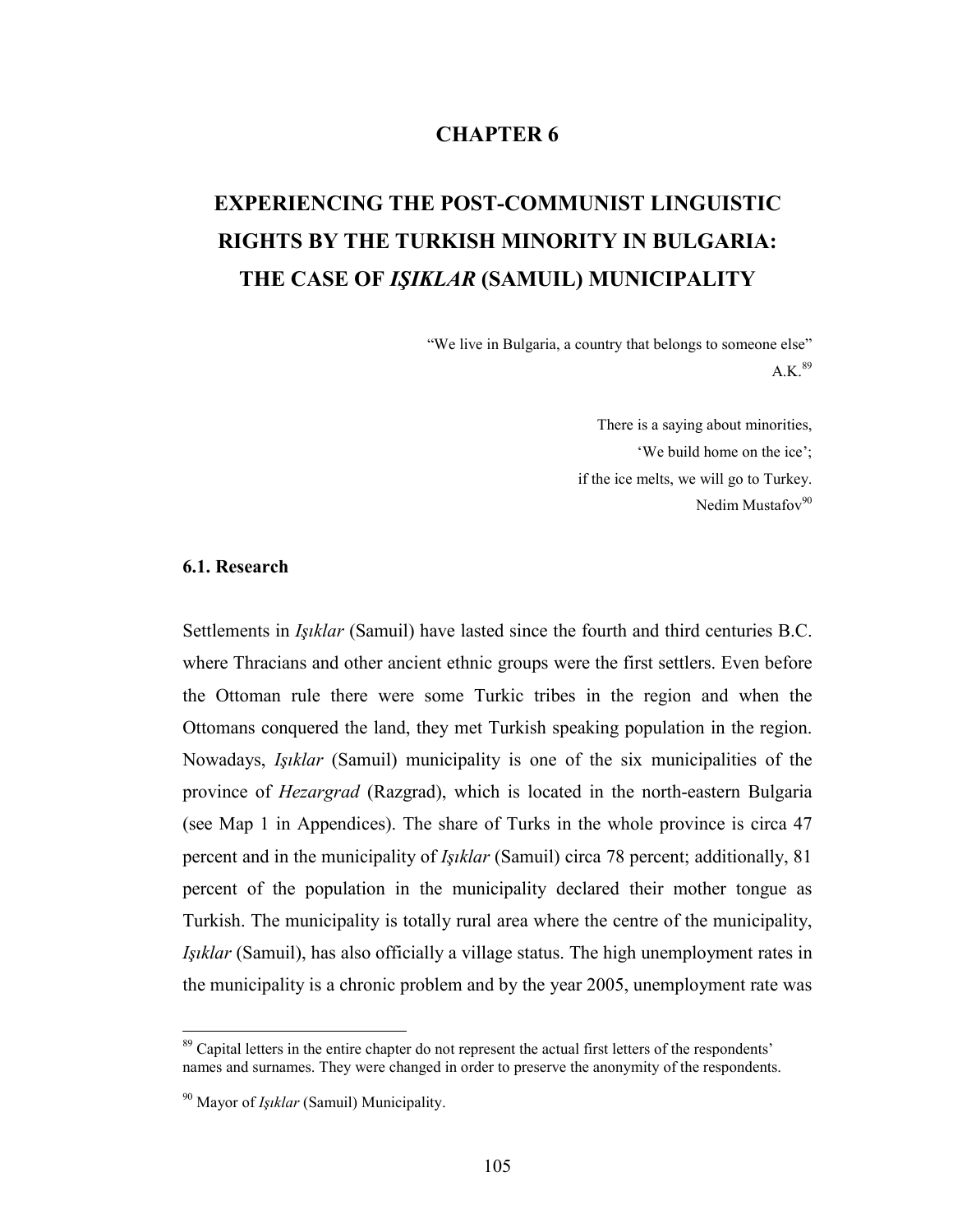42 percent; in addition, during the research it was 35 percent (August). The municipality is one of the lowest in the GDP rankings among municipalities (UNDP, 2000). There were 13 villages with total 8604 population. In the province, only 1,5 percent of the total population has a university degree, which is below the average of the country. There are four secondary-status schools. The province is governed by a mayor who was elected from MRF (Movement of Rights and Freedoms). On the other hand, in the municipal assembly, MRF and NMRF (National Movement of Rights and Freedoms), which is an alternative party of Turks, are coalition partners. The main economical activity of the municipality is agriculture, and some small commercial enterprises, which are generally minimarkets. The biggest industrial enterprise is a wagon factory, Traktsiya, in the municipal centre.

I chose the municipality as a site for my research mainly with two reasons; first, I was born and spend 11 years of my life in of the villages of the municipality, which makes the research process easier. Secondly, the region's high Turkish composition was adequate to conduct my research.

The research was being held between 15 September 2006 and 10 October 2006. I used qualitative methodology and its in-depth interview technique. I chose in-depth interviewing to understand more properly the perceptions and experiencing of the post-communist linguistic rights by the members of the Turkish minority. I set up my sample from Turks who have at least one child who studies in on of the primary and secondary educational institutions. I chose to interview parents, because if a pupil wants to study Turkish, one of his/ her parents should sign a petition to declare his/ her willingness about it. Hence, experiencing and perceptions of the parents towards the Turkish language and education, which were two of the central issues of this research, become very important. I interviewed 25 Turkish parents from 7 different villages, including Işıklar (Samuil) (see Appendix B). The malefemale ratio among the sample of parents was 3:2. Furthermore, in order to have some insights from political, educational and cultural perspectives, I interviewed 2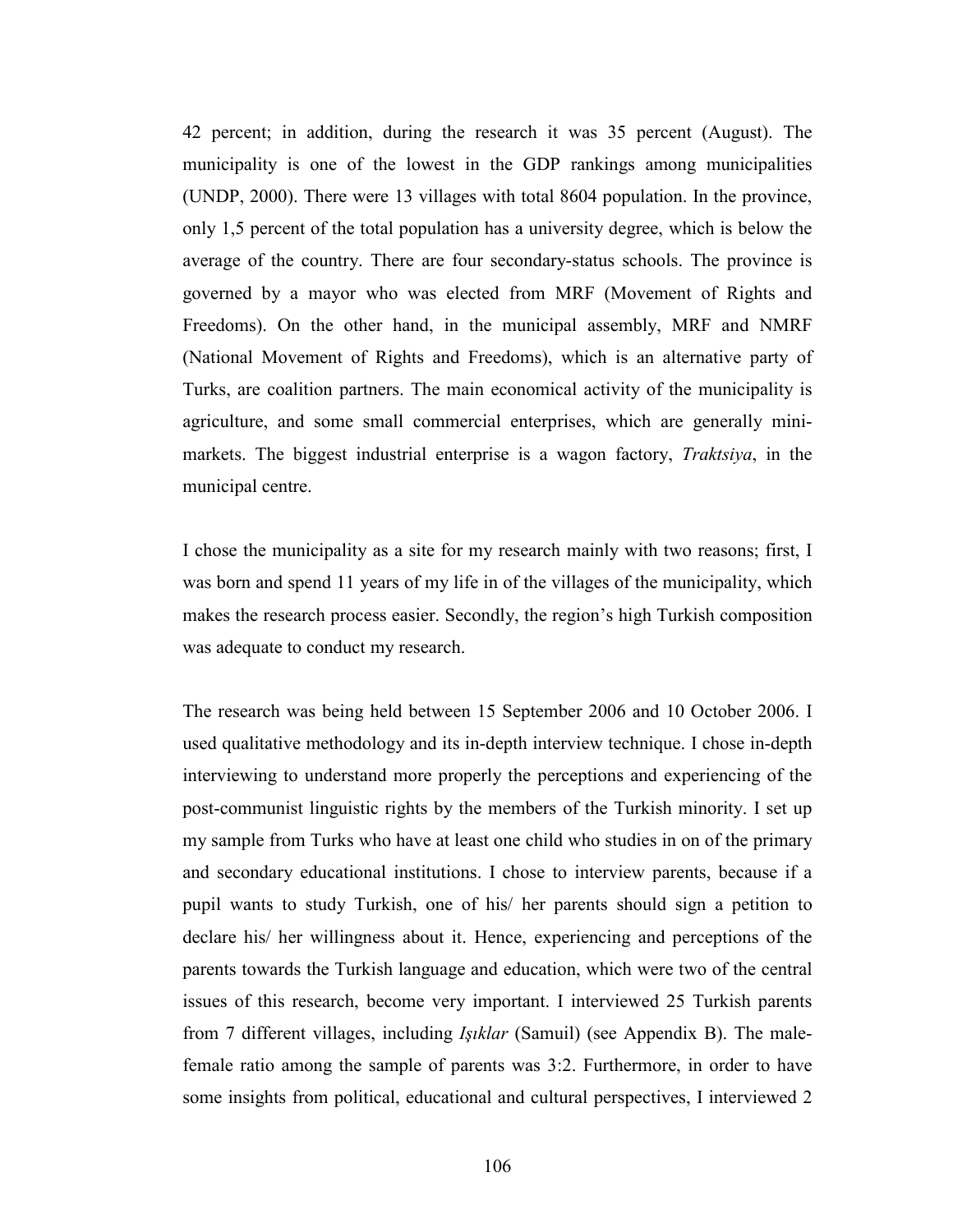journalists, one deputy director of the Turkish Theatre in the provincial centre, 2 Turkish language teachers and 3 political figures of the region, which are mayor of the municipality, provincial deputy governor and one of the MPs of the province.

#### 6.2. Experiencing the Current and Further Linguistic Rights

In this section I discussed the results of the research related to the experiencing the current and further or other possible linguistic rights, which are education in and of Turkish, Turkish minority media, Turkish names of the toponyms, Turkish usage in the administrative bodies and current system of the Turkish minority names.

#### 6.2.1. Education of the Turkish Minority

There are three secondary schools and one high school in the municipality which are Habipköy (Vladimirovtsi), Demirciler (Zhelyazkovets) and Hırsova (Harsovo) secondary schools and *Işıklar* (Samuil) secondary and high school. Before there were primary schools almost in all of the villages; however, they were closed down owing to the decrease of the population of pupils who studied there, and pupils were transferred to the other schools. All of these schools are schools in which the medium of instruction is Bulgarian; moreover, like the general population of the municipality, the majority of population of pupils in these schools is mainly Turks.

#### 6.2.1.1. The Bulgarian Language Skills of the Turkish Minority

Therefore, I asked questions regarding the learning of the Bulgarian language in order to understand how the Turkish minority parents perceive its importance. Not surprisingly, Bulgarian language is perceived as key indicator of educational success and a key handicap of the Turkish pupils. Turkish parents expressed that one should learn Bulgarian in order to succeed in his/ her further academic and occupational career, as it briefly stated by Ç.D. (32 years old, male, cook).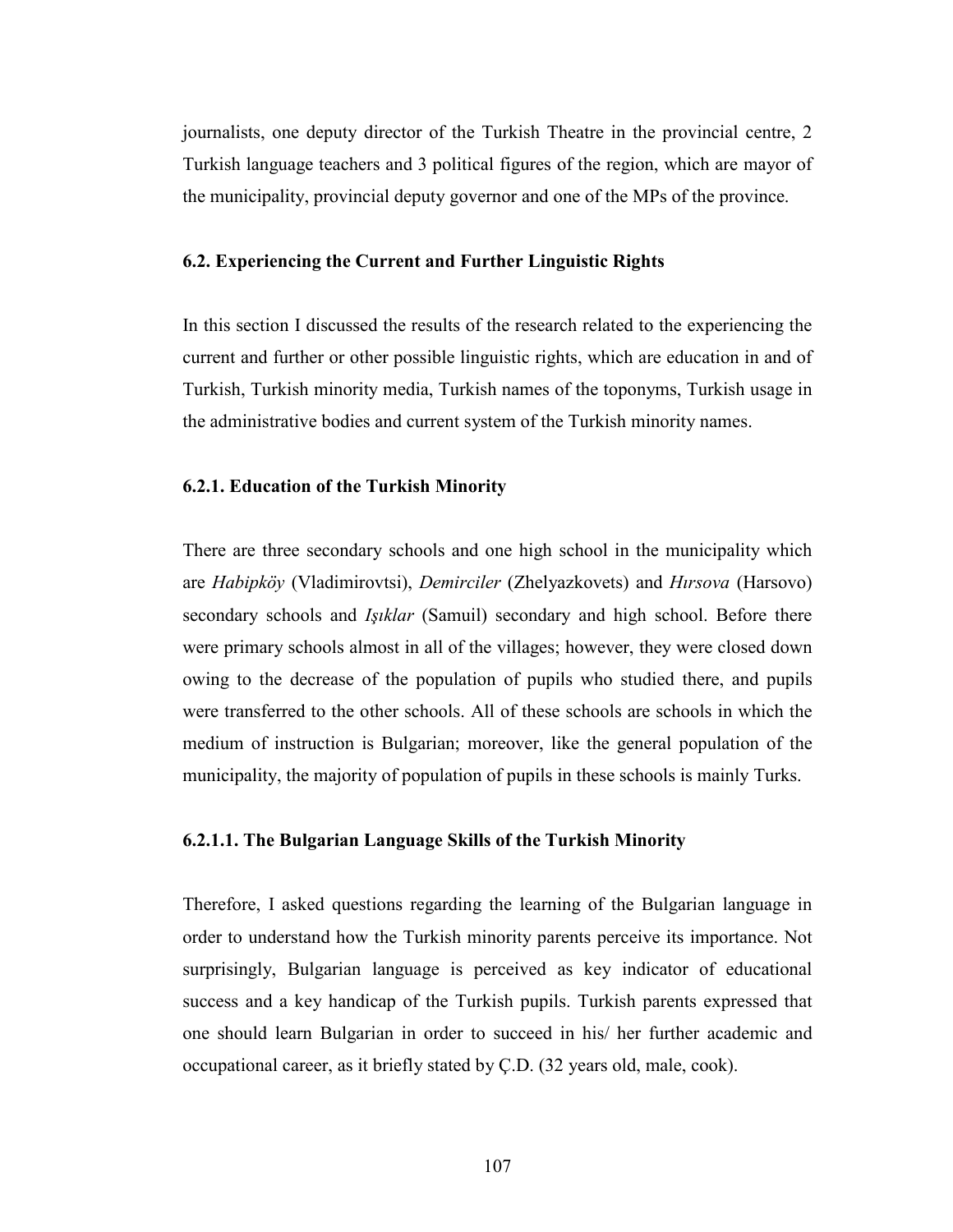If [my son] wants to further his educational level, Bulgarian language is important.

Nonetheless, they are very aware of the hardship of learning the Bulgarian language in the region and at the school which are overpopulated by the Turkish pupils and Turkish teachers, as well. As M.S. (45 years old, male, unemployed) stated in this line that:

[For our children] there is nobody in the village to talk and practice the Bulgarian language… In other words, they cannot learn Bulgarian language… They cannot learn it, because, as I see, most of their teachers speak Turkish [at school] with them.

Another but a reverse example belongs to A.R. (31 years old, female, unemployed) who has Bulgarian neighbours.

[My daughter's] Bulgarian language ability is very well. Because, her teacher is Bulgarian, and … my neighbours is Bulgarian, as well. She accompanied the children of my neighbours; hence, she learnt Turkish and Bulgarian at the same time.

Turkish parents have developed some strategies in order to cope with the problem of low Bulgarian language skills of their children. One of them is encouraging their children to watch Bulgarian TV channels instead of Turkish TVs. Because, most of the parents believe that watching Turkish TV improves their Turkish language skills but on the contrary, it worsens their Bulgarian language abilities. For example, A.H. (33 years old, female, housewife) pointed out that:

They [my children] had relations with our (Bulgarian) neighbours… [and] with Bulgarian [pupils] at school. However, when we set up a digital receiver [to watch Turkish TVs], their speaking [in Bulgarian] got worse... Therefore, I removed the digital receiver in order to prevent them to watch Turkish TVs. That's why, we are watching only Bulgarian TVs now…

Another strategy to improve their Bulgarian language skills would be expected to talk Bulgarian; however, very few of the Turkish parents prefer to speak Bulgarian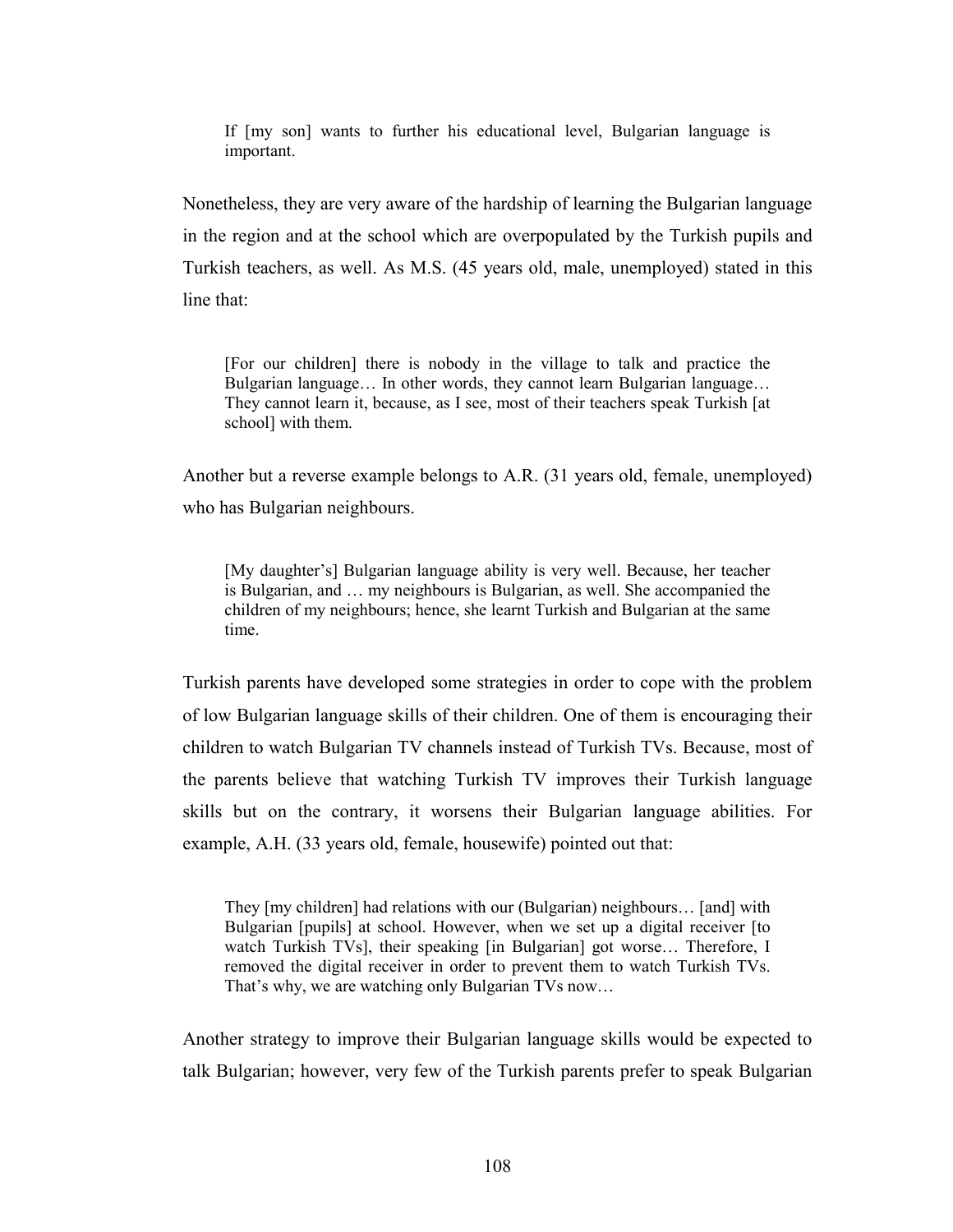with their children. One of the reasons of this behaviour can be explained by unquestionable place of speaking in Turkish at homes as a result of very nature of its ethnic marker. Therefore, speaking in Bulgarian at home is generally perceived that is connected to being Bulgarian. For instance, it could be observed from the statement of S.F. (40 years old, male, tractor driver). He stated that:

There are different kinds [of people] for instance; some of them speak only Bulgarian at home, even though he is a Turk in reality… It depends on [somebody's] habituation... Bulgarian language is spoken by those who [speak] it heartily…

Lower skills in the Bulgarian language could evolve to desire of living and studying in an environment where there are more Bulgarians. Therefore, one of the responses would be a demand for desegregation of schools in which Turkish pupils are in the majority.

#### 6.2.1.2. Ethnic Desegregation of Schools

Ethnic segregation of schools in minority neighbourhoods is pointed out as one the most crucial problems of the Bulgarian education system. Ethnically segregated schools are locked into insufficient education qualities and facilities. In order to solve the problem the Ministry of Education proposed a plan of desegregation of those schools. As it is seen, Turkish parents have also paraphrased and complained about the ethnic segregation. Therefore, I addressed questions to interviewees about segregation. The question was which school they would mostly prefer to sent their children.

a) A school where most of the pupils are Turks.

b) A school where there is almost 1:1 distribution among Bulgarian and Turkish pupils.

c) And finally, a school where most of the pupils are Bulgarian.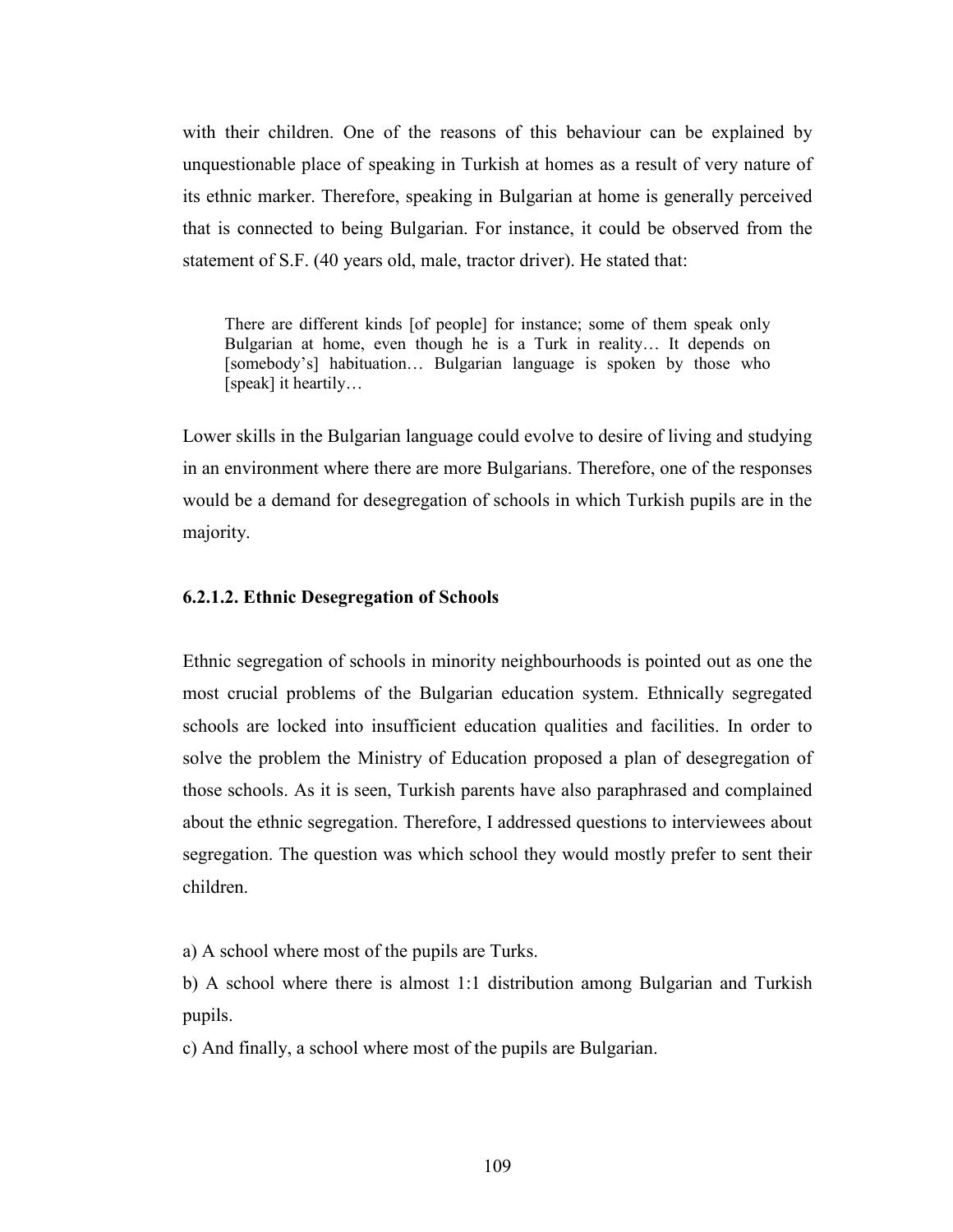Most of the Turkish parents stated their wishes to send their children to the second option, where there is an equal distribution of population between Bulgarian and Turkish pupils. The main reason of this choice is indicated as 'improving Bulgarian language skills'. For example, A.İ. (40 years old, male, driver) pointed out the importance of practicing Bulgarian language for Turkish pupils with Bulgarian pupils.

The Bulgarian language skills of our pupils are poor. As a result, we live in Bulgaria. At least, he/ she can speak and practice the Bulgarian language where there is half-half distribution of Bulgarian and Turkish pupils.

Although Turkish parents expressed the importance of practicing Bulgarian language with Bulgarian pupils, they do not prefer to send their children to schools where Bulgarian pupils are in majority. One of the important reasons of this is, as it stated by A.R. (31 years old, female, unemployed), fear of xenophobic and nationalistic attitudes of Bulgarian pupils.

Maybe I would choose to send [her] to a half-half distributed school. If there are more Turkish [pupils] and a few Bulgarian [pupils]… there is not enough possibilities to practice Bulgarian [language], even if their teachers are Bulgarian. [Sending my daughter] to a school which has more Bulgarian [pupils] and a few Turkish [pupils], would be bad for the [Turkish] children, because there is nationalism [problem]. As we watch in TV, Bulgarians do not want neighbouring [Turkish] pupils in Plovdiv... Even though they [Bulgarians] claimed it is because they [Turks] will bring illness; in reality, there is also nationalism [in their behaviours]. That's why; I do not want to send her to [school] with great proportion of Bulgarian pupils, because sometimes they would be very nationalist. Because I had already experienced it, and I prefer to send her in a half-half distribute school; both for practicing Bulgarian language and [also for enabling her to speaking] her mother tongue. Last year… daughter of our neighbours, who is in the first year of the university, had a different view, she supported them [Ataka (Atack)], even though we had good relations with her parents, who are also strongly opposed to [Ataka]. [From this example], I realised the effects of the nationalism on the youth; Siderov's<sup>91</sup> expressions may affect them very much. Therefore... it would be very difficult [to study], where there are too many Bulgarian [pupils].

 $\overline{a}$  $91$  The leader of *Ataka* coalition.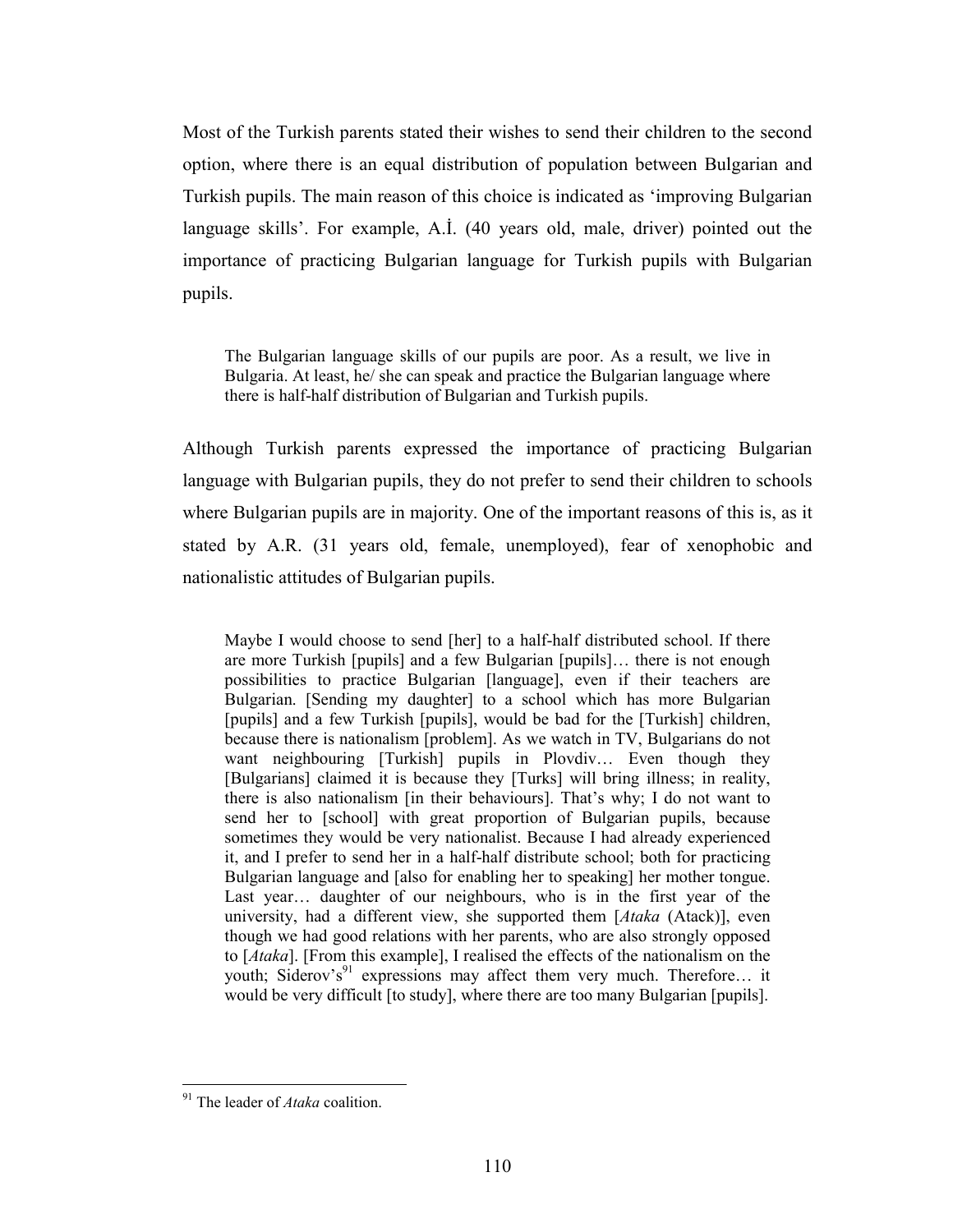Similarly, A.H. (36 years old, male, electrician) worries about the same issue, by stating that:

I prefer [the school with] fifty-fifty [share]. Well, if you send [the child] to [the school, where there are mostly] Bulgarian [pupils], Bulgarian [pupils] would think that Turks are such [a not nice] people. I suppose that Bulgarian [parents] are also not sending [their children to the schools with dense Turkish population]. It should be [as current one] or mixed. In the other situation, where there are mostly Bulgarian [pupils] and lesser Turkish [pupils], they [Bulgarians] are establishing [exclusionary] groups within Turkish [pupils]. However, if it was fifty-fifty [population], there is no way, they would have to socialise with each other.

Additionally, the parents those who do not want to send their children into schools in which Bulgarian pupils are in the majority also articulated their fear of de facto discrimination by teachers against Turkish pupils in favour of their Bulgarian counterparts. For example, K.A (44 years old, female, elderly care) clearly expressed the experience of his daughter in a school where Bulgarian pupils are in majority.

First, I will ask to my children but if he asks me, I will send him to a school, where his friends [study]. I would send him where are Turkish [pupils]... While my daughter was studying in Razgrad, they were three Turks in the whole class. They [Bulgarian pupils] were jealous about her, because she was studying hard. Additionally, those three [Turkish pupils] were discriminated in the school. Once, she went to see the principal by reason of getting '5' [mark]. She studied until 2 o'clock in order to get  $6'$ , and they gave to her  $5^{392}$ . She saw that one of the Bulgarian girl's [exam paper which is marked with '6'] had many mistakes. Afterwards she took both [hers and Bulgarian girl's] papers and went to see the principal. They controlled [papers] again and next day, they made the exam again. She got '6' finally. She had no mistakes! She had only one because of miswriting one word; that's why, [her teacher] had given to her '5'. Thanks God, she is bold enough and [this situation] was corrected. If someone else was [in her situation], she/ he would not succeed. Turks are discriminated, my brother! [Because of] our names!

Those who would like to send their children into Bulgarian-populated schools also have the same motivation: practicing the Bulgarian language and improvement of it. Some of the parents perceived that studying in a Bulgarian-populated school as

 $92$  The highest mark in the Bulgarian educational grade system is '6' and the lowest one is '2'.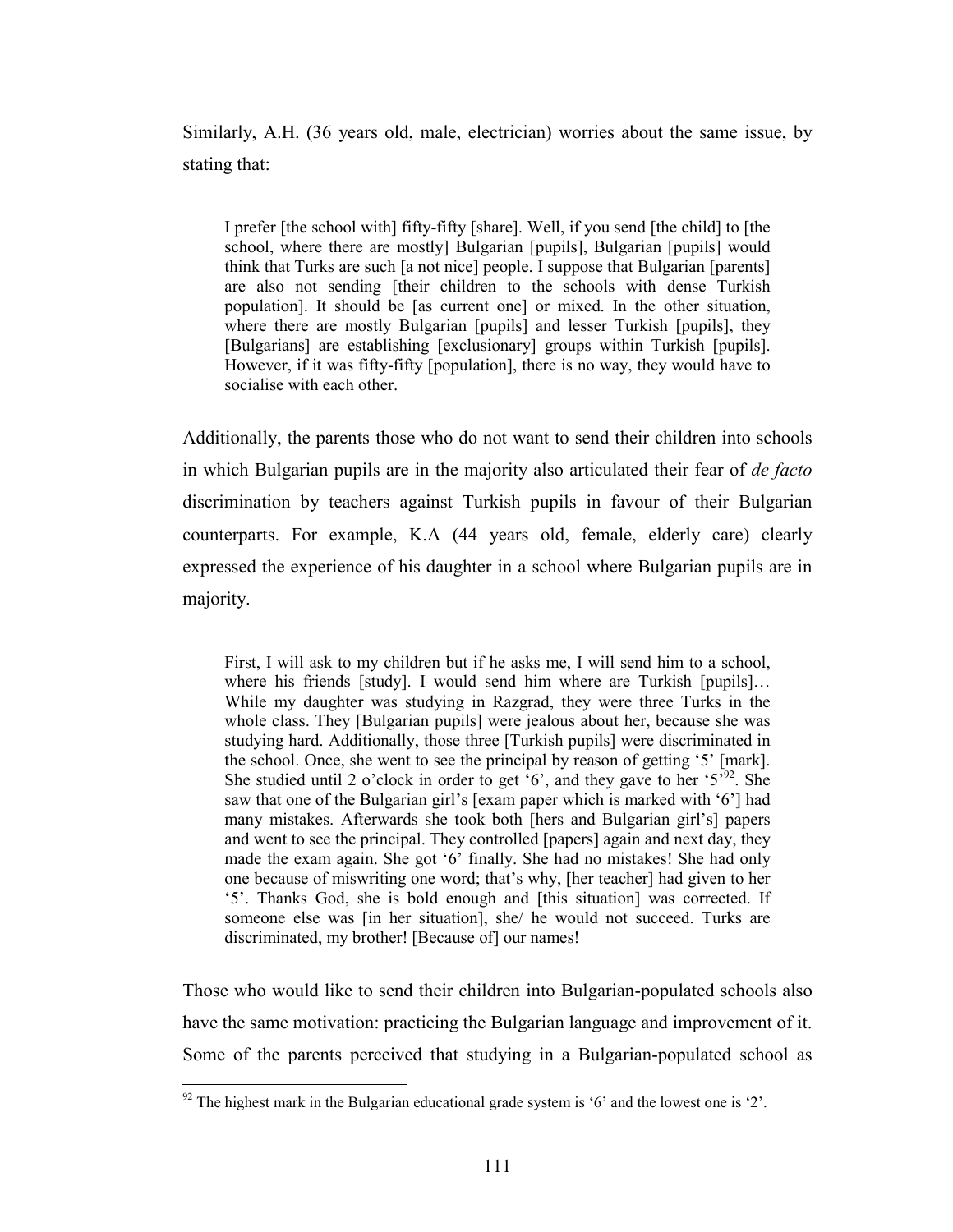studying in the urban centres. Because, there are no such a school within the territory of the municipality and it can be found mainly in urban centres. For example, anonymity of urban centres attracted Y.N. (36 years old, female, unemployed) in order to escape from her perceived discrimination by teachers in favour of their friends and relatives' children.

It is better to be among Bulgarian [pupils]. I would like to send my big son to a school in Varna but I [gave up] because he did not have any friends [there]… I said to him that he should study at least this year in the city. … [Because] he will not be well-known there. All of the students are equal there. There is no such [a differentiation made by teachers] whether this student is a child of my friend or not.

Eventually, assigning such great importance to learn and study the Bulgarian language affects the perceptions of the Turkish parents towards the Turkish language learning.

#### 6.2.1.3. The Turkish Language Skills of the Turkish Minority

All of the respondents expressed that they have more or less Turkish writingreading skills. However, as Eminov (1997) found in his research that most of the Turks who studied between 1974 and 1991 when there was no instruction of Turkish language courses, can read and write Turkish because they studied French as a foreign language during that period. By learning Latin scripts, they have gained ability at least reading Turkish where their writing skills are not well developed as in the example of Y.N. (36 years old, female, unemployed).

I know the Turkish letters, because they are very similar to French ones. I can read in Turkish but a little. I can write but very limited. [In order to] be able to write, I should be calm and attentive.

For those who did not take Turkish language course some special grammatical features of the Turkish language create difficulties especially in writing. Just like in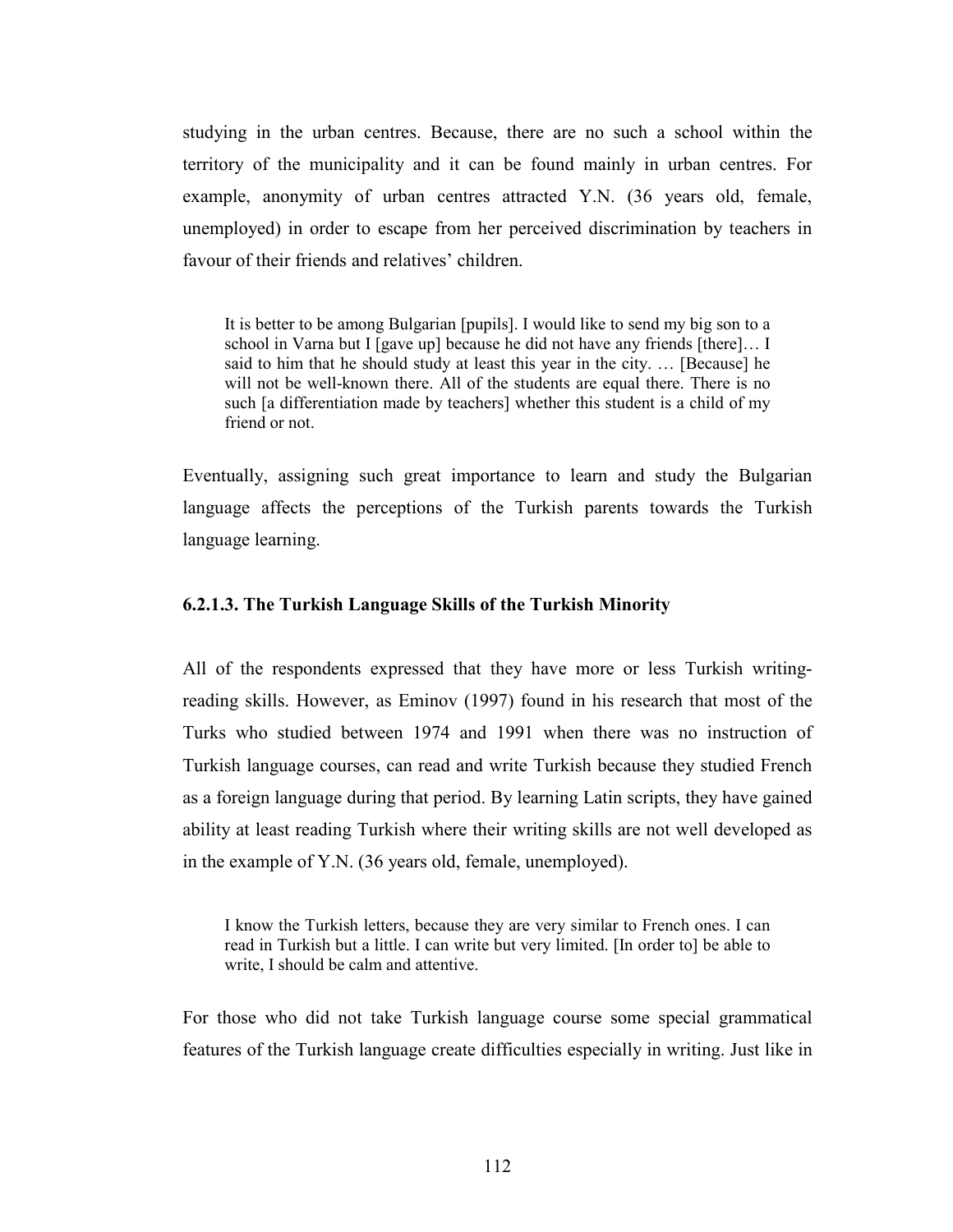the situation of M.N. (40 years old, female, saleswoman), who had troubles to write and use ' $\check{G}, \check{g}$ <sup>33</sup> properly one of the most special letter the Turkish alphabet.

I can read in Turkish. [However], I don't know how to use and where I should use ' $\check{g}$ '. [Hence] I wrote 'i' instead of ' $\check{g}$ '...

There are also interviewees, who were studying while Turkish language courses were being offered between 1959 and 1974 but their reading and writing abilities are still limited because of having no chance to read Turkish print materials to improve their reading skills. For instance, as articulated by M.S. (45 years old, male, unemployed):

I studied four years [Turkish]. I [almost] forgot; however, I can still write but I have some difficulties [in writing]. Reading is also difficult for me, because I haven't read [anything] for a long time.

Additionally, some respondents learnt Turkish in alternative ways, such as by themselves, by watching Turkish TVs or in Turkey when they obliged to migrate in 1989. For instance, İ.E. (37 years old, female, unemployed) stated her willingness to learn Turkish letters during her primary school years:

It is interesting that when I was in primary school, I learnt [Turkish letters] by myself although my friends could not [write and read in Turkish]. After I learnt the Bulgarian letters, I learnt Turkish letters by myself.

As a result of limited literacy of the Turkish parents, many aspects of the linguistic rights are affected, for example, reading Turkish print materials, i.e. books, magazines and newspapers, and as well as their attitudes towards letting their children to take Turkish language course.

<sup>&</sup>lt;sup>93</sup> A special letter of the Turkish alphabet  $\langle \xi \rangle$  in principle denotes [x], but has the property of lengthening the preceding vowel and assimilating any subsequent vowel.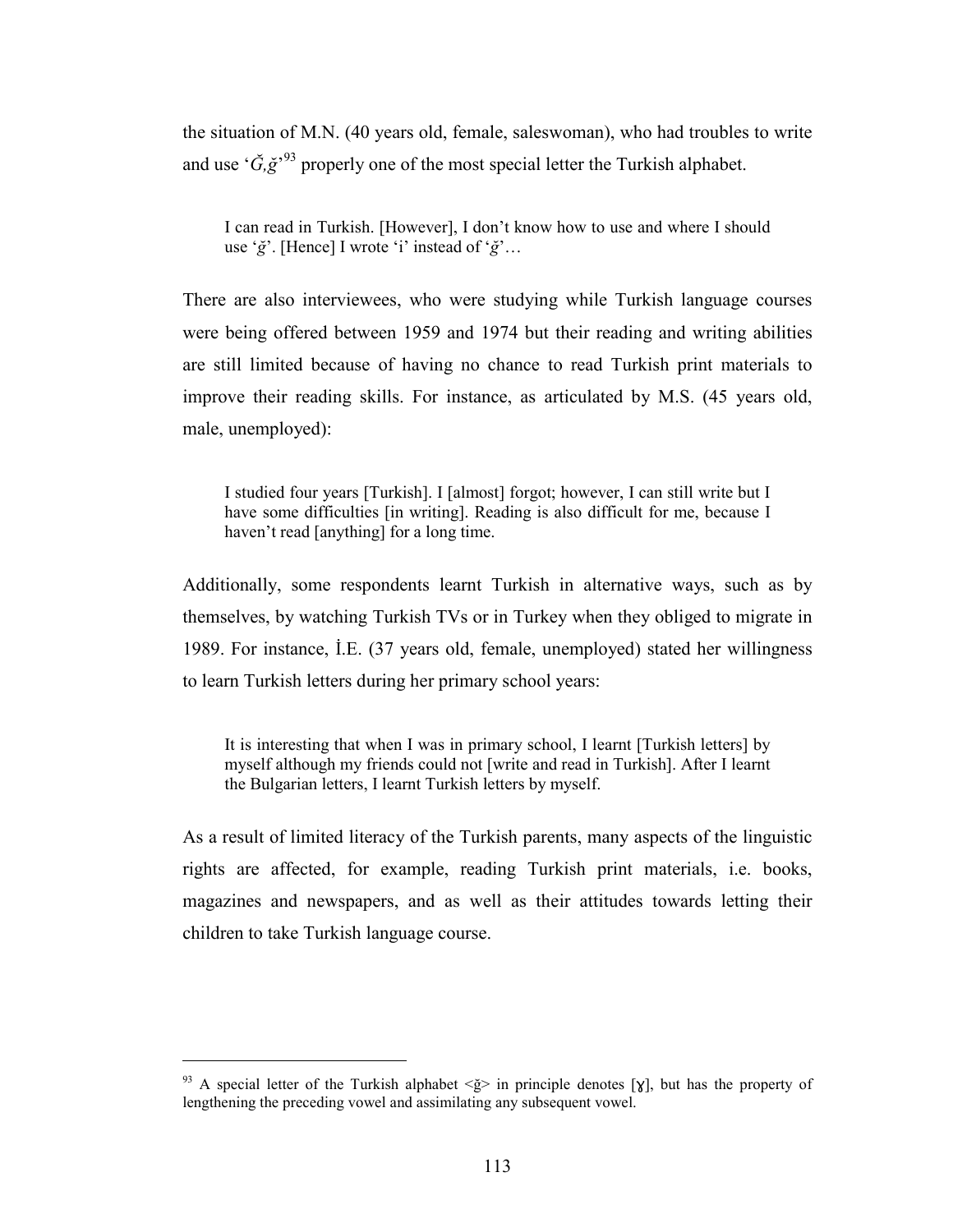#### 6.2.1.4. Facultative Turkish Language Courses in the Municipal Schools

One of the major improvements of the linguistic rights of the Turkish minority is study of Turkish language, even though has some organisational and material problems. In two of the schools of the municipality, which are Habipköy (Vladimirovtsi) secondary school and Işıklar (Samuil) secondary and high school, Turkish language courses are being offered as a facultative subject. If a student would like to attend Turkish language courses, one of his/ her parents have to sing a petition that he/ she allows his/ her child to take this course.

It should be noted that almost all of the interviewees stated, even with different motivations, that the current Turkish language courses are functional or serviceable for their children. Some of the parents indicated their Turkishness as a main motivation for letting their children to take Turkish language courses, or in other words, being a Turk means learning his/ her mother tongue, as S.F. (40 years old, male, tractor driver) stated:

Of course, we would like to [allow him to participate in Turkish language classes]. Well, [how do] you call yourself a Turk without knowing how to read and write [in Turkish]…

Additionally, the Turkish language teacher 'A'<sup>94</sup> connected the study of Turkish language with the period of forced assimilation campaign and the demands of the Turkish minority during the demonstrations that took place on May 1989.

As a result we are Turks and we are identifying ourselves as Turks… [The Parents] should look back and think about the 1989. At that time, we demanded [to retake] our names and [using of] our language, as well.

Even though there is a common agreement about the utility of the Turkish language courses, some parents also think that learning Turkish and Bulgarian languages

<sup>&</sup>lt;sup>94</sup> There are total 3 Turkish language teachers in the municipality, and I interviewed 2 of them. Therefore, in order to protect their anonymity, I use 'teacher A' and 'teacher B' instead of giving details which would lead them to be easily recognised.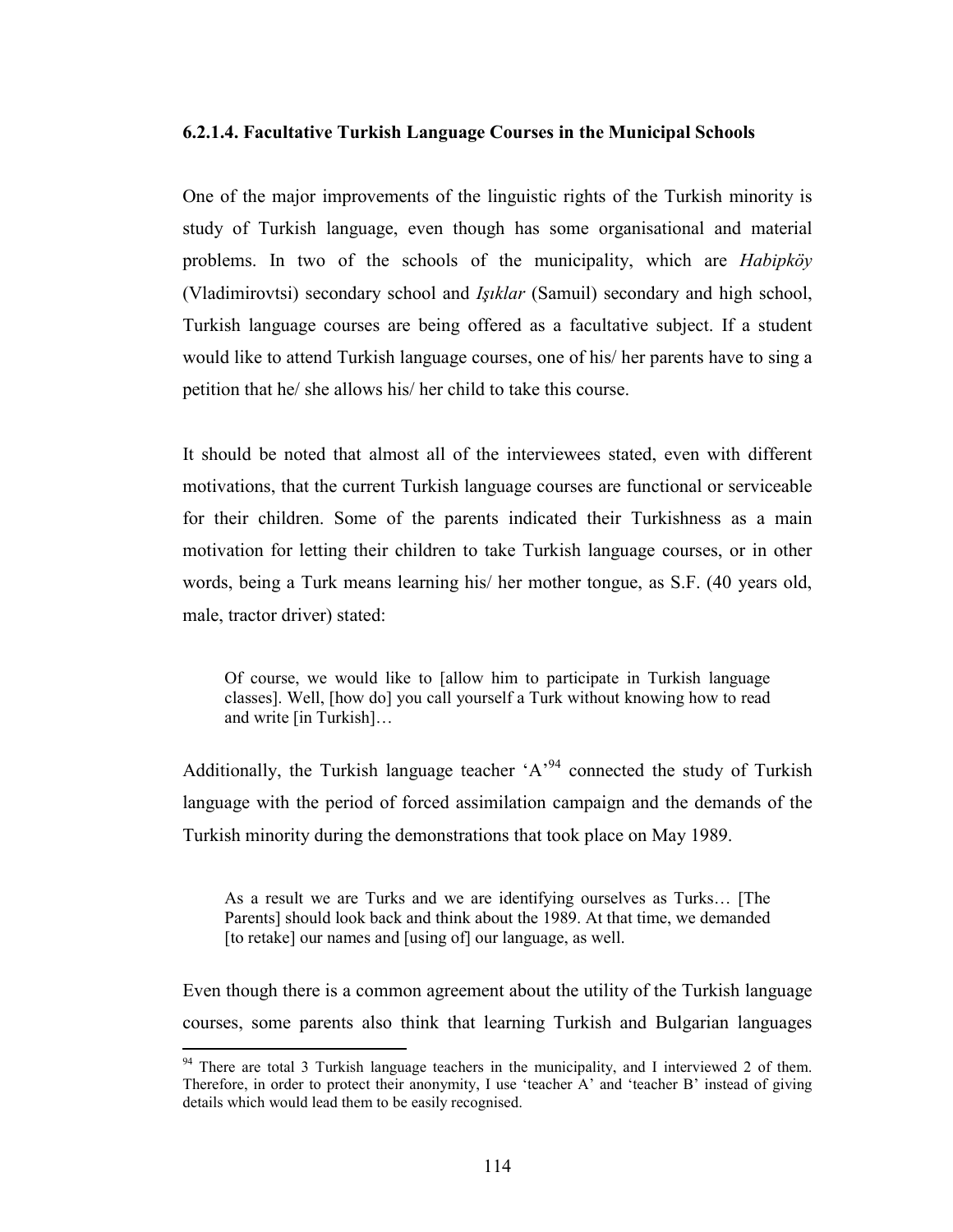together, as a result of having different alphabets, exposes difficulties and children make mistakes in both languages. Hence, because of this reason, some of them do not let their children to participate in Turkish language courses in the first grades until a certain grade when they thought that the child is competitive well enough in Bulgarian language. For example, Y.N. (36 years old, female, unemployed) thought that children are confusing those two different alphabets by stating that:

[Pupils] start to learn both Bulgarian and Turkish languages together at the first grade [of the primary school]. However, after that it occurs problems between [two kinds of] letters. They use Bulgarian letters in [writing of] Turkish, and Turkish letters [in writing] of Bulgarian.

In this respect, the Turkish language teacher 'A' stated that in order to relieve Turkish parents, they start to teach Turkish alphabet in the second term of the first grade.

We drew back [teaching of] the [Turkish] alphabet; in other words, teaching of the [Turkish] alphabet is started in the second term. In the first term, we make only conversations; we tell [them] stories and fairy tales in order to prevent confusion of Bulgarian [and Turkish] alphabets.

However, this implementation cannot calm down the anxieties of the Turkish parents as M.S. (45 years old, male, unemployed) still think that first grade is not suitable for taking a Turkish language course.

Children with a Turkish descent should start [to learn] firstly Bulgarian language at the first grade. Now, they're studying Turkish, Bulgarian and English; therefore, they cannot handle [the Bulgarian language]. Hence, they should start [to learn] Bulgarian language at the first grade, and only after second or third grade to [learn] Turkish language… Then he/ she will be more conscious about [the Turkish language]…

From this point of view, another related question arises: when should the Turkish language courses start? The Turkish language teacher 'A' explained that there were some plans to start the study of Turkish language in pre-school phase but it cannot be put into force because of reluctances of the Turkish parents.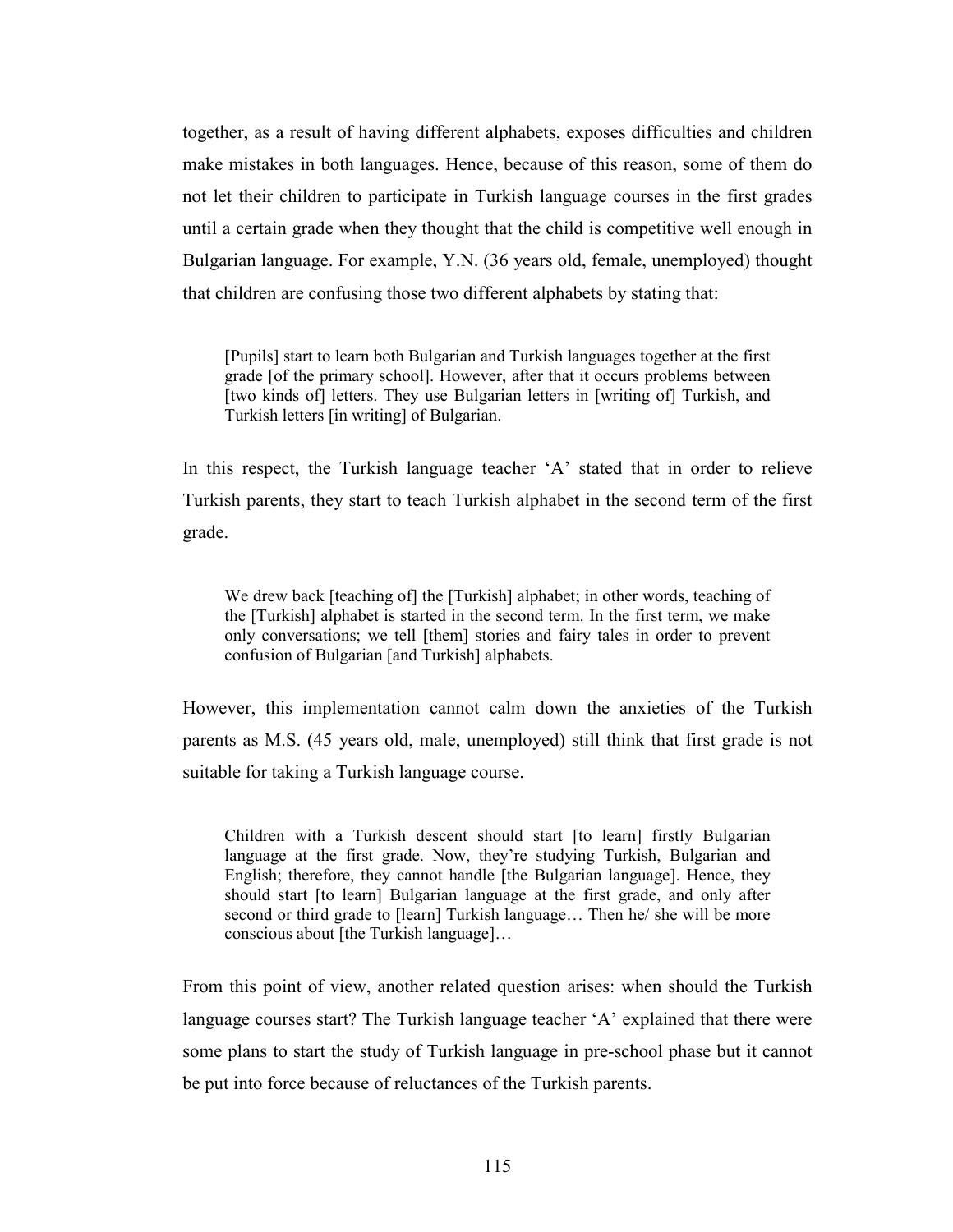…It is planned to start [the study of Turkish language] in pre-school education… in order to [make a chance to] improve [the Turkish skills of the children]. However, the parents do not want [that], they want that the Bulgarian language [should be taught in pre-school education].

Additionally, some of the parents, as H.İ. (43 years old, male, driver) articulated, their major excuse was that their children have already improved their Turkish language skills by watching satellite broadcasted Turkish TV channels; therefore, they do not need too much course hours to be literate in Turkish.

[My children] have already known Turkish language before starting to school. Both of them learnt [the Turkish language] more easily caused by [watching] satellite [broadcasted Turkish TVs]… They went to the Turkish language courses with some knowledge [about the Turkish language]. They do not need too much time [to study the Turkish language]. They [can] learn it within two or three years… Now, it is started to [be taught] English, a well, and it is too much [burden with the Turkish language]. Actually, they made a good [implementation] by making [the Turkish language] facultative [subject]; therefore, only those who want it can attend [to Turkish language course]… The important thing is learning the writing in Turkish. [Because] she had already known to speak in Turkish.

Another parent, Y.N. (36 years old, female, unemployed) stated that the pupils have to take to many course hours which overloaded their capacity; hence, there is no need for too many hours in studying of Turkish language.

[The pupils] have already seven course hours [per a day]. [Therefore] they have headache [problems]. They are still kids, and they also want to play games. If they had more [Turkish language course hours], where would be located [those course hours]... There is no time; they have too many lessons [already]. We had maximum six course hours per a day. Now, they have seven course hours [per a day] which is too much for them.

Hence, as it is articulated by the Turkish language teacher 'B', course load of the Turkish language courses is decreased as a consequence of the demands from the Turkish parents, who are in favour to be instructed more foreign language and computer courses instead of the Turkish language ones.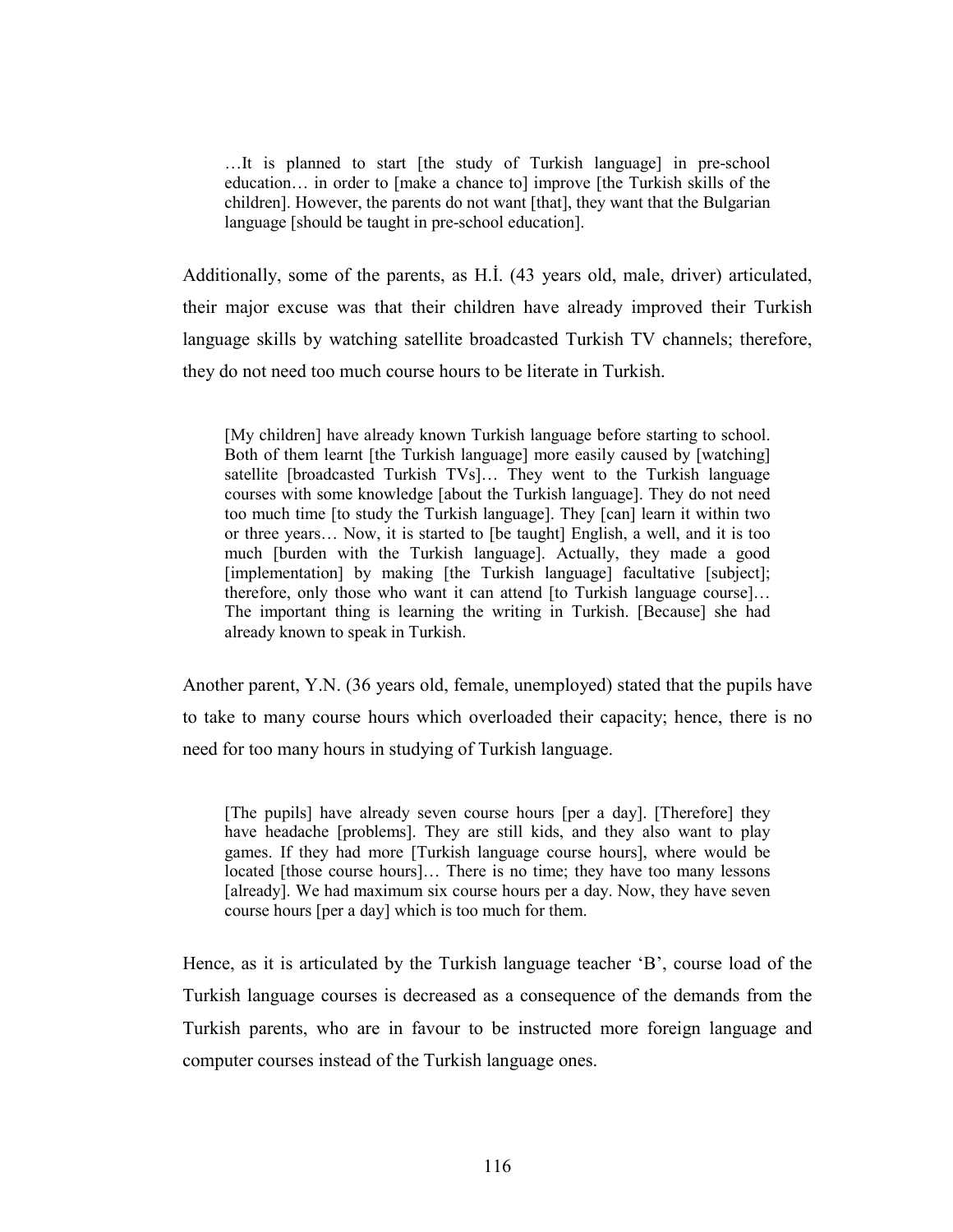The [Turkish] pupils stopped to take the [Turkish language] course, because everybody inclines [to take] English courses. Some of the parents do not want to let their children to take Turkish language courses in order to take more English language courses. Last year, I had 120 pupils [who took the Turkish language course]; this year, [the number of them] decreased to 80.

As a result, since the education year of 2006 – 2007, Turkish language courses were decreased from four hours to two hour pro week. Not surprisingly, with two hour course load, the study of Turkish language cannot be instructed efficiently. The Turkish language teacher 'A' complained that he cannot teach properly Turkish language within two course hours, because the curriculum that they organised is according to four-hour load of the Turkish language course.

When [the Turkish language course] was [introduced] four hours [per a week], I can pay more attention [to the course]. Eventually, when [the course] was [taught] four hours, [I] could arrange one hour for grammar, one hour for literature, one hour for writing and one hour for exercises. Now, I have to teach lessons hastily within two course hours; and after that if I use remaining two or three minutes for vocabulary [exercise], [the lesson] ends.

The situation is even worse in the school of the Turkish teacher 'B', where for some of the grades, course hours were decreased from two to one in 2006.

Last year, first and second grades had two hours [Turkish language] courses per a week; this year they were decreased to one hour [per a week]. This [one hour] is allocated to computer lessons. Therefore, I cannot instruct my lessons properly [and] pupils cannot learn the Turkish alphabet with one hour [Turkish language course].

The ongoing problems of studying of Turkish language were also known by the politicians, as well. However, as one of the MPs of MRF (Movements of Rights and Freedoms) İlker Mustafov stated that there is not any programme to make the Turkish parents more consciousness about the Turkish language courses.

The fundamental problem is in [the opinions of] the Turkish [parents]; in other words, they are not very interested in [the situation of the Turkish language courses]. They said that… there is [not] a need for studying of Turkish; there are satellite [broadcasted Turkish TVs]; we can watch Turkish movies.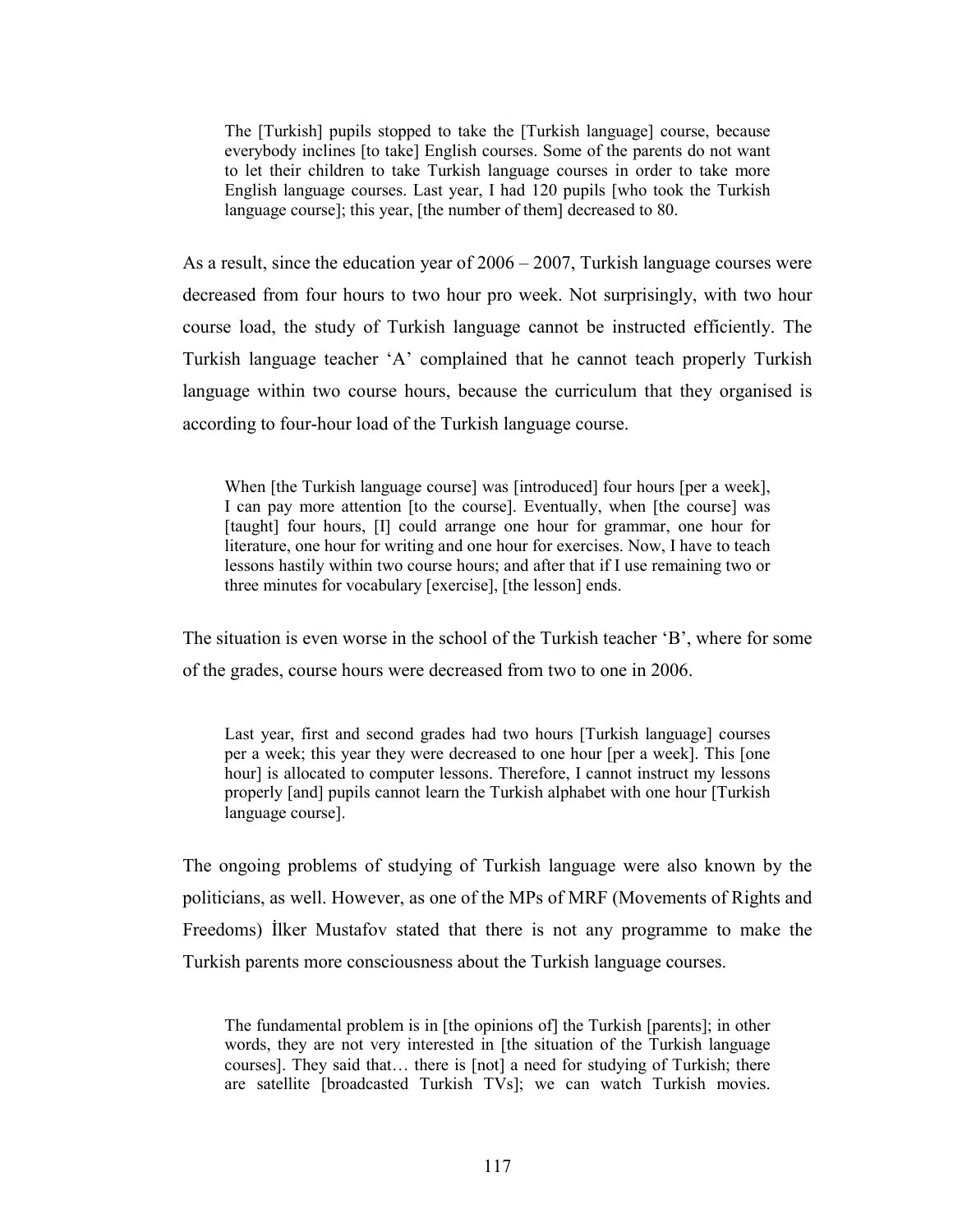However, in my opinion, watching satellite [broadcasted TV] does not mean that you know the Turkish language [properly]… They said that [Turkish pupils] should learn English instead of Turkish language, because they have already known the Turkish language. Okay, [pupils] should learn English, too; it is not bad [to learn English but also Turkish]… In this respect, we should work [to increase the consciousness] among our community. Unfortunately, we do not have [such a programme].

#### 6.2.1.5. Usage of 'New' Turkish Words

During the communist regime, the Turkish community had lost its links with Turkey, and this affected their spoken and written language. Therefore, some Turkish words used in Turkey could not find a way to enter into everyday speeches of Turks of Bulgaria. Especially after systematic usage of Bulgarian words instead of Turkish ones in Turkish-published media and in school books, more and more Bulgaro-Russian words find a place in the Turkish dialect of Turks in Bulgaria, such as kombayner (combine, in Turkish biçerdöver), zavod (factory, in Turkish fabrika), yazovir ( lake, in Turkish göl ) (Şimşir, 1986a: 236). There was no chance to read printed materials that were published in Turkey, and there was very limited Turkish media broadcasting. Watching a Turkish TV was out of question, as well. This situation and the influence of the Bulgarian language have affected the everyday speeches of the Turks; therefore, as Ş.S. (46 years old, male, unemployed) articulated, using lots of Bulgarian words became usual in the everyday speeches of the Turks.

We speak a mixed [language] here. Actually, it is very weird to speak like that… Half [of the speech] is constituted from Bulgarian [words] and half [of the speech] from Turkish [words]; [the speech] becomes spoilt.

On the contrary, in the post-communist period those restrictions were removed and most of the Turks started to watch Turkish TVs via digital receivers. As an outcome, by Turkish TV channels, the knowledge of pupils about words, which were not commonly used among the Turks of Bulgaria before, as articulated by A.H. (36 years old, male, electrician), began to change slightly over time.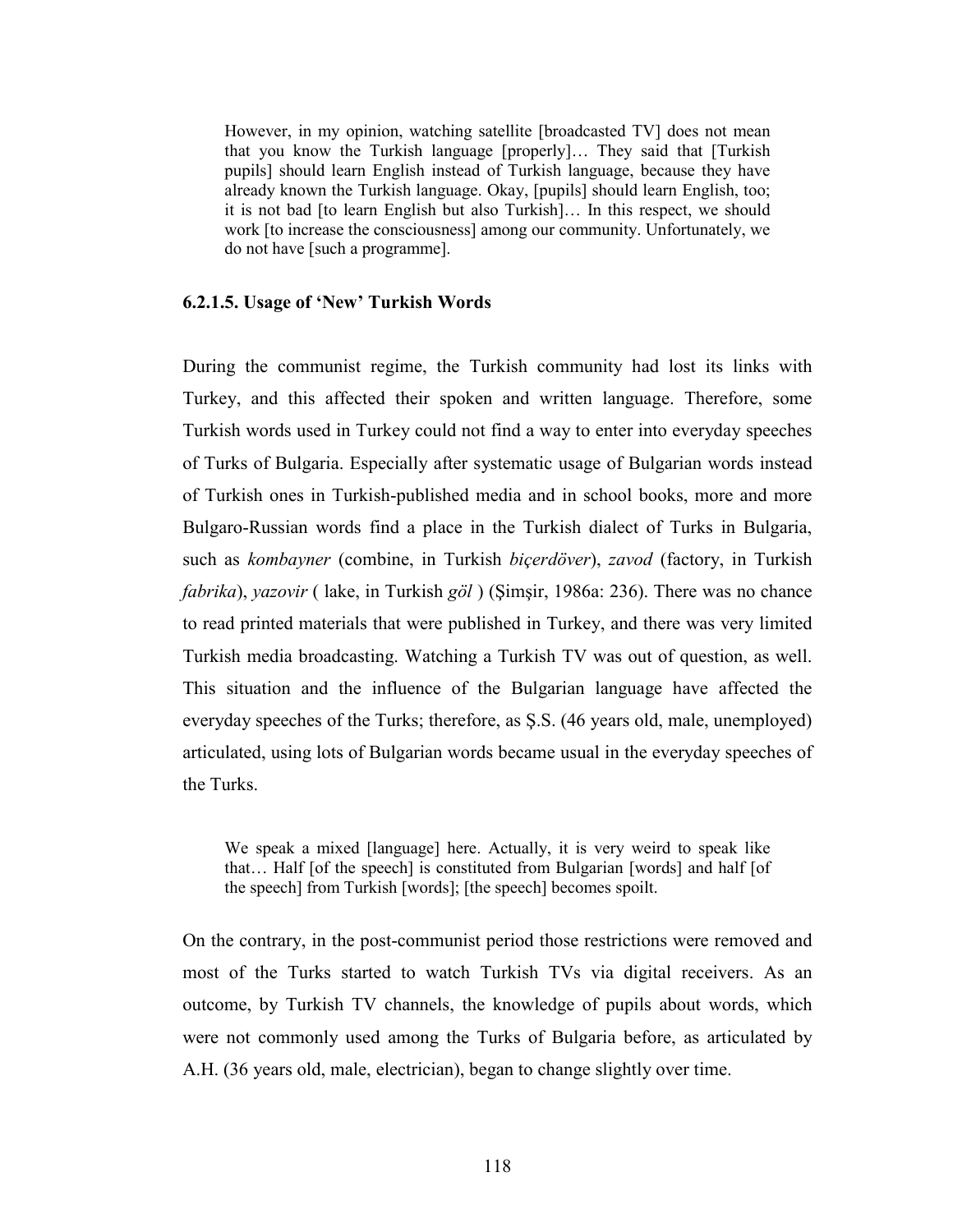Some words changed considerably. How can I say; speeches changed. Now, [for example], '*lütfen*' (please) began to be used. Now, [these new words] are being used but slightly. It is not happening immediately. How it is saying; you internalise them slightly… It will happen like this; not immediately. [For example], we're using *buzdolabı* (refrigerator) not *hladilnik* [the Bulgarian one]. [However], we're [still] using pechka (stove) [instead of Turkish word, soba]. Peralna is being used but also sometimes çamaşır makinesi (wash machine) [is being used]... [Children] are learning [new words] by [watching Turkish] TVs.

Furthermore, Turkish teachers are also making some vocabulary exercises in order to teach new words, as stated by the Turkish language teacher 'A':

[I teach them and they] wrote the actual orthography of words, which we commonly use in our daily life [speeches], in separate notebooks.

Nevertheless, lack of sufficient and up-to-date text books was another problem of studying of Turkish. Text books that are being used in the Turkish language courses are outdated and physically damaged. The Turkish language teacher 'B' articulated insufficiency and inefficiency of the current educational books:

I have only 8 text books for 22 pupils at the first grade. [These] books were published in 1992 and now, they are threadbare. We could not find any [text] book in the schools and libraries of the municipality of Razgrad. There aren't any, they were lost! We asked numerous times about [at least photocopying of those books] but they could not help.

In the libraries of those two schools in which Turkish language is studied, there is not a single Turkish reading or literature book. Therefore, Turkish pupils cannot find reading materials to use out of the school, as it is stated by A.R. (31 years old, female, unemployed):

She should read [books] but now, there isn't any Turkish book in the library… If they are studying Turkish at the school, there should be Turkish books in the library. It may be difficult to make present [Turkish books] in the village's [reading house (*chitalishte*)] but there should be [Turkish books] in the school library. For example, fairy tales like 'Snow White'. I suppose there are also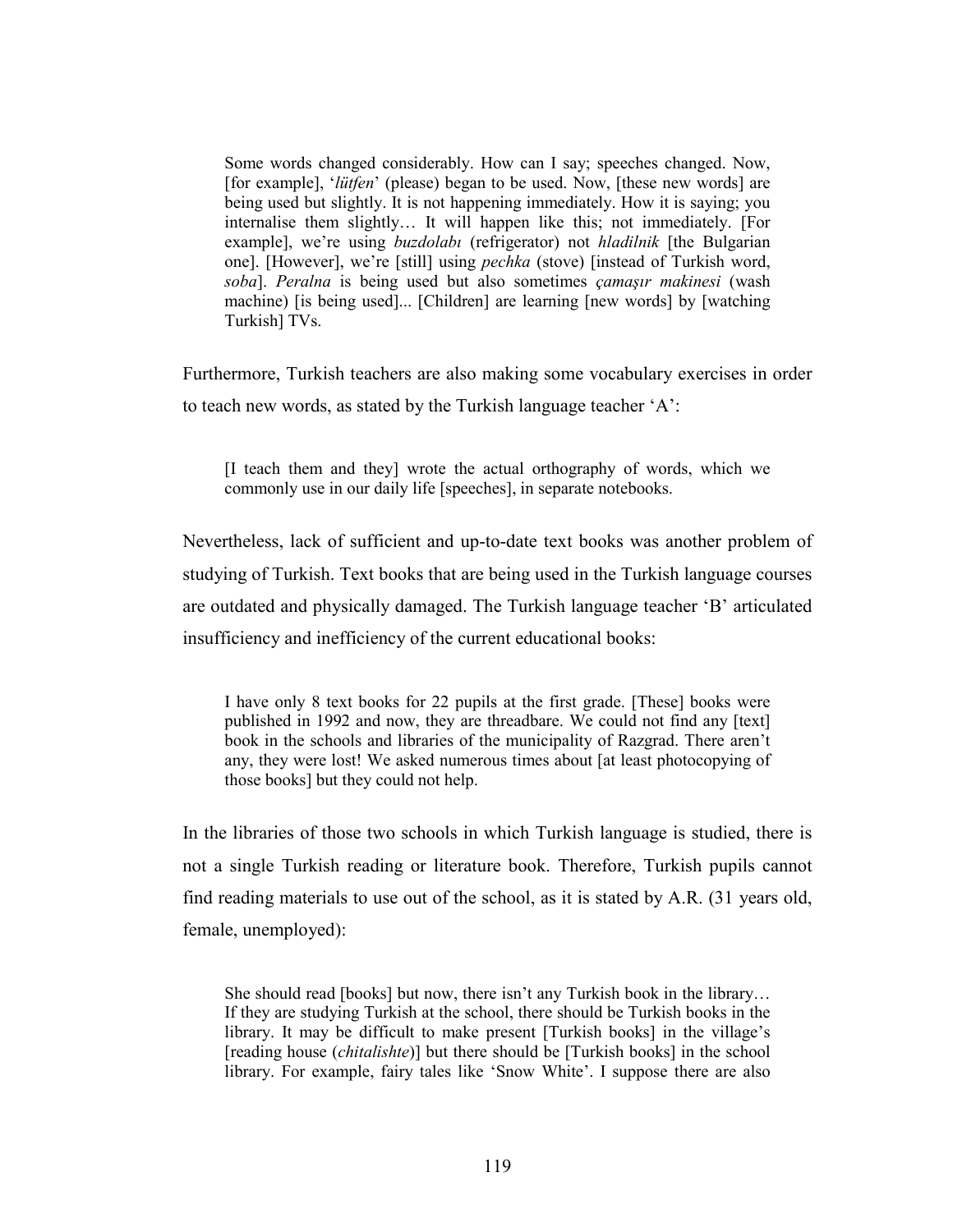Turkish versions of [those fairy tales]. Hence, [my daughter] can read both in Turkish and Bulgarian; there is not any loss for her.

Lack of supplementary reading materials are tried to be solved by using youth and children magazines published in Turkish or bilingually both in Turkish and Bulgarian. The Turkish language teacher 'A' also stated that he tries to substitute shortage of literature book by using magazines as supplementary materials:

The most difficult [situation] is in the literature, [because] we don't have [reading] books. The parents can only allot money for Bulgarian books. However, there is not any place to buy, [if they would like to buy]… [As a supplementary material] there is for example a magazine called  $\ddot{U}$ mit and Balon... Balon is generally for little children but for 6,7 and 8th grades, [we're using]  $\ddot{U}$ mit. It is published very nice stories and poems in  $\ddot{U}$ mit.

Additionally, because of decreasing course hours of the Turkish language courses, Turkish language teachers cannot fulfil the 21-hour minimum teaching requirement only with teaching in Turkish language course; hence, they have to teach also other subjects, such as physical training. The Turkish language teacher 'A' explained the situation as below:

In order to receive a full salary, a teacher has to teach at least 21 course hours. In some schools, Turkish language course is less [than 21 course hours]; therefore, [some of the Turkish language teachers] cannot fulfil this [requirement].

Moreover, it depends on the understanding of the school and municipal administration. If they do not allowed them to teach other subjects, Turkish language teachers with below 21-hour teaching requirement can receive a salary as a part-time teacher.

#### 6.2.2. Education in the Turkish Language as a Further Linguistic Right

The Education in mother tongue means that an education in institutions in which medium of instruction is minority vernacular and it is defined as one of the most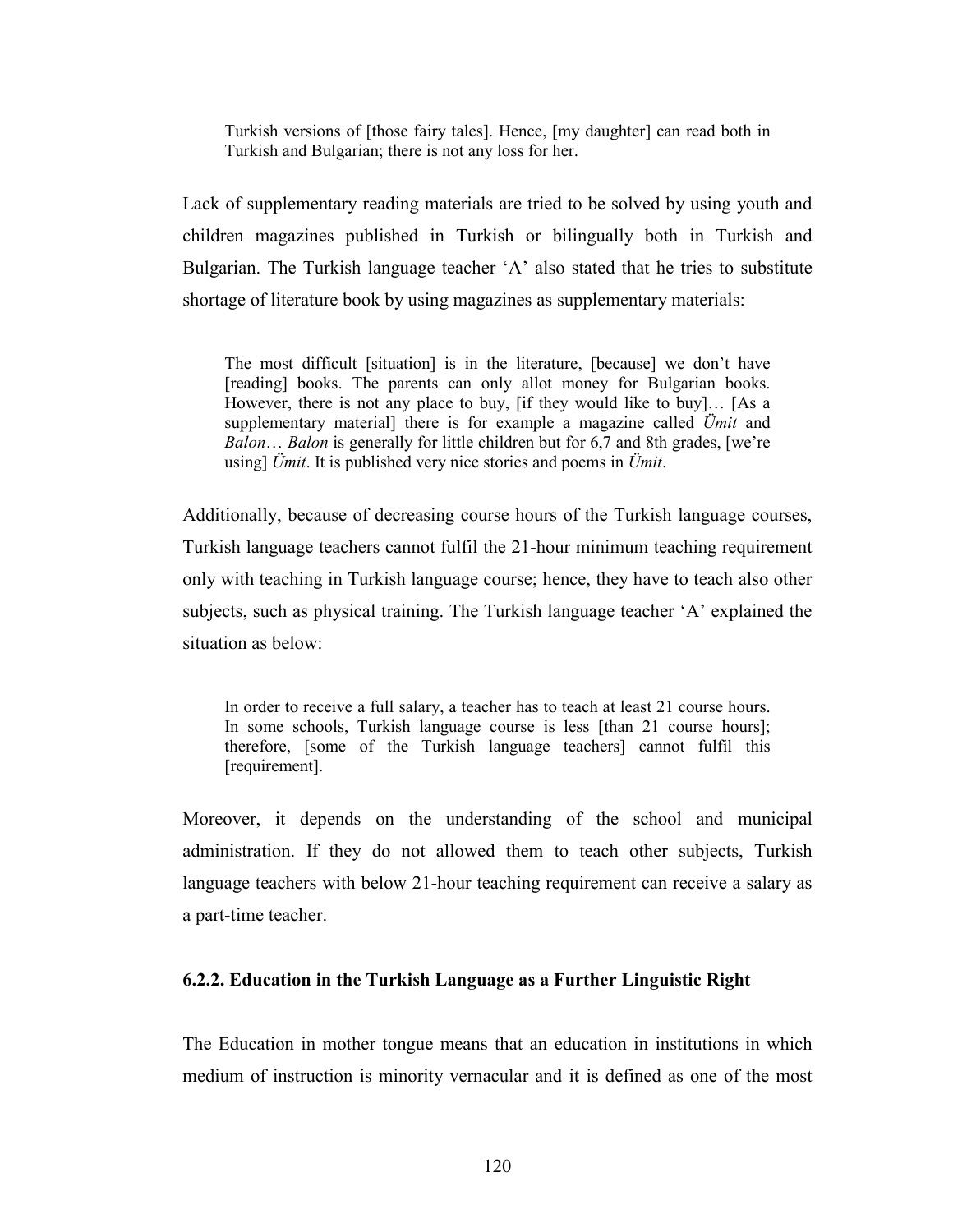important and controversial linguistic rights. The Turkish minority in Bulgaria enjoyed this right until 1959 when their schools in which medium of instruction was Turkish, were merged with Bulgarian schools. In the first decades of the communist rule, there were also some departments in the University of Sofia in which medium of instruction were Turkish, as well. As further linguistic right related to education, I asked to the Turkish parents questions on the subject of education in primary and secondary, and university degrees in which medium of instruction would be in Turkish.

## 6.2.2.1. Turkish as a Medium of Instruction in the Primary and Secondary Education

I asked to the Turkish parents whether they are willing to send their children to primary and secondary schools where the medium of instruction is Turkish. Most of the parents expressed that they would send their children to study in those schools. Moreover, some of the interviewees could not state a detailed reason why they support the idea of opening of schools with a medium of instruction in Turkish. They usually expressed their supports with short sentences, such as "of course, I support it", "it would be useful" and "why not". It seems that they have not thought about the issue before. Nonetheless, I tried to encourage them to talk in details by asking further questions. For example, 'For what reasons do you support this idea' and 'do you think that there is any possibility for graduates of those schools to be discriminated in labour market?' Thereafter, they expressed more detailed answers.

However, even those who expressed detailed answers and showed the support of the idea, were generally sceptic about either possibility of opening such schools or their functionality in Bulgaria. One of the basic anxieties was the fear of discrimination towards students of those schools, as A.K. (44 years old, female, elderly care) articulated: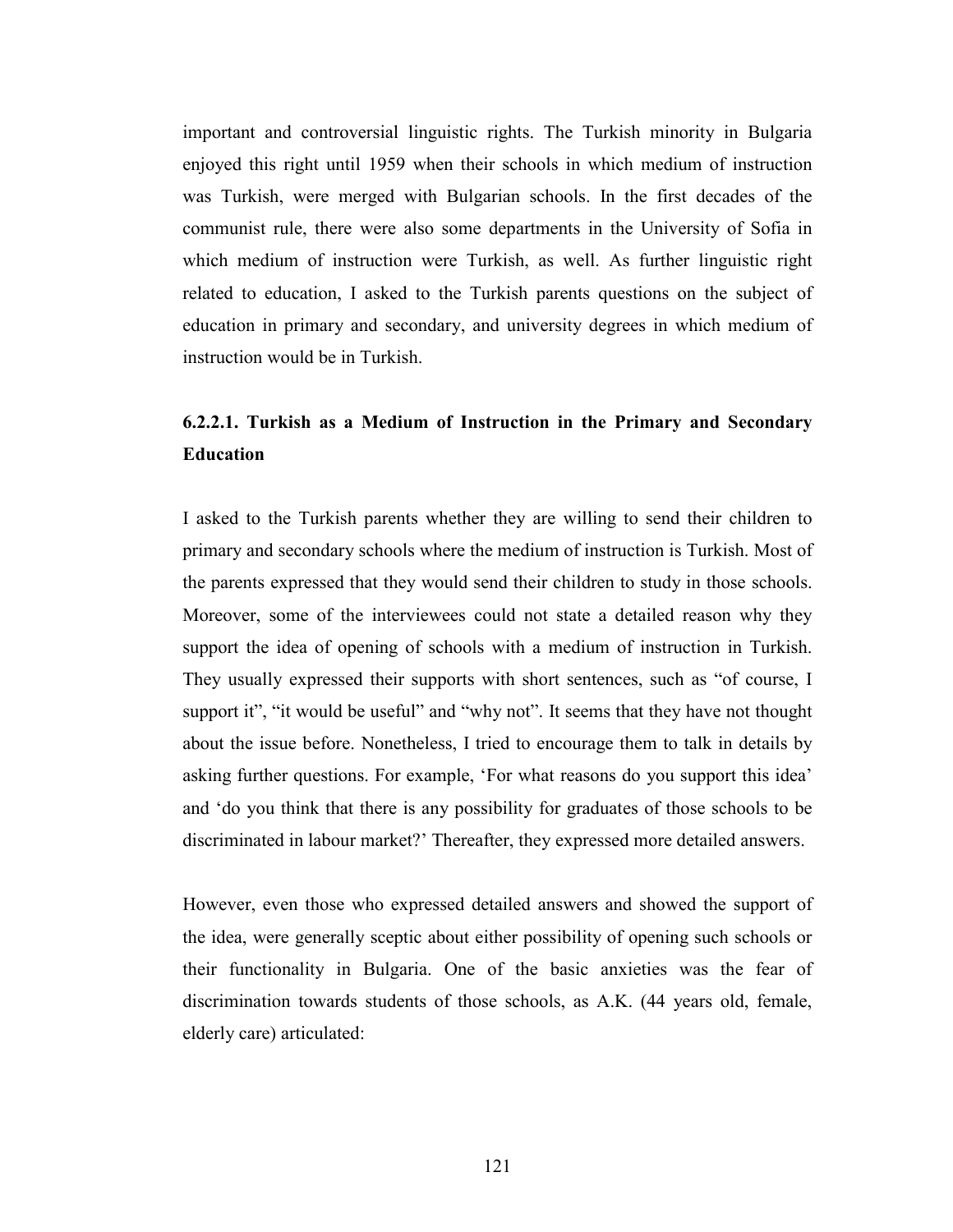It would be useful but as we saw on TV, [reporters of the news] despised the [school and] the whole village near Haskovo by reason of wearing kerchiefs and being a religious school. They are really getting angry! However, nobody should be angry, [because] everyone has its own beliefs… [Such a school with medium of instruction in Turkish] is not possible, because nowadays, [the Bulgarian public opinion] has become very antagonistic towards the Turks.

Another fear of discrimination is related to the continuation of educational degree in the higher educational institutions. For example, A.R. (31 years old, female, unemployed) stated that the pupils of schools with a medium of instruction in Turkish would face difficulties in high schools and in the university entrance exams.

If a pupil studied in Turkish in the primary school, it would be difficult for [my daughter] when she would like to continue her education either in the high school or in the university. She will study the general subjects, as well, but it would be difficult caused by studying in Turkish…. It is better for her to study in Bulgarian and to have a general knowledge in Turkish [language]... She understands whatever she reads in Bulgarian language. If she goes to Turkey, [she can study in Turkish] but studying in Turkish in Bulgaria will make some problems [in the higher educational degrees].

One of the most optimistic expressions came from Y.N. (36 years old, female, unemployed):

Of course [such as school] will be functional. [He can choose] which one is easier for him… Then the child will decide. If he says that his Turkish skills are better [than Bulgarian], he can go to the Turkish [school]. If he says that he cannot rely on his Turkish language skills, he can go to the Bulgarian one…

One of the interviewees, A.R. (39 years old, male, official) expressed the importance of knowledge rather than the language. He believed that study in Turkish will make easier the study of Turkish pupils but he proposes that those schools should be vocational.

It doesn't matter whether he will study in Bulgarian or in Turkish but depends on his occupation. For example, he will repair a radio; the language doesn't matter [to repair it] whether he studied in Bulgarian or Turkish. In my opinion, [education in Turkish] should start after 8th grade or at first grade of high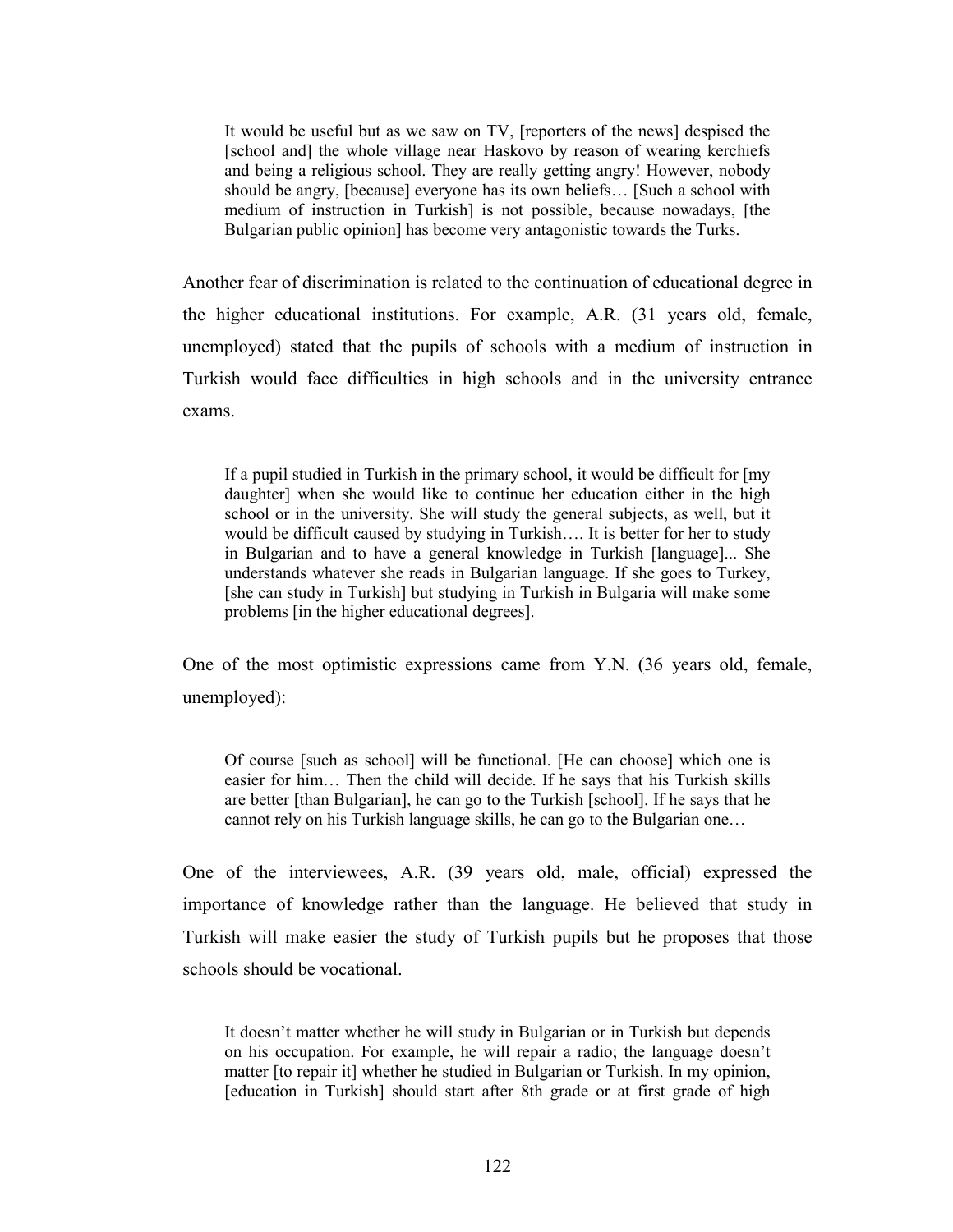school. At that time, he will learn Bulgarian language and [then] he will add his knowledge in Turkish [during his education in such a school]. After that it will be very easy for him… They can better understand in Turkish. For example, I am [almost] 40 years old and I can understand in Bulgarian what someone means, and the meanings of words but I do not know the exact meanings of words. However, when it is in Turkish, I can tell you immediately what [that word] means. It will be easier, [because] it is his mother tongue... If he studies in Turkish, in my opinion, he should receive a profession. In other words, he should graduate with a certain profession at this school.

Some respondents totally disagree with this idea, and thought such schools would worsen the already disadvantaged situation of the Turkish children by hindering the improvement of their Bulgarian language skills. Additionally, in the labour market they would face some obstacles. For example, A.H. (36 years old, male, electrician) states that if someone wants to live in Bulgaria, he should know Bulgarian language in order to find a job.

Here, the requirement is the Bulgarian language. I won't send [my children to those schools]. [Those schools] won't be detrimental but if he studied, where will he find a job? [Then] he must work in Turkey. He cannot arrange himself here [without Bulgarian language skills]. If he knew only Turkish, he would not buy even a ticket from Razgrad to our village… If you live in Bulgaria, the Bulgarian language is a must, isn't it?

#### 6.2.2.2. Turkish as Medium of Instruction in the Higher Education

Opening a state funded university with a medium of instruction in Turkish, came into Bulgarian political discourse after ten-request petition of Menders Küngün in 2006. Just like the society as a whole, interviewees looked like that they have not thought the issue before. Until the petition, the discourse turned mainly around opening of philological departments in purpose to train Turkish language teachers.

Most of the interviewees found opening such a university useful but just like the idea of opening Turkish secondary schools with a precondition: the degrees would be offered by this university has to be recognised in Bulgaria. For instance, A.R. (31 years old, female, unemployed) found functional the idea of a Turkish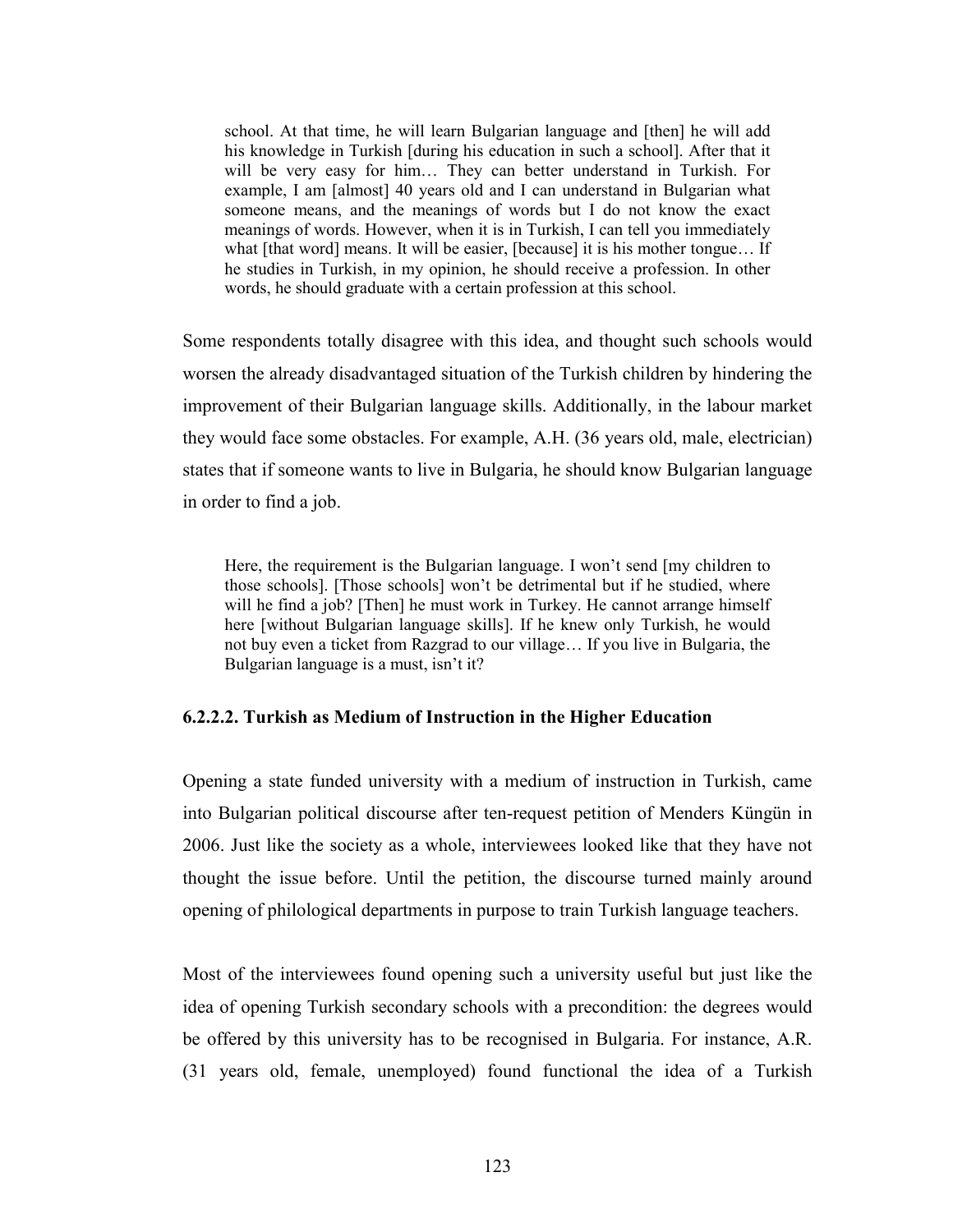university and articulated the importance of the recognition of the diploma with this line:

In reality, it won't be any difference between studying either in Turkey or [in Bulgaria]; it will be helpful, as well, so why not? Because she has already knows the Bulgarian language. [It is] just like when [students] from Turkey come to [Bulgaria to study in a university] and attend preparation classes [in the Bulgarian language], [after they return to Turkey], they can use their professions [that they obtained from a Bulgarian university]. Therefore, it doesn't matter whether she will study in Turkey or in [Bulgaria in a university with a medium of instruction in Turkish]... if her diploma will be useful [or recognised].

However, some of them, as M.A. (44 years old, female, kindergartner) expressed that it would make some difficulties for graduates in the labour market:

… First, she [should] attend to the Bulgarian [university], if it won't be possible, then she can go to the Turkish [university]. However, if she lives [in Bulgaria], studying in the university in which medium of instruction is Bulgarian will be more useful for her. Attending to the Turkish [university] will be also useful, because our mother tongue is Turkish, even though we live in Bulgaria… Well, it's good to study in Turkish [university] but she cannot find a job [in Bulgaria]. In this respect, in my opinion, it is better for her to study in Bulgarian language… Because everybody [in the job interviews] checks in which [university] did you graduate [and] what did you study.

On the contrary, those who supported the idea of opening a Turkish university demonstrated that such obstacles would be handled, because the important thing is knowledge and specialisation in a certain profession. For instance, S.İ. (32 years old, female, unemployed) stated that confusion of Bulgarian and Turkish terms would not make a serious problem, because it would be organised a special course to learn special terms in Bulgarian, as well.

[It would be useful, because the school] possibly would have a kind of preparation class. It would not possibly make an obstacle [for finding a job], if he also knows Bulgarian, as well. Here, it can be organised a [special] course to teach Bulgarian [terms], for example, names of the medicines. Studying in Turkish won't make any difficulties.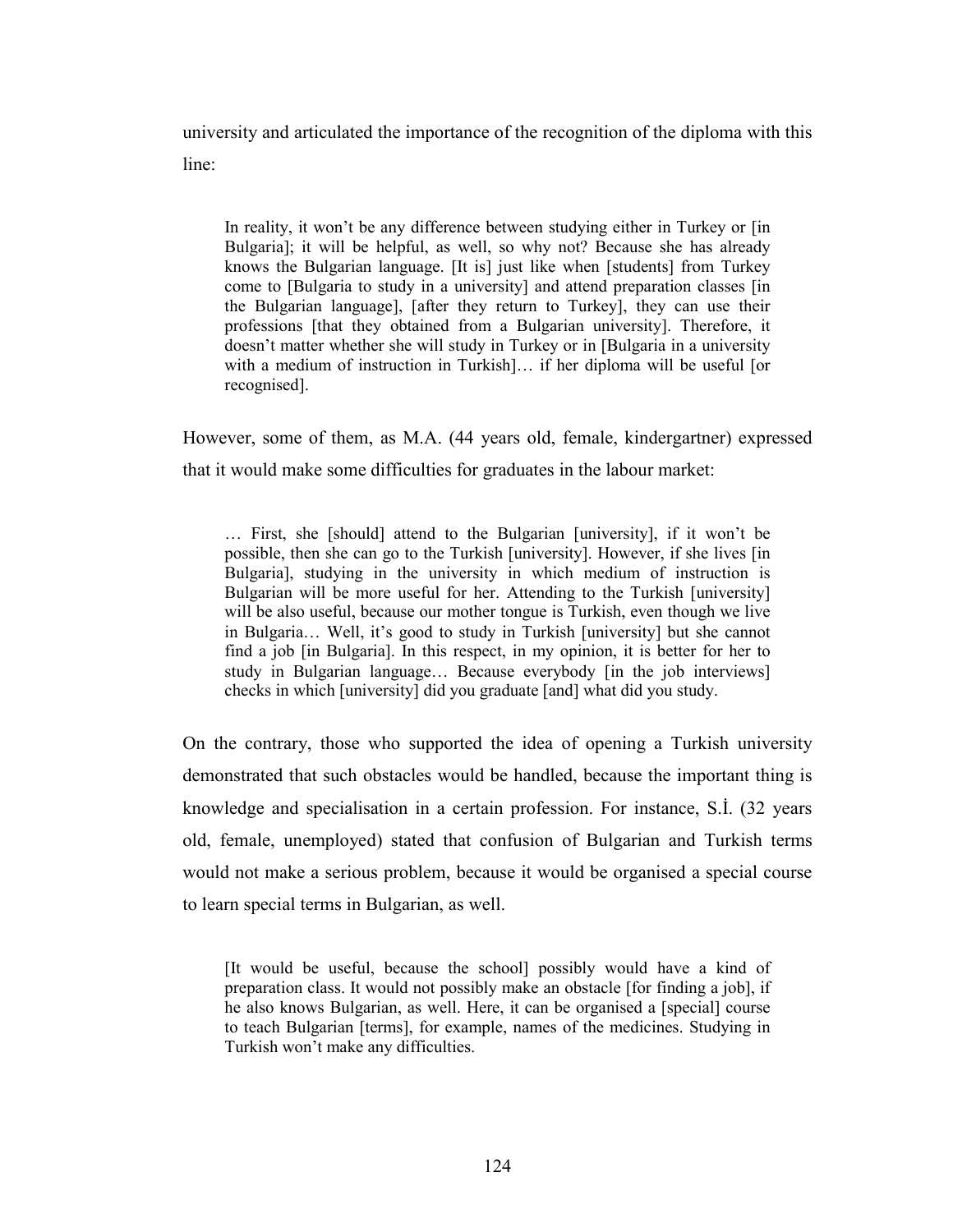As a result, the study at a university or in a primary and secondary educational institutions where all or most of the subjects will be offered in Turkish, is not welldeveloped idea among the Turkish minority. Their main concerns were closing the gap of Bulgarian language skills between the Turkish students and their Bulgarian counterparts. Even though most of them supported the study in Turkish at the university, their main priorities were improving the linguistic capacities of their children rather than to seek a place to accommodate their mother tongue within the educational institutions, in general.

#### 6.2.3. The Turkish Minority Media

Right to use a minority language in media is one of the crucial linguistic rights. Moreover, the Turkish minority media in the municipality of *Işıklar* (Samuil) is underdeveloped like in the other parts of the country. In this respect, I asked questions in order to understand the reasons of its underdevelopment and as well as the views of the Turkish minority on the issue of the Turkish minority media.

### 6.2.3.1. Programmes in the Turkish Language in the Bulgarian National Television and Radio

As I stated before, watching Turkish TV channels among the Turkish minority via satellite receivers is very common in the region and as well as in the entire Bulgaria. Most of the people prefer to watch Turkish TVs rather than Bulgarian ones. There were mainly two air broadcasters Bulgarian National Television (BNT) and BTV, which are preferred generally for informative and news programmes, as it was stated by A.K. (44 years old, female, elderly care):

We are watching only the weather forecast on Bulgarian [TVs], [because] we are always watching [satellite broadcasted] Turkish TVs. We know what happens in Turkey but if a war occurs in Bulgaria, we will not know it (she laughed)!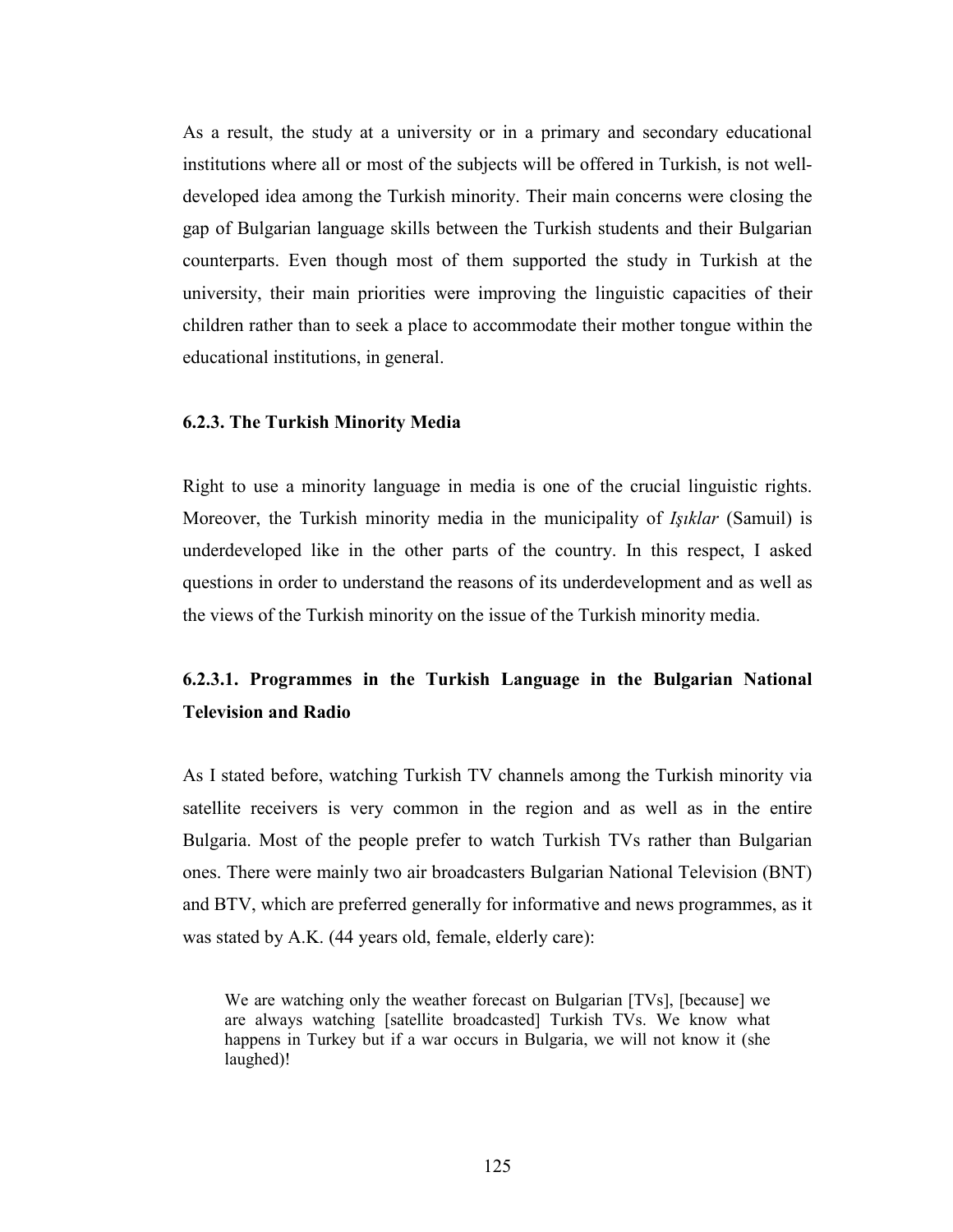Furthermore, since 2000, BNT is broadcasting ten-minute information programme in Turkish between 17:10 and 17:20, before news in Bulgarian language. Almost all of the interviewed persons stated or criticised the unsuitability of those programmes due broadcasting hours and its length. For example, M.S. (45 years old, male, unemployed) criticised the programme because of its format:

I watched it and I disliked it… Because… it does not give recent news. It gives old and outdated news… 10 minutes is not enough. If it is called as 'news', it should include news, sport, weather forecast, [as well]. It should give extensive news, world-wide news…

Even Behçet Süleyman, the provincial deputy governor of Hezargrad (Razgrad), stated that those programmes are not functional because they are translated versions of Bulgarian news, which is aired just after the Turkish news programme.

In my opinion, this [Turkish] programme on BNT is not serviceable, because before it, there is also news in Bulgarian; [the Turkish one] is a translated form of [Bulgarian one]. There should be interviews from the regions with a dense [Turkish] population. [They should be] about different subjects, [for instance], today about stockbreeding, tomorrow tobacco…, next day health… [It] should give news about the region. I do not have any interest in current format of the programme. I do not watch it, too… However, it is also a success, because they [Ataka (Atack)] do not want it, even it is only 10 minutes.

Furthermore, the length of those programmes is criticised according to citizenship and minority rights by İlker Mustafov (MP from MRF), as well.

In Bulgaria, there are about one million Turkish speaking people, which are Turks and Turkish speaking Roma. These people are Bulgarian citizens, they work in Bulgaria, they contribute the Bulgarian GDP, they pay their taxes to the Bulgarian state; therefore, it is very normal to be [broadcasted] Turkish news. [Otherwise], how can they be informed? There are one million Turkish speaking people out of total seven million Bulgarian population. Do we deserve only fifteen-minute news [in Turkish]? In my opinion, it is very insufficient… Additionally, it is broadcasted at 4 o'clock where there is the lowest rating.

Interviewees also expressed that those programmes are broadcasting during working hours and they cannot have a chance to watch them unless they are at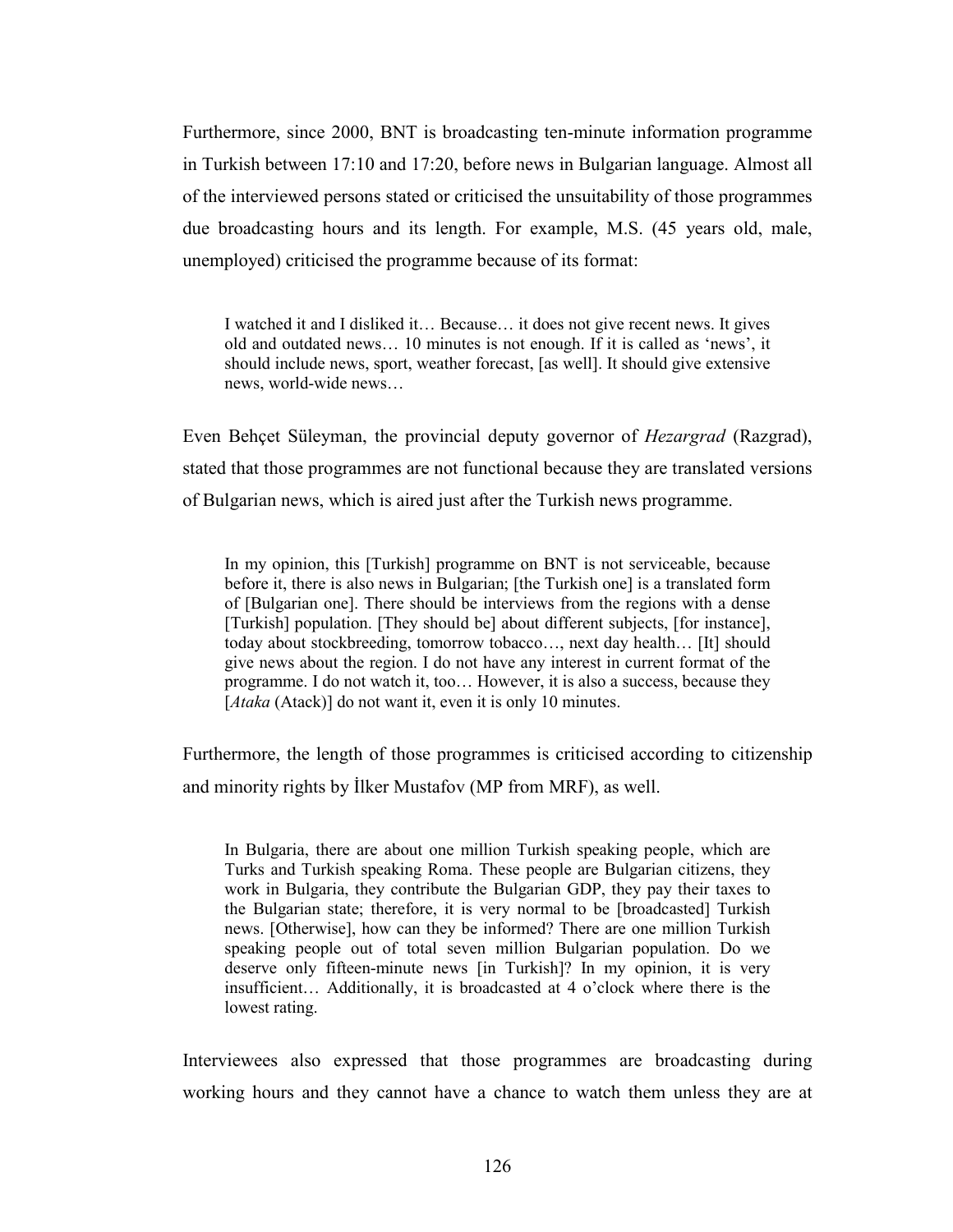home. Even when they are not at work, watching Turkish news is still difficult for them. Because, those hours, especially in the summer time, are time to take care of their animals, i.e. feeding, and waiting for shepherd or wrangler. Ş.S. (46 years old, male, unemployed) expressed that he was at work during broadcasting time of those programmes and he cannot watch it.

It cannot be watched [because], it is broadcasting too early. They're broadcasting news at 5 [o'clock]. For whom they broadcast it?

İ.R. (38 years old, male, farmer) also stated that:

We cannot watch [the programme]; we take care of our animals.

Moreover, almost all of them stated that those programmes are suitable generally for giving information about the country to the elderly who does not understand Bulgarian language. As A.K. (44 years old, female, elderly care) expressed it.

It is serviceable especially for elderly, because they don't understand anything in Bulgarian. It is only 5 or 10 minutes but it is enough for them. [Because] elderly want something in Turkish. If it is extended, it will be better.

As İ.E. (31 years old, female, unemployed) also stated, those programmes are symbolical rather than informative.

I watched it once or twice, that's all. It seems to me that it is symbolic, [due to] its short [broadcasting] time.

I asked to the interviewees whether they would like to see a Turkish language channel broadcasting in Bulgaria, and all of them stressed that opening a Turkish TV channel would be very serviceable and they will certainly watch it. Two of the interviewees stated before I asked that there should be a Turkish TV channel which will broadcast from Bulgaria. Firstly, A.R. (39 years old, male, official) expressed that there should be TV channel with an assigned frequency line as it was in other states.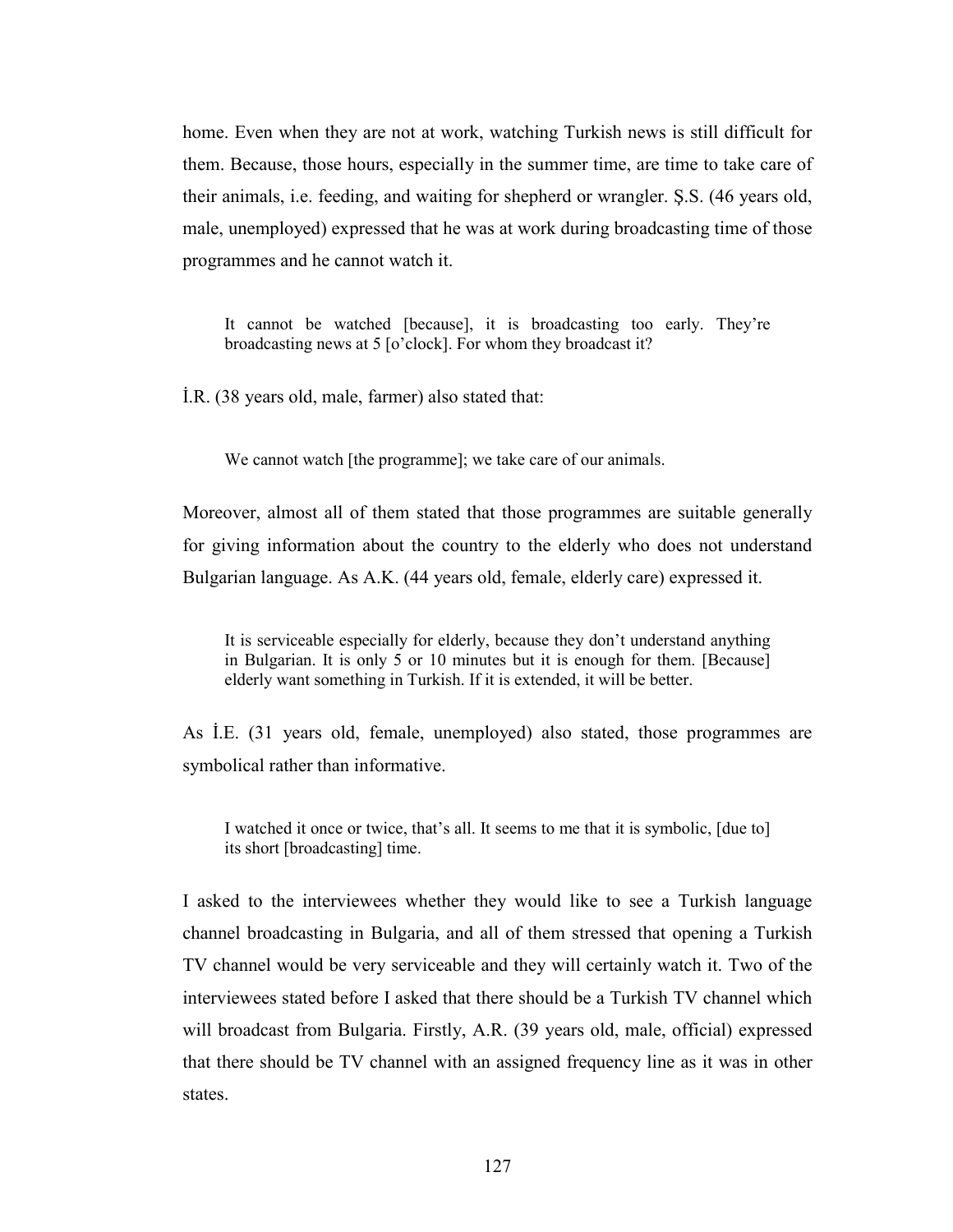I watched Turkish [programmes on BTV] but of course, 10 minutes is not enough. In another states there is daylong broadcasting in Turkish. It should be also in [Bulgaria]. For example, they should arrange a TV channel and a different frequency line [for it]…

Second responded who states, before I asked her, there should be a Turkish TV in Bulgaria is A.K. (44 years old, female, elderly care). She stated that if there is channel which belongs to a xenophobic party, Ataka (Attack), there should be also a channel for Turks, as well.

Look, how many TV channels are in Turkey? There are [channels] in Bulgaria, as well, but if Ataka (Attack) is established a channel, they [Turkish media of Turkey] should establish a channel in [Bulgaria]. The people will watch it… It should make [programmes] about Bulgaria but in Turkish…

Behçet Süleyman (the provincial deputy governor) expressed a plan of such a TV channel, which will broadcast at least from cable.

Probably, on the top [of the party] there is an idea about private [Turkish] channel that will broadcast in the cable. In other words, Turkish news, Turkish interviews, everything in Turkish.

Hence, one year later in 2007, one of the regional broadcasting companies, Ludogorie TV, began to broadcast not whole day but from three to four hours in Turkish.

Furthermore, Bulgarian National Radio (BNR) is also broadcasting three times per a day half-hour Turkish programmes in Turkish regions. In those programmes, it is given some news and information about the minority, and the radio plays Turkish folk, nostalgic and popular songs. Broadcasting three times per a day, increased the possibility of persons in various occupations with different working hours to listen to those programmes even at work. A.R. (39 years old, male, official) expressed that he can watch BNR's Turkish programme, because it is aired at 8 o'clock when he is at home.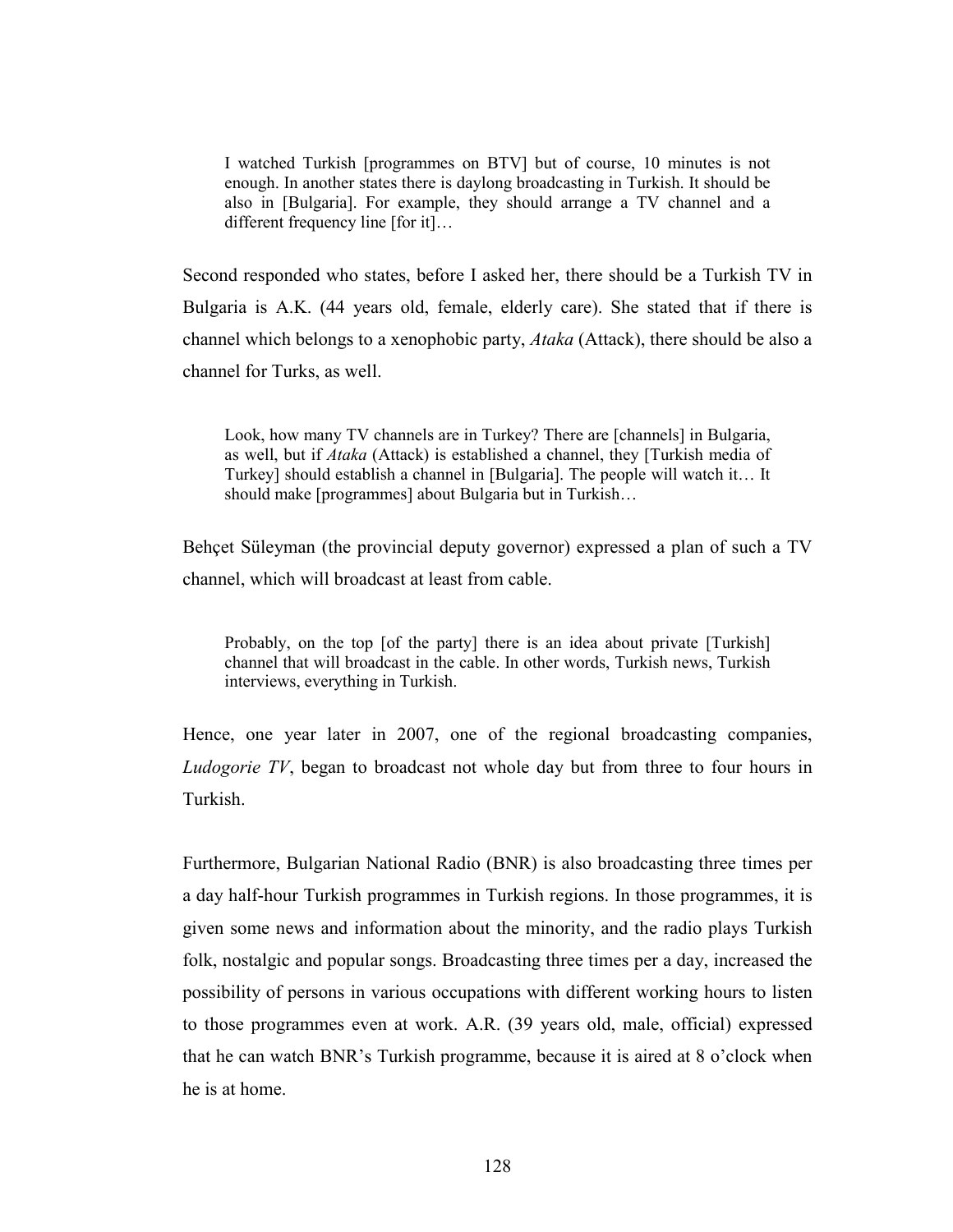For example, there is Sofia Radio (or BNR) and at 8'clock we listen to it. [I like] old songs, news [that they are broadcasting]… Whatever it has, it is a Turkish broadcast. There are salutations ['selamlamalar'] and other things, as well.

Many respondents expressed that the section that is called 'salutation' ['selamlama'] in which listeners send their greetings to their families and friends, is one of the most favourable parts of the Turkish broadcast on BNR. However, a correspondent of the provincial newspaper Ekip 7 and the Turkish service of BNR, Gafur Mustafov, criticised this part by reason of decreasing the quality and serviceability of the programme.

In the last times [on BNR's Turkish programmes], there are always those salutations. Okay, I understood… our Orhan celebrates his second birthday; so let's salute him! What if we do not salute him? Is his birthday very important? … The programme should be in order and serviceable.

#### 6.2.3.2. Print-Media in the Turkish Language

The municipality of Işıklar (Samuil) is a rural area and even the centre of the municipality, *Işıklar* (Samuil), is officially a village; and therefore, there is no distribution of national and regional newspapers. Hence, there is no distribution of a Turkish newspaper, as well. This issue is mainly expressed by the respondents and most of them can buy newspaper only when they go to bigger centres.

The most well-known Turkish newspaper of the municipality is a weekly Zaman, and it is financed and managed by Turkey's daily Zaman which is a religious sensitive and conservative newspaper. Most of the respondents replied that they heard about Zaman and most of them had a chance to read it. Last year, some of them subscribed to it but they did not renew their subscriptions in 2006. One of the reasons of not renewing their subscriptions is the subscription system itself. Yearly fee of subscription is 12 Levas (circa 6 Euro or 12 New Turkish Lira), and the population which live mostly in or below poverty lines cannot accommodate a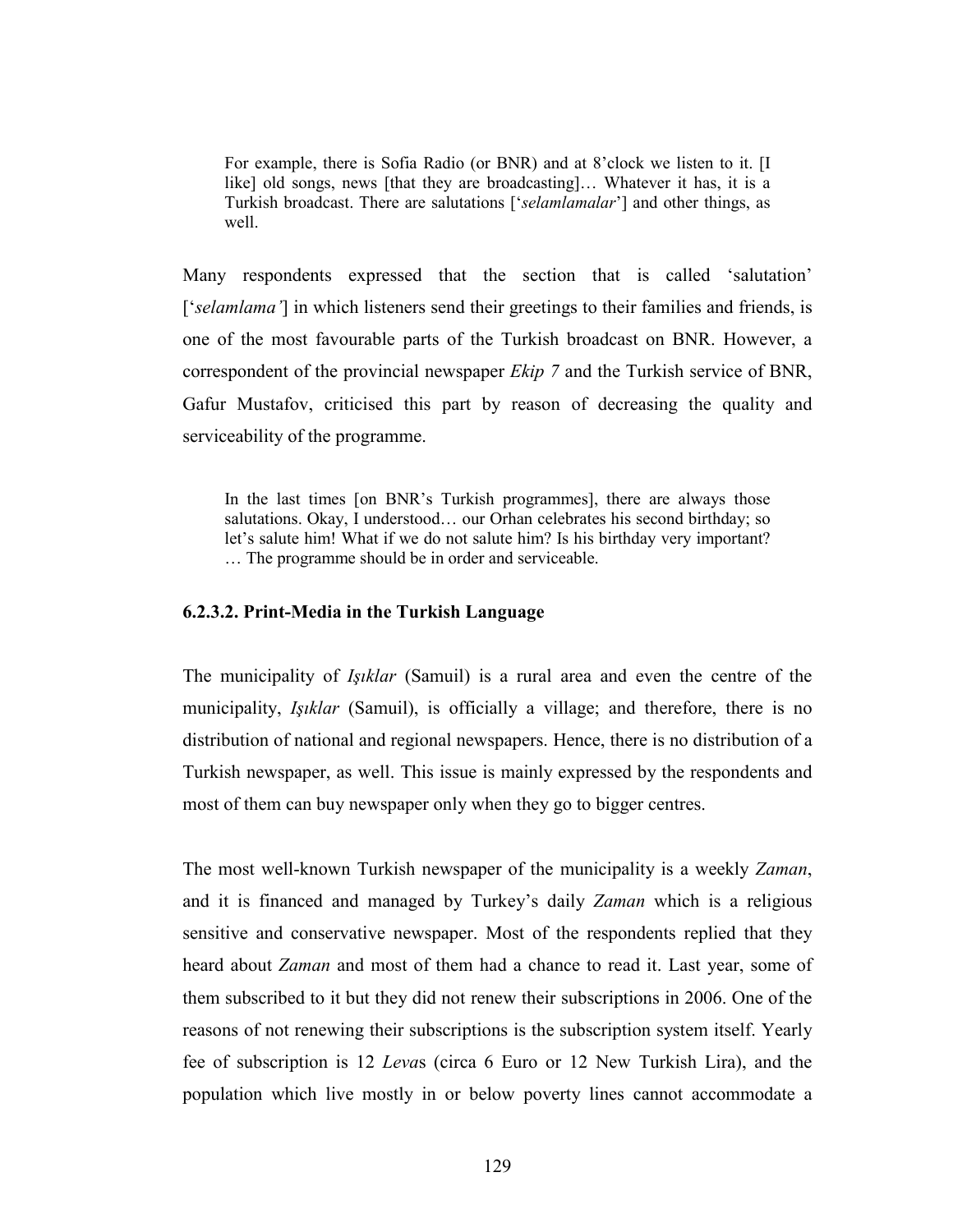budget for a yearly subscription, even the fee seems relatively low. The newspaper is criticised by some of the respondents in terms of its weekly character, which causes publication of somehow one-week-old news. For instance, Ş.S. (46 years old, male, unemployed) in addition to the newspaper's outdated news, stated that Turkey's other newspaper should enter also into the Bulgarian media market, as they did in the Western European countries.

The newspaper is nice but its news is outdated. [News] are published one or two weeks after the situation was happened. We watch them on TV before they published it… If it is published at least bi-weakly, it will be enough. For example, they send [newspaper] to Europe; are there Turks only in Germany? Here, there are, too. They should invest also in [Bulgaria].

One of the main reasons of insufficient publication in Turkish is financial problems of the Turkish minority, as Fikri Raşidov, the proprietor of quarterly Delioman stated:

Because of the privatisation and integration to the World systems, our community… faced financial problems…, especially Turks those who lives in the mixed regions [faced high rates] of unemployment. Our community tries to survive and cannot pay attention to the cultural [affairs]...

The mayor of the municipality, Nedim Mustafov, associated the issue also with the similar perspective:

Step by step we gained the rights… but our citizens do not appreciate [those improvements]. They said, 'so what if the magazine is in Turkish?' I said them you'd worked for [and] you'd dreamed about that someday we would read also a Turkish newspaper. However, they said now, [the newspaper] doesn't feed us on. Now, they are thinking about [maintaining] their food [to survive].

Another problem arises closely linked to the previous one. If the minority cannot buy the minority print-media, how these media will finance themselves? Fikri Raşiov of Deliorman stated that they receive aids from MRF-governed municipalities and from private companies as sponsors. Furthermore, Nedim Mustafov stated that he always tries to respond the financial aid demands from such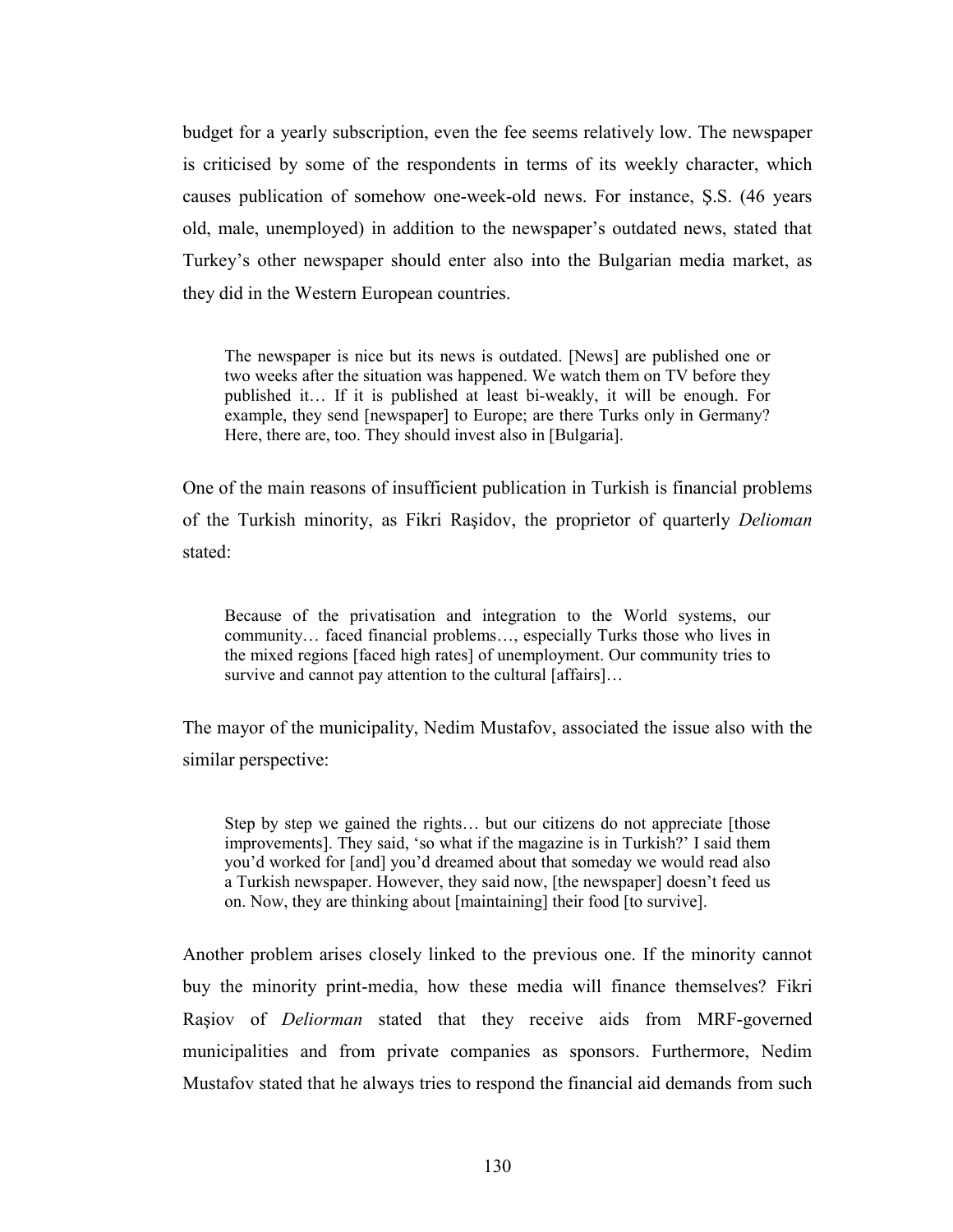Turkish magazines. Moreover, he highlighted that those Turkish print-media should introduce themselves to the minority more effectively, such as via face-to-face conversations, and they have to learn to walk in their shoes.

Everyday, someone asks us help. (He show an unopened letter) Deliorman Turkish Cultural Foundation (the foundation that publishes the magazine Deliorman), now I will opened it and it will be written 'our mayor would you help us with some money'. We have already done it but I know what is written in the letter without open it. Last week, I met with a man who also engaged with [media]. I said to him it cannot continue only with our helps. You should go to near to the citizens, and [try to explain your goals]. It won't go on… by giving the magazines to the chief of villages [in order to be sold by them].

According to İlker Mustafov (MP from MRF) if there is demand for Turkish newspapers, the market will supply it.

If the market needs such a newspaper, it will [supply] it; probably there is not such a [demand] in Bulgaria. Because … it is difficult also for me to read in Turkish. It is better to read the news in Bulgarian language. Why? Because we did not receive such [Turkish] education.

One can argue that leaving the situation in the hands of the market cannot solve the problem. Moreover, Fikri Raşidov stated, they could not find a support neither from international NGOs nor the central governmental bodies. Hence, they gave up searching for their aids.

Last time, we made a project with a Balkan Turkish foundation in Sumnu (Shumen). We would publish together a newspaper, Balkan, and our magazine, Deliorman… This project also could not attract the attention of… international NGOs… When also this project was not [succeeded], we… drew a conclusion that it won't be done by this way.

### 6.2.4. Usage of the Turkish Names of Toponyms

Most of the places in Bulgaria had Turkish names; however, as a result of systematic mass name changes, only few of them can exist today. In the municipality of Işıklar (Samuil), whose name also was changed from 'Işıklar' to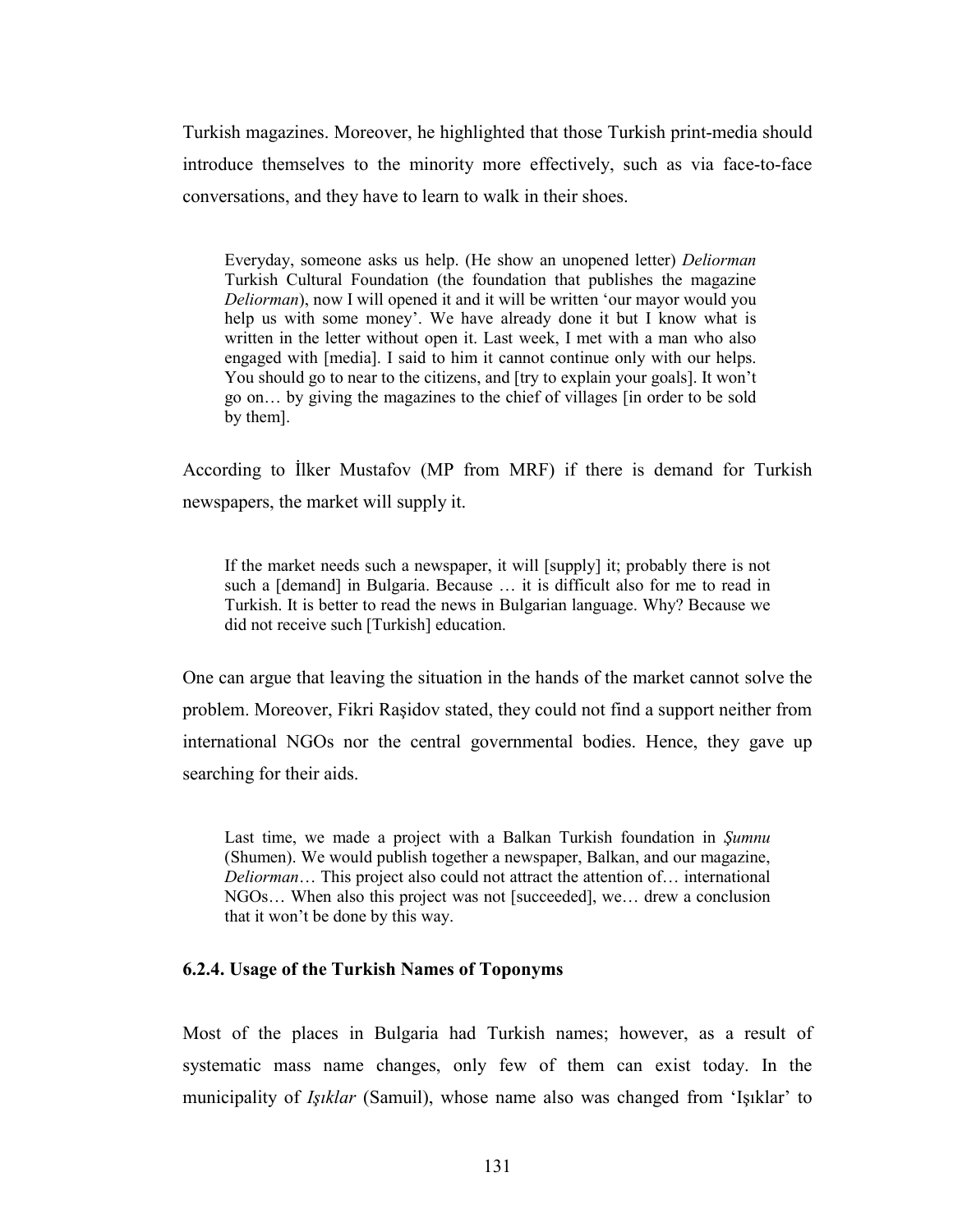'Samuil' in 5 November 1934 ('Golden Book' of Işıklar (Samuil) Municipality as cited in the Official Web Site of Işıklar (Samuil) Municipality, www.samuil.org), there is not any name of a village that could escape from renaming. Nevertheless, Turkish names of the villages are still widely in use. All of the respondents confirmed that they use mostly Turkish names of the places. Furthermore, almost all of them made clear differentiation of Turkish and Bulgarian usages. They stated that they use Turkish names while they are talking with Turks; in contrast, they used Bulgarian names in conversations with Bulgarians.

Moreover, there is not a consistency in usages of cities, towns and municipal centres. Most of the respondents use both Turkish and Bulgarian names of big centres. Some of them even use both of them within the interview. It could be caused by assigned meaning of the places. For instance, people go to the municipal centre Işıklar (Samuil) generally for bureaucratic and administrative reasons, and the name that they always face in every document and in every corner is Samuil. Therefore, they can confuse names more easily. It could be argued also for other big centres. In contrast, villages are relatively apart from official life and belong mostly to the private or unofficial life. Hence, usages of their names can remain constant in Turkish. Some of the interviewees used Bulgarian names of some cities and considering them Turkish, even names of some well-known cities.

I asked to interviewees whether they would like to see the Turkish names of their villages as official ones together with Bulgarian ones. Almost all of them responded they would be very happy to see that. However, I observed that they have not thought about the issue before I asked them. Some of them, as D.A. (36 years old, female, kindergartner) understood using of Turkish name as a Latin transliteration.

It will be helpful to drivers. For example, [those who] come from Turkey to visit [their relatives]. It is written in other places, for example in Shumen, but there is not such a practice in villages. However, in the urban centres, there is such [usage] in Latin [scripts].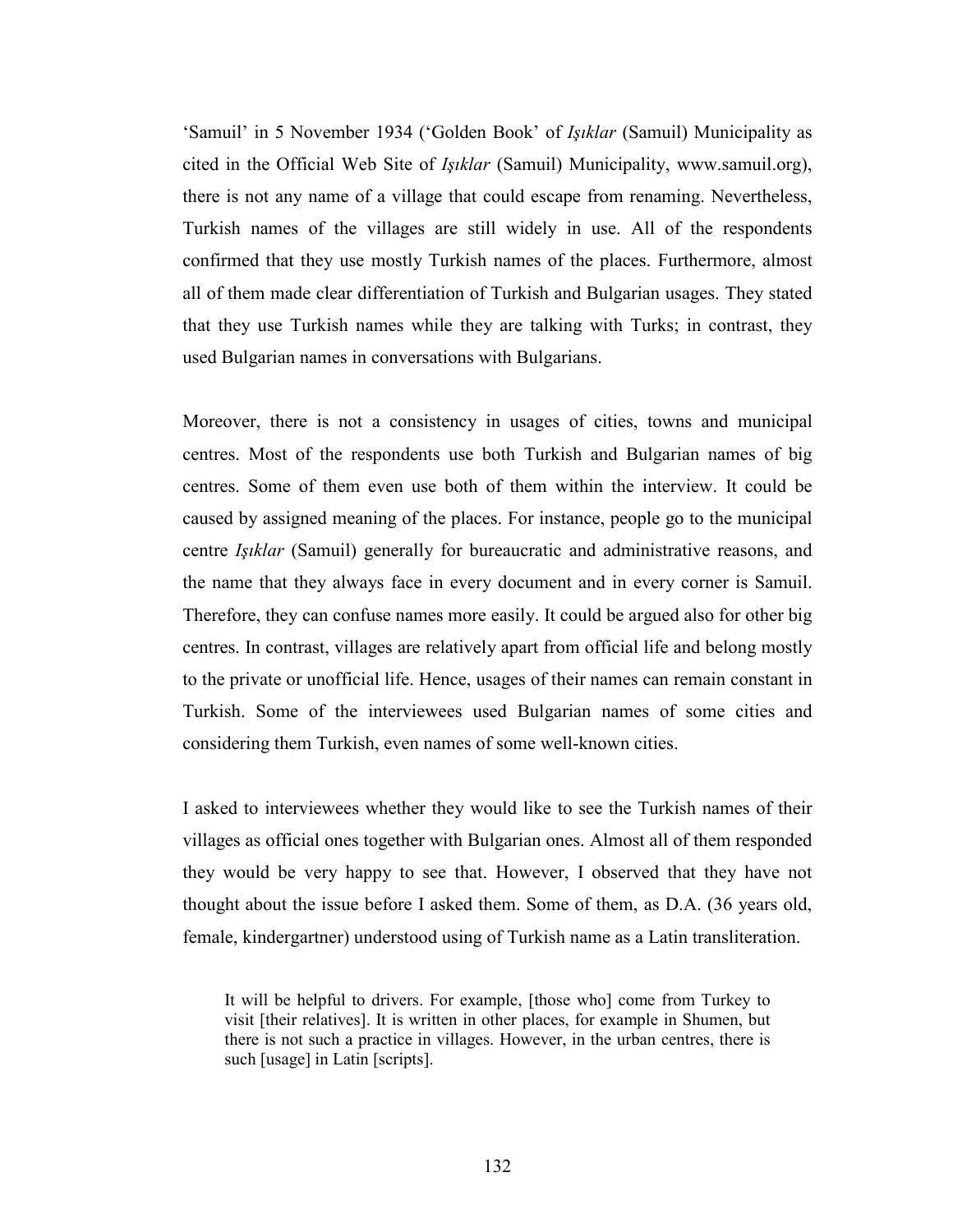Some of people replied that it will not be permitted in Bulgaria; even they found the idea 'very good'. For instance, A.K. (44 years old, female, elderly care) stated that bilingual usage of villages will not be allowed, and she is satisfied with the current Bulgarian names in favour of ending discriminatory actions.

[Bilingual usage] certainly won't be implemented. Well, one should look into the environment that he/ she lives. Because, I know these places [belong] to Bulgaria. I know that I was born here; however, we are satisfied to this [monolingual usage]. If its [name] is Kara Mihal, it can remain as Kara Mihal… whatever it is. It is not more than the name of the village, and it will be enough just so this discrimination does not happen…

Those who stated that they would be very happy to see their villages' names as an official one together with Bulgarian name mostly did not give details about. Except only an interviewee, A.R. (39 years old, male, official) who stated:

Its name is actually [*Isiklar*]. There is an old train station here. The name [of this station] was not Samuil; on the contrary [before it was renamed] it was Işıklar. In addition, there was an iron-made signboard and on it, it was written Işıklar. [The signborad] is still there… It is exactly the building which is now a Police station… Of course, I want to see that [both names are used]… Now, the Bulgarian [authorities] disliked the name that we gave [to our place], and changed it with her name…

Existence of a material sign could be a reason of this awareness. One should also note that road signs were erected due to building of roads, and roads were built in order to integrate region into national economy after Bulgarian independence and especially during the communist period. It is a kind of requirement to write the name of the place in order to inform drivers who passes those roads. On the other hand, *Işıklar* (Samuil) integrated into national economy and market via the construction of the railroad between Rusçuk (Ruse) and Varna in 1868, long before the integration of villages via motorways. There ought to be a sign to show the name of the place is *Işıklar* (Samuil). Hence, a material sign could possibly attract the attention of the respondent.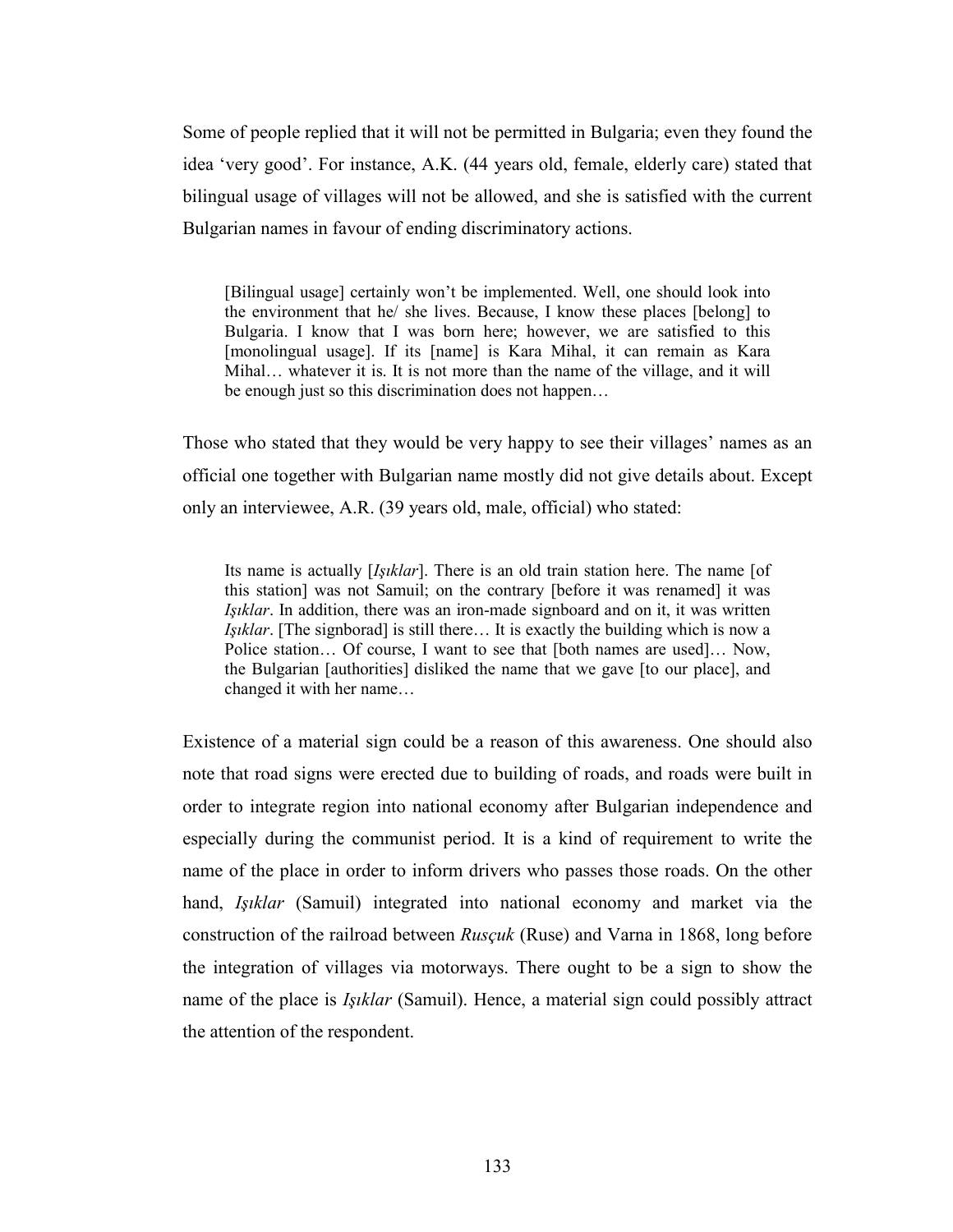One of the interviewees, Y.N. (36 years old, female, unemployed) expressed her support to bilingual signs and bilingual usage of villages' names by stating that it would help and encourage the young generation to know and use Turkish names of their villages.

Nowadays children don't know [the Turkish names of our village]. It will be nice for [information]. You're asking to children, 'where are you from?' [They replied by saying the Bulgarian name of the village]. I informed my children but there are others who don't know.

Because, as I also observed during my fieldwork research and during my personal relationships in the region, in contrast to the respondents' usage, young generation of Turks prefer to use Bulgarian names of the places due its higher 'credibility'.

There is not any single street name in Turkish or about the Turkish culture in the municipality (BHC, 2003b). During the interview with the mayor of the municipality, Nedim Mustafov, I asked this situation. He replied that there was not any attempt to do so:

The municipal assembly has a right to change street names. However, I don't know whether such situations (annulments of changing of street names in Southern regions) were happened. Until now, we've not tried to do such a thing.

It was a natural response, because even there would be any attempt to name streets related to the Turkish existence and Turkish ethnic culture would possibly be annulled by the provincial court, like decisions of the courts in the Southern municipalities between 1993 and 1996 (BHC, 1995; 1996 and 1999b)<sup>95</sup>.

 $\overline{a}$ 

<sup>&</sup>lt;sup>95</sup> See Chapter 4 for details.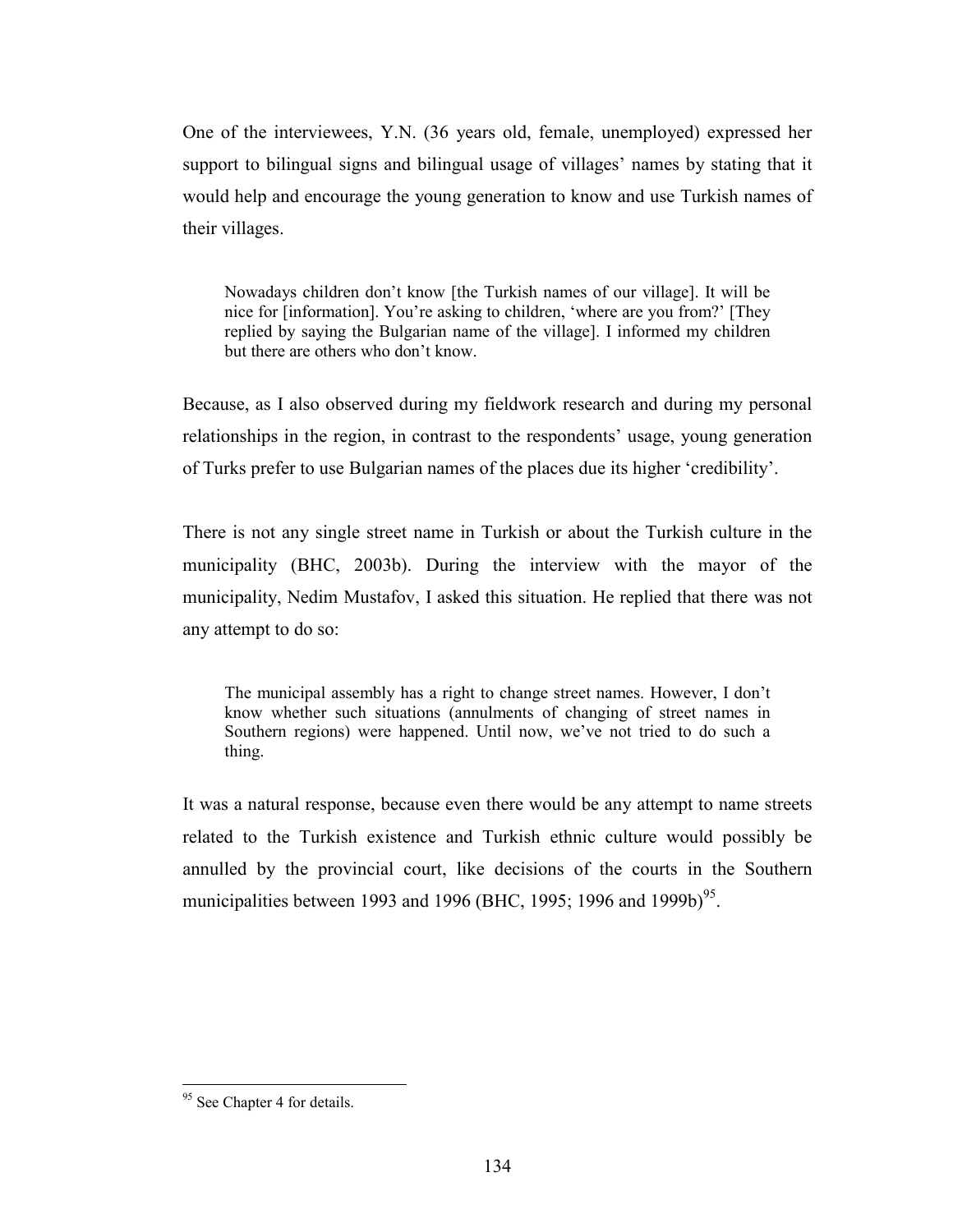### 6.2.5. Usage of the Turkish Language before Administrative Bodies

Using Turkish in administrative bodies is a *de facto* action and most of the respondents strongly expressed that they prefer to use Turkish in the municipality office. They made some differentiations and set up some criteria about Turkish usage in the municipality. Most of them demonstrated that they use Turkish if they know the person in contact is Turk, otherwise they prefer to use Bulgarian firstly, and a very few person believed that it should be used Bulgarian language in any cases, such as A.R. (31 years old, female, unemployed).

In the municipality, I usually used the Bulgarian language. Because, it is a formal place; however, [officials and workers] generally speak in Turkish with each other but I [prefer] to use the Bulgarian language.

Additionally, if there is a Bulgarian in the office, as Z.S. (36 years old, female, secretary) stated, they prefer to use Bulgarian as a respect to that person who does not know Turkish.

Usually, I try to use the Bulgarian language, because if there is anyone who [doesn't know Turkish], it will be an disrespectful action [towards him/ her]. If there is not a Bulgarian in the office, we can speak Turkish but if someone comes, we have to switch to use Bulgarian. Otherwise, it will be [perceived] as disrespect to other ones.

Furthermore, Y.N. (36 years old, female, unemployed) stated that she uses both languages and occasionally switches from one language to other one.

While we are talking, he/ she is switching from Turkish to Bulgarian, and I do the same. We speak a mixed [language]. … [I]f the person that I talk is a Turk, we are switching to Bulgarian [too]… and than [again] to Turkish. We do it unconsciously.

Moreover, using of Turkish is not a kind of political action but rather a practical one. People prefer to use their mother tongue because they know people in the office also speak Turkish with each other. However, some respondents blame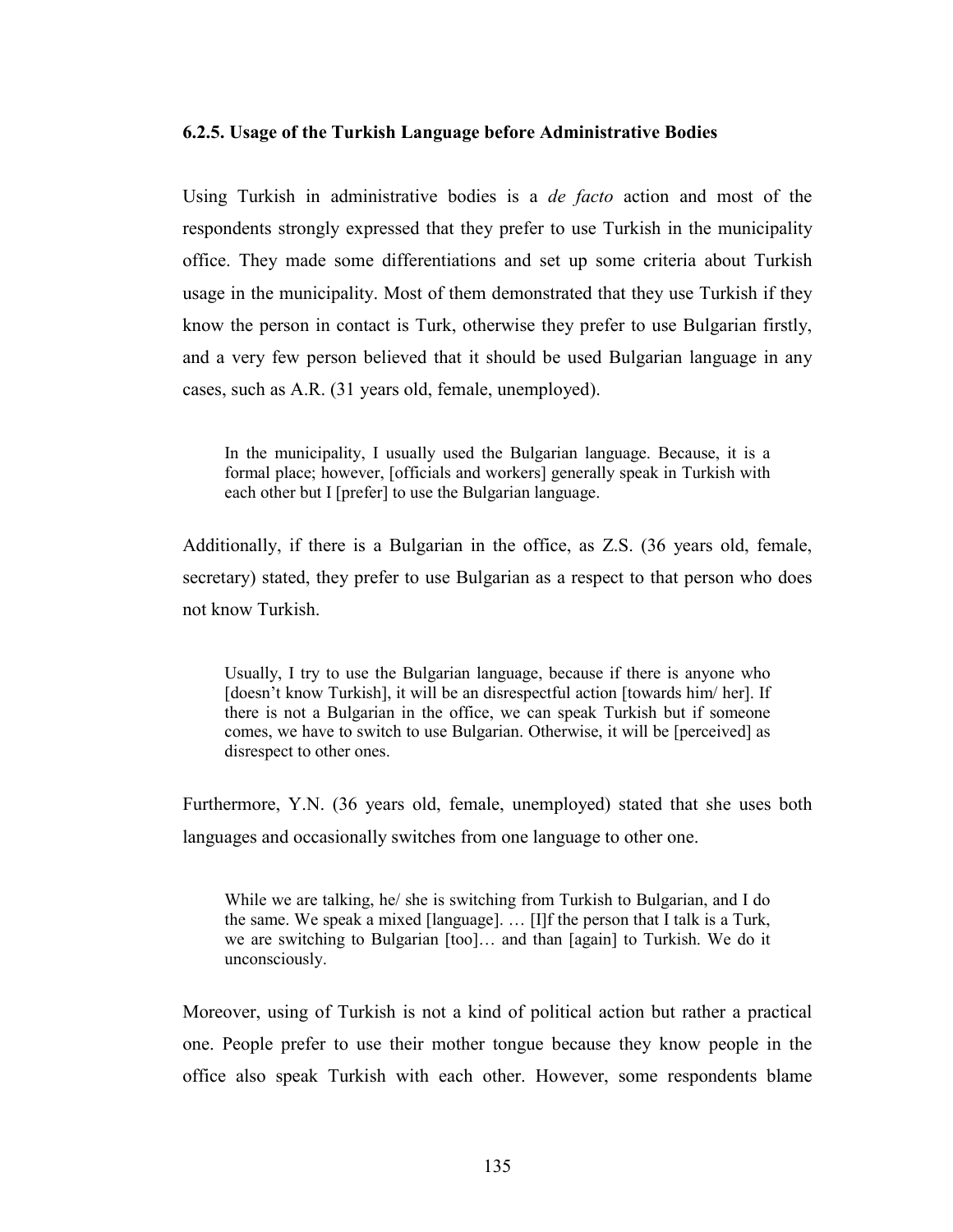Turkish officials if they are speaking in Bulgarian, as A.H. (33 years old, female, housewife) stated:

… There are Turks and when they got a post [in the office] they behave arrogantly and speak in Bulgarian. However, there are also some officials that you can speak with them in Turkish if you recognised them that they are Turks…

As a result, most of the Turks did not face any problems to speak in Turkish when they went to the municipality. It should be noted that they go to the municipality usually in order to take their social assistance payments or salaries. Hence, usually, they do not need to speak too much but only signing documents, as it was articulated by M.A. (44 years old, female, kindergartner):

We go there only to sign some documents… The language that we use depends on with who we are talking. However, we usually don't speak with them; they give you a document and you sign it, that's all…

#### 6.2.6. Usage of the Turkish Minority Names without '-ov' and '-ova' Suffixes

I have asked to the interviewees their opinions about using and not using of '-ov' and '-ova' suffixes in surnames. The general attitude was to link usages of these suffixes with ethnic identity. They do not prefer to use those suffixes because they sound like Bulgarian names. For instance, A.R. (39 years old, male, official) expressed the importance of '-ov' suffixes as a symbolic marker of ethnicity:

If there is '-ov', it sounds like a Bulgarian [name] but without '-ov', I understood this [person] is a Turk…

Additionally, some of them demonstrated that there is not any difference between using and not using those suffixes. For example, İ.E. (31 years old, female, unemployed) stated that she have never thought about it, and it does not make a sense for her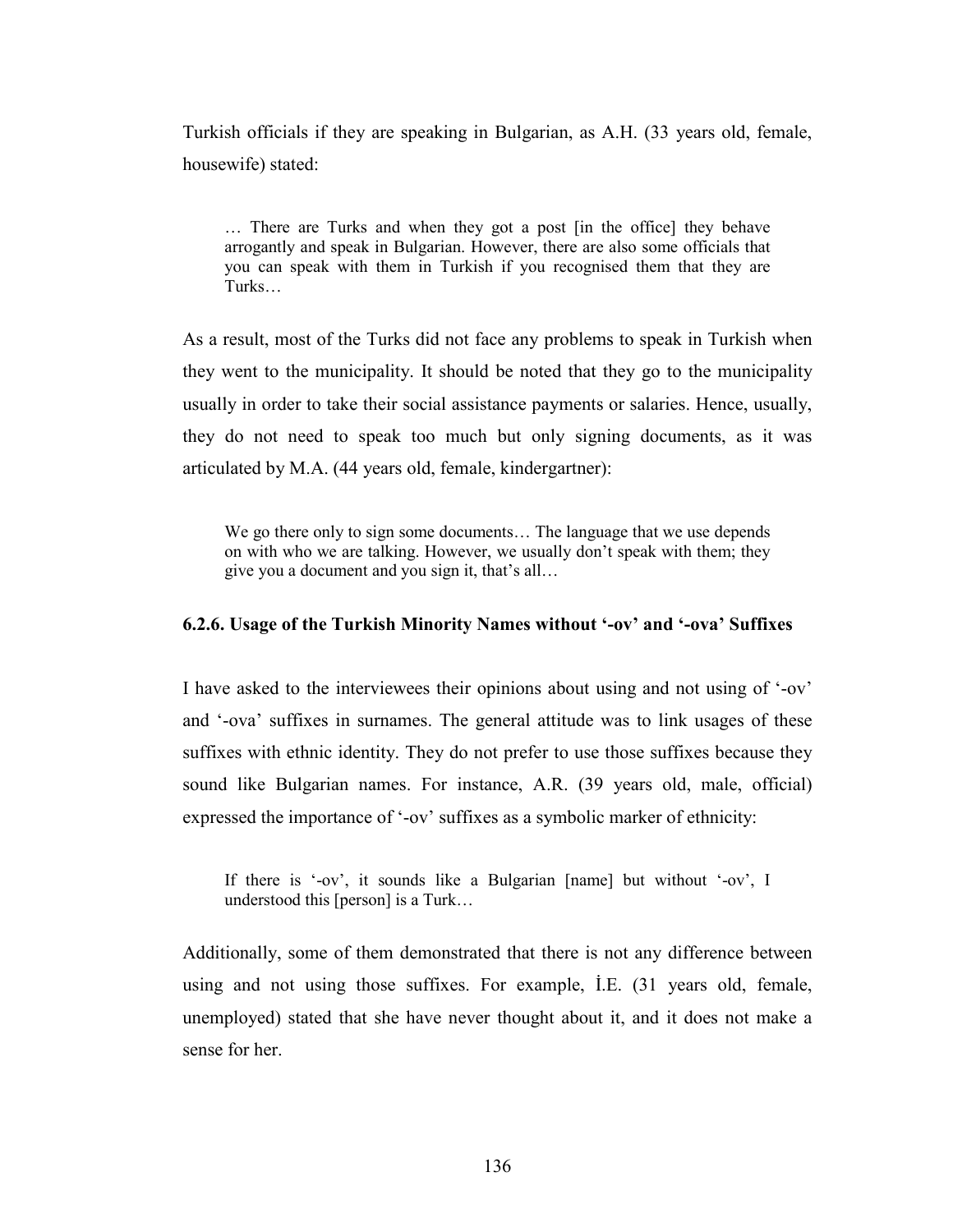I don't know, I have never thought about it. With or without '-ov' is the same, because it can be understood [with or without '-ov/ova'] that it is a Turkish name.

A number of respondents, contrary, expressed that they prefer those suffixes because of practical reasons. For instance, M.N. (40 years old, female, saleswoman) expressed that those suffixes indicate masculinity and femininity<sup>96</sup> of the bearer, and she found their usages practical.

… Actually, it was better when [these suffixes] were used. One could recognise femininity and masculinity of the bearer. Now it is unrecognisable if someone calls them with their surnames. Now, you cannot understand only by seeing one's surname whether you will meet female or male.

Another problem concerning the minority rights is re-changing forcefully changed names, especially for those who live in Turkey but hold also Bulgarian citizenships. There are some bureaucratic difficulties of renaming and most importantly that renaming process is questionable because it would legalise the forced name changing campaign. This is because during the forced name changes, one forced to sign a petition that he/ she would like to change 'voluntarily' his or her name into Bulgarian name. Hence, by using the same methods or petitions, it would mean that the campaign is not annulled officially. According to İlker Mustafov (MP from MRF), such formal procedures are being used, because most of the documents from the campaign are lost.

Too many documents were destroyed in those years; therefore, some of the documents [could not be found]. Because, the communists thought that [the regime] would go on like this. Hence, such a procedure is implemented.

Nonetheless, this reason is questionable, because most of the re-naming process was done in light of the population registers, which includes forcefully changed names, as well.

 $\overline{a}$ 

 $96$  '-ov' refers to masculinity and '-ova' to femininity of the bearer.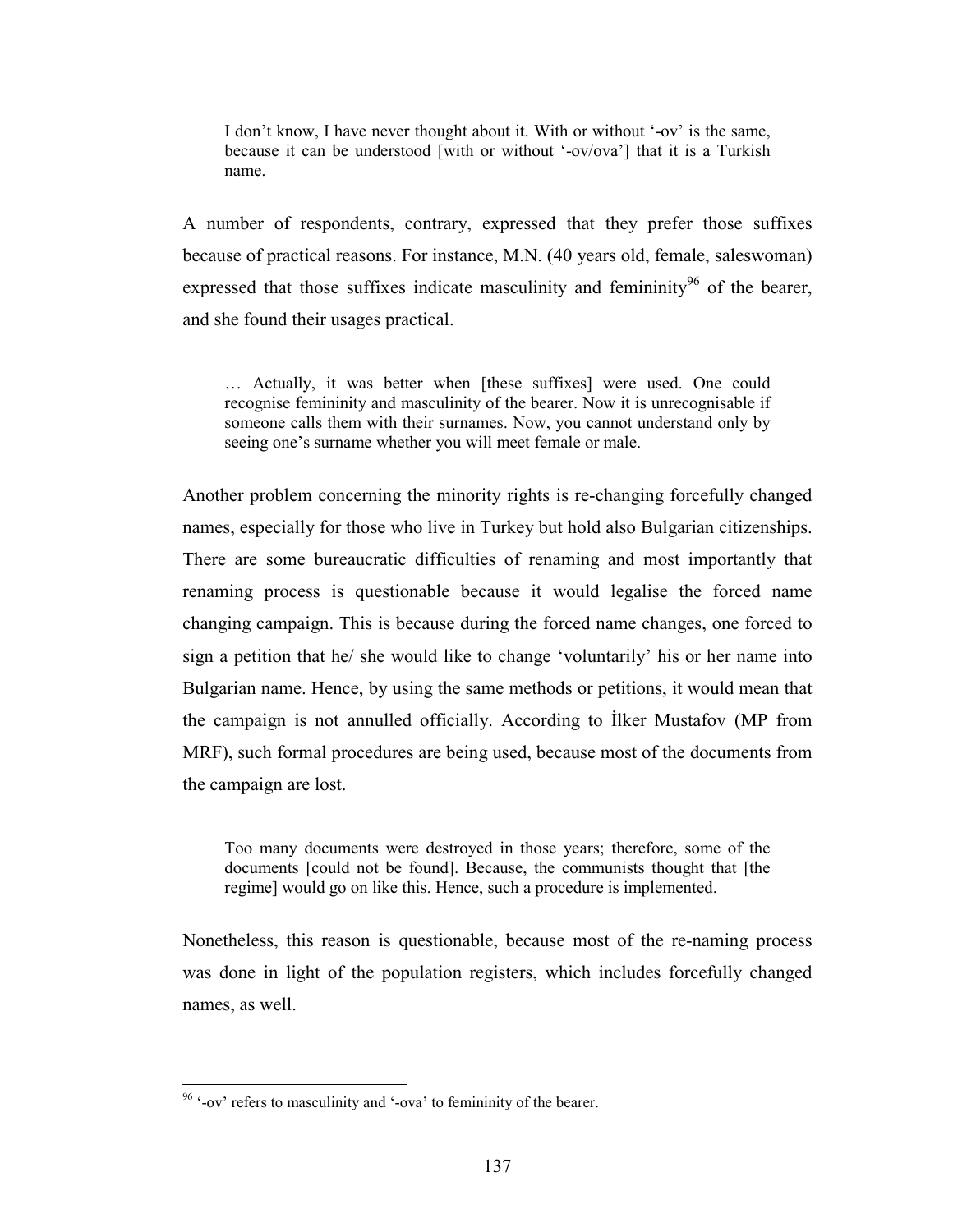#### 6.3. Interpreting the Results: Symbolic Power of Language and Diglossia

One of the most interesting results of this fieldwork study is symbolic power relationship of language and *diglossic* relationships among Turkish and Bulgarian languages, and as well as among Turkish dialect of the region and official Turkish dialect.

In terms of symbolic power, I have asked to the interviewees whether they have Bulgarian friends or not, and if yes, in which language they speak to each other. As a result of predominantly Turkish composition of the region, Turkish in personal communication challenges the symbolic power of Bulgarian language. For instance, those who have Bulgarian friends prefer to communicate in Turkish, and those Bulgarians who can speak Turkish, opt to use Turkish in personal communications. For instance, A.R.. (39 years old, male, official) expressed that his Bulgarian friends or colleagues prefer to speak Turkish.

There are Bulgarians who speak very clear Turkish that one cannot understand whether he is Bulgarian or not... [Of course] I speak in Turkish [with them]. [The prohibition] of Turkish was before 1989. We speak Turkish. Here, there is a Bulgarian for instance and [he speaks Turkish]. He doesn't get angry [of speaking in Turkish]! He is getting used to it. He has a friend from Kemallar (İsperih) who comes here to work. He is also a Bulgarian but speaks Turkish, [as well]. It depends on time, for instance, if there is someone who does not know [Turkish], we are switching to Bulgarian. However, if we are all Turks and there is only one Bulgarian who [can speak in Turkish]… he also speaks Turkish with us.

According to Bourdieu (2005), unification of the linguistic market has not completed yet, and minority languages would find spaces to increase their symbolic capitals, such as prestige, in the regional level. However, this does not mean that all of the Bulgarians in the region opt to speak Turkish. It could be argued that the superior position of the Bulgarian language sometimes is challenged in personal conversations but not at all. For example, M.N. (40 years old, female, saleswoman) stated that some Bulgarian even they know Turkish, never speaks it.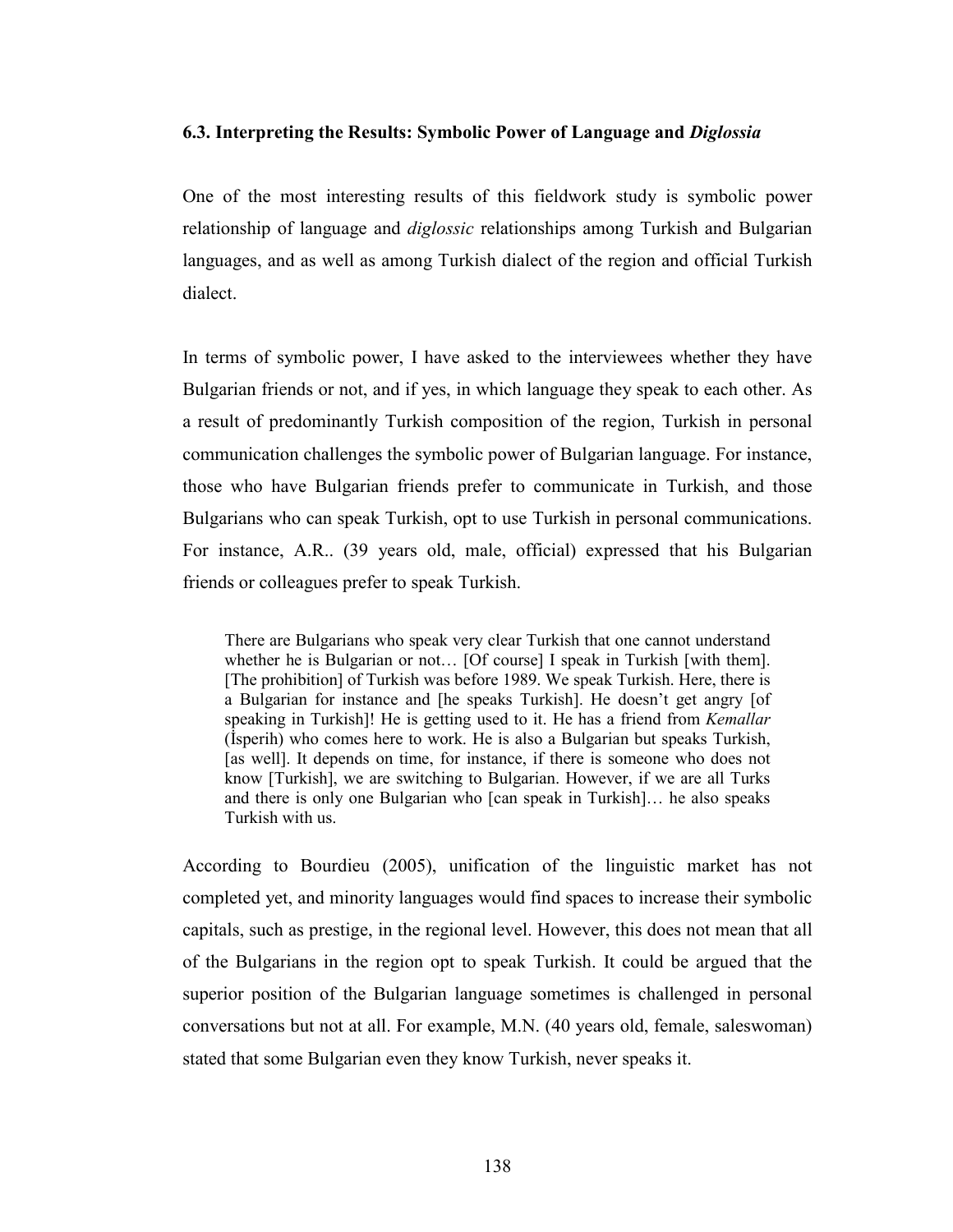… Some of them do not know [Turkish] and some of them know but do not speak consciously. Therefore, I speak them in Bulgarian… Only elderly in the village speaks in Turkish but youngsters do not… They don't speak [Turkish] even in reality they can speak... I don't know why! There are some of them who are curious to know meanings of some words. They heard something in Turkish and ask the meaning of the word.

Superior position of the official Turkish dialect versus the regional dialect of the region is evitable as Fishmann (1967) suggests. Firstly, during my interviews, even I was born in the region and know how to speak the regional dialect of Turkish; some of the respondents tried to speak and in some cases forced themselves to speak in the official dialect of Turkish. Additionally, in some cases they also stated the inferiority of the regional dialect versus the official one, which I spoke; even I have tried not to do. For instance, as N. Y. (36 years old, female, unemployed) and A.İ. (40 years old, male, driver) demonstrated.

Y.N.: We, here, cannot speak Turkish. We cannot speak Turkish like you [in Turkey].

A.İ.: Here you see how we speak Turkish. And we suppose ourselves Turks.

Furthermore, speaking Turkish somehow interrelated not only to ethnic identification but also to rural identity [köylülük] and eventually, it makes Turkish as a low-prestige language compared to Bulgarian, which is interrelated with urbaneness. Respondents demonstrated that when they speak Bulgarian in urban centres, for instance, Y.N. (36 years old, female, unemployed), especially rural Turks can be easily distinguishable from their speeches.

Bulgarian is more important for us, because we live in Bulgaria. Because, when we go to the town, we can be easily identified from our accent of Bulgarian language. They are easily recognised that we are villagers. We cannot properly speak. Only from one word! Just say hello, they will understand [that you are a Turk].

M.N. (40 years old, female, saleswoman) also added: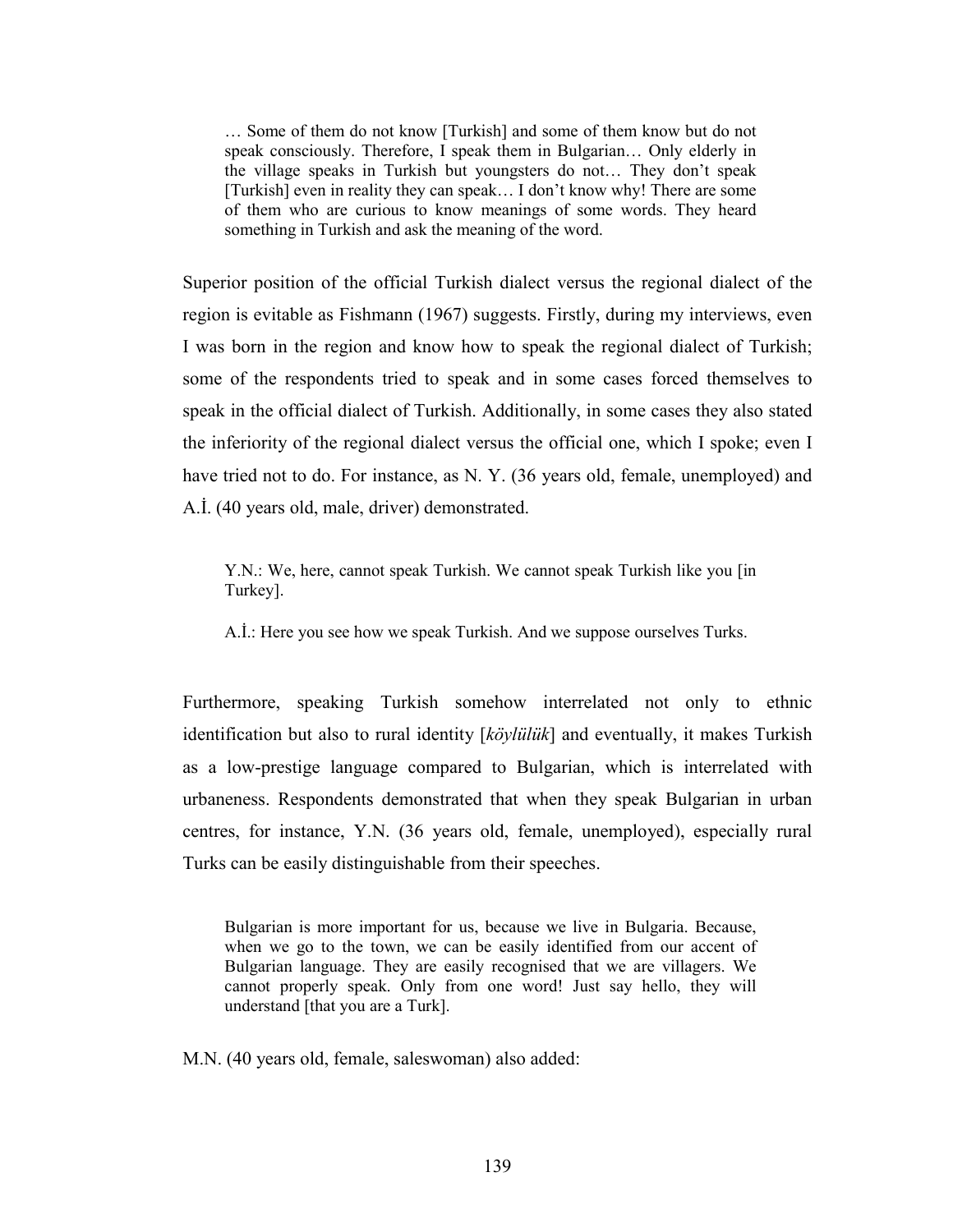They recognised that we are Turk. There is no chance to be not recognised. Bulgarians understood even from our dressing [style] that we are Turks.

One should note that most of the Turks live in the rural areas, and in the province of Hezargrad (Razgrad) only in the central municipality, which is Hezargrad (Razgrad), Turks are not in majority. Not surprisingly, the central municipality is also the most urbanised centre of the province.

As a conclusion of this chapter, Turks assign much more importance to the Bulgarian language compare to the Turkish language. This could be interpreted as a result of the hegemony of Bulgarian language in politics and economy. Even though the Turks in the rural areas could escape in some cases from this hegemony, they cannot resist to the status of Bulgarian language as the prestigious language. Nevertheless, the perception of the hegemonic power of the Bulgarian language is reproduced at schools, universities, in politics, economics and even in the social life. Another point is that they are not willing to resist or even to question the hegemony of the Bulgarian language; in contrast, they reproduce it via the internalisation of the superiority. This is what exactly Bourdieu suggests in his theory of symbolic power and language.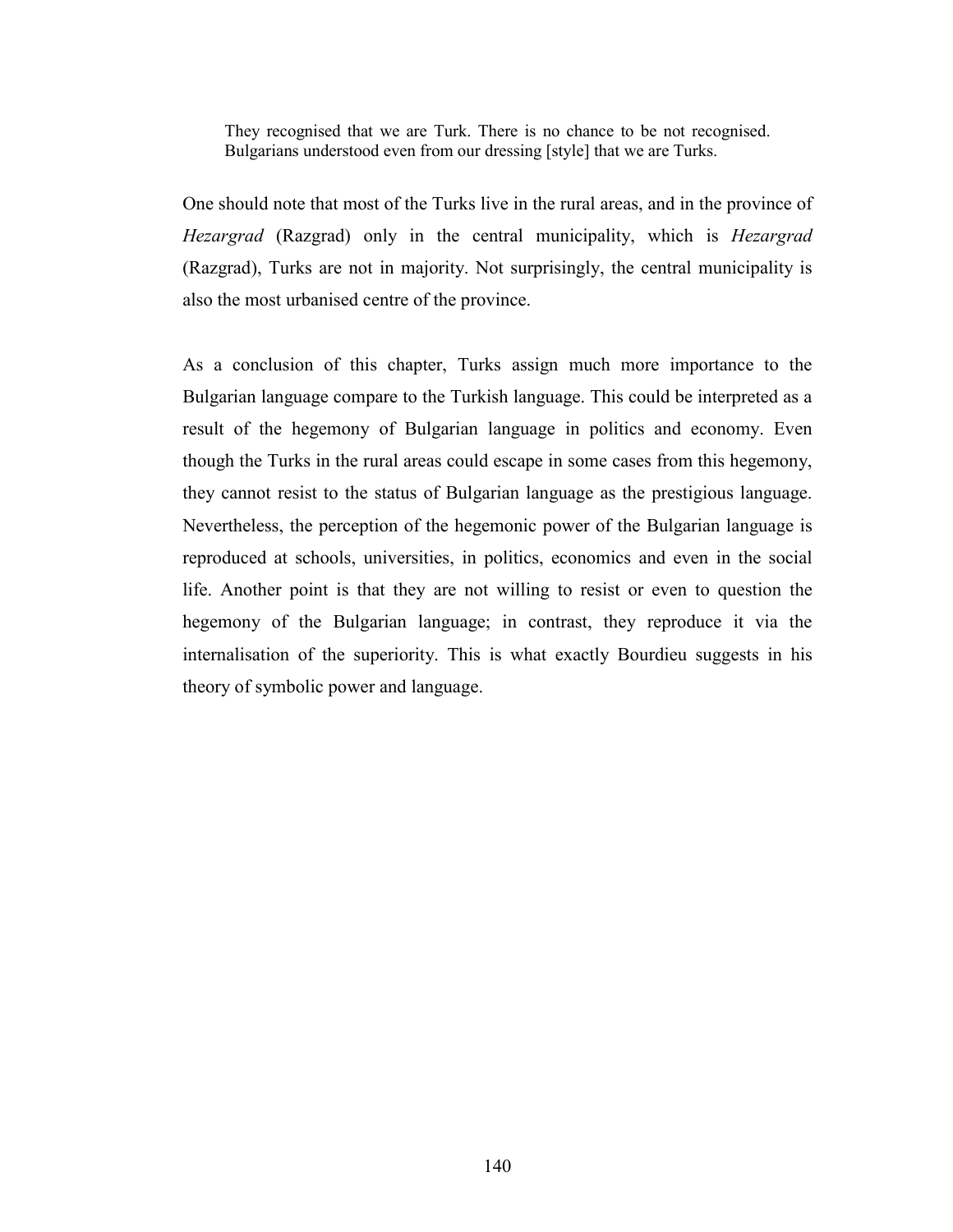## CHAPTER 7

# **CONCLUSION**

"A problem cannot be solved with the same consciousness that created it." Albert Einstein

One of the central aims of this study was to evaluate and understand the perceptions and experiences of the Turkish minority members towards the present linguistic rights in the post-communist period and further possible improvements on them. Additionally, the study tries to analyse and compare the linguistic policies of Bulgaria with a socio-political perspective by focusing on the different political experiences of the country and their implications on the situation of the Turkish minority regarding the linguistic rights. In order to understand the perceptions and experiences of the minority members, I conducted a fieldwork research in the municipality of *Isiklar* (Samuil), which is one of the Turkish populated regions of Bulgaria where Turks constitute the absolute majority of the population. I used indepth interview technique in order to generate their views towards implementations of ongoing and further linguistic rights.

The first attempt of this study was to answer how the linguistic policies in Bulgaria evolved and have been altered in different political periods, from the establishment of the Bulgarian Principality in 1878 until recent times. As one the key instruments of the linguistic policies, how education of the Turkish minority has been organised and implemented in different periods of the Bulgarian history. Eventually, what are the main reasons of those policy changes and consistencies of the various Bulgarian governments? In this respect, in order to give a more comprehensive outlook to these questions, the study was divided basically into four parts where different periods were examined according to the linguistic policies implemented towards the Turkish minority, namely the late Ottoman rule, the era of the Bulgarian Monarchy, the communist period and the contemporary post-communist time.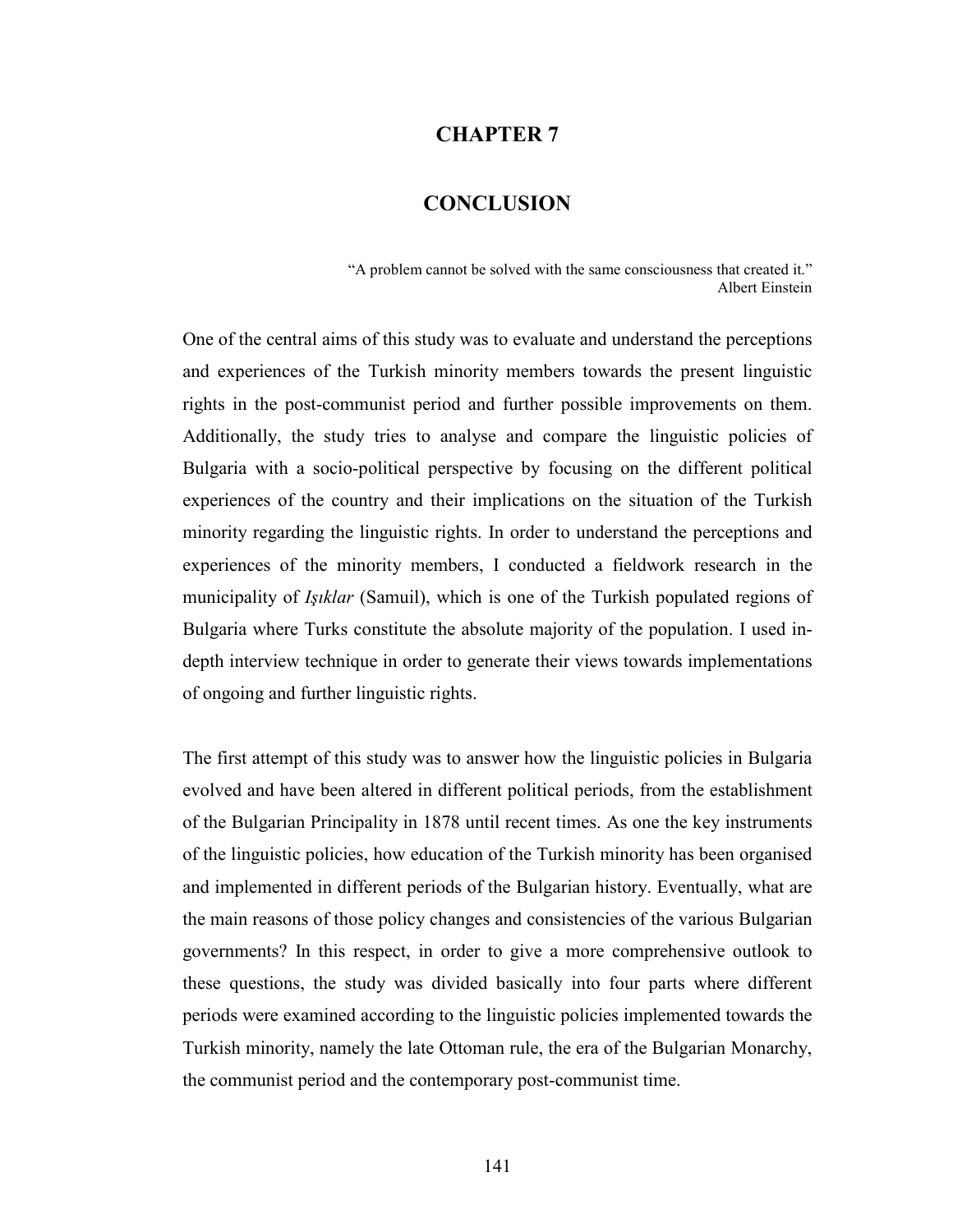Second and the main task of the study is to focus on the crucial questions via the analyses of the fieldwork research: how are ongoing linguistic policies and current linguistic rights perceived by the Turkish minority members? What are the problems of current implementations in the eyes of the minority and beyond, what are their responses to those implementations? What are the reasons behind and responses to current linguistic policies? Did the Turkish minority demand some improvements related to their linguistic rights and if yes, what kind of improvements do they demand?

Bulgarian linguistic policies related to the Turkish minority have not followed straight lines but they were rather floating and sporadic policies that are open to periodical alterations. Moreover, it can be argued that until the end of the World War I, the linguistic policies of Bulgaria were shaped by the ignorance of the Turkish minority or in other words, leaving it to its own fate. Therefore, even its deep and chronic economic backwardness, the Turkish minority could try to keep alive and manage its ethnolinguistic issues. During this period, it kept the control over its educational institutions as well as, its print media. However, by the end of World War I, under the rule of the Agrarian Union, its ignorance came to an end; and furthermore, the linguistic institutions of the Turkish minority, especially schools, began to be improved. During the three-year administration of the Agrarians not only that new Turkish minority schools are opened but also that their material and educational needs became to be supplied. First time in the Bulgarian history, Turkish educational institutions were promoted by the government.

After the overthrow of the Agrarian government, its successor governments, whose nationalistic policies evolved to fascism, which took away almost all of the gains from the Agrarian rule within about 20 years. Establishment of the Turkish nationstate next to the borders of Bulgaria was negatively perceived by the Bulgarian governments and it influenced the Bulgarian minority language policies. As the part of the pre-World War II times, minorities were addressed as one of the key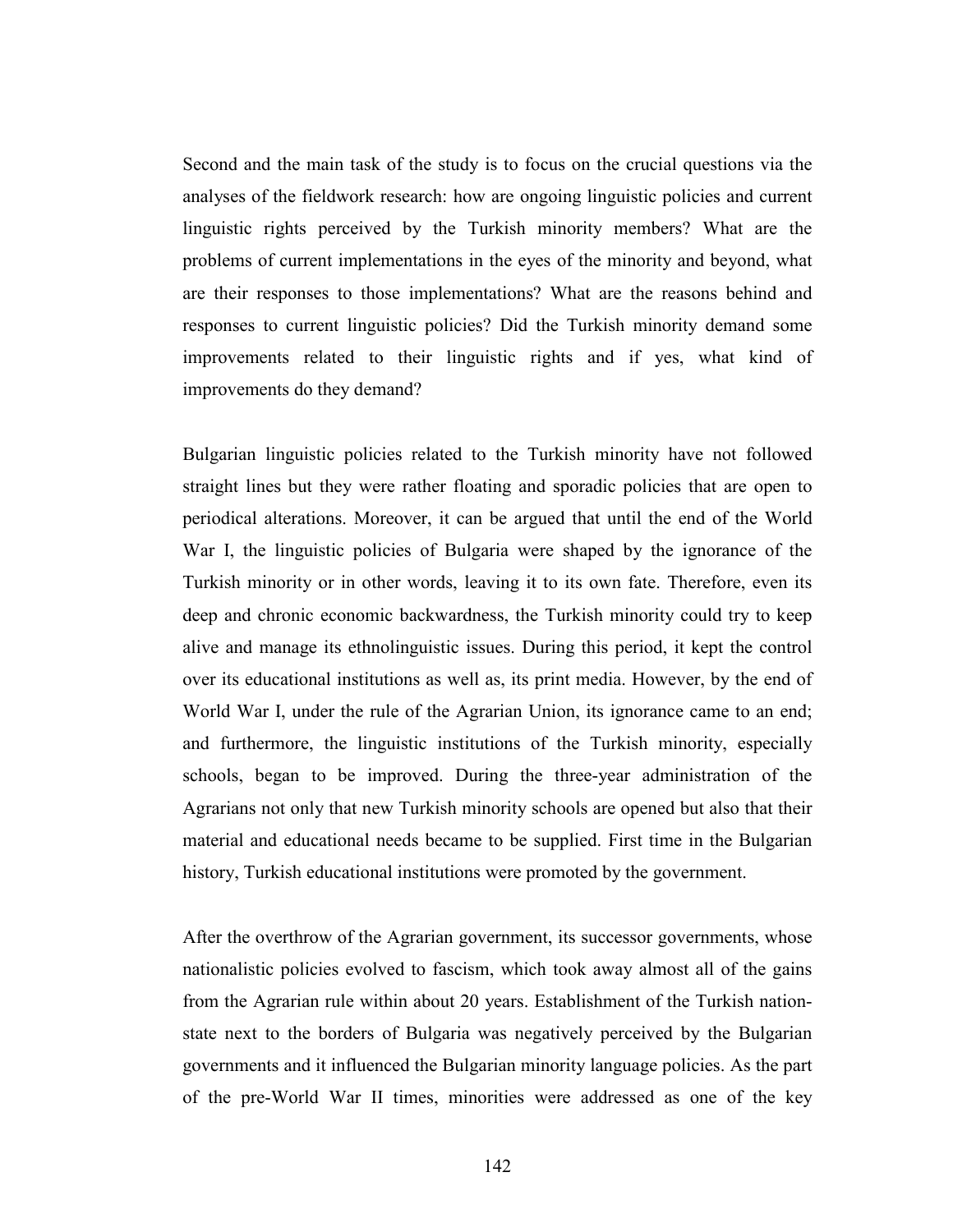operation tools to claim mythical greater states or for the unification of all coethnies into one state. However, in the Balkans, if a certain state had such claims, it was very possible that another state or other states also had similar claims to its popularion as well. Therefore, in marching to this road, in order to escape from counter claims, minorities should be kept passive and powerless as long as it is possible. Hence, establishment of the Turkish nation-state in 1923, was perceived as a competitor with possible counter claims. In this respect, in order to decrease that perceived threat to the minimum margins, the Turkish minority had to be kept silent. In order to maintain this goal, historical ties between the Turkish minority and Turkey were attempted to be diminished. One of the appropriate examples of such policy is the restrictions and prohibitions of the usage of the new Turkish-Latin alphabet by the Turkish minority, and termination of the Turkish minority press entirely.

By the establishment of the communist regime in 1944, the linguistic rights of the Turkish minority started to be improved. Similar to the Soviet solution of nationalities problem, the new regime employed various policies that dealt with linguistic rights of the Turkish minority. Those new policies and its institutions were under the control of the state; hence, the relative autonomy of the Turkish linguistic institutions came to the end. By maintaining control over these institutions, such as Turkish schools and Turkish media, the new regime expected to rasp or ruin firstly the religious identity religious identity by promoting Turkish ethnic identity. It was suggested that the loyalty of Turkish minority would increase when their rights would be promoted by the communist regime. Moreover, they would have no need to identify themselves in terms of ethnicity but rather as a part of the working class. Nevertheless, ethnolinguistic policies during the communist regime were not stable, as well, and the first turning point came after the April Plenum in 1956. By the 1959 education year, Turkish schools were merged with Bulgarian ones, and then Turkish became an optional language course for minority pupils in Turkish regions. It can be argued that one of the reasons behind the shift in the linguistic policies was the failure of expectations of voluntary identification of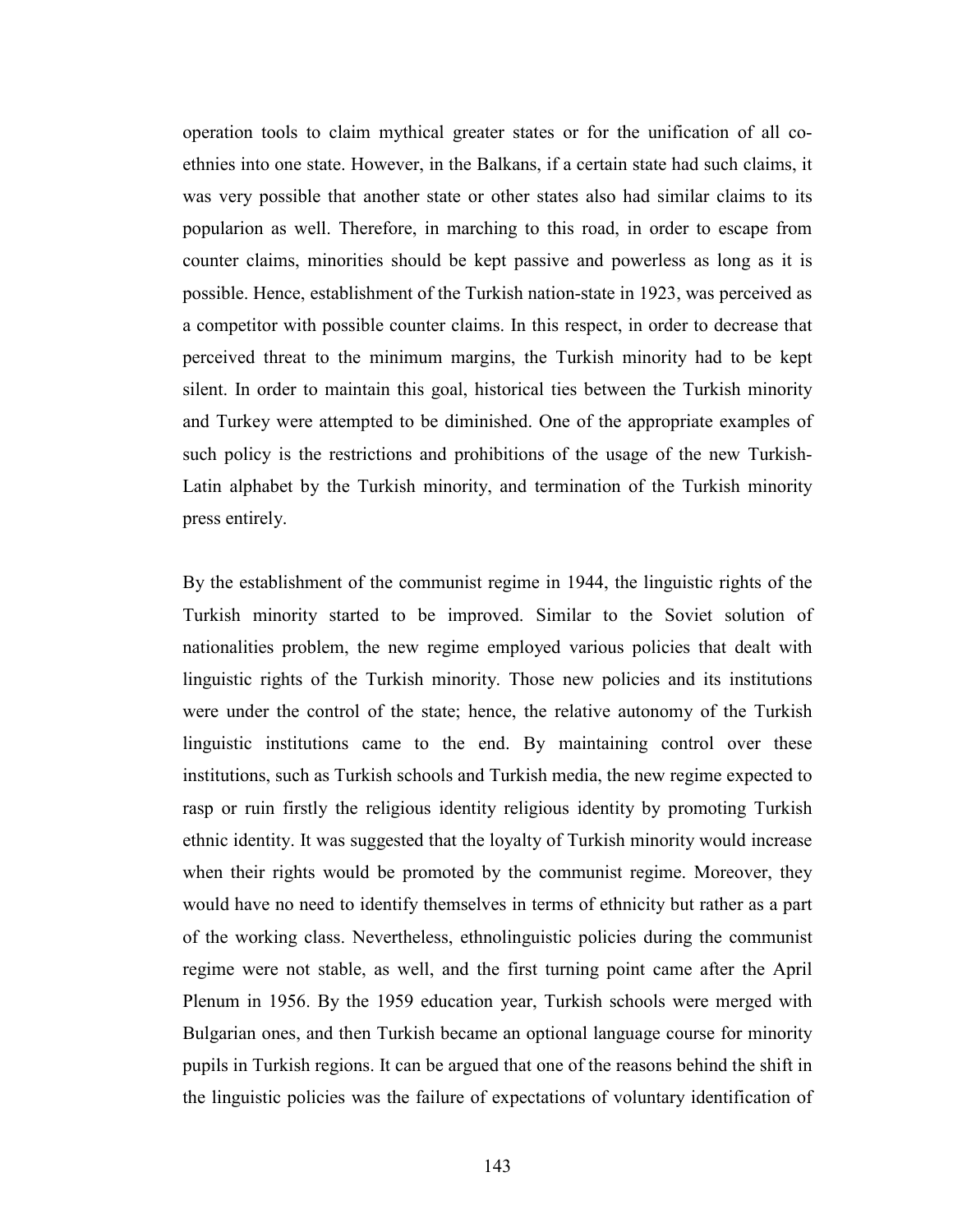Turks within the socialist society. Hence, promoting the ethnic affiliation of Turks via separate minority schools could not increase their identification within the socialist society. Post-1959 years until 1971 were dominated by integration policies in which there was still a voluntary hope of integration. However, with the new 1971 Constitution those were abandoned, as well. While the constitution was still guaranteeing some linguistic rights of the Turks, such as education of Turkish, in reality, Turkish language courses and publication of Turkish literature were ceased in 1974. Only some minority media could remain via bilingual publications. Those measures could not meet the expectations, too. Therefore, a severe but in the eyes of the regime an absolute policy was put into force: the forced assimilation campaign of Turks. The campaign was implemented in 1984 and 1985 with forcefully changes of Turkish names into Bulgarian ones. It is followed by the prohibition of any activities related to the Turkish culture, language and ethnicity, and the existence of Turks in Bulgaria began to be denied.

As it is observed in a study of Eminov (1997), I also found in my study that various communist policies in different periods have different impacts on the Turkish minority and on its ethnolinguistic character. As the result of these policy implementations, Turkish linguistic abilities of different generations drastically differed from each other. Those who graduated at Turkish minority schools until 1958 were literate in Turkish but not all of them had literacy in Bulgarian. However, those who graduated between 1959 and 1974 at schools which merged with Bulgarian ones were bilingually literate in Bulgarian and Turkish. Furthermore, those who graduated after 1974 have limited Turkish literacy, and they could read and write only by reason of studying foreign languages, mainly French.

The collapse of the Eastern Bloc and communist regime in 1989 has opened a new era abolishing the forced assimilation campaign and its implementations. In reality, the linguistic policies in the new era were similar to those which were implemented in 1958 – 1974 rather than 1944 – 1958. The Turkish minority has a right to study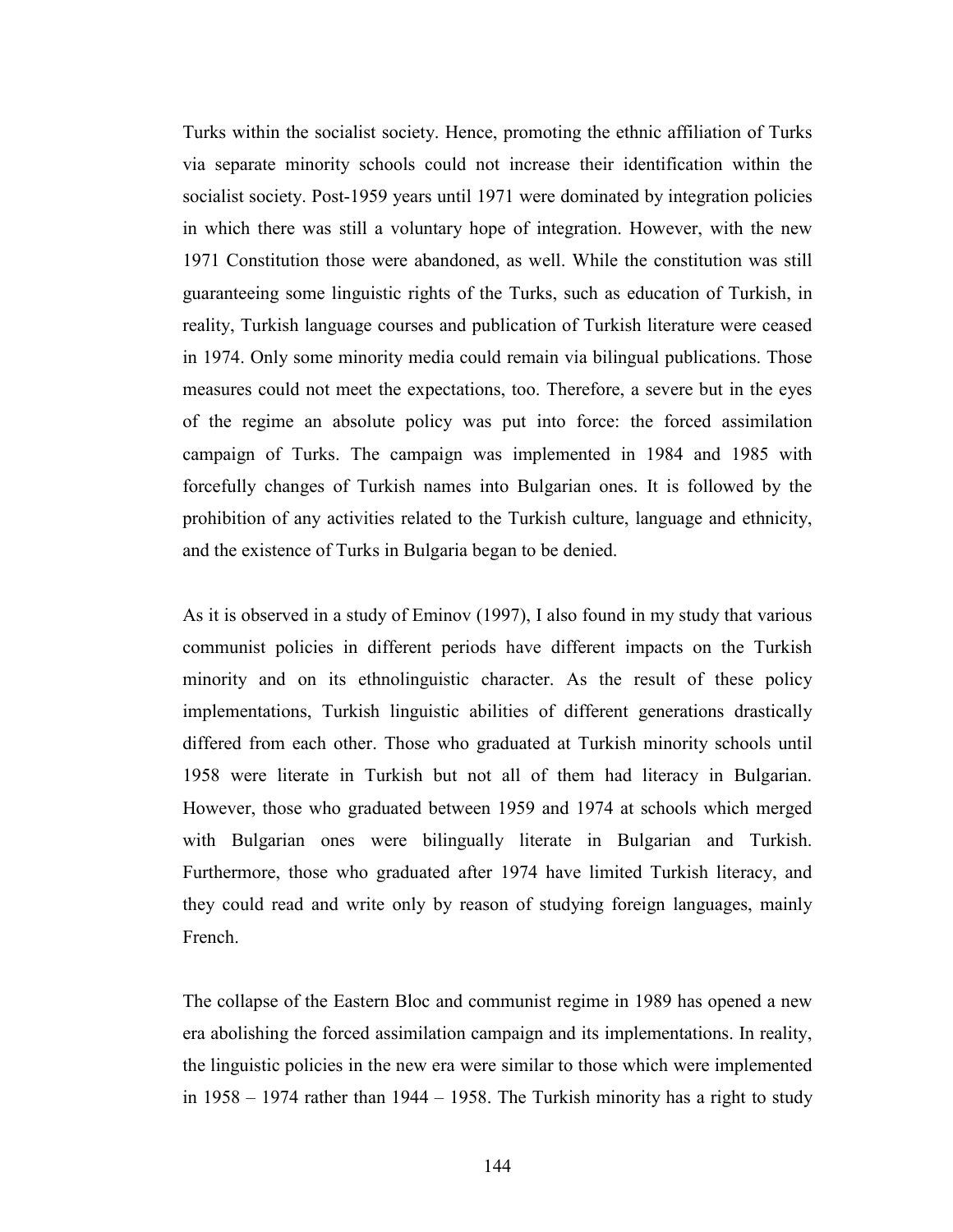of its mother tongue but not the right to study at and open schools and universities where the medium of instruction would be Turkish. Additionally, there are ten minutes news programme in the Bulgarian National Television in weekdays and Turkish programmes in the Bulgarian National Radio three times a day. It has a right to use its mother tongue and make publications with its language.

The Turkish minority in Bulgaria had traumatic experiences, which affected their ethnic identity. Firstly, when they were part of the Ottoman Empire they belonged to the ruling ethnicity and with the establishment of the independent Bulgarian state, their status turned to be minority within new state. Their 'cure' for this traumatic circumstance was immigration to Turkey. As a result, significant numbers of Turkish population immigrated to Turkey in various periods. It should be noted that their first response to the changing conditions was also migration. For example, after establishment of the communist state, about 150 000 of them migrated to Turkey.

Another trauma which they experienced was the forced assimilation campaign in which their ethnolinguistic identity is attempted to be destroyed. Their response or 'cure' was migration, too. However, after dissolution of communism and establishment of the democratic state they had an access to the political area where they were only symbolically represented during the previous periods. Hence, MRF and politics began to be their main response to the problems that they faced in the post-communist transition period.

During the communist regime and its wide range of atheist propaganda and implementations, most of the Turkish minority members started to give lesser importance to religion. Religion was not removed from their identity totally but lost its primacy in signifying the ethnic boundaries. The new role began to be played by language. Language was one of the major targets of the forced assimilation campaign and this lead to increase its importance as main ethnic boundary marker.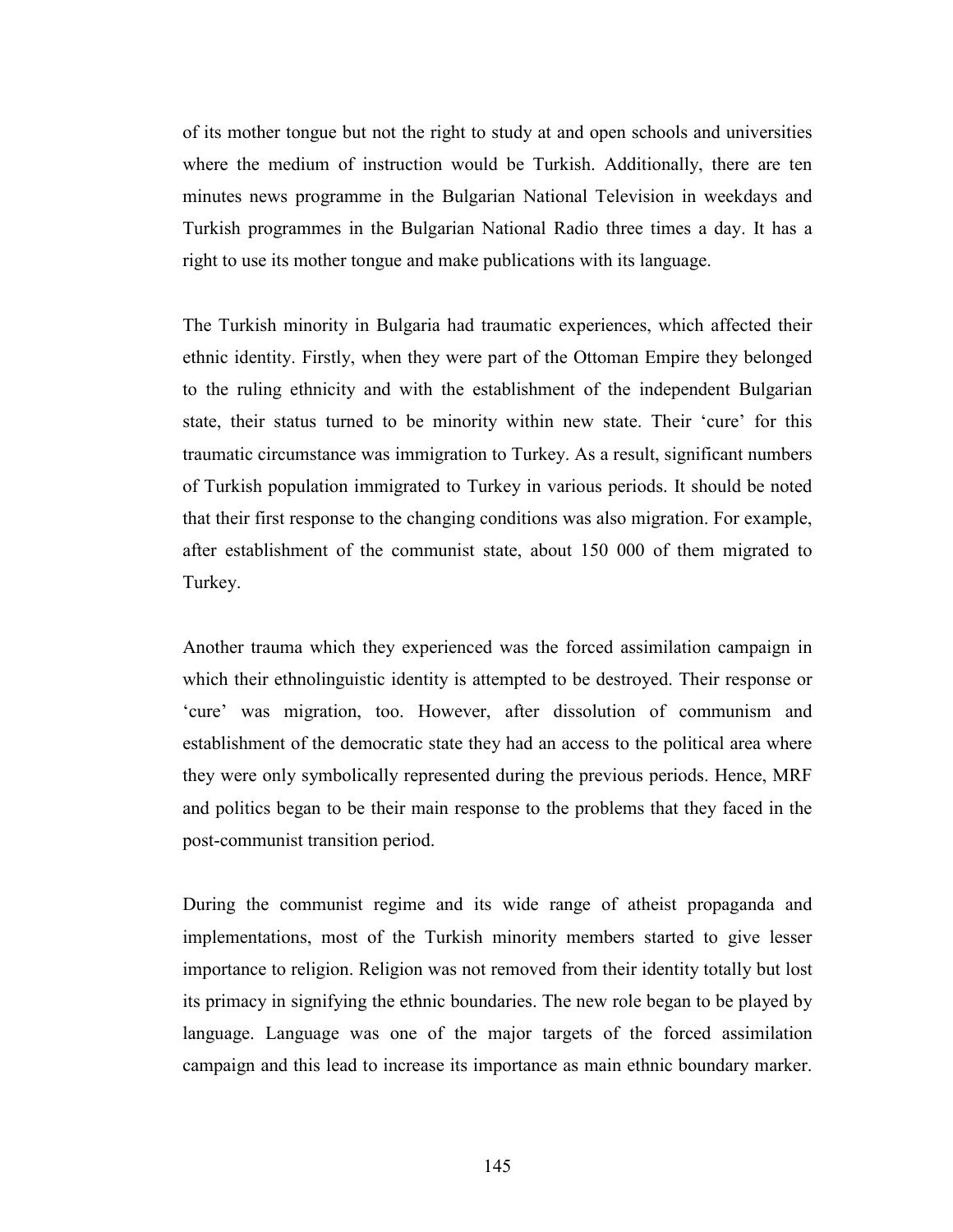Their demand to study their mother tongue was a kind of guarantee for the continuation of their language (Turkish).

Nonetheless, my study showed that Turkish language and Turkish language education were perceived as important markers of the Turkish ethnic identity. Therefore, their main motives by sending their children to take Turkish language courses were ethnic. They generated a simple conclusion: if someone identifies himself/ herself as a Turk, he/ should learn the Turkish language and be literate in it.

The decrease in the political tensions, EU candidacy and being part of the government via their party, has been perceived by the Turkish minority members as that the stability been sustained and their ethnolinguistic identity has been secured. They responded to change their attention to economic situations rather than political ones. Hence, the attendance rates of the Turkish language courses began to drop. In the new millennium, rising of xenophobic right-wing parties affected Bulgaria, as well. After the success of the fascist Attack coalition in the general elections in 2005 and their increasing anti-Turkish discourse turned the attention of the Turkish minority again to the political problems, which has been centred among their ethnolinguistic rights. Xenophobic parties started to openly declare their opposition to the Turkish minority and its current rights, such as TV and radio broadcasting in Turkish in the Bulgarian national TV and radio, and exemption of the Turkish minority from surname suffixes that polarised the both sides. The response of the Turkish minority came in 2005 elections when MRF increased its votes and MPs. Turnover rates were also increased as a result of awareness and debates over the Turkish minority and its ethnolinguistic rights and identity.

The literature deals with minority languages in terms of Ferguson (1959) and Fishman's (1967) diglossia theory in which there is a high and low status relationship between official languages and its dialects, and also between official languages and minority languages. Alternatively, Bourdieu's theory (2005)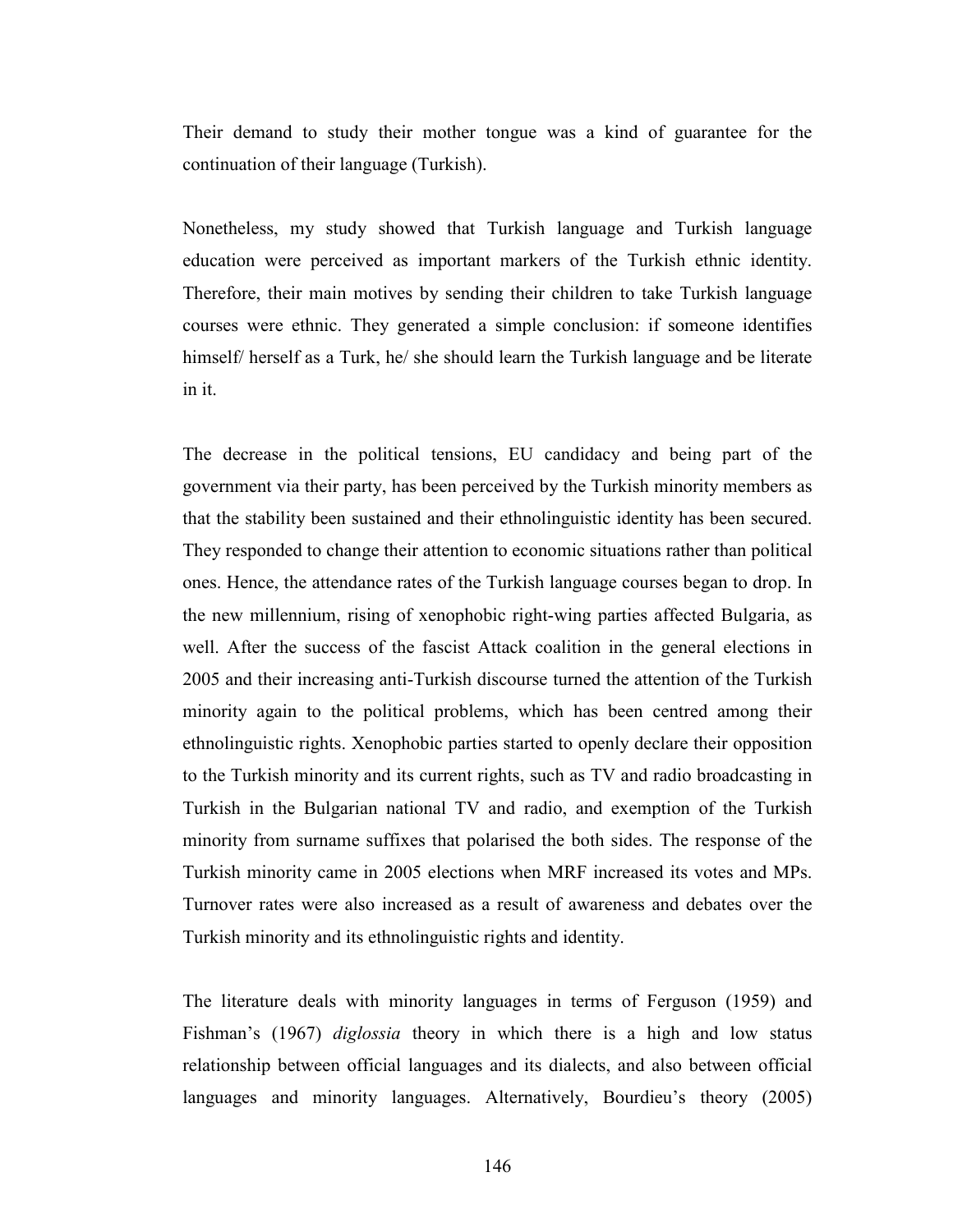evaluates relationships in terms of symbolic power acquisition and imposition of dominant languages over dominated languages, in which dominant language controls 'linguistic market' and benefits from its symbolic profit.

One of the important conclusions of this study is that symbolic power of Bulgarian language over Turkish language in Bulgaria plays crucial role in experiencing the linguistic rights among the minority members. As Bourdieu (2005) suggests, the Turkish language cannot find a place in the 'linguistic market' where Bulgarian is an official language of the state and its institutions dominate the 'linguistic market'. Hence, perceived symbolic profit of the Turkish language in the Bulgarian 'linguistic market' is very limited. Therefore, its symbolic profit is associated to its usage in a 'market' where it has its own symbolic power, namely Turkey. Studying of and in Turkish has been perceived that it would give a symbolic power to its user in Turkey; otherwise, it would be only an extra but not an effective symbolic capital in the Bulgarian 'linguistic market'.

This perception affects linguistic rights of the Turkish minority entirely. Decreasing interest of the minority parents towards Turkish language courses is one of the results related to this perception. Parents know that learning Turkish would hardly be transformed into symbolic profit because it is not used in governmental, administrative, judiciary and educational fields, and also its usage in media is limited to visual media. Mother tongue of the minority is Turkish and it means that they have an access to visual media where speaking is dominant instrument of instruction rather than writing. For instance, they do not need to write in Turkish to follow Turkey's media from satellite receivers, which is very popular among the minority.

Furthermore, if the language has no symbolic power expectation, it would not be a surprise when the minority parents would not be willing to send their children to Turkish language courses. Because, learning Turkish has been perceived as learning of writing in Turkish; on the contrary, studying Turkish is not limited only to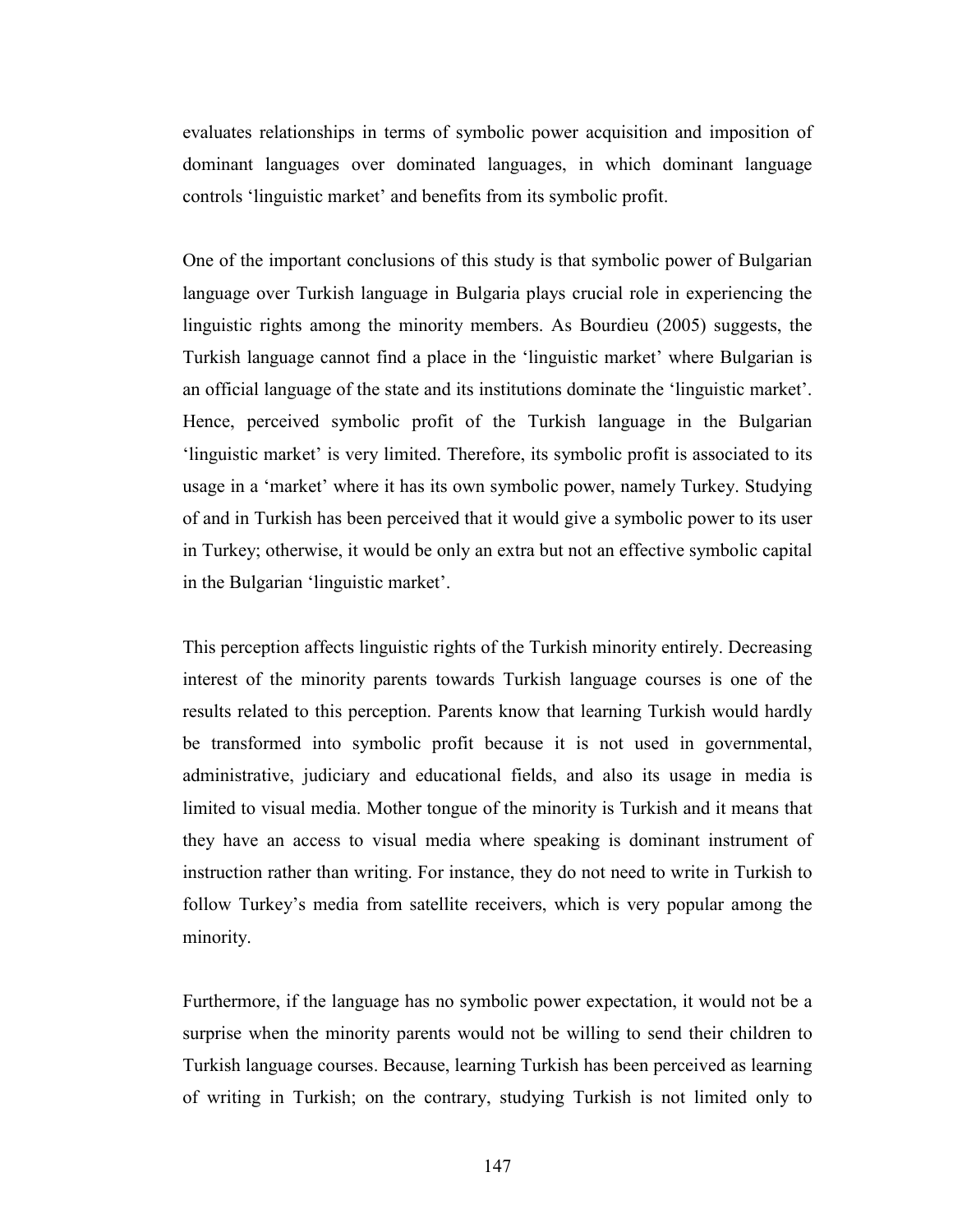learning of writing but also embraces learning of its literature, grammar and other rules. Moreover, learning how to write is not under the hegemony of the Turkish scripts; on the contrary, it could be achieved also by learning of foreign languages which make use of Latin scripts, such as English, French and German. Although ability to write in foreign languages does not give a proper writing ability, as in case of the Turkish minority members who graduated between 1974 and 1992, these limited writing skills are perceived as satisfactory for the Bulgarian 'linguistic market'.

The situation related to print media is interrelated to studying in Turkish or learning how to write in Turkish. If there is a limited minority print media and other printed publications in Turkish, it can be argued that it is due to the limited capacity of Turkish minority to read in Turkish. When there is limited print media, the need of reading in Turkish can be replaced by reading in Bulgarian. For instance, in order to read books, magazines, newspapers and other printed materials, one does not need to acquire only those which are printed in Turkish but also those written in Bulgarian. In other words, a Turkish minority member can read newspapers, magazines, and books in Bulgarian; because his/ her Bulgarian reading ability is more advanced as a result of practicing.

The situation is also applicable to the visual media. There are mainly three types of visual media which are followed by the Turkish minority. First one is Bulgarian TV and radios channels, which are followed mainly for informative purposes, i.e. watching news. Second one is constituted of TV and radio channels in Turkey, which are watched via digital satellite receivers, mainly for informative and entertainment purposes. Final one is Turkish programmes on the Bulgarian National TV and radio, whose ratings, popularity and coverage are limited. Hence one does not need to have proper writing and reading skills in order to access to informatory and entertainment via visual media.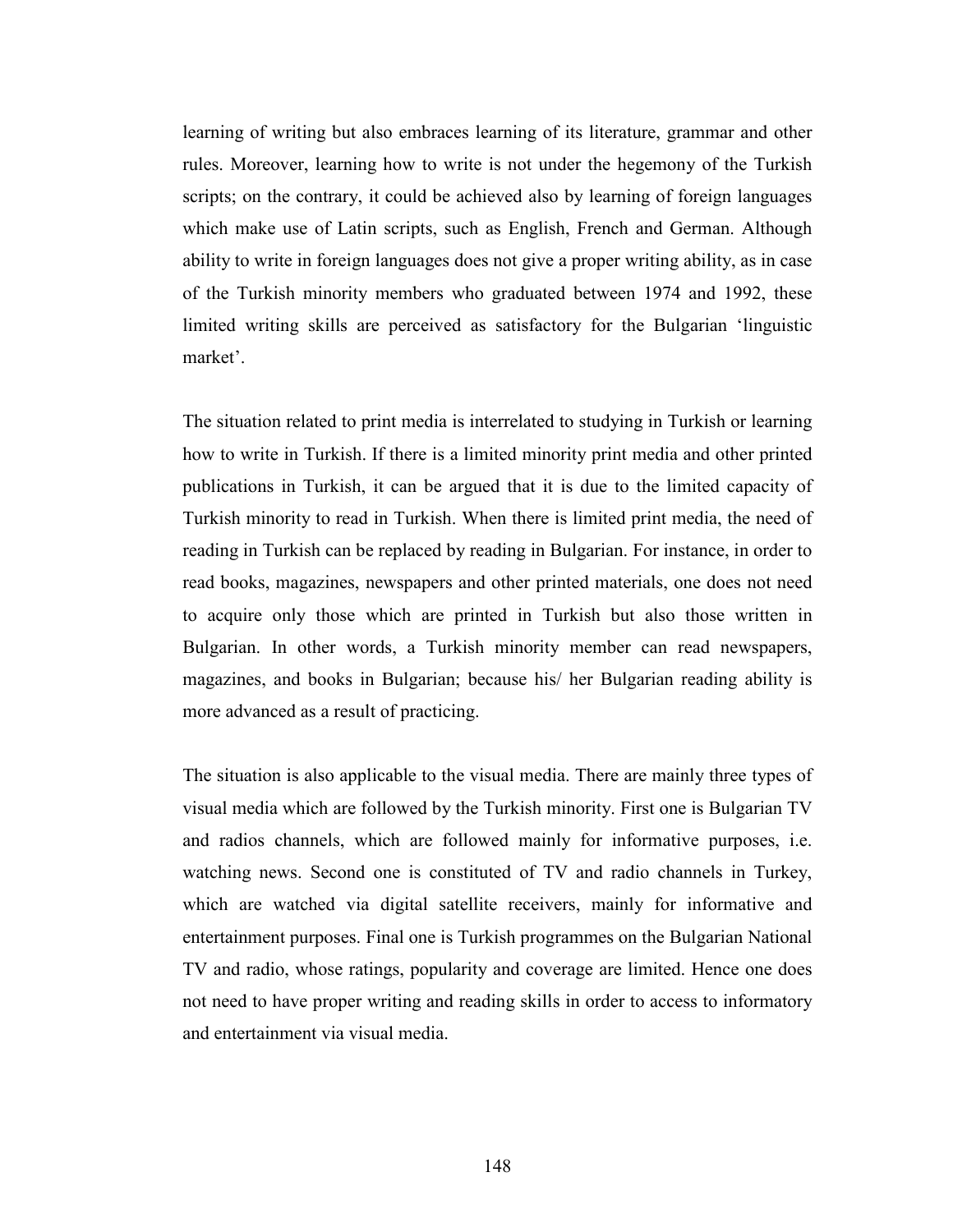However, as Bourdieu (2005) argues, the national 'linguistic market' is never totally dominated by the dominant language; in contrast, it has some spaces which allows dominated languages to get access to the linguistic capital and gain some kind of linguistic profits. Hence, there are also some spaces in the Bulgarian 'linguistic market', especially in the regions where Turks are in majority, such as Işıklar (Samuil) municipality, where my field research is conducted. It is no of doubt that Turkish is the dominant language in private sphere regarding the minority group because the domination of the official language hardly eliminates the usages of minority languages in private sphere. Hence, by being the mostly used language – of about 80 percent of the population – Turkish can find some spaces to be used in the public sphere, as well. It is used as a *de facto* medium of communication in the regional level, for instance at work and in the municipal administration. However, its usage in the public sphere is limited to communications between the minority members. In some cases, it is used also in interethnic communications among Turks and Bulgarians, those who can speak Turkish. Nevertheless, those interethnic communications also take place in private sphere instead of public one, such as during the break at work and between neighbours. One can argue that it is also a kind of diglossic relationship among two languages limited to the private life. However, Turkish language does not possess a high status over Bulgarian but rather it is used as medium of personal communication as the result of demographic facts since that Turks constitute the majority in the entire municipality with only a few exceptional villages and that Bulgarians who live in those Turkish populated villages may want to establish communications with their Turkish neighbours, who cannot speak Bulgarian, and/ or want to set more intimate communications also with Turks who can speak Bulgarian.

One of the famous Turcologists, Tadeuz Kowalski, about 60 years ago, observed some kind of *digglossic* affects via education and media of Bulgarian language and the official Turkish (Istanbul) dialect on Danubean Turkish dialect (Kowalski, 1949) that inhabitants of Işıklar (Samuil) Municipality also speak. Furthermore, I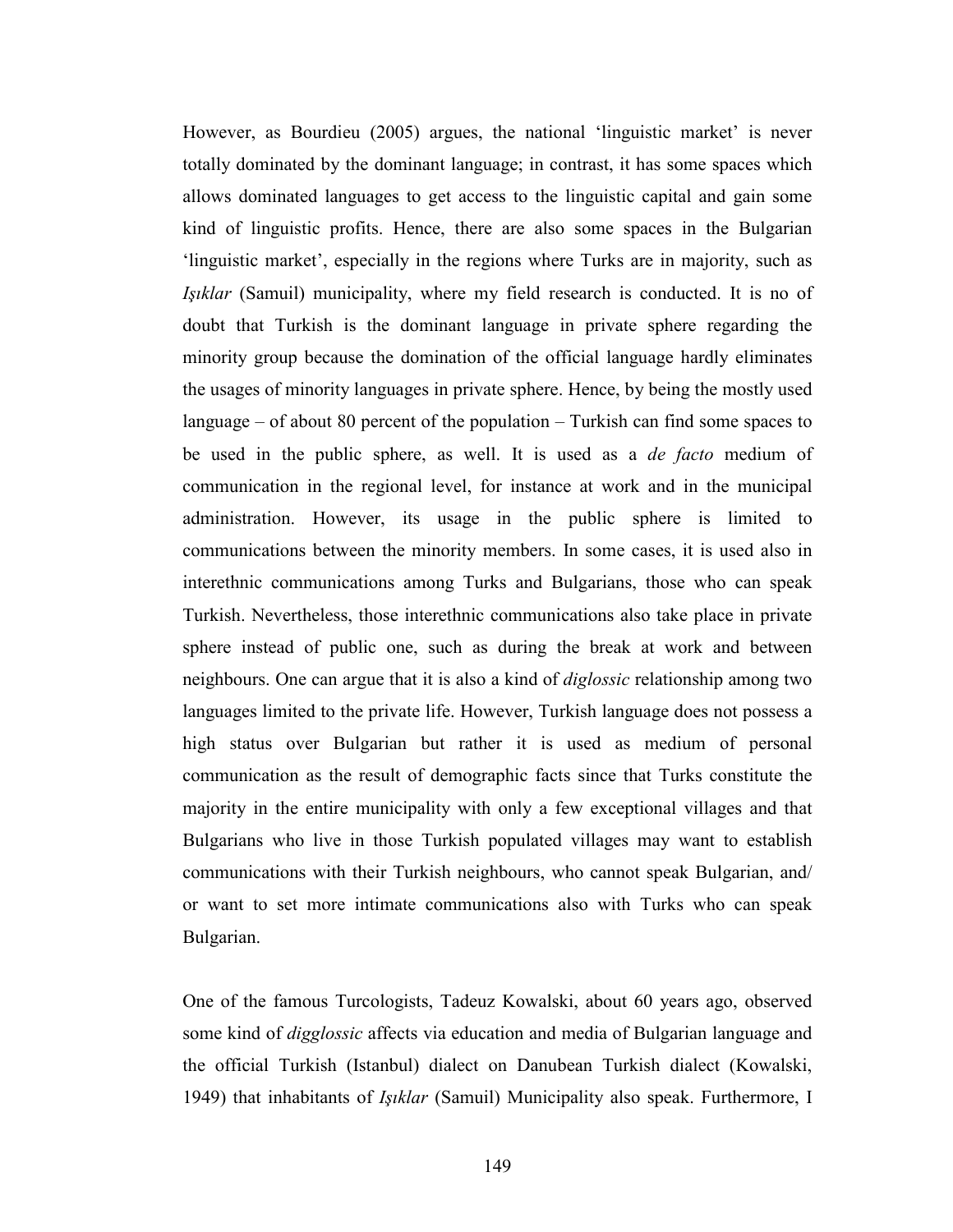also observed diglossic relations among the official Turkish dialect, which is used in Turkey, and Turkish dialect of Bulgaria. The minority became to experience it especially due to increasing ratings of Turkey's TV channels and their influence on the minority members who watched it. They perceive their dialects as an inferior and speaking Turkish means speaking in the official dialect. Nevertheless, I argue that it can be explained via diglossia theory of Fishman (1967) rather than symbolic power theory of Bourdieu (2005). Because, the minority lives in the milieu of the Bulgarian 'linguistic market' and its connections with the Turkish 'linguistic market' of Turkey is very limited to watching Turkey's TVs, visits to Turkey, visits of Bulgaria-born Turkish immigrants from Turkey and limited, generally business related, communications with Turkey-born Turks. Additionally, even though the official dialect is perceived as a high status language it does not have considerable effects on their dialect, on the contrary, Bulgarian has more effects on minority's dialect than the official dialect of Turkish. As a result, they are more interesting to learn not only Bulgarian language but also its official dialect rather than the official dialect of Turkish.

Second important conclusion of this study is that fear of discrimination in educational institutions and the labour market is still perceived by the minority members. Bulgarian language skills and their accent as well as with their names are one of the visible indicators of being identified as a Turk. Therefore, most of them as a result of symbolic power of the Bulgarian language and in order to escape from burdens of the lower Bulgarian language skills, are very keen to learn Bulgarian. Additionally, living in the Turkish dominated regions was seen as one of the main obstacles of learning and speaking of Bulgarian properly. All of them are very interested in the improvement of Bulgarian language skills of their children and Turkish dominated schools are thought to be a barrier of learning and practicing Bulgarian with Bulgarian pupils. They do not want to send their children into Bulgarian populated schools due to fear of discrimination, and would prefer to send them into schools where population of Turks and Bulgarian students are almost equal. Additionally, if there had been schools and university in Bulgaria with a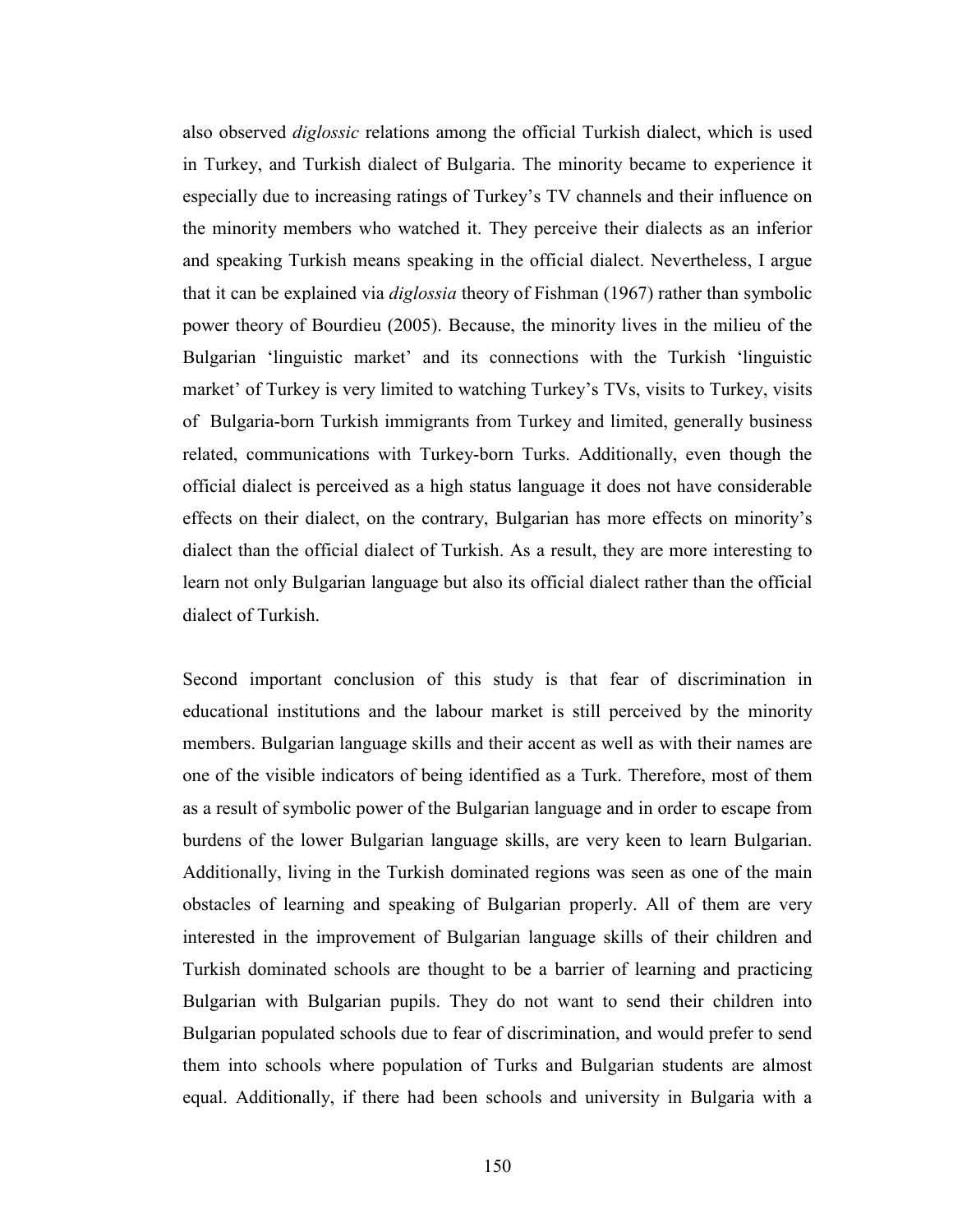medium of instruction in Turkish, graduates of those institutions would have faced discrimination in the labour market.

The Bulgarian governments are not eager to implement unbound requirements of the Framework Convention for Protection of National Minorities but only the Copenhagen criteria. Furthermore, constitutionally, Bulgaria does not recognise that it has minorities but rather it states that there are 'citizens whose mother tongue is other than Bulgarian'. Although the Turkish minority has been enjoying some linguistic rights in the post-communist period, most of these rights are highly symbolic in function. For instance, ten minutes news programme in the Bulgarian National Television which is found insufficient, and study of Turkish which suffers from material and organisational insufficiencies. Therefore, those implementations seem to be done only to fulfil the EU's accession criteria on the issue of minorities.

Furthermore, one cannot neglect the chronic economic backwardness of the Turkish minority inherited from previous governments, and which could not be changed by the contemporary regime, as well. Hence, ongoing economic underdevelopment of the Turkish regions affected their interests in linguistic rights and experiencing these rights. Their main priority has become their economic situations, such as unemployment, rather than their linguistic rights. Their economic situation affects also their decisions whether they will let their children to participate in the Turkish language courses, the study in Turkish schools and universities, because Bulgarian is perceived as the most important element of finding a better job, and improving their economic situations.

Additionally, related to the economic backwardness of the Turkish minority and diglossic relations between Turkish and Bulgarian languages, Turkish language was correlated with being rural which was also correlated with backwardness. My study showed this is because Turks are mainly rural inhabitants which cause 'relative deprivation' against urban identity and its way of life which were also correlated with speaking 'true' accent and dialect of the Bulgarian language.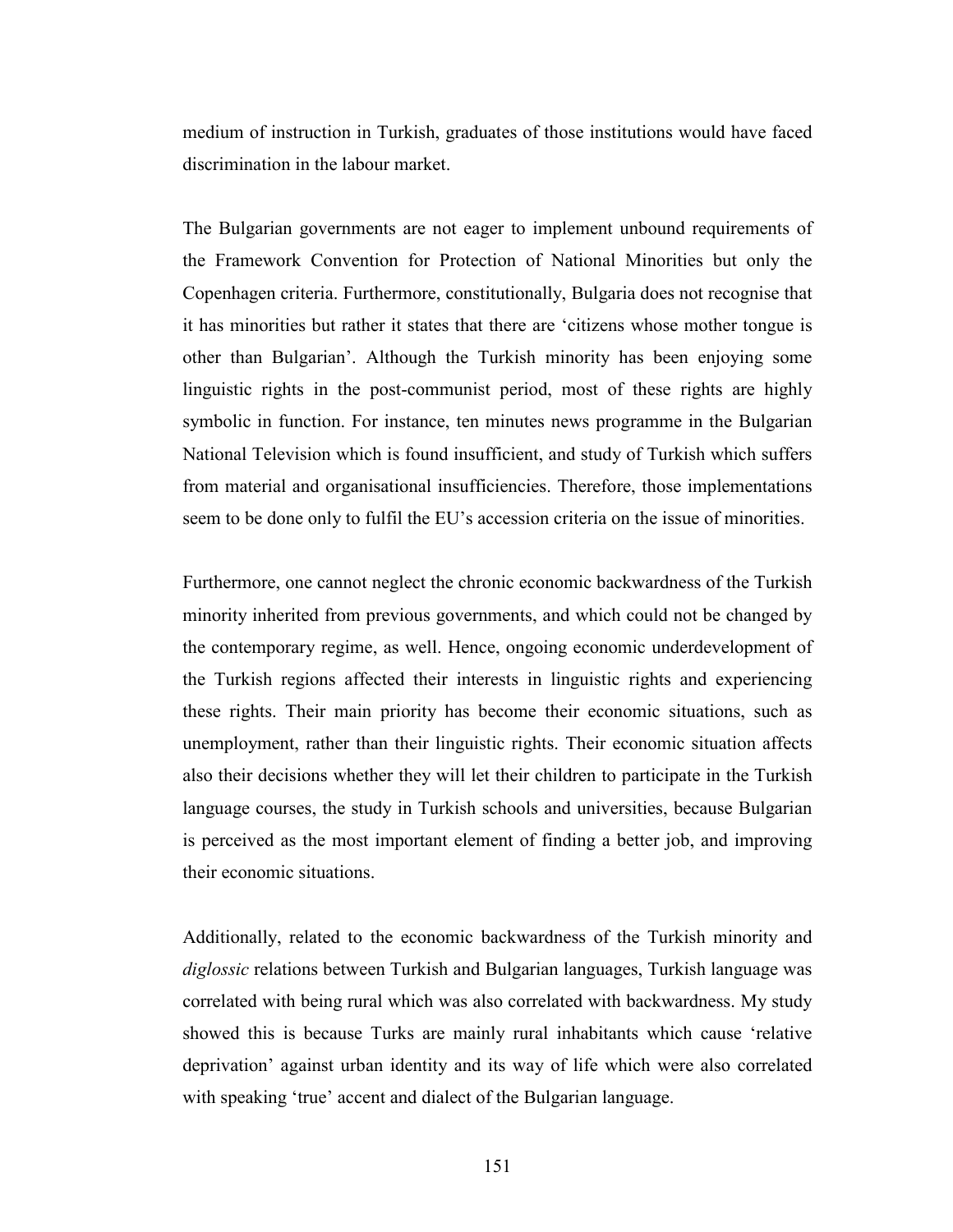Although further improvements on their linguistic rights, such as using bilingual place names, establishment of Turkish schools and a Turkish university, and a Turkish TV channel are called their attention, there is not any organised and high claim on these issues. As I argued, even though it is, as a result of symbolic power of Bulgarian language related to the fear of discrimination and economic problems it is also related to political problems as well. Increase in nationalist, ultranationalist and even fascist movements have accelerated their interests in their linguistic rights.

Because of the inheritance from the very nature of the totalitarian regime, Turkish minority NGOs are not well-developed, and they are generally cultural organisations which seek to promote ethnocultural traditions of the minority or they are organisations which intend to play a moderator and/ or integration roles. The importance of these organisations is undeniable but there is also need for NGOs which would monitor the implementations of the linguistic and other minority rights of the Turkish minority. Currently, monitoring is being done by Bulgarian and international NGOs. On the other hand, there should be also an effective Turkish minority NGO in order to represent Turkish minority perspective in depth. MRF is a political entity, and its main task especially after being a part of the government is to implement policies; therefore, monitoring should be done under the guidance of Turkish minority NGOs. Nonetheless, initiatives to establish such NGOs also have faced hindrances from the Bulgarian authorities such as in Menderes Küngün's case the Filibe (Plovdiv) provincial court rejected to register the association which is named Ulusal Türk Birliği (The National Turkish Alliance) on the ground that the association is political (Haberler, 23 June 2006).

It should be also noted that this study should not be interpreted in a way that the Turkish minority does not seek to further their linguistic rights. On the contrary, their linguistic rights should be developed in order to ensure its usages in wider spheres of their lives. Attachment of importance to Bulgarian language is a kind of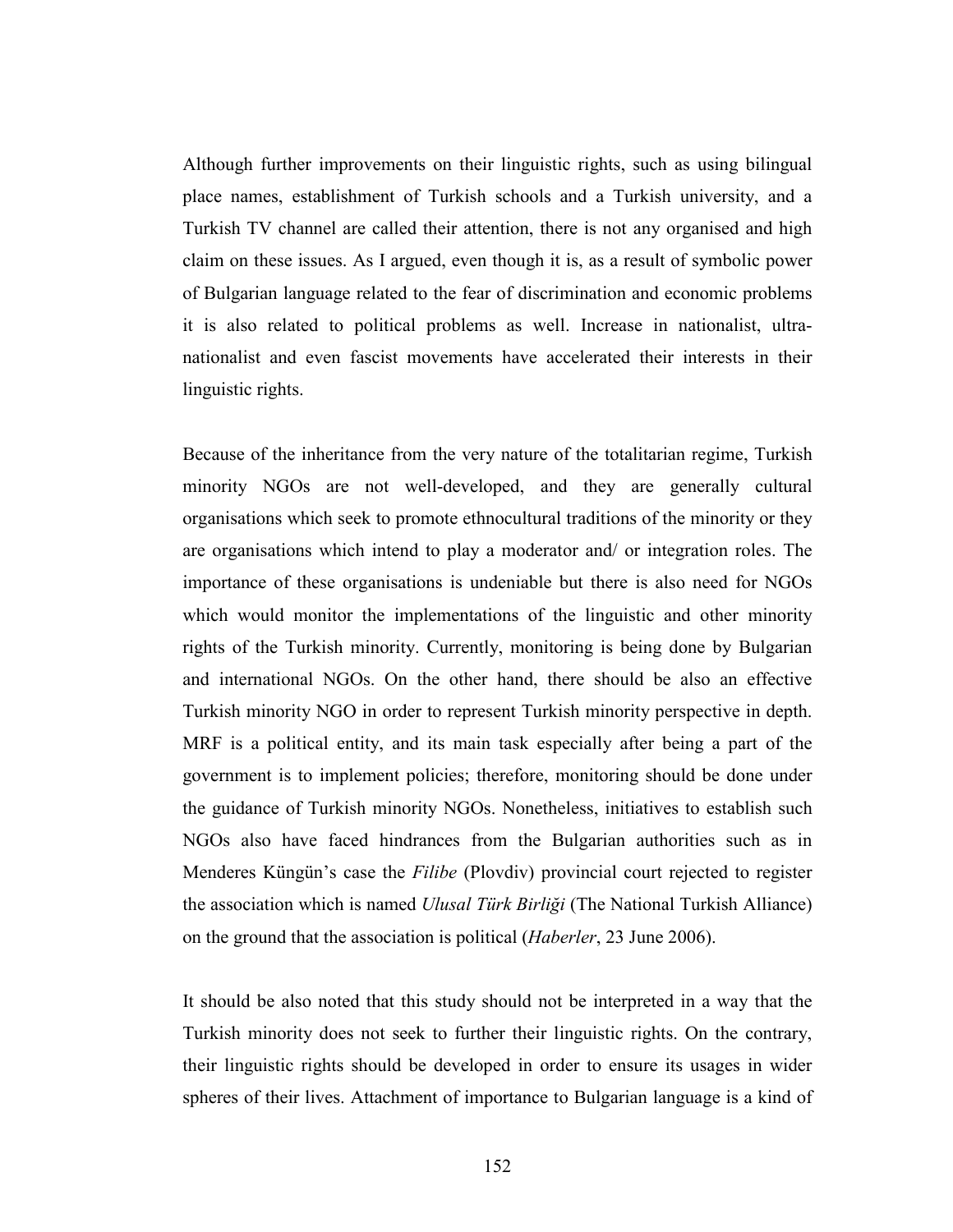survival strategy, which is a response to the lowered status of Turkish. It could be interpreted from this study that linguistic rights and in general minority rights are political issues. The Turkish minority follows the directions of their representative body, their party MRF; and if their party will call for further linguistic rights it is sure that they will demand it, too. This is because there is need for other civil actors that can enhance the civil society among the Turkish minority.

Even though I find the multiculturalism-multinationalism theory applicable to the condition of the Turkish minority in Bulgaria, I should note also its basic limitations, which are inherited from its counter discourses. The limitations of the multiculturalist theory stem from the fact that it is based on the demographic density in a particular territory. It presupposes that successful autonomy could be implemented only for the minorities who are concentrated in the particular regions. It assumes that these autonomous ethnolinguistic minority units should be single or big entities. However, autonomy could be implemented also in smaller administrative units while the constitution of a bigger and combined unit is not necessary. Another weakness of the theory is that it predominantly relies on numerical weights or demography, which leaves numerically smaller minorities out of the agenda of the self-administration question. It can be pointed in various in studies by Kymlicka $97$  when he considers that the minorities, which constitute 10 or 15 percent of the whole population of the country, are "relatively small". It has a simple explanation, because they are minority; if they constitute 30 or 40 percent of the population, they cannot be called as minorities but maybe minoritised majority. Additionally, these territorial and demographic fetishisms are products of nationalist discourses, which give much importance to these two concepts, while the multiculturalist theory also falls into this same trap. There should be a new model that seeks to solve the problems of nationalism rather than the reproduction of new ones. This new model should not be based on the nationalist dominant paradigm, which states if one group is a majority in a certain territory; it has a right

 $\overline{a}$ 

 $97$  For example, see Kymlicka, 2001: 66 and 2002: 20.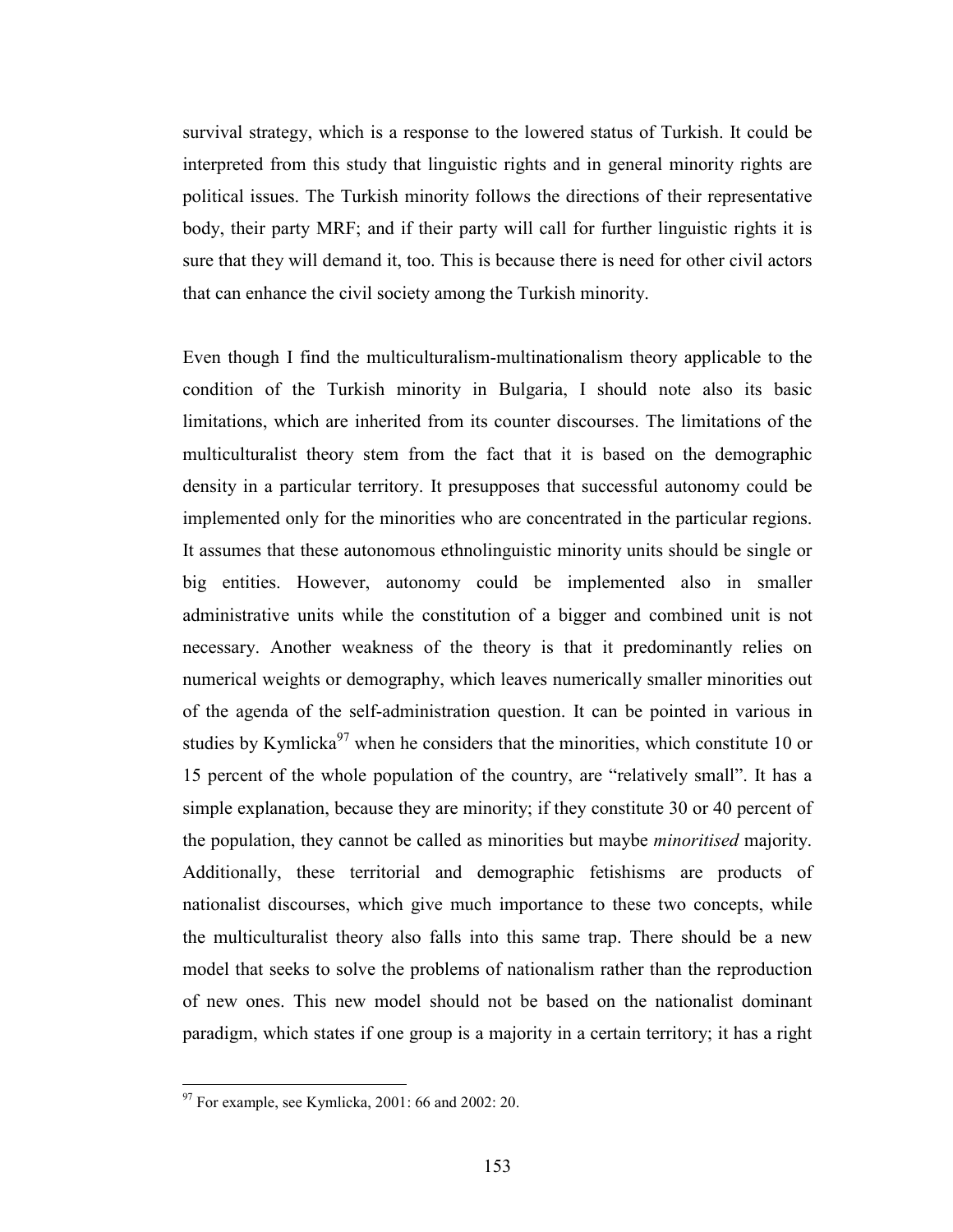to govern the entire territory in question. This supposition would lead to the emergence of new dominant and dominated ethnolinguistic groups. Even then Kymlicka states that within those new autonomous units, there may emerge a new kind of dominant understanding of nationalism that respects minority rights; however, this territorial and demographic fetishist model would lead to the emergence of what Kymlicka (1998) calls 'illiberal nationalism' rather than 'liberal' ones. The multiculturalist theory should be freed from the limitations of the nationalist discourse and its territory and demography-centred approach. Therefore, there should be linguistic rights for all ethnolinguistic groups independent from whether they are territorially concentrated and demographically dense or not. Furthermore, those autonomous or self-government units need not be in extensive terrains but rather in considerably smaller units, where every ethnolinguistic minority would find a place to represent and govern itself.

Throughout the study, it is apparent that the linguistic rights situation of the Turkish minority has been open to epochal alterations. The authorities of the monarchical, communist and post-communist periods implemented mainly three policies: ignorance, integration and assimilation. Nevertheless, 'top' level of those policies was implemented in 1984 and 1985 via forced assimilation campaign. Because of the natural phenomenon in which 'common threats brings together', the Turkish minority mobilised its demands in the post-communist period via its political party. Nevertheless, when the political or mainly minority rights demands have been relatively maintained, economic problems have become to be perceived more vital than political ones. As a consequence, the interest of the Turkish minority in its linguistic rights became to be dominated by the economical problems of the minority.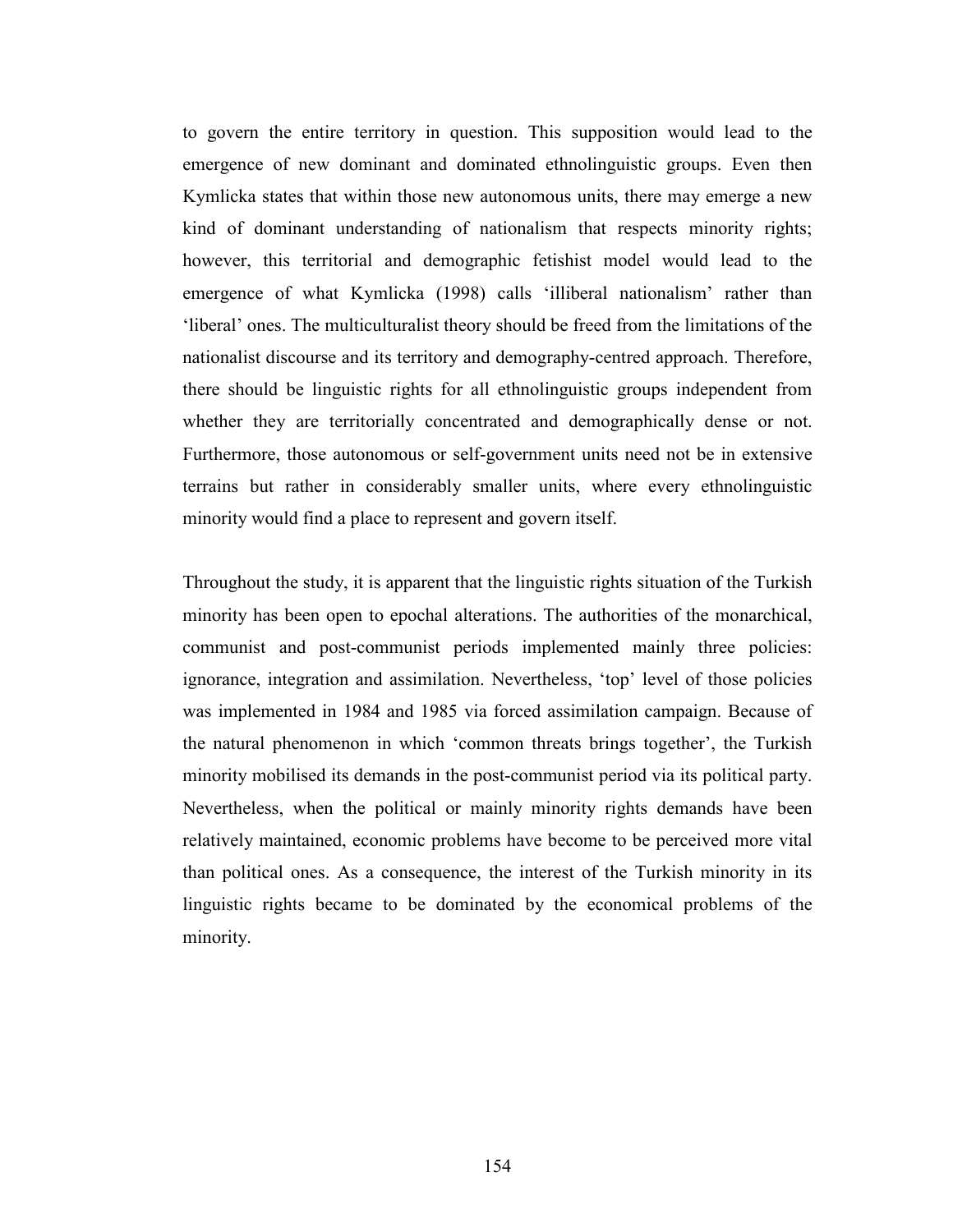# **REFERENCES**

A Hundred Schools Close down per Year (2006, July 23) Standart (English edition), http://standartnews.com/archive/2006/07/23/english/bulgaria/s4864\_3.htm, retrieved on 23 July 2006.

Ahmed, V. S. (2002) Bulgaristan Türklerinin Siyasi ve Kültürel Tarihine Dair Genel Bir Çerçeve, in Güzel, H. C. , Çiçek K., and Koca S. (eds.), Türkler, Ankara: Yeni Türkiye Yayınları.

Akgül, S. (2002) Bulgaristan Türkleri ve Türk İnkılabı, in Güzel H.C., Çiçek K. and Koca S. (Eds.) Türkler, Vol. 20, Ankara: Yeni Türkiye Yayınları.

Althusser, L. (1971) Lenin and Philosophy, and Other Essays, Ben Brewster (trans.), New Left Books: London.

Amnesty International (1986) Bulgaria; Imprisonment of Ethnic Turks, Human Rights Abuses during the Forced Assimilation of the ethnic Turkish Minority, London: Amnesty International Publications.

Anderson, (1991) Imagined Communities; Reflections on the Origin and Spread of Nationalism, London and New York: Verso.

As we are searching for the future in the future, we are promoting bilingual place name signs in Carinthia / Koroška, http://www.bernthaler.com/prokaernten/indexen.html, retrieved on 10 July 2007.

Aydın, M. (1996) Osmanlı Eyaletinden Üçüncü Bulgar Çarlığına, Istanbul: Kitabevi.

Balgöç, Balkanlara 4 bin kitap gönderdi (2006, February 23) Olay.

Barth, F. (ed.) (1969) Introduction, in Ethnic Groups and boundaries: the Social Organization of Culture Difference, Boston: Little, Brown.

Batıbey, K.Ş. (n.d) ...Ve Bulgarlar Geldi; Batı Trakya'da Teneke ile Alarm, Istanbul: Boğaziçi Yayınları.

BG Nauka (2006) Konstitutsiya na Republika Balgariya ot 1971 g., http://bgscience.info/view\_bg\_his.php?id=20, retrieved on 12 August 2007.

Bloomer, W. M. (ed.) (2005) Introduction, in the Contest of Language; Before and Beyond Nationalism, Notre Dame, Indiana: University of Notre Dame Press.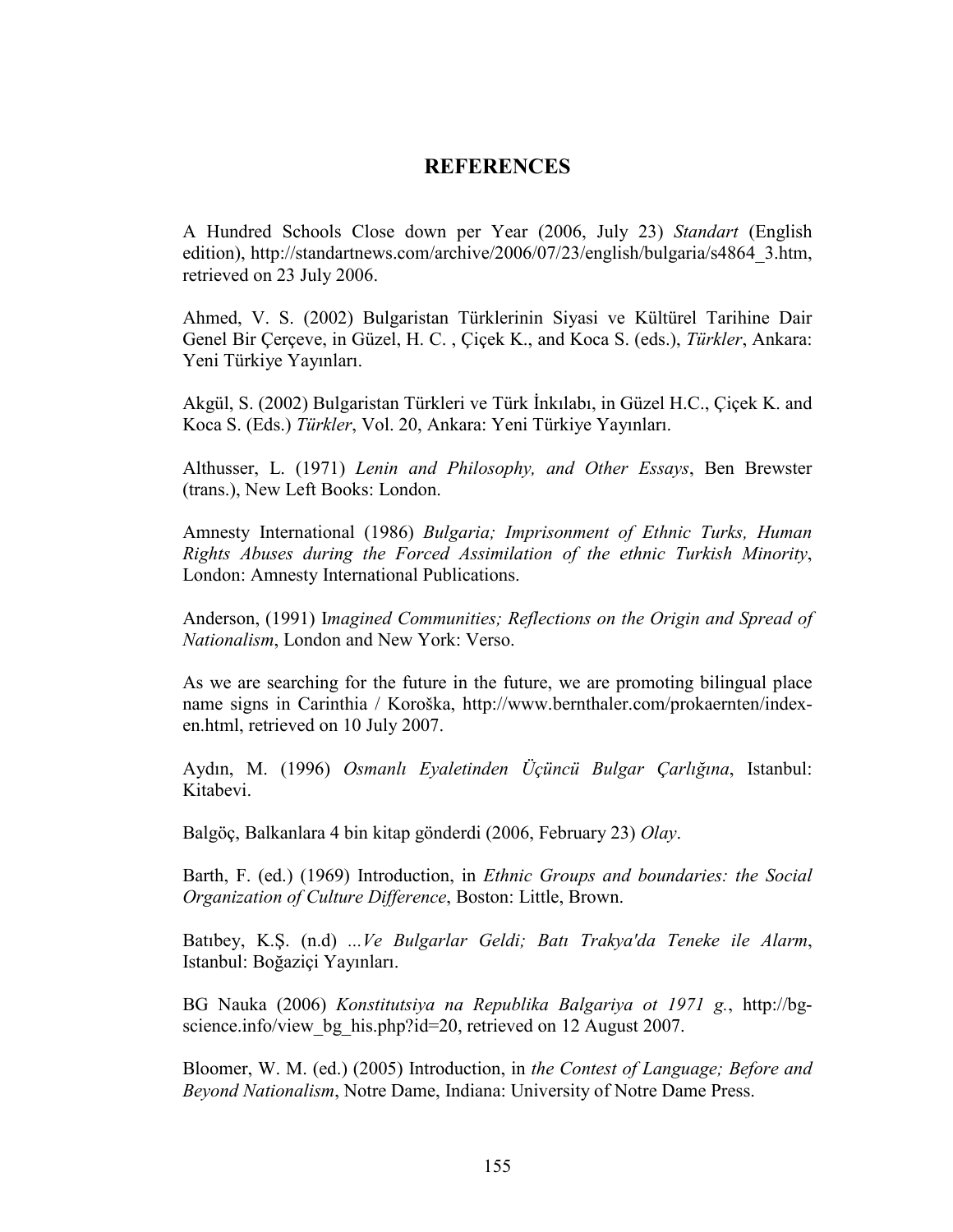Boneva B. (1997) Ethnicity and the Nation: the Bulgarian Dilemma, in Paulston, C.B. and Peckham, B. (eds.) Linguistic Minorities in Central and Eastern Europe, Clevedon, UK: Multilingual Matters.

Bourdieu, P. (2005) Language and Symbolic Power, Thompson J.B. (ed.), Raymond, G. and Adamson, M. (trans.), first published in 1991, Cambridge: Polity Press.

Bourdieu, P. and Passeron (1990) Reproduction in Education, Society and Culture, (trans.) Nice, R.., first published in 1977, London: Sage.

Brubaker, R. (1996) National minorities, nationalizing states, and external national home-lands in the new Europe' in Nationalism reframed: Nationhood and the national question in the new Europe. Cambridge: Cambridge University Press.

Broomley, Y. and Kozlov, V. (1989) The Theory of Ethnos and Ethnic Process in Soviet Social Sciences, Comparative Studies in Society and History, 31(3), 425- 438.

Bruner, J. S. (1983) Child's Talk: Learning to Use Language, Oxford: Oxford University Press.

The Bulgarian Center for Non-Profit Law (2001) Reshenie No: 2 na Konstitutsiyonnaya sad ot 18 Fevruari 1998 g. po konstutisionno delo No: 15 1997 g. po iskanateto za proiznyasanie po Saotvetstvieto c Konstitutsiyata na Ramkova Konventsiya za zashttita na Natsionalnite Malsinstva kato Tsyalo i na otdelni neyni razporedbi, Obn., DV., br. 22 ot 24 Fevruari 1998 g.

http://www.bcnl.org/doc.php?DID=168, retrieved on 22 May 2006.

Bulgarian Helsinki Committee (1992) Human Rights in Bulgaria After the October 1991 Elections; Annual Report of the Bulgarian Helsinki Committee, Sofia: BHC, http://www.bghelsinki.org/frames-reports.htm, retrieved on 10 May 2007.

Bulgarian Helsinki Committee (1995) Human Rights in Bulgaria in 1994, Annual Report of the Bulgarian Helsinki Committee, Sofia: BHC, http://www.bghelsinki.org/frames-reports.htm, retrieved on 11 May 2007.

Bulgarian Helsinki Committee (1996) Human Rights in Bulgaria in 1995, Annual Report of the Bulgarian Helsinki Committee, Sofia: BHC, http://www.bghelsinki.org/frames-reports.htm, retrieved on 11 May 2007.

Bulgarian Helsinki Committee (1997) Human Rights in Bulgaria in 1996, Annual Report of the Bulgarian Helsinki Committee, Sofia: BHC, http://www.bghelsinki.org/frames-reports.htm, retrieved on 11 May 2007.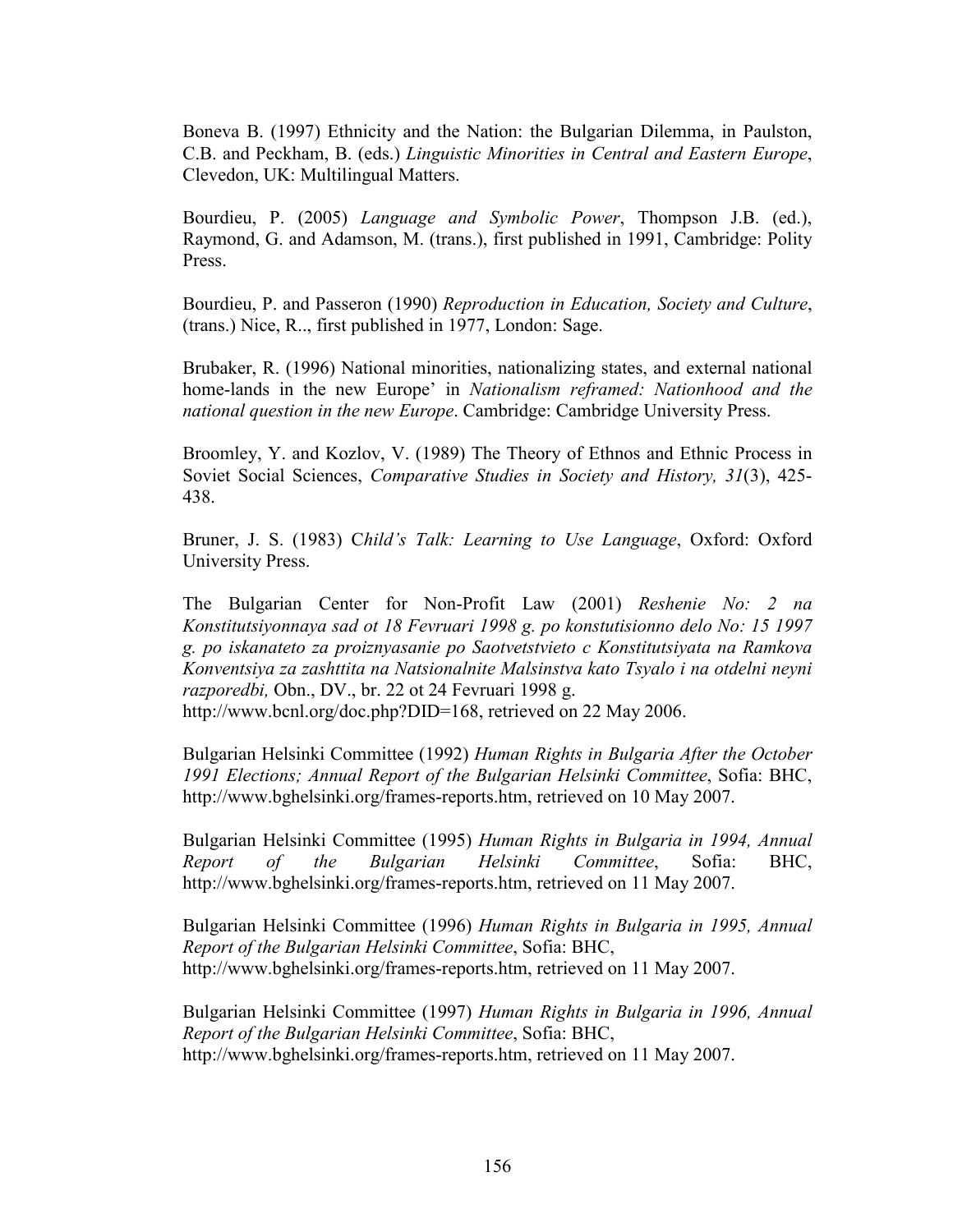Bulgarian Helsinki Committee (1999) NGO Report Submitted Pursuant to Article 35 Paragraph 1 of the Framework Convention for The Protection of National Minorities, September 1999, Sofia: BHC,

http://www.minelres.lv/reports/bulgaria/bulgaria\_NGO.htm, retrieved on 14 September 2006

Bulgarian Helsinki Committee (2001) Human Rights in Bulgaria in 2000, Annual report of the Bulgarian Helsinki Committee, March 2001, Sofia: BHC, http://www.bghelsinki.org/frames-reports.htm, retrieved on 11 May 2007.

Bulgarian Helsinki Committee (2002) Human Rights in Bulgaria in 2001, Annual report of the Bulgarian Helsinki Committee, Sofia: BHC, http://www.bghelsinki.org/frames-reports.htm, retrieved on 11 May 2007.

Bulgarian Helsinki Committee (2003a) Human Rights in Bulgaria in 2002, Annual report of the Bulgarian Helsinki Committee, April 2003, Sofia: BHC, http://www.bghelsinki.org/frames-reports.htm, retrieved on 11 May 2007.

Bulgarian Helsinki Committee (2003b) Report Submitted Pursuant to Article 35 Paragraph 1 of the Framework Convention for The Protection of National Minorities, November 2003, Sofia: BHC,

http://www.bghelsinki.org/special/en/2003\_Shadowrep\_FCNM.doc, retrieved on 25 April 2005.

Bulgarian Helsinki Committee (2003c) The Human Rights of Muslims in Bulgaria in Law and Politics since 1878, November 2003, Sofia: BHC, http://www.bghelsinki.org/special/en/2003\_Muslims\_fm.doc, retrieved on 25 April 2005.

Bulgarian Helsinki Committee (2006) Human Rights in Bulgaria in 2005, Annual report of the Bulgarian Helsinki Committee, April 2006, Sofia: BHC, http://www.bghelsinki.org/frames-reports.htm, retrieved on 11 May 2007.

Bulgaristan'da 2025 yılına kadar 5 kişiden biri okuma yazma bilmeyecek (2006, January 16) BG-Türk Haber Ajansı,

http://www.bg-turk.com/index.php?act=news&id=777, retrieved on 16 January 2006.

Bulgaristan'dan 10 istek içeren dilekçeyi 6 bin 500 Türk imzaladı... (2006, February 19) BG-Türk Haber Ajansı,

http://www.bg-turk.com/index.php?act=news&id=847, retrieved on 19 February 2006.

Bulgarlar Türk ve Çingene Belediye başkanları istemiyor (2006, May 31) Kırcaali Haber, http://www.kircaalihaber.com/?pid=3&id\_news=17, retrieved on 31 May 2006.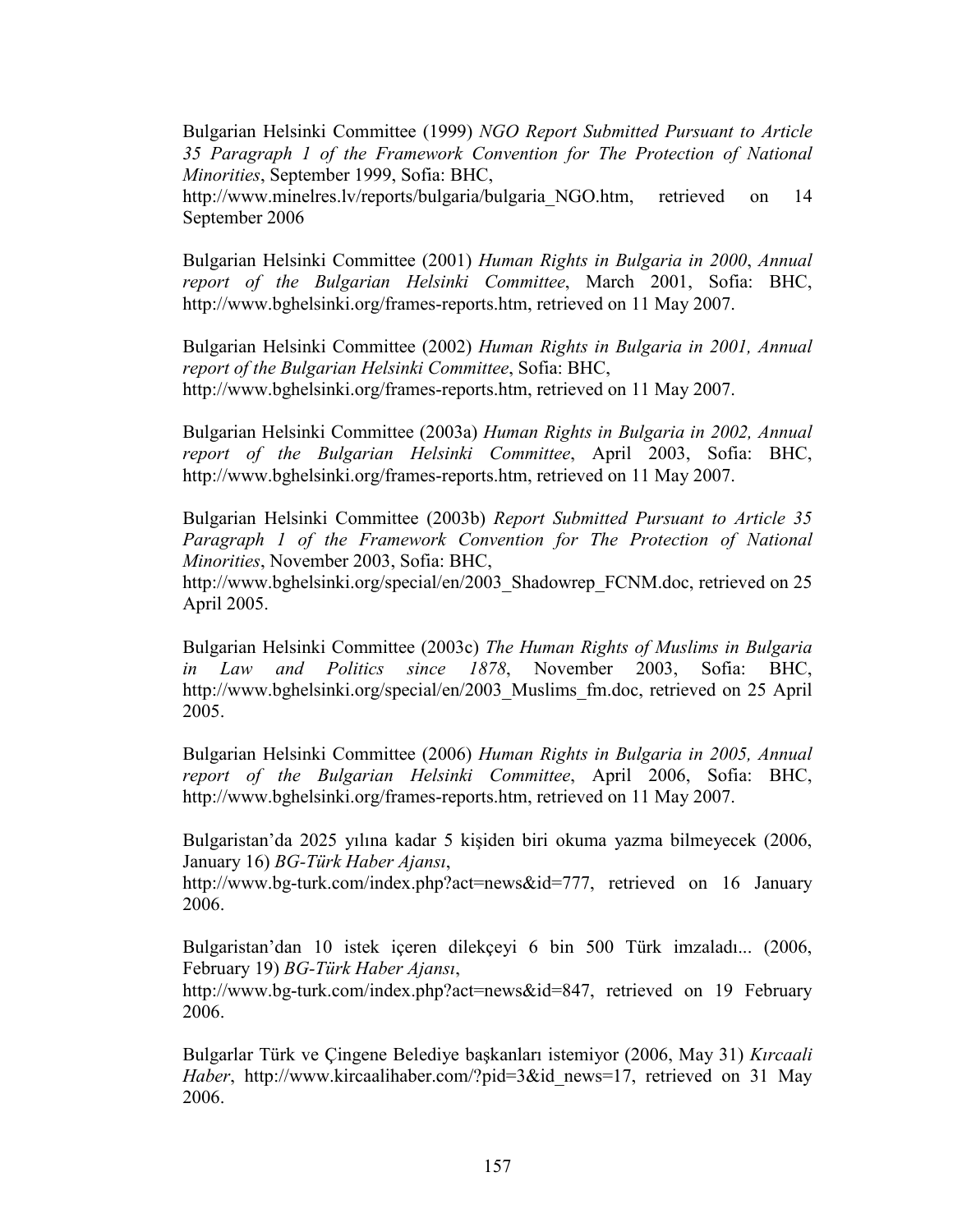Carrère d'Encause, H. (1978) Determinants and Parameters of Soviet Nationality Policy, in Azrael, J. R. (ed.) Soviet Nationality Policies and Practices, New York: Praeger.

Centre On Housing Rights and Evictions (2006) Litigating Economic, Social and Cultural Rights: Legal Practitioners Dossier, 259 – 60,

http://www.cohre.org/store/attachments/COHRE%20Legal%20Practitioners%20Do ssier.pdf, retrieved on 18 August 2007

Coulmas, F. (1991) European integration and the idea of the national language, Ideological roots and economic consequences, in Coulmas F., Gruyter M. (ed.), A Language Policy for European Community, Berlin and New York: Mouton de Gruyter.

Çavuş, M. (1992) Bulgaristan Türkleri Edebiyatı, in Türk Dünyası El Kitabı, Vol.3, Edebiyat, 575 – 585, Ankara: Türk Kültrünü Araştırma Enstitüsü Yayınları.

The Council of Europe (1992) European Charter for Regional or Minority Languages, ETS no. 148, 1992,

http://conventions.coe.int/treaty/en/Treaties/Html/148.htm, retrieved on 10 September 2003.

The Council of Europe (1996) Framework Convention for the Protection of National Minorities, ETS no. 157, 1995,

http://conventions.coe.int/Treaty/en/Treaties/Html/157.htm, retrieved on 10 September 2003.

The Council of Europe (2006a) Advisory Committee on the Framework Convention for the Protection of National Minorities, Opinion on Bulgaria, ACFC/OP/I(2006)001, Adopted on 27 may 2004, 5 April 2006, Strasbourg: the council of Europe,

http://www.coe.int/t/e/human\_rights/minorities/2.\_framework\_convention\_%28mo nitoring%29/2. monitoring mechanism/4. opinions of the advisory committee/1 . country specific opinions/1. first cycle/1st OP Bulgaria eng.asp#TopOfPage, retrieved on 10 May 2006.

The Council of Europe (2006b) Comments of the Government of Bulgaria on the Opinion of the Advisory Committee on the Implementation of the Framework Convention for the Protection of National Minorities in Bulgaria, GVT/COM/I(2006)001 (received on 14 March 2005), 5 April 2006, Strasbourg: the Council of Europe,

http://www.coe.int/t/e/human\_rights/minorities/2.\_framework\_convention\_(monito ring)/2. monitoring mechanism/5. comments by the states concerned/1. first  $c$ ycle/PDF\_1st\_comments\_Bulgaria.pdf, retrieved on 8 May 2006.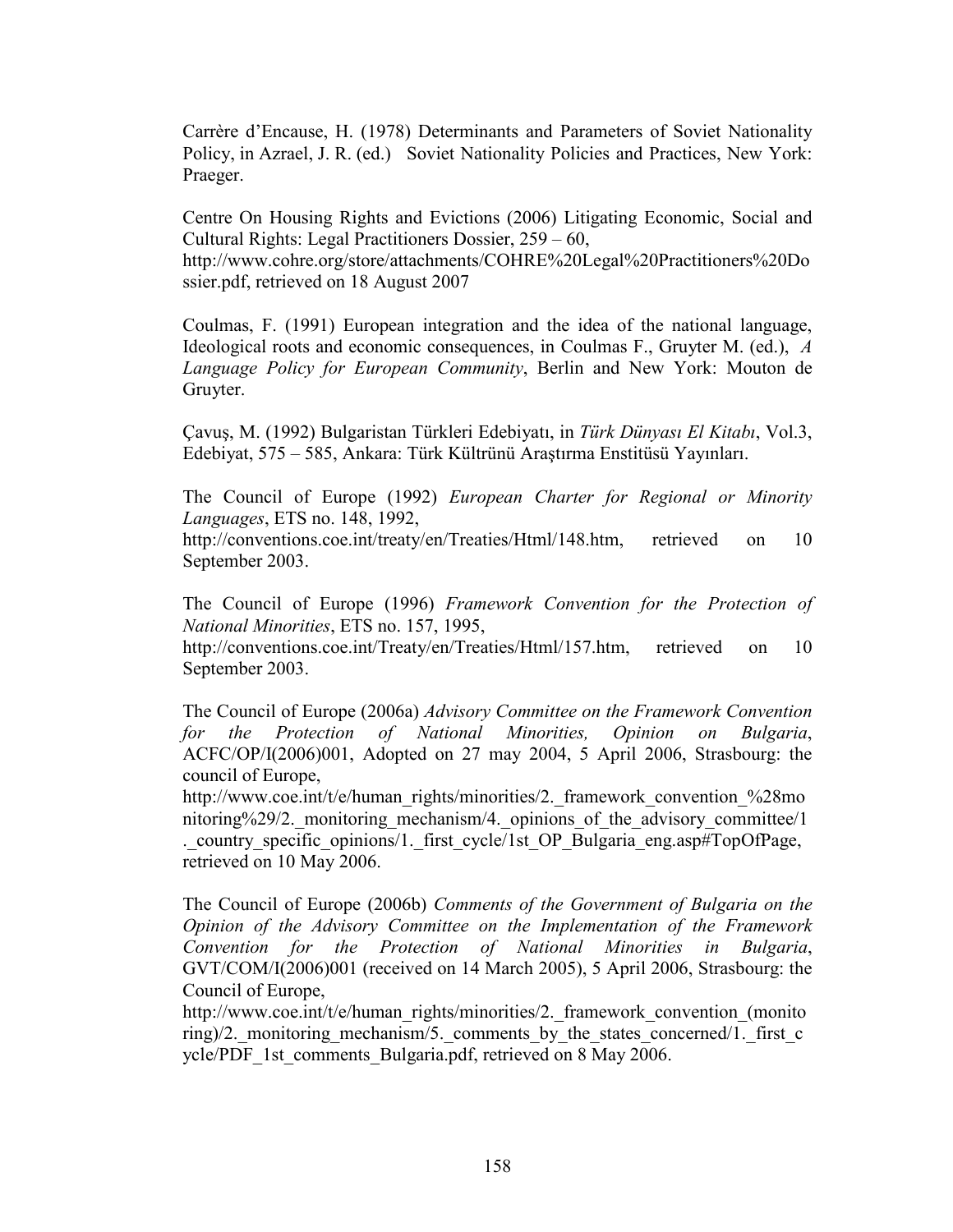Crampton, R.J. (2005) A Concise History of Bulgaria, second edition, Cambridge: Cambridge University Press.

Crampton, R.J. (2000) A Concise History of Bulgaria, first published in 1997, Cambridge: Cambridge University Press.

Crapmton, R. J. (1990) The Turks of Bulgaria 1878 – 1944, in The Turks of Bulgaria; The History, Culture and Political Fate of a Minority, Istanbul: The Isis Press.

Deutsch, K. W. (1963) Some Problems in Nation-Building, in Deutsch K. W. and Foltz J. W. (ed.), Nation-building, New York: Atherton Press.

Dimitras, P. and Papanikolatos, N. (2001) Reflections on Minority Rights Politics for ECE Countries, in Kymlicka, W. and Opalski, M. (eds.) Can Liberal Pluralism be Exported? Western Political Theory and Ethnic Relations in Eastern Europe, New York: Oxford University Press.

Dimitrov, V. (2000) In Search of a Homogeneous Nation: The Assimilation of Bulgaria's Turkish Minority, 1984 – 1985, Journal of Ethnopolitics and Minority Issues of Europe, Flensburg: European Centre for Minority Issues.

Doğru, H. (2000) 18. – 19. Yüzyıllar Arasında Rumeli'de Sağ Kolun Siyasi, Sosyal, Ekonomik Görüntüsü; Kozluca Kazası Örneği, Eskişehir: Anadolu Üniversitesi Yayınları.

Doğu, N. (2006, March 17) Bulgaristan'da isimlerin Latin harfleriyle yazılması tartışması, Sofya Sayfası, http://www.sofyasayfasi.ws.tc, retrieved on 17 March 2006.

Dorian, N. C. (1999) Linguistic and Ethnographic Fieldwork, in Fishman J. A. (ed.), Language and Ethnic Identity, New York: Oxford University Press.

DPS: Mozhe da e aktsiya na Siderov (2006, February 22), Standart, http://www.standartnews.com/archive/2006/02/22/theday/s4714\_2.htm, retrieved on 22 February 2006.

Edwards, J.V. (2004) Foundations of Bilingualism, in Bhatia, T.K. and Ritchie W.C. (eds.) the Handbook of Bilingualism, Oxford: Blackwell.

Eidheim, H. (1969) When Ethnic Identity Is a Social Stigma, in Barth F. (ed.), Ethnic Groups and Boundaries; The Social Organization of Culture Difference, Boston: Little Brown & Co.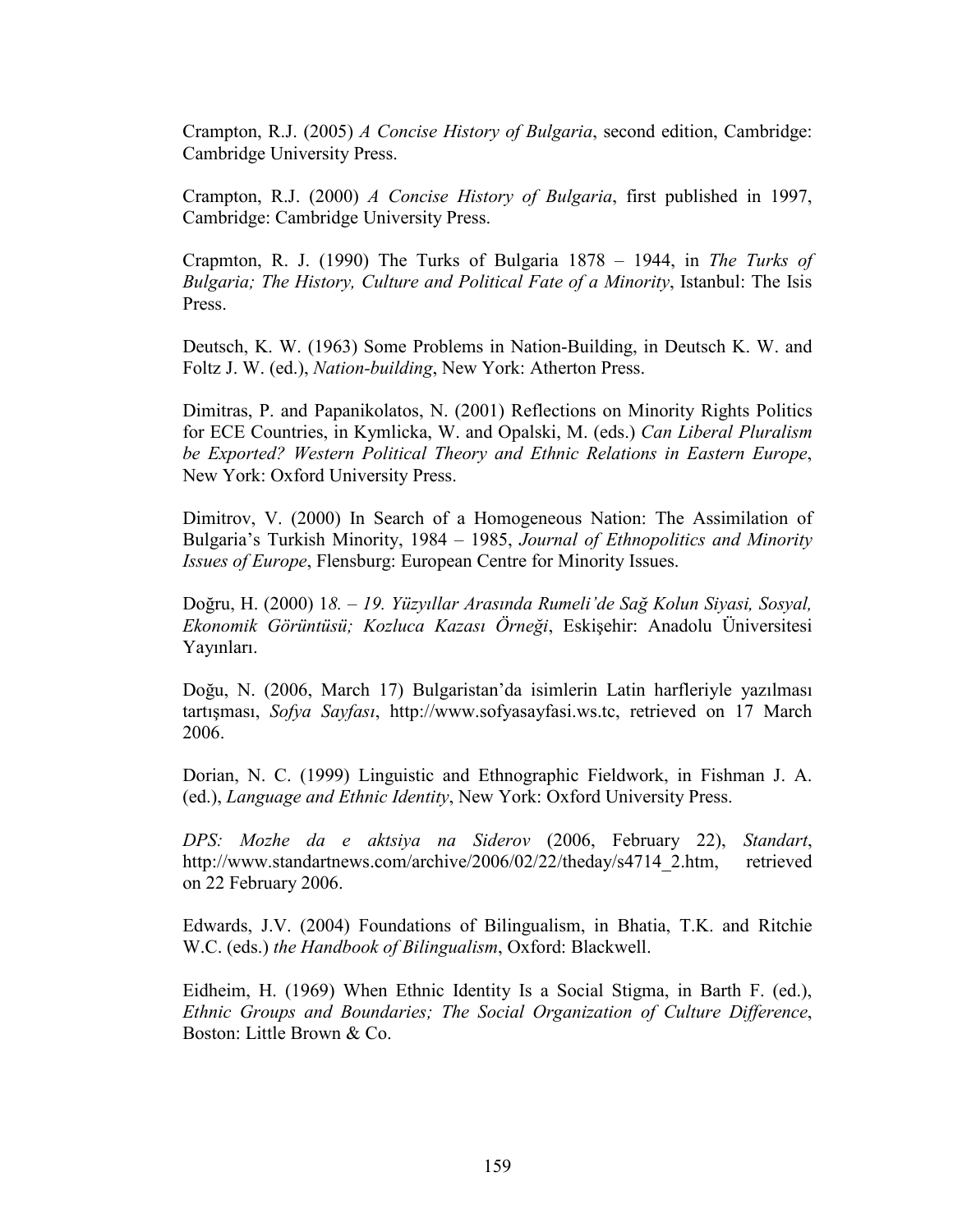Ehlvert, G. (1997) Boundaries, Cohesion and Switching: On We-Groups in Ethnic National and Religious Forms, in Wicker H-R. (ed.) Rethinking Nationalism and Ethnicity, Berg: Oxford.

Eminov, A. (1997) Turkish and Other Muslim Minorities in Bulgaria, London: Hurst & Company.

Eren, H. (1987) Bulgarians and the Turkish Language, in The Turkish Presence in Bulgaria; Communications 7 June 1985, second edition, Serial VII, No. 87a1, Ankara: The Turkish Historical Society Publications.

Eur.Ac Research (1998) Decision No.2 of February 18, 1998 on Constitutional Case No: 15/97,

 http://dev.eurac.edu:8085/mugs2/do/blob.html?type=html&serial=1049465501449, retrieved on 5 august 2007.

Eurolang (2006) FRL: calls for Friesland to have its own internet country code, 4 September 2006 by Falkena O. F.,

http://www.eurolang.net/index.php?option=com\_content&task=view&id=2698&Ite mid=1&lang=en, retrieved on 20 August 2007.

The European Parliament (1981) Arfé Resolution on a Community Charter of Regional Languages and Cultures and on a Charter of Rights of Ethnic Minorities, 16 October 1981, http://www.ciemen.org/mercator/UE18-GB.HTM, retrieved on 10 August 2007.

The European Parliament (1987) Kuijpers Resolution on the Languages and Cultures of Regional and Ethnic Minorities in the European Community, 30 October 1987, http://www.ciemen.org/mercator/UE21-GB.HTM, retrieved on 10 August 2007.

The European Parliament (1994) Killilea Resolution on Linguistic and Cultural Minorities in the European Community, 9 February 1994, http://www.geocities.com/asensi.geo/Legis/Arxius/UE/Parlament/nonormatius/killil ea.htm, retrieved on 10 August 2007.

The European Parliament (2006) Resolution on a New Framework Strategy for Multilingualism, P6\_TA(2006)0488, http://www.europarl.europa.eu/sides/getDoc.do?pubRef=- //EP//NONSGML+TA+P6-TA-2006- 0488+0+DOC+WORD+V0//EN&language=EN, retrieved on 10 August 2007.

Federal Union of European Nationalities (2006) Charter for the Autochthonous European National Minorities, http://www.fuen.org/pdfs/20060525Charter\_EN.pdf, retrieved on 10 August 2007.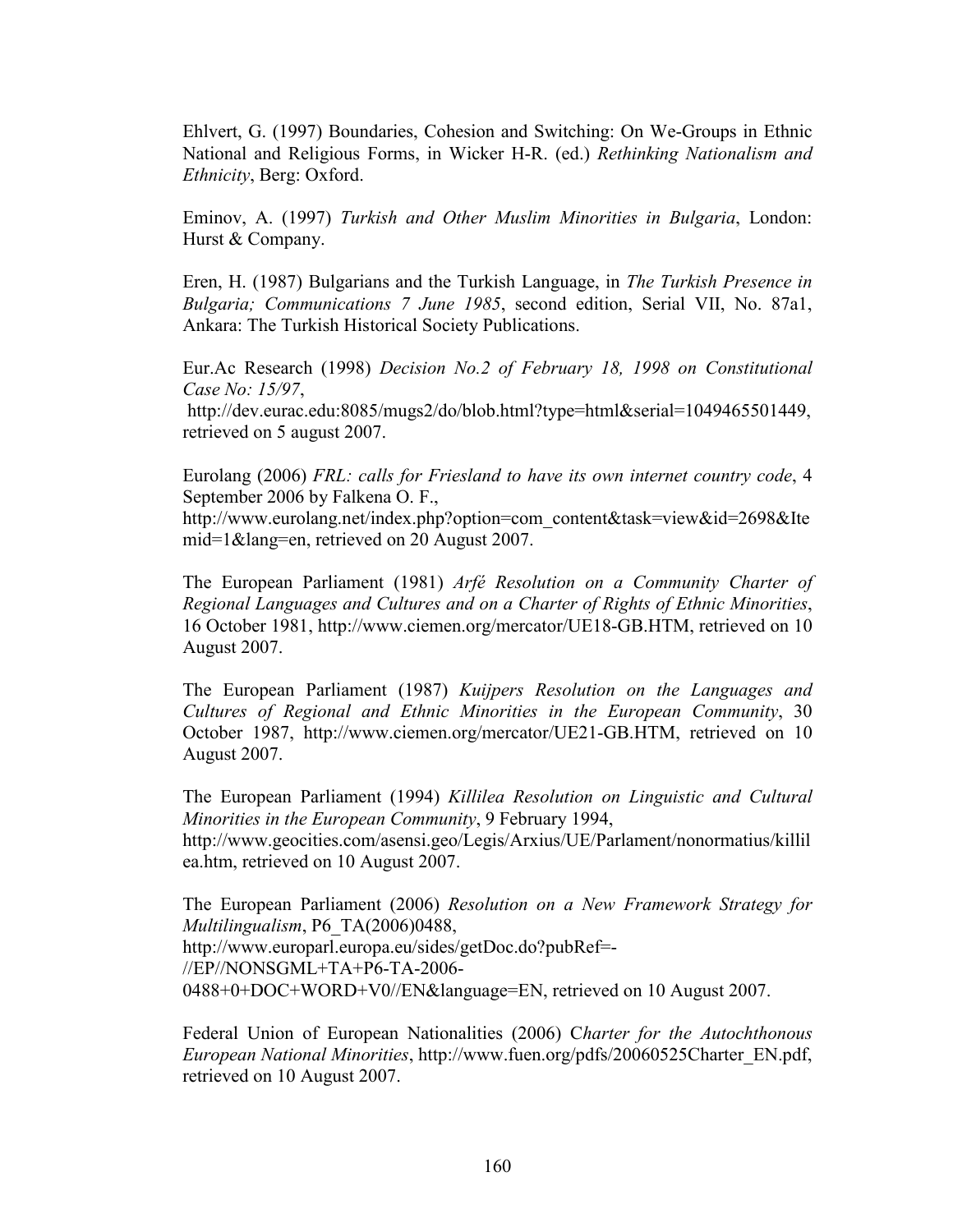Ferguson, C. A. (1959) Diglossia, Word 15: 325-340.

Fishmann, J. (1967) Bilingualism with and without Diglossia; Diglossia with and without Bilingualism, Journal of Social Issues 23: 29-38.

Geertz, C. (ed.) (1963) The Integrative Revolution, in *Old Societies and New States*, New York: Free Press.

Gellner, E. (1999) Language and Solitude; Wittgenstein, Malinowski and the Habsburg Dilemma, Cambridge: Cambridge University Press.

Georgeoff, J. (1981) Ethnic minorities in the People's Republic of Bulgaria, in Klein, G. and Reban, M. J. (eds) The Politics of Ethnicity in Eastern Europe, Boulder: East European Monographs ; New York: Distributed by Columbia University Press.

Giordano, C. (1997) Affiliation, Exclusion and the National State: 'Ethnic Discourses' and Minorities in East Central Europe, in Wicker H-R. (ed.) Rethinking Nationalism and Ethnicity, Berg: Oxford.

Gordon, R. G., Jr. (ed.) (2005) Ethnologue: Languages of the World, Fifteenth edition. Dallas, Tex.: SIL International. Online version: http://www.ethnologue.com, retrieved on 18 August 2007.

Grannes, A. (1990) Turkish Influence on Bulgarian, in Karpat K. H. (ed.), The Turks of Bulgaria; The History, Culture and Political Fate of a Minority, Istanbul: Isis Press.

Güngörmüş, N. (1998) Lojos Kossuth ve Geçen Yüzyılın Sonlarında Bulgaristan'da Konfederasyon Çalışmaları, Batı ve Türk Edebiyatı Araştırmaları Dergisi, Vol.3,  $81 - 90.$ 

Hacıoğlu, S., (2002) Bulgaristan Türklerinin Sosyo-kültürel Değişimi 1944 – 1989, Unpublished Master Thesis, Istanbul: Istanbul University, Institute of Social Sciences, Department of History.

Hacısalihoğlu, M. (2007) Minorities in the Balkans and the Issue of Toponomy: Bulgarian Case, paper presented in Conference, Minority Issues in the Balkans and the EU, Yildiz Technical University Istanbul and Foundation for Middle East and Balkan Studies, 16 May 2007,

http://hsozkult.geschichte.hu-berlin.de/tagungsberichte/id=1651, retrieved on 3 August 2007.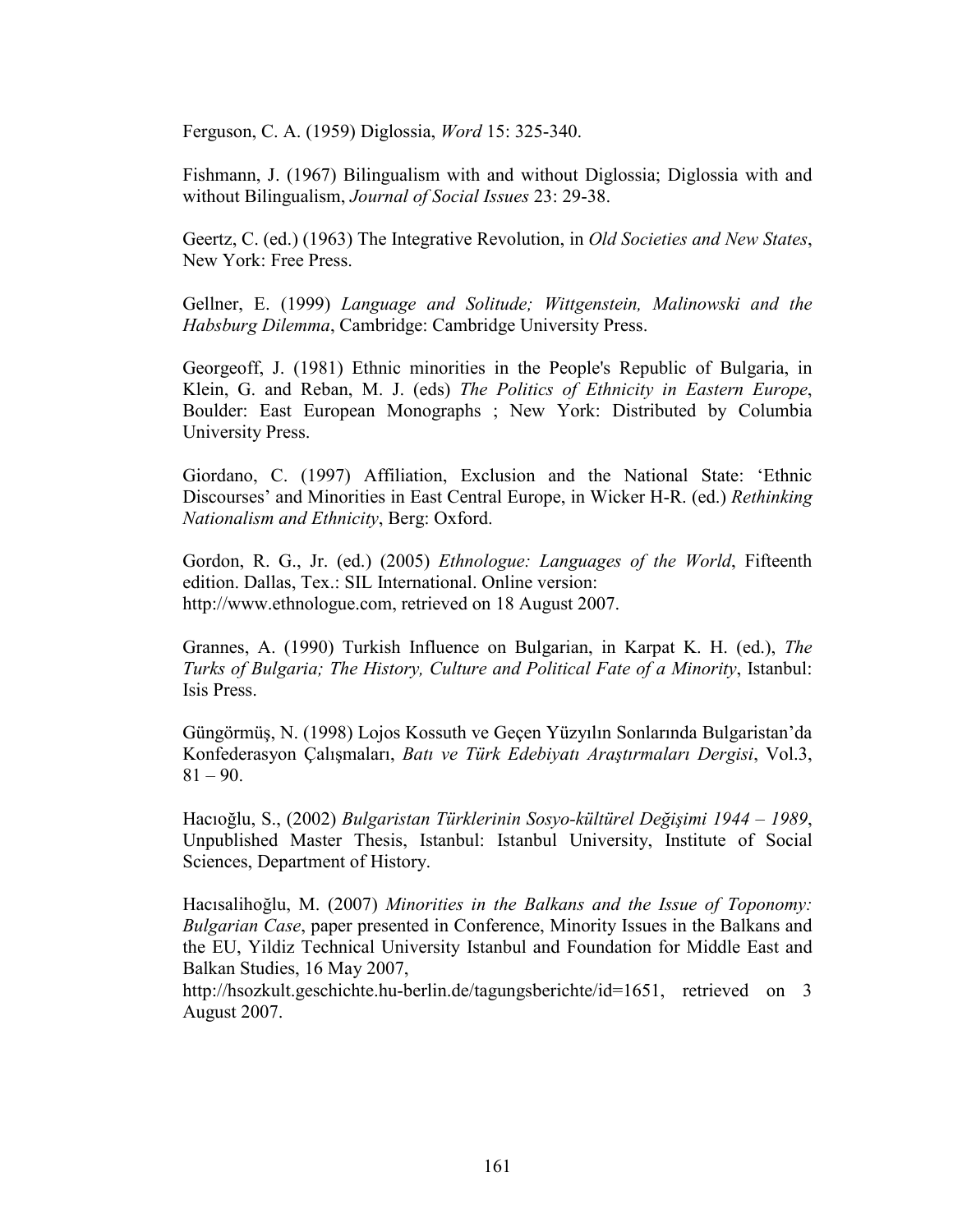Hakov, C. (2002) 1913 Yılında İstanbul'da İmzalanan Bulgar – Türk Antlaşması ve Bulgaristan Türk – Müslüman Nüfusun Hakları, in XIII. Türk Tarih Kurmu Kongresi Ankara 4 – 8 Ekim 1999, Kongreye Sunulan Bildiriler, 419 – 424, Ankara: Türk Tarih Kurumu.

Halaçoğlu A. (2002) Balkan Savaşları 1912 – 1913, in Güzel, H. C., Çiçek K., and Koca S. (eds.), Türkler, Ankara: Yeni Türkiye Yayınları.

Halaçoğlu, A. (1994) Rumeli'den Türk Göçleri 1911 – 1913, Ankara: Türk Tarih Kurumu Yayınları.

Halaçoğlu, Y. (1992) Osmanlı Dönemi, in Türk Diyanet Vakfı İslam Ansikolopedisi, Vol. 6, Istanbul: Türk Diyanet Vakfı Yayınları.

The Helsinki Watch Committee (1986) Destroying Ethnic Identity; the Turks of Bulgaria, A Helsinki Watch Report, New York and Washington DC: the Helsinki Watch Committee.

Hobsbawm, E. J. (1962) The age of revolution, Europe 1789-1848, London: Weidenfeld and Nicholson.

Hoel, H. (1997) Personal Names and Heritage: Alice Walker's Everyday Use, conference paper presented at ASANOR's pre-conference for high school teachers at Hamar, Norway on October 3, 1997, http://home.online.no/~helhoel/walker.htm, retrieved on 24 August 2007.

Höpken, W. (1997) From Religious Identity to Ethnic Mobilisation: The Turks of Bulgaria before, under and since Communism, in Poulton H. and Taji-Farouki S. (Eds) Muslim Identity and the Balkan State, London: Hurst & Company.

Hristov, H. (1985) The Unification of Northern and Southern Bulgaria in 1885, Sofia: Sofia Press.

Ilcheva, M. (2005) Preparing for the New Minorities in Europe: The EU Influence on National Minority Protection in Romania and Slovakia, Jean Monnet/Robert Schuman Paper Series, Vol.5 No. 25, August 2005,

http://www.miami.edu/eucenter/ilchevafinal.pdf, retrieved on 17 November 2006.

Inter Ethnic Initiative for Human Rights Foundation (2003) Alternative Report to the Bulgarian State Report, Pursuant to Article 35 Paragraph 1 of the Framework Convention for The Protection of National Minorities, October 2003, Sofia: IEIHRF,

http://www.minelres.lv/reports/bulgaria/Bulgaria\_FCNM\_NGO\_2004.doc, retrieved on 14 May 2005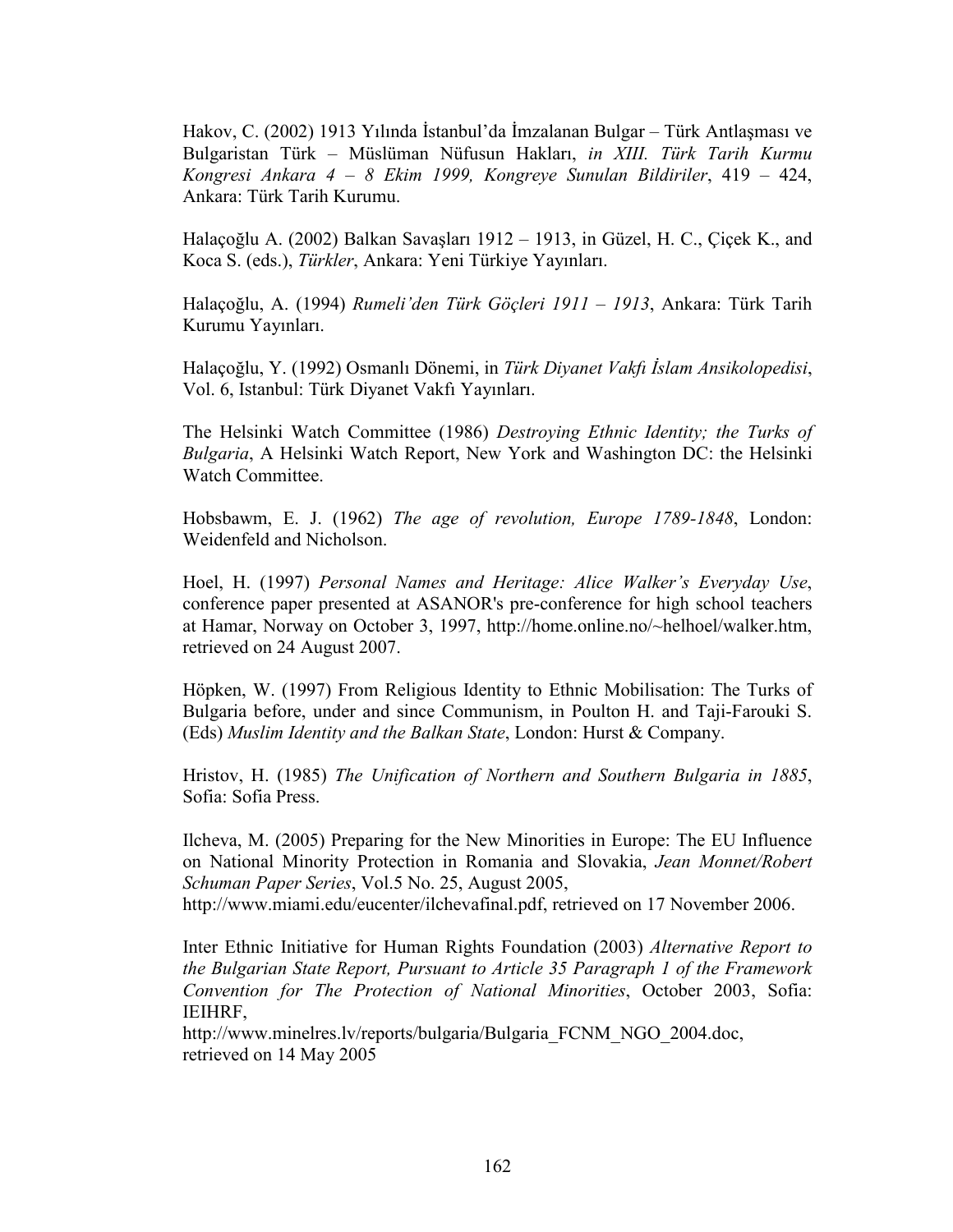The International Helsinki Federation for Human Rights (2005) Places of Detention in Bulgaria, Report from the visit of the delegation of human rights NGOs to places of detention in Bulgaria on 27 and 28 September 2004, April 2005, Sofia and Vienna: IHF,

http://www.bghelsinki.org/upload/resources/2005\_MissionreportBulgaria\_4april.do c, retrieved on 17 July 2007.

Internet Corporation for Assigned Names and Numbers (2006, August 23) .AX Country Code Top Level Domain Becomes Operational,

 http://www.icann.org/announcements/announcement-23aug06.htm retrieved on 20 August 2007.

Ivanova, D. (1988) The Ideological and Educative Activity of the Fatherland Front in Bulgaria, Sofia: Sofia Press.

James, P. (1996) Nation Formation towards a Theory of Abstract Community, London: Sage.

Jenkins, R. (1997) Rethinking Ethnicity: Arguments and Explorations, London: Sage.

Jenkins, R. (1996) Social Identity, London and New York: Routledge.

Johnson, J. M. (2001) In-Depth Interviewing, in Gubrium J. F. and Holstein J. A. (eds.), Handbook of Interview Research Context and Method, Thousand Oaks, California: Sage Publications.

Judt, T. and Lacorne, D. (eds.) (2004) The Politics of Language, in Language, Nation, and State: Identity Politics in a Multilingual Age, New York, USA and Hampshire, UK: Palgrave.

Kahraman N. (1996) Bulgar Tarih Eserlerinde Türk Tarihine Bakış, Unpublished Master Thesis, Istanbul: Marmara University, Institute of Social Sciences, Department of History.

Kanev, K. (2003) Dostapat do pravosadie: Mezhdunarondi standardi i polozhenieto v Balgari, Sofia: BHC.

Karakışla, Y. S. (2001) Bulgaristan Çiftçi İttihadı Kongesi ve Müslüman Türk Azınlık; Bulgaristan Müslüman Çiftçi Kongesi (1922), Tarih ve Toplum, 216 (36),  $357 - 61$ .

Karklins, R. (1986) Ethnic Relations in the USSR; the Perspective from Below, London and Sydney: Allen and Unwin.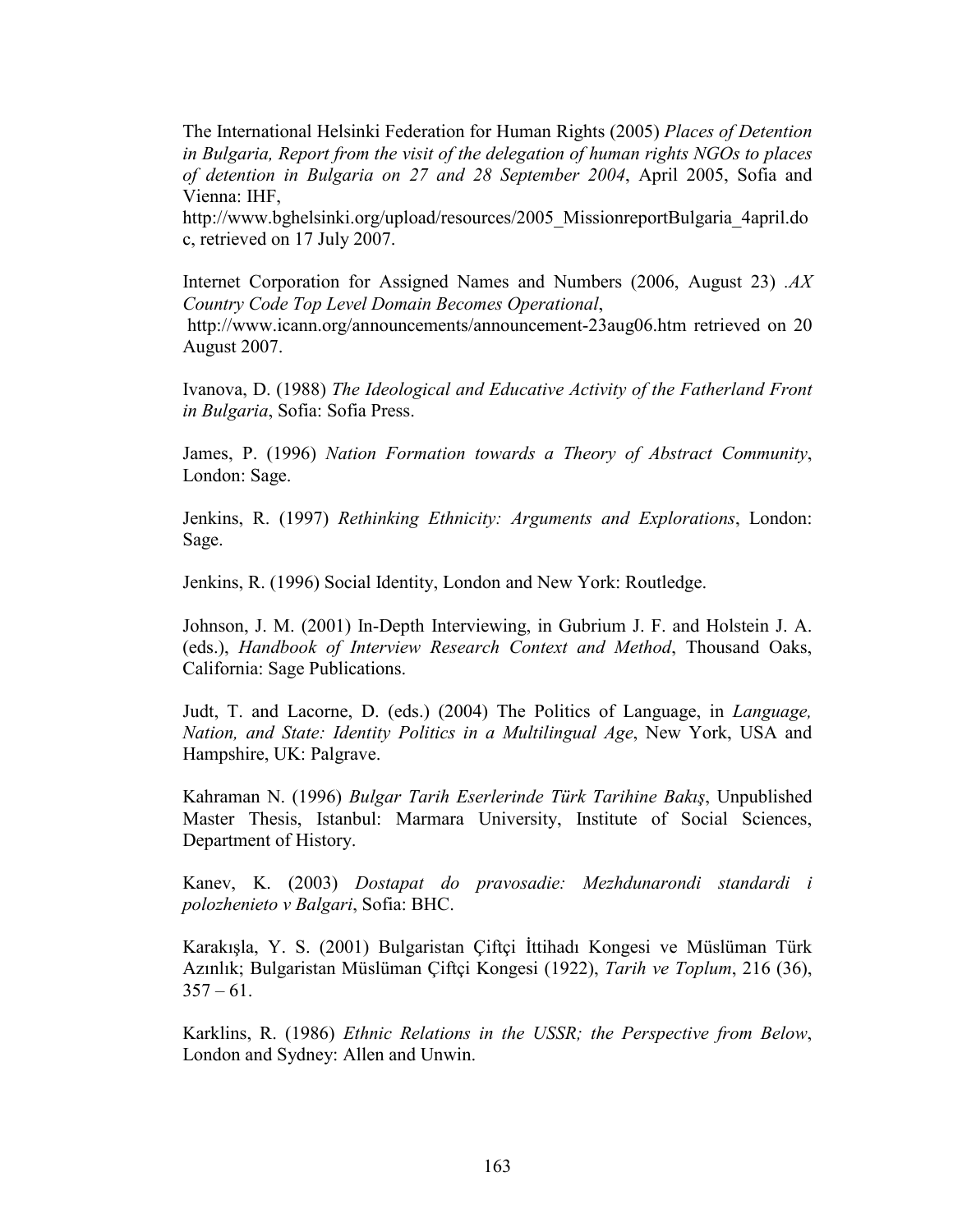Karpat, K. (2004a) Gagauzların Tarihi Kökeni Üzerine ve Folkloründen Parçalar, in Balkanlar'da Osmanlı Mirası ve Ulusçuluk, Boztemur R. (trans.), Istanbul: İmge.

Karpat, K. (2004b) Gagauzların Selçuk – Anadolu Kökenleri, (trans.) Kılıç, A., in Balkanlar'da Osmanlı Mirası ve Ulusçuluk, Boztemur R. (trans.), Istanbul: İmge.

Karpat, K. (eds.) (1990) By Way of Introducing This Issue: Bulgaria'a Method of Nation-building – The Annihilation of Minorities, in The Turks of Bulgaria; The History, Culture and Political Fate of a Minority, Istanbul: The Isis Press.

Keskioğlu, O. (1985) Bulgaristan'da Türkler, Ankara: Kültür ve Turizm Bakanlığı Yayınları.

Kirmanova, E. (1988) Prohibited in Bulgaria, Sofia: Sofia Press.

Klein, G. and Reban, M. J. (eds.) (1981) Introduction, in The Politics of Ethnicity in Eastern Europe, New York: Columbia University Press.

Kowalski, T. (1949) Kuzey-Doğu Bulgaristan Türkleri ve Türk Dili, İstanbul Üniversitesi Edebiyat Fakültesi Türk Dili ve Edebiyatı Dergisi, Vol. 3, No. 3 – 4, 31 March 1949, 477 – 500.

Kymlicka, W. (1998) Multicultural Citizenship, A Liberal Theory of Minority Rights, Oxford and New York: Oxford University Press.

Kymlicka, W. (2001) Western Political Thought and Ethnic Realtions in Eastern Europe, in Kymlicka W. and Opalski M. (eds.) Can Liberal Pluralism be Exported? Western Political Theory and Ethnic Relations in Eastern Europe', New York: Oxford University Press.

Kymlicka, W. (2002) Multiculturalism and Minority Rights: West and East, Journal on Ethnopolitics and Minority Issues in Europe, Vol.4/ 2002, Flensburg: European Centre for Minority Issues.

Kymlicka, W. and Patten, A. (2003) Language Rights and Political Theory: Context, Issue, and Approaches, in Patten A. and Kymlicka W. (eds.), Language Rights and Political Theory, New York: Oxford University Press.

Kyuchukov, H. S. (1997) Lingovodidaktichni Problemi na Obuchenieto pri Ranen Bilingvizam, an unpublished Ph.D. dissertation, Shumen: Pedagogicheski Fakultet, Shumenski Universitet 'Ep. Konstantin Preslvaski'.

Le Page, R. B. (1964) The National Language Question; Linguistic Problems of Newly Independent States, London and New York: Oxford University Press.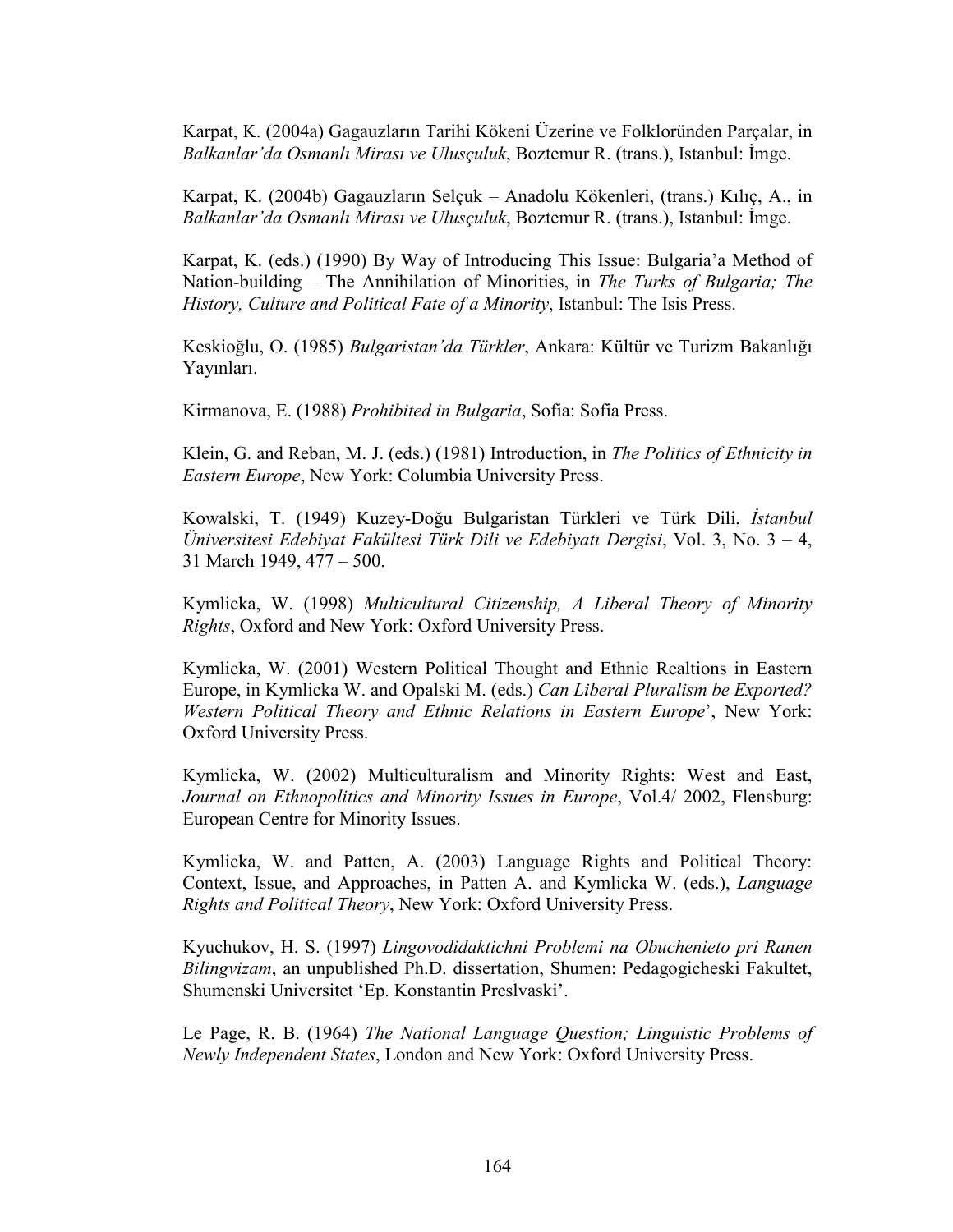Lenkova, M. (1999) The Turks of Bulgaria, CEDIME-SE (Center for Documentation and Information on Minorities in Europe - Southeast Europe ) http://www.greekhelsinki.gr/pdf/cedime-se-bulgaria-turks.doc , retrieved on 15 December 2003.

Lines, K. (2003) How to Create Things with Words Symbolic Power and MIS in the Health Care Sector, Lecture Notes in Computer Science, Vol. 2739/2003, 31-36, Berlin and Heidelberg: Springer.

Lütem, Ö. (2000) Türk – Bulgar İlişkileri, 1983 – 1985, Vol. 1, Ankara: Asam Yayınları.

Malloy, T. H. (2005) National Minority Rights in Europe, New York and Oxford: Oxford University Press.

Martin-Jones, M. (1989) Language, Power and Linguistic Minorities: the Need for and Alternative Approach to Bilingualism, Language Maintenance and Shift, in Grillo, R. (ed.) Social Anthropology and the Politics of Language, London and New York: Routledge.

McCarthy, J. (1995) Death and Exile: the Ethnic Cleansing of Ottoman Muslims, 1821-1922, Princeton, N.J.: Darwin Press.

Mehmed, F. (2004) Normativno I Medotichesko Obezbechavane na Obrazovatelno-Vapitatelniya Protses po Maychin Turski Ezik, a paper presented in Seminar organised by European Center for Minority Issues Bulgaria (ECMI Bulgaria) between 1 and 3 December 2004,

http://www.ecmi-bulgaria.org/Seminar\_Borovets\_documents/FikrieMehmed.htm, retrieved on 14 August 2007.

Memişoğlu, H. (2002a) Geçmişten Günümüze Bulgaristan'da Türk Eğitim Tarihi, Ankara: Kültür Bakanlığı Yayınları.

Memişoğlu, H. (2002b) Bulgaristan Türklerinin Sosyo-Ekonomik ve Kültürel Yapısı, in Güzel H.C., Çiçek K. and Koca S. (Eds.) Türkler, Vol. 20, Ankara: Yeni Türkiye Yayınları.

MERCATOR European Network for Regional or Minority Languages and Education, http://www.mercator-education.org/minority-languages/facts-figures retrieved on 20 June 2007.

Millar, R. C. (2005) Language, Nation and Power; an Introduction, New York: Palgrave Macmillan.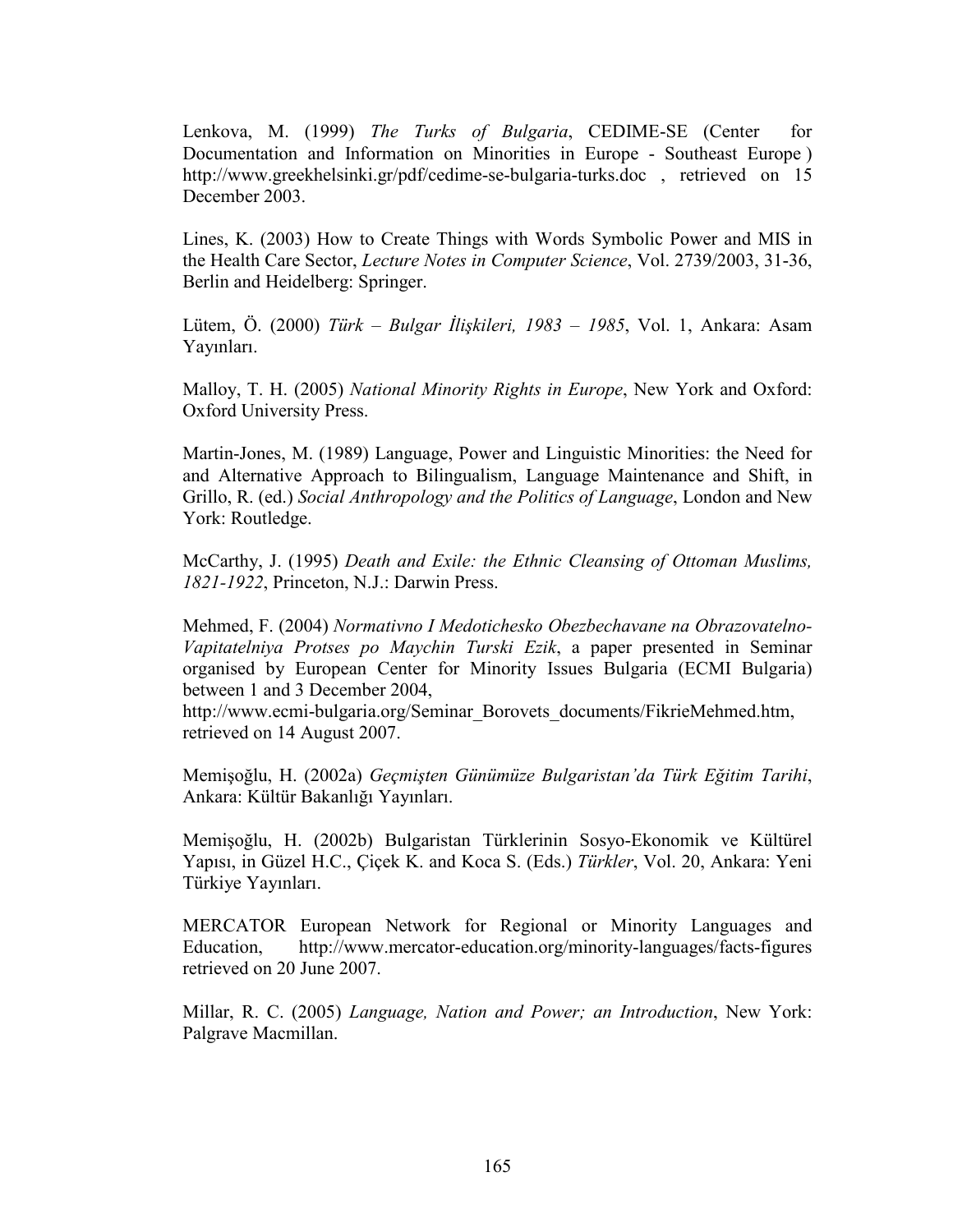MINELRES (2007) Communication to the UNHRC: minority names spelling in Latvia, 11 July 2007, http://lists.microlink.lv/pipermail/minelres/2007- July/005184.html retrieved on 30 July 2007.

Myers-Scotton, C. (2006) Multiple Voices; An Introduction to Bilingualism, Malden, MA: Blackwell Publishing.

Nagel, J. (1994) Constructing Ethnicity: Creating and Recreating Ethnic Identity and Culture, Social Problems, 41(2), 152 – 176.

Narodno Sabranie na Republika Balgariya (1947) Konstitutsiya na Republika Balgariya ot 6.12.1947 g., http://www.parliament.bg/?page=history&lng=bg&hid=5, retrieved on 12 August 2007.

Narodno Sabranie na Republika Balgariya (1971) Konstitutsiya na Republika Balgariya ot 18.05.1971 g.,

http://www.parliament.bg/?page=history&lng=bg&hid=6, retrieved on 12 August 2007.

Narodno Sabranie na Republika Balgariya (1991) Konstitutsiya na Republika Balgariya, http://www.parliament.bg/?page=const&lng=bg, retrieved on 12 August 2007.

National Institute of Statistics of Bulgaria (NSI), http://www.nis.bg

Neuburger, M. (2004) The Orient Within; Muslim Minorities and the Negotiations of Nationhood in Modern Bulgaria, Ithaca, New York: Cornell University Press.

Obshtina Samuil (Işıklar Belediyesi) (2005) Obshtinska Strategiya za integratsiya na etnosite v obshtina Samuil, 2006-2015, 1-17, Samuil (Işıklar): Obshtina Samuil.

The Official Web Site of Işıklar (Samuil) Municipality, http://www.samuil.org

O'Reilly, C. (2001a) Introduction: Minority Languages, Ethnicity and the State in the European Union, in Language, Ethnicity and the State; Volume 1: Minority Languages in European Union, Hampshire, UK and New York, USA: Palgrave.

O'Reilly, C. (ed.) (2001b) Introduction: Minority Languages, Ethnicity and the State in Post-1989 Eastern Europe, in Language, Ethnicity and the State; Volume 2: Minority Languages in Eastern Europe Post-1989, Hampshire, UK and New York, USA: Palgrave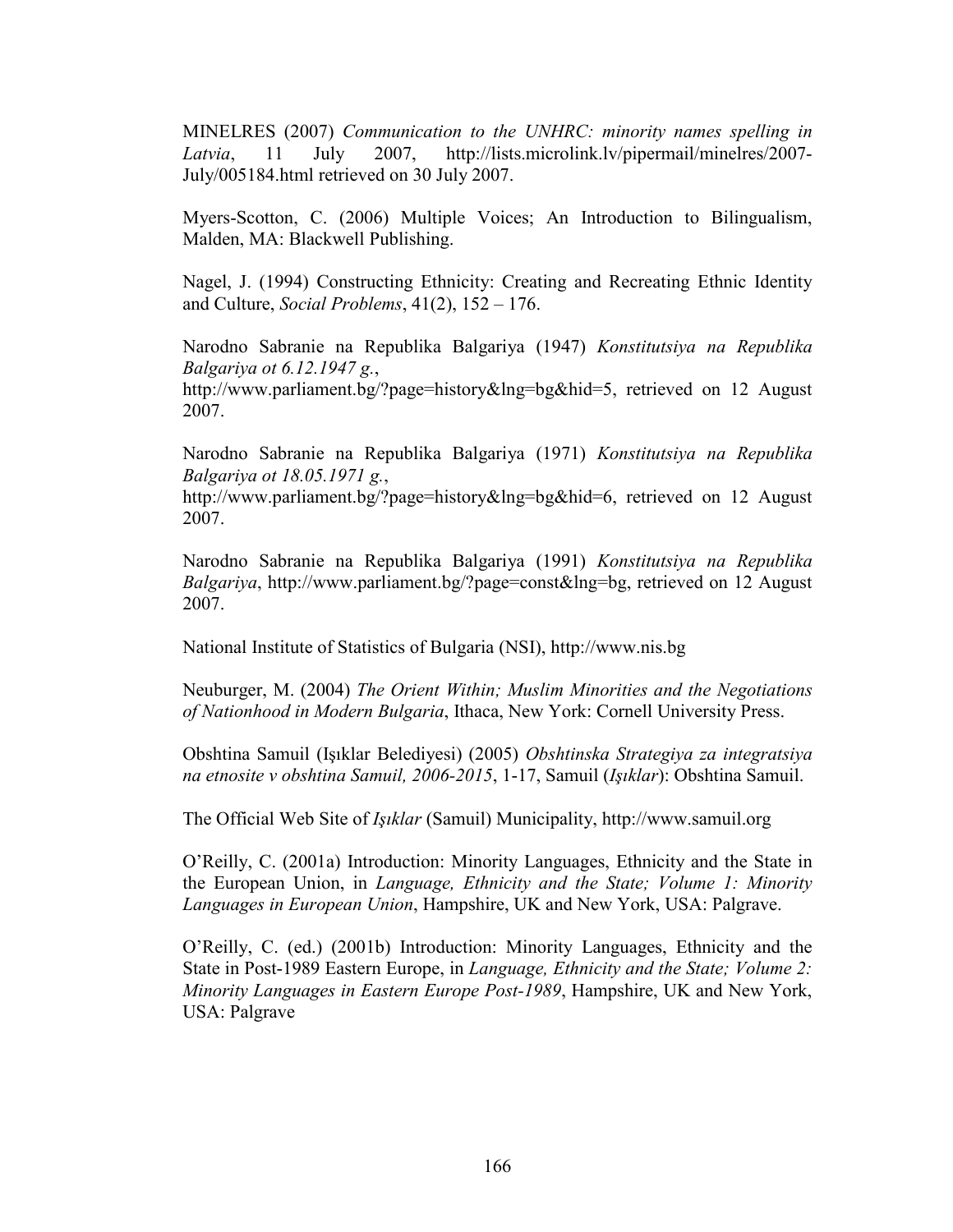OHCHR (1992) Fact Sheet No.18 (Rev.1), Minority Rights, Adopted by the General Assembly on 18 December 1992 (General Assembly resolution 47/135), http://www.ohchr.org/english/about/publications/docs/fs18.htm retrieved on 26 August 2006.

Open Society Institute (2002) Minority Protection in Bulgaria; An Assessment of the Framework Programme for Equal Integration of Roma in Bulgarian Society and the "Integration of Minorities" Component of the Programme People are the Wealth of Bulgaria, in Monitoring the EU Accession Process: Minority Protection, 69 – 121, , Budapest: Open Society Institute, CEU Press,

http://www.eumap.org/reports/2002/minority/international/sections/bulgaria/2002\_ m bulgaria.pdf, retrieved on 5 July 2007.

Organization for Security and Co-operation in Europe, High Commissioner on National Minorities (1996) The Hague Recommendations regarding the Education Rights of National Minorities,

http://www.osce.org/documents/hcnm/1996/10/2700\_en.pdf, retrieved on 10 August 2007.

Organization for Security and Co-operation in Europe, High Commissioner on National Minorities (1998) The Oslo Recommendations regarding the Linguistic Rights of National Minorities,

http://www.osce.org/documents/hcnm/1998/02/2699 en.pdf, retrieved on 10 August 2007.

Ortakovski, V. (2000) Minorities in the Balkans, Ardsley, New York: Transnational Publishers.

Orwell, G. (1987) Nineteen Forty-four, Harmondsworth: Penguin Books.

OSCE Press Release (2006) New radio licensing law in Greece restricts minority media, says OSCE media freedom watchdog, 27 July 2007, http://osce.org/item/25793.html retrieved on 1 August 2007.

Özbir, K. (1986) Bulgar Yönetimi Gerçeği Gizleyemez, Istanbul: Son Havadis Yayınları.

Özgür, N. (1999) Etnik Sorunların Çözumünde Etnik Parti: Hak ve Özgürlükler Hareketi 1989-1995, Istanbul: Der Yayınevi.

Paikkala, S. (2006) Toponymic guidelines for Map Editors and Other Editors; Finland, UN Group of Experts on Geographical Names, 22nd session, New York, 20-29 April 2004, Fourth, revised edition 2004, (v. 4.2, 28 February 2006), http://unstats.un.org/unsd/geoinfo/GEGN-23-5-List-Docs.pdf, retrieved on 28 August 2007.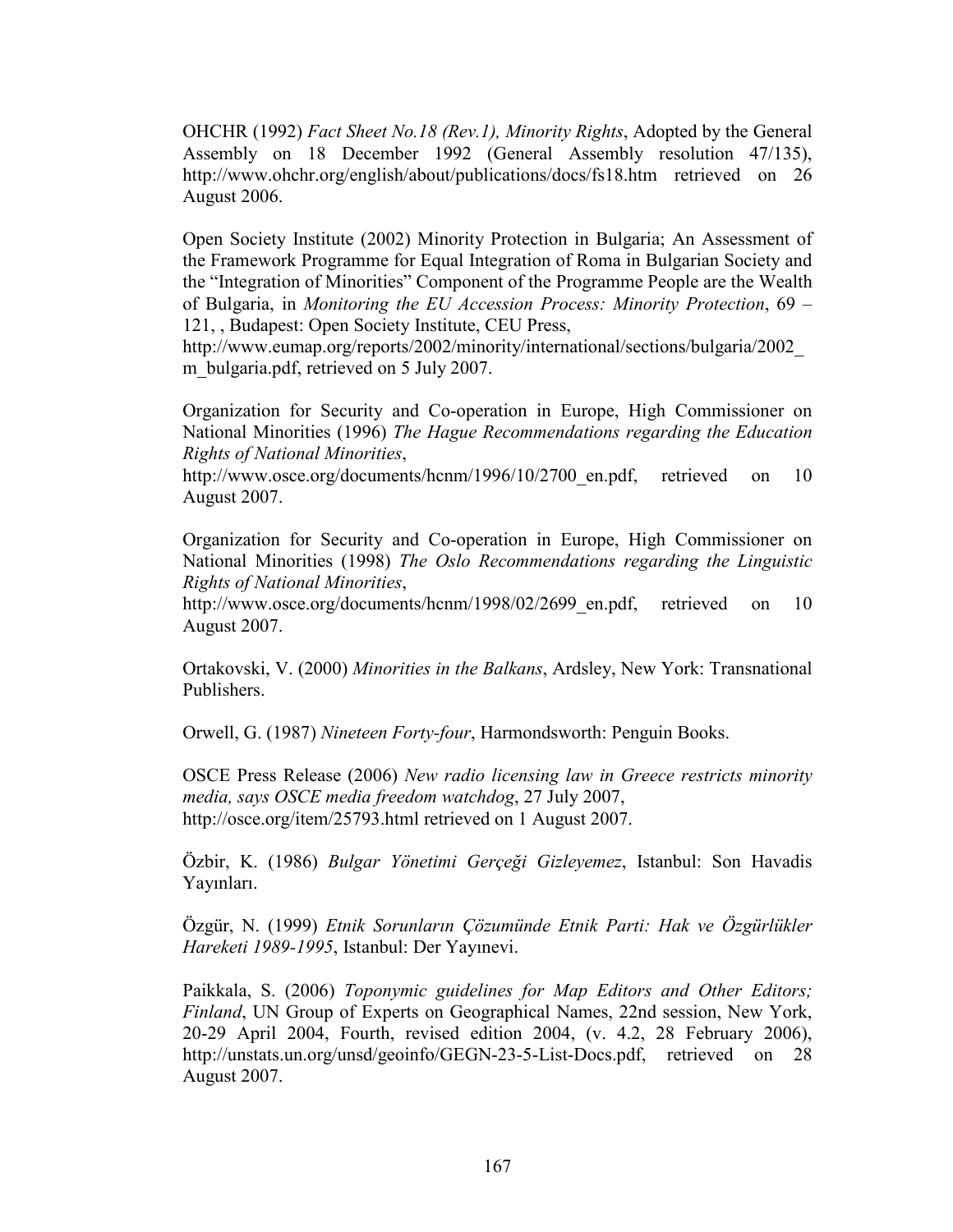Paulston, C. B. (1998) Linguistic Minorities in Central and Eastern Europe: An Introduction, in Paulston, C.B. and Peckham, B. (eds.) Linguistic Minorities in Central and Eastern Europe, Clevedon, UK: Multilingual Matters.

Pavlenko, A. and Blackledge, A. (eds.) (2004) Introduction: New Theoretical Approaches to the Study of Negotiation of Identities in Multilingual Contexts, in Ngotiation of Identities in Multilingual Contexts, Clevedon, Buffalo: Multilingual Matters.

de Pelsmaeker, T. (2003) Belçika'da İlk ve Orta Öğrenimde Dil Haklarının Kullanımı, in Uzpeder E. (ed.) Avrupa Birliği Sürecinde Dil Hakları, Cerit B. (trans.), Istanbul: Helsinki Yurttaşlar Derneği.

Pravitelstven Byuletin (2000) 37 437 uchenika v stranata izuchavat turskiya ezik kato maychin, cyobshti minister Dimitrov, 618 broy, 8 Semptemvri 2000 g., http://212.122.160.99/old/bg/gis/buletin/2000/September/bul08\_09.htm, retrieved on 20 August 2007.

Ragaru, N. (2001) Islam in Post-Communist Bulgaria: an Aborted "Clash of Civilizations"?, Nationalities Papers, Vol. 29, No. 2, 2001.

Razgrad kentinde bulunan TV Ludogoria (Delorman TV) Türkçe yayınlara başlayacak (2007, April 11) Kırcaali Haber, http://www.kircaalihaber.com/?pid=3&id\_news=329, retrieved on 11 April 2007. retrieved on 19 February 2005.

Sapir, E. (1921) Language: An Introduction to the Study of Speech, New York: Harcourt Brace.

Schöpflin, G. (2000) Nations Identity Power; The New Politics of Europe, London: Hurst & Company.

Shanin, T. (1996) Soviet Theories of Ethnicity: The Case of a Missing Term, New Left Review, no. 158, 133-220

Simmel, G. (1950) The Stranger, in Wolff K.H. (ed. and trans.) The Sociology of Georg Simmel, Glencoe, Ill.: Free Press.

Smith, A.D. (1993) Ethnic election and cultural identity, *Ethnic Studies*,  $10(1)$ ,  $9 -$ 25.

Sofia Press (1985) Who Worries About Moslems in Bulgaria and Why? Facts, Documents, Questions, Answers, Accounts, Sofia: Sofia Press.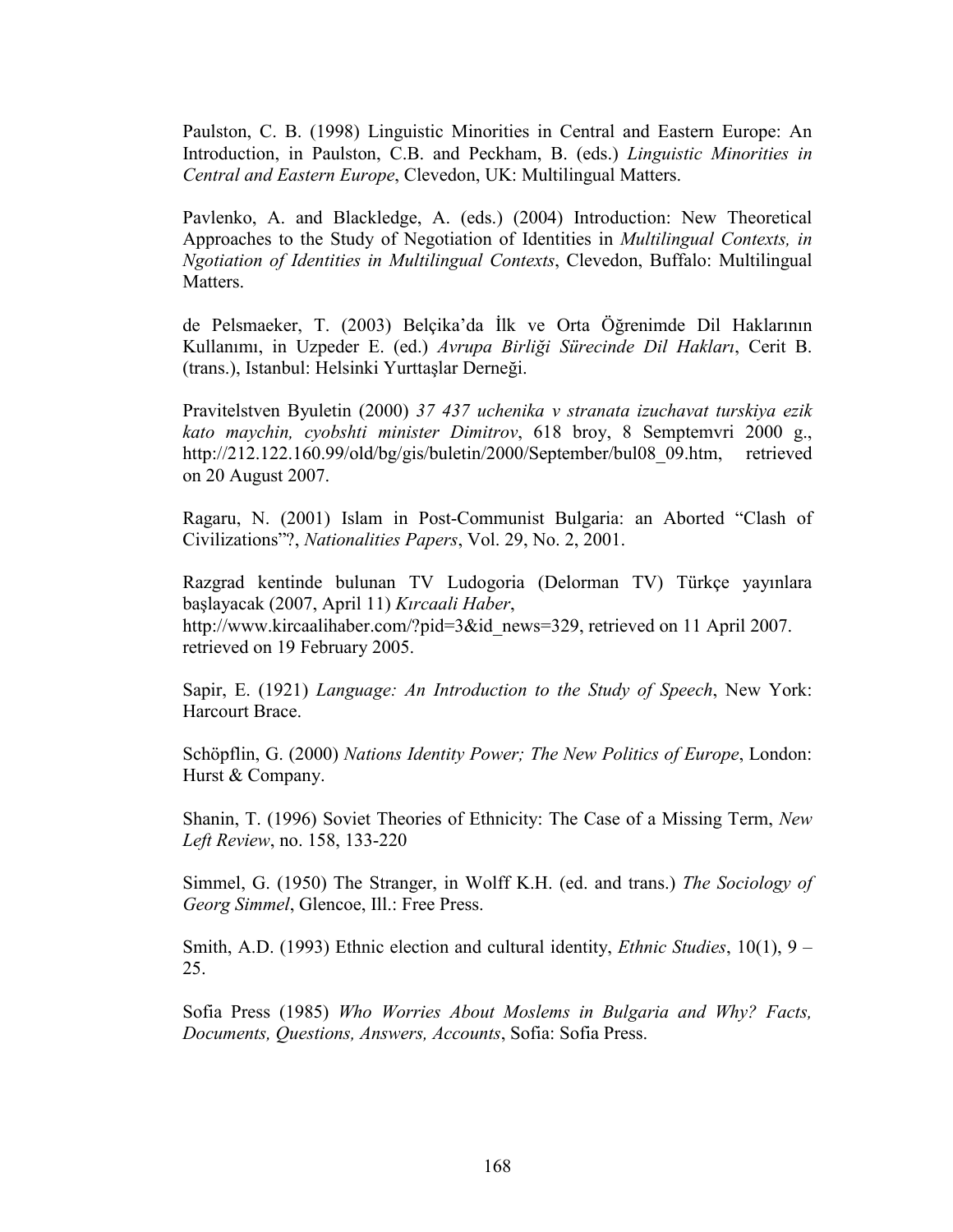Sofya: Ulusal Türk Birliği Temyize Başvurdu (2006, June 23) Haberler.com, http://www.haberler.com/sofya-ulusal-turk-birligi-temyize-basvurdu-haberi/, retrieved on 23 June 2006.

Strayer, J. R. (1963) The Historical Experience of Nation-Building in Europe, in Deutsch K. W. and Foltz J. W. (ed.), Nation-building, New York: Atherton Press.

Şahin, İ.., Emecan, F. M. and Halaçoğlu, Y. (1990) Turkish Settlements in Rumelia (Bulgaria) in the 15th and 16thCenturies: Town and Village Population, in Karpat K. H. (ed.), The Turks of Bulgaria; The History, Culture and Political Fate of a Minority, Istanbul: Isis Press.

Şimşir, B. N. (1986b) The Turkish Minority Press in Bulgaria; Its History and Tragedy 1865 – 1985, Ankara

Şimşir, B. N. (1986a) Bulgaristan Türkleri, Bilgi Yayınevi, Istanbul.

Şimşir, B. N. (1992) Türk Yazı Devrimi, XVI Dizi, Sayı 60, Ankara: Türk Tarih Kurumu Yayınları.

Tatarlı, İ. (1996) 1989 – 1992 Döneminde Bulgaristan'da Türk Dili Öğretimi ve Kullanılmasının Anayasal ve Yasal Konumu, Uluslararası Türk Dili Kongresi 1992, Ankara: Türk Dil Kurumu.

Tekeli, İ. (1994) Involuntary Population Displacement and the Problem of Resettlement in Turkey from the Ottoman Empire to the Present, in Population Displacement and Resettlement: Development and Conflict in the Middle East, the Center for Migration Studies of New York: New York.

Thompson, J. B. (ed.) (2005) Editor's Introduction, in Bourdieu P., Language and Symbolic Power, Thompson J.B. (ed.), Raymond, G. and Adamson, M. (trans.), first published in 1991, Cambridge: Polity Press.

Tishkov, V. A. (1997) Ethnicity, Nationalism and Conflict in and after the Soviet Union: the Mind Aflame, Thosands Oaks, CA: Sage.

Todorova M. (Ed.) (2004) Conversion to Islam as Trope in Bulgarian Historiography, Fiction and Film, in Balkan Identities; Nation and Memory, New York: New York University Press.

Tsilevich, B. (2001) New Democracies in the Old World: Remarks on Will Kymlicka's Approach to Nation-building in Post-communist Europe, in Kymlicka, W. and Opalski, M. (eds.) Can Liberal Pluralism be Exported? Western Political Theory and Ethnic Relations in Eastern Europe, New York: Oxford University Press.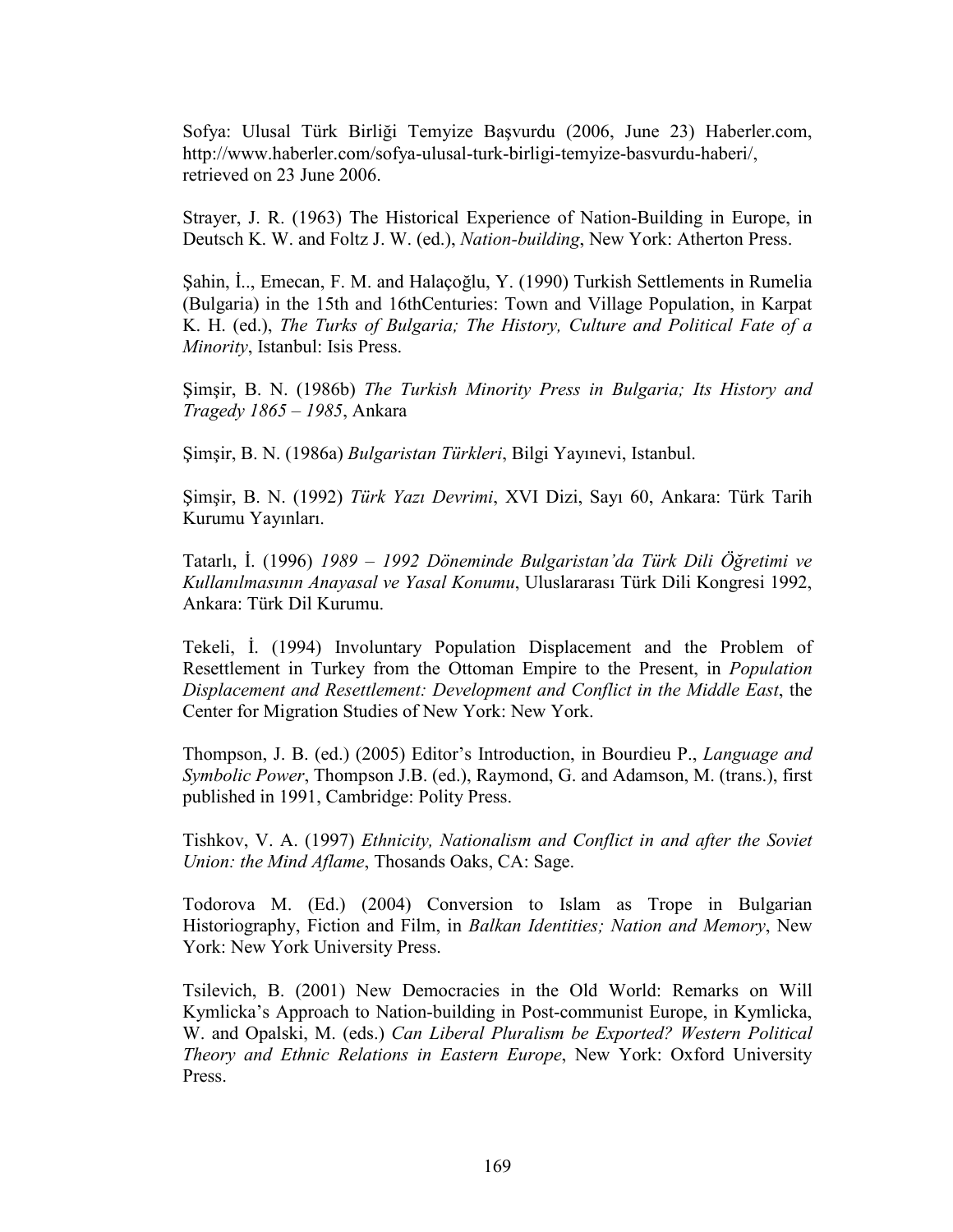Tuncoku, A. M. (1990) The Rights of Minorities in International Law: The Case of the Turkish Minority in People's Republic of Bulgaria, in Karpat K. H. (ed.), The Turks of Bulgaria; The History, Culture and Political Fate of a Minority, Istanbul: Isis Press.

Turan, Ö (2000) Rodop Türklerinin 1878 Direnişi, Ankara: Balkan Türkleri Göçmen ve Mülteci Dernekleri Federasyonu.

Turan, Ö. (1998) The Turkish Minority in Bulgaria (1878 – 1908), Ankara: Türk Tarih Kurumu Yayınları.

The Turkish Historical Society (1989) The Plight of the Turkish Minority in Bulgaria and the Organisation of the Islamic Conference; Documents, Ankara: The Turkish Historical Society Printing House.

The U.N. Committee on the Elimination of Racial Discrimination (1986) Summary Record of the Debates Concerning the Turkish Minority in Bulgaria during the 761st and 762nd Meetings on the U.N. Committee on the Elimination of Racial Discrimination, March 11, 1986, New York: The U.N.

UNDP (2000) The Municipal Mosaic: Bulgaria, 2000 Human Development Report, Sofia: UNDP,

http://hdr.undp.org/docs/reports/national/BUL\_Bulgaria/Bulgaria\_2000\_en.pdf, retrieved on 26 January 2005

UNESCO (1998) Universal Declaration of Linguistic Rights, http://www.unesco.org/cpp/uk/declarations/linguistic.pdf, retrieved on 10 August 2007.

UNHCHR (1996) Core Document Forming Part of the Reports of States Parties: Bulgaria, HRI/CORE/1/Add.81, 10 December 1996, Geneva: Office of the United Nations High Commissioner for Human Rights,

http://www.unhchr.ch/tbs/doc.nsf/0/1577d9662121051980256541005f3358?Opend ocument, retrieved on 6 June 2007.

Vahapoğlu, M. H. (2005) Osmanlıdan Günümüze Azınlık ve Yabancı Okullar, Second edition, Istanbul: Milli Eğitim Bakanlığı Yayınları.

Valentovitch, I. (2001) Impediments to the Development of Turkish Ethnic Minority Media in Bulgaria, Sofia: Institute for Regional and International Studies, http://iris-bg.org.server10.host.bg/files/Turkey\_2.pdf, retrieved on 3 April 2007.

Varady, T. (2001) On the Chances of Ethnocultural Justice in ECE, in Kymlicka, W. and Opalski, M. (eds.) Can Liberal Pluralism be Exported? Western Political Theory and Ethnic Relations in Eastern Europe, New York: Oxford University Press.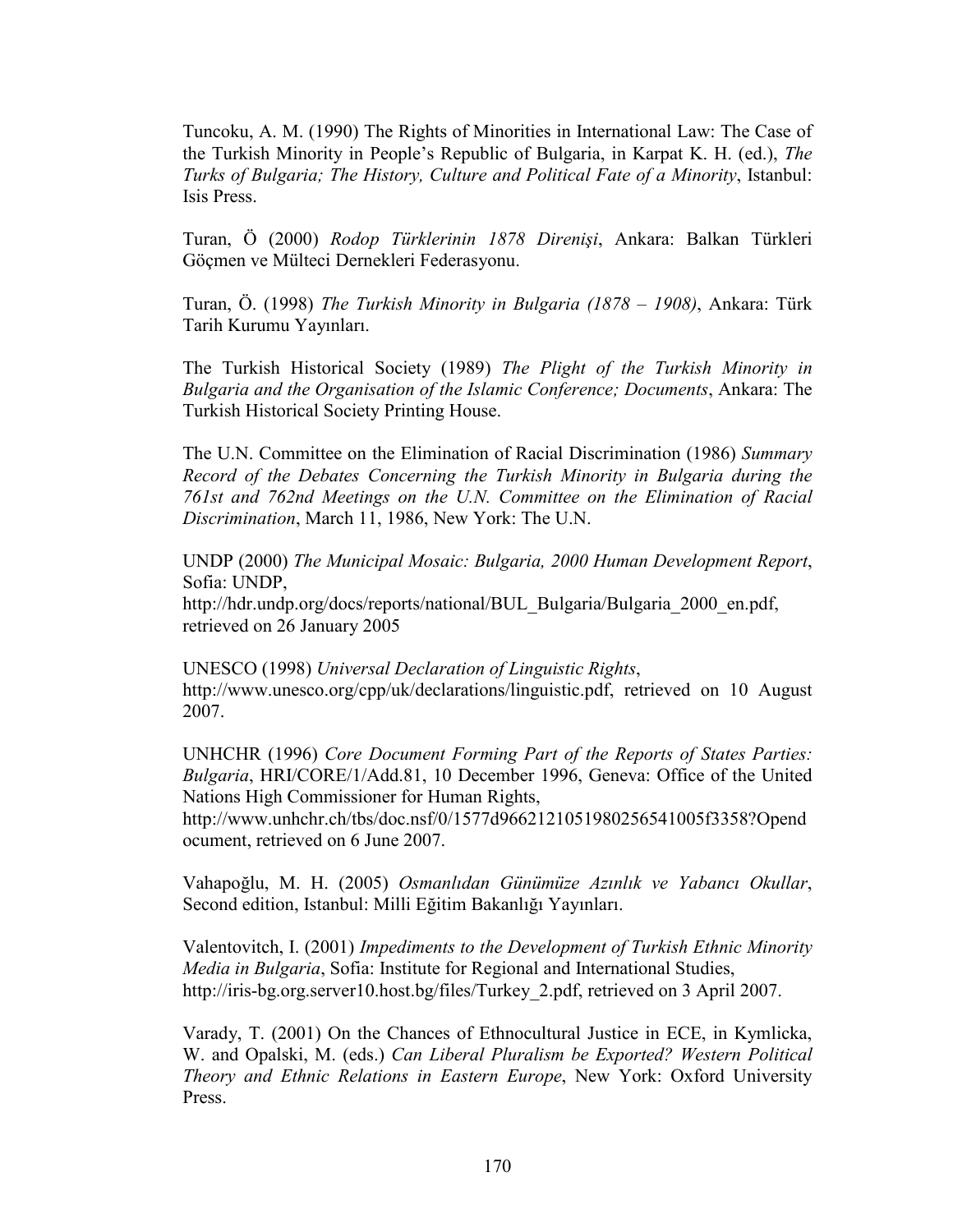Wallace C. (2002), Education, Multiculturalism and the EU Charter of Rights,  $1 -$ 18, from Constitutionalism Web-Papers, ConWEB No: 5, http://les1.man.ac.uk/conweb retrieved on 12 December 2003.

Weber, M. (1978) Max Weber: Selections in Translation, Runciman W. G. (ed.), Matthews E. (trans.), Cambridge and New York: Cambridge University Press.

Weilenmann, (1963) The Interlocking of Nation and Personality Structure, in Deutsch K. W. and Foltz J. W. (ed.), Nation-building, New York: Atherton Press.

World Bank (2002) Bulgaria Poverty Assessment, Human Development Sector Unit; Europe and Central Asia Region, Report No: 24516-BUL, 29 October 2002, Washington D.C.: World Bank,

http://www-

wds.worldbank.org/servlet/WDSContentServer/WDSP/IB/2002/12/06/000094946\_ 02112204044990/Rendered/PDF/multi0page.pdf, retrieved on 18 October 2005.

Yenisoy – Süleymanoğlu, H. (2002) Bulgaristan Türk Edebiyatına Bir Bakış, in Güzel H.C., Çiçek K. and Koca S. (Eds.) Türkler, Vol. 20, Ankara: Yeni Türkiye Yayınları.

Yenisoy – Süleymanoğlu, H. (1999) Başlangıcından Bu Yana Bulgaristan'da Türkçe Eğitim, in Balkan Ülkelerinde Türkçe Eğitim ve Yayın Hayatı Bilgi Şöleni (Bildiriler), Ankara: Türk Dil Kurumu.

Yıldız, K. (2004) Kürtlerin Dilsel ve Kültürel Hakları, (trans.) Tuygan, A., Istanbul: Belge Yayınları.

Yücel, Y. (1987) Turkish Settlements in the Balkans and its Consequences, in the Turkish Presence in Bulgaria; Communications 7 June 1985, second edition, Serial: VII, No.87 a1, Ankara: Turkish Historical Society.

Zhelev, S. and Todev, T. (1988) The Cooperative Movement in Bulgaria: Past, Present and Future, Sofia: Sofia Press.

Zhivkov, T. (1989) Bulgaria on the Balkans, in Europe, in the World, Sofia: Sofia Press.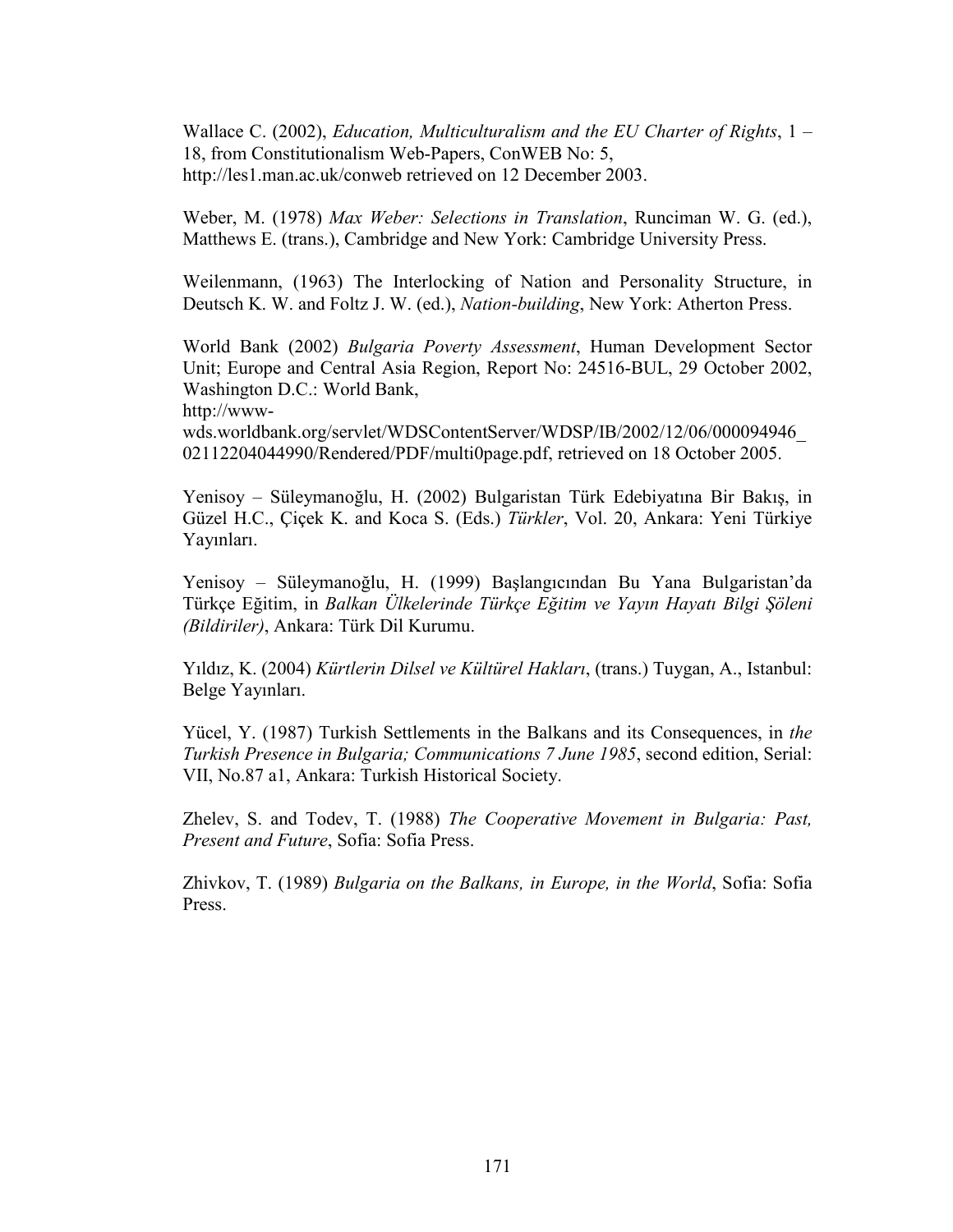### APPENDICES

#### APPENDIX A

#### THE GUIDELINE FOR THE INTERVIEWS

- 1) How old are you?
- 2) Where were you born?
- 3) Where did you grow up?
- 4) Where are you living now?
- 5) What is your profession and current job?
- 6) What is your level of education?
- 7) Did you take Turkish language course during your education?
- 8) If yes, how many hours per week were those Turkish language courses?
- 9) Do you find serviceable those Turkish language courses?
- 10) Do you think that you have sufficient proficiency in reading and writing of Turkish language?
- 11) Do you think that your Bulgarian language skills are sufficient?
- 12) How many children do you have?
- 13) How many of them are studying? Where? In which grade?
- 14) Do your children help you in housework? When? How?
- 15) Did your children take Turkish language courses? Which of them?
- 16) Did you make any suggestion or recommendations to them to take Turkish language courses?
- 17) Do you find Turkish language courses serviceable for your children? Why?
- 18) What are the strengths and weaknesses of these courses?
- 19) Do you think that Turkish language courses should be continued in high schools?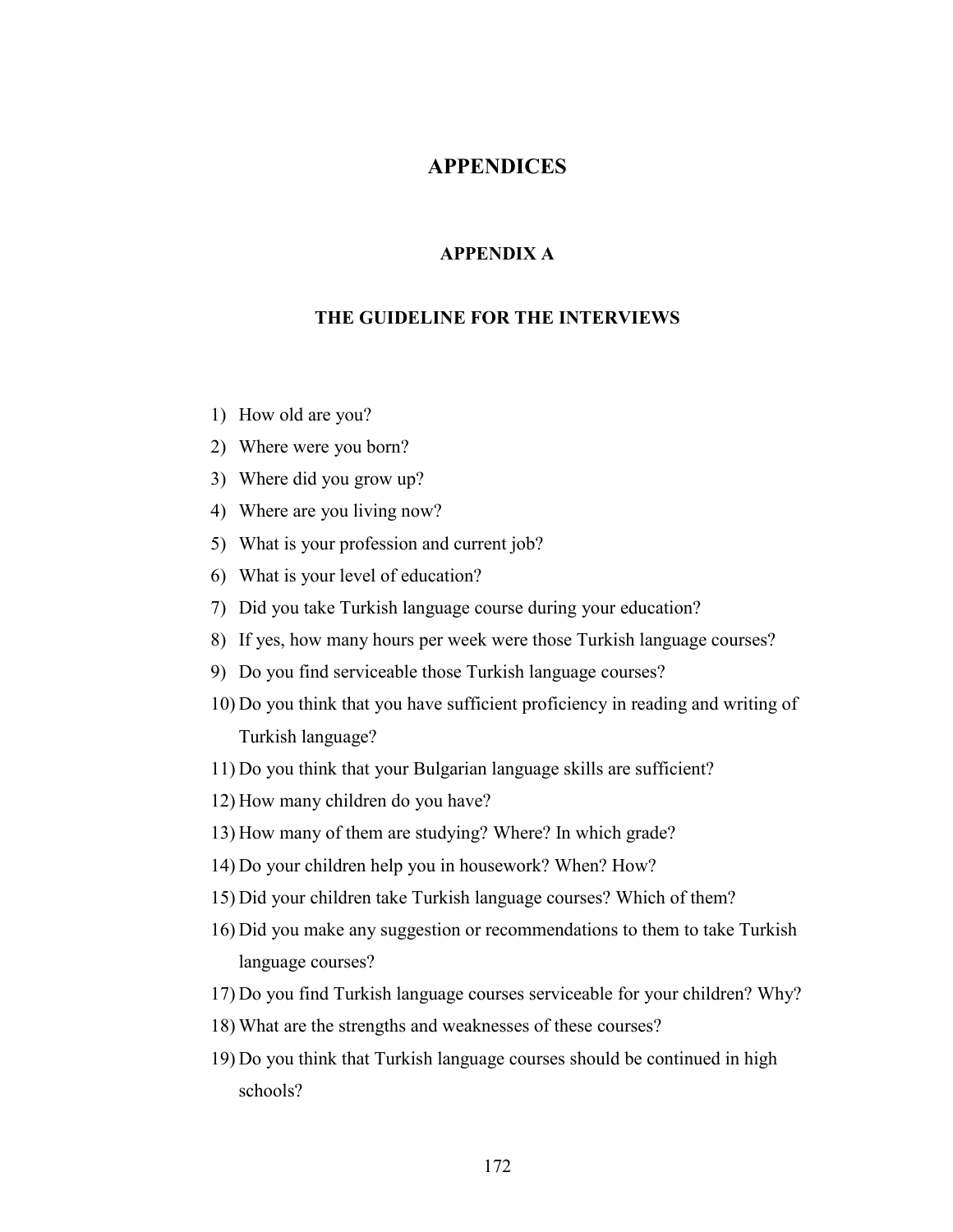- 20) Do you think having sufficient Turkish language proficiency in reading and writing is important for your children? Why?
- 21) When and where the children should start to learn reading and writing in Turkish?
- 22) Why do you think learning Bulgarian is important for your children?
- 23) When and where did your children learn the Bulgarian language?
- 24) Have you ever spoken in Bulgarian at home with your children?
- 25) Has anybody suggested that you to speak at home in Bulgarian in order to improve your children's Bulgarian language skills?
- 26) Do you think that your children have sufficient Bulgarian proficiency? Why?
- 27) Did your children go to the pre-school education?
- 28) If yes, what were the benefits of pre-school education?
- 29) When and where should the children start to learn reading and writing in Bulgarian?
- 30) What do you expect from a school that you will send your children? What kind of facilities should a school include?
- 31) What do you think is absent from the current schools of your children?
- 32) If you had an option, to which school would you like to send your children:
- a) To a school where Turkish and Bulgarian pupils are almost equally distributed
- b) To a school where Turkish pupils are in majority
- c) To a school where Bulgarian pupils are in majority.
- 33) Do you thin that pupils should speak Bulgarian at school also out of the course hours?
- 34) Which foreign languages are or will be important for your children?
- 35) Which foreign language courses are taken by your children?
- 36) Do your read newspapers and other printing media materials? If yes, which ones and in what frequency?
- 37) Have you ever read a Turkish newspaper or other printing material that is published in Bulgaria?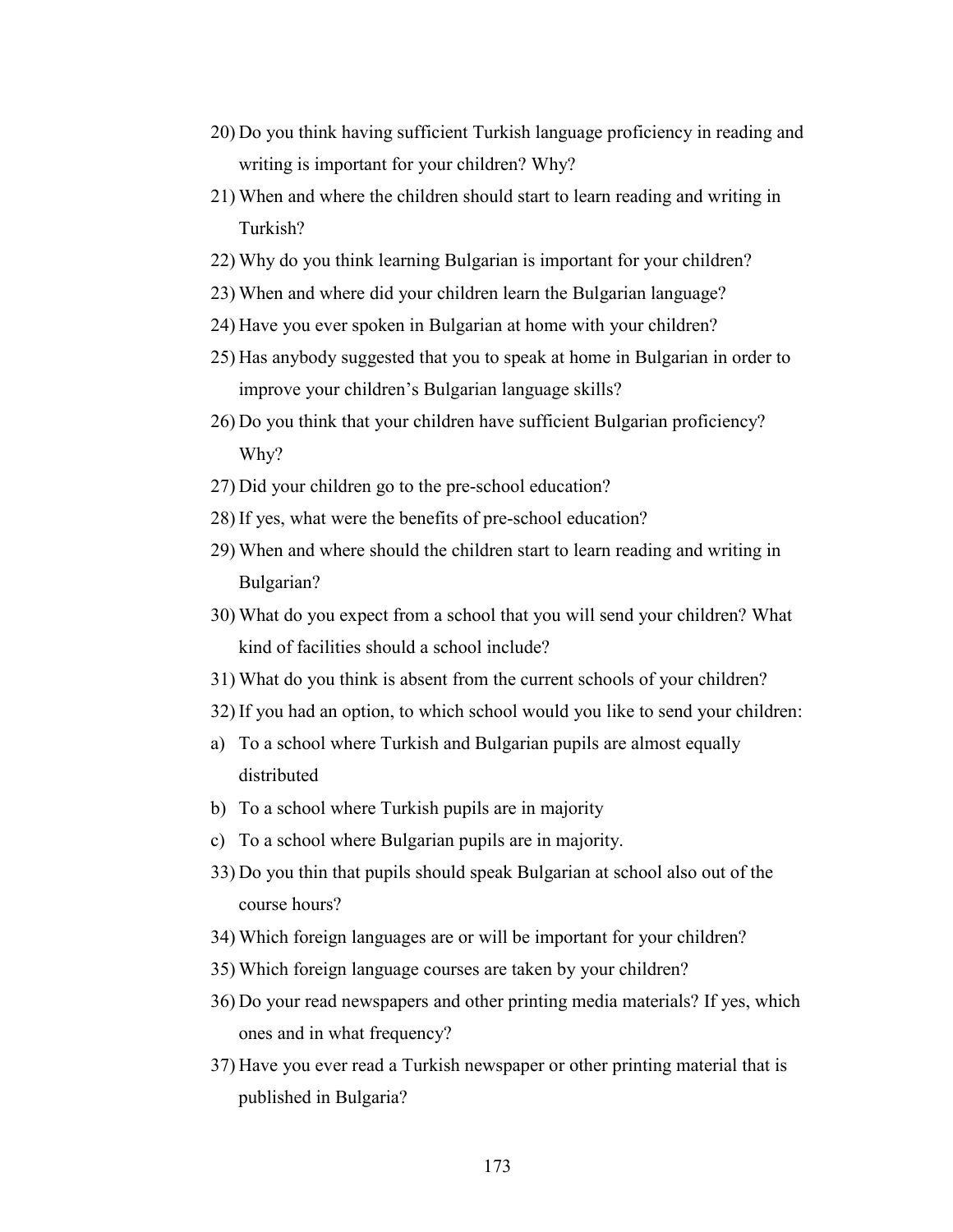- 38) Do you still read Turkish printing media materials that are published in Bulgaria? If not, why?
- 39) Is it important for your children to read Turkish printing media materials? Why?
- 40) Do you want to send your children to the university degree?
- 41) In your opinion, what are the important factors in order to go to the university? Why?
- 42) Do you think proficiency in Bulgaria is the key factor to be accepted in a university? Why?
- 43) If your children cannot be accepted to a university in Bulgaria, will you let them to go to a university in Turkey? Why?
- 44) Do you expect that learning his profession in Turkish in a Turkish university will cause some problems for your children upon their return to Bulgaria? Why?
- 45) Do you find serviceable an opening of a state funded Turkish university where medium of instruction of entire departments will be English? Why?
- 46) Will you let your children to study in a school where medium of instruction will be English? Do you think that such schools will be serviceable for your children? Why?
- 47) Do you think that opening such schools is possible in Bulgaria?
- 48) Do you know whether such schools existed in Bulgaria? If yes, from which source you know it?
- 49) Would you like to live permanently in place other than your current one? Why?
- 50) Where do want to live Bulgaria? In which places?
- 51) May you say that you cannot live in certain places in Bulgaria? Where? Why?
- 52) Would you like to live permanently in a country other than Bulgaria? Why?
- 53) In which countries do you want to live?
- 54) What are the most important features that should exist in a place that you live? Why?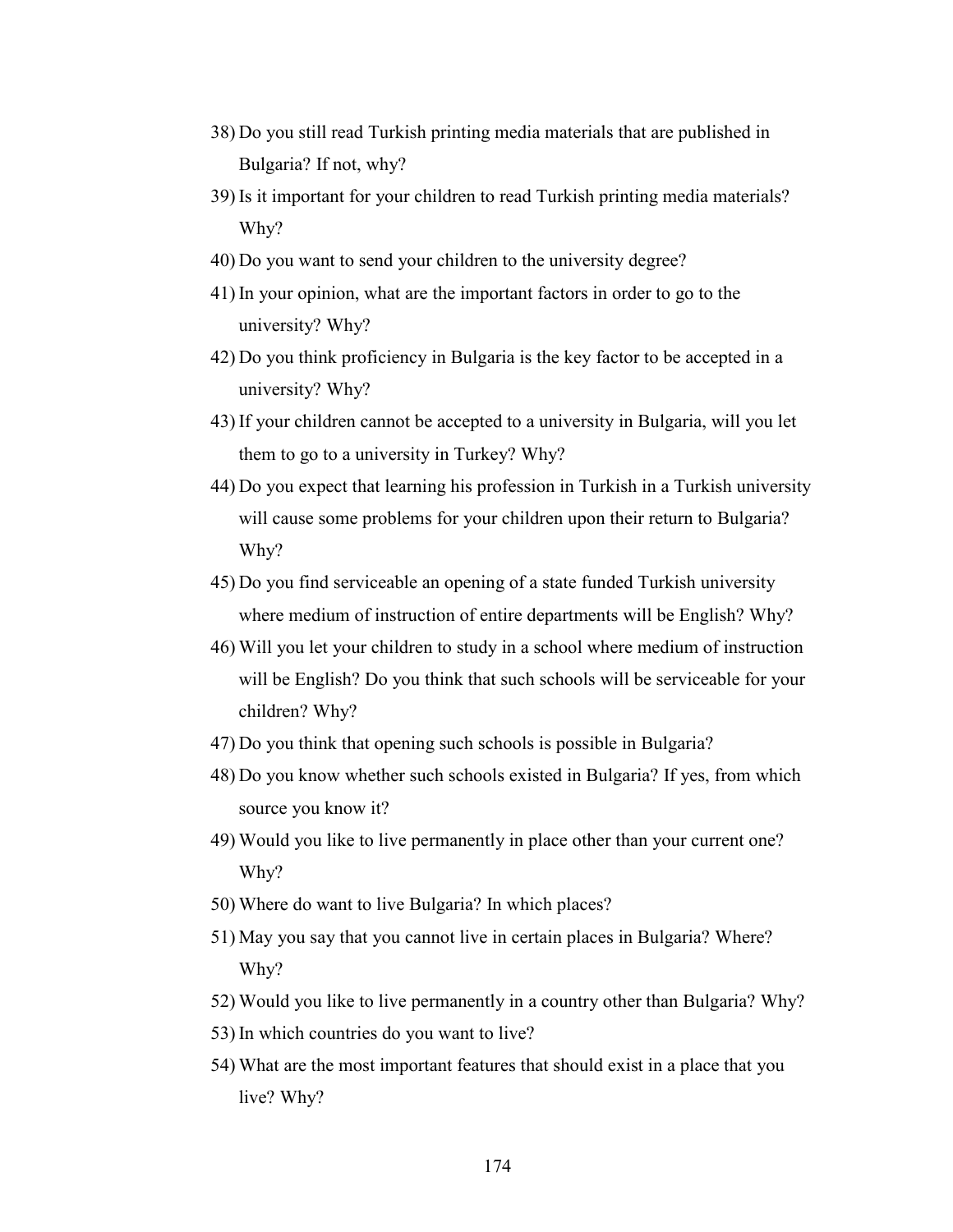- 55) What are the most important features that should exist in a place that you work? Why?
- 56) Is it important for you to have at least one colleague that knows Turkish? Why?
- 57) Do you have Bulgarian friends? Since when? How can you define your relationship status? How often you meet?
- 58) Do your Bulgarian friends know Turkish? If yes, in which language you are communicating? Why?
- 59) Do you follow the Bulgarian TV and Radio stations? Which programmes? Why? How often?
- 60) Do you follow the satellite-broadcasting Turkish TV and Radio stations? Which programmes? Why? How often?
- 61) Do you follow the Turkish information programme that is broadcasting in the Bulgarian National TV? Why? How often?
- 62) Do you follow the Turkish information programmes that are broadcasting in the Bulgarian National Radio? Why? How often?
- 63) Would you like to see a Turkish TV and Radio channel that are broadcasting from Bulgaria in Turkish? Why? Do you think such an initiative will be serviceable? Why?
- 64) Does your place of live have a Turkish name?
- 65) Do you know the Turkish names of other places around?
- 66) In your daily language, which name you prefer to use? The Turkish one or the Bulgaria-official one? Why?
- 67) Which name do you use to describe your place of live to a Turk that does not live in your neighbourhood? Why?
- 68) Do you want to see that the Turkish name of your place of live is used and recognised along with its Bulgarian name? Why?
- 69) In which language do you communicate when you go to the office of the municipality? Why?
- 70) What does it mean for you having '-ov' and '-ova' suffixes in your middle and last names?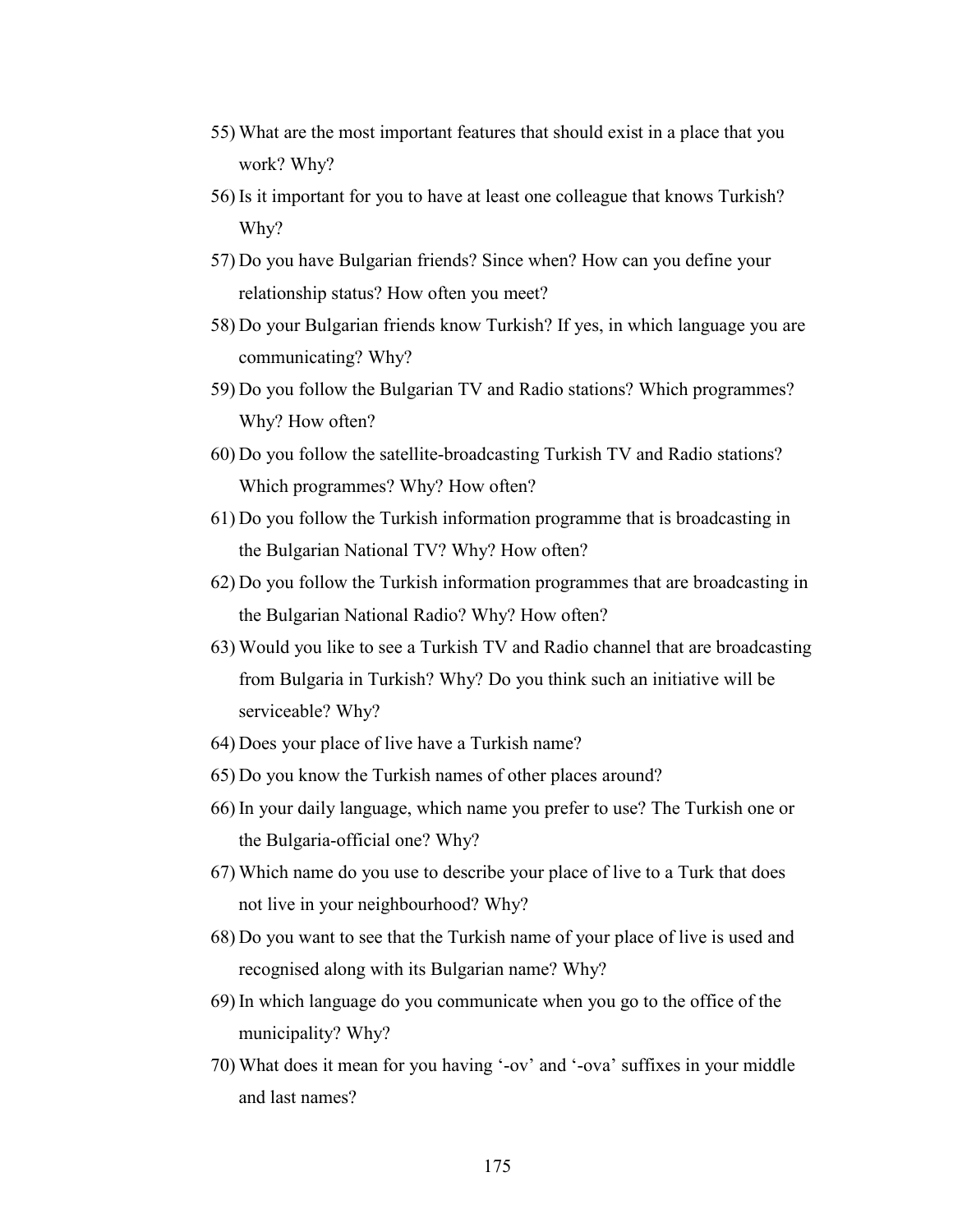- 71) Do Bulgarians realise that you are a Turk? How?
- 72) Have you ever tried to hide that you are a Turk? Why? If yes, when?
- 73) Do you think that a Turk who speaks Bulgarian very well can be realised by the Bulgarians that he/ she is a Turk? Why?
- 74) Have you faced some obstacles in the post-communist period due to being a Turk?
- 75) If there is a possibility to take much more benefits than now, will you opt to change your name into Bulgarian? Why?
- 76) Do you follow the politics?
- 77) Do you talk with your family and your friends about politics? If yes, what are the main issues of discussions?
- 78) In your opinion, what are the most important problems of Bulgaria? Why?
- 79) Do you remember the 1984 1989 events? If yes, what is the first thing that you remember now?
- 80) Do you talk about the events of 1984 1989 with your family, namely your children, and with your friends?
- 81) Do you think that the children or the new generation should know these events? Why?
- 82) Do you see any possibility that similar events will re-emerge in the future? Why?
- 83) What do you think about Ataka (Atack)? Does it cause anxieties about your future?
- 84) Would you like to add something else?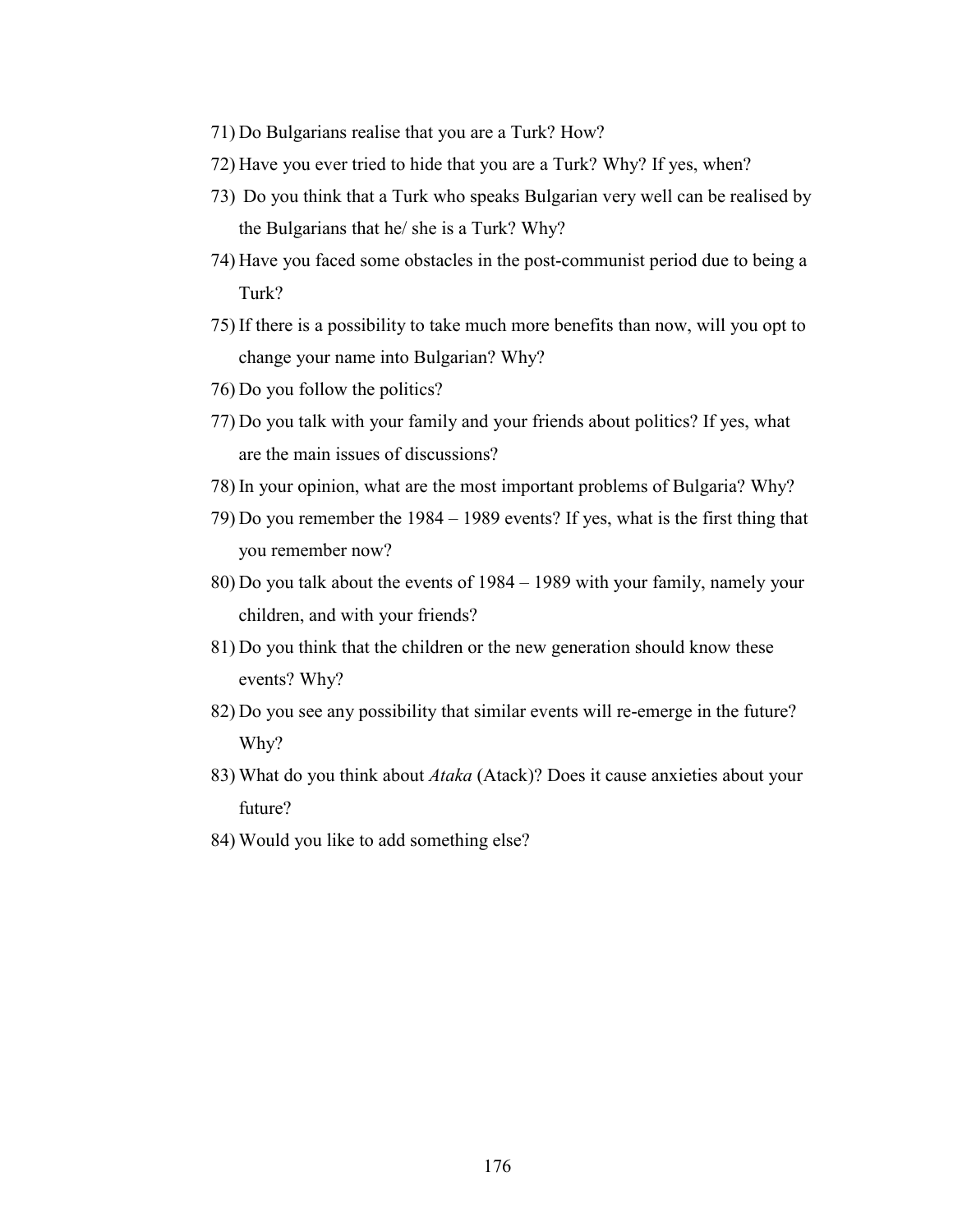### APPENDIX B

# POPULATION OF VILLAGES OF IŞIKLAR (SAMUIL) MUNICIPALITY BY ETHNICITY

#### AND DISTRIBUTION OF RESPONDENTS OF THE RESEARCH

|                 |            | Percentage $(\% )$       |                   |      |              |
|-----------------|------------|--------------------------|-------------------|------|--------------|
|                 |            |                          |                   |      | Number of    |
|                 |            |                          |                   |      | Respondents  |
| Village         | Population | Turks                    | <b>Bulgarians</b> | Roma | (Parents)    |
| Işıklar         |            |                          |                   |      |              |
| (Samuil)        | 1893       | 70                       | 10                | 20   | 6            |
| Sofular         |            |                          |                   |      |              |
| (Bogomiltsi)    | 335        | $\overline{\phantom{0}}$ | 100               |      |              |
| Habipköy        |            |                          |                   |      |              |
| (Vladimirovtsi) | 1 2 3 5    | 94.8                     | 5                 | 0.2  | 6            |
| Hasan Mahallesi |            |                          |                   |      |              |
| (Golyama Voda)  | 398        | 99                       | 0.5               | 0.5  |              |
| Demirciler      |            |                          |                   |      |              |
| (Zhelyazkovets) | 890        | 42                       | 8                 | 50   | 1            |
| Dursunköv       |            |                          |                   |      |              |
| (Zdravets)      | 453        | 100                      |                   |      |              |
| Karamal         |            |                          |                   |      |              |
| (Kara Mihal)    | 89         | 15                       | 85                |      | $\mathbf{1}$ |
| Topalköy        |            |                          |                   |      |              |
| (Krivitsa)      | 313        | 100                      |                   |      |              |
| Kılıçköy        |            |                          |                   |      |              |
| (Nozharovo)     | 666        | 100                      |                   |      | 5            |
| Kovancılar      |            |                          |                   |      |              |
| (Pchelina)      | 366        | 100                      |                   |      | 3            |
| Kınalı          |            |                          |                   |      |              |
| (Huma)          | 273        | 100                      |                   |      |              |
| <b>H</b> trsova |            |                          |                   |      |              |
| (Harsovo)       | 669        | 33                       | 35                | 32   |              |
| Abdulköy        |            |                          |                   |      |              |
| (Bogdantsi)     | 606        | 89                       | 5                 | 6    | 3            |
| Kara Arnavut    |            |                          |                   |      |              |
| (Golyam Izvor)  | 408        | 9                        | 29                | 56   |              |
| Total           | 8 5 9 4    | 78                       | 13                | 9    | 25           |

Source: Obshtina Samuil, 2005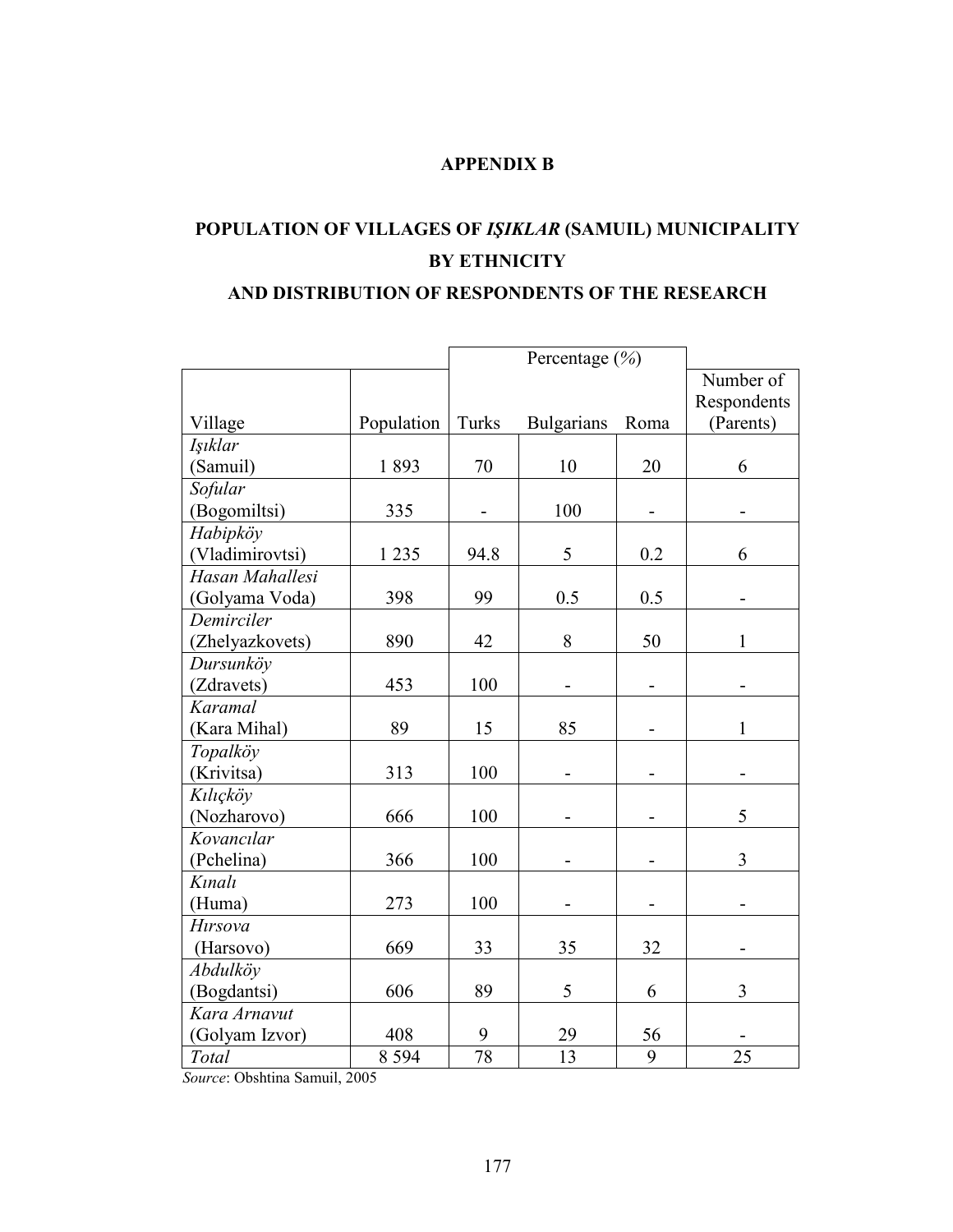### APPENDIX C

## MAP 1: LOCATION OF IŞIKLAR (SAMUIL) MUNICIPALITY IN BULGARIA



Source: The map was filled by the author. The blank map originally made by Lyubomir Taushanov, improved by Todor Bozhinov and released under GNU Free Documentation License (see http://en.wikipedia.org/wiki/GNU\_Free\_Documentation\_License for details about this licence).